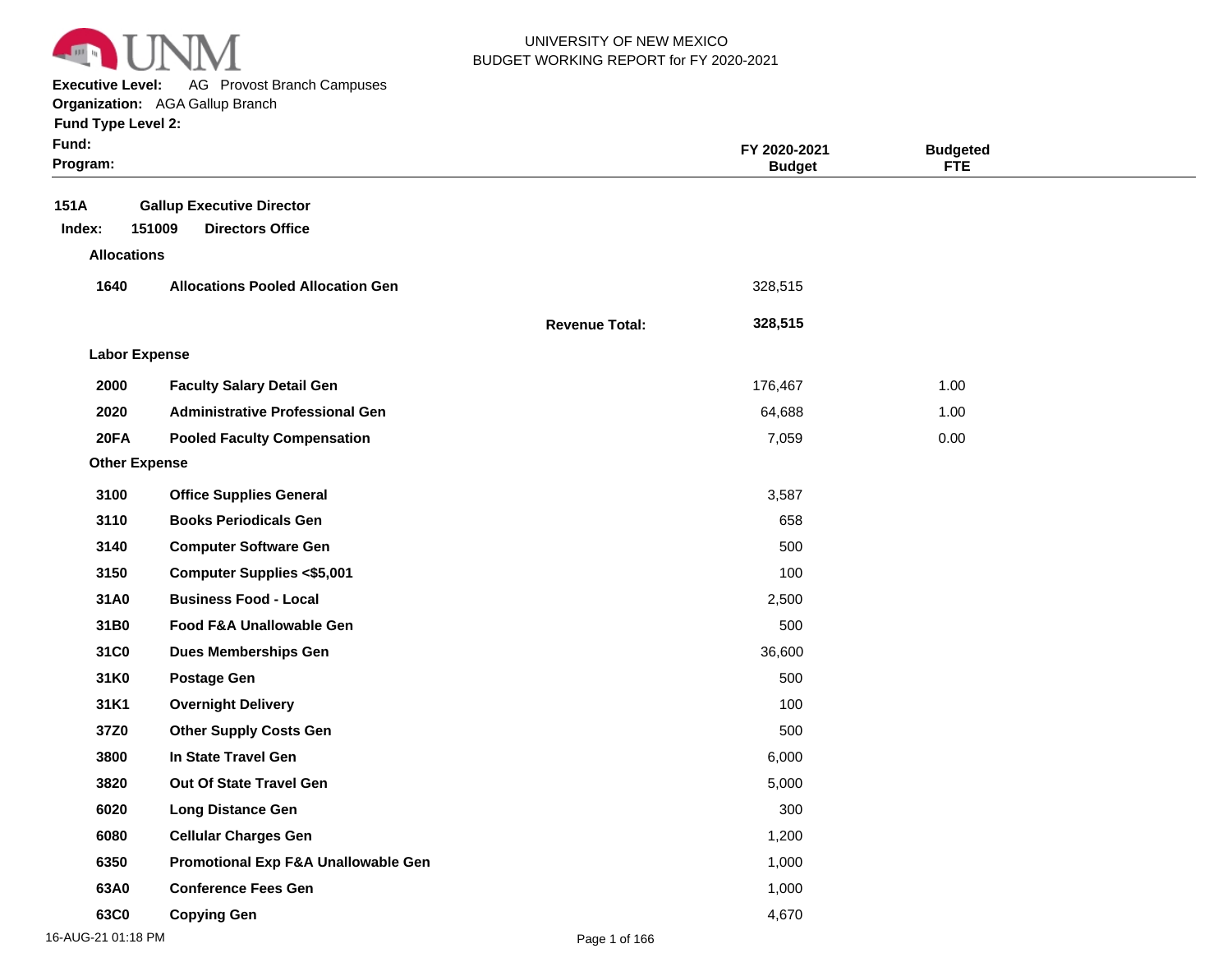

**Executive Level:** AG Provost Branch Campuses

#### **Organization:**  AGA Gallup Branch

|  |  | <b>Fund Type Level 2:</b> |  |
|--|--|---------------------------|--|
|--|--|---------------------------|--|

| Fund:<br>Program:                                                                       |                           | FY 2020-2021<br><b>Budget</b> | <b>Budgeted</b><br><b>FTE</b> |  |
|-----------------------------------------------------------------------------------------|---------------------------|-------------------------------|-------------------------------|--|
| 151A<br><b>Gallup Executive Director</b><br><b>Directors Office</b><br>151009<br>Index: |                           |                               |                               |  |
| <b>Other Expense</b>                                                                    |                           |                               |                               |  |
| <b>Honoraria Gen</b><br>63E0                                                            |                           | 500                           |                               |  |
| 63V0<br><b>Consultant Fees Gen</b>                                                      |                           | 9,308                         |                               |  |
| 69Z0<br><b>Other Professional Services Gen</b>                                          |                           | 5,000                         |                               |  |
| <b>80K0</b><br><b>Banner Tax</b>                                                        |                           | 778                           |                               |  |
|                                                                                         | <b>Expenditure Total:</b> | 328,515                       |                               |  |
|                                                                                         | 151009 Net:               | 0                             |                               |  |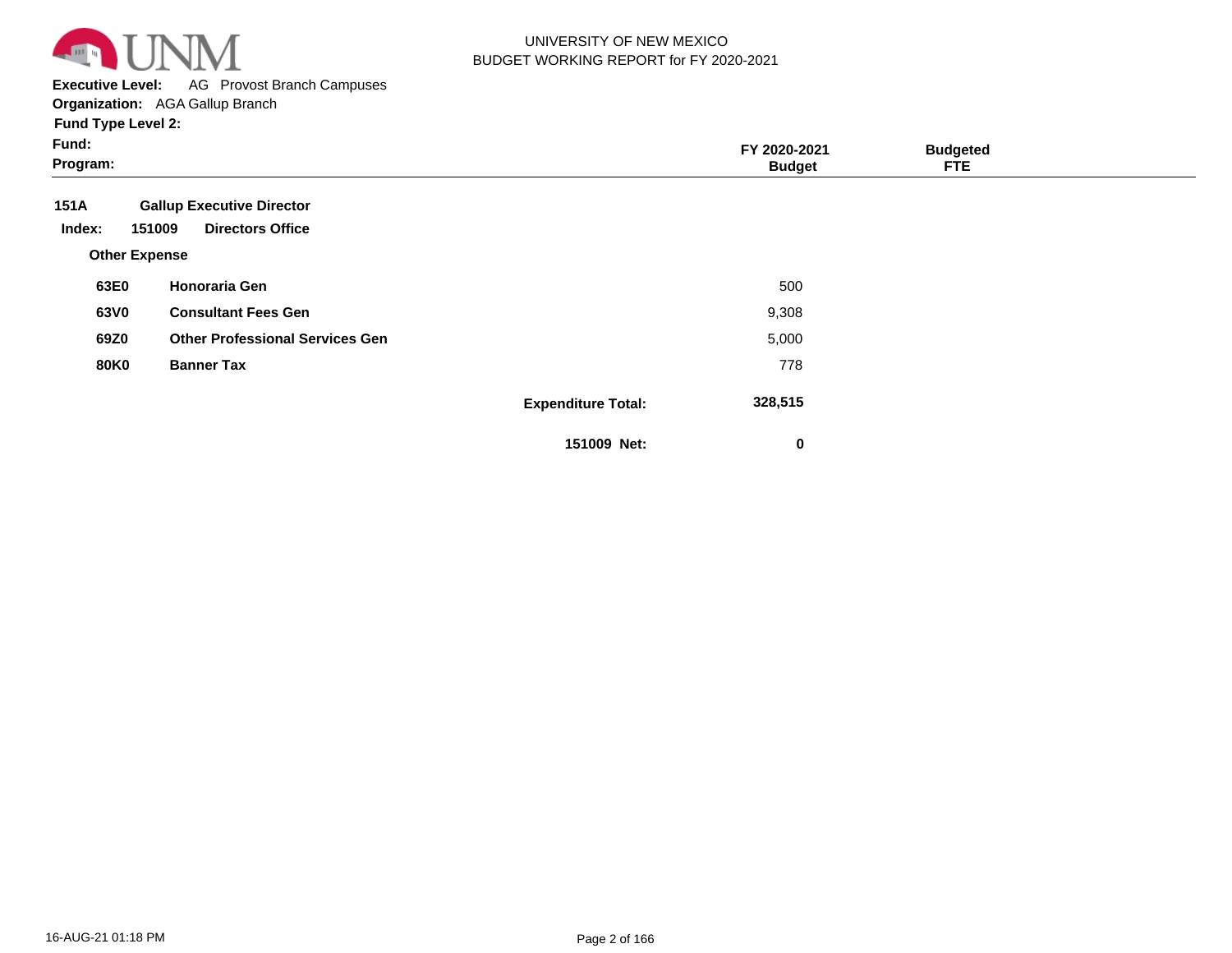

**Executive Level:** AG Provost Branch Campuses **Organization:**  AGA Gallup Branch

| Fund:<br>Program:  |                                                    |                       | FY 2020-2021<br><b>Budget</b> | <b>Budgeted</b><br><b>FTE</b> |  |
|--------------------|----------------------------------------------------|-----------------------|-------------------------------|-------------------------------|--|
| 151A               | <b>Gallup Executive Director</b>                   |                       |                               |                               |  |
| Index:             | <b>F&amp;A GALLUP BRANCH INSTRUCTION</b><br>151012 |                       |                               |                               |  |
| <b>Allocations</b> |                                                    |                       |                               |                               |  |
| 1640               | <b>Allocations Pooled Allocation Gen</b>           |                       | (17,500)                      |                               |  |
|                    | <b>Operating Revenue</b>                           |                       |                               |                               |  |
| 0820               | F and A Cost Recovery Gen                          |                       | 17,500                        |                               |  |
|                    |                                                    | <b>Revenue Total:</b> | $\bf{0}$                      |                               |  |
|                    |                                                    | 151012 Net:           | $\bf{0}$                      |                               |  |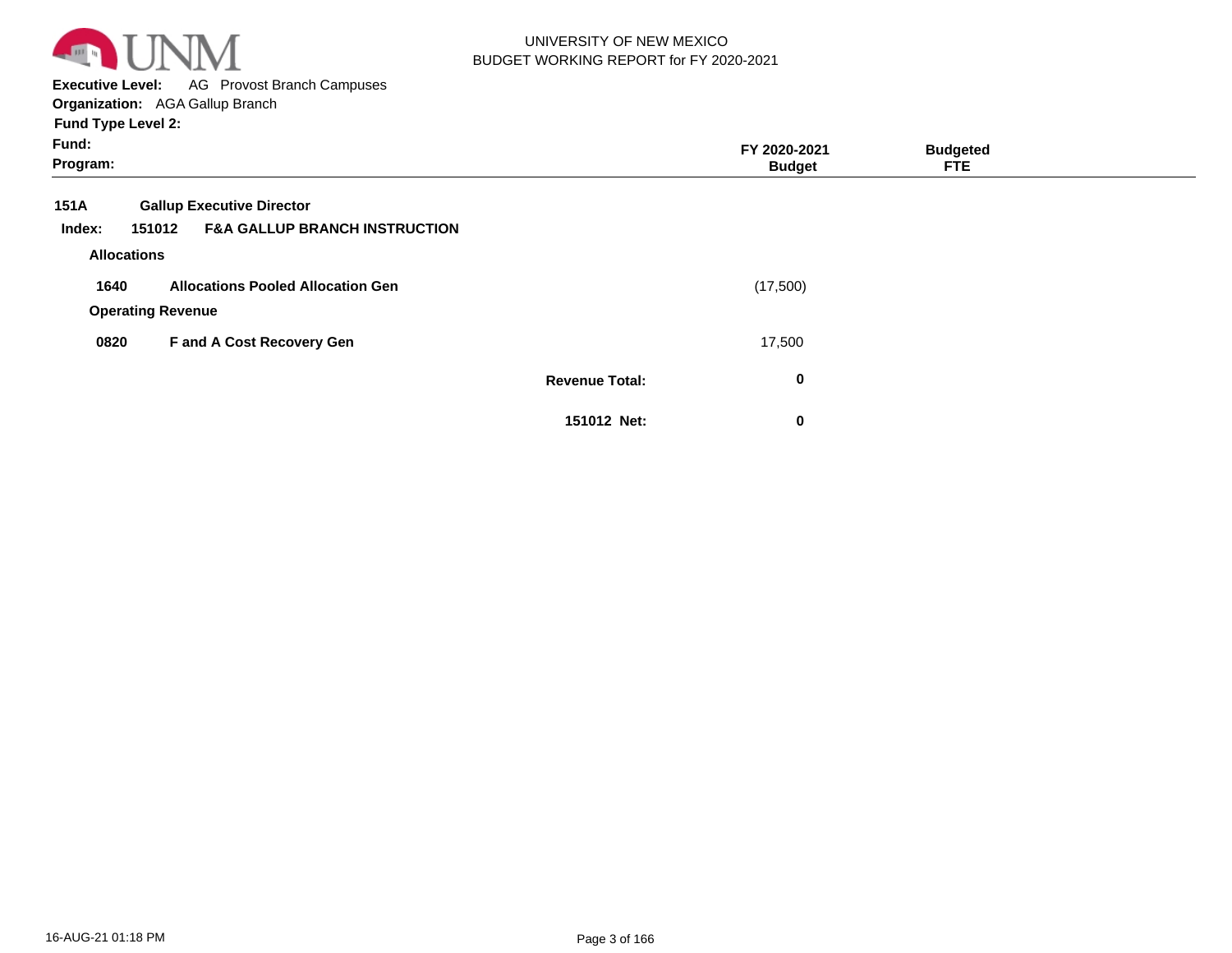

**Executive Level:** AG Provost Branch Campuses

| Fund:<br>Program:        |                                          |                       | FY 2020-2021<br><b>Budget</b> | <b>Budgeted</b><br><b>FTE</b> |  |
|--------------------------|------------------------------------------|-----------------------|-------------------------------|-------------------------------|--|
| 151A                     | <b>Gallup Executive Director</b>         |                       |                               |                               |  |
| 151016<br>Index:         | <b>F&amp;A GALLUP BRANCH OTHER</b>       |                       |                               |                               |  |
| <b>Allocations</b>       |                                          |                       |                               |                               |  |
| 1640                     | <b>Allocations Pooled Allocation Gen</b> |                       | (40,000)                      |                               |  |
| <b>Operating Revenue</b> |                                          |                       |                               |                               |  |
| 0820                     | F and A Cost Recovery Gen                |                       | 40,000                        |                               |  |
|                          |                                          | <b>Revenue Total:</b> | 0                             |                               |  |
|                          |                                          | 151016 Net:           | $\mathbf 0$                   |                               |  |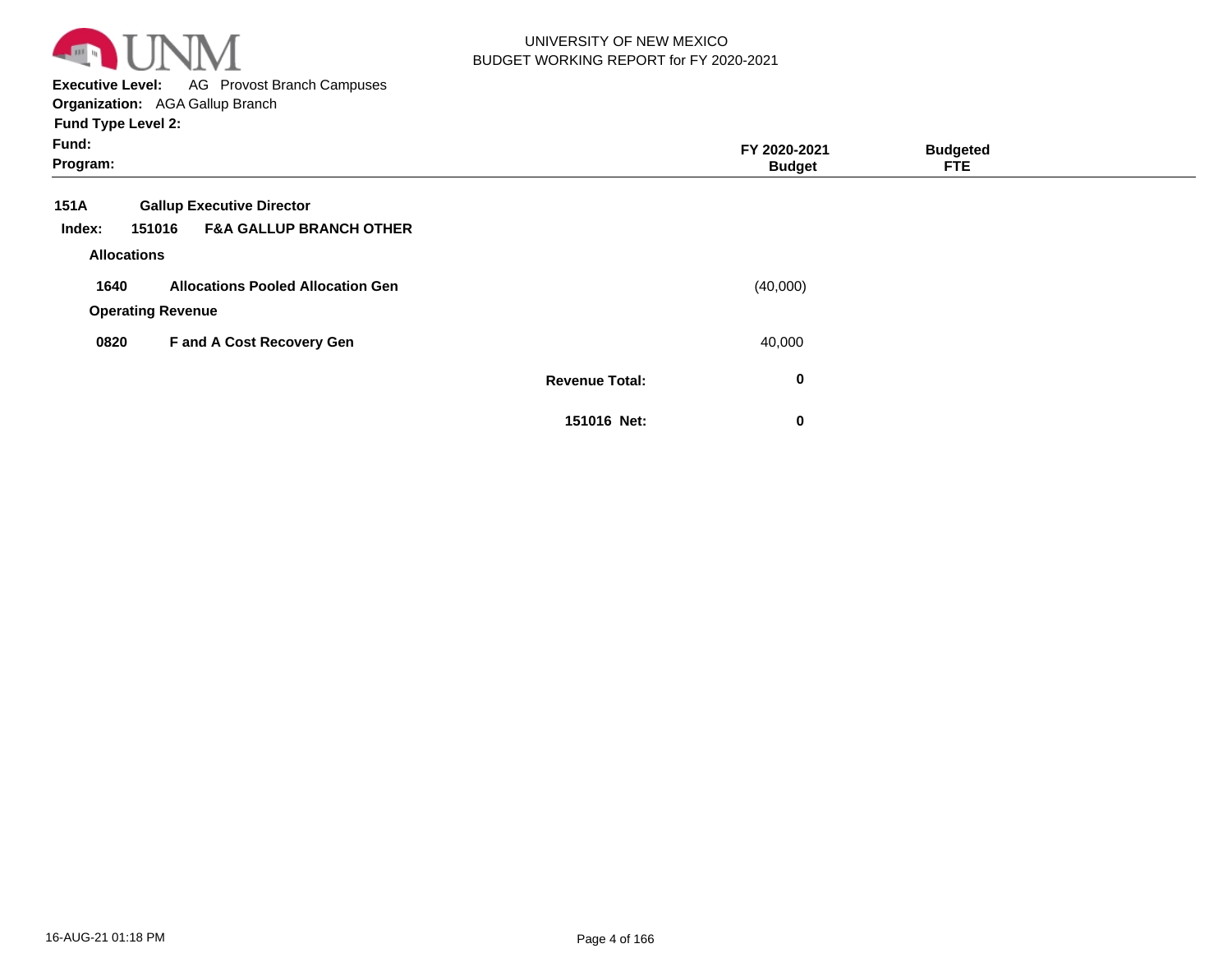

**Executive Level:** AG Provost Branch Campuses

| Fund:<br>Program:    |                                          |                           | FY 2020-2021<br><b>Budget</b> | <b>Budgeted</b><br><b>FTE</b> |  |
|----------------------|------------------------------------------|---------------------------|-------------------------------|-------------------------------|--|
| 151A                 | <b>Gallup Executive Director</b>         |                           |                               |                               |  |
| Index:               | <b>Staff Council</b><br>151032           |                           |                               |                               |  |
| <b>Allocations</b>   |                                          |                           |                               |                               |  |
| 1640                 | <b>Allocations Pooled Allocation Gen</b> |                           | 790                           |                               |  |
|                      |                                          | <b>Revenue Total:</b>     | 790                           |                               |  |
| <b>Other Expense</b> |                                          |                           |                               |                               |  |
| 3100                 | <b>Office Supplies General</b>           |                           | 93                            |                               |  |
| 31B0                 | Food F&A Unallowable Gen                 |                           | 410                           |                               |  |
| 7060                 | <b>Facility Rent Expense Gen</b>         |                           | 279                           |                               |  |
| <b>80K0</b>          | <b>Banner Tax</b>                        |                           | $\, 8$                        |                               |  |
|                      |                                          | <b>Expenditure Total:</b> | 790                           |                               |  |
|                      |                                          | 151032 Net:               | $\bf{0}$                      |                               |  |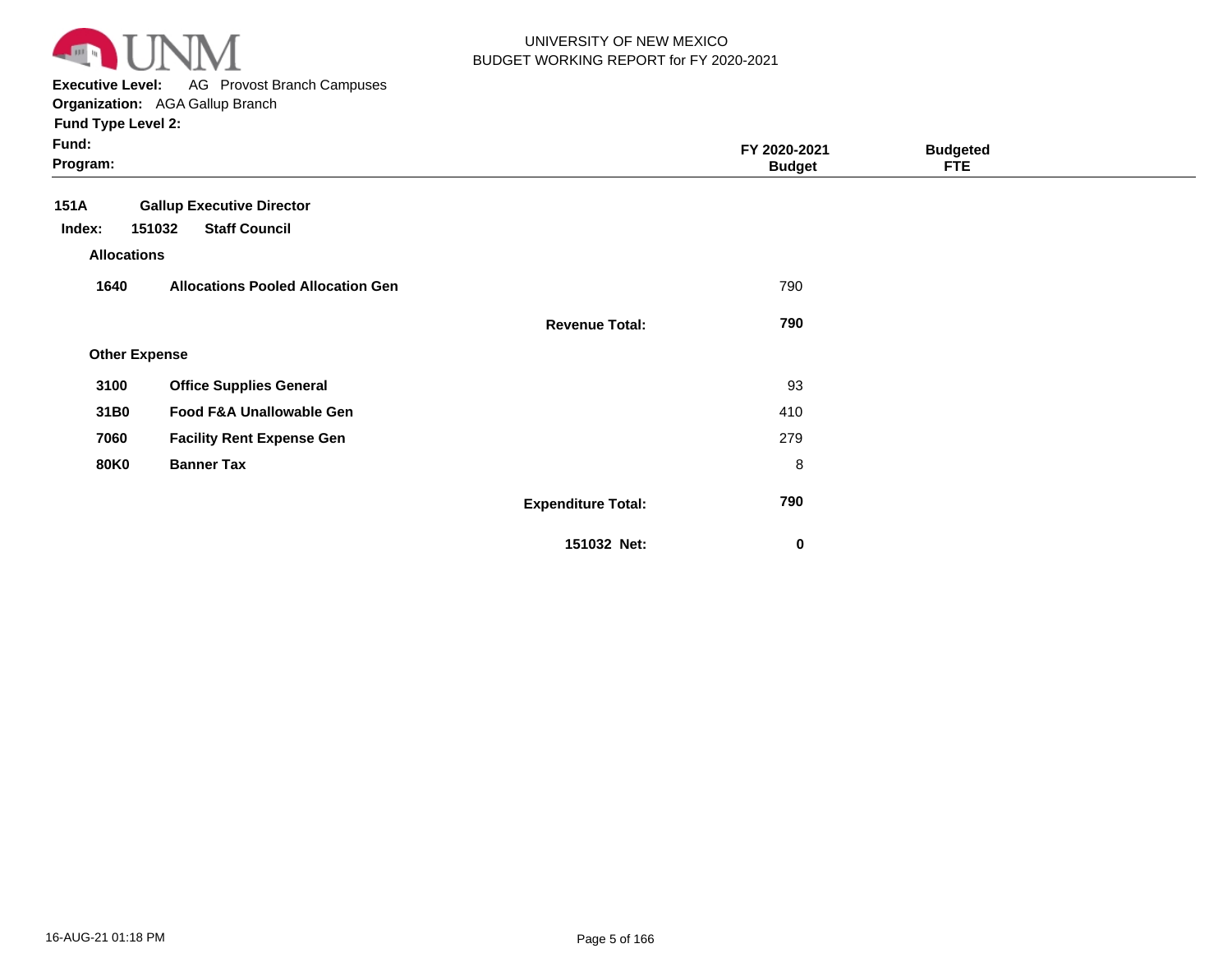

**Executive Level:** AG Provost Branch Campuses

#### **Organization:**  AGA Gallup Branch

| <b>Fund Type Level 2:</b>                       |                                          |                           |                               |                               |  |
|-------------------------------------------------|------------------------------------------|---------------------------|-------------------------------|-------------------------------|--|
| Fund:<br>Program:                               |                                          |                           | FY 2020-2021<br><b>Budget</b> | <b>Budgeted</b><br><b>FTE</b> |  |
| <b>Gallup Executive Director</b><br><b>151A</b> |                                          |                           |                               |                               |  |
| Index:<br>151033                                | <b>Faculty Senate</b>                    |                           |                               |                               |  |
| <b>Allocations</b>                              |                                          |                           |                               |                               |  |
| 1640                                            | <b>Allocations Pooled Allocation Gen</b> |                           | 2,525                         |                               |  |
|                                                 |                                          | <b>Revenue Total:</b>     | 2,525                         |                               |  |
| <b>Other Expense</b>                            |                                          |                           |                               |                               |  |
| 3100<br><b>Office Supplies General</b>          |                                          |                           | 500                           |                               |  |
| 37Z0<br><b>Other Supply Costs Gen</b>           |                                          |                           | 500                           |                               |  |
| In State Travel Gen<br>3800                     |                                          |                           | 500                           |                               |  |
| 38A0<br><b>Motor Pool Rental Gen</b>            |                                          |                           | 1,000                         |                               |  |
| <b>80K0</b><br><b>Banner Tax</b>                |                                          |                           | 25                            |                               |  |
|                                                 |                                          | <b>Expenditure Total:</b> | 2,525                         |                               |  |
|                                                 |                                          |                           |                               |                               |  |

**151033 Net:**

 **0**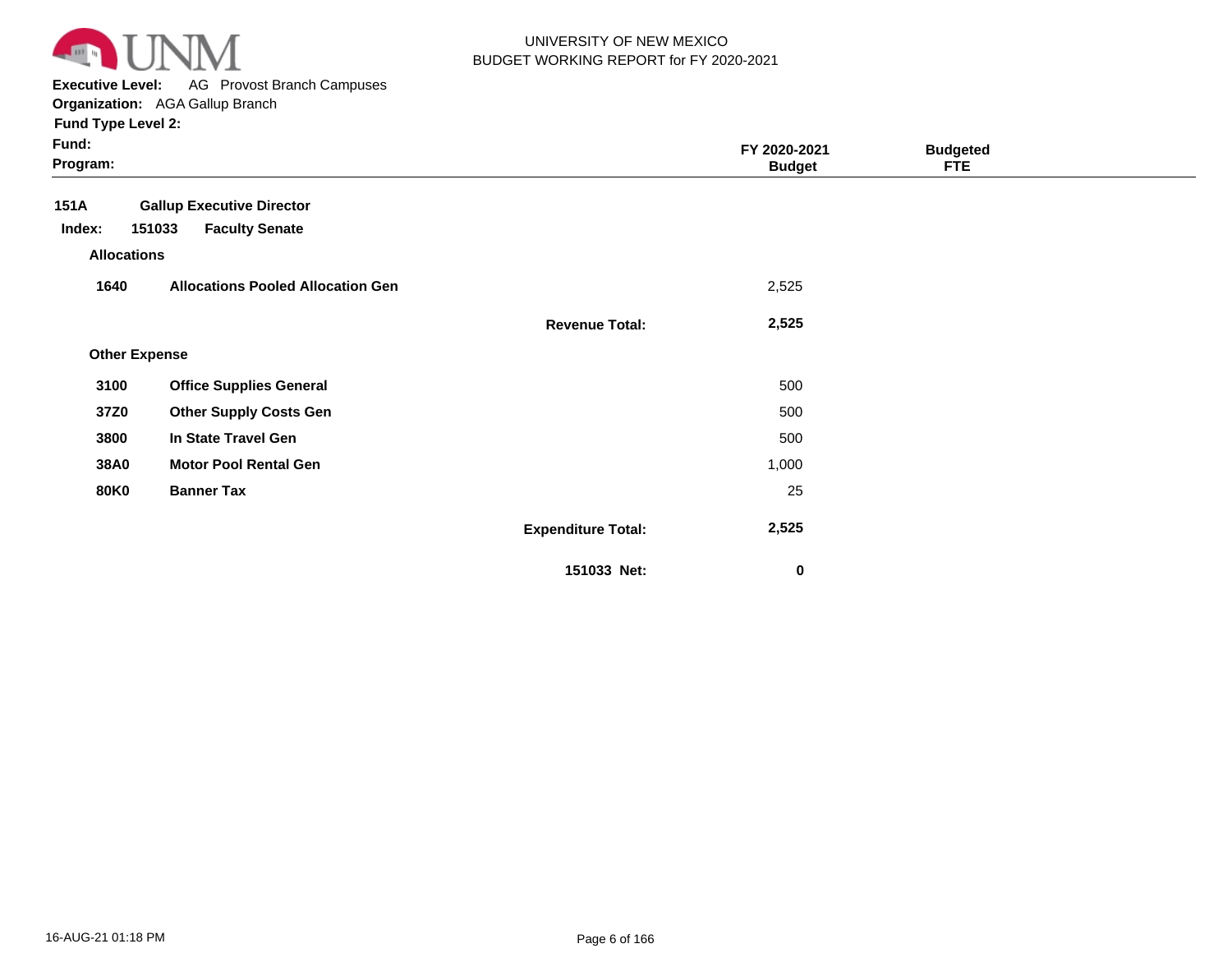

**Executive Level:** AG Provost Branch Campuses **Organization:**  AGA Gallup Branch

**Fund Type Level 2:**

| Fund:<br>Program:                                   |                                                                         |                           | FY 2020-2021<br><b>Budget</b> | <b>Budgeted</b><br><b>FTE</b> |  |
|-----------------------------------------------------|-------------------------------------------------------------------------|---------------------------|-------------------------------|-------------------------------|--|
| <b>151A</b><br>151081<br>Index:<br><b>Transfers</b> | <b>Gallup Executive Director</b><br>717106-GALLUP BLDG DM-General Activ |                           |                               |                               |  |
| 1120                                                | <b>Trsfr From I G Gen</b>                                               |                           | 502,683                       |                               |  |
|                                                     |                                                                         | <b>Revenue Total:</b>     | 502,683                       |                               |  |
| <b>Other Expense</b>                                |                                                                         |                           |                               |                               |  |
| <b>80E0</b>                                         | <b>Contingency Budget Gen</b>                                           |                           | 502,683                       |                               |  |
|                                                     |                                                                         | <b>Expenditure Total:</b> | 502,683                       |                               |  |
|                                                     |                                                                         | 151081 Net:               | $\bf{0}$                      |                               |  |

**Account: 1120 164002-12C0: \$502,683 for mandatory BR&R**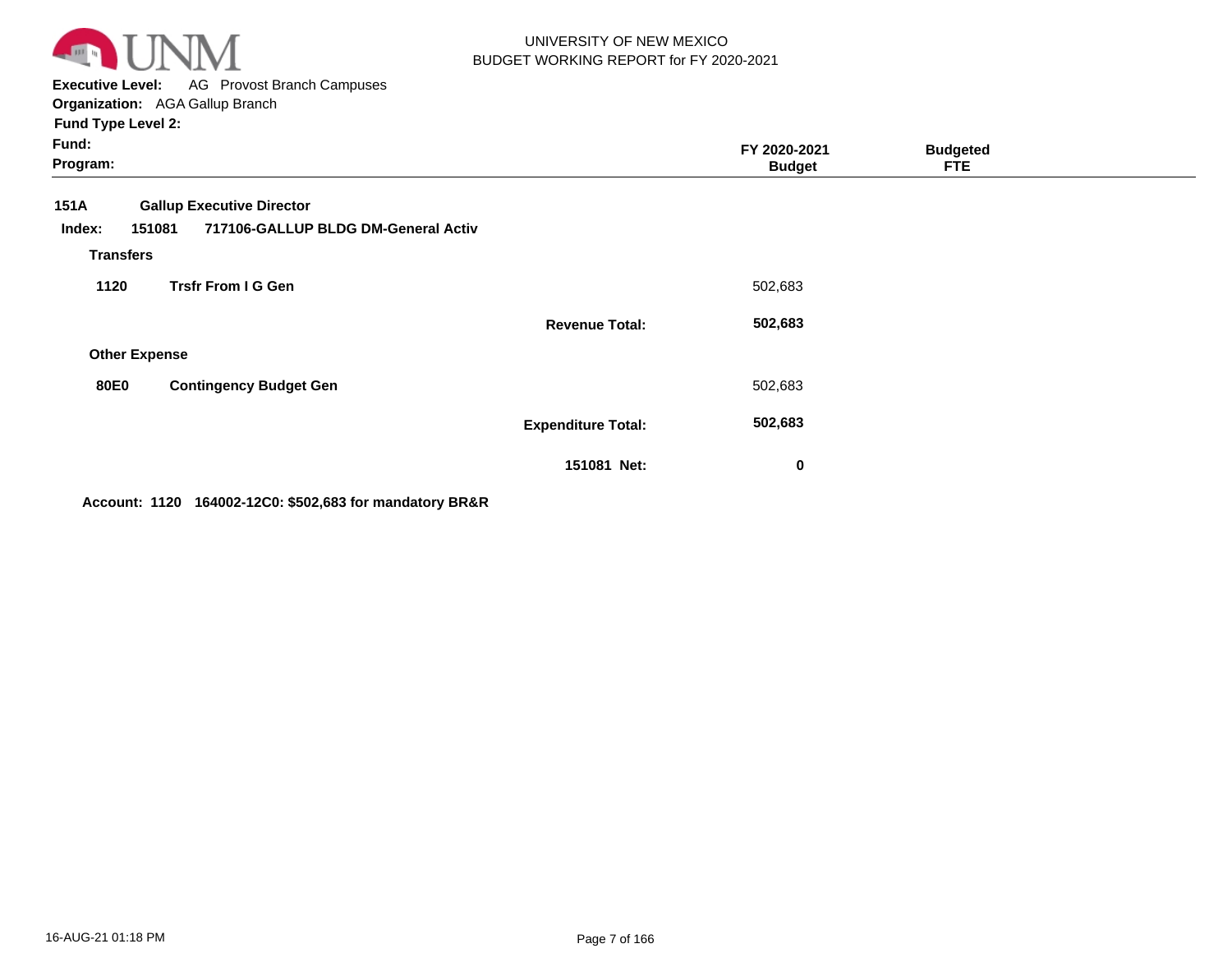

**Executive Level:** AG Provost Branch Campuses **Organization:**  AGA Gallup Branch

| Fund:<br>Program:                                                                                                                   |                           | FY 2020-2021<br><b>Budget</b> | <b>Budgeted</b><br><b>FTE</b> |  |
|-------------------------------------------------------------------------------------------------------------------------------------|---------------------------|-------------------------------|-------------------------------|--|
| 151A<br><b>Gallup Executive Director</b><br>202651 Robert/Mildred Holmes Mem Sc<br>151102<br>Index:<br><b>Non Operating Revenue</b> |                           |                               |                               |  |
| <b>Gifts Gen</b><br>1000                                                                                                            |                           | 2,500                         |                               |  |
| <b>Other Expense</b>                                                                                                                | <b>Revenue Total:</b>     | 2,500                         |                               |  |
| 4020<br><b>Student Awards Gen</b>                                                                                                   |                           | 2,500                         |                               |  |
|                                                                                                                                     | <b>Expenditure Total:</b> | 2,500                         |                               |  |
|                                                                                                                                     | 151102 Net:               | 0                             |                               |  |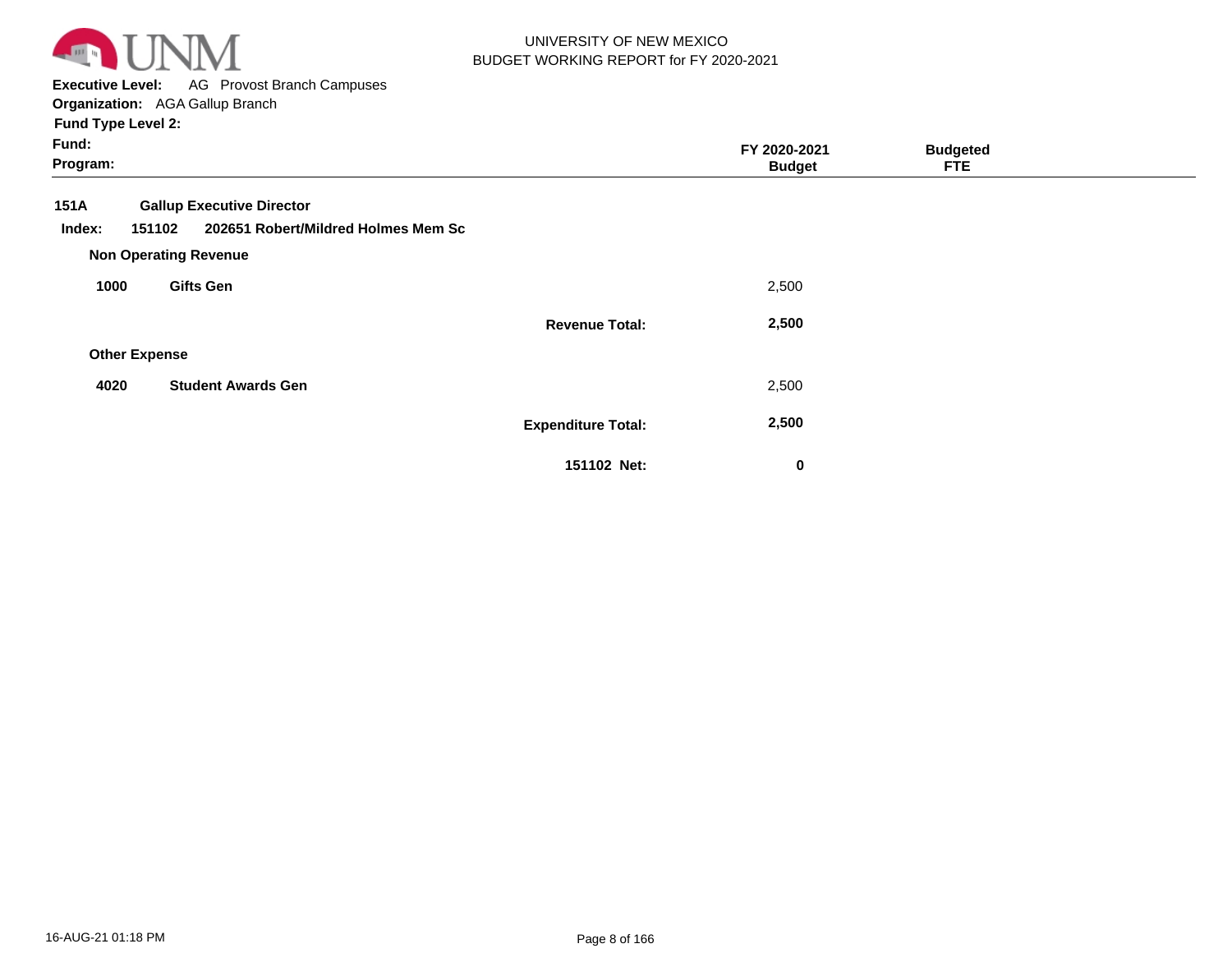

**Executive Level:** AG Provost Branch Campuses **Organization:**  AGA Gallup Branch

| Fund:<br>Program:                                |                           | FY 2020-2021<br><b>Budget</b> | <b>Budgeted</b><br><b>FTE</b> |  |
|--------------------------------------------------|---------------------------|-------------------------------|-------------------------------|--|
| 151A<br><b>Gallup Executive Director</b>         |                           |                               |                               |  |
| 151117<br><b>Summer Instruction</b><br>Index:    |                           |                               |                               |  |
| <b>Allocations</b>                               |                           |                               |                               |  |
| 1640<br><b>Allocations Pooled Allocation Gen</b> |                           | 75,000                        |                               |  |
|                                                  | <b>Revenue Total:</b>     | 75,000                        |                               |  |
| <b>Labor Expense</b>                             |                           |                               |                               |  |
| <b>Faculty Summer Instruction</b><br>2003        |                           | 75,000                        | 3.14                          |  |
|                                                  | <b>Expenditure Total:</b> | 75,000                        |                               |  |
|                                                  | 151117 Net:               | $\bf{0}$                      |                               |  |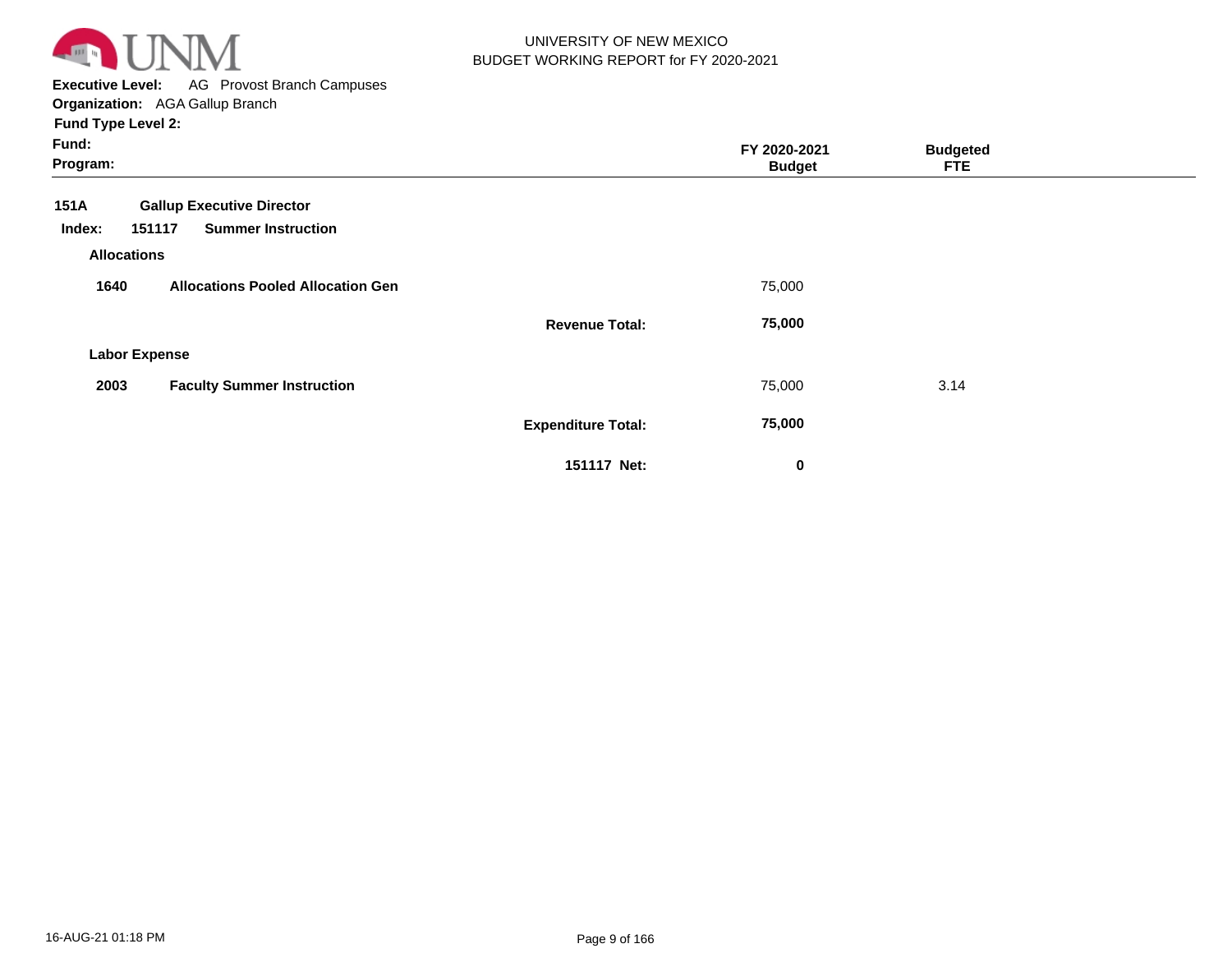

**Executive Level:** AG Provost Branch Campuses

**Organization:**  AGA Gallup Branch

| Fund:<br>Program:    |                                                |                           | FY 2020-2021<br><b>Budget</b> | <b>Budgeted</b><br><b>FTE</b> |  |
|----------------------|------------------------------------------------|---------------------------|-------------------------------|-------------------------------|--|
| 151A                 | <b>Gallup Executive Director</b>               |                           |                               |                               |  |
| Index:               | 151121<br><b>Gallup Institutional Research</b> |                           |                               |                               |  |
| <b>Allocations</b>   |                                                |                           |                               |                               |  |
| 1640                 | <b>Allocations Pooled Allocation Gen</b>       |                           | 78,500                        |                               |  |
|                      |                                                | <b>Revenue Total:</b>     | 78,500                        |                               |  |
| <b>Labor Expense</b> |                                                |                           |                               |                               |  |
| 2020                 | <b>Administrative Professional Gen</b>         |                           | 68,400                        | 1.00                          |  |
| <b>Other Expense</b> |                                                |                           |                               |                               |  |
| 3100                 | <b>Office Supplies General</b>                 |                           | 4,500                         |                               |  |
| 3140                 | <b>Computer Software Gen</b>                   |                           | 200                           |                               |  |
| 3800                 | In State Travel Gen                            |                           | 5,000                         |                               |  |
| 38E0                 | <b>Vehicle Fuel Gen</b>                        |                           | 100                           |                               |  |
| 46A0                 | <b>Participant Misc Gen</b>                    |                           | 200                           |                               |  |
| <b>80K0</b>          | <b>Banner Tax</b>                              |                           | 100                           |                               |  |
|                      |                                                | <b>Expenditure Total:</b> | 78,500                        |                               |  |
|                      |                                                | 151121 Net:               | 0                             |                               |  |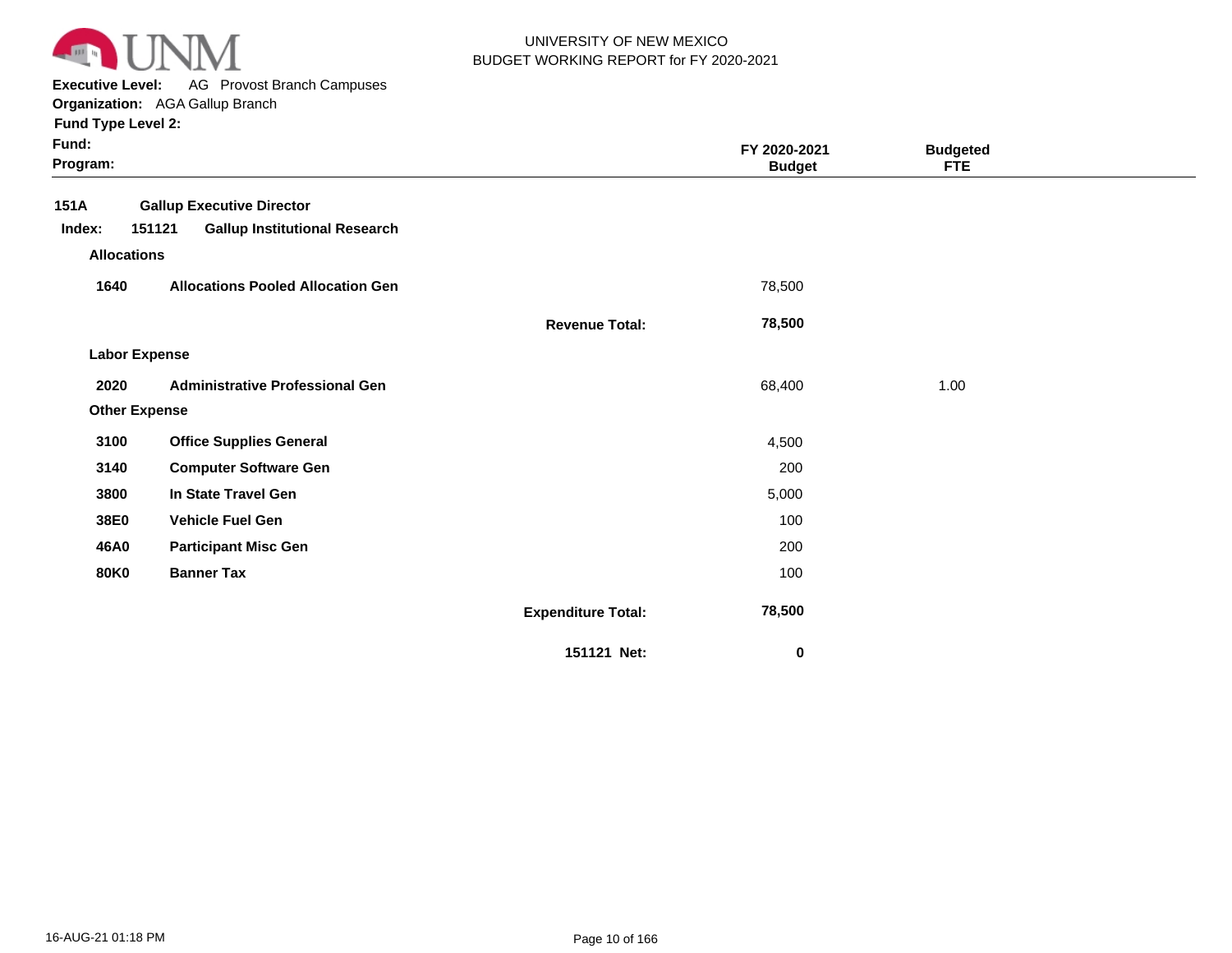

**Executive Level:** AG Provost Branch Campuses

| Fund:<br>Program:                                                                                                  |                           | FY 2020-2021<br><b>Budget</b>                                    | <b>Budgeted</b><br><b>FTE</b> |  |
|--------------------------------------------------------------------------------------------------------------------|---------------------------|------------------------------------------------------------------|-------------------------------|--|
| <b>Gallup Executive Director</b><br>151A<br>151164<br><b>P131 M/C O/H</b><br>Index:<br><b>Allocations</b>          |                           |                                                                  |                               |  |
| 1640<br><b>Allocations Pooled Allocation Gen</b>                                                                   |                           | 527,833                                                          |                               |  |
|                                                                                                                    | <b>Revenue Total:</b>     | 527,833                                                          |                               |  |
| <b>Other Expense</b>                                                                                               |                           |                                                                  |                               |  |
| 8065<br><b>Administrative Overhead</b>                                                                             |                           | 527,833                                                          |                               |  |
|                                                                                                                    | <b>Expenditure Total:</b> | 527,833                                                          |                               |  |
|                                                                                                                    | 151164 Net:               | $\bf{0}$                                                         |                               |  |
| 151A LEVEL 5<br><b>SUMMARY</b><br>Revenue<br><b>Labor Expense</b><br><b>Fringe Expense</b><br><b>Other Expense</b> | NET:                      | 1,518,346<br>391,614<br>$\mathbf{0}$<br>1,126,732<br>$\mathbf 0$ | 6.14                          |  |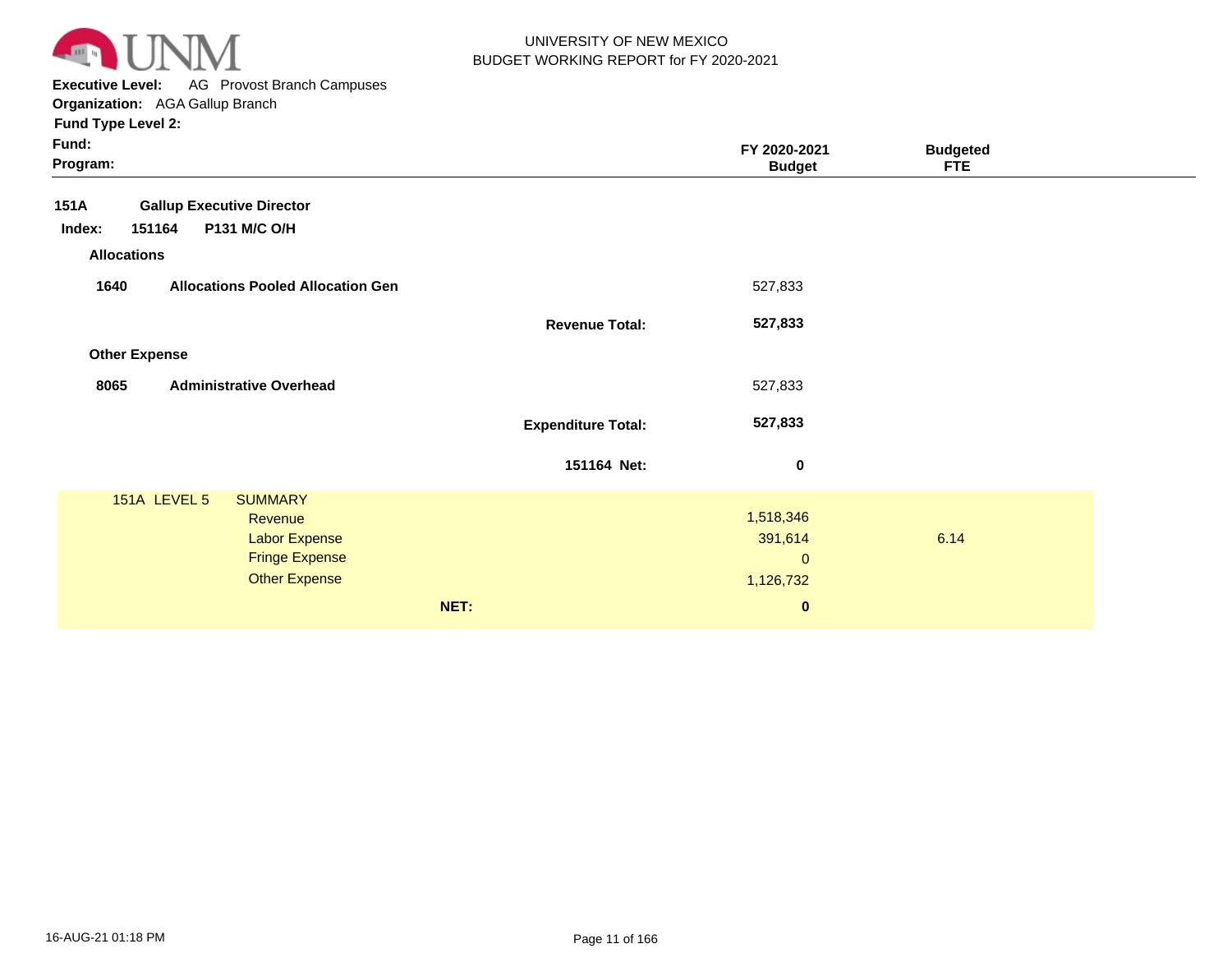

**Executive Level:** AG Provost Branch Campuses

**Organization:**  AGA Gallup Branch

| <b>Fund Type Level 2:</b> |  |
|---------------------------|--|

| Fund:<br>Program:        |                                                                       |                       | FY 2020-2021<br><b>Budget</b> | <b>Budgeted</b><br><b>FTE</b> |  |
|--------------------------|-----------------------------------------------------------------------|-----------------------|-------------------------------|-------------------------------|--|
| 152A<br>152000<br>Index: | <b>Gallup Bus Management Technology</b><br><b>Business Technology</b> |                       |                               |                               |  |
| <b>Allocations</b>       |                                                                       |                       |                               |                               |  |
| 1640                     | <b>Allocations Pooled Allocation Gen</b>                              |                       | 89,487                        |                               |  |
|                          |                                                                       | <b>Revenue Total:</b> | 89,487                        |                               |  |
| <b>Labor Expense</b>     |                                                                       |                       |                               |                               |  |
| 2000                     | <b>Faculty Salary Detail Gen</b>                                      |                       | 66,264                        | 1.00                          |  |
| 20FA                     | <b>Pooled Faculty Compensation</b>                                    |                       | 2,651                         | 0.00                          |  |
| <b>20L0</b>              | <b>Federal Workstudy Gen</b>                                          |                       | 1,000                         | 0.05                          |  |
| <b>20NO</b>              | <b>State Workstudy Gen</b>                                            |                       | 8,000                         | 0.40                          |  |
| <b>Other Expense</b>     |                                                                       |                       |                               |                               |  |
| 3100                     | <b>Office Supplies General</b>                                        |                       | 1,000                         |                               |  |
| 3110                     | <b>Books Periodicals Gen</b>                                          |                       | 500                           |                               |  |
| 3140                     | <b>Computer Software Gen</b>                                          |                       | 1,000                         |                               |  |
| 3150                     | <b>Computer Supplies &lt;\$5,001</b>                                  |                       | 1,000                         |                               |  |
| 3160                     | <b>Copier Supplies Gen</b>                                            |                       | 1,000                         |                               |  |
| 3180                     | Non Capital Equipment <\$5,001                                        |                       | 500                           |                               |  |
| 31K0                     | <b>Postage Gen</b>                                                    |                       | 64                            |                               |  |
| 31P0                     | <b>Training Materials Supplies Gen</b>                                |                       | 500                           |                               |  |
| 31P1                     | <b>Instructional Materials &amp; Supplies</b>                         |                       | 500                           |                               |  |
| 3800                     | In State Travel Gen                                                   |                       | 500                           |                               |  |
| 3820                     | Out Of State Travel Gen                                               |                       | 250                           |                               |  |
| 6020                     | <b>Long Distance Gen</b>                                              |                       | 150                           |                               |  |
| 6040                     | <b>Telephone Line Spec Circuit Gen</b>                                |                       | 1,000                         |                               |  |
| 6370                     | <b>Printing/Copying/Binding Gen</b>                                   |                       | 2,000                         |                               |  |
| <b>70D0</b>              | <b>Equipment Repairs Maintenance Gen</b>                              |                       | 300                           |                               |  |
| <b>70F0</b>              | <b>Equipment Rent Expense Gen</b>                                     |                       | 1,200                         |                               |  |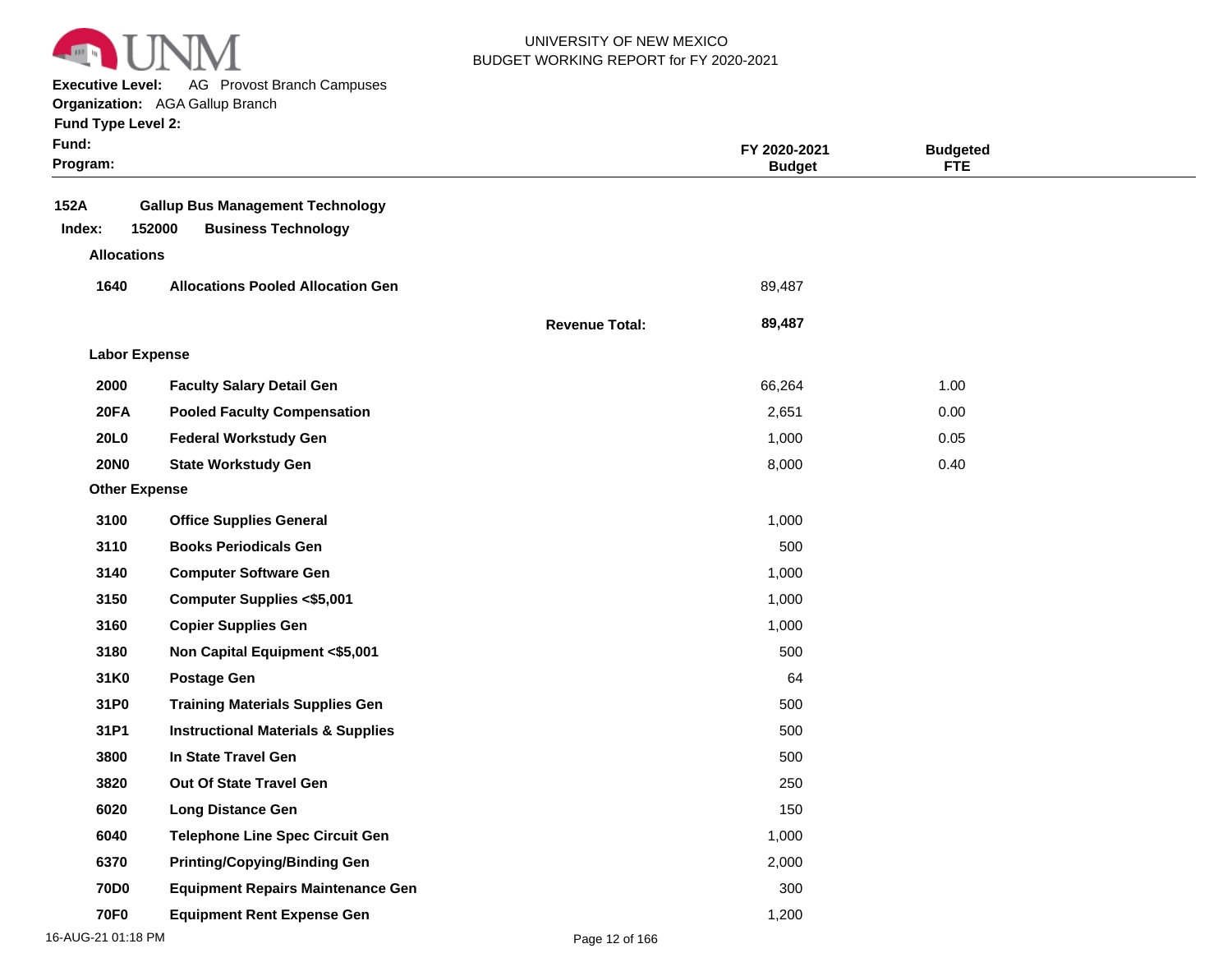

**Executive Level:** AG Provost Branch Campuses

| Fund:<br>Program:                                |                                                                                                    |                           | FY 2020-2021<br><b>Budget</b>             | <b>Budgeted</b><br><b>FTE</b> |
|--------------------------------------------------|----------------------------------------------------------------------------------------------------|---------------------------|-------------------------------------------|-------------------------------|
| 152A<br>152000<br>Index:<br><b>Other Expense</b> | <b>Gallup Bus Management Technology</b><br><b>Business Technology</b>                              |                           |                                           |                               |
| <b>80K0</b><br><b>Banner Tax</b>                 |                                                                                                    |                           | 108                                       |                               |
|                                                  |                                                                                                    | <b>Expenditure Total:</b> | 89,487                                    |                               |
|                                                  |                                                                                                    | 152000 Net:               | $\mathbf 0$                               |                               |
| 152A LEVEL 6                                     | <b>SUMMARY</b><br>Revenue<br><b>Labor Expense</b><br><b>Fringe Expense</b><br><b>Other Expense</b> |                           | 89,487<br>77,915<br>$\mathbf 0$<br>11,572 | 1.45                          |
|                                                  | NET:                                                                                               |                           | $\mathbf 0$                               |                               |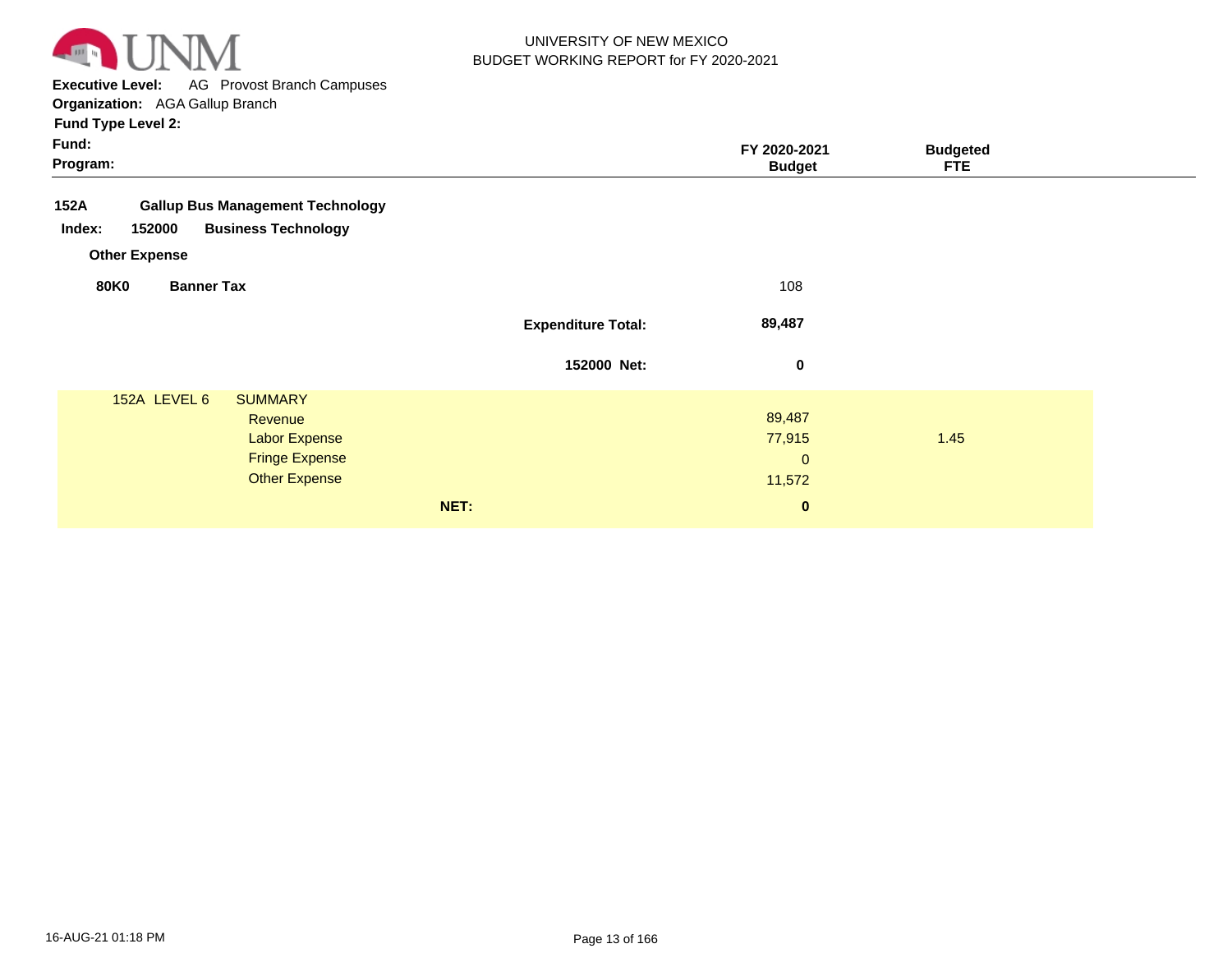

**Executive Level:** AG Provost Branch Campuses

#### **Organization:**  AGA Gallup Branch

| <b>Fund Type Level 2:</b> |  |
|---------------------------|--|
|---------------------------|--|

| Fund:<br>Program:    |                                                               |                       | FY 2020-2021<br><b>Budget</b> | <b>Budgeted</b><br><b>FTE</b> |  |
|----------------------|---------------------------------------------------------------|-----------------------|-------------------------------|-------------------------------|--|
| 155B<br>Index:       | <b>Gallup ADA Compliance</b><br><b>ADA Services</b><br>155000 |                       |                               |                               |  |
| <b>Allocations</b>   |                                                               |                       |                               |                               |  |
| 1640                 | <b>Allocations Pooled Allocation Gen</b>                      |                       | 77,750                        |                               |  |
|                      |                                                               | <b>Revenue Total:</b> | 77,750                        |                               |  |
| <b>Labor Expense</b> |                                                               |                       |                               |                               |  |
| 2020                 | <b>Administrative Professional Gen</b>                        |                       | 59,296                        | 1.00                          |  |
| <b>20J0</b>          | <b>Student Salaries Gen</b>                                   |                       | 2,500                         | 0.13                          |  |
| <b>20L0</b>          | <b>Federal Workstudy Gen</b>                                  |                       | 2,500                         | 0.13                          |  |
| <b>20NO</b>          | <b>State Workstudy Gen</b>                                    |                       | 1,900                         | 0.10                          |  |
| <b>Other Expense</b> |                                                               |                       |                               |                               |  |
| 3100                 | <b>Office Supplies General</b>                                |                       | 5,000                         |                               |  |
| 3110                 | <b>Books Periodicals Gen</b>                                  |                       | 250                           |                               |  |
| 3130                 | <b>Media Supplies Gen</b>                                     |                       | 25                            |                               |  |
| 3150                 | <b>Computer Supplies &lt;\$5,001</b>                          |                       | 100                           |                               |  |
| 3170                 | <b>Custodial Supplies Gen</b>                                 |                       | 100                           |                               |  |
| 3180                 | Non Capital Equipment <\$5,001                                |                       | 900                           |                               |  |
| 31K0                 | <b>Postage Gen</b>                                            |                       | 300                           |                               |  |
| 31P1                 | <b>Instructional Materials &amp; Supplies</b>                 |                       | 3,500                         |                               |  |
| 37Z0                 | <b>Other Supply Costs Gen</b>                                 |                       | 200                           |                               |  |
| 3800                 | In State Travel Gen                                           |                       | 500                           |                               |  |
| 3820                 | Out Of State Travel Gen                                       |                       | 314                           |                               |  |
| 38A0                 | <b>Motor Pool Rental Gen</b>                                  |                       | 100                           |                               |  |
| 6020                 | <b>Long Distance Gen</b>                                      |                       | 50                            |                               |  |
| 6370                 | <b>Printing/Copying/Binding Gen</b>                           |                       | 100                           |                               |  |

**80K0 Banner Tax** 115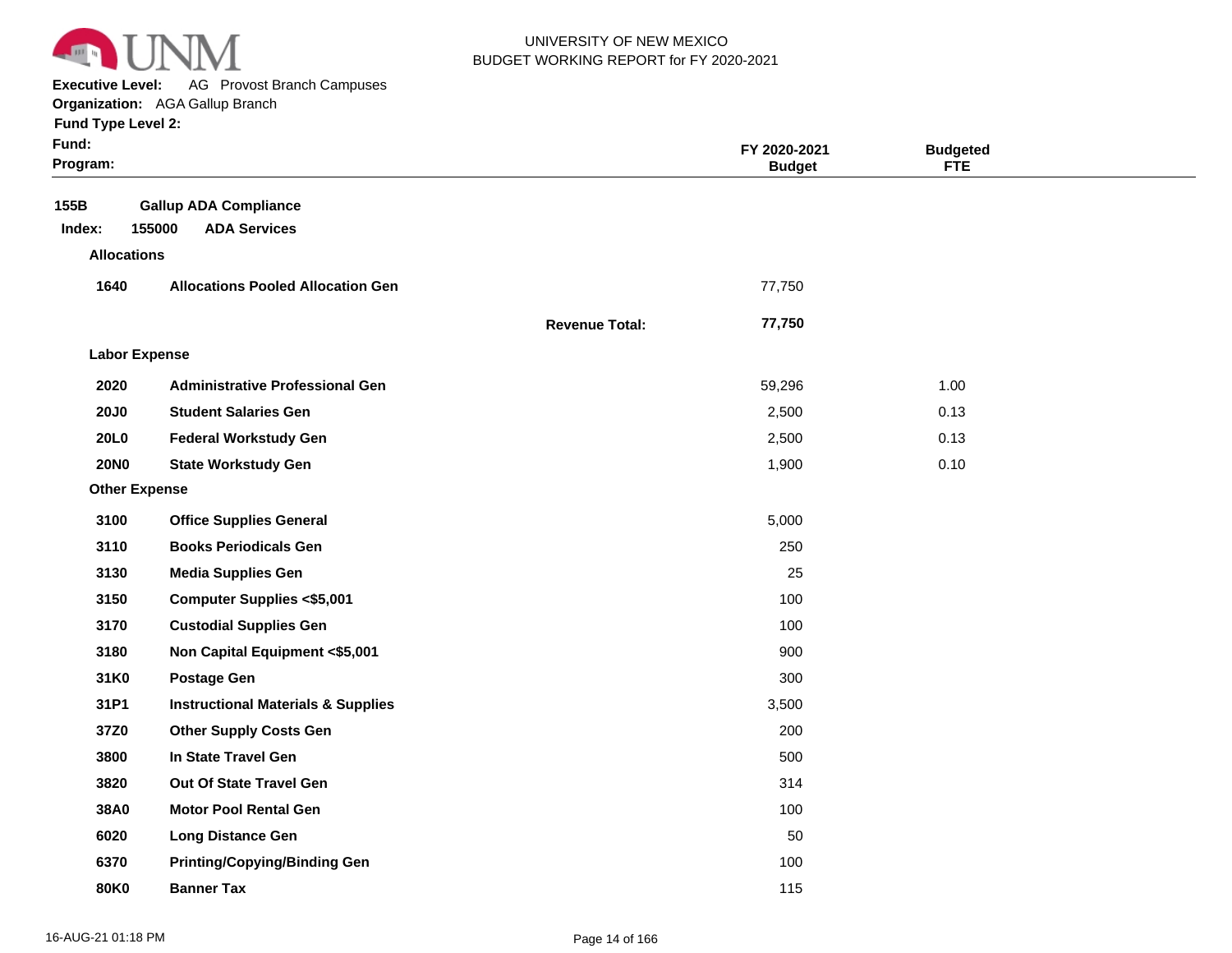

**Executive Level:** AG Provost Branch Campuses **Organization:**  AGA Gallup Branch

| Fund:<br>Program: |                              |                                        |      |                           | FY 2020-2021<br><b>Budget</b> | <b>Budgeted</b><br><b>FTE</b> |
|-------------------|------------------------------|----------------------------------------|------|---------------------------|-------------------------------|-------------------------------|
| 155B              | <b>Gallup ADA Compliance</b> |                                        |      |                           |                               |                               |
| Index:            | 155000                       | <b>ADA Services</b>                    |      | <b>Expenditure Total:</b> | 77,750                        |                               |
|                   |                              |                                        |      | 155000 Net:               | 0                             |                               |
|                   | <b>155B LEVEL 6</b>          | <b>SUMMARY</b><br>Revenue              |      |                           | 77,750                        |                               |
|                   |                              | <b>Labor Expense</b>                   |      |                           | 66,196                        | 1.36                          |
|                   |                              | <b>Fringe Expense</b><br>Other Expense |      |                           | $\mathbf{0}$<br>11,554        |                               |
|                   |                              |                                        | NET: |                           | $\mathbf{0}$                  |                               |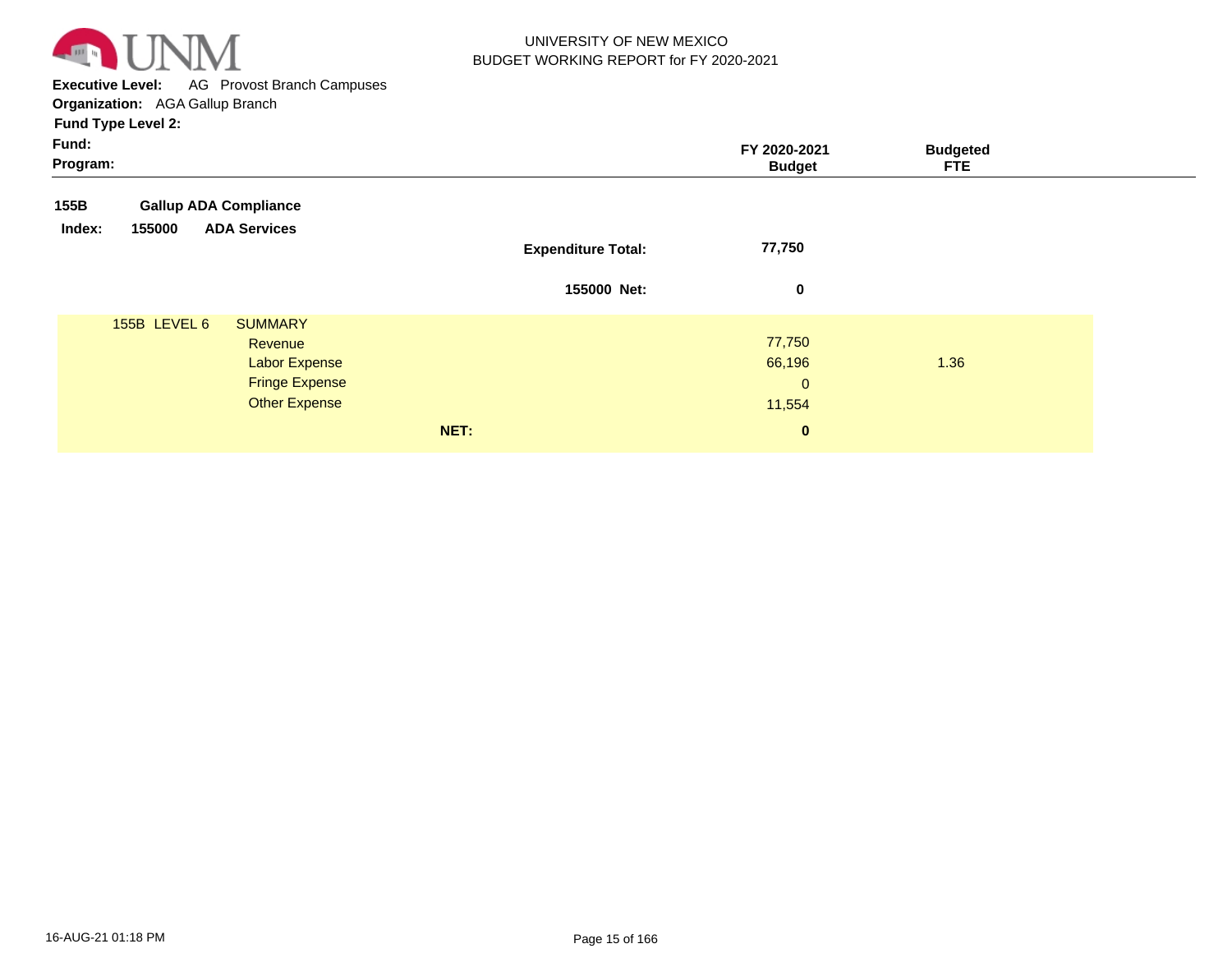

**Executive Level:** AG Provost Branch Campuses

**Organization:**  AGA Gallup Branch

|  | <b>Fund Type Level 2:</b> |  |
|--|---------------------------|--|
|  |                           |  |

| 155C<br><b>Gallup Counseling</b><br>155001<br><b>Advisement</b><br>Index:<br><b>Allocations</b><br>1640<br><b>Allocations Pooled Allocation Gen</b><br>237,858<br>237,858<br><b>Revenue Total:</b><br><b>Labor Expense</b><br>2020<br><b>Administrative Professional Gen</b><br>56,744<br>1.00<br>2040<br><b>Technician Salary Detail Gen</b><br>168,686<br>4.00 |  |
|------------------------------------------------------------------------------------------------------------------------------------------------------------------------------------------------------------------------------------------------------------------------------------------------------------------------------------------------------------------|--|
|                                                                                                                                                                                                                                                                                                                                                                  |  |
|                                                                                                                                                                                                                                                                                                                                                                  |  |
|                                                                                                                                                                                                                                                                                                                                                                  |  |
|                                                                                                                                                                                                                                                                                                                                                                  |  |
|                                                                                                                                                                                                                                                                                                                                                                  |  |
|                                                                                                                                                                                                                                                                                                                                                                  |  |
|                                                                                                                                                                                                                                                                                                                                                                  |  |
|                                                                                                                                                                                                                                                                                                                                                                  |  |
| <b>Other Expense</b>                                                                                                                                                                                                                                                                                                                                             |  |
| 3100<br><b>Office Supplies General</b><br>3,550                                                                                                                                                                                                                                                                                                                  |  |
| 3140<br><b>Computer Software Gen</b><br>500                                                                                                                                                                                                                                                                                                                      |  |
| 31K0<br><b>Postage Gen</b><br>1,350                                                                                                                                                                                                                                                                                                                              |  |
| 3800<br>In State Travel Gen<br>500                                                                                                                                                                                                                                                                                                                               |  |
| 38A0<br><b>Motor Pool Rental Gen</b><br>250                                                                                                                                                                                                                                                                                                                      |  |
| 6020<br>250<br><b>Long Distance Gen</b>                                                                                                                                                                                                                                                                                                                          |  |
| 6370<br><b>Printing/Copying/Binding Gen</b><br>2,500                                                                                                                                                                                                                                                                                                             |  |
| 63C0<br><b>Copying Gen</b><br>3,405                                                                                                                                                                                                                                                                                                                              |  |
| <b>80K0</b><br><b>Banner Tax</b><br>123                                                                                                                                                                                                                                                                                                                          |  |
| 237,858<br><b>Expenditure Total:</b>                                                                                                                                                                                                                                                                                                                             |  |
| 155001 Net:<br>$\pmb{0}$                                                                                                                                                                                                                                                                                                                                         |  |
| <b>155C LEVEL 6</b><br><b>SUMMARY</b>                                                                                                                                                                                                                                                                                                                            |  |
| 237,858<br>Revenue                                                                                                                                                                                                                                                                                                                                               |  |
| 225,430<br>5.00<br><b>Labor Expense</b><br><b>Fringe Expense</b><br>$\mathbf 0$                                                                                                                                                                                                                                                                                  |  |
| <b>Other Expense</b><br>12,428                                                                                                                                                                                                                                                                                                                                   |  |
| NET:<br>$\pmb{0}$                                                                                                                                                                                                                                                                                                                                                |  |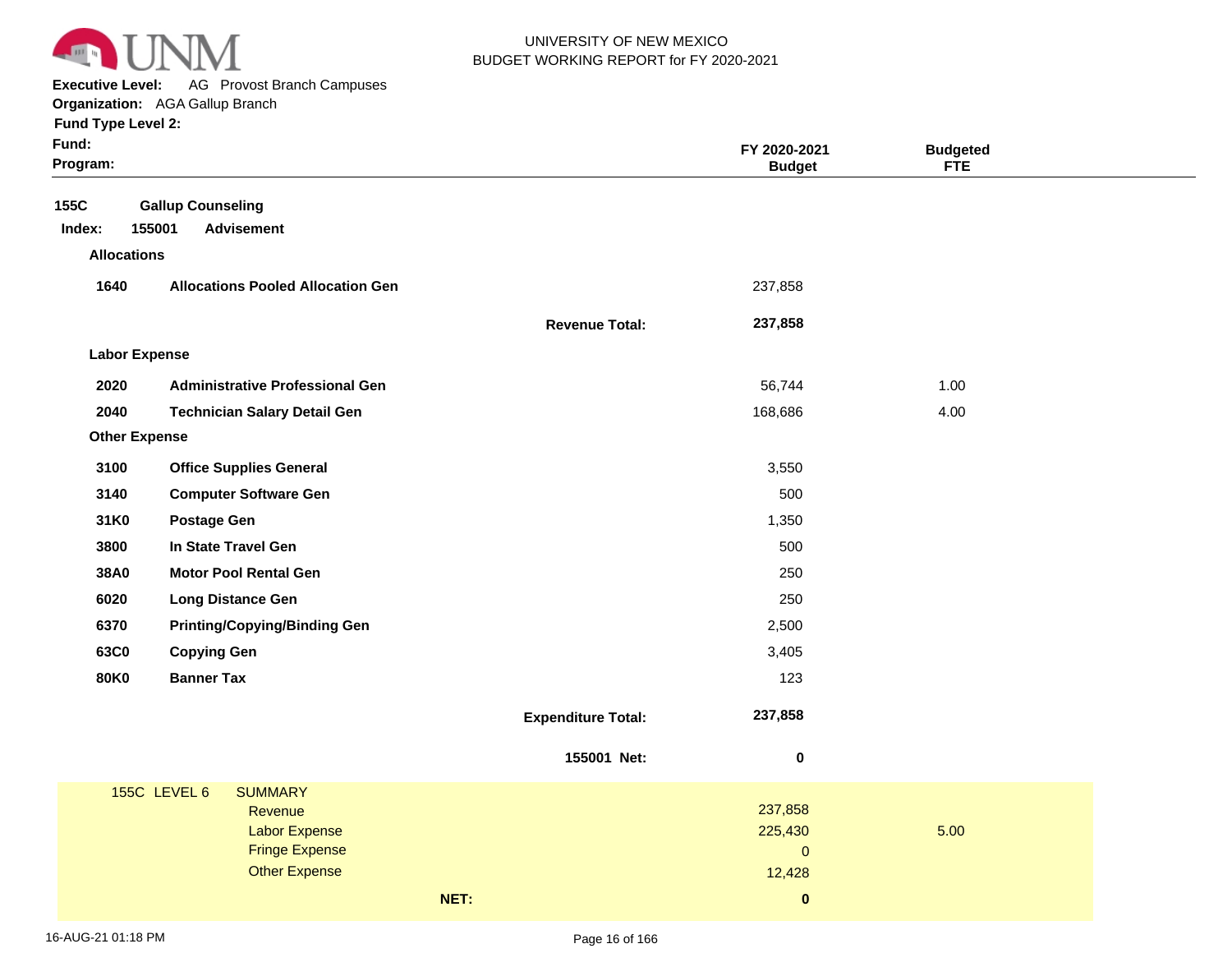

**Executive Level:** AG Provost Branch Campuses **Organization:**  AGA Gallup Branch

| Fund:<br>Program:    |                                          |                           | FY 2020-2021<br><b>Budget</b> | <b>Budgeted</b><br><b>FTE</b> |  |
|----------------------|------------------------------------------|---------------------------|-------------------------------|-------------------------------|--|
| 156A01               | Gallup AL PI #1                          |                           |                               |                               |  |
| Index:               | <b>A&amp;S Red Mesa Review</b><br>156000 |                           |                               |                               |  |
| <b>Allocations</b>   |                                          |                           |                               |                               |  |
| 1640                 | <b>Allocations Pooled Allocation Gen</b> |                           | 2,020                         |                               |  |
|                      |                                          | <b>Revenue Total:</b>     | 2,020                         |                               |  |
| <b>Other Expense</b> |                                          |                           |                               |                               |  |
| 31B0                 | Food F&A Unallowable Gen                 |                           | 700                           |                               |  |
| 63L0                 | <b>Typesetting Printing Gen</b>          |                           | 1,300                         |                               |  |
| <b>80K0</b>          | <b>Banner Tax</b>                        |                           | 20                            |                               |  |
|                      |                                          | <b>Expenditure Total:</b> | 2,020                         |                               |  |
|                      |                                          | 156000 Net:               | $\mathbf 0$                   |                               |  |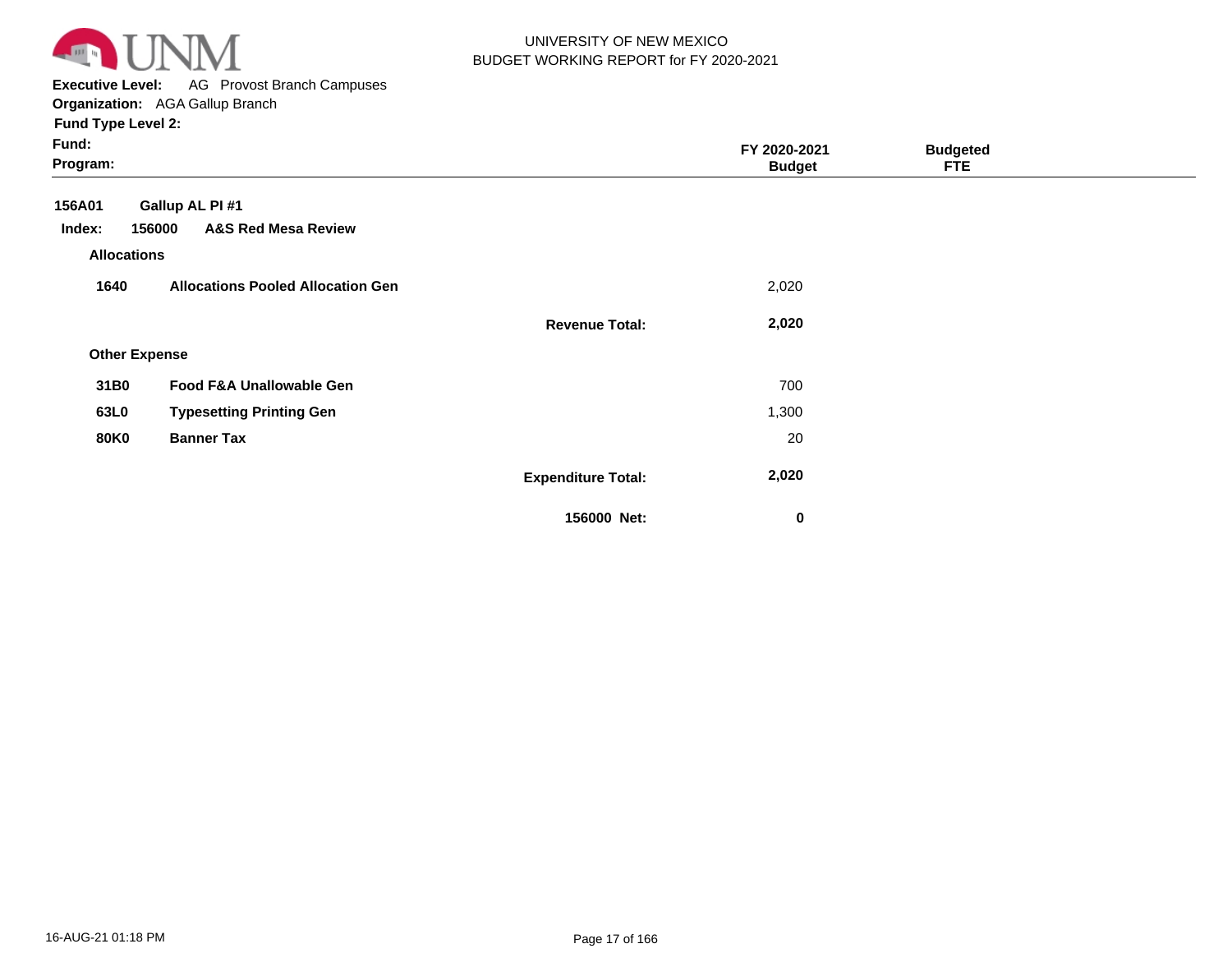

**Executive Level:** AG Provost Branch Campuses

**Organization:**  AGA Gallup Branch

| Fund:<br>Program:    |                                                 |                           | FY 2020-2021<br><b>Budget</b> | <b>Budgeted</b><br>FTE |  |
|----------------------|-------------------------------------------------|---------------------------|-------------------------------|------------------------|--|
| 156A01               | Gallup AL PI #1                                 |                           |                               |                        |  |
| Index:               | <b>A&amp;S Art Gallery Receptions</b><br>156001 |                           |                               |                        |  |
| <b>Allocations</b>   |                                                 |                           |                               |                        |  |
| 1640                 | <b>Allocations Pooled Allocation Gen</b>        |                           | 3,662                         |                        |  |
|                      |                                                 | <b>Revenue Total:</b>     | 3,662                         |                        |  |
| <b>Labor Expense</b> |                                                 |                           |                               |                        |  |
| <b>20NO</b>          | <b>State Workstudy Gen</b>                      |                           | 1,440                         | 0.07                   |  |
| <b>Other Expense</b> |                                                 |                           |                               |                        |  |
| 31B0                 | Food F&A Unallowable Gen                        |                           | 950                           |                        |  |
| 37Z0                 | <b>Other Supply Costs Gen</b>                   |                           | 550                           |                        |  |
| 3800                 | In State Travel Gen                             |                           | 50                            |                        |  |
| 38A0                 | <b>Motor Pool Rental Gen</b>                    |                           | 50                            |                        |  |
| 39Z1                 | Travel Non UNM Emp-Non Foreign Natl             |                           | 50                            |                        |  |
| 4080                 | <b>Student Travel Gen</b>                       |                           | 50                            |                        |  |
| 63L0                 | <b>Typesetting Printing Gen</b>                 |                           | 500                           |                        |  |
| <b>80K0</b>          | <b>Banner Tax</b>                               |                           | 22                            |                        |  |
|                      |                                                 | <b>Expenditure Total:</b> | 3,662                         |                        |  |
|                      |                                                 | 156001 Net:               | $\pmb{0}$                     |                        |  |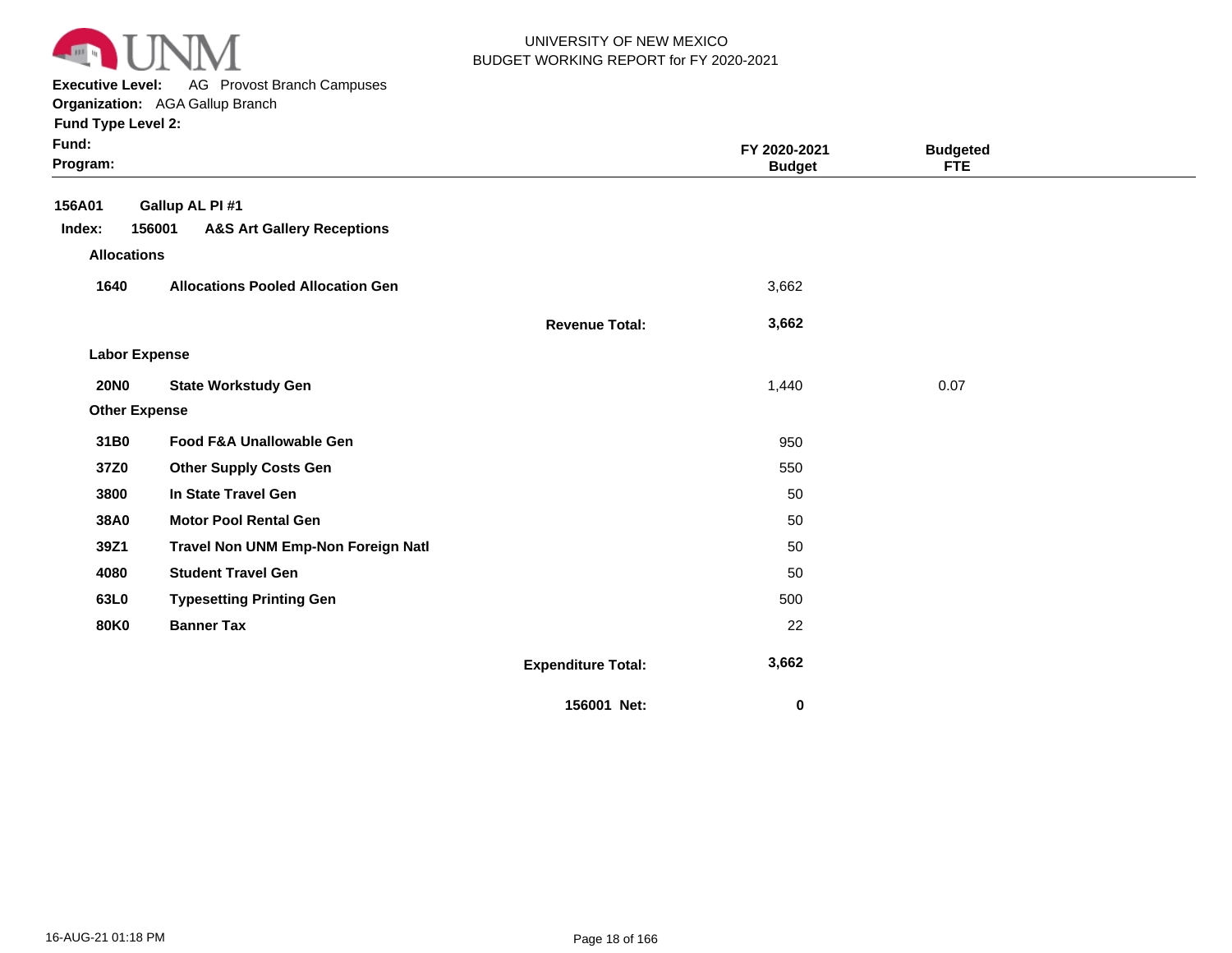

**Executive Level:** AG Provost Branch Campuses **Organization:**  AGA Gallup Branch

| Fund:<br>Program:    |                                                 |                           | FY 2020-2021<br><b>Budget</b> | <b>Budgeted</b><br><b>FTE</b> |  |
|----------------------|-------------------------------------------------|---------------------------|-------------------------------|-------------------------------|--|
| 156A01               | Gallup AL PI #1                                 |                           |                               |                               |  |
| Index:               | 156024<br><b>Gallup Fine Arts - Course Fees</b> |                           |                               |                               |  |
|                      | <b>Operating Revenue</b>                        |                           |                               |                               |  |
| 0220                 | <b>Course Lab Fees Gen</b>                      |                           | 6,000                         |                               |  |
|                      |                                                 | <b>Revenue Total:</b>     | 6,000                         |                               |  |
| <b>Other Expense</b> |                                                 |                           |                               |                               |  |
| 31P1                 | <b>Instructional Materials &amp; Supplies</b>   |                           | 5,940                         |                               |  |
| <b>80K0</b>          | <b>Banner Tax</b>                               |                           | 60                            |                               |  |
|                      |                                                 | <b>Expenditure Total:</b> | 6,000                         |                               |  |
|                      |                                                 | 156024 Net:               | $\boldsymbol{0}$              |                               |  |
|                      | 156A01 LEVEL 6<br><b>SUMMARY</b>                |                           |                               |                               |  |
|                      | Revenue                                         |                           | 11,682                        |                               |  |
|                      | <b>Labor Expense</b><br><b>Fringe Expense</b>   |                           | 1,440<br>$\mathbf{0}$         | 0.07                          |  |
|                      | <b>Other Expense</b>                            |                           | 10,242                        |                               |  |
|                      |                                                 |                           |                               |                               |  |
|                      |                                                 | NET:                      | $\bf{0}$                      |                               |  |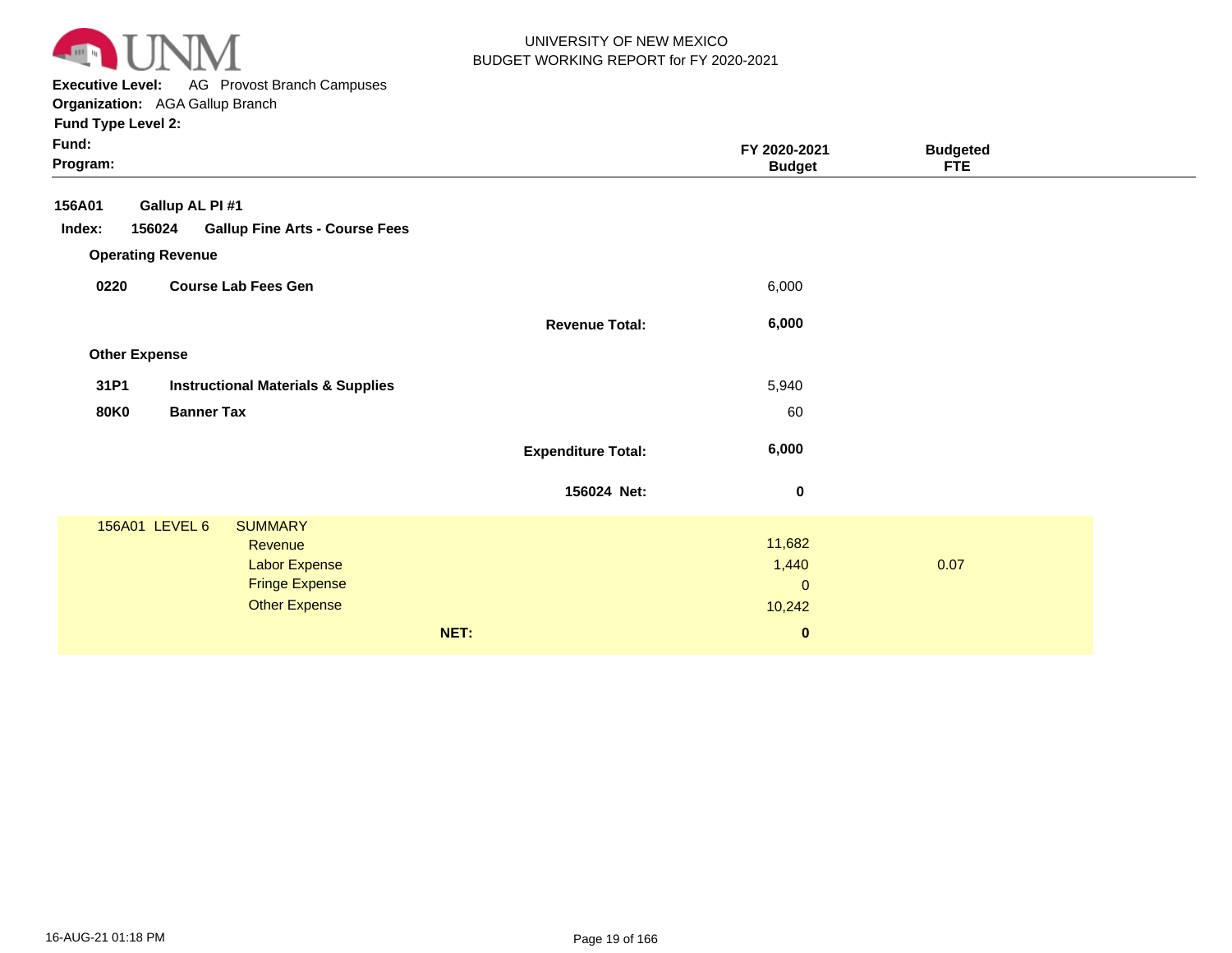

**Executive Level:** AG Provost Branch Campuses

**Organization:**  AGA Gallup Branch

| Fund:<br>Program:    |                                                                                |                           | FY 2020-2021<br><b>Budget</b> | <b>Budgeted</b><br><b>FTE</b> |  |
|----------------------|--------------------------------------------------------------------------------|---------------------------|-------------------------------|-------------------------------|--|
| 156B<br>Index:       | <b>Arts Letters Admin Non Alloc</b><br>156021<br><b>A&amp;S Administration</b> |                           |                               |                               |  |
| <b>Allocations</b>   |                                                                                |                           |                               |                               |  |
| 1640                 | <b>Allocations Pooled Allocation Gen</b>                                       |                           | 7,879                         |                               |  |
|                      |                                                                                | <b>Revenue Total:</b>     | 7,879                         |                               |  |
| <b>Labor Expense</b> |                                                                                |                           |                               |                               |  |
| <b>20L0</b>          | <b>Federal Workstudy Gen</b>                                                   |                           | 1,440                         | 0.07                          |  |
| <b>Other Expense</b> |                                                                                |                           |                               |                               |  |
| 3100                 | <b>Office Supplies General</b>                                                 |                           | 500                           |                               |  |
| 3150                 | <b>Computer Supplies &lt;\$5,001</b>                                           |                           | 200                           |                               |  |
| 3160                 | <b>Copier Supplies Gen</b>                                                     |                           | 1,000                         |                               |  |
| 3170                 | <b>Custodial Supplies Gen</b>                                                  |                           | 100                           |                               |  |
| 31K0                 | <b>Postage Gen</b>                                                             |                           | 100                           |                               |  |
| 31P1                 | <b>Instructional Materials &amp; Supplies</b>                                  |                           | 100                           |                               |  |
| 3800                 | In State Travel Gen                                                            |                           | 500                           |                               |  |
| 6020                 | <b>Long Distance Gen</b>                                                       |                           | 100                           |                               |  |
| 6370                 | <b>Printing/Copying/Binding Gen</b>                                            |                           | 50                            |                               |  |
| 63C0                 | <b>Copying Gen</b>                                                             |                           | 3,726                         |                               |  |
| <b>80K0</b>          | <b>Banner Tax</b>                                                              |                           | 63                            |                               |  |
|                      |                                                                                | <b>Expenditure Total:</b> | 7,879                         |                               |  |
|                      |                                                                                | 156021 Net:               | 0                             |                               |  |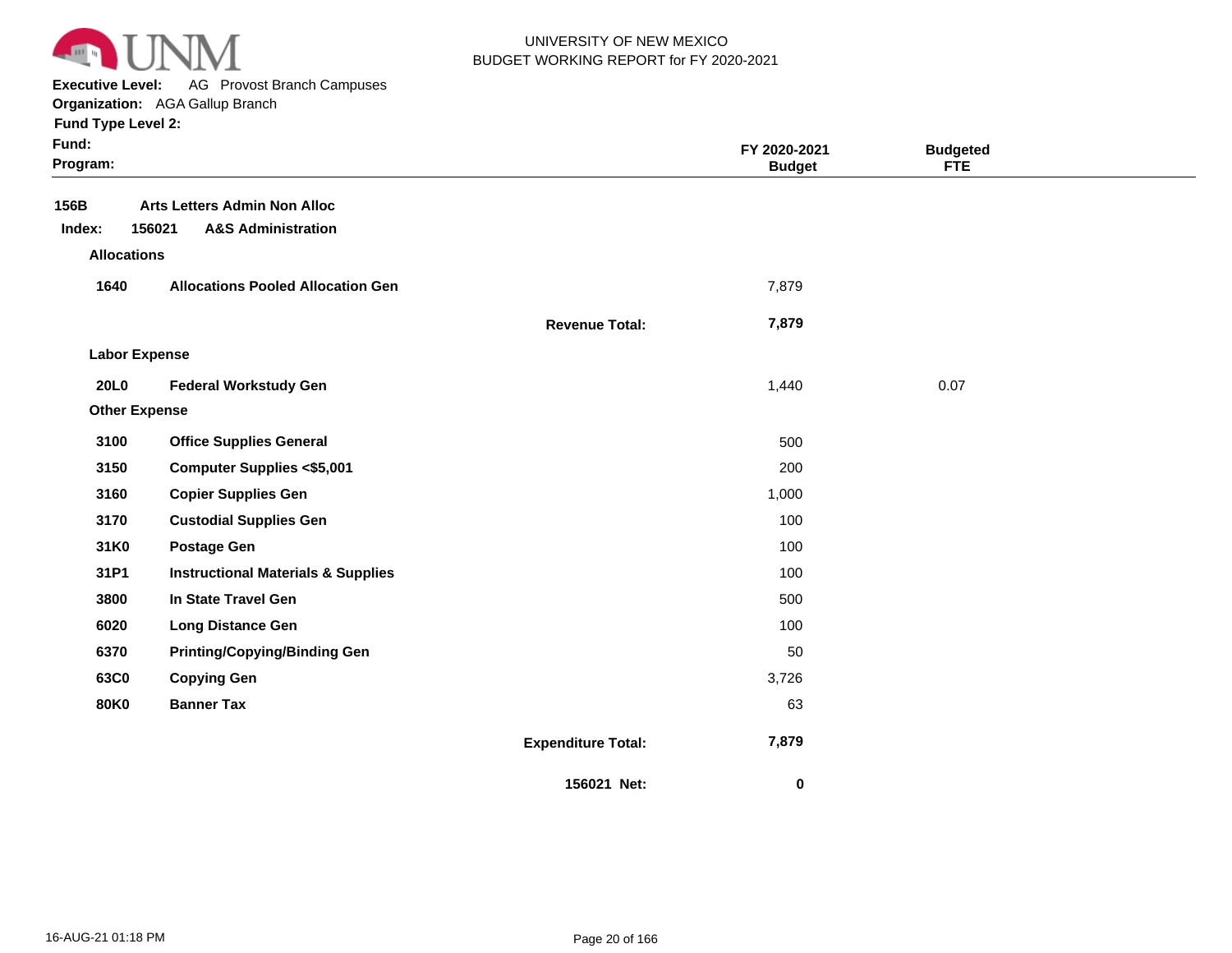

**Executive Level:** AG Provost Branch Campuses

**Organization:**  AGA Gallup Branch

| × | × |  |
|---|---|--|
|   |   |  |

| Fund:<br>Program:                                     |                           | FY 2020-2021<br><b>Budget</b> | <b>Budgeted</b><br><b>FTE</b> |
|-------------------------------------------------------|---------------------------|-------------------------------|-------------------------------|
| 156B<br><b>Arts Letters Admin Non Alloc</b>           |                           |                               |                               |
| 156B LEVEL 6<br><b>SUMMARY</b>                        |                           |                               |                               |
| Revenue                                               |                           | 7,879                         |                               |
| <b>Labor Expense</b>                                  |                           | 1,440                         | 0.07                          |
| <b>Fringe Expense</b>                                 |                           | $\pmb{0}$                     |                               |
| <b>Other Expense</b>                                  |                           | 6,439                         |                               |
|                                                       | NET:                      | $\pmb{0}$                     |                               |
|                                                       |                           |                               |                               |
| <b>Gallup 2D 3D Classes</b><br>156C0                  |                           |                               |                               |
| 156011<br>2D Art<br>Index:                            |                           |                               |                               |
| <b>Allocations</b>                                    |                           |                               |                               |
|                                                       |                           |                               |                               |
| 1640<br><b>Allocations Pooled Allocation Gen</b>      |                           | 253                           |                               |
|                                                       | <b>Revenue Total:</b>     | 253                           |                               |
|                                                       |                           |                               |                               |
| <b>Other Expense</b>                                  |                           |                               |                               |
| 31P1<br><b>Instructional Materials &amp; Supplies</b> |                           | 250                           |                               |
| <b>Banner Tax</b><br><b>80K0</b>                      |                           | $\ensuremath{\mathsf{3}}$     |                               |
|                                                       |                           |                               |                               |
|                                                       | <b>Expenditure Total:</b> | 253                           |                               |
|                                                       |                           |                               |                               |
|                                                       | 156011 Net:               | $\bf{0}$                      |                               |
| <b>156C0 LEVEL 7</b><br><b>SUMMARY</b>                |                           |                               |                               |
| Revenue                                               |                           | 253                           |                               |
| <b>Labor Expense</b>                                  |                           | $\pmb{0}$                     | 0.00                          |
| <b>Fringe Expense</b>                                 |                           | $\pmb{0}$                     |                               |
| <b>Other Expense</b>                                  |                           | 253                           |                               |
|                                                       | NET:                      | $\mathbf{0}$                  |                               |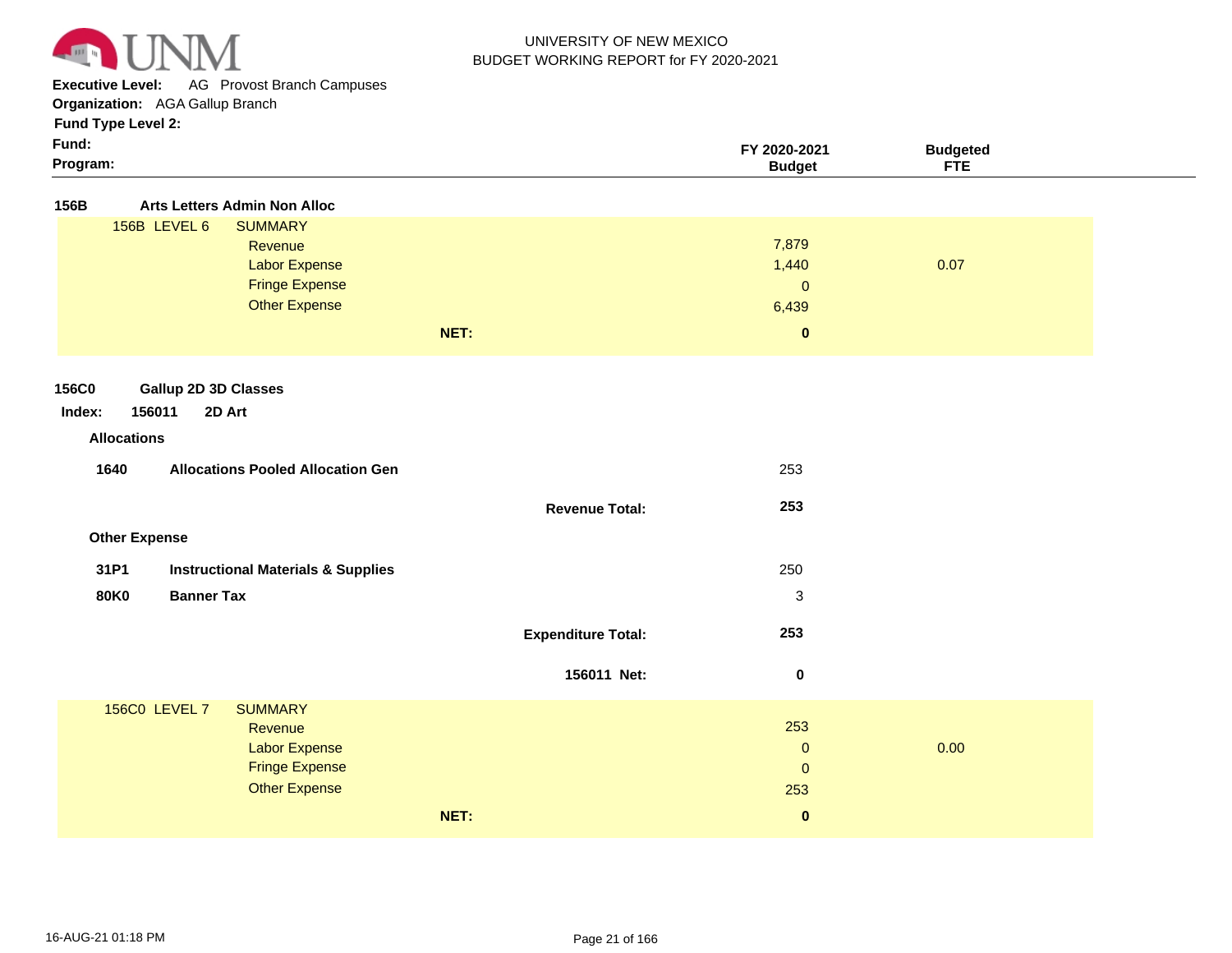

**Executive Level:** AG Provost Branch Campuses

**Organization:**  AGA Gallup Branch

| Fund:<br>Program:    |                                               |                           | FY 2020-2021<br><b>Budget</b> | <b>Budgeted</b><br><b>FTE</b> |  |
|----------------------|-----------------------------------------------|---------------------------|-------------------------------|-------------------------------|--|
| 156C1                | <b>Gallup Fine Arts Admin</b>                 |                           |                               |                               |  |
| Index:               | <b>Fine Arts Admin</b><br>156010              |                           |                               |                               |  |
| <b>Allocations</b>   |                                               |                           |                               |                               |  |
| 1640                 | <b>Allocations Pooled Allocation Gen</b>      |                           | 121,366                       |                               |  |
|                      |                                               | <b>Revenue Total:</b>     | 121,366                       |                               |  |
| <b>Labor Expense</b> |                                               |                           |                               |                               |  |
| 2000                 | <b>Faculty Salary Detail Gen</b>              |                           | 116,698                       | 2.00                          |  |
| <b>20FA</b>          | <b>Pooled Faculty Compensation</b>            |                           | 4,668                         | 0.00                          |  |
|                      |                                               | <b>Expenditure Total:</b> | 121,366                       |                               |  |
|                      |                                               | 156010 Net:               | 0                             |                               |  |
|                      | 156C1 LEVEL 7<br><b>SUMMARY</b>               |                           |                               |                               |  |
|                      | Revenue                                       |                           | 121,366                       |                               |  |
|                      | <b>Labor Expense</b><br><b>Fringe Expense</b> |                           | 121,366<br>$\pmb{0}$          | 2.00                          |  |
|                      | <b>Other Expense</b>                          |                           | $\pmb{0}$                     |                               |  |
|                      |                                               |                           |                               |                               |  |
|                      |                                               | NET:                      | $\mathbf{0}$                  |                               |  |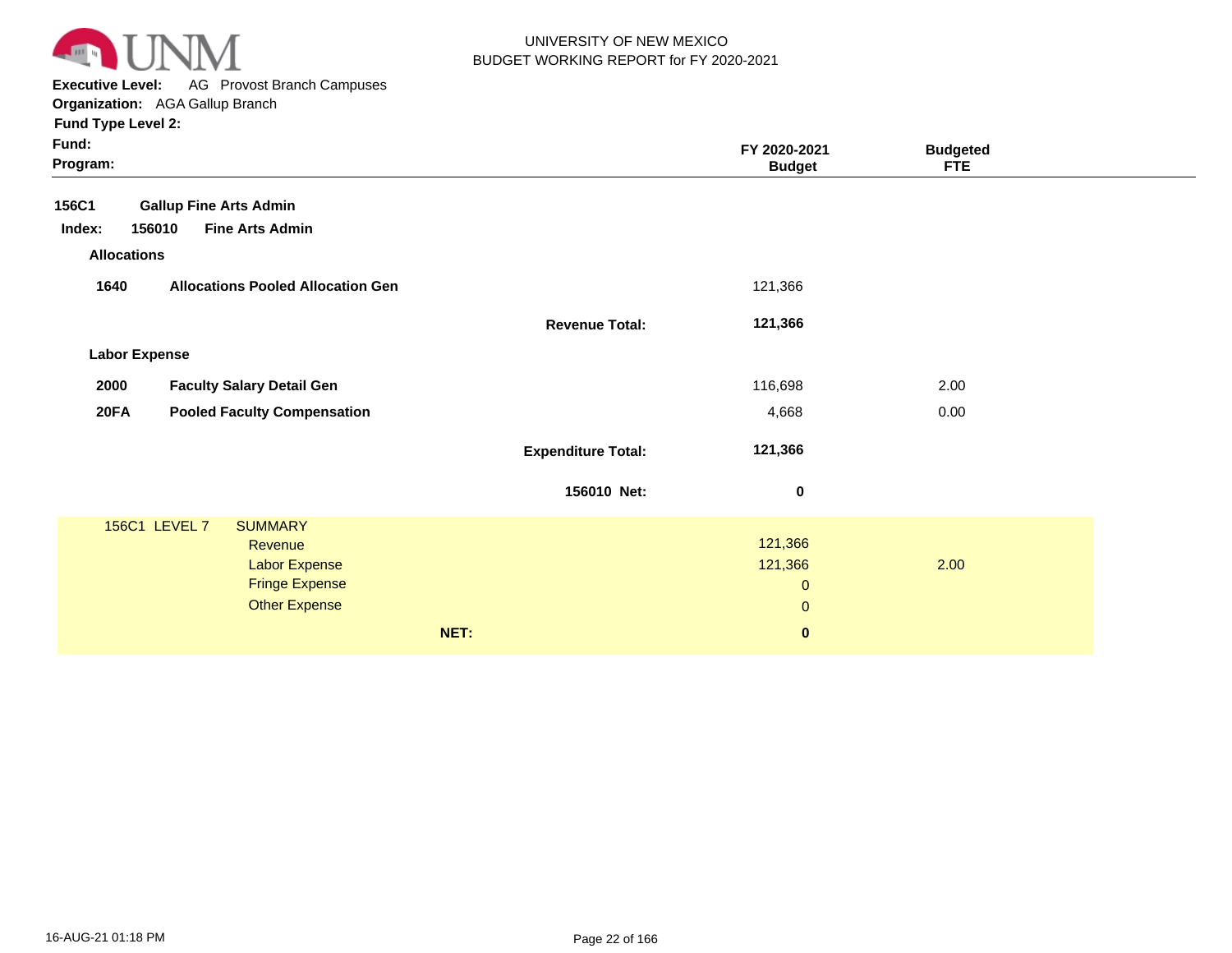

**Executive Level:** AG Provost Branch Campuses

|  | runu i ype Levei Z: |  |
|--|---------------------|--|
|  |                     |  |

| Fund:<br>Program:                     |                                                                                                                     |                           | FY 2020-2021<br><b>Budget</b>        | <b>Budgeted</b><br><b>FTE</b> |  |
|---------------------------------------|---------------------------------------------------------------------------------------------------------------------|---------------------------|--------------------------------------|-------------------------------|--|
| 156C3<br>Index:<br><b>Allocations</b> | <b>Gallup Ceramics Classes</b><br>156017<br><b>Ceramics</b>                                                         |                           |                                      |                               |  |
| 1640                                  | <b>Allocations Pooled Allocation Gen</b>                                                                            |                           | 4,480                                |                               |  |
|                                       |                                                                                                                     |                           |                                      |                               |  |
|                                       |                                                                                                                     | <b>Revenue Total:</b>     | 4,480                                |                               |  |
| <b>Labor Expense</b>                  |                                                                                                                     |                           |                                      |                               |  |
| <b>20NO</b>                           | <b>State Workstudy Gen</b>                                                                                          |                           | 1,440                                | 0.07                          |  |
| <b>Other Expense</b>                  |                                                                                                                     |                           |                                      |                               |  |
| 31P1                                  | <b>Instructional Materials &amp; Supplies</b>                                                                       |                           | 1,710                                |                               |  |
| 4080                                  | <b>Student Travel Gen</b>                                                                                           |                           | 400                                  |                               |  |
| 63A0                                  | <b>Conference Fees Gen</b>                                                                                          |                           | 300                                  |                               |  |
| 63E0                                  | Honoraria Gen                                                                                                       |                           | 600                                  |                               |  |
| <b>80K0</b>                           | <b>Banner Tax</b>                                                                                                   |                           | 30                                   |                               |  |
|                                       |                                                                                                                     | <b>Expenditure Total:</b> | 4,480                                |                               |  |
|                                       |                                                                                                                     | 156017 Net:               | 0                                    |                               |  |
|                                       | <b>SUMMARY</b><br>156C3 LEVEL 7<br>Revenue<br><b>Labor Expense</b><br><b>Fringe Expense</b><br><b>Other Expense</b> |                           | 4,480<br>1,440<br>$\pmb{0}$<br>3,040 | 0.07                          |  |
|                                       | NET:                                                                                                                |                           | $\mathbf 0$                          |                               |  |
|                                       |                                                                                                                     |                           |                                      |                               |  |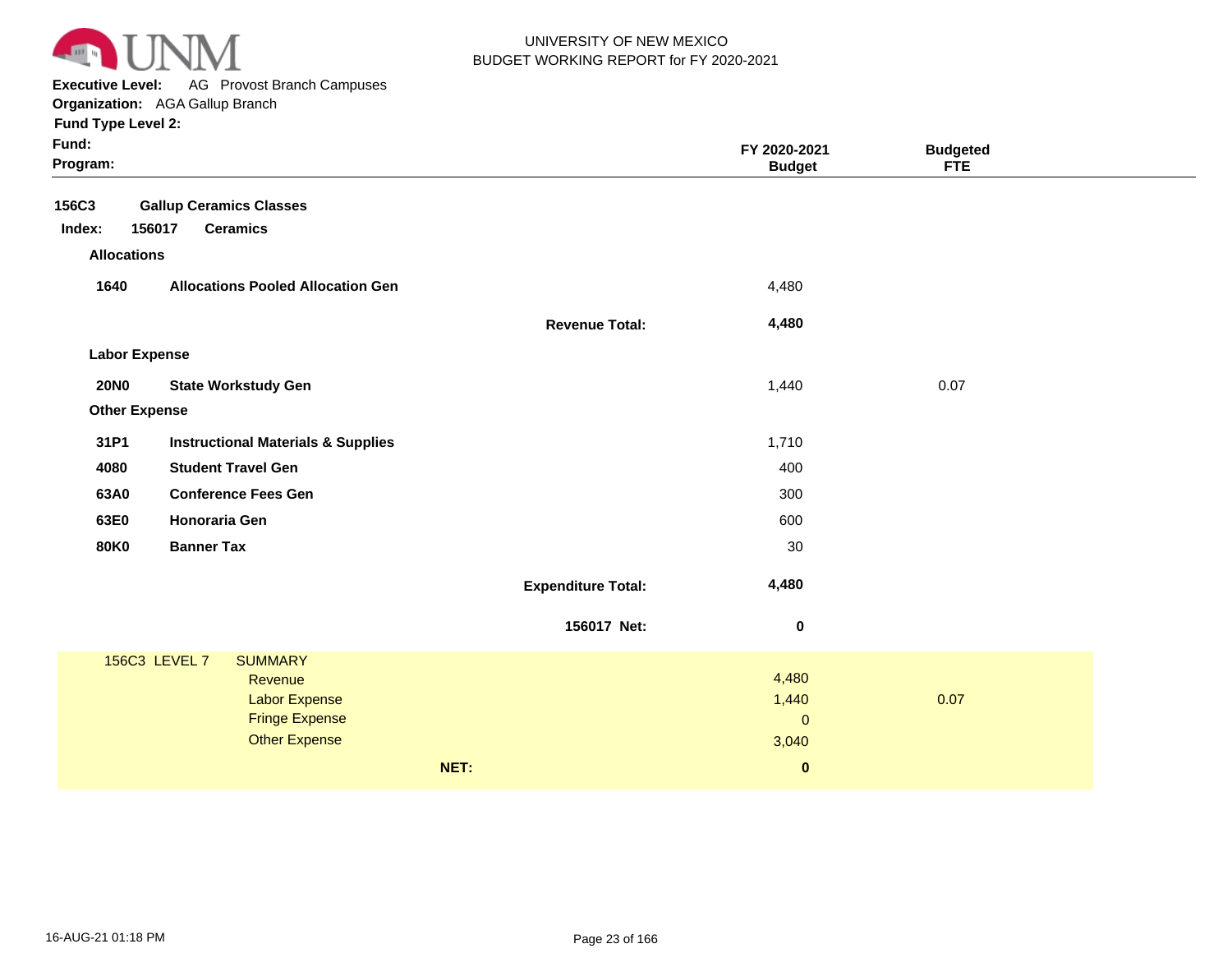

**Executive Level:** AG Provost Branch Campuses **Organization:**  AGA Gallup Branch

| Fund:<br>Program:                                     |                           | FY 2020-2021<br><b>Budget</b> | <b>Budgeted</b><br><b>FTE</b> |  |
|-------------------------------------------------------|---------------------------|-------------------------------|-------------------------------|--|
| <b>156C4</b><br><b>Gallup Jewelry Making Classes</b>  |                           |                               |                               |  |
| Index:<br>156012<br><b>Jewelry Making</b>             |                           |                               |                               |  |
| <b>Allocations</b>                                    |                           |                               |                               |  |
| 1640<br><b>Allocations Pooled Allocation Gen</b>      |                           | 1,010                         |                               |  |
|                                                       | <b>Revenue Total:</b>     | 1,010                         |                               |  |
| <b>Other Expense</b>                                  |                           |                               |                               |  |
| 31P1<br><b>Instructional Materials &amp; Supplies</b> |                           | 1,000                         |                               |  |
| <b>80K0</b><br><b>Banner Tax</b>                      |                           | 10                            |                               |  |
|                                                       | <b>Expenditure Total:</b> | 1,010                         |                               |  |
|                                                       | 156012 Net:               | $\bf{0}$                      |                               |  |
| 156C4 LEVEL 7<br><b>SUMMARY</b>                       |                           |                               |                               |  |
| Revenue                                               |                           | 1,010                         |                               |  |
| <b>Labor Expense</b>                                  |                           | $\mathbf 0$                   | 0.00                          |  |
| <b>Fringe Expense</b>                                 |                           | $\mathbf{0}$                  |                               |  |
| <b>Other Expense</b>                                  |                           | 1,010                         |                               |  |
|                                                       | NET:                      | $\bf{0}$                      |                               |  |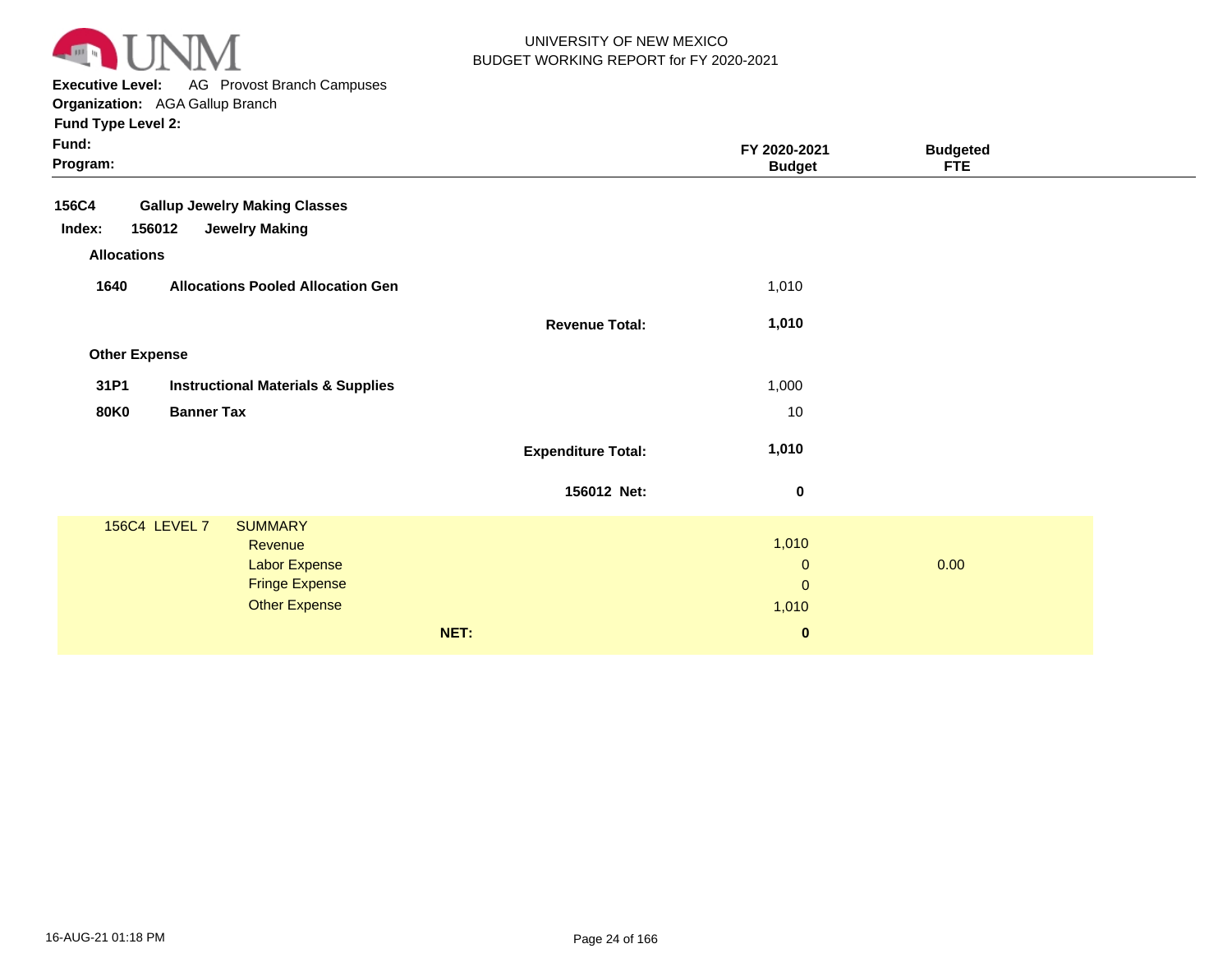

**Executive Level:** AG Provost Branch Campuses

| Fund:<br>Program:    |                                               |                           | FY 2020-2021<br><b>Budget</b> | <b>Budgeted</b><br><b>FTE</b> |
|----------------------|-----------------------------------------------|---------------------------|-------------------------------|-------------------------------|
| 156C5                | <b>Gallup Painting and Drawing</b>            |                           |                               |                               |
| Index:<br>156009     | <b>Painting and Drawing</b>                   |                           |                               |                               |
| <b>Allocations</b>   |                                               |                           |                               |                               |
| 1640                 | <b>Allocations Pooled Allocation Gen</b>      |                           | 4,023                         |                               |
|                      |                                               | <b>Revenue Total:</b>     | 4,023                         |                               |
| <b>Other Expense</b> |                                               |                           |                               |                               |
| 31P1                 | <b>Instructional Materials &amp; Supplies</b> |                           | 1,983                         |                               |
|                      |                                               |                           |                               |                               |
| 39Z1                 | Travel Non UNM Emp-Non Foreign Natl           |                           | 1,000                         |                               |
| 63E0                 | <b>Honoraria Gen</b>                          |                           | 1,000                         |                               |
| <b>80K0</b>          | <b>Banner Tax</b>                             |                           | 40                            |                               |
|                      |                                               | <b>Expenditure Total:</b> | 4,023                         |                               |
|                      |                                               | 156009 Net:               | $\bf{0}$                      |                               |
| 156C5 LEVEL 7        | <b>SUMMARY</b>                                |                           |                               |                               |
|                      | Revenue                                       |                           | 4,023                         |                               |
|                      | Labor Expense                                 |                           | $\mathbf{0}$                  | 0.00                          |
|                      | <b>Fringe Expense</b>                         |                           | $\mathbf{0}$                  |                               |
|                      | <b>Other Expense</b>                          |                           | 4,023                         |                               |
|                      |                                               | NET:                      | $\bf{0}$                      |                               |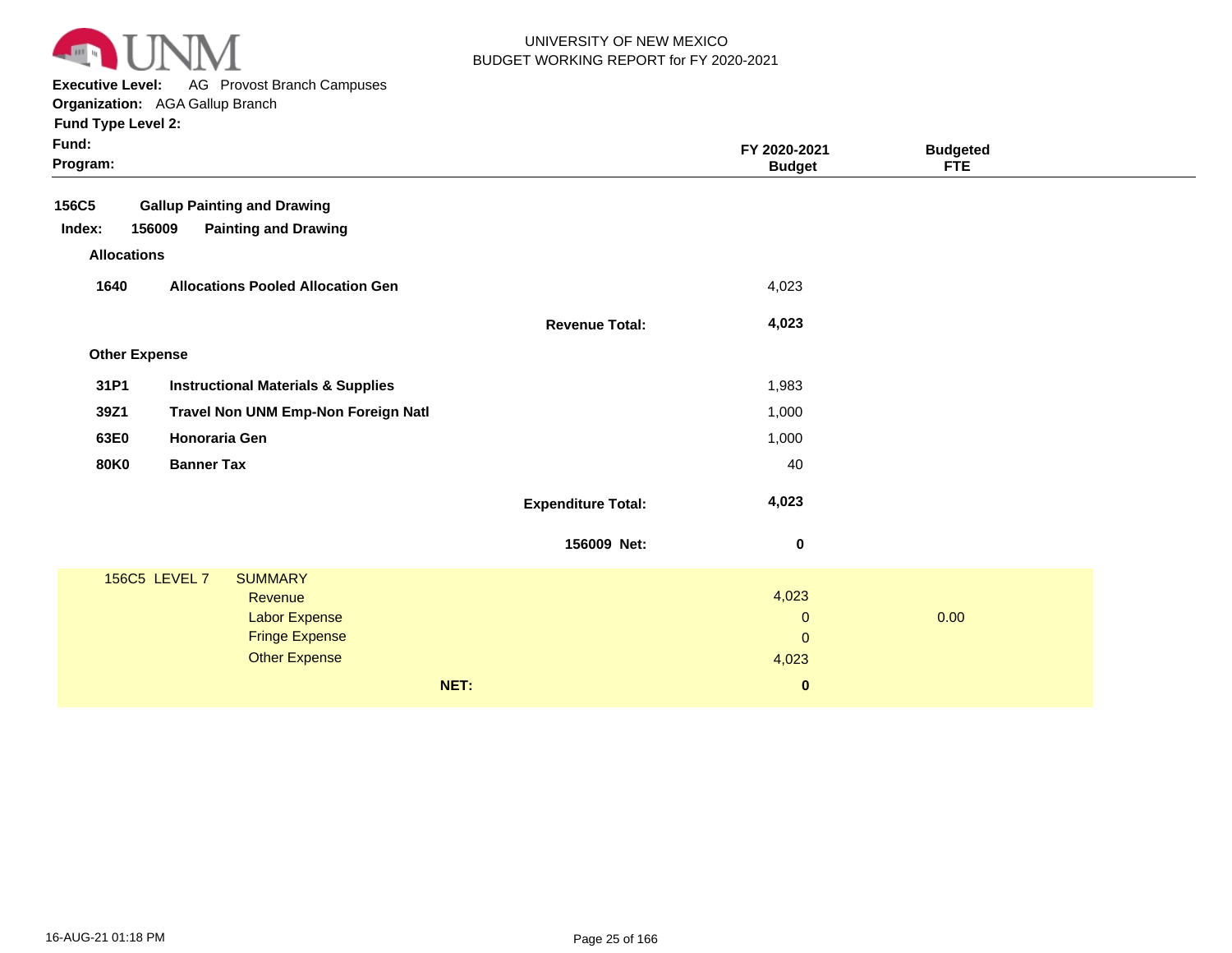

**Executive Level:** AG Provost Branch Campuses **Organization:**  AGA Gallup Branch

| Fund:<br>Program:    |                                               |                           | FY 2020-2021<br><b>Budget</b> | <b>Budgeted</b><br><b>FTE</b> |  |
|----------------------|-----------------------------------------------|---------------------------|-------------------------------|-------------------------------|--|
| <b>156C8</b>         | <b>Gallup Sculpture Classes</b>               |                           |                               |                               |  |
| 156013<br>Index:     | <b>Sculpture</b>                              |                           |                               |                               |  |
| <b>Allocations</b>   |                                               |                           |                               |                               |  |
| 1640                 | <b>Allocations Pooled Allocation Gen</b>      |                           | 550                           |                               |  |
|                      |                                               | <b>Revenue Total:</b>     | 550                           |                               |  |
| <b>Other Expense</b> |                                               |                           |                               |                               |  |
| 31P1                 | <b>Instructional Materials &amp; Supplies</b> |                           | 545                           |                               |  |
| <b>80K0</b>          | <b>Banner Tax</b>                             |                           | $\sqrt{5}$                    |                               |  |
|                      |                                               | <b>Expenditure Total:</b> | 550                           |                               |  |
|                      |                                               | 156013 Net:               | $\bf{0}$                      |                               |  |
| 156C8 LEVEL 7        | <b>SUMMARY</b>                                |                           |                               |                               |  |
|                      | Revenue                                       |                           | 550                           |                               |  |
|                      | <b>Labor Expense</b>                          |                           | $\mathbf{0}$                  | 0.00                          |  |
|                      | <b>Fringe Expense</b>                         |                           | $\mathbf{0}$                  |                               |  |
|                      | <b>Other Expense</b>                          |                           | 550                           |                               |  |
|                      |                                               | NET:                      | $\bf{0}$                      |                               |  |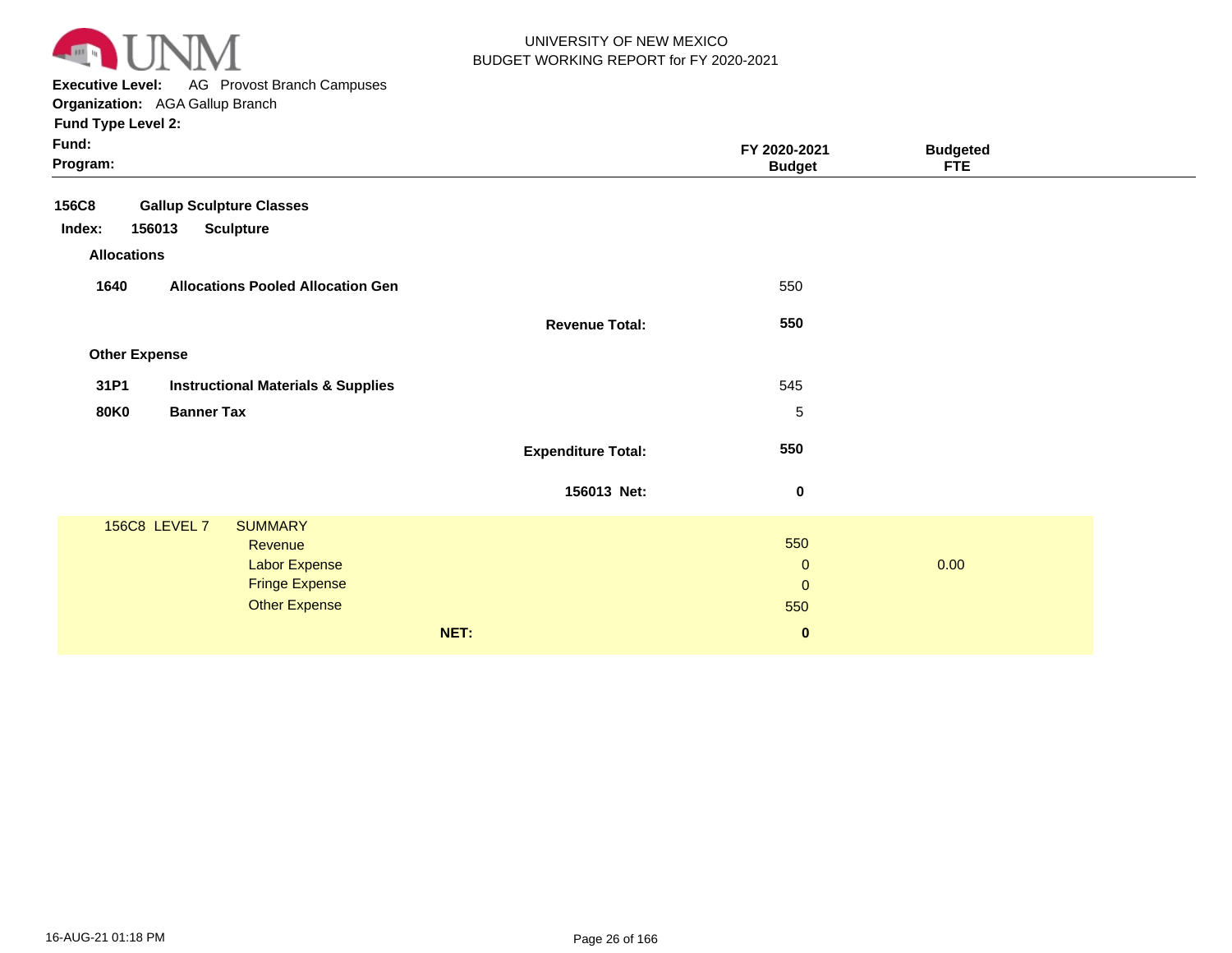

**Executive Level:** AG Provost Branch Campuses

| Fund:<br>Program:    |                                               |                           | FY 2020-2021<br><b>Budget</b> | <b>Budgeted</b><br><b>FTE</b> |  |
|----------------------|-----------------------------------------------|---------------------------|-------------------------------|-------------------------------|--|
| 156C9                | <b>Gallup Navajo Weaving Unit</b>             |                           |                               |                               |  |
| 156014<br>Index:     | <b>Nav Weaving Unit</b>                       |                           |                               |                               |  |
| <b>Allocations</b>   |                                               |                           |                               |                               |  |
| 1640                 | <b>Allocations Pooled Allocation Gen</b>      |                           | 315                           |                               |  |
|                      |                                               | <b>Revenue Total:</b>     | 315                           |                               |  |
| <b>Other Expense</b> |                                               |                           |                               |                               |  |
| 31P1                 | <b>Instructional Materials &amp; Supplies</b> |                           | 312                           |                               |  |
| <b>80K0</b>          | <b>Banner Tax</b>                             |                           | 3                             |                               |  |
|                      |                                               | <b>Expenditure Total:</b> | 315                           |                               |  |
|                      |                                               | 156014 Net:               | $\bf{0}$                      |                               |  |
| 156C9 LEVEL 7        | <b>SUMMARY</b>                                |                           |                               |                               |  |
|                      | Revenue                                       |                           | 315                           |                               |  |
|                      | <b>Labor Expense</b>                          |                           | $\mathbf 0$                   | 0.00                          |  |
|                      | <b>Fringe Expense</b>                         |                           | $\mathbf{0}$                  |                               |  |
|                      | <b>Other Expense</b>                          |                           | 315                           |                               |  |
|                      |                                               | NET:                      | $\bf{0}$                      |                               |  |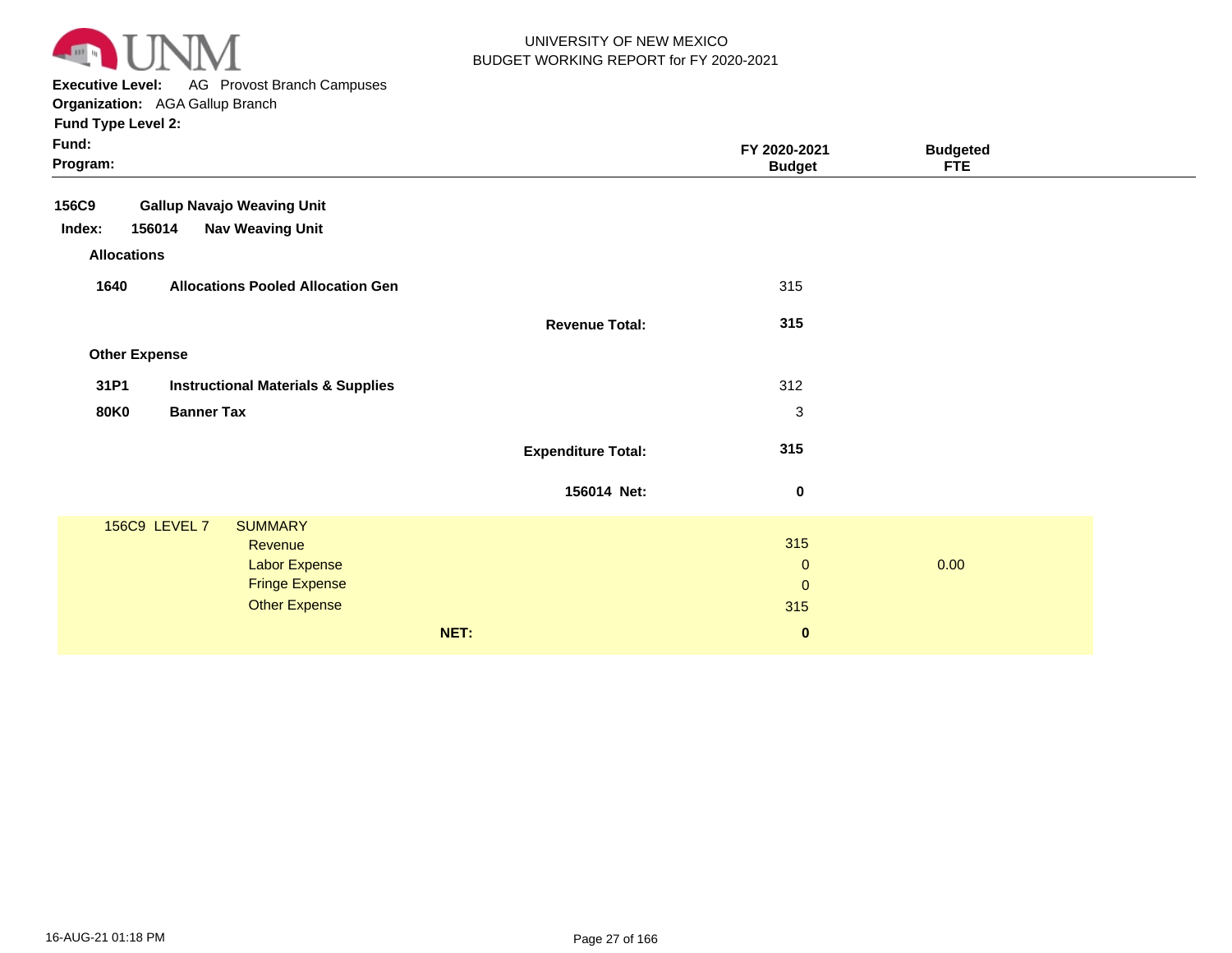

**Executive Level:** AG Provost Branch Campuses

**Organization:**  AGA Gallup Branch

|                      | Urganization. AGA Gallup Dianun           |                           |               |                 |  |
|----------------------|-------------------------------------------|---------------------------|---------------|-----------------|--|
| Fund Type Level 2:   |                                           |                           |               |                 |  |
| Fund:                |                                           |                           | FY 2020-2021  | <b>Budgeted</b> |  |
| Program:             |                                           |                           | <b>Budget</b> | <b>FTE</b>      |  |
| 156D                 | <b>Gallup Communication Journalism</b>    |                           |               |                 |  |
| Index:               | <b>Comm and Journalism</b><br>156008      |                           |               |                 |  |
| <b>Allocations</b>   |                                           |                           |               |                 |  |
|                      |                                           |                           |               |                 |  |
| 1640                 | <b>Allocations Pooled Allocation Gen</b>  |                           | 108,784       |                 |  |
|                      |                                           | <b>Revenue Total:</b>     | 108,784       |                 |  |
|                      |                                           |                           |               |                 |  |
| <b>Labor Expense</b> |                                           |                           |               |                 |  |
| 2000                 | <b>Faculty Salary Detail Gen</b>          |                           | 104,600       | 2.00            |  |
| 20FA                 | <b>Pooled Faculty Compensation</b>        |                           | 4,184         | 0.00            |  |
|                      |                                           |                           |               |                 |  |
|                      |                                           | <b>Expenditure Total:</b> | 108,784       |                 |  |
|                      |                                           | 156008 Net:               | $\pmb{0}$     |                 |  |
|                      |                                           |                           |               |                 |  |
|                      | 156D LEVEL 6<br><b>SUMMARY</b><br>Revenue |                           | 108,784       |                 |  |
|                      | <b>Labor Expense</b>                      |                           | 108,784       | 2.00            |  |
|                      | <b>Fringe Expense</b>                     |                           | $\mathbf 0$   |                 |  |
|                      | <b>Other Expense</b>                      |                           | $\mathbf 0$   |                 |  |
|                      |                                           |                           |               |                 |  |

**NET: 0**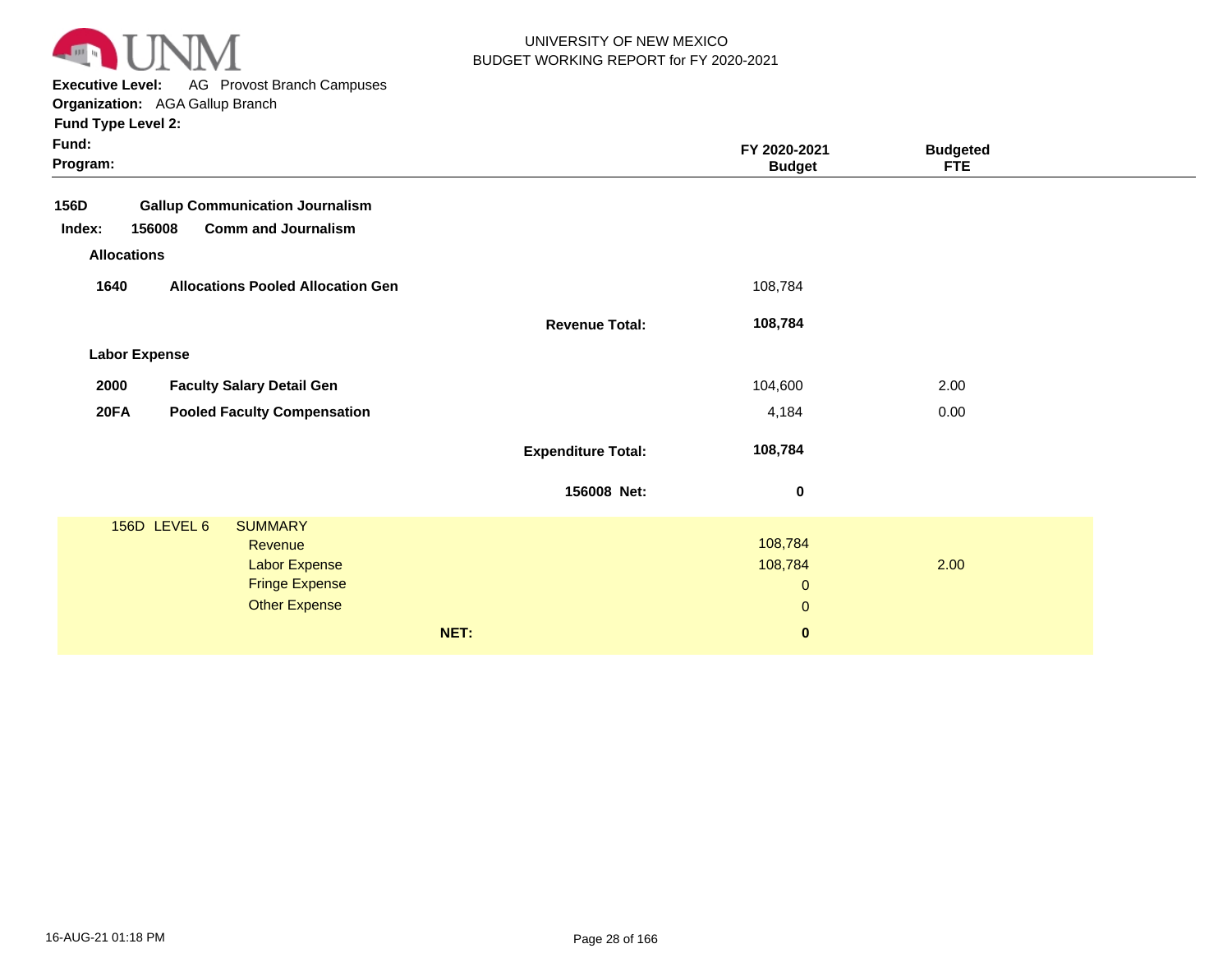

**Executive Level:** AG Provost Branch Campuses **Organization:**  AGA Gallup Branch

| Fund:<br>Program:    |                                          |                           | FY 2020-2021<br><b>Budget</b> | <b>Budgeted</b><br><b>FTE</b> |  |
|----------------------|------------------------------------------|---------------------------|-------------------------------|-------------------------------|--|
| 156E                 | <b>Gallup English Developmental Engl</b> |                           |                               |                               |  |
| Index:<br>156006     | <b>English</b>                           |                           |                               |                               |  |
| <b>Allocations</b>   |                                          |                           |                               |                               |  |
| 1640                 | <b>Allocations Pooled Allocation Gen</b> |                           | 532,286                       |                               |  |
|                      |                                          | <b>Revenue Total:</b>     | 532,286                       |                               |  |
| <b>Labor Expense</b> |                                          |                           |                               |                               |  |
| 2000                 | <b>Faculty Salary Detail Gen</b>         |                           | 511,813                       | 7.89                          |  |
| <b>20FA</b>          | <b>Pooled Faculty Compensation</b>       |                           | 20,473                        | 0.00                          |  |
|                      |                                          | <b>Expenditure Total:</b> | 532,286                       |                               |  |
|                      |                                          | 156006 Net:               | $\boldsymbol{0}$              |                               |  |
|                      | 156E LEVEL 6<br><b>SUMMARY</b>           |                           |                               |                               |  |
|                      | Revenue                                  |                           | 532,286                       |                               |  |
|                      | <b>Labor Expense</b>                     |                           | 532,286                       | 7.89                          |  |
|                      | <b>Fringe Expense</b>                    |                           | $\mathbf{0}$                  |                               |  |
|                      | <b>Other Expense</b>                     |                           | $\pmb{0}$                     |                               |  |
|                      |                                          | NET:                      | $\pmb{0}$                     |                               |  |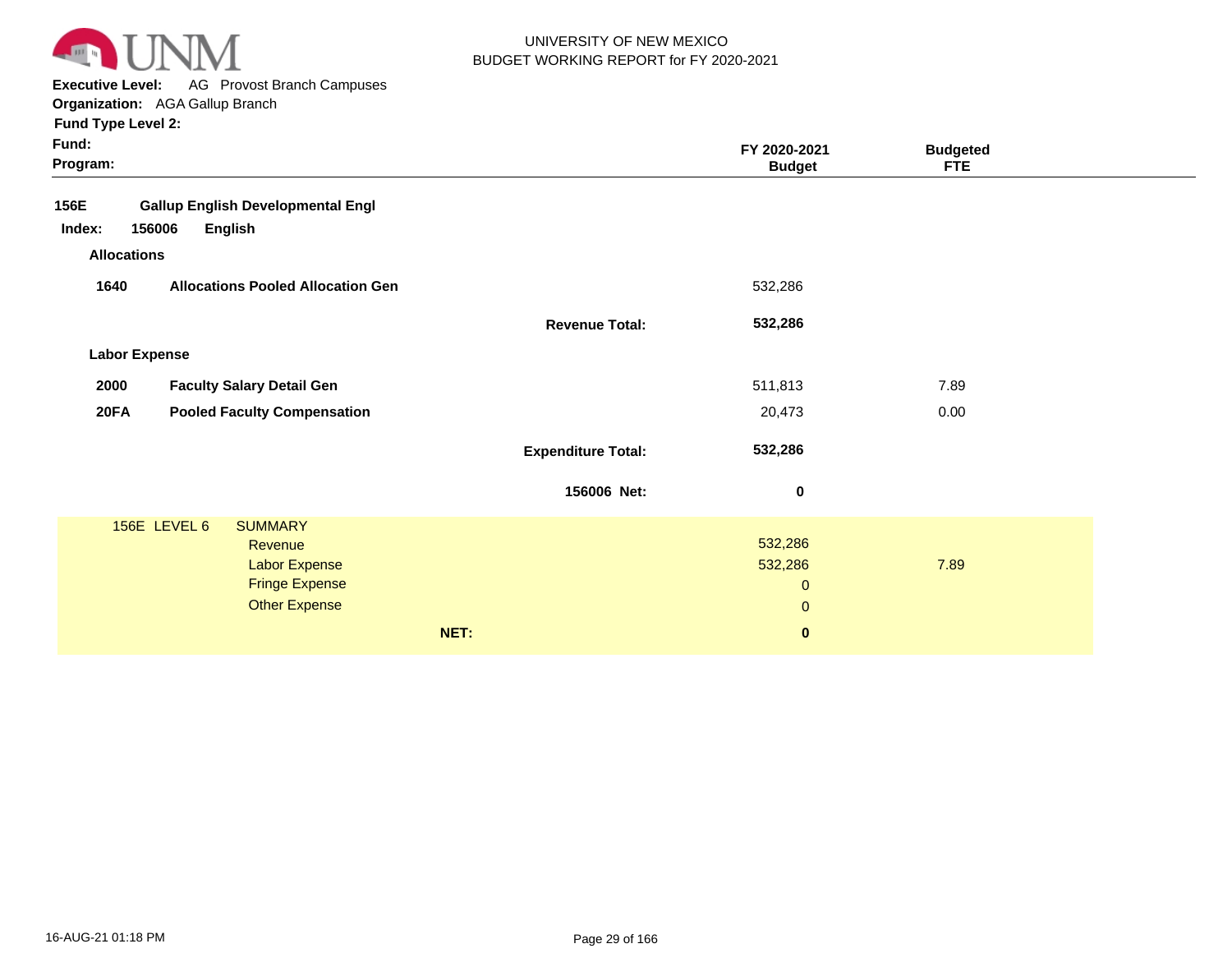

**Executive Level:** AG Provost Branch Campuses **Organization:**  AGA Gallup Branch

| Fund:<br>Program:                                 |                           | FY 2020-2021<br><b>Budget</b> | <b>Budgeted</b><br><b>FTE</b> |  |
|---------------------------------------------------|---------------------------|-------------------------------|-------------------------------|--|
| <b>Gallup Foreign Languages</b><br>156H           |                           |                               |                               |  |
| <b>FLL</b><br>Index:<br>156007                    |                           |                               |                               |  |
| <b>Allocations</b>                                |                           |                               |                               |  |
| 1640<br><b>Allocations Pooled Allocation Gen</b>  |                           | 52,955                        |                               |  |
|                                                   | <b>Revenue Total:</b>     | 52,955                        |                               |  |
| <b>Labor Expense</b>                              |                           |                               |                               |  |
| <b>Faculty Salary Detail Gen</b><br>2000          |                           | 50,918                        | 1.00                          |  |
| <b>Pooled Faculty Compensation</b><br><b>20FA</b> |                           | 2,037                         | 0.00                          |  |
|                                                   | <b>Expenditure Total:</b> | 52,955                        |                               |  |
|                                                   | 156007 Net:               | $\pmb{0}$                     |                               |  |
| 156H LEVEL 6<br><b>SUMMARY</b>                    |                           |                               |                               |  |
| Revenue                                           |                           | 52,955                        |                               |  |
| <b>Labor Expense</b>                              |                           | 52,955                        | 1.00                          |  |
| <b>Fringe Expense</b>                             |                           | $\mathbf{0}$                  |                               |  |
| <b>Other Expense</b>                              |                           | $\mathbf{0}$                  |                               |  |
|                                                   | NET:                      | $\mathbf 0$                   |                               |  |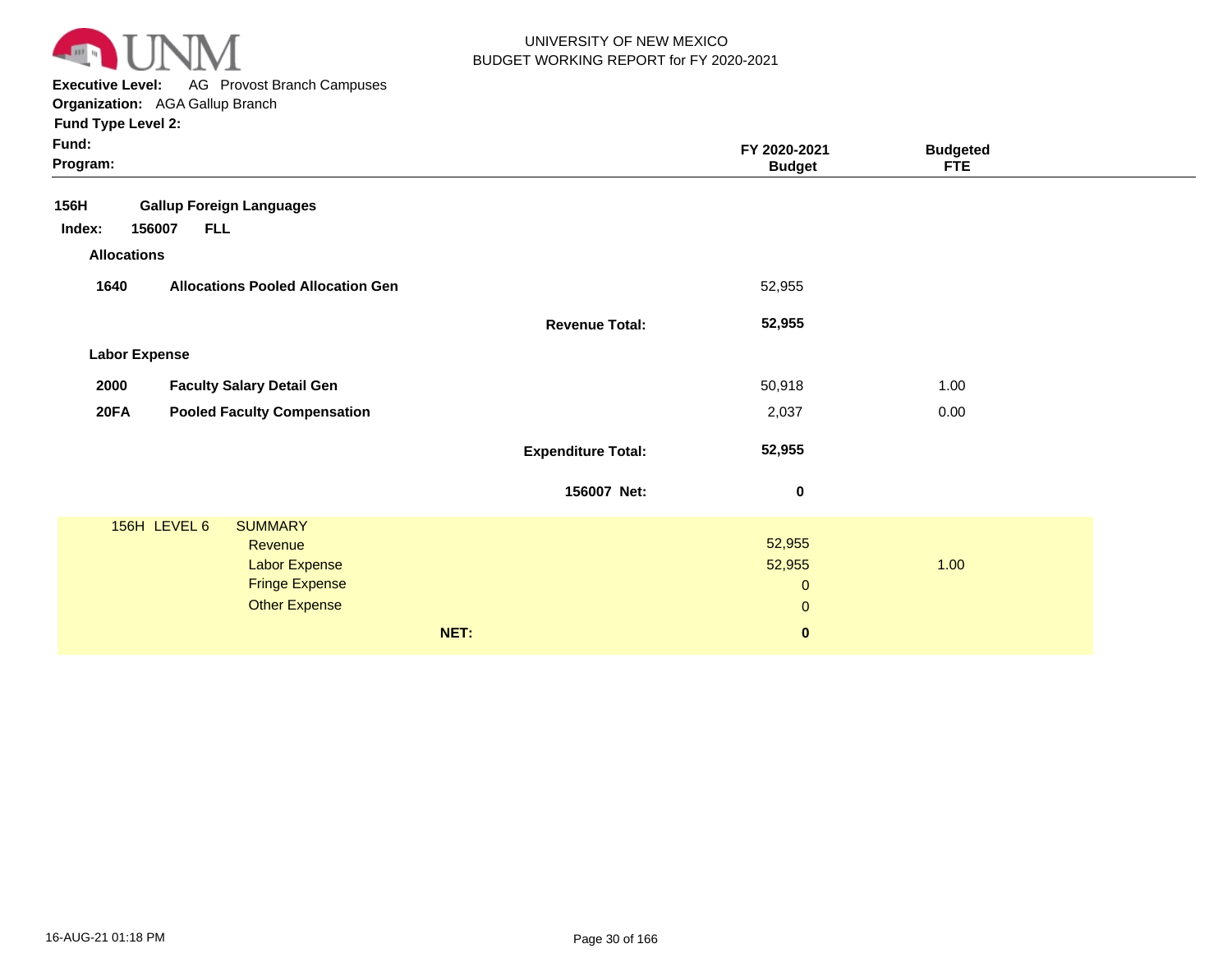

**Executive Level:** AG Provost Branch Campuses

| Fund:<br>Program:    |                                               |                           | FY 2020-2021<br><b>Budget</b> | <b>Budgeted</b><br><b>FTE</b> |  |
|----------------------|-----------------------------------------------|---------------------------|-------------------------------|-------------------------------|--|
| 157C                 | <b>Gallup Criminal Justice</b>                |                           |                               |                               |  |
| Index:               | <b>Criminal Justice</b><br>157015             |                           |                               |                               |  |
| <b>Allocations</b>   |                                               |                           |                               |                               |  |
| 1640                 | <b>Allocations Pooled Allocation Gen</b>      |                           | 46,489                        |                               |  |
|                      |                                               | <b>Revenue Total:</b>     | 46,489                        |                               |  |
| <b>Labor Expense</b> |                                               |                           |                               |                               |  |
| 2000                 | <b>Faculty Salary Detail Gen</b>              |                           | 43,730                        | 0.60                          |  |
| 20FA                 | <b>Pooled Faculty Compensation</b>            |                           | 1,749                         | 0.00                          |  |
| <b>Other Expense</b> |                                               |                           |                               |                               |  |
| 31P1                 | <b>Instructional Materials &amp; Supplies</b> |                           | 1,000                         |                               |  |
| <b>80K0</b>          | <b>Banner Tax</b>                             |                           | 10                            |                               |  |
|                      |                                               | <b>Expenditure Total:</b> | 46,489                        |                               |  |
|                      |                                               | 157015 Net:               | $\pmb{0}$                     |                               |  |
|                      | 157C LEVEL 6<br><b>SUMMARY</b>                |                           |                               |                               |  |
|                      | Revenue                                       |                           | 46,489                        |                               |  |
|                      | Labor Expense<br><b>Fringe Expense</b>        |                           | 45,479<br>$\mathbf 0$         | 0.60                          |  |
|                      | <b>Other Expense</b>                          |                           | 1,010                         |                               |  |
|                      |                                               | NET:                      | $\pmb{0}$                     |                               |  |
|                      |                                               |                           |                               |                               |  |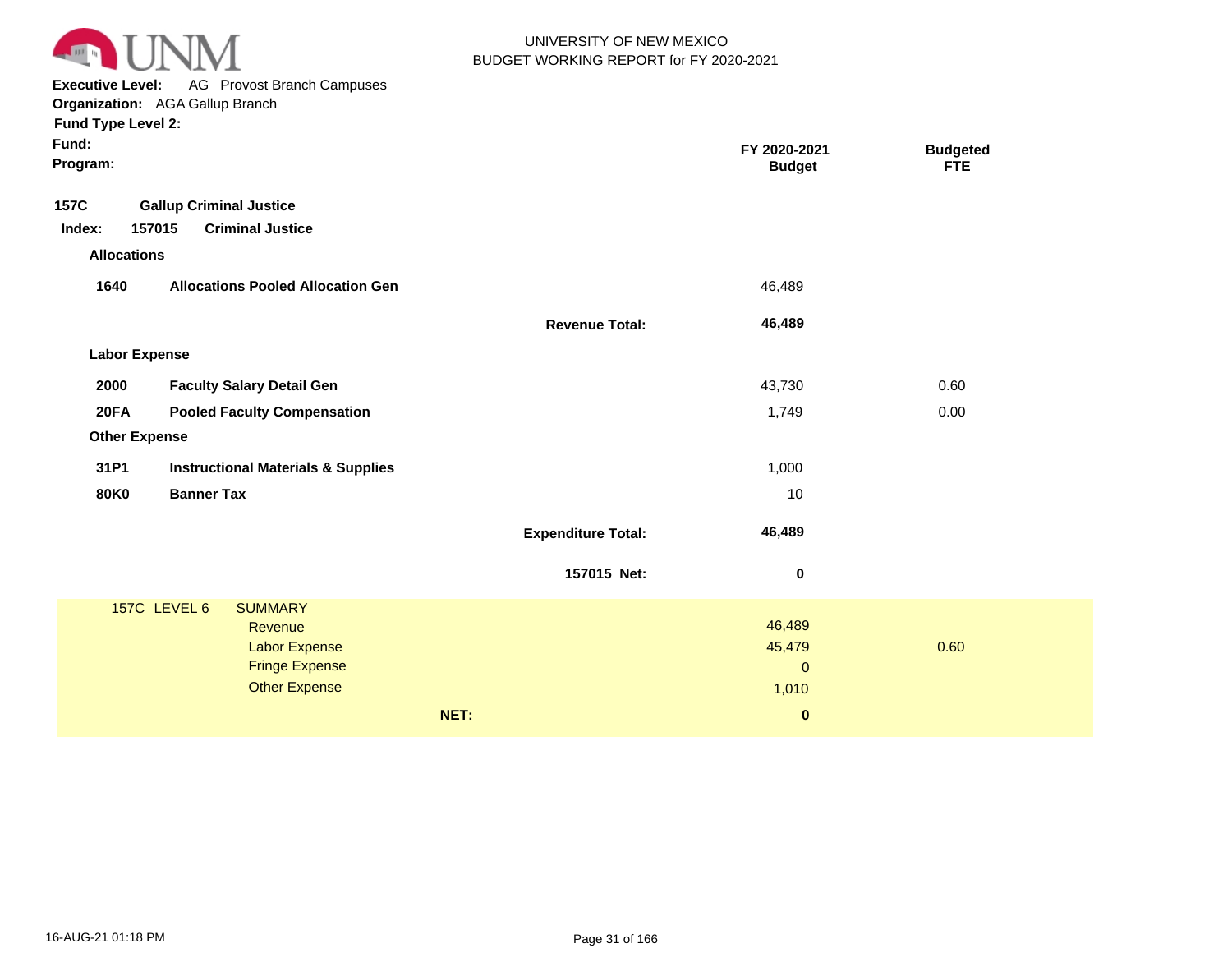

**Executive Level:** AG Provost Branch Campuses

| Fund:<br>Program:                    |                                                       |                           | FY 2020-2021<br><b>Budget</b> | <b>Budgeted</b><br><b>FTE</b> |  |
|--------------------------------------|-------------------------------------------------------|---------------------------|-------------------------------|-------------------------------|--|
| 157D<br>Index:<br><b>Allocations</b> | <b>Gallup Education</b><br>157016<br><b>Education</b> |                           |                               |                               |  |
| 1640                                 | <b>Allocations Pooled Allocation Gen</b>              |                           | 63,028                        |                               |  |
|                                      |                                                       | <b>Revenue Total:</b>     | 63,028                        |                               |  |
| <b>Labor Expense</b>                 |                                                       |                           |                               |                               |  |
| 2000                                 | <b>Faculty Salary Detail Gen</b>                      |                           | 57,139                        | 1.00                          |  |
| 20FA                                 | <b>Pooled Faculty Compensation</b>                    |                           | 2,286                         | 0.00                          |  |
| <b>Other Expense</b>                 |                                                       |                           |                               |                               |  |
| 3100                                 | <b>Office Supplies General</b>                        |                           | 200                           |                               |  |
| 31D0                                 | <b>Freight In-Bound</b>                               |                           | 50                            |                               |  |
| 31P0                                 | <b>Training Materials Supplies Gen</b>                |                           | 250                           |                               |  |
| 31P1                                 | <b>Instructional Materials &amp; Supplies</b>         |                           | 250                           |                               |  |
| 3800                                 | In State Travel Gen                                   |                           | 250                           |                               |  |
| 3820                                 | Out Of State Travel Gen                               |                           | 500                           |                               |  |
| 38A0                                 | <b>Motor Pool Rental Gen</b>                          |                           | 50                            |                               |  |
| 6020                                 | <b>Long Distance Gen</b>                              |                           | 100                           |                               |  |
| 6370                                 | <b>Printing/Copying/Binding Gen</b>                   |                           | 75                            |                               |  |
| 63A0                                 | <b>Conference Fees Gen</b>                            |                           | 300                           |                               |  |
| 63C0                                 | <b>Copying Gen</b>                                    |                           | 1,500                         |                               |  |
| <b>80K0</b>                          | <b>Banner Tax</b>                                     |                           | 78                            |                               |  |
|                                      |                                                       | <b>Expenditure Total:</b> | 63,028                        |                               |  |
|                                      |                                                       | 157016 Net:               | 0                             |                               |  |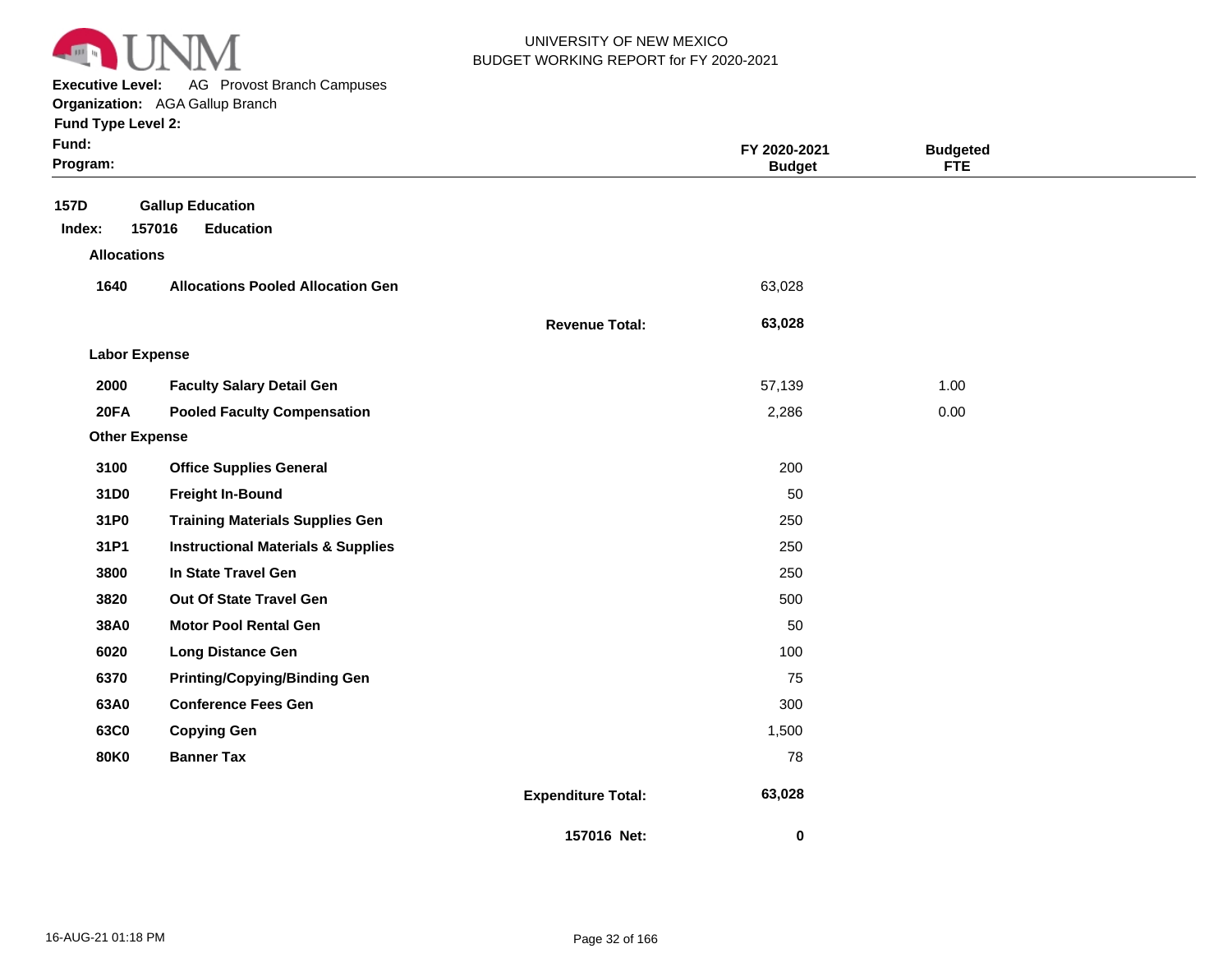

**Executive Level:** AG Provost Branch Campuses **Organization:**  AGA Gallup Branch

| Fund:<br>Program:                                                                                                  |                           | FY 2020-2021<br><b>Budget</b>                        | <b>Budgeted</b><br><b>FTE</b> |  |
|--------------------------------------------------------------------------------------------------------------------|---------------------------|------------------------------------------------------|-------------------------------|--|
| <b>Gallup Education</b><br><b>157D</b><br><b>Gallup Intramural Basketball</b><br>Index:<br>157028                  |                           |                                                      |                               |  |
| <b>Operating Revenue</b>                                                                                           |                           |                                                      |                               |  |
| 07Z0<br><b>Other Sales and Service Revenue</b>                                                                     |                           | 2,000                                                |                               |  |
|                                                                                                                    | <b>Revenue Total:</b>     | 2,000                                                |                               |  |
| <b>Other Expense</b>                                                                                               |                           |                                                      |                               |  |
| <b>Other Supply Costs Gen</b><br>37Z0                                                                              |                           | 2,000                                                |                               |  |
|                                                                                                                    | <b>Expenditure Total:</b> | 2,000                                                |                               |  |
|                                                                                                                    | 157028 Net:               | 0                                                    |                               |  |
| 157D LEVEL 6<br><b>SUMMARY</b><br>Revenue<br><b>Labor Expense</b><br><b>Fringe Expense</b><br><b>Other Expense</b> | NET:                      | 65,028<br>59,425<br>$\mathbf 0$<br>5,603<br>$\bf{0}$ | 1.00                          |  |
|                                                                                                                    |                           |                                                      |                               |  |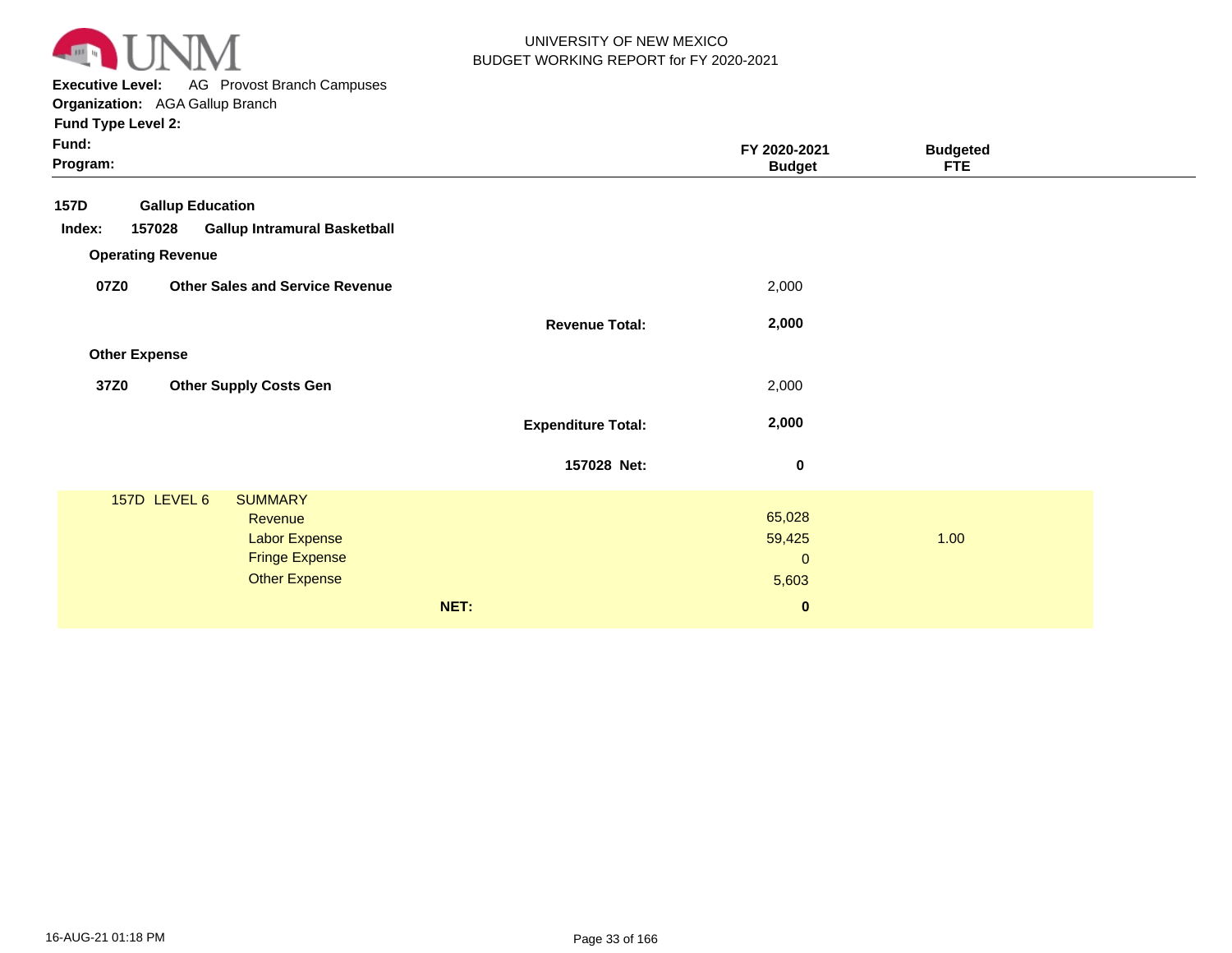

**Executive Level:** AG Provost Branch Campuses

**Organization:**  AGA Gallup Branch

|  | <b>Fund Type Level 2:</b> |  |
|--|---------------------------|--|
|  |                           |  |

| Fund:<br>Program:    |                                                                                             |                           | FY 2020-2021<br><b>Budget</b> | <b>Budgeted</b><br><b>FTE</b> |  |
|----------------------|---------------------------------------------------------------------------------------------|---------------------------|-------------------------------|-------------------------------|--|
| 162A<br>Index:       | <b>Gallup Financial Aid General Admin</b><br>162001<br><b>Gallup Financial Aid Services</b> |                           |                               |                               |  |
| <b>Allocations</b>   |                                                                                             |                           |                               |                               |  |
| 1640                 | <b>Allocations Pooled Allocation Gen</b>                                                    |                           | 157,270                       |                               |  |
|                      |                                                                                             | <b>Revenue Total:</b>     | 157,270                       |                               |  |
| <b>Labor Expense</b> |                                                                                             |                           |                               |                               |  |
| 2010                 | <b>Advanced Practice Provider</b>                                                           |                           | 67,272                        | 1.00                          |  |
| 2060                 | <b>Support Staff Salary Detail Gen</b>                                                      |                           | 65,790                        | 1.00                          |  |
| <b>20J0</b>          | <b>Student Salaries Gen</b>                                                                 |                           | 1,000                         | 0.05                          |  |
| 20L0                 | <b>Federal Workstudy Gen</b>                                                                |                           | 4,397                         | 0.22                          |  |
| <b>20NO</b>          | <b>State Workstudy Gen</b>                                                                  |                           | 2,500                         | 0.13                          |  |
| <b>Other Expense</b> |                                                                                             |                           |                               |                               |  |
| 3100                 | <b>Office Supplies General</b>                                                              |                           | 4,177                         |                               |  |
| 3150                 | <b>Computer Supplies &lt;\$5,001</b>                                                        |                           | 1,500                         |                               |  |
| 3170                 | <b>Custodial Supplies Gen</b>                                                               |                           | 1,000                         |                               |  |
| 3180                 | Non Capital Equipment <\$5,001                                                              |                           | 1,205                         |                               |  |
| 31B0                 | Food F&A Unallowable Gen                                                                    |                           | 500                           |                               |  |
| 31K0                 | <b>Postage Gen</b>                                                                          |                           | 2,500                         |                               |  |
| 37Y0                 | <b>Supply Costs F&amp;A Unallowable</b>                                                     |                           | 100                           |                               |  |
| 37Z0                 | <b>Other Supply Costs Gen</b>                                                               |                           | 100                           |                               |  |
| 3800                 | In State Travel Gen                                                                         |                           | 500                           |                               |  |
| 38A0                 | <b>Motor Pool Rental Gen</b>                                                                |                           | 700                           |                               |  |
| 6020                 | <b>Long Distance Gen</b>                                                                    |                           | 485                           |                               |  |
| 63C0                 | <b>Copying Gen</b>                                                                          |                           | 3,400                         |                               |  |
| <b>80K0</b>          | <b>Banner Tax</b>                                                                           |                           | 144                           |                               |  |
|                      |                                                                                             | <b>Expenditure Total:</b> | 157,270                       |                               |  |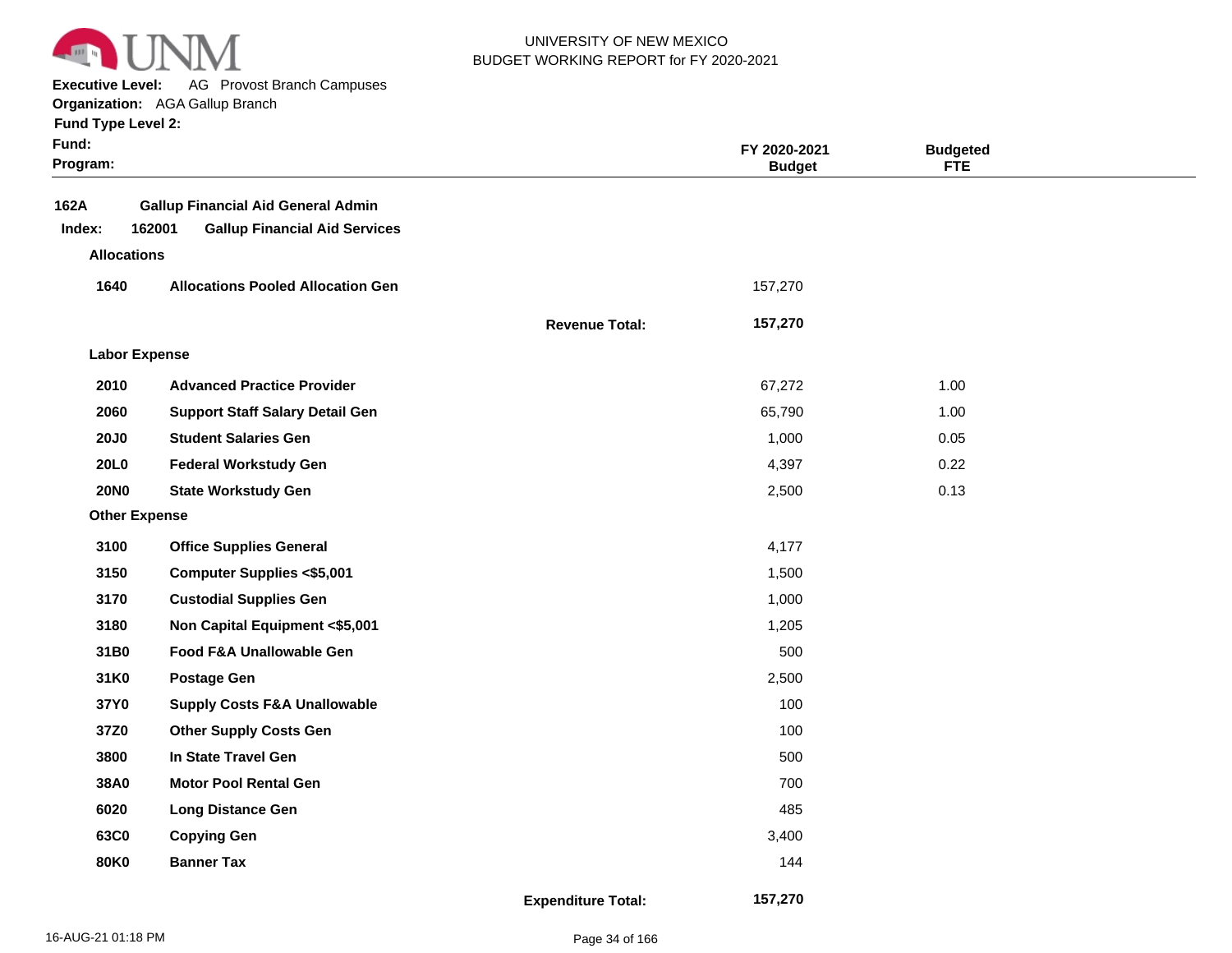

**Executive Level:** AG Provost Branch Campuses **Organization:**  AGA Gallup Branch

**Fund Type Level 2:**

| Fund:    | 2020-2021 | 3udgeted           |  |
|----------|-----------|--------------------|--|
| Program: | Budaet    | <b>CTI</b><br>- 16 |  |
|          |           |                    |  |

**162A Gallup Financial Aid General Admin**

**Index: 162001 Gallup Financial Aid Services**

**162001 Net: 0**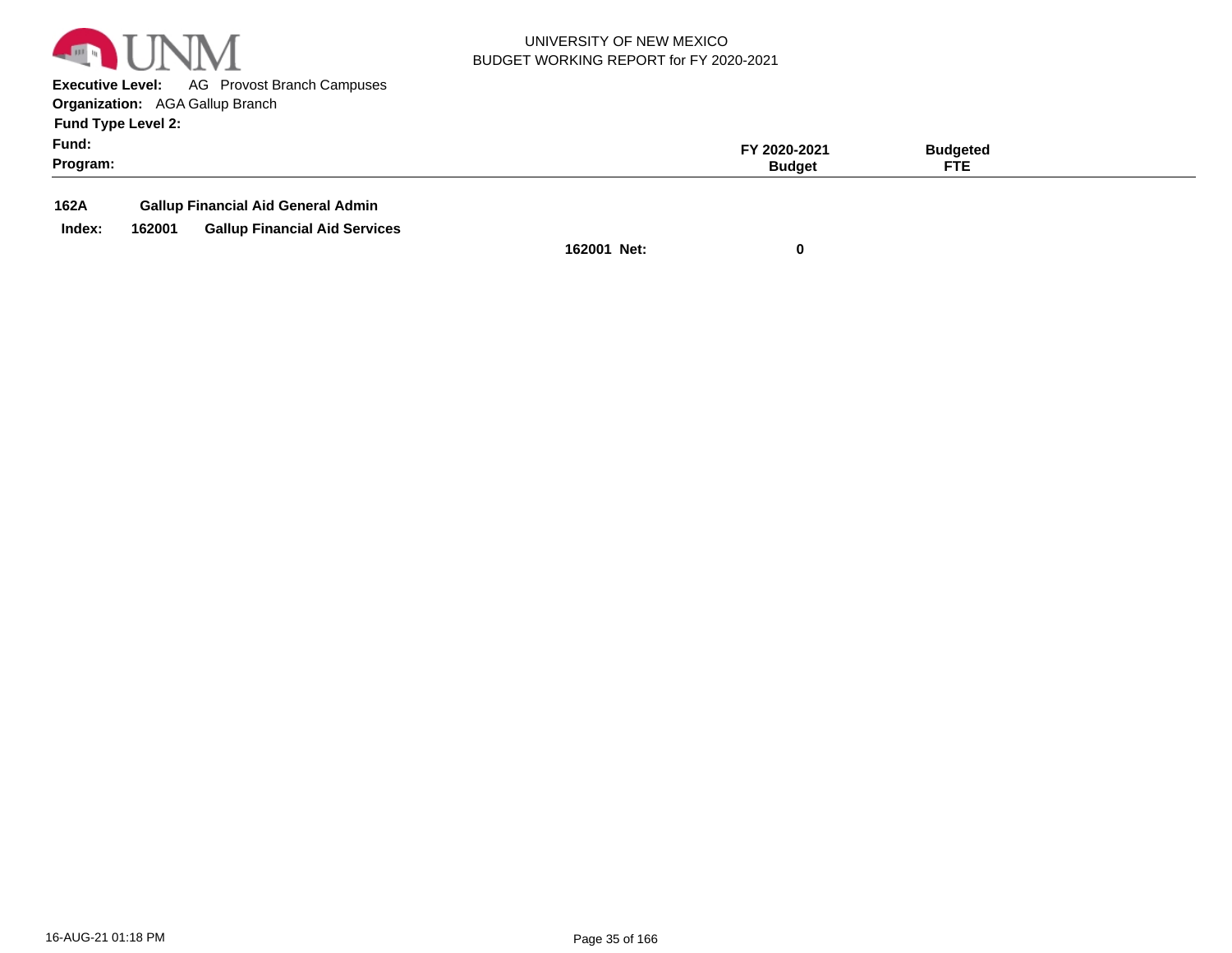

**Executive Level:** AG Provost Branch Campuses **Organization:**  AGA Gallup Branch

| <b>Fund Type Level 2:</b> |  |
|---------------------------|--|
|---------------------------|--|

| Fund:<br>Program:                            |                                                                                  |                           | FY 2020-2021<br><b>Budget</b> | <b>Budgeted</b><br><b>FTE</b> |  |
|----------------------------------------------|----------------------------------------------------------------------------------|---------------------------|-------------------------------|-------------------------------|--|
| 162A<br>162005<br>Index:<br><b>Transfers</b> | <b>Gallup Financial Aid General Admin</b><br>191900-STUD AID GRAN -General Activ |                           |                               |                               |  |
| 1120                                         | <b>Trsfr From I G Gen</b>                                                        |                           | 100,000                       |                               |  |
|                                              |                                                                                  | <b>Revenue Total:</b>     | 100,000                       |                               |  |
| <b>Other Expense</b>                         |                                                                                  |                           |                               |                               |  |
| 4060                                         | <b>Scholarships Fellowships Gen</b>                                              |                           | 100,000                       |                               |  |
|                                              |                                                                                  | <b>Expenditure Total:</b> | 100,000                       |                               |  |
|                                              |                                                                                  | 162005 Net:               | 0                             |                               |  |

**Account: 1120 164018-11L0: \$100K for scholarships**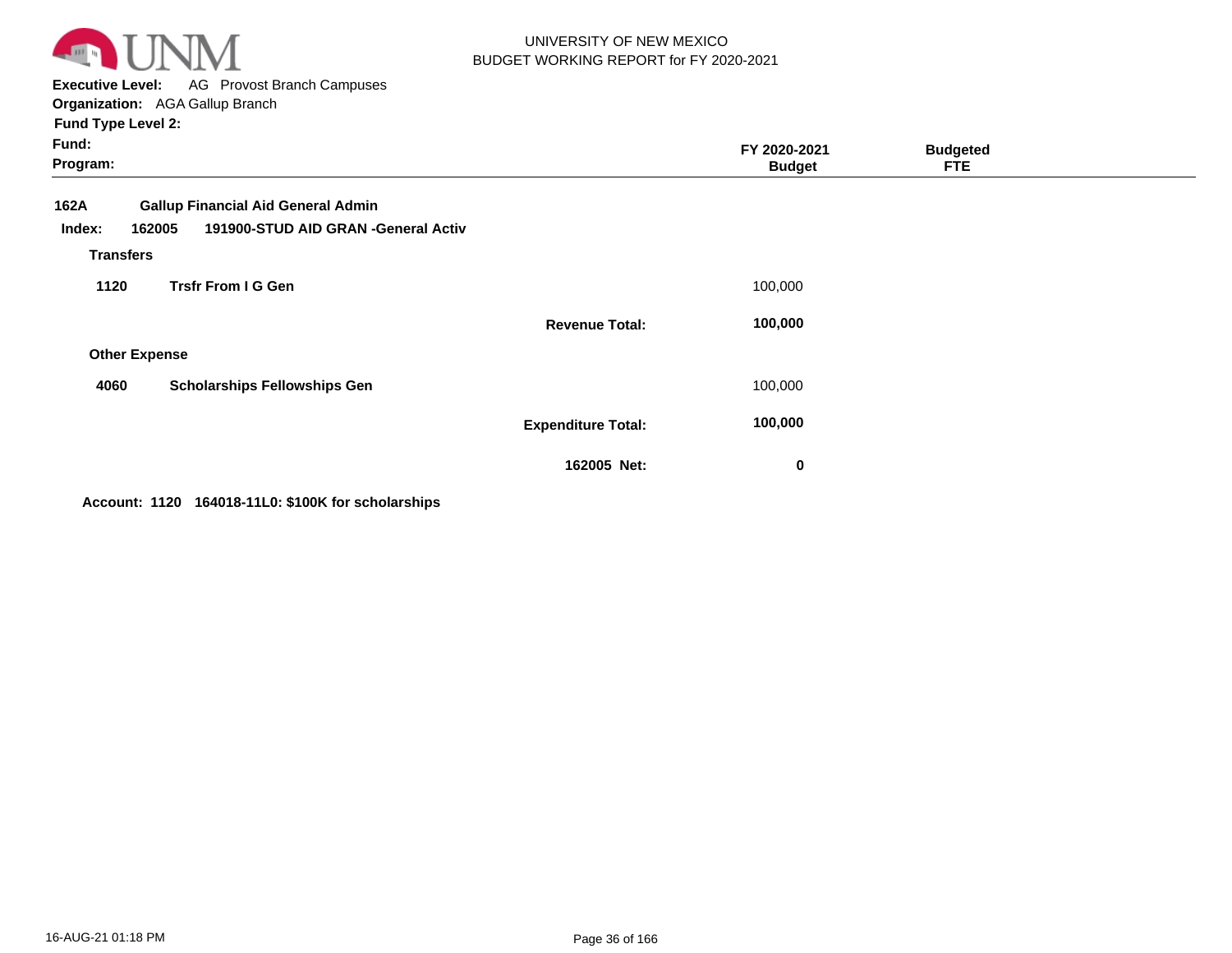

**Executive Level:** AG Provost Branch Campuses **Organization:**  AGA Gallup Branch

| Fund:<br>Program:                                                                                                                 |                           | FY 2020-2021<br><b>Budget</b> | <b>Budgeted</b><br><b>FTE</b> |  |
|-----------------------------------------------------------------------------------------------------------------------------------|---------------------------|-------------------------------|-------------------------------|--|
| <b>Gallup Financial Aid General Admin</b><br>162A<br>124050-0091MILLER ME-GEN<br>Index:<br>162016<br><b>Non Operating Revenue</b> |                           |                               |                               |  |
| <b>Gifts Gen</b><br>1000                                                                                                          |                           | 1,150                         |                               |  |
|                                                                                                                                   | <b>Revenue Total:</b>     | 1,150                         |                               |  |
| <b>Other Expense</b>                                                                                                              |                           |                               |                               |  |
| <b>Student Tuition Fee Expense Gen</b><br>4000                                                                                    |                           | 1,150                         |                               |  |
|                                                                                                                                   | <b>Expenditure Total:</b> | 1,150                         |                               |  |
|                                                                                                                                   | 162016 Net:               | $\bf{0}$                      |                               |  |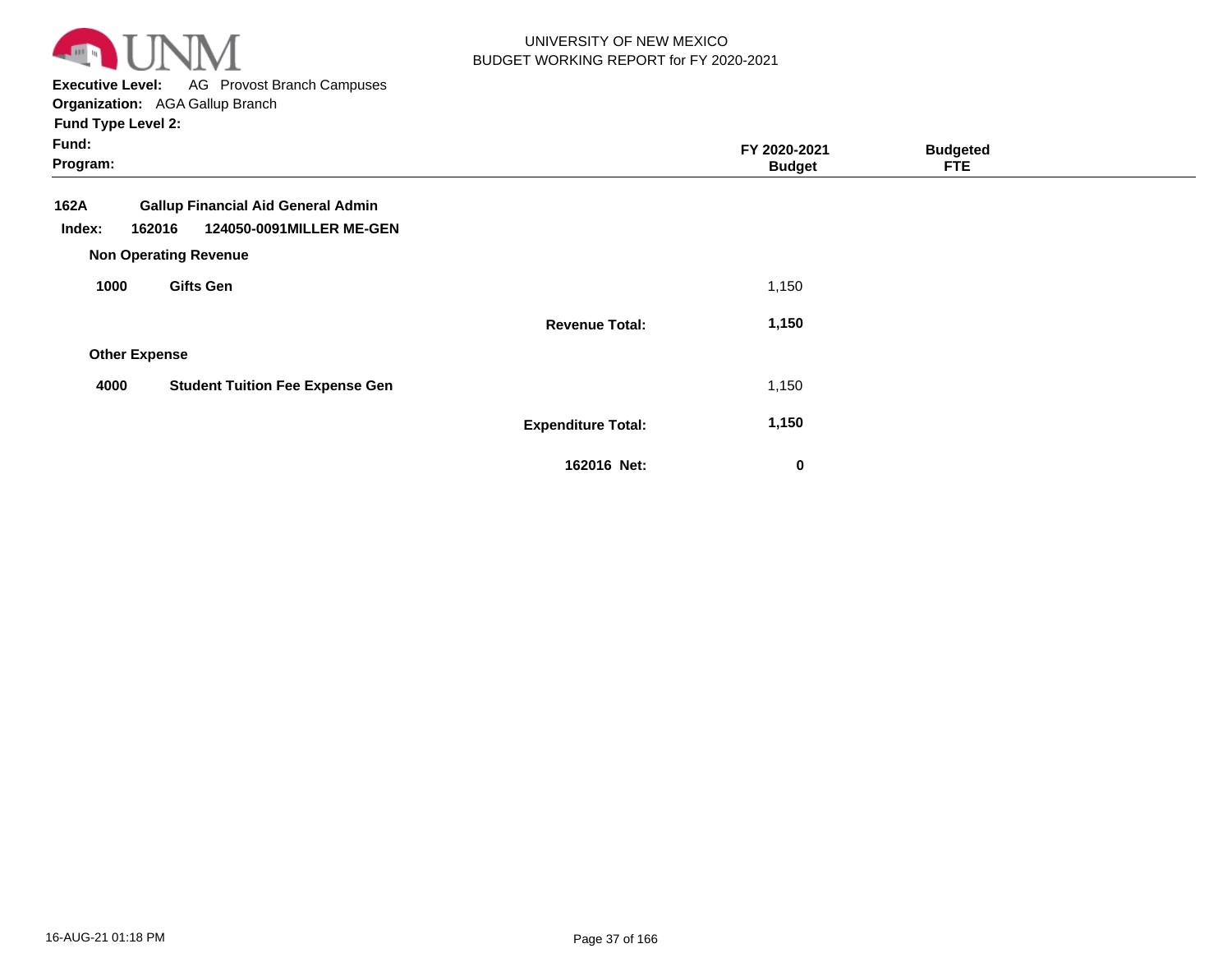

**Executive Level:** AG Provost Branch Campuses **Organization:**  AGA Gallup Branch

|                           | FY 2020-2021<br><b>Budget</b>                                | <b>Budgeted</b><br><b>FTE</b> |  |
|---------------------------|--------------------------------------------------------------|-------------------------------|--|
|                           |                                                              |                               |  |
|                           | 1,000                                                        |                               |  |
| <b>Revenue Total:</b>     | 1,000                                                        |                               |  |
|                           |                                                              |                               |  |
|                           | 1,000                                                        |                               |  |
| <b>Expenditure Total:</b> | 1,000                                                        |                               |  |
| 162026 Net:               | $\bf{0}$                                                     |                               |  |
| NET:                      | 259,420<br>140,959<br>$\mathbf{0}$<br>118,461<br>$\mathbf 0$ | 2.40                          |  |
|                           |                                                              |                               |  |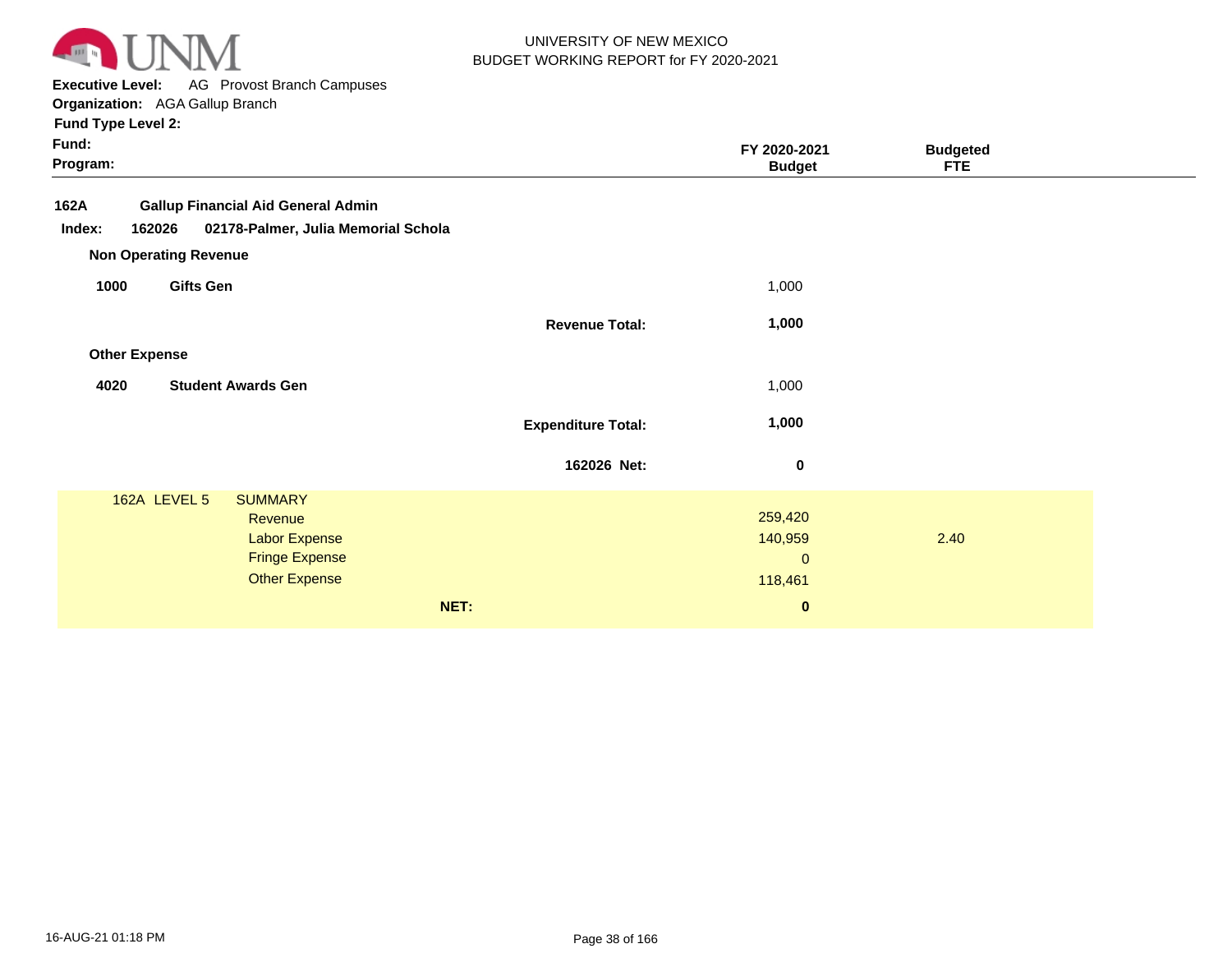

**Executive Level:** AG Provost Branch Campuses

| <b>Fund Type Level 2:</b> |  |
|---------------------------|--|
|---------------------------|--|

| × | × |  |  |
|---|---|--|--|

| Fund:<br>Program:                    |                                                                                    |                       | FY 2020-2021<br><b>Budget</b> | <b>Budgeted</b><br><b>FTE</b> |  |
|--------------------------------------|------------------------------------------------------------------------------------|-----------------------|-------------------------------|-------------------------------|--|
| 164B<br>Index:<br><b>Allocations</b> | <b>Gallup Business Office Accounting</b><br><b>Gallup Summer Tuition</b><br>164001 |                       |                               |                               |  |
| 1640                                 | <b>Allocations Pooled Allocation Gen</b><br><b>Operating Revenue</b>               |                       | (120, 419)                    |                               |  |
| 0120                                 | <b>Resident Ft Gen</b>                                                             |                       | 56,220                        |                               |  |
| 0180                                 | <b>Resident Pt Gen</b>                                                             |                       | 69,306                        |                               |  |
| 01W1                                 | <b>Senior Citizens</b>                                                             |                       | (219)                         |                               |  |
| 01W6                                 | <b>Foster Child Waiver</b>                                                         |                       | (561)                         |                               |  |
| 01Y1                                 | <b>Uncollectible Tuition</b>                                                       |                       | (4, 166)                      |                               |  |
| 01Z1                                 | <b>High School Dual Credit Waiver</b>                                              |                       | (161)                         |                               |  |
|                                      |                                                                                    | <b>Revenue Total:</b> | 0                             |                               |  |
|                                      |                                                                                    | 164001 Net:           | 0                             |                               |  |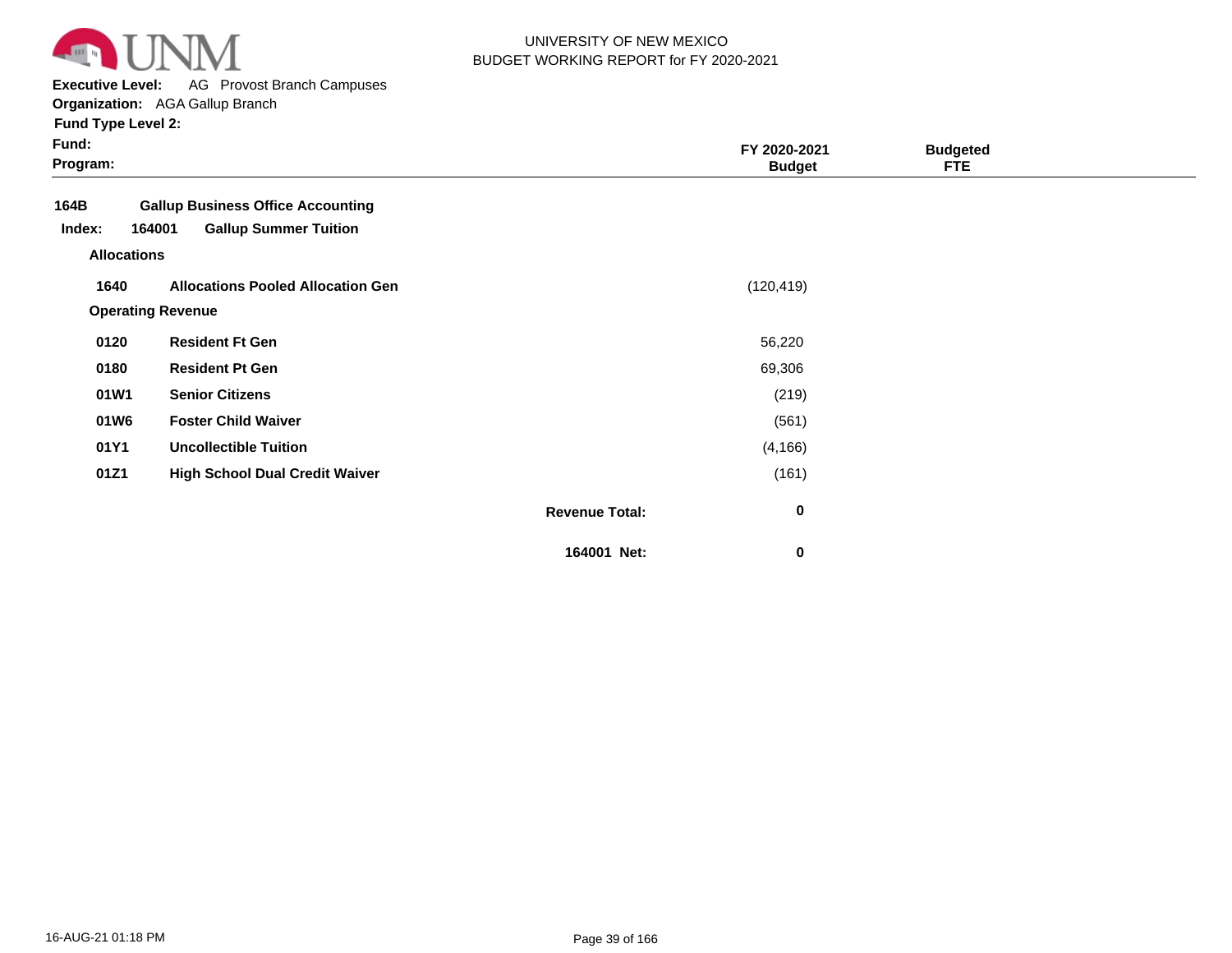

**Executive Level:** AG Provost Branch Campuses **Organization:**  AGA Gallup Branch

**Fund Type Level 2:**

| Fund:<br>Program:        |                                                                                   |                       | FY 2020-2021<br><b>Budget</b> | <b>Budgeted</b><br><b>FTE</b> |  |
|--------------------------|-----------------------------------------------------------------------------------|-----------------------|-------------------------------|-------------------------------|--|
| 164B<br>Index:           | <b>Gallup Business Office Accounting</b><br><b>Transfer to BR&amp;R</b><br>164002 |                       |                               |                               |  |
| <b>Allocations</b>       |                                                                                   |                       |                               |                               |  |
| 1640<br><b>Transfers</b> | <b>Allocations Pooled Allocation Gen</b>                                          |                       | 563,335                       |                               |  |
| 1240                     | <b>Trsfr To Plant Fund Minor Gen</b>                                              |                       | (60, 652)                     |                               |  |
| <b>12C0</b>              | <b>Trsfr To Renewal Replacement Gen</b>                                           |                       | (502, 683)                    |                               |  |
|                          |                                                                                   | <b>Revenue Total:</b> | 0                             |                               |  |
|                          |                                                                                   | 164002 Net:           | 0                             |                               |  |
|                          |                                                                                   |                       |                               |                               |  |

**1240 164046-1120: (\$60,652) for ER&R Account:**

**12C0 151081-1120: (\$502,683) for mandatory BR&R Account:**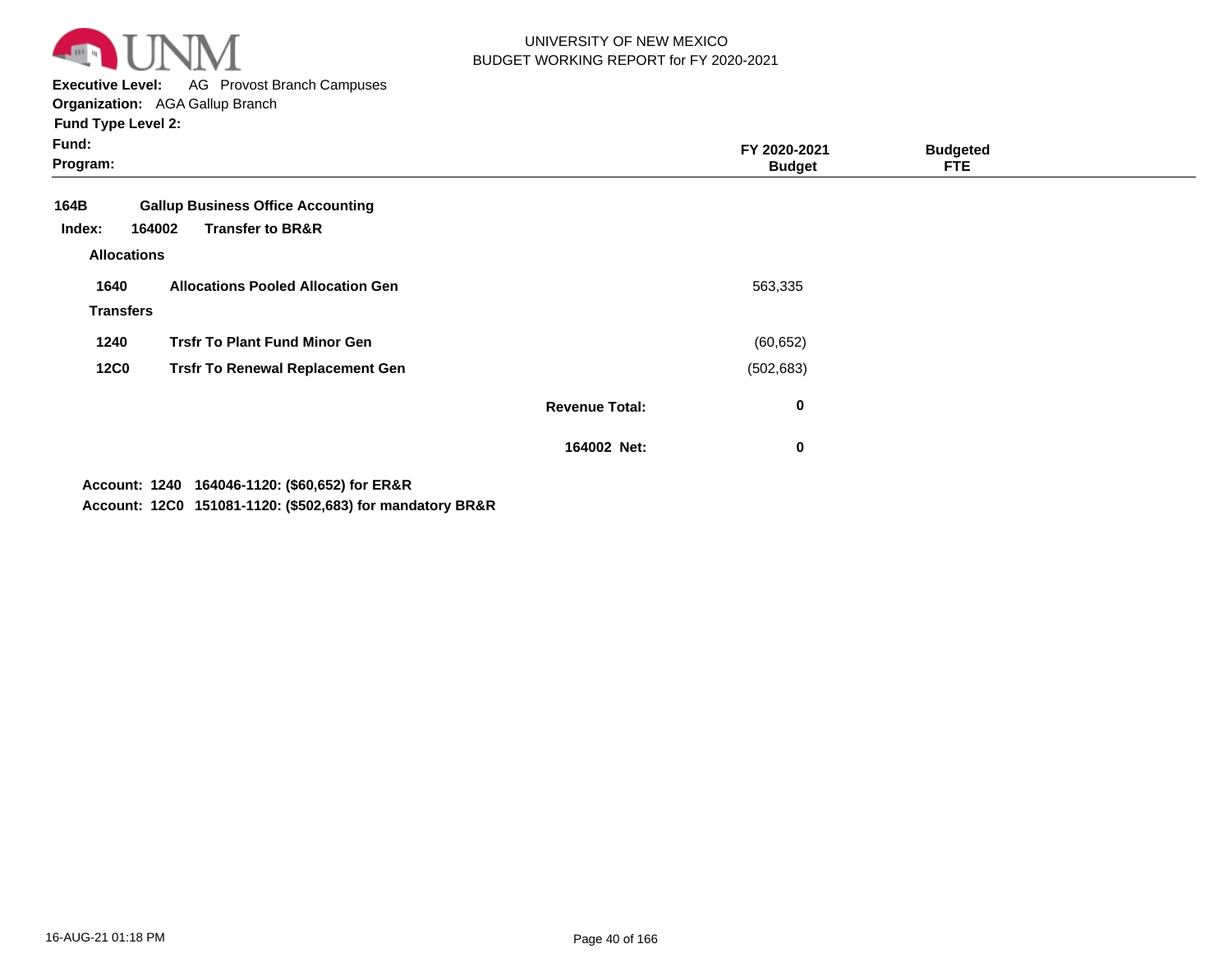

**Executive Level:** AG Provost Branch Campuses

| Fund:<br>Program:  |                                          |                       | FY 2020-2021<br><b>Budget</b> | <b>Budgeted</b><br><b>FTE</b> |  |
|--------------------|------------------------------------------|-----------------------|-------------------------------|-------------------------------|--|
| 164B               | <b>Gallup Business Office Accounting</b> |                       |                               |                               |  |
| Index:             | <b>Gallup Fall Tuition</b><br>164004     |                       |                               |                               |  |
| <b>Allocations</b> |                                          |                       |                               |                               |  |
| 1640               | <b>Allocations Pooled Allocation Gen</b> |                       | (1, 275, 295)                 |                               |  |
|                    | <b>Operating Revenue</b>                 |                       |                               |                               |  |
| 0120               | <b>Resident Ft Gen</b>                   |                       | 733,895                       |                               |  |
| 0180               | <b>Resident Pt Gen</b>                   |                       | 533,611                       |                               |  |
| 01E0               | <b>Nonresident Ft Gen</b>                |                       | 40,930                        |                               |  |
| 01K0               | <b>Nonresident Pt Gen</b>                |                       | 48,694                        |                               |  |
| 01W1               | <b>Senior Citizens</b>                   |                       | (4,010)                       |                               |  |
| 01W6               | <b>Foster Child Waiver</b>               |                       | (2,944)                       |                               |  |
| 01Y1               | <b>Uncollectible Tuition</b>             |                       | (48, 019)                     |                               |  |
| 01Z1               | <b>High School Dual Credit Waiver</b>    |                       | (26, 862)                     |                               |  |
|                    |                                          | <b>Revenue Total:</b> | $\pmb{0}$                     |                               |  |
|                    |                                          | 164004 Net:           | $\bf{0}$                      |                               |  |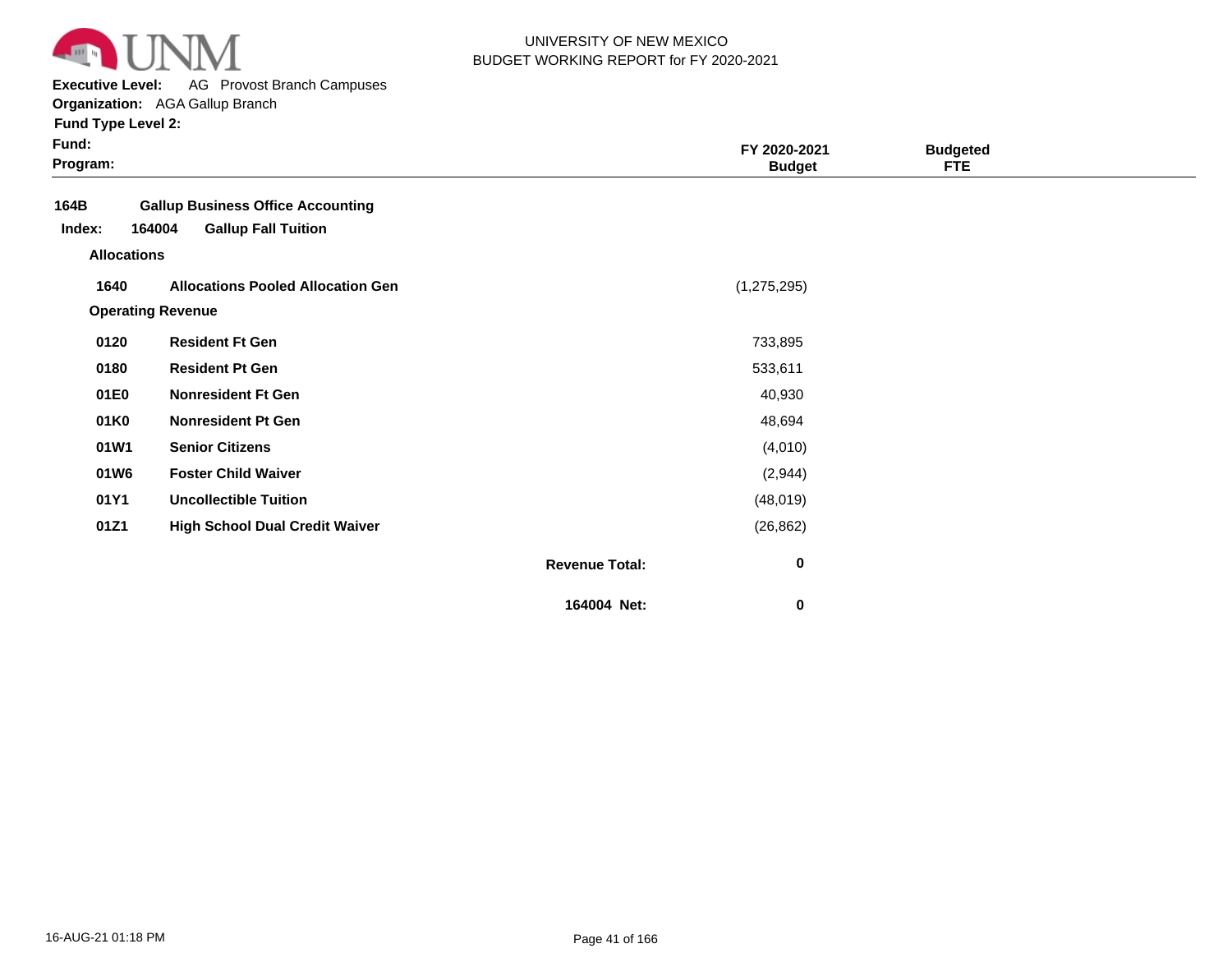

**Executive Level:** AG Provost Branch Campuses

|  | <b>Fund Type Level 2:</b> |  |  |  |  |
|--|---------------------------|--|--|--|--|
|--|---------------------------|--|--|--|--|

| Fund:<br>Program:  |                                          |                       | FY 2020-2021<br><b>Budget</b> | <b>Budgeted</b><br><b>FTE</b> |  |
|--------------------|------------------------------------------|-----------------------|-------------------------------|-------------------------------|--|
| 164B               | <b>Gallup Business Office Accounting</b> |                       |                               |                               |  |
| Index:             | 164005<br><b>Gallup Spring Tuition</b>   |                       |                               |                               |  |
| <b>Allocations</b> |                                          |                       |                               |                               |  |
| 1640               | <b>Allocations Pooled Allocation Gen</b> |                       | (1,229,625)                   |                               |  |
|                    | <b>Operating Revenue</b>                 |                       |                               |                               |  |
| 0120               | <b>Resident Ft Gen</b>                   |                       | 716,562                       |                               |  |
| 0180               | <b>Resident Pt Gen</b>                   |                       | 472,846                       |                               |  |
| 01E0               | <b>Nonresident Ft Gen</b>                |                       | 26,749                        |                               |  |
| 01K0               | <b>Nonresident Pt Gen</b>                |                       | 27,247                        |                               |  |
| 01W1               | <b>Senior Citizens</b>                   |                       | (3, 353)                      |                               |  |
| 01W <sub>5</sub>   | <b>Prior Year Tuition Adjustments</b>    |                       | 2,134                         |                               |  |
| 01W6               | <b>Foster Child Waiver</b>               |                       | (1, 472)                      |                               |  |
| 01Z1               | <b>High School Dual Credit Waiver</b>    |                       | (11,088)                      |                               |  |
|                    |                                          | <b>Revenue Total:</b> | $\bf{0}$                      |                               |  |
|                    |                                          | 164005 Net:           | 0                             |                               |  |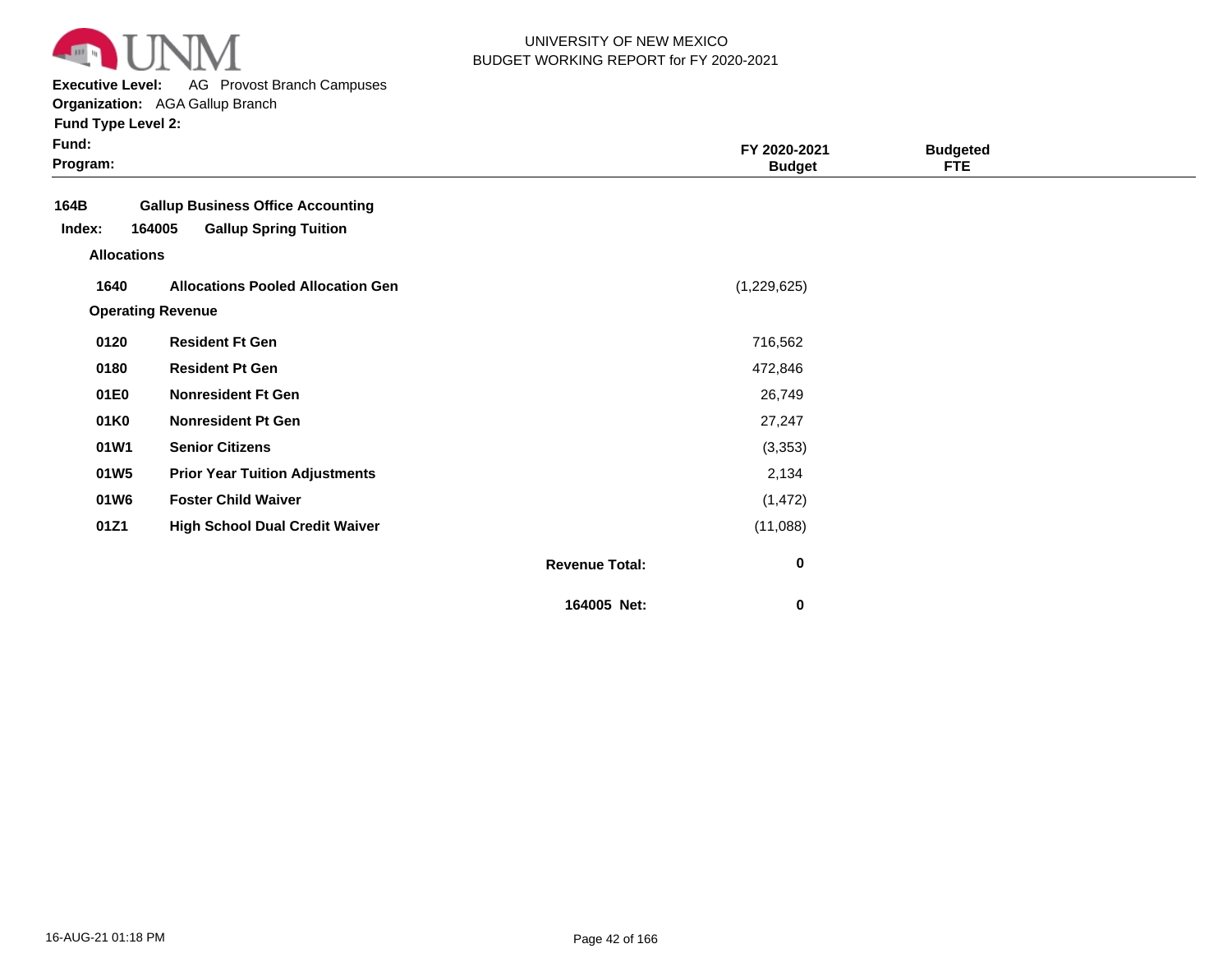

**Executive Level:** AG Provost Branch Campuses

**Organization:**  AGA Gallup Branch

| Fund:<br>Program:  |                                                                                     |                       | FY 2020-2021<br><b>Budget</b> | <b>Budgeted</b><br><b>FTE</b> |  |
|--------------------|-------------------------------------------------------------------------------------|-----------------------|-------------------------------|-------------------------------|--|
| 164B<br>Index:     | <b>Gallup Business Office Accounting</b><br><b>Miscellaneous Revenues</b><br>164006 |                       |                               |                               |  |
| <b>Allocations</b> |                                                                                     |                       |                               |                               |  |
| 1640               | <b>Allocations Pooled Allocation Gen</b><br><b>Operating Revenue</b>                |                       | (1,000)                       |                               |  |
| 07Z0               | <b>Other Sales and Service Revenue</b>                                              |                       | 1,000                         |                               |  |
|                    |                                                                                     | <b>Revenue Total:</b> | 0                             |                               |  |
|                    |                                                                                     | 164006 Net:           | 0                             |                               |  |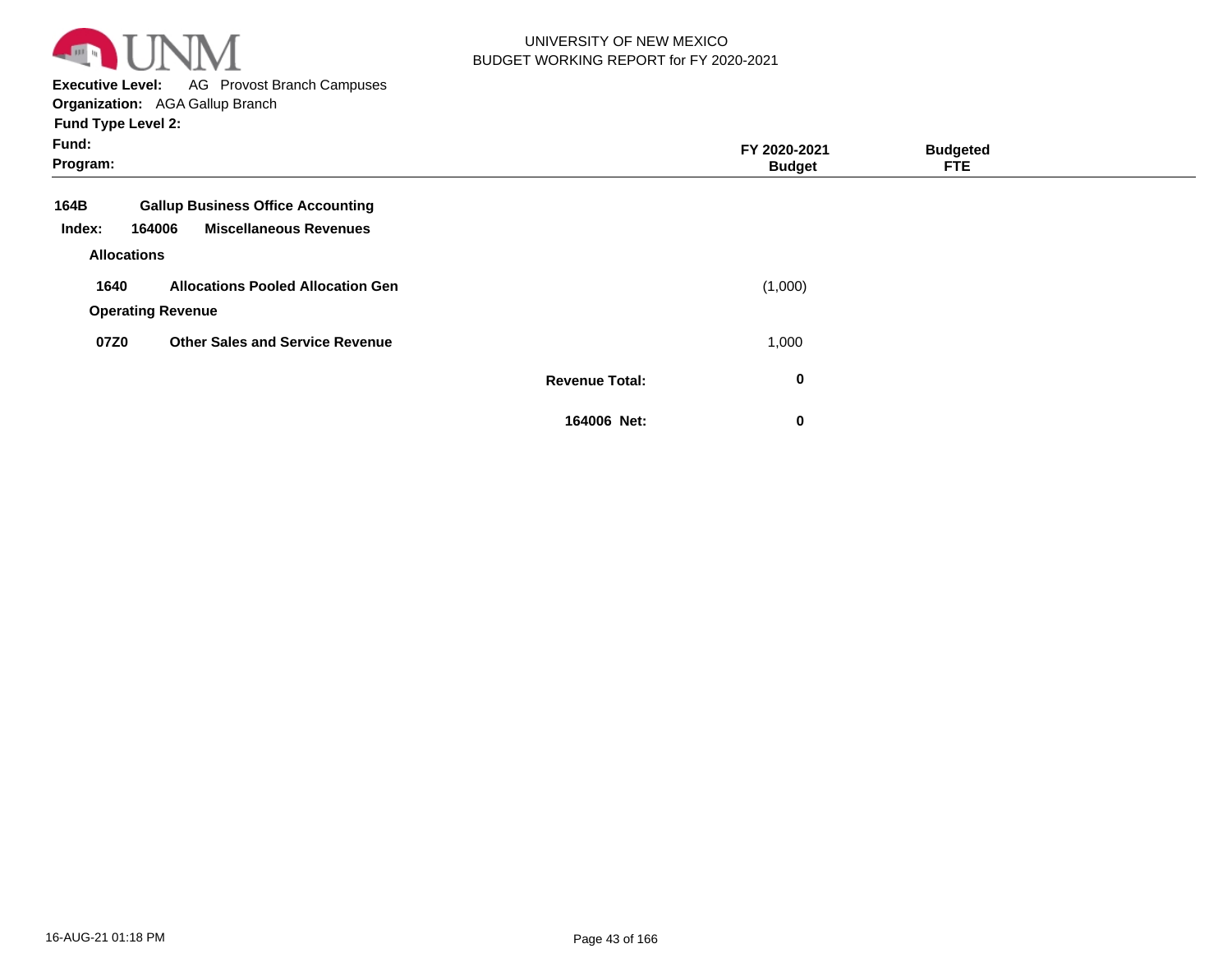

**Executive Level:** AG Provost Branch Campuses

**Organization:**  AGA Gallup Branch

| Fund:<br>Program: |                          |                                          |                       | FY 2020-2021<br><b>Budget</b> | <b>Budgeted</b><br><b>FTE</b> |  |
|-------------------|--------------------------|------------------------------------------|-----------------------|-------------------------------|-------------------------------|--|
| 164B              |                          | <b>Gallup Business Office Accounting</b> |                       |                               |                               |  |
| Index:            | 164008                   | <b>Testing Fee Revenues</b>              |                       |                               |                               |  |
|                   | <b>Allocations</b>       |                                          |                       |                               |                               |  |
| 1640              |                          | <b>Allocations Pooled Allocation Gen</b> |                       | (1,000)                       |                               |  |
|                   | <b>Operating Revenue</b> |                                          |                       |                               |                               |  |
| 0280              |                          | <b>Testing Fees Gen</b>                  |                       | 1,000                         |                               |  |
|                   |                          |                                          | <b>Revenue Total:</b> | $\bf{0}$                      |                               |  |
|                   |                          |                                          | 164008 Net:           | $\bf{0}$                      |                               |  |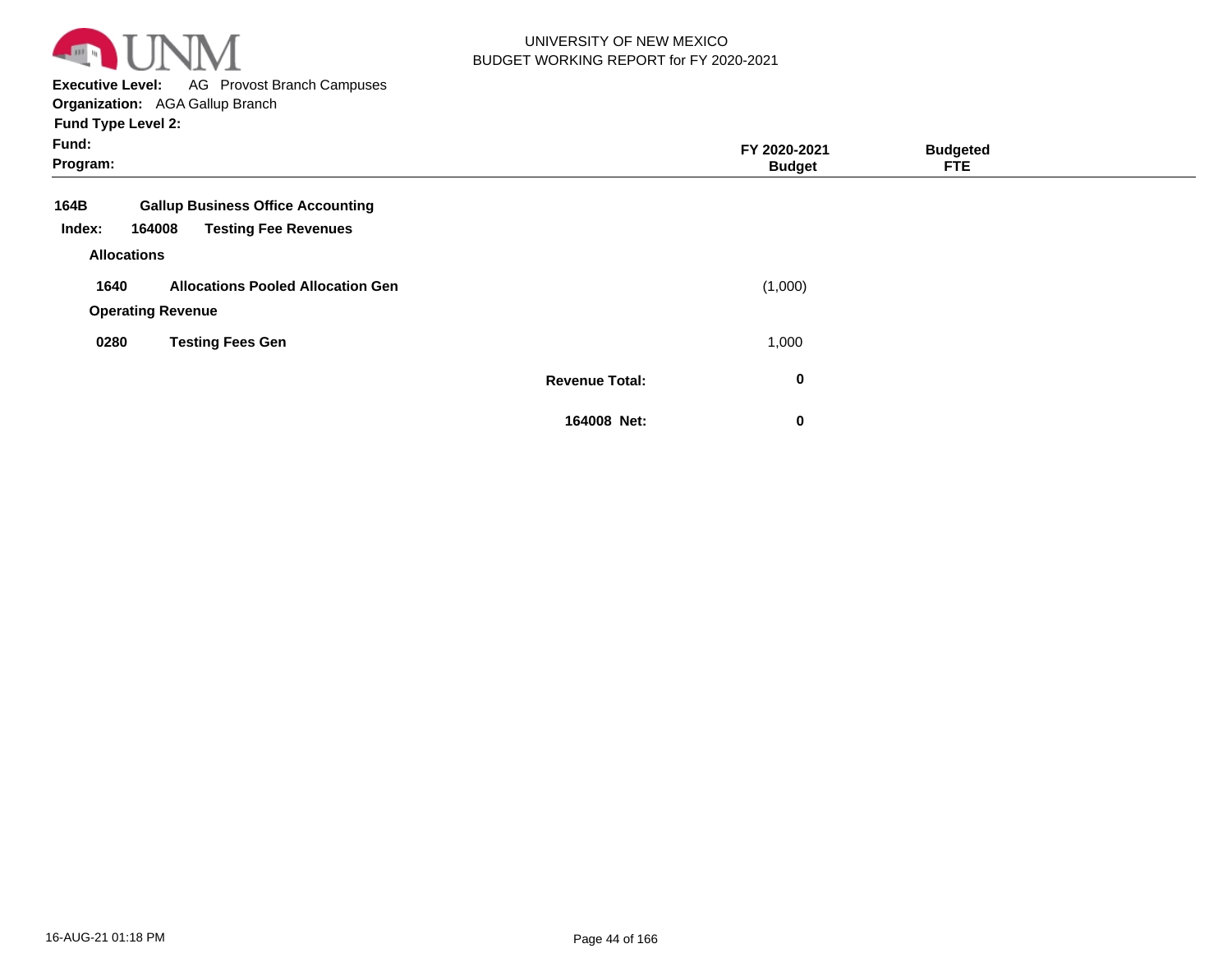

**Executive Level:** AG Provost Branch Campuses

**Organization:**  AGA Gallup Branch

| Fund:<br>Program: |                              |                                          |                       | FY 2020-2021<br><b>Budget</b> | <b>Budgeted</b><br>FTE. |  |
|-------------------|------------------------------|------------------------------------------|-----------------------|-------------------------------|-------------------------|--|
| 164B              |                              | <b>Gallup Business Office Accounting</b> |                       |                               |                         |  |
| Index:            | 164009                       | 190126-DISTRICT TAX L-Crosswalk Uni      |                       |                               |                         |  |
|                   | <b>Allocations</b>           |                                          |                       |                               |                         |  |
| 1640              |                              | <b>Allocations Pooled Allocation Gen</b> |                       | (860,000)                     |                         |  |
|                   | <b>Non Operating Revenue</b> |                                          |                       |                               |                         |  |
| 07A0              |                              | <b>Local Appropriations Gen</b>          |                       | 860,000                       |                         |  |
|                   |                              |                                          | <b>Revenue Total:</b> | $\bf{0}$                      |                         |  |
|                   |                              |                                          | 164009 Net:           | 0                             |                         |  |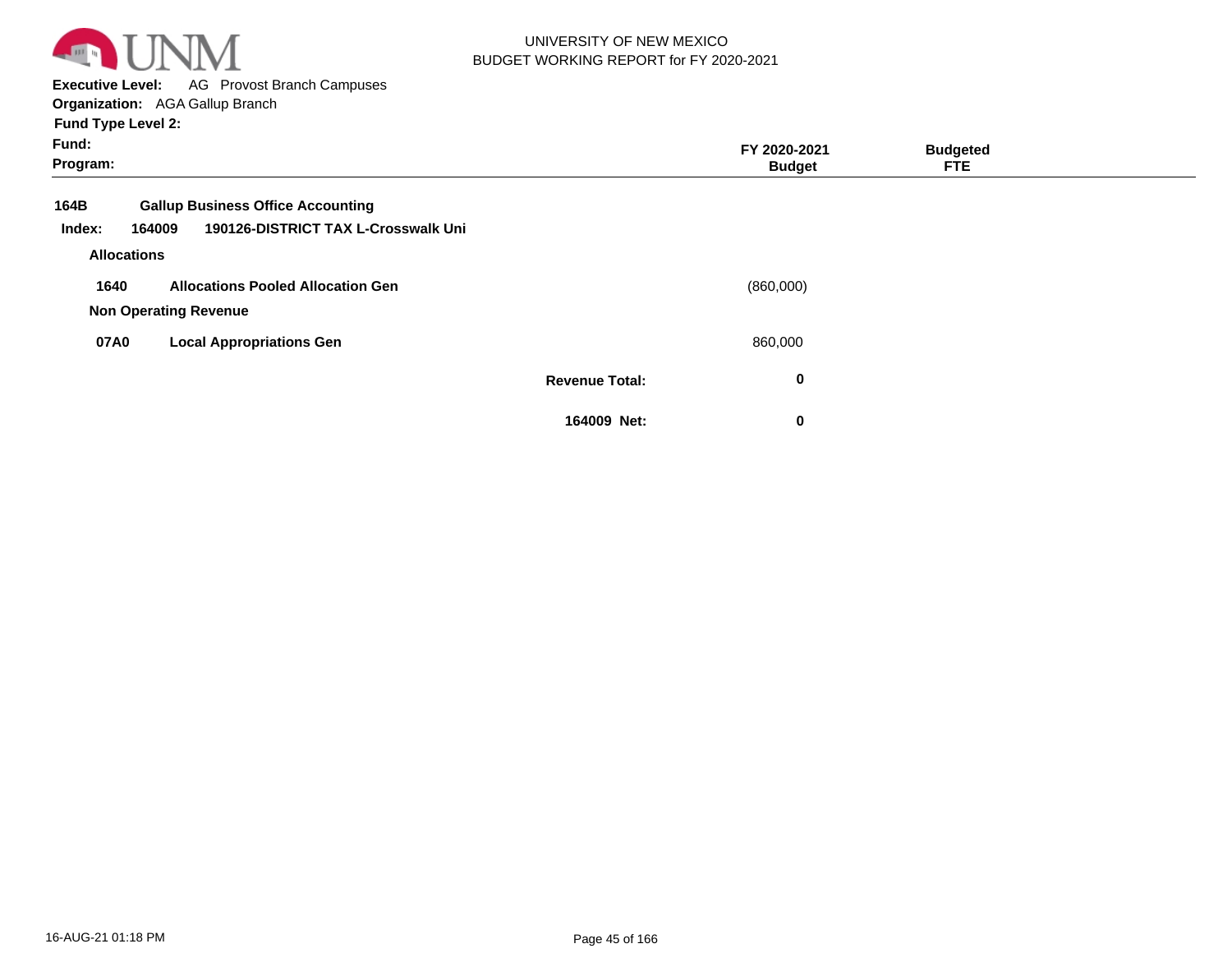

**Executive Level:** AG Provost Branch Campuses

**Organization:**  AGA Gallup Branch

| Fund:<br>Program:  |                                           |                       | FY 2020-2021<br><b>Budget</b> | <b>Budgeted</b><br><b>FTE</b> |  |
|--------------------|-------------------------------------------|-----------------------|-------------------------------|-------------------------------|--|
| 164B               | <b>Gallup Business Office Accounting</b>  |                       |                               |                               |  |
| Index:             | <b>Application Fee Revenues</b><br>164011 |                       |                               |                               |  |
| <b>Allocations</b> |                                           |                       |                               |                               |  |
| 1640               | <b>Allocations Pooled Allocation Gen</b>  |                       | (5,000)                       |                               |  |
|                    | <b>Operating Revenue</b>                  |                       |                               |                               |  |
| 0210               | <b>Application Fees Gen</b>               |                       | 5,000                         |                               |  |
|                    |                                           | <b>Revenue Total:</b> | 0                             |                               |  |
|                    |                                           | 164011 Net:           | 0                             |                               |  |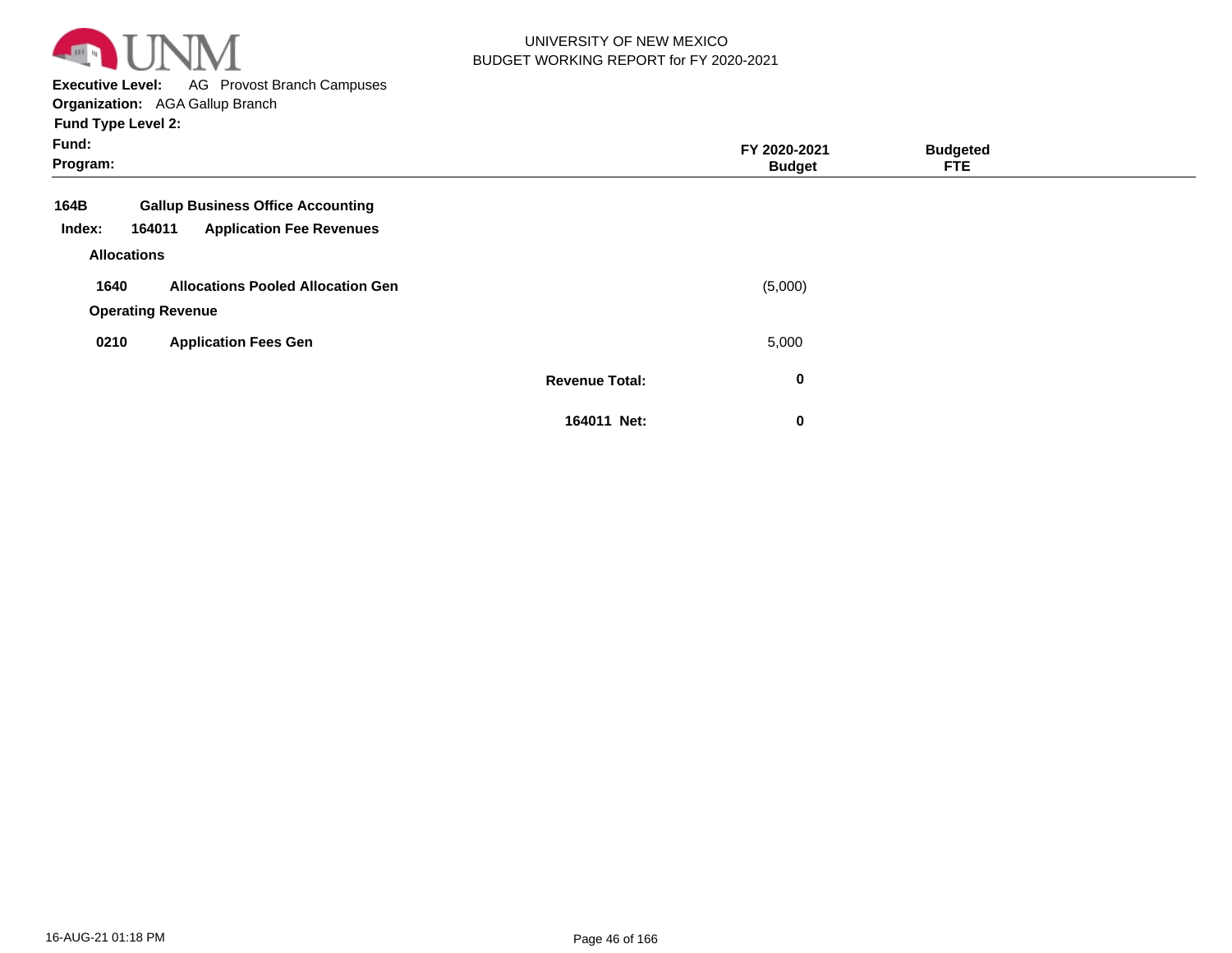

**Executive Level:** AG Provost Branch Campuses **Organization:**  AGA Gallup Branch

| Fund:<br>Program:                                                                              |                       | FY 2020-2021<br><b>Budget</b> | <b>Budgeted</b><br><b>FTE</b> |  |
|------------------------------------------------------------------------------------------------|-----------------------|-------------------------------|-------------------------------|--|
| <b>Gallup Business Office Accounting</b><br>164B<br><b>Gallup Mil Levy</b><br>Index:<br>164014 |                       |                               |                               |  |
| <b>Allocations</b>                                                                             |                       |                               |                               |  |
| <b>Allocations Pooled Allocation Gen</b><br>1640<br><b>Non Operating Revenue</b>               |                       | (1,700,000)                   |                               |  |
| 07A0<br><b>Local Appropriations Gen</b>                                                        |                       | 1,700,000                     |                               |  |
|                                                                                                | <b>Revenue Total:</b> | 0                             |                               |  |
|                                                                                                | 164014 Net:           | $\bf{0}$                      |                               |  |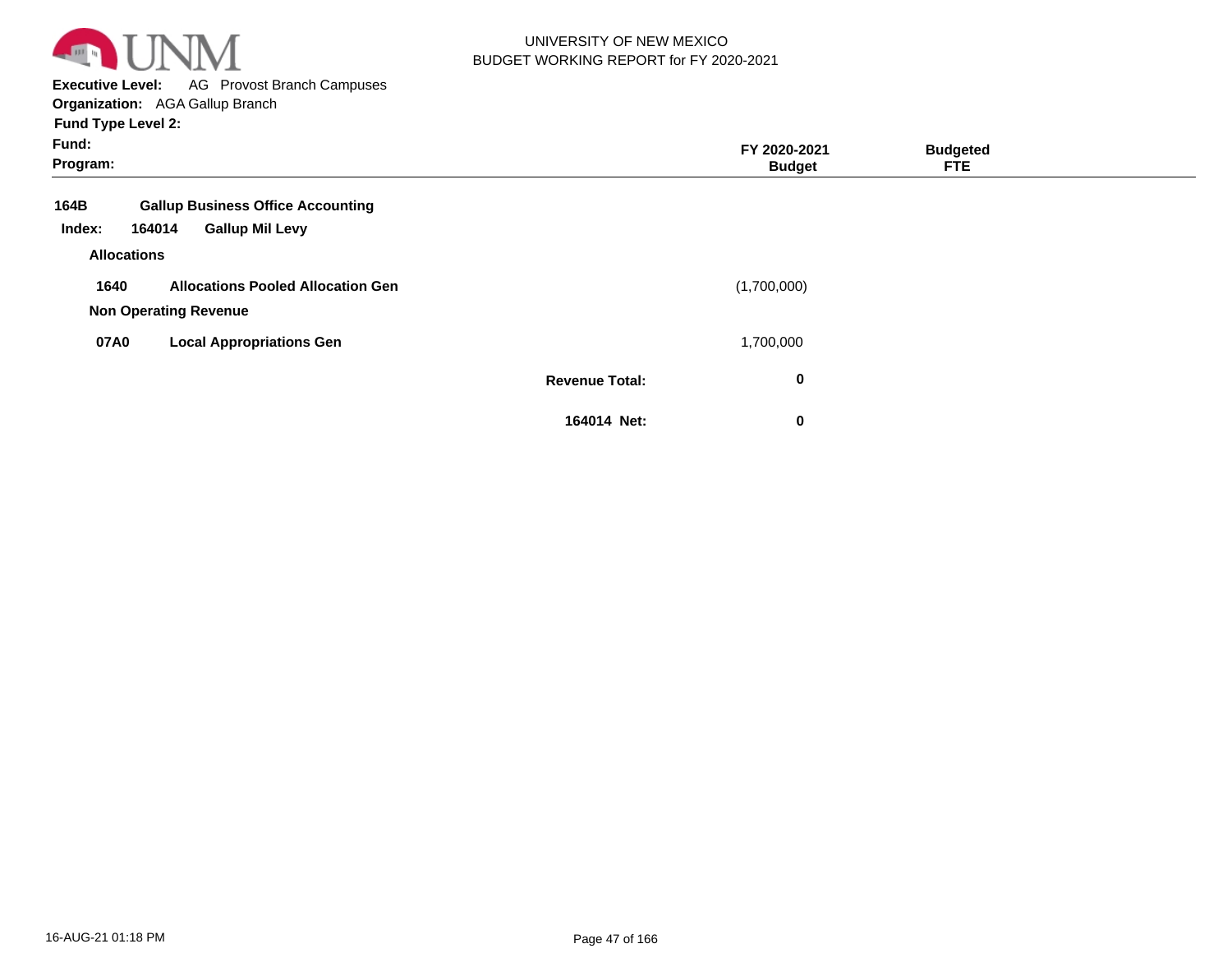

**Executive Level:** AG Provost Branch Campuses **Organization:**  AGA Gallup Branch

**Fund Type Level 2:**

| Fund:<br>Program:                    |                                                                                      |                       | FY 2020-2021<br><b>Budget</b> | <b>Budgeted</b><br><b>FTE</b> |  |
|--------------------------------------|--------------------------------------------------------------------------------------|-----------------------|-------------------------------|-------------------------------|--|
| 164B<br>Index:<br><b>Allocations</b> | <b>Gallup Business Office Accounting</b><br><b>Transfer to Student Aid</b><br>164018 |                       |                               |                               |  |
| 1640<br><b>Transfers</b>             | <b>Allocations Pooled Allocation Gen</b>                                             |                       | 100,000                       |                               |  |
| <b>11L0</b>                          | <b>Trsfr To Student Aid Gen</b>                                                      |                       | (100,000)                     |                               |  |
|                                      |                                                                                      | <b>Revenue Total:</b> | 0                             |                               |  |
|                                      |                                                                                      | 164018 Net:           | $\bf{0}$                      |                               |  |

**Account: 11L0 162005-1120: (\$100K) to SFA for scholorships**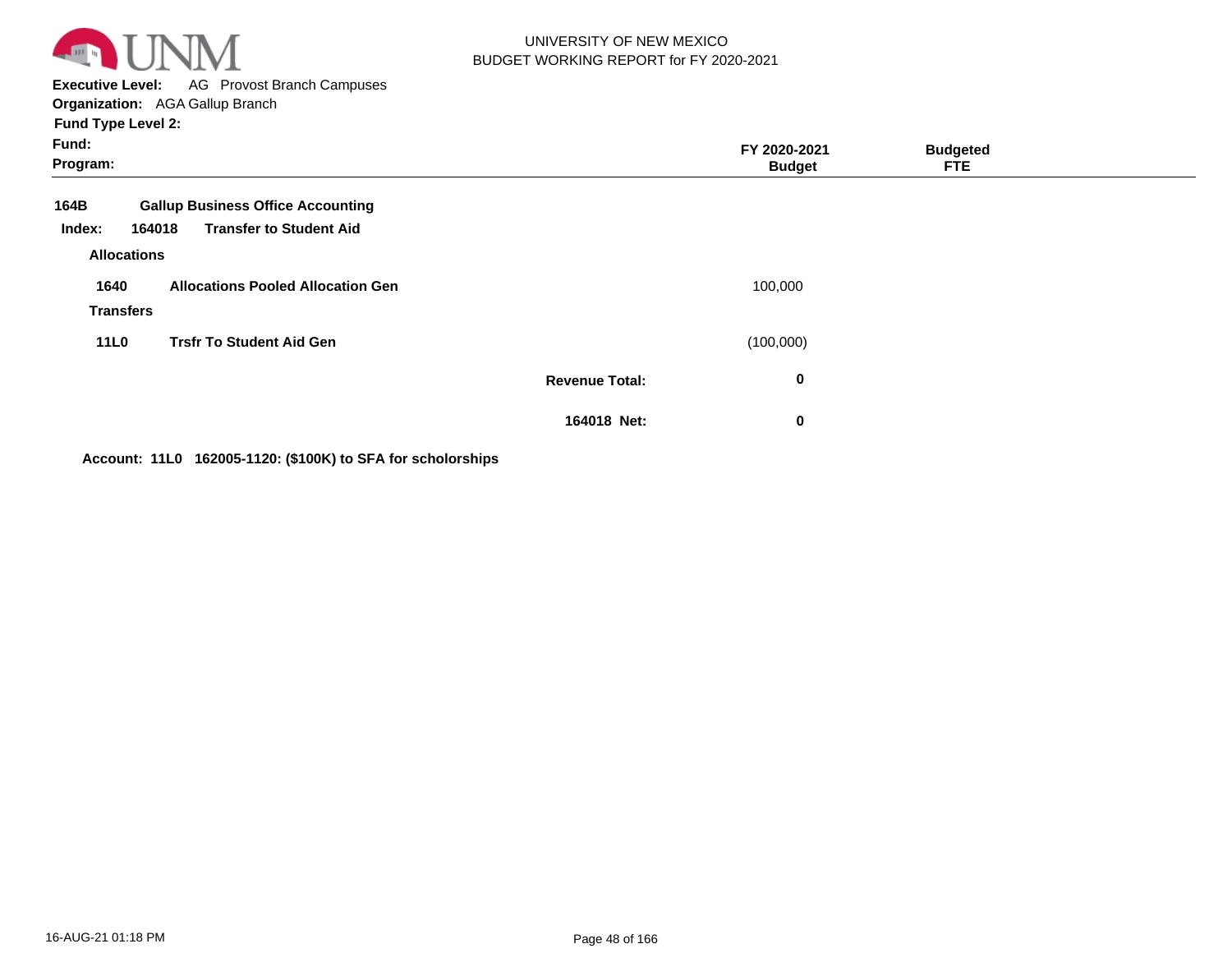

**Executive Level:** AG Provost Branch Campuses

**Organization:**  AGA Gallup Branch

| Fund:<br>Program:  |                                           |                       | FY 2020-2021<br><b>Budget</b> | <b>Budgeted</b><br><b>FTE</b> |  |
|--------------------|-------------------------------------------|-----------------------|-------------------------------|-------------------------------|--|
| 164B               | <b>Gallup Business Office Accounting</b>  |                       |                               |                               |  |
| Index:             | <b>Facility Rental Revenues</b><br>164021 |                       |                               |                               |  |
| <b>Allocations</b> |                                           |                       |                               |                               |  |
| 1640               | <b>Allocations Pooled Allocation Gen</b>  |                       | (40,000)                      |                               |  |
|                    | <b>Operating Revenue</b>                  |                       |                               |                               |  |
| 08A0               | <b>Lease Rental Income Gen</b>            |                       | 40,000                        |                               |  |
|                    |                                           | <b>Revenue Total:</b> | $\bf{0}$                      |                               |  |
|                    |                                           | 164021 Net:           | $\mathbf 0$                   |                               |  |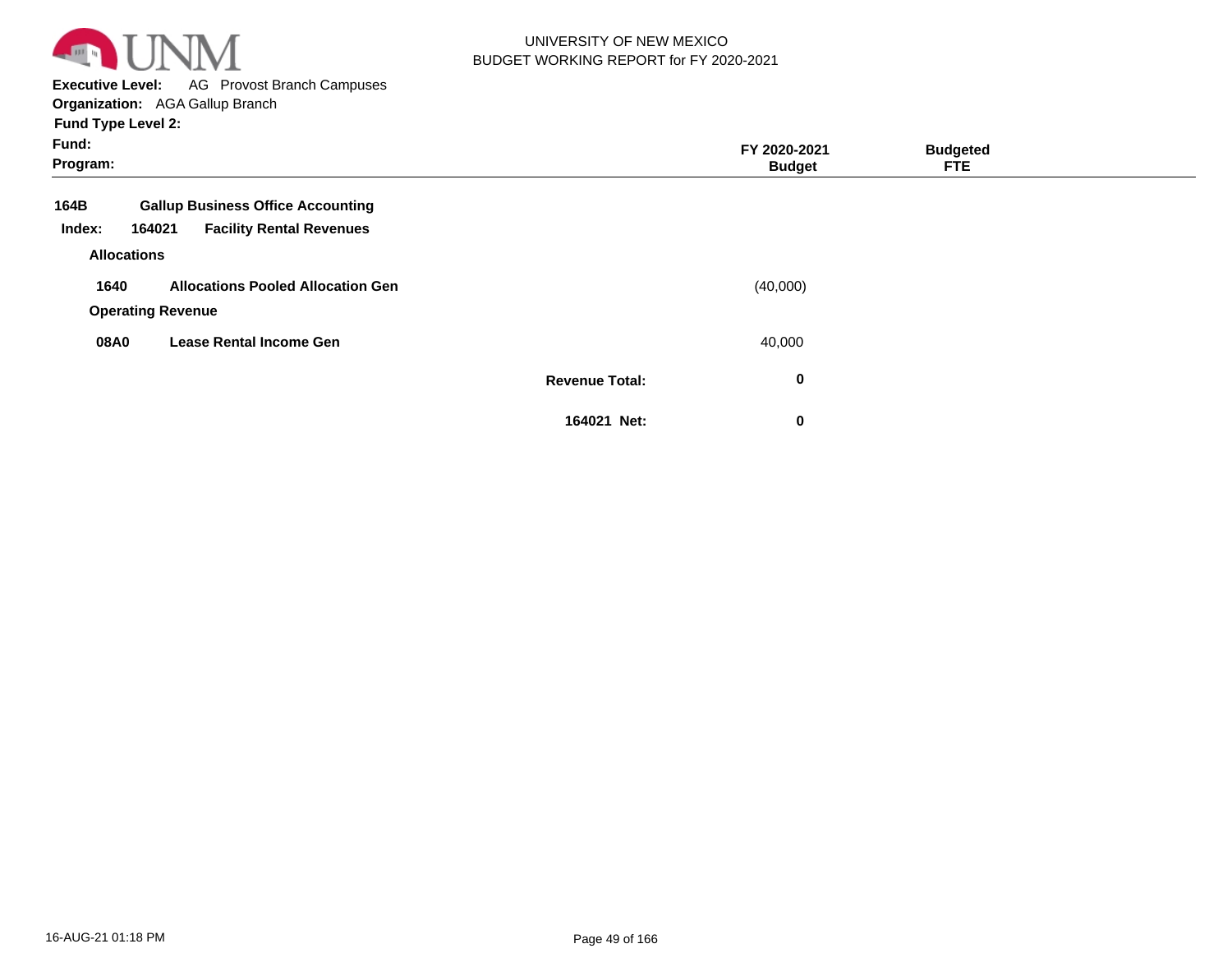

**Executive Level:** AG Provost Branch Campuses **Organization:**  AGA Gallup Branch

| Fund:<br>Program:  |                                                                                   |                       | FY 2020-2021<br><b>Budget</b> | <b>Budgeted</b><br><b>FTE</b> |  |
|--------------------|-----------------------------------------------------------------------------------|-----------------------|-------------------------------|-------------------------------|--|
| 164B<br>Index:     | <b>Gallup Business Office Accounting</b><br><b>State Appropriations</b><br>164024 |                       |                               |                               |  |
| <b>Allocations</b> |                                                                                   |                       |                               |                               |  |
| 1640               | <b>Allocations Pooled Allocation Gen</b>                                          |                       | (9,708,400)                   |                               |  |
|                    | <b>Non Operating Revenue</b>                                                      |                       |                               |                               |  |
| 0720               | <b>State Appropriations Gen</b>                                                   |                       | 9,708,400                     |                               |  |
|                    |                                                                                   | <b>Revenue Total:</b> | $\bf{0}$                      |                               |  |
|                    |                                                                                   | 164024 Net:           | 0                             |                               |  |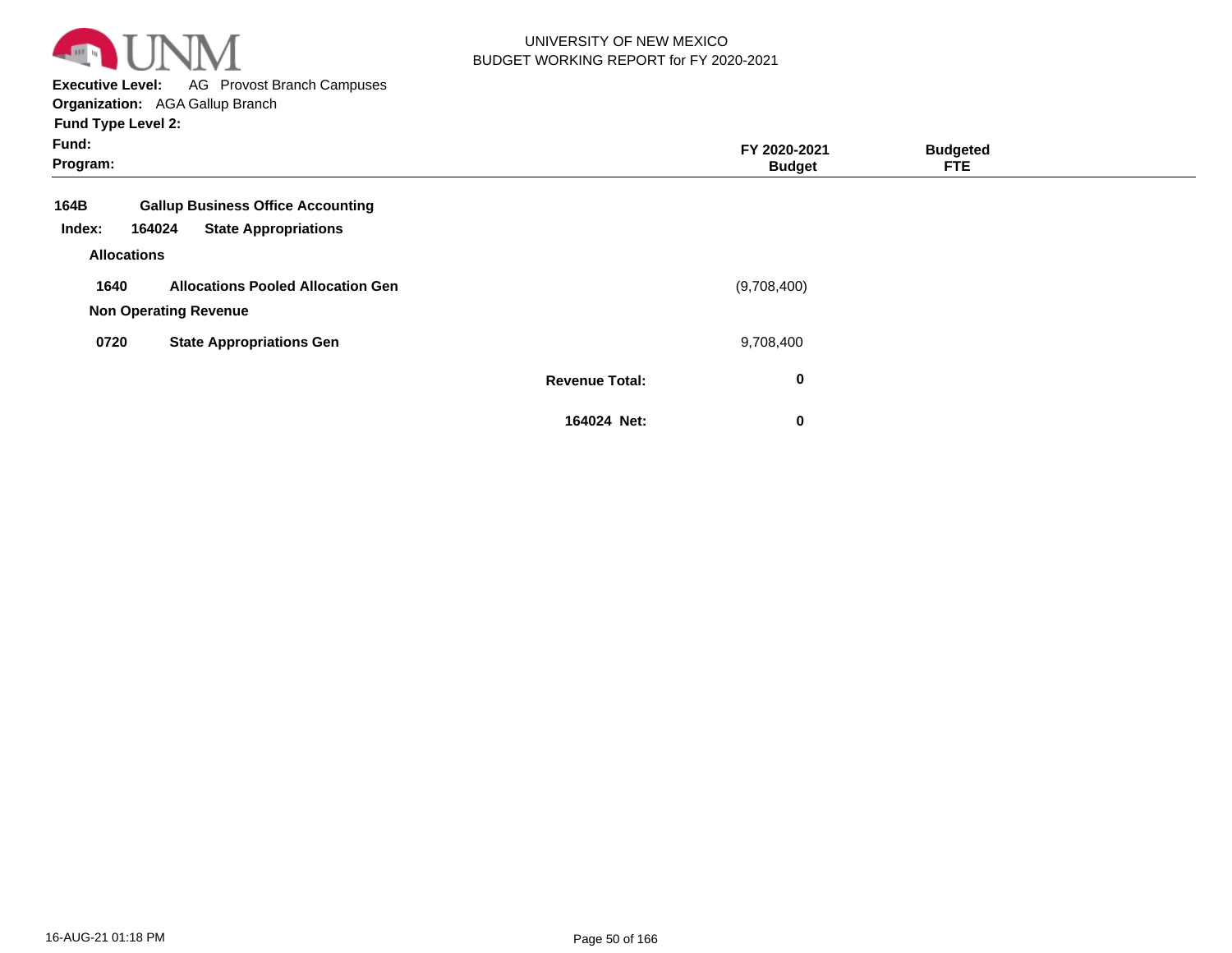

**Executive Level:** AG Provost Branch Campuses **Organization:**  AGA Gallup Branch

| Fund:<br>Program:        |                                                                    |                       | FY 2020-2021<br><b>Budget</b> | <b>Budgeted</b><br>FTE. |  |
|--------------------------|--------------------------------------------------------------------|-----------------------|-------------------------------|-------------------------|--|
| 164B<br>164025<br>Index: | <b>Gallup Business Office Accounting</b><br><b>Interest Income</b> |                       |                               |                         |  |
| <b>Allocations</b>       |                                                                    |                       |                               |                         |  |
| 1640                     | <b>Allocations Pooled Allocation Gen</b>                           |                       | (80,000)                      |                         |  |
|                          | <b>Non Operating Revenue</b>                                       |                       |                               |                         |  |
| <b>10C0</b>              | <b>Interest Income Gen</b>                                         |                       | 80,000                        |                         |  |
|                          |                                                                    | <b>Revenue Total:</b> | $\bf{0}$                      |                         |  |
|                          |                                                                    | 164025 Net:           | 0                             |                         |  |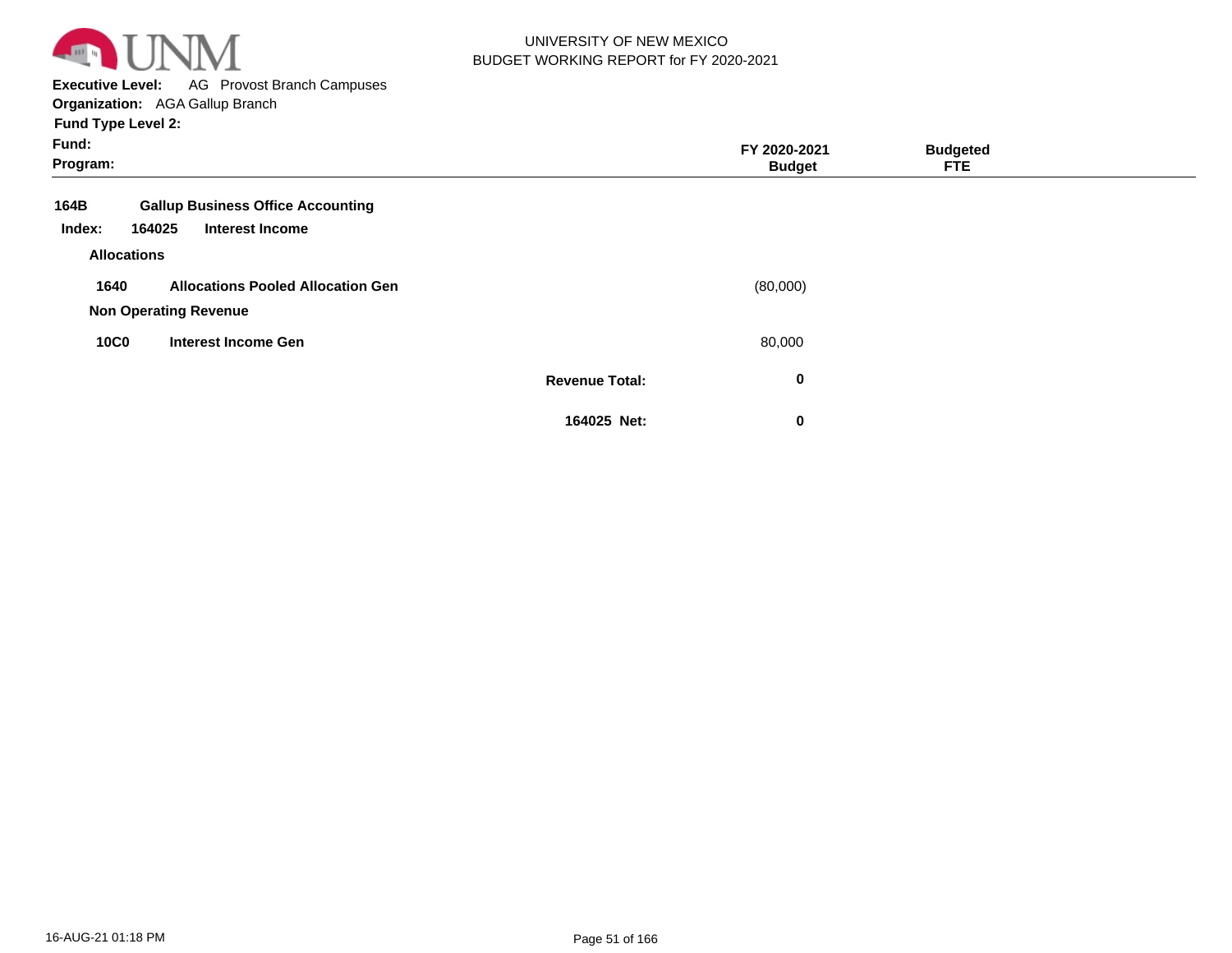

**Executive Level:** AG Provost Branch Campuses

|  | <b>Fund Type Level 2:</b> |  |  |
|--|---------------------------|--|--|
|  |                           |  |  |

| Fund:<br>Program:                    |                                                                                       |                           | FY 2020-2021<br><b>Budget</b> | <b>Budgeted</b><br><b>FTE</b> |  |
|--------------------------------------|---------------------------------------------------------------------------------------|---------------------------|-------------------------------|-------------------------------|--|
| 164B<br>Index:<br><b>Allocations</b> | <b>Gallup Business Office Accounting</b><br>164035<br><b>Gallup Business Services</b> |                           |                               |                               |  |
| 1640                                 | <b>Allocations Pooled Allocation Gen</b>                                              |                           | 110,094                       |                               |  |
|                                      |                                                                                       | <b>Revenue Total:</b>     | 110,094                       |                               |  |
| <b>Labor Expense</b>                 |                                                                                       |                           |                               |                               |  |
| 2020                                 | <b>Administrative Professional Gen</b>                                                |                           | 59,368                        | 1.00                          |  |
| 2040                                 | <b>Technician Salary Detail Gen</b>                                                   |                           | 40,272                        | 1.00                          |  |
| <b>Other Expense</b>                 |                                                                                       |                           |                               |                               |  |
| 3100                                 | <b>Office Supplies General</b>                                                        |                           | 650                           |                               |  |
| 3160                                 | <b>Copier Supplies Gen</b>                                                            |                           | 200                           |                               |  |
| 31D0                                 | <b>Freight In-Bound</b>                                                               |                           | 75                            |                               |  |
| 31D1                                 | <b>Freight Out-Bound</b>                                                              |                           | 50                            |                               |  |
| 6020                                 | <b>Long Distance Gen</b>                                                              |                           | 50                            |                               |  |
| 6040                                 | <b>Telephone Line Spec Circuit Gen</b>                                                |                           | 2,000                         |                               |  |
| 7000                                 | <b>Plant Repairs Maintenance Gen</b>                                                  |                           | 1,410                         |                               |  |
| <b>70C1</b>                          | <b>Equip Warranties/Service Contracts</b>                                             |                           | 50                            |                               |  |
| <b>70F0</b>                          | <b>Equipment Rent Expense Gen</b>                                                     |                           | 5,880                         |                               |  |
| <b>80K0</b>                          | <b>Banner Tax</b>                                                                     |                           | 89                            |                               |  |
|                                      |                                                                                       | <b>Expenditure Total:</b> | 110,094                       |                               |  |
|                                      |                                                                                       | 164035 Net:               | 0                             |                               |  |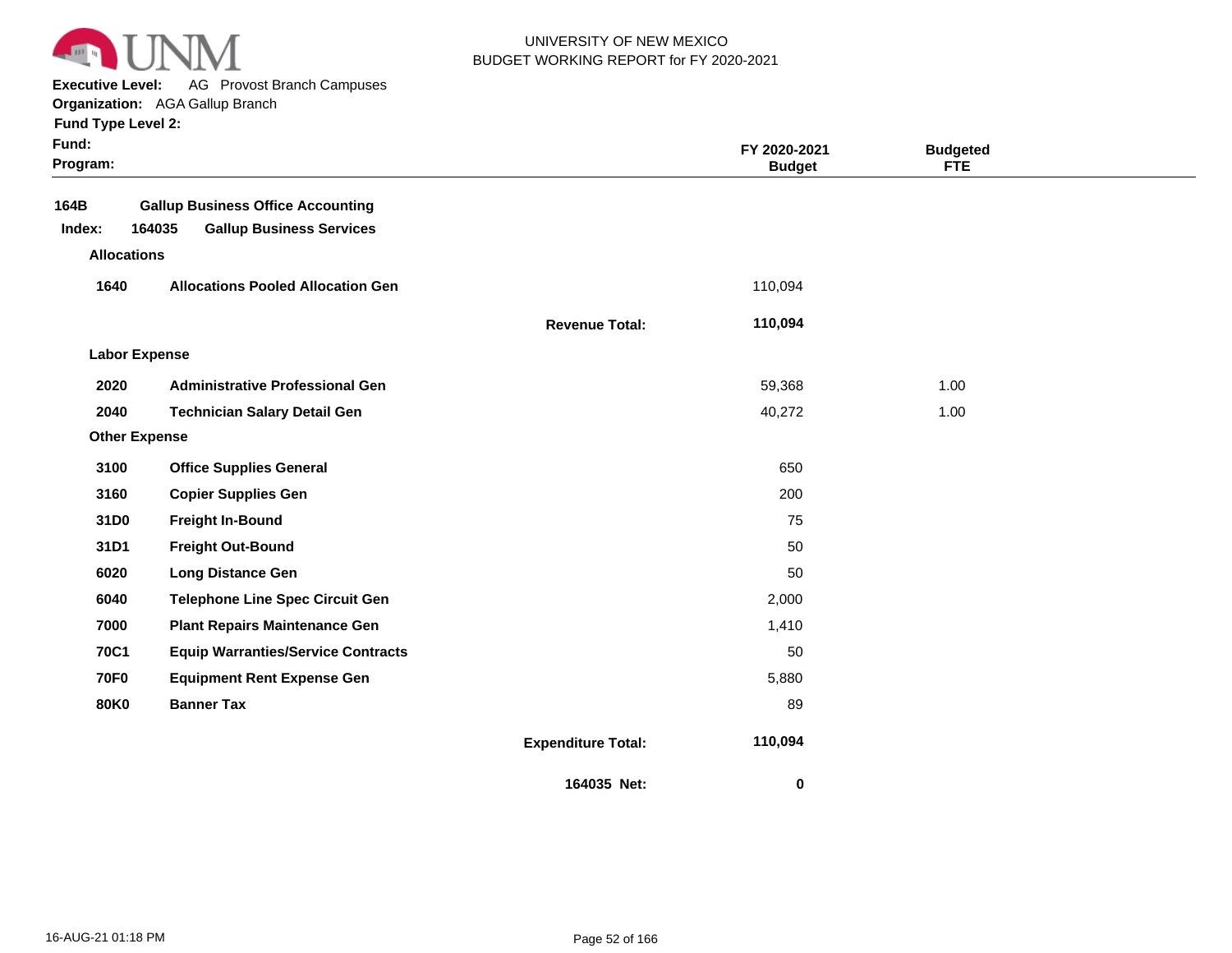

**Executive Level:** AG Provost Branch Campuses

**Organization:**  AGA Gallup Branch **Fund Type Level 2:**

| Fund:<br>Program:        |                                                                                                       |                           | FY 2020-2021<br><b>Budget</b> | <b>Budgeted</b><br><b>FTE</b> |  |
|--------------------------|-------------------------------------------------------------------------------------------------------|---------------------------|-------------------------------|-------------------------------|--|
| 164B<br>164044<br>Index: | <b>Gallup Business Office Accounting</b><br>124037-0060 GALLUP BR-GEN<br><b>Non Operating Revenue</b> |                           |                               |                               |  |
| 1000                     | <b>Gifts Gen</b>                                                                                      |                           | 523                           |                               |  |
|                          |                                                                                                       | <b>Revenue Total:</b>     | 523                           |                               |  |
| <b>Other Expense</b>     |                                                                                                       |                           |                               |                               |  |
| 3100                     | <b>Office Supplies General</b>                                                                        |                           | 523                           |                               |  |
|                          |                                                                                                       | <b>Expenditure Total:</b> | 523                           |                               |  |
|                          |                                                                                                       | 164044 Net:               | $\bf{0}$                      |                               |  |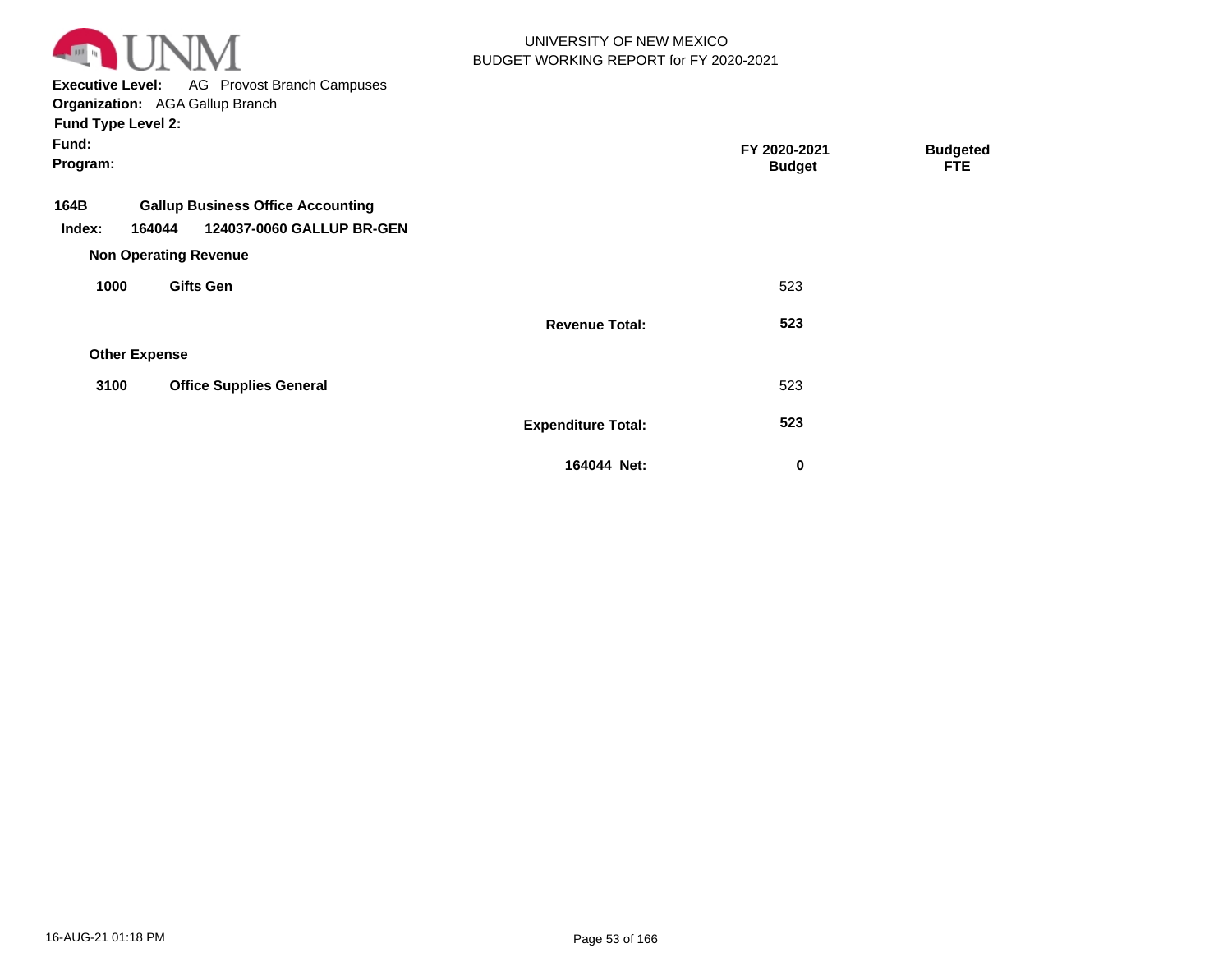

**Executive Level:** AG Provost Branch Campuses

| <b>Fund Type Level 2:</b> |  |
|---------------------------|--|
|---------------------------|--|

| Fund:<br>Program:  |                                                |                       | FY 2020-2021<br><b>Budget</b> | <b>Budgeted</b><br><b>FTE</b> |  |
|--------------------|------------------------------------------------|-----------------------|-------------------------------|-------------------------------|--|
| 164B               | <b>Gallup Business Office Accounting</b>       |                       |                               |                               |  |
| Index:             | <b>Technology and Materials Fees</b><br>164045 |                       |                               |                               |  |
| <b>Allocations</b> |                                                |                       |                               |                               |  |
| 1640               | <b>Allocations Pooled Allocation Gen</b>       |                       | (295, 610)                    |                               |  |
|                    | <b>Operating Revenue</b>                       |                       |                               |                               |  |
| 02Z1               | <b>Mandatory Student Fees</b>                  |                       | 295,610                       |                               |  |
|                    |                                                | <b>Revenue Total:</b> | 0                             |                               |  |
|                    |                                                | 164045 Net:           | 0                             |                               |  |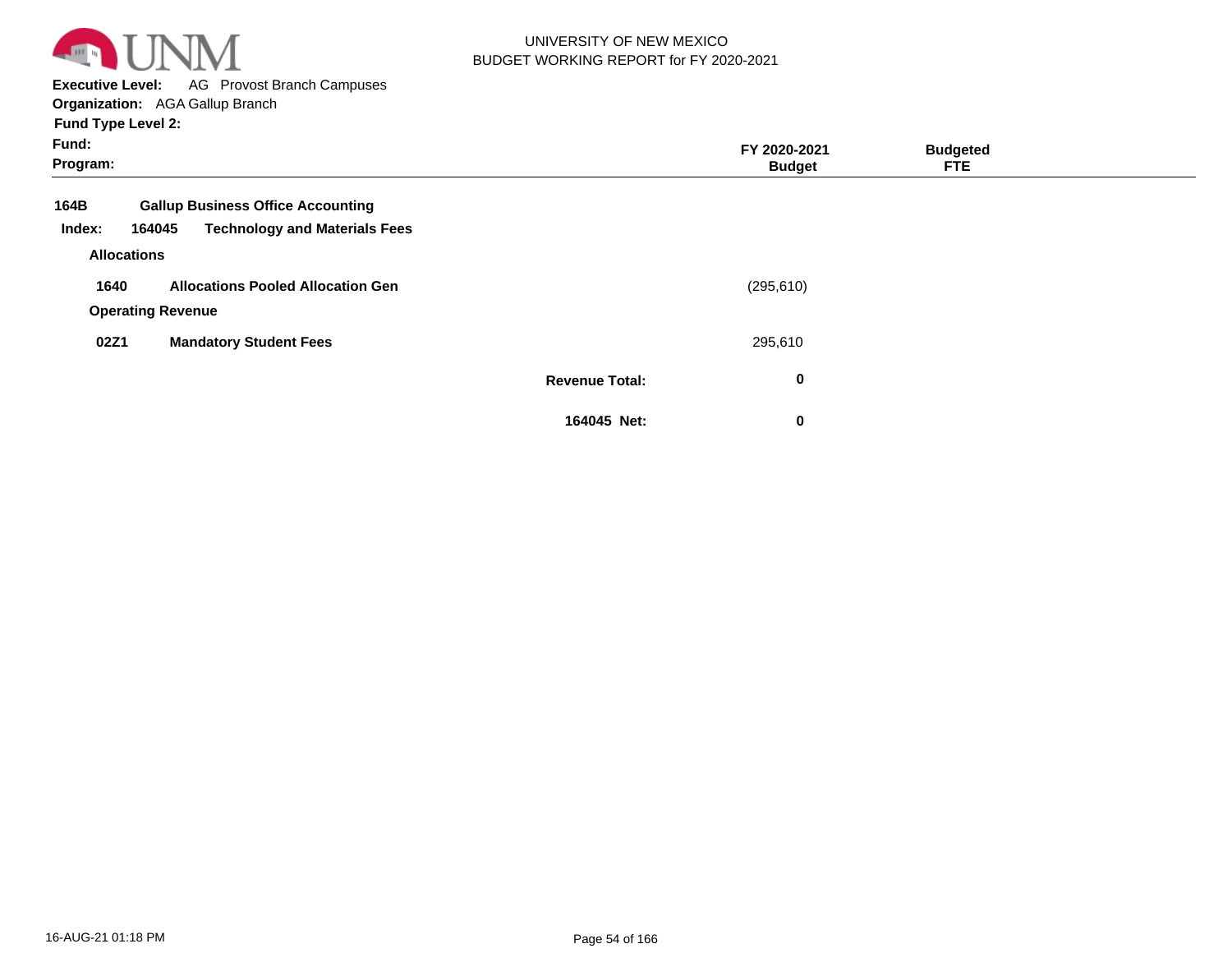

**Executive Level:** AG Provost Branch Campuses **Organization:**  AGA Gallup Branch

| Fund:<br>Program:                                                                                                  |                           | FY 2020-2021<br><b>Budget</b>                           | <b>Budgeted</b><br><b>FTE</b> |
|--------------------------------------------------------------------------------------------------------------------|---------------------------|---------------------------------------------------------|-------------------------------|
| 164B<br><b>Gallup Business Office Accounting</b><br>164046<br>747523 Gallup Equipment<br>Index:                    |                           |                                                         |                               |
| <b>Transfers</b><br><b>Trsfr From I G Gen</b><br>1120                                                              |                           | 60,652                                                  |                               |
|                                                                                                                    | <b>Revenue Total:</b>     | 60,652                                                  |                               |
| <b>Other Expense</b><br><b>Other Operating Costs Gen</b><br>8060                                                   |                           | 60,652                                                  |                               |
|                                                                                                                    | <b>Expenditure Total:</b> | 60,652                                                  |                               |
|                                                                                                                    | 164046 Net:               | $\bf{0}$                                                |                               |
| Account: 1120 164002-1240: \$60,652 for ER&R                                                                       |                           |                                                         |                               |
| 164B LEVEL 6<br><b>SUMMARY</b><br>Revenue<br><b>Labor Expense</b><br><b>Fringe Expense</b><br><b>Other Expense</b> | NET:                      | 171,269<br>99,640<br>$\mathbf{0}$<br>71,629<br>$\bf{0}$ | 2.00                          |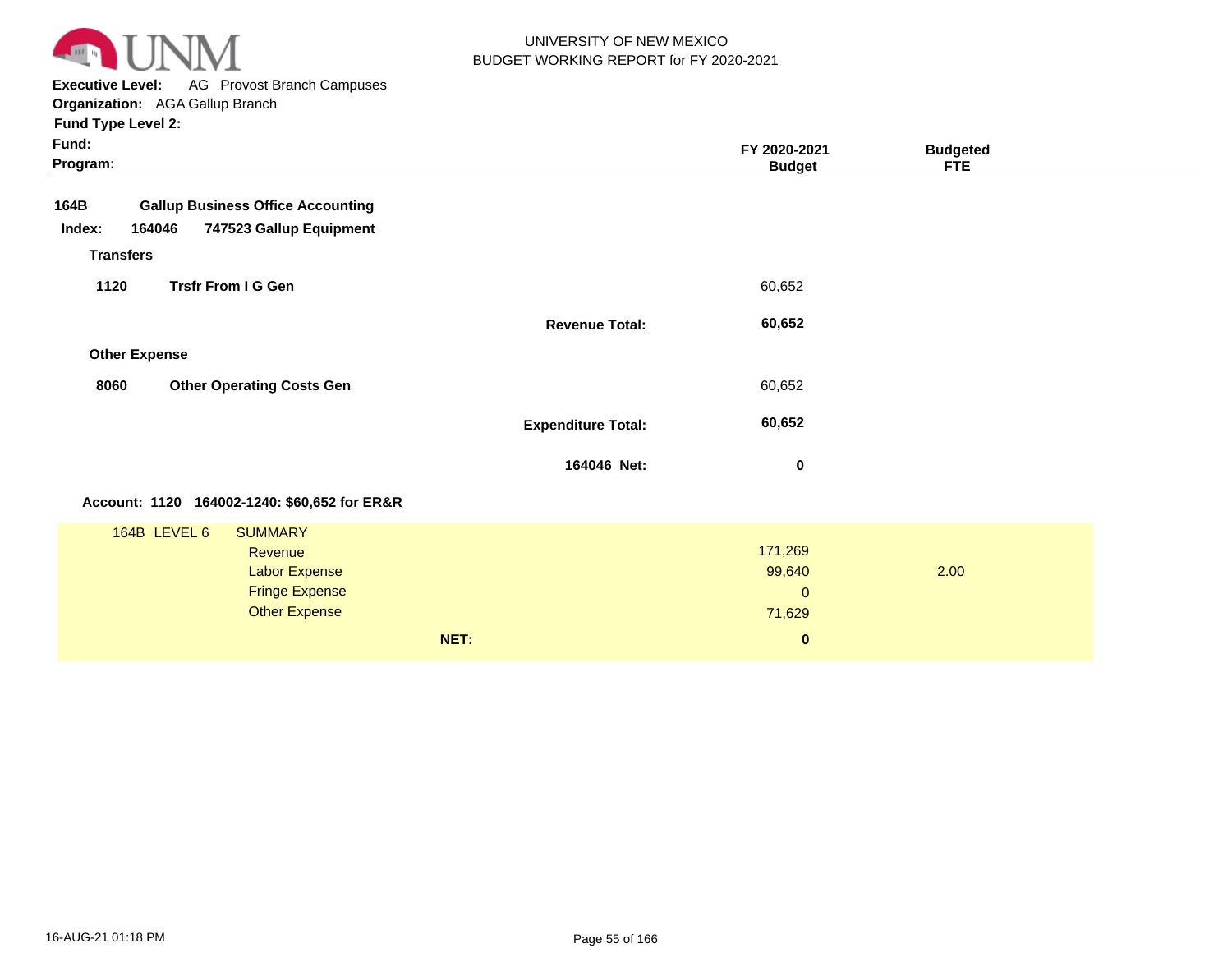

**Executive Level:** AG Provost Branch Campuses

**Organization:**  AGA Gallup Branch

| Fund:<br>Program:    |                                                                               |                           | FY 2020-2021<br><b>Budget</b> | <b>Budgeted</b><br><b>FTE</b> |  |
|----------------------|-------------------------------------------------------------------------------|---------------------------|-------------------------------|-------------------------------|--|
| 164C<br>Index:       | <b>Gallup Business Office Admin</b><br>164033<br>191311 Business Office Admin |                           |                               |                               |  |
| <b>Allocations</b>   |                                                                               |                           |                               |                               |  |
| 1640                 | <b>Allocations Pooled Allocation Gen</b>                                      |                           | 185,983                       |                               |  |
| <b>Transfers</b>     |                                                                               |                           |                               |                               |  |
| <b>11R0</b>          | <b>Trsfr From Auxiliaries Gen</b>                                             |                           | 40,000                        |                               |  |
|                      |                                                                               | <b>Revenue Total:</b>     | 225,983                       |                               |  |
| <b>Labor Expense</b> |                                                                               |                           |                               |                               |  |
| 2020                 | <b>Administrative Professional Gen</b>                                        |                           | 97,344                        | 1.00                          |  |
| 2040                 | <b>Technician Salary Detail Gen</b>                                           |                           | 40,272                        | 1.00                          |  |
| 2060                 | <b>Support Staff Salary Detail Gen</b>                                        |                           | 78,014                        | 2.00                          |  |
| <b>Other Expense</b> |                                                                               |                           |                               |                               |  |
| 3100                 | <b>Office Supplies General</b>                                                |                           | 1,500                         |                               |  |
| 3150                 | <b>Computer Supplies &lt;\$5,001</b>                                          |                           | 250                           |                               |  |
| 3180                 | Non Capital Equipment <\$5,001                                                |                           | 200                           |                               |  |
| 31D0                 | <b>Freight In-Bound</b>                                                       |                           | 50                            |                               |  |
| 31D1                 | <b>Freight Out-Bound</b>                                                      |                           | 1,000                         |                               |  |
| 31K1                 | <b>Overnight Delivery</b>                                                     |                           | 75                            |                               |  |
| 37Z0                 | <b>Other Supply Costs Gen</b>                                                 |                           | 200                           |                               |  |
| 6020                 | Long Distance Gen                                                             |                           | 75                            |                               |  |
| 6080                 | <b>Cellular Charges Gen</b>                                                   |                           | 500                           |                               |  |
| 63C0                 | <b>Copying Gen</b>                                                            |                           | 1,430                         |                               |  |
| <b>70F0</b>          | <b>Equipment Rent Expense Gen</b>                                             |                           | 5,012                         |                               |  |
| <b>80K0</b>          | <b>Banner Tax</b>                                                             |                           | 61                            |                               |  |
|                      |                                                                               | <b>Expenditure Total:</b> | 225,983                       |                               |  |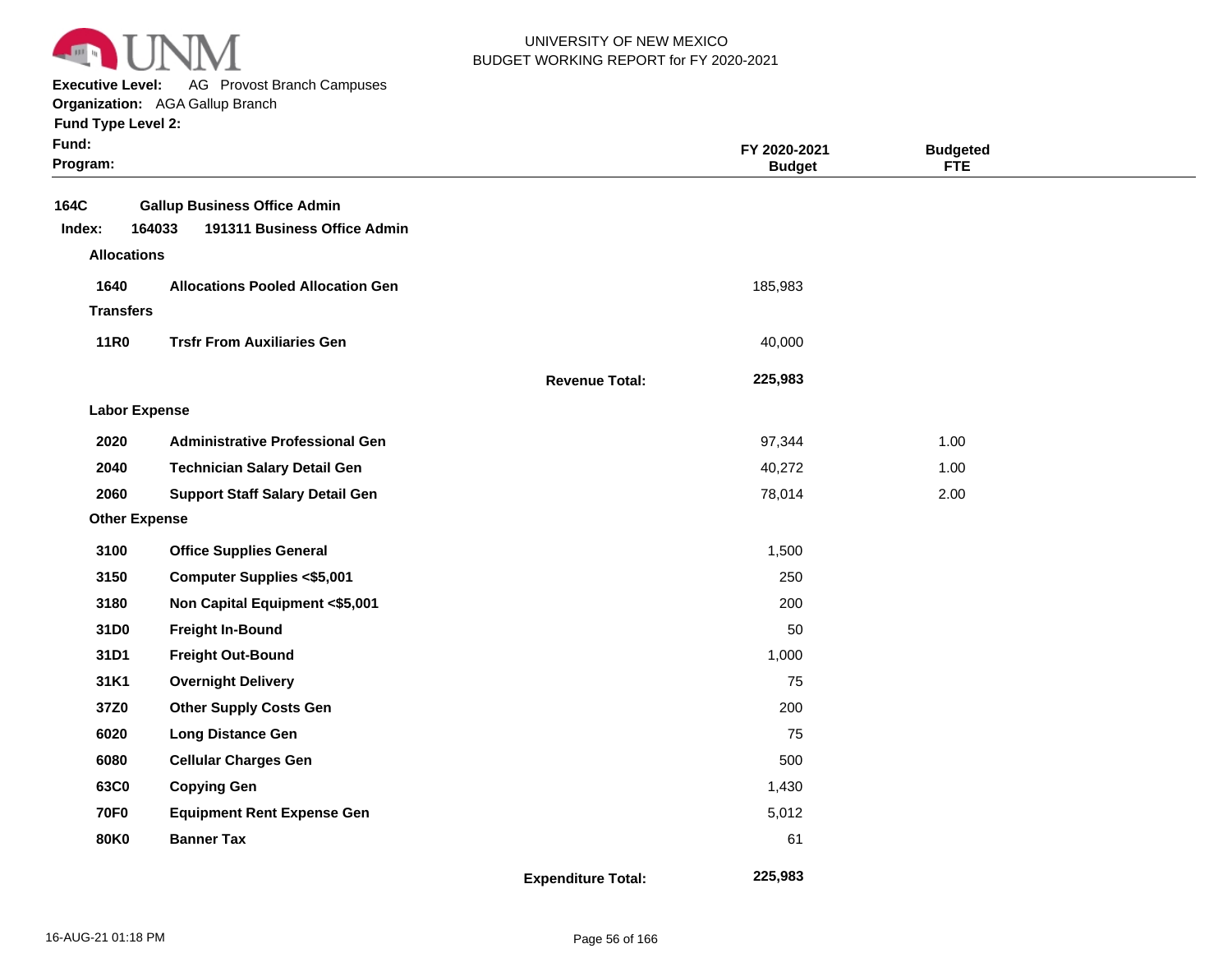

**Executive Level:** AG Provost Branch Campuses **Organization:**  AGA Gallup Branch **Fund Type Level 2:**

| .<br>Fund:<br>Program: |        |                                     |             | FY 2020-2021<br><b>Budget</b> | <b>Budgeted</b><br><b>FTE</b> |  |
|------------------------|--------|-------------------------------------|-------------|-------------------------------|-------------------------------|--|
| 164C                   |        | <b>Gallup Business Office Admin</b> |             |                               |                               |  |
| Index:                 | 164033 | 191311 Business Office Admin        |             |                               |                               |  |
|                        |        |                                     | 164033 Net: |                               |                               |  |

**Account: 11R0 729000-1100: \$40K from Bookstore for overhead**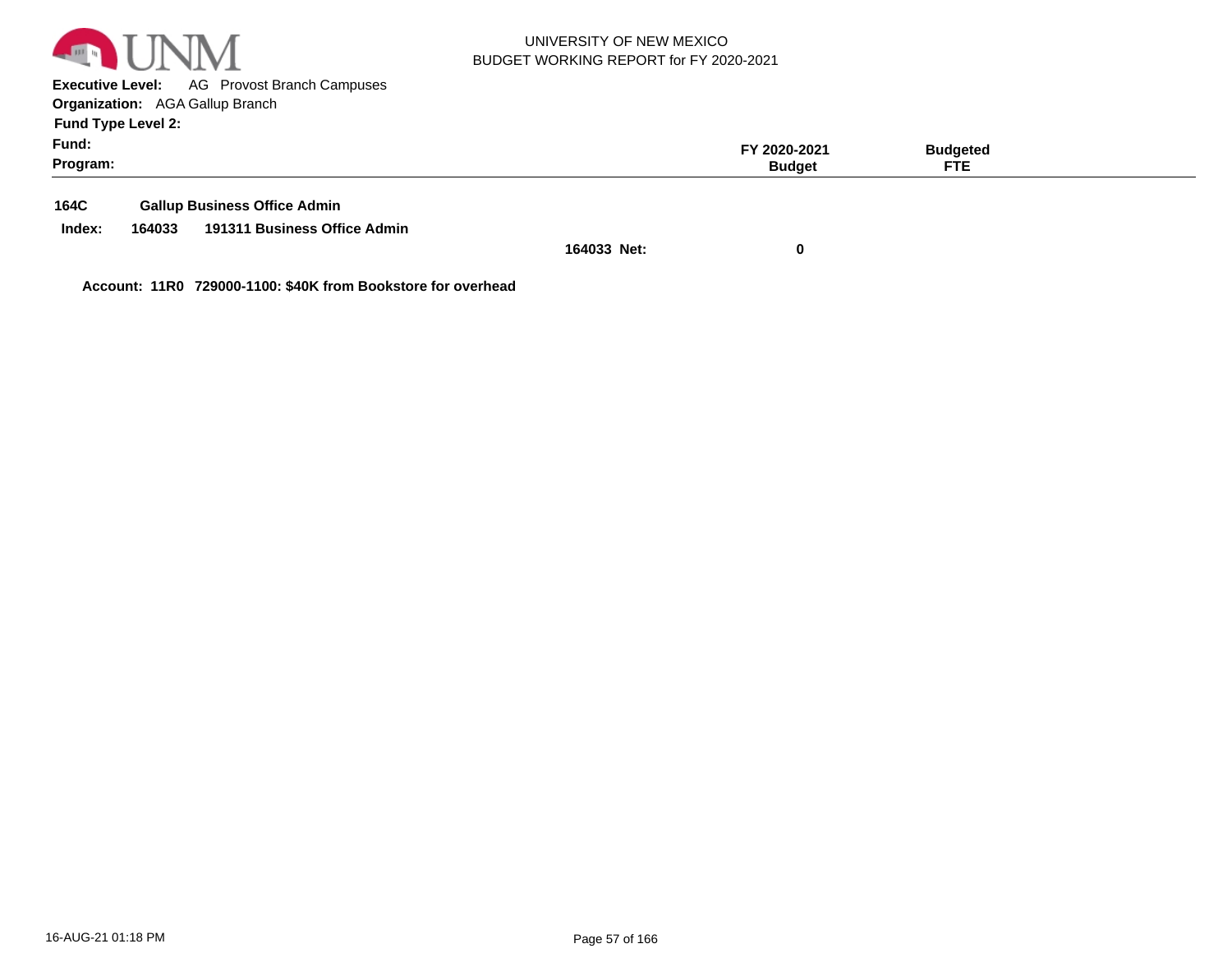

**Executive Level:** AG Provost Branch Campuses

| <b>Fund Type Level 2:</b> |  |
|---------------------------|--|
|---------------------------|--|

| Fund:<br>Program: |                          |                                        |      |                           | FY 2020-2021<br><b>Budget</b> | <b>Budgeted</b><br><b>FTE</b> |  |
|-------------------|--------------------------|----------------------------------------|------|---------------------------|-------------------------------|-------------------------------|--|
| 164C              |                          | <b>Gallup Business Office Admin</b>    |      |                           |                               |                               |  |
| Index:            | 164038                   | 191311-Business Office -gen            |      |                           |                               |                               |  |
|                   | <b>Operating Revenue</b> |                                        |      |                           |                               |                               |  |
| 07Z0              |                          | <b>Other Sales and Service Revenue</b> |      |                           | 54,540                        |                               |  |
|                   |                          |                                        |      | <b>Revenue Total:</b>     | 54,540                        |                               |  |
|                   | <b>Other Expense</b>     |                                        |      |                           |                               |                               |  |
| 31K0              | <b>Postage Gen</b>       |                                        |      |                           | 10,000                        |                               |  |
| 6020              |                          | <b>Long Distance Gen</b>               |      |                           | 8,000                         |                               |  |
| <b>70F0</b>       |                          | <b>Equipment Rent Expense Gen</b>      |      |                           | 36,000                        |                               |  |
| <b>80K0</b>       | <b>Banner Tax</b>        |                                        |      |                           | 540                           |                               |  |
|                   |                          |                                        |      | <b>Expenditure Total:</b> | 54,540                        |                               |  |
|                   |                          |                                        |      | 164038 Net:               | $\bf{0}$                      |                               |  |
|                   | 164C LEVEL 6             | <b>SUMMARY</b>                         |      |                           |                               |                               |  |
|                   |                          | <b>Revenue</b>                         |      |                           | 280,523                       |                               |  |
|                   |                          | Labor Expense                          |      |                           | 215,630                       | 4.00                          |  |
|                   |                          | <b>Fringe Expense</b>                  |      |                           | $\mathbf 0$                   |                               |  |
|                   |                          | <b>Other Expense</b>                   |      |                           | 64,893                        |                               |  |
|                   |                          |                                        | NET: |                           | $\bf{0}$                      |                               |  |
|                   |                          |                                        |      |                           |                               |                               |  |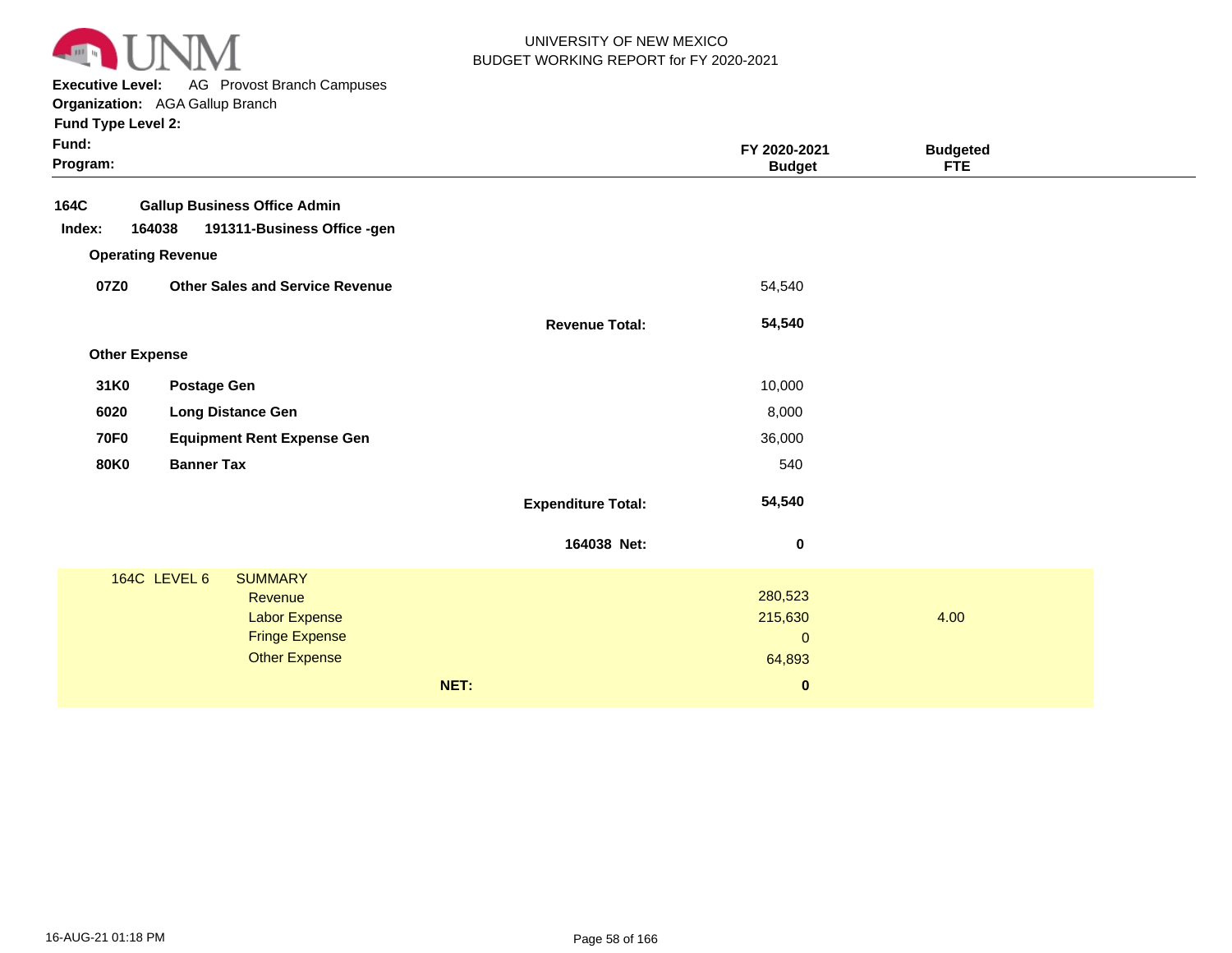

**Executive Level:** AG Provost Branch Campuses

|  |  | <b>Fund Type Level 2:</b> |  |
|--|--|---------------------------|--|
|--|--|---------------------------|--|

| Fund:<br>Program:    |                                               |                           | FY 2020-2021<br><b>Budget</b> | <b>Budgeted</b><br><b>FTE</b> |  |
|----------------------|-----------------------------------------------|---------------------------|-------------------------------|-------------------------------|--|
| 164D                 | <b>Gallup Business Office Cashiering</b>      |                           |                               |                               |  |
| Index:               | 191311 Business Office Cashiers<br>164036     |                           |                               |                               |  |
| <b>Allocations</b>   |                                               |                           |                               |                               |  |
| 1640                 | <b>Allocations Pooled Allocation Gen</b>      |                           | 89,299                        |                               |  |
|                      |                                               | <b>Revenue Total:</b>     | 89,299                        |                               |  |
| <b>Labor Expense</b> |                                               |                           |                               |                               |  |
| 2040                 | <b>Technician Salary Detail Gen</b>           |                           | 80,544                        | 2.00                          |  |
| <b>Other Expense</b> |                                               |                           |                               |                               |  |
| 3100                 | <b>Office Supplies General</b>                |                           | 500                           |                               |  |
| 31K0                 | <b>Postage Gen</b>                            |                           | 450                           |                               |  |
| 6020                 | <b>Long Distance Gen</b>                      |                           | 30                            |                               |  |
| 63C0                 | <b>Copying Gen</b>                            |                           | 1,128                         |                               |  |
| 69Z0                 | <b>Other Professional Services Gen</b>        |                           | 5,000                         |                               |  |
| <b>80E0</b>          | <b>Contingency Budget Gen</b>                 |                           | 1,460                         |                               |  |
| <b>80K0</b>          | <b>Banner Tax</b>                             |                           | 87                            |                               |  |
| 98B0                 | <b>Cash Over or Short General</b>             |                           | 100                           |                               |  |
|                      |                                               | <b>Expenditure Total:</b> | 89,299                        |                               |  |
|                      |                                               | 164036 Net:               | $\pmb{0}$                     |                               |  |
|                      | <b>164D LEVEL 6</b><br><b>SUMMARY</b>         |                           |                               |                               |  |
|                      | Revenue                                       |                           | 89,299                        |                               |  |
|                      | <b>Labor Expense</b><br><b>Fringe Expense</b> |                           | 80,544<br>$\pmb{0}$           | 2.00                          |  |
|                      | <b>Other Expense</b>                          |                           | 8,755                         |                               |  |
|                      |                                               | NET:                      | $\bf{0}$                      |                               |  |
|                      |                                               |                           |                               |                               |  |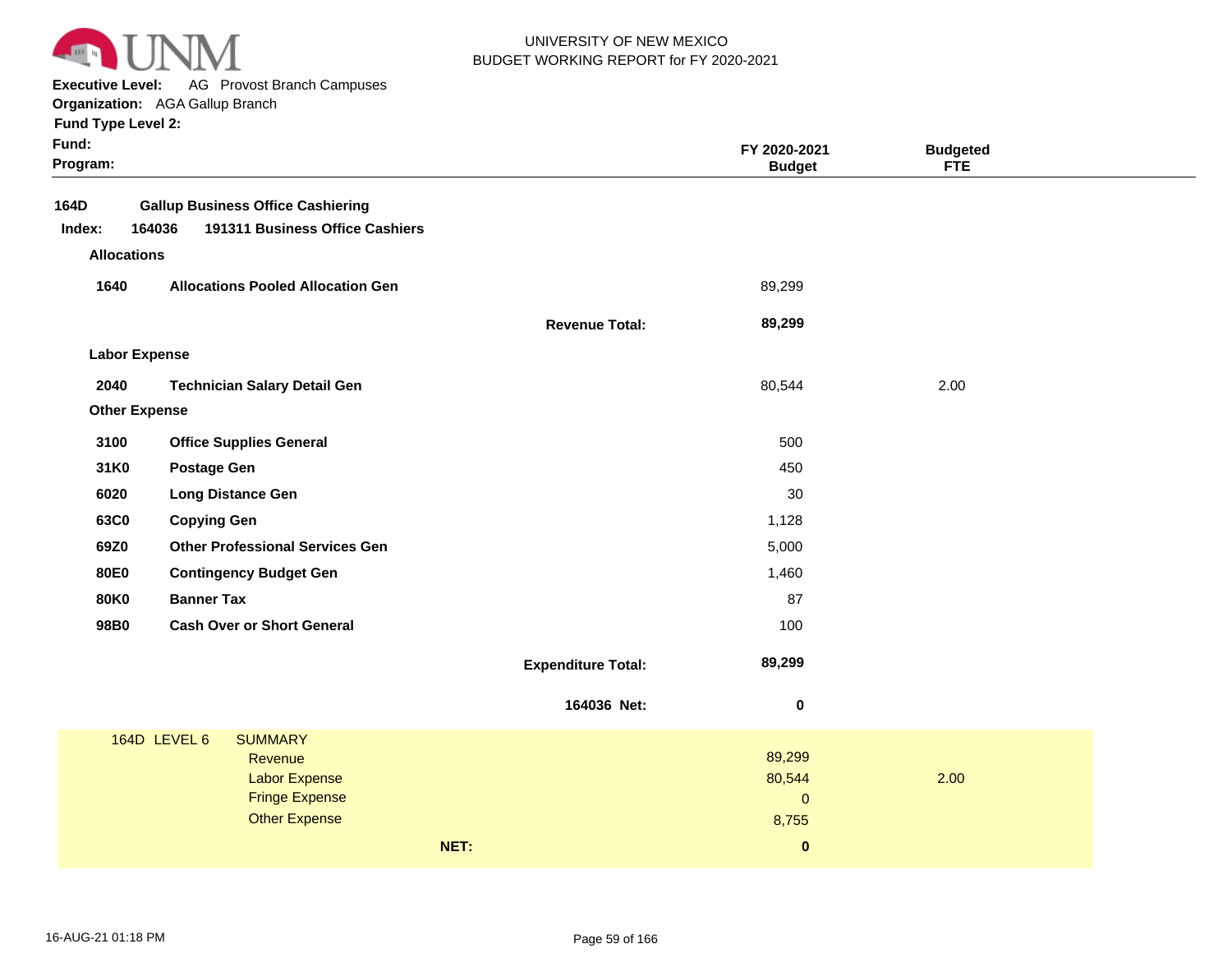

**Executive Level:** AG Provost Branch Campuses

**Organization:**  AGA Gallup Branch

| <b>Gallup Student Senate</b><br>167015<br>191500-STUDENT ACTIVI-STUDENT SENAT<br><b>Operating Revenue</b><br>02Z1<br><b>Mandatory Student Fees</b><br>77,120<br>77,120<br><b>Revenue Total:</b><br><b>Labor Expense</b><br>0.19<br><b>Student Salaries Gen</b><br>3,840<br><b>20J0</b><br><b>Other Expense</b><br><b>Contingency Budget Gen</b><br>73,280<br><b>80E0</b><br>77,120<br><b>Expenditure Total:</b><br>167015 Net:<br>$\bf{0}$<br>167P LEVEL 6<br><b>SUMMARY</b><br>77,120<br>Revenue<br>0.19<br>Labor Expense<br>3,840<br><b>Fringe Expense</b><br>$\mathbf 0$<br><b>Other Expense</b><br>73,280<br>NET:<br>$\boldsymbol{0}$ | Fund:<br>Program: | FY 2020-2021<br><b>Budget</b> | <b>Budgeted</b><br><b>FTE</b> |  |
|-------------------------------------------------------------------------------------------------------------------------------------------------------------------------------------------------------------------------------------------------------------------------------------------------------------------------------------------------------------------------------------------------------------------------------------------------------------------------------------------------------------------------------------------------------------------------------------------------------------------------------------------|-------------------|-------------------------------|-------------------------------|--|
|                                                                                                                                                                                                                                                                                                                                                                                                                                                                                                                                                                                                                                           | 167P              |                               |                               |  |
|                                                                                                                                                                                                                                                                                                                                                                                                                                                                                                                                                                                                                                           | Index:            |                               |                               |  |
|                                                                                                                                                                                                                                                                                                                                                                                                                                                                                                                                                                                                                                           |                   |                               |                               |  |
|                                                                                                                                                                                                                                                                                                                                                                                                                                                                                                                                                                                                                                           |                   |                               |                               |  |
|                                                                                                                                                                                                                                                                                                                                                                                                                                                                                                                                                                                                                                           |                   |                               |                               |  |
|                                                                                                                                                                                                                                                                                                                                                                                                                                                                                                                                                                                                                                           |                   |                               |                               |  |
|                                                                                                                                                                                                                                                                                                                                                                                                                                                                                                                                                                                                                                           |                   |                               |                               |  |
|                                                                                                                                                                                                                                                                                                                                                                                                                                                                                                                                                                                                                                           |                   |                               |                               |  |
|                                                                                                                                                                                                                                                                                                                                                                                                                                                                                                                                                                                                                                           |                   |                               |                               |  |
|                                                                                                                                                                                                                                                                                                                                                                                                                                                                                                                                                                                                                                           |                   |                               |                               |  |
|                                                                                                                                                                                                                                                                                                                                                                                                                                                                                                                                                                                                                                           |                   |                               |                               |  |
|                                                                                                                                                                                                                                                                                                                                                                                                                                                                                                                                                                                                                                           |                   |                               |                               |  |
|                                                                                                                                                                                                                                                                                                                                                                                                                                                                                                                                                                                                                                           |                   |                               |                               |  |
|                                                                                                                                                                                                                                                                                                                                                                                                                                                                                                                                                                                                                                           |                   |                               |                               |  |
|                                                                                                                                                                                                                                                                                                                                                                                                                                                                                                                                                                                                                                           |                   |                               |                               |  |
|                                                                                                                                                                                                                                                                                                                                                                                                                                                                                                                                                                                                                                           |                   |                               |                               |  |
|                                                                                                                                                                                                                                                                                                                                                                                                                                                                                                                                                                                                                                           |                   |                               |                               |  |
|                                                                                                                                                                                                                                                                                                                                                                                                                                                                                                                                                                                                                                           |                   |                               |                               |  |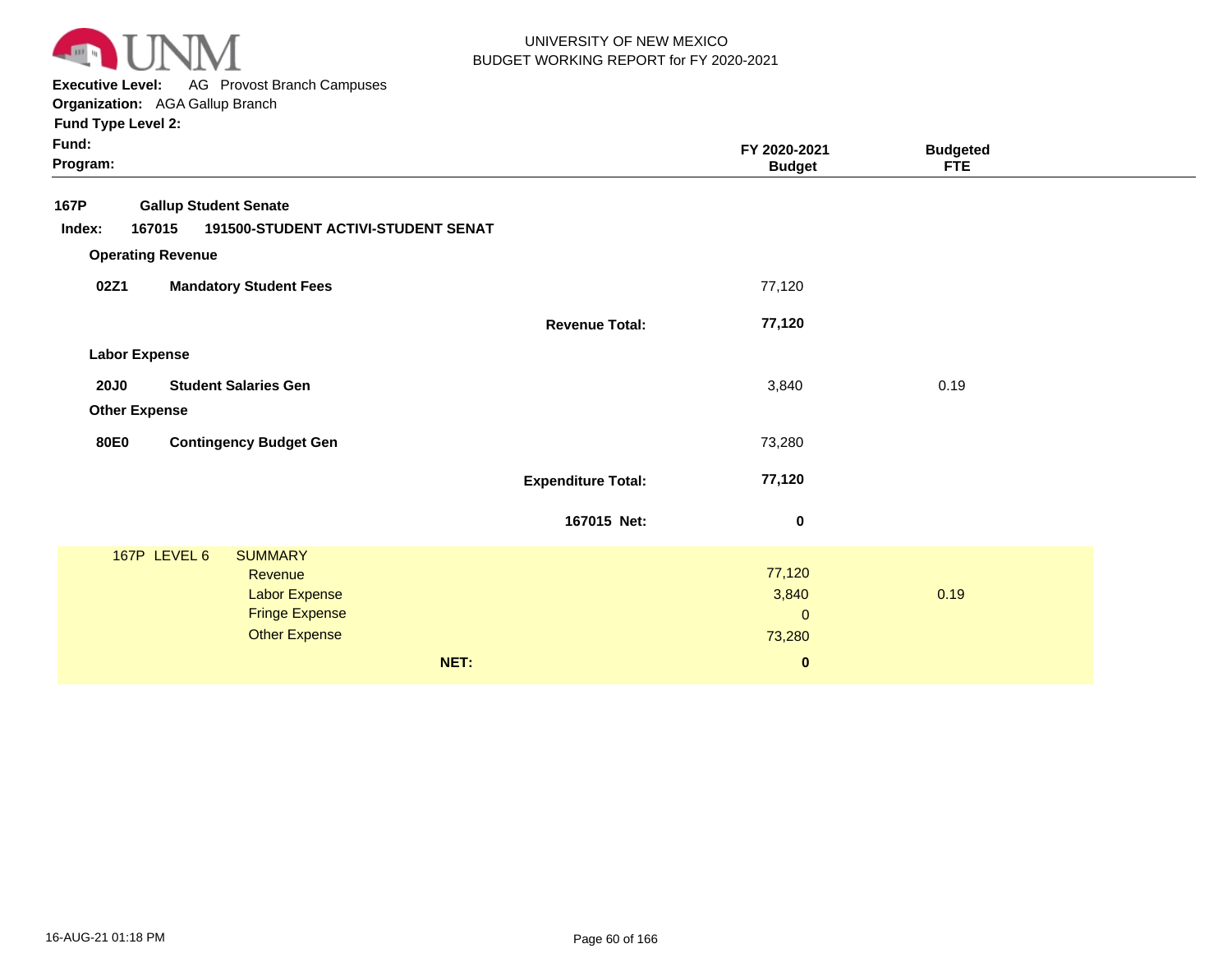

**Executive Level:** AG Provost Branch Campuses **Organization:**  AGA Gallup Branch

| <b>Gallup Insurance</b><br>169000<br><b>Gallup Insurance</b><br>Index:<br><b>Allocations</b><br>1640<br><b>Allocations Pooled Allocation Gen</b><br>106,208<br>106,208<br><b>Revenue Total:</b><br><b>Other Expense</b><br>63Q0<br><b>General Liability Insurance Gen</b><br>49,795<br><b>70G0</b><br><b>Property Insurance Gen</b><br>55,354<br><b>Banner Tax</b><br><b>80K0</b><br>1,059<br>106,208<br><b>Expenditure Total:</b><br>169000 Net:<br>$\bf{0}$<br><b>169A LEVEL 5</b><br><b>SUMMARY</b><br>106,208<br>Revenue<br>0.00<br>Labor Expense<br>$\mathbf 0$<br><b>Fringe Expense</b><br>$\mathbf{0}$<br>Other Expense<br>106,208<br>NET:<br>$\bf{0}$ | Fund:<br>Program: |  | FY 2020-2021<br><b>Budget</b> | <b>Budgeted</b><br><b>FTE</b> |  |
|---------------------------------------------------------------------------------------------------------------------------------------------------------------------------------------------------------------------------------------------------------------------------------------------------------------------------------------------------------------------------------------------------------------------------------------------------------------------------------------------------------------------------------------------------------------------------------------------------------------------------------------------------------------|-------------------|--|-------------------------------|-------------------------------|--|
|                                                                                                                                                                                                                                                                                                                                                                                                                                                                                                                                                                                                                                                               | 169A              |  |                               |                               |  |
|                                                                                                                                                                                                                                                                                                                                                                                                                                                                                                                                                                                                                                                               |                   |  |                               |                               |  |
|                                                                                                                                                                                                                                                                                                                                                                                                                                                                                                                                                                                                                                                               |                   |  |                               |                               |  |
|                                                                                                                                                                                                                                                                                                                                                                                                                                                                                                                                                                                                                                                               |                   |  |                               |                               |  |
|                                                                                                                                                                                                                                                                                                                                                                                                                                                                                                                                                                                                                                                               |                   |  |                               |                               |  |
|                                                                                                                                                                                                                                                                                                                                                                                                                                                                                                                                                                                                                                                               |                   |  |                               |                               |  |
|                                                                                                                                                                                                                                                                                                                                                                                                                                                                                                                                                                                                                                                               |                   |  |                               |                               |  |
|                                                                                                                                                                                                                                                                                                                                                                                                                                                                                                                                                                                                                                                               |                   |  |                               |                               |  |
|                                                                                                                                                                                                                                                                                                                                                                                                                                                                                                                                                                                                                                                               |                   |  |                               |                               |  |
|                                                                                                                                                                                                                                                                                                                                                                                                                                                                                                                                                                                                                                                               |                   |  |                               |                               |  |
|                                                                                                                                                                                                                                                                                                                                                                                                                                                                                                                                                                                                                                                               |                   |  |                               |                               |  |
|                                                                                                                                                                                                                                                                                                                                                                                                                                                                                                                                                                                                                                                               |                   |  |                               |                               |  |
|                                                                                                                                                                                                                                                                                                                                                                                                                                                                                                                                                                                                                                                               |                   |  |                               |                               |  |
|                                                                                                                                                                                                                                                                                                                                                                                                                                                                                                                                                                                                                                                               |                   |  |                               |                               |  |
|                                                                                                                                                                                                                                                                                                                                                                                                                                                                                                                                                                                                                                                               |                   |  |                               |                               |  |
|                                                                                                                                                                                                                                                                                                                                                                                                                                                                                                                                                                                                                                                               |                   |  |                               |                               |  |
|                                                                                                                                                                                                                                                                                                                                                                                                                                                                                                                                                                                                                                                               |                   |  |                               |                               |  |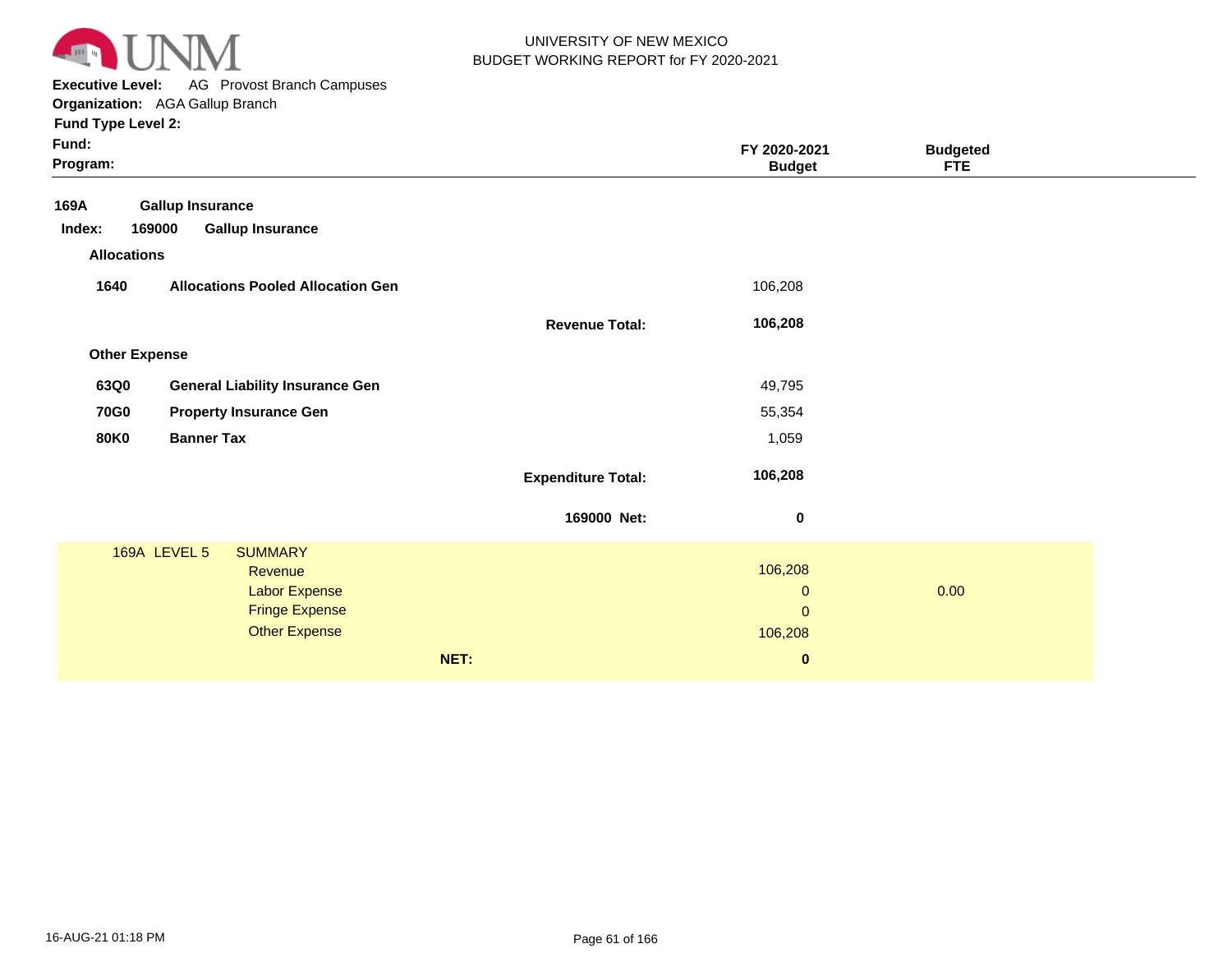

**Executive Level:** AG Provost Branch Campuses

**Organization:**  AGA Gallup Branch **Fund Type Level 2:**

| Fund:<br>Program:                                                                      |                                           | FY 2020-2021<br><b>Budget</b> | <b>Budgeted</b><br><b>FTE</b> |  |
|----------------------------------------------------------------------------------------|-------------------------------------------|-------------------------------|-------------------------------|--|
| <b>Gallup Misc Instructional Exp</b><br>170A<br>170002<br>Index:<br><b>Allocations</b> | <b>Gallup Misc Instruc Exp Copy Paper</b> |                               |                               |  |
| 1640                                                                                   | <b>Allocations Pooled Allocation Gen</b>  | 13,635                        |                               |  |
|                                                                                        | <b>Revenue Total:</b>                     | 13,635                        |                               |  |
| <b>Other Expense</b>                                                                   |                                           |                               |                               |  |
| <b>Copier Supplies Gen</b><br>3160                                                     |                                           | 13,500                        |                               |  |
| <b>80K0</b><br><b>Banner Tax</b>                                                       |                                           | 135                           |                               |  |
|                                                                                        | <b>Expenditure Total:</b>                 | 13,635                        |                               |  |
|                                                                                        | 170002 Net:                               | 0                             |                               |  |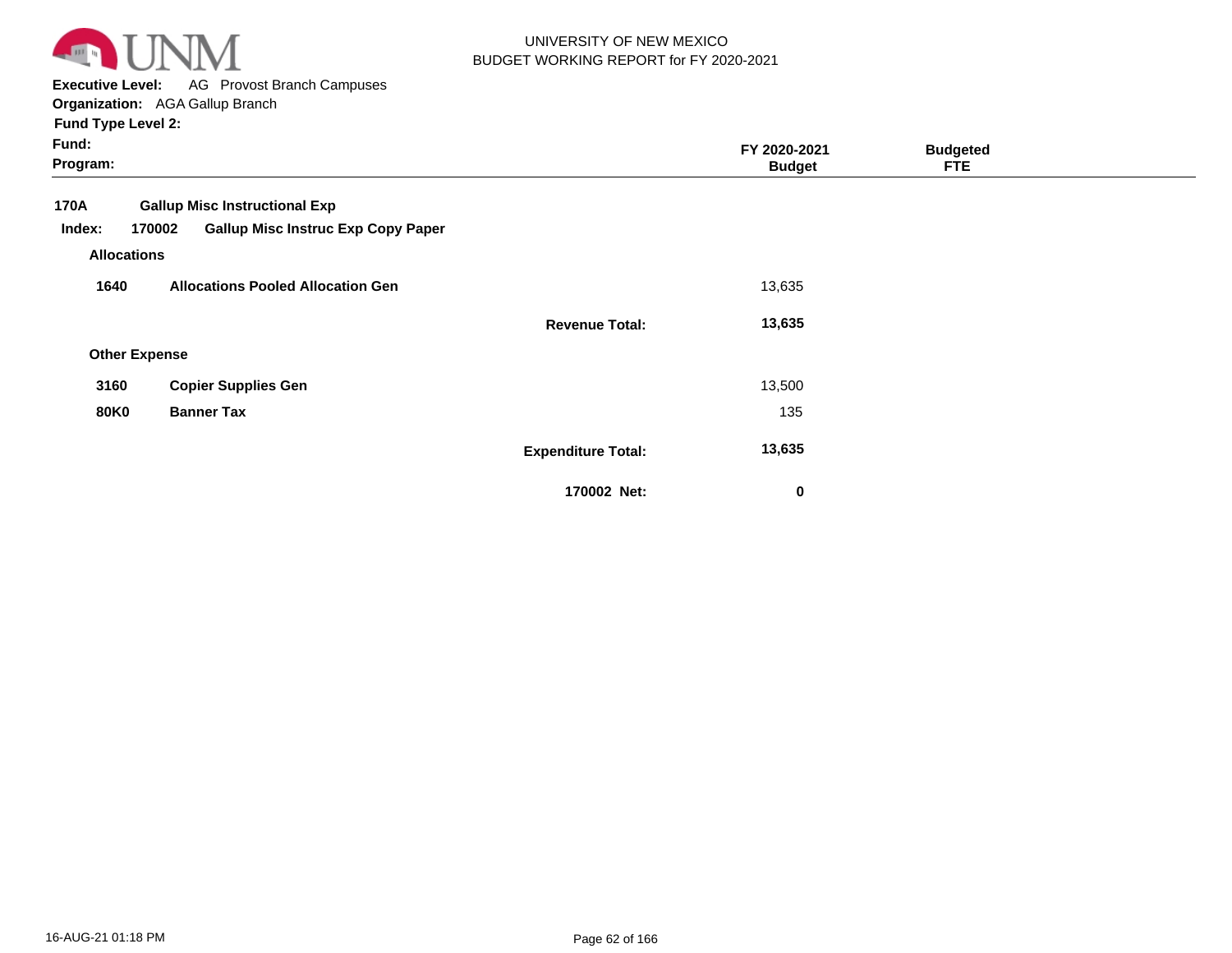

**Executive Level:** AG Provost Branch Campuses

| <b>Fund Type Level 2:</b> |  |  |  |
|---------------------------|--|--|--|
|                           |  |  |  |

| <b>Gallup Misc Instructional Exp</b><br>170A                                                                       |                                                |       |
|--------------------------------------------------------------------------------------------------------------------|------------------------------------------------|-------|
| <b>Gallup Part time instruction</b><br>170006<br>Index:                                                            |                                                |       |
| <b>Allocations</b>                                                                                                 |                                                |       |
| 1640<br><b>Allocations Pooled Allocation Gen</b>                                                                   | 552,210                                        |       |
| <b>Revenue Total:</b>                                                                                              | 552,210                                        |       |
| <b>Labor Expense</b>                                                                                               |                                                |       |
| <b>Faculty Temp Part Time</b><br>2007                                                                              | 552,210                                        | 23.11 |
| <b>Expenditure Total:</b>                                                                                          | 552,210                                        |       |
| 170006 Net:                                                                                                        | $\bf{0}$                                       |       |
| 170A LEVEL 5<br><b>SUMMARY</b><br>Revenue<br><b>Labor Expense</b><br><b>Fringe Expense</b><br><b>Other Expense</b> | 565,845<br>552,210<br>$\overline{0}$<br>13,635 | 23.11 |
| NET:                                                                                                               | $\pmb{0}$                                      |       |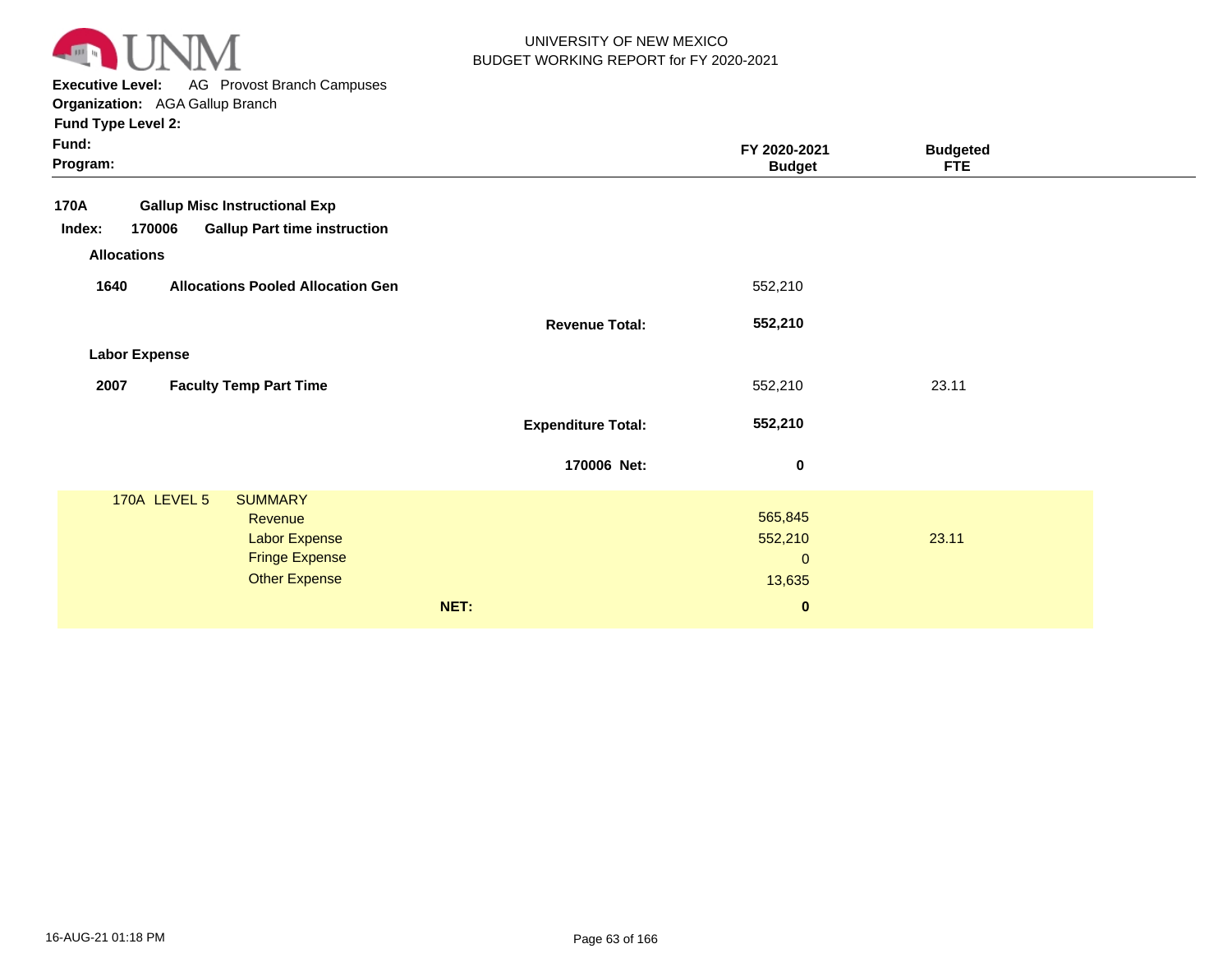

**Executive Level:** AG Provost Branch Campuses

**Organization:**  AGA Gallup Branch **Fund Type Level 2:**

| Fund:<br>Program:                                                                                                      |                           | FY 2020-2021<br><b>Budget</b>                         | <b>Budgeted</b><br><b>FTE</b> |  |
|------------------------------------------------------------------------------------------------------------------------|---------------------------|-------------------------------------------------------|-------------------------------|--|
| <b>Gallup Nursing PI #1</b><br>171A00<br>Index:<br>A24678-01618 ARLENE H-GEN<br>171007<br><b>Non Operating Revenue</b> |                           |                                                       |                               |  |
| <b>Gifts Gen</b><br>1000                                                                                               |                           | 2,100                                                 |                               |  |
|                                                                                                                        | <b>Revenue Total:</b>     | 2,100                                                 |                               |  |
| <b>Other Expense</b>                                                                                                   |                           |                                                       |                               |  |
| <b>Student Tuition Fee Expense Gen</b><br>4000                                                                         |                           | 2,100                                                 |                               |  |
|                                                                                                                        | <b>Expenditure Total:</b> | 2,100                                                 |                               |  |
|                                                                                                                        | 171007 Net:               | $\mathbf 0$                                           |                               |  |
| 171A00 LEVEL 6<br><b>SUMMARY</b><br>Revenue<br>Labor Expense<br><b>Fringe Expense</b><br><b>Other Expense</b>          | NET:                      | 2,100<br>$\pmb{0}$<br>$\pmb{0}$<br>2,100<br>$\pmb{0}$ | 0.00                          |  |
|                                                                                                                        |                           |                                                       |                               |  |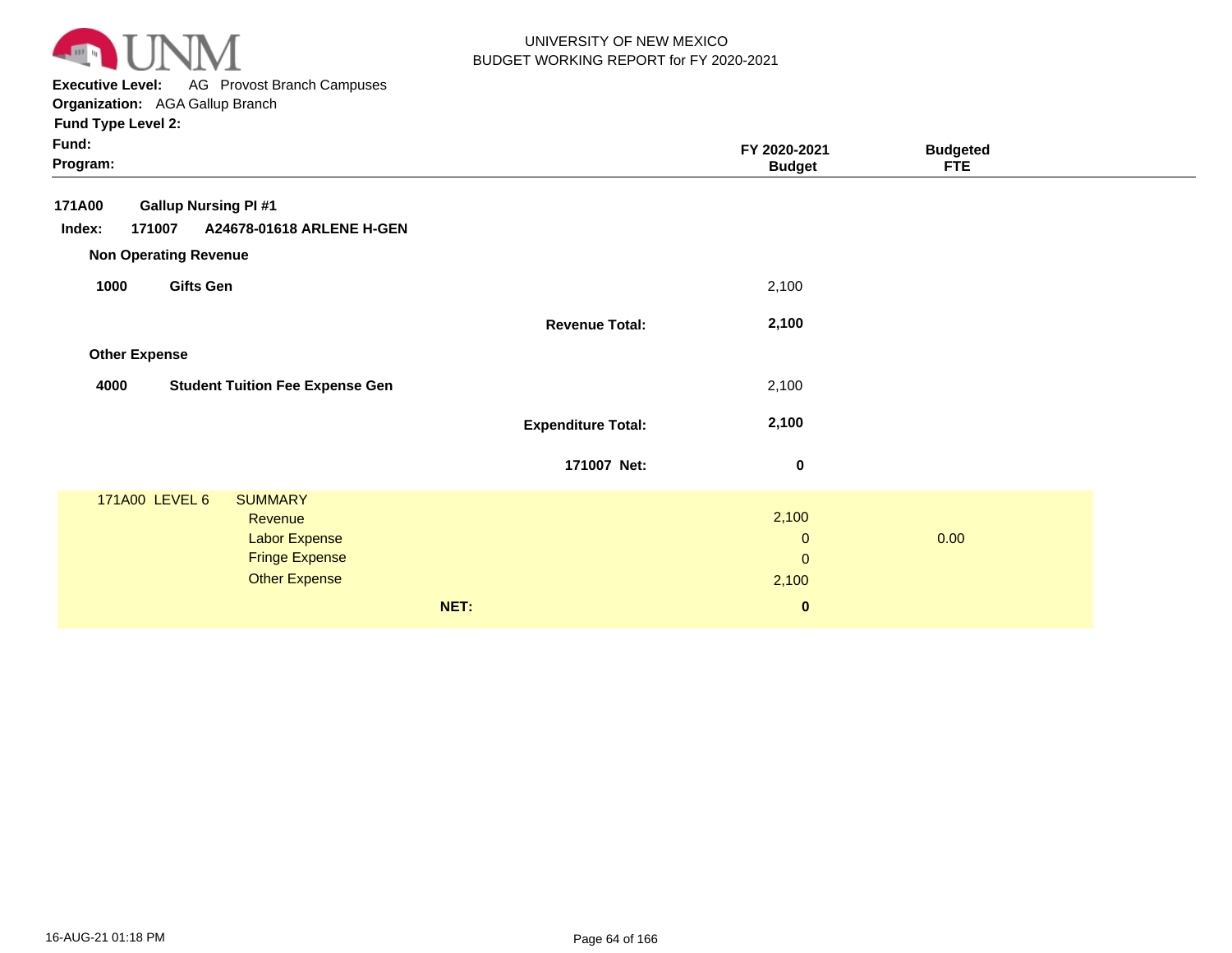

**Executive Level:** AG Provost Branch Campuses

**Organization:**  AGA Gallup Branch

| Fund:<br>Program: |                                                                                       |                           | FY 2020-2021<br><b>Budget</b> | <b>Budgeted</b><br><b>FTE</b> |  |
|-------------------|---------------------------------------------------------------------------------------|---------------------------|-------------------------------|-------------------------------|--|
| 171B<br>Index:    | <b>Gallup Nursing Administration</b><br>171004<br><b>Gallup Nursing Adminstration</b> |                           |                               |                               |  |
|                   | <b>Allocations</b>                                                                    |                           |                               |                               |  |
| 1640              | <b>Allocations Pooled Allocation Gen</b>                                              |                           | 441,027                       |                               |  |
|                   |                                                                                       | <b>Revenue Total:</b>     | 441,027                       |                               |  |
|                   | <b>Labor Expense</b>                                                                  |                           |                               |                               |  |
| 2000              | <b>Faculty Salary Detail Gen</b>                                                      |                           | 357,548                       | 5.00                          |  |
| 2060              | <b>Support Staff Salary Detail Gen</b>                                                |                           | 59,251                        | 1.00                          |  |
| 20FA              | <b>Pooled Faculty Compensation</b>                                                    |                           | 14,302                        | 0.00                          |  |
|                   | <b>Other Expense</b>                                                                  |                           |                               |                               |  |
| 3100              | <b>Office Supplies General</b>                                                        |                           | 700                           |                               |  |
| 3130              | <b>Media Supplies Gen</b>                                                             |                           | 500                           |                               |  |
| 3150              | <b>Computer Supplies &lt;\$5,001</b>                                                  |                           | 1,035                         |                               |  |
| 3180              | Non Capital Equipment <\$5,001                                                        |                           | 500                           |                               |  |
| 31A0              | <b>Business Food - Local</b>                                                          |                           | 200                           |                               |  |
| 31B0              | Food F&A Unallowable Gen                                                              |                           | 100                           |                               |  |
| 31K0              | <b>Postage Gen</b>                                                                    |                           | 100                           |                               |  |
| 31L0              | <b>Printing Supplies Gen</b>                                                          |                           | 200                           |                               |  |
| 31M1              | <b>Staff Recruitment Expense Gen</b>                                                  |                           | 500                           |                               |  |
| 31P1              | <b>Instructional Materials &amp; Supplies</b>                                         |                           | 1,500                         |                               |  |
| 3800              | In State Travel Gen                                                                   |                           | 500                           |                               |  |
| 6020              | <b>Long Distance Gen</b>                                                              |                           | 300                           |                               |  |
| 6370              | <b>Printing/Copying/Binding Gen</b>                                                   |                           | 200                           |                               |  |
| 63C0              | <b>Copying Gen</b>                                                                    |                           | 3,499                         |                               |  |
| <b>80K0</b>       | <b>Banner Tax</b>                                                                     |                           | 92                            |                               |  |
|                   |                                                                                       | <b>Expenditure Total:</b> | 441,027                       |                               |  |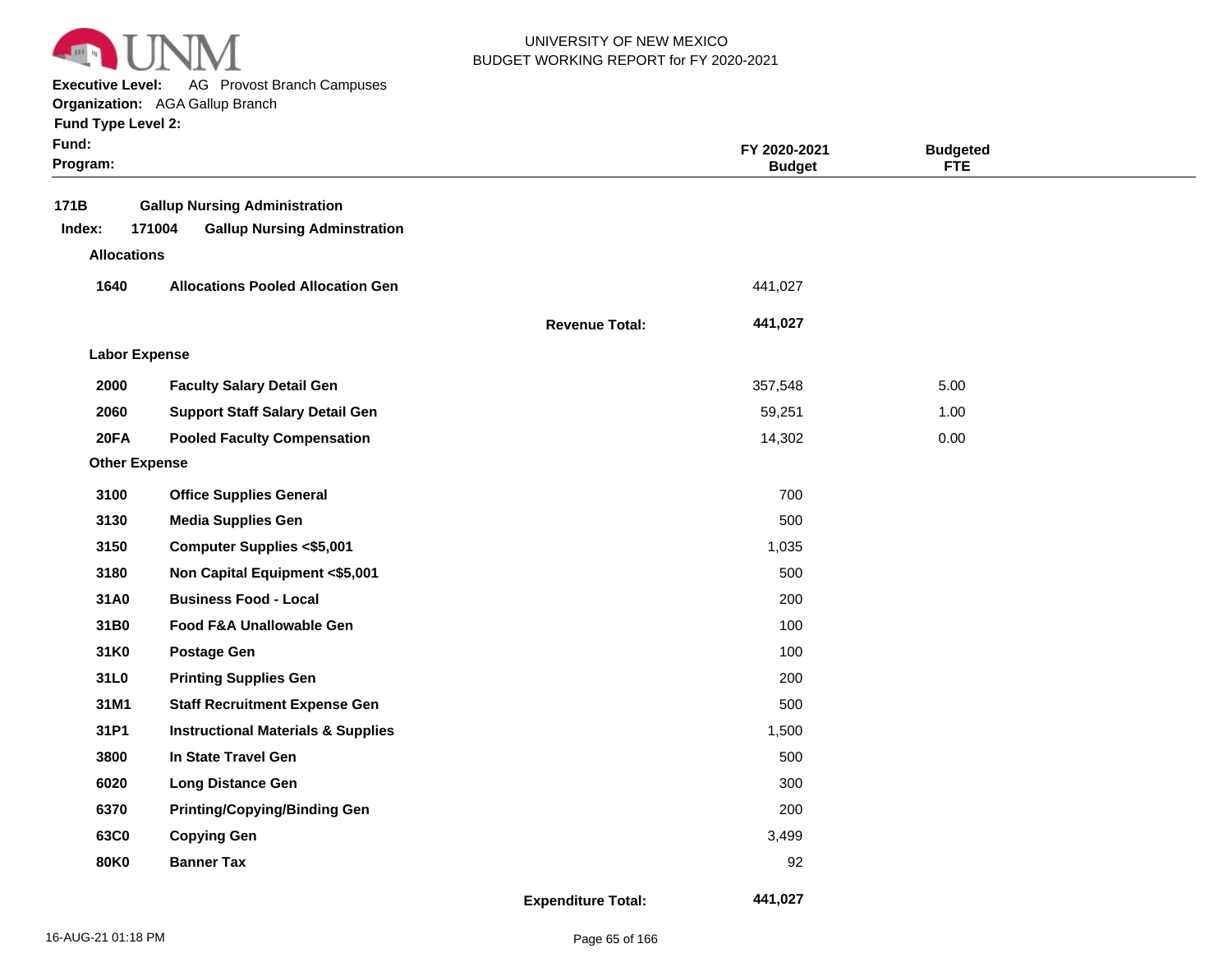

**Executive Level:** AG Provost Branch Campuses **Organization:**  AGA Gallup Branch

**Fund Type Level 2:**

| Fund:<br>Program: | $.0 - 202$ | 'aetec<br>ETE<br>. |  |
|-------------------|------------|--------------------|--|
|                   |            |                    |  |

**171B Gallup Nursing Administration**

**Index: 171004 Gallup Nursing Adminstration**

**171004 Net: 0**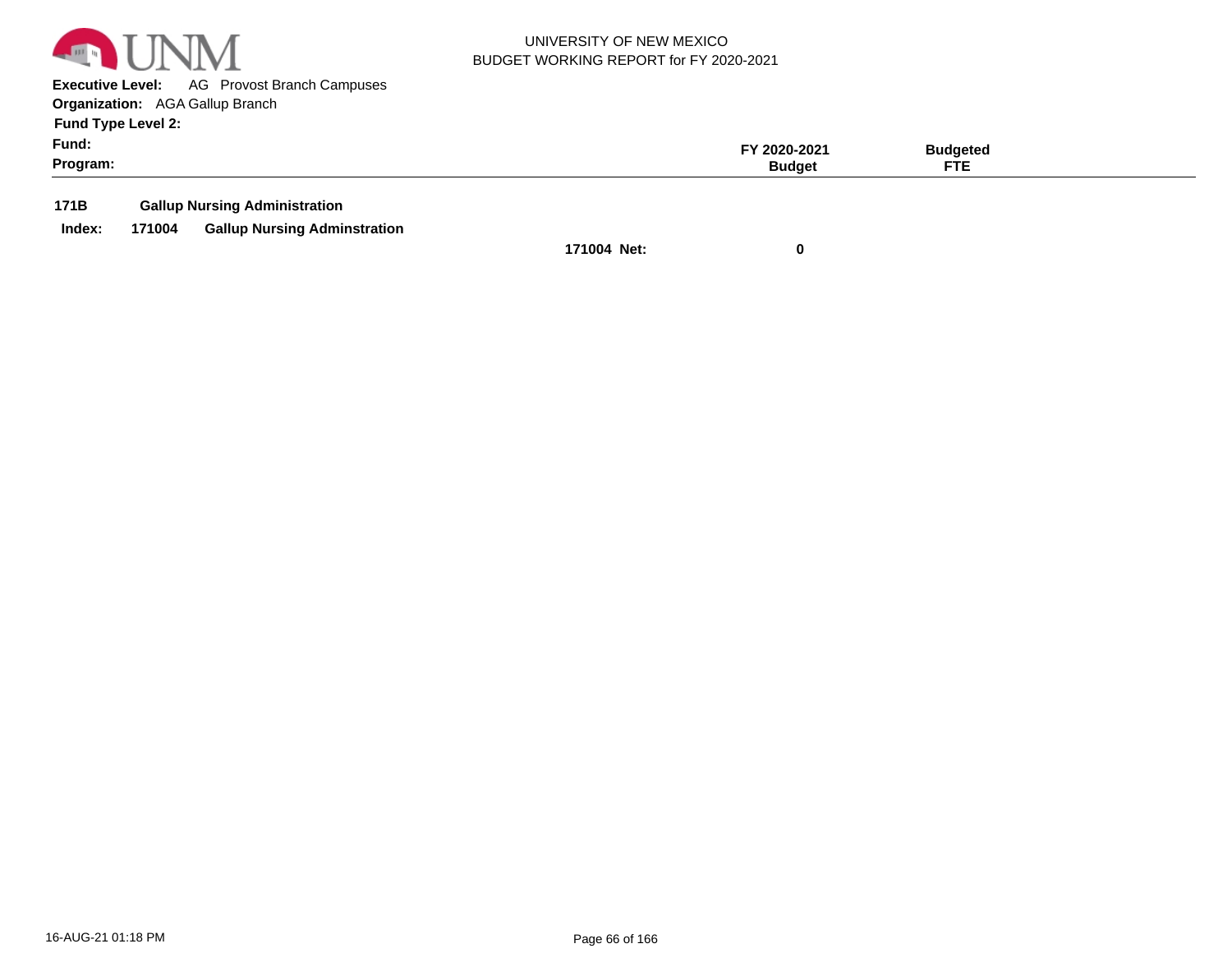

**Executive Level:** AG Provost Branch Campuses

**Organization:**  AGA Gallup Branch **Fund Type Level 2:**

| Fund:<br>Program:        |                                                                              |                           | FY 2020-2021<br><b>Budget</b> | <b>Budgeted</b><br><b>FTE</b> |  |
|--------------------------|------------------------------------------------------------------------------|---------------------------|-------------------------------|-------------------------------|--|
| 171B<br>171010<br>Index: | <b>Gallup Nursing Administration</b><br><b>Americans for NA Scholarships</b> |                           |                               |                               |  |
|                          | <b>Non Operating Revenue</b>                                                 |                           |                               |                               |  |
| 1000                     | <b>Gifts Gen</b>                                                             |                           | 5,500                         |                               |  |
|                          |                                                                              | <b>Revenue Total:</b>     | 5,500                         |                               |  |
| <b>Other Expense</b>     |                                                                              |                           |                               |                               |  |
| 4020                     | <b>Student Awards Gen</b>                                                    |                           | 5,500                         |                               |  |
|                          |                                                                              | <b>Expenditure Total:</b> | 5,500                         |                               |  |
|                          |                                                                              | 171010 Net:               | $\pmb{0}$                     |                               |  |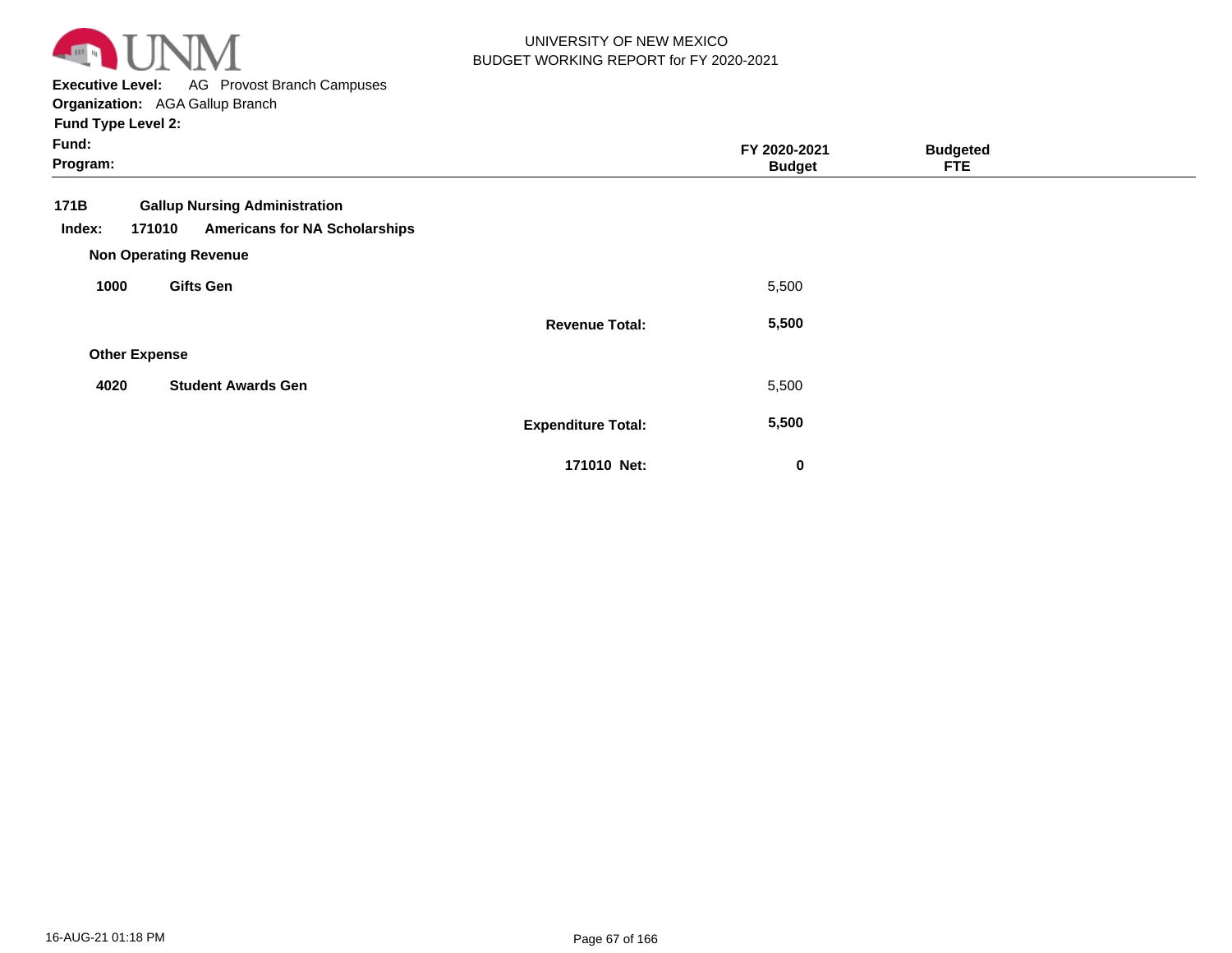

**Executive Level:** AG Provost Branch Campuses **Organization:**  AGA Gallup Branch

| Fund:<br>Program: |                      |                                                                      |                           | FY 2020-2021<br><b>Budget</b> | <b>Budgeted</b><br><b>FTE</b> |  |
|-------------------|----------------------|----------------------------------------------------------------------|---------------------------|-------------------------------|-------------------------------|--|
| 171B              |                      | <b>Gallup Nursing Administration</b>                                 |                           |                               |                               |  |
| Index:            | 171013               | <b>Gallup Nursing Expansion Funding</b>                              |                           |                               |                               |  |
|                   | <b>Allocations</b>   |                                                                      |                           |                               |                               |  |
| 1640              |                      | <b>Allocations Pooled Allocation Gen</b>                             |                           | 192,100                       |                               |  |
|                   |                      |                                                                      | <b>Revenue Total:</b>     | 192,100                       |                               |  |
|                   | <b>Other Expense</b> |                                                                      |                           |                               |                               |  |
| <b>80E0</b>       |                      | <b>Contingency Budget Gen</b>                                        |                           | 190,179                       |                               |  |
| <b>80K0</b>       | <b>Banner Tax</b>    |                                                                      |                           | 1,921                         |                               |  |
|                   |                      |                                                                      | <b>Expenditure Total:</b> | 192,100                       |                               |  |
|                   |                      |                                                                      | 171013 Net:               | 0                             |                               |  |
|                   |                      | Account: 1640 Nursing Expansion Appropriation 164024-0720: \$192,100 |                           |                               |                               |  |
|                   | 171B LEVEL 6         | <b>SUMMARY</b>                                                       |                           |                               |                               |  |
|                   |                      | <b>Revenue</b>                                                       |                           | 638,627                       |                               |  |
|                   |                      | <b>Labor Expense</b>                                                 |                           | 431,101                       | 6.00                          |  |
|                   |                      | <b>Fringe Expense</b>                                                |                           | $\mathbf{0}$                  |                               |  |
|                   |                      | <b>Other Expense</b>                                                 |                           | 207,526                       |                               |  |
|                   |                      |                                                                      | NET:                      | $\bf{0}$                      |                               |  |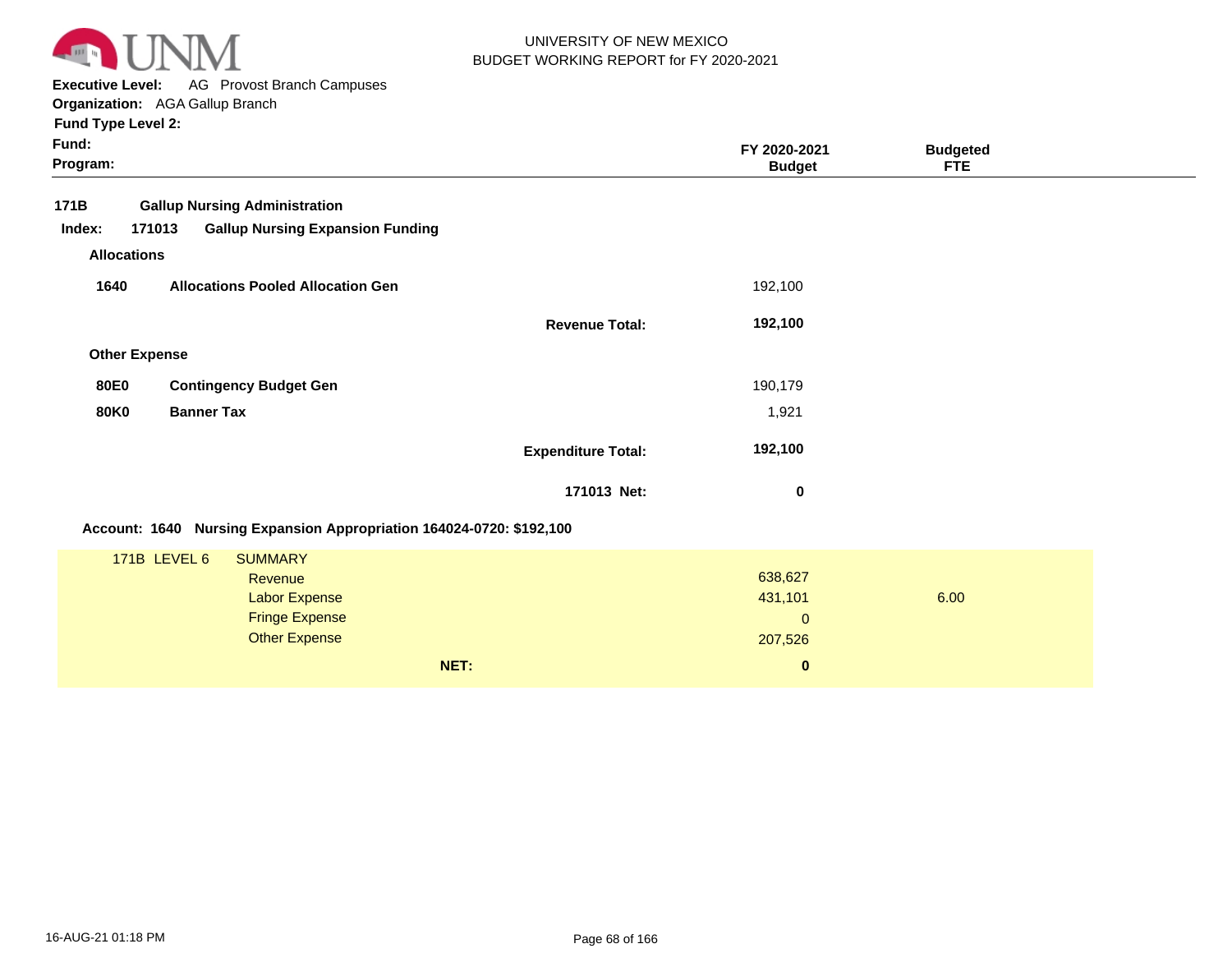

**Executive Level:** AG Provost Branch Campuses

**Organization:**  AGA Gallup Branch **Fund Type Level 2:**

| Fund:<br>Program:    |                                            |                           | FY 2020-2021<br><b>Budget</b> | <b>Budgeted</b><br><b>FTE</b> |  |
|----------------------|--------------------------------------------|---------------------------|-------------------------------|-------------------------------|--|
| 181A                 | <b>Gallup Internal Services</b>            |                           |                               |                               |  |
| Index:               | 181000<br><b>Gallup Motor Fleet</b>        |                           |                               |                               |  |
|                      | <b>Operating Revenue</b>                   |                           |                               |                               |  |
| 0610                 | <b>Internal Service Ctr Internal Sales</b> |                           | 13,000                        |                               |  |
|                      |                                            | <b>Revenue Total:</b>     | 13,000                        |                               |  |
| <b>Other Expense</b> |                                            |                           |                               |                               |  |
| 37Z0                 | <b>Other Supply Costs Gen</b>              |                           | 1,300                         |                               |  |
| 38E0                 | <b>Vehicle Fuel Gen</b>                    |                           | 6,000                         |                               |  |
| <b>70A0</b>          | <b>Auto Repairs Maintenance Gen</b>        |                           | 3,000                         |                               |  |
| <b>70J0</b>          | <b>Auto Insurance Gen</b>                  |                           | 2,700                         |                               |  |
|                      |                                            |                           |                               |                               |  |
|                      |                                            | <b>Expenditure Total:</b> | 13,000                        |                               |  |
|                      |                                            | 181000 Net:               | $\mathbf 0$                   |                               |  |
|                      | <b>181A LEVEL 5</b><br><b>SUMMARY</b>      |                           |                               |                               |  |
|                      | Revenue                                    |                           | 13,000                        |                               |  |
|                      | Labor Expense<br><b>Fringe Expense</b>     |                           | $\mathbf{O}$<br>$\pmb{0}$     | 0.00                          |  |
|                      | <b>Other Expense</b>                       |                           | 13,000                        |                               |  |
|                      |                                            | NET:                      | $\bf{0}$                      |                               |  |
|                      |                                            |                           |                               |                               |  |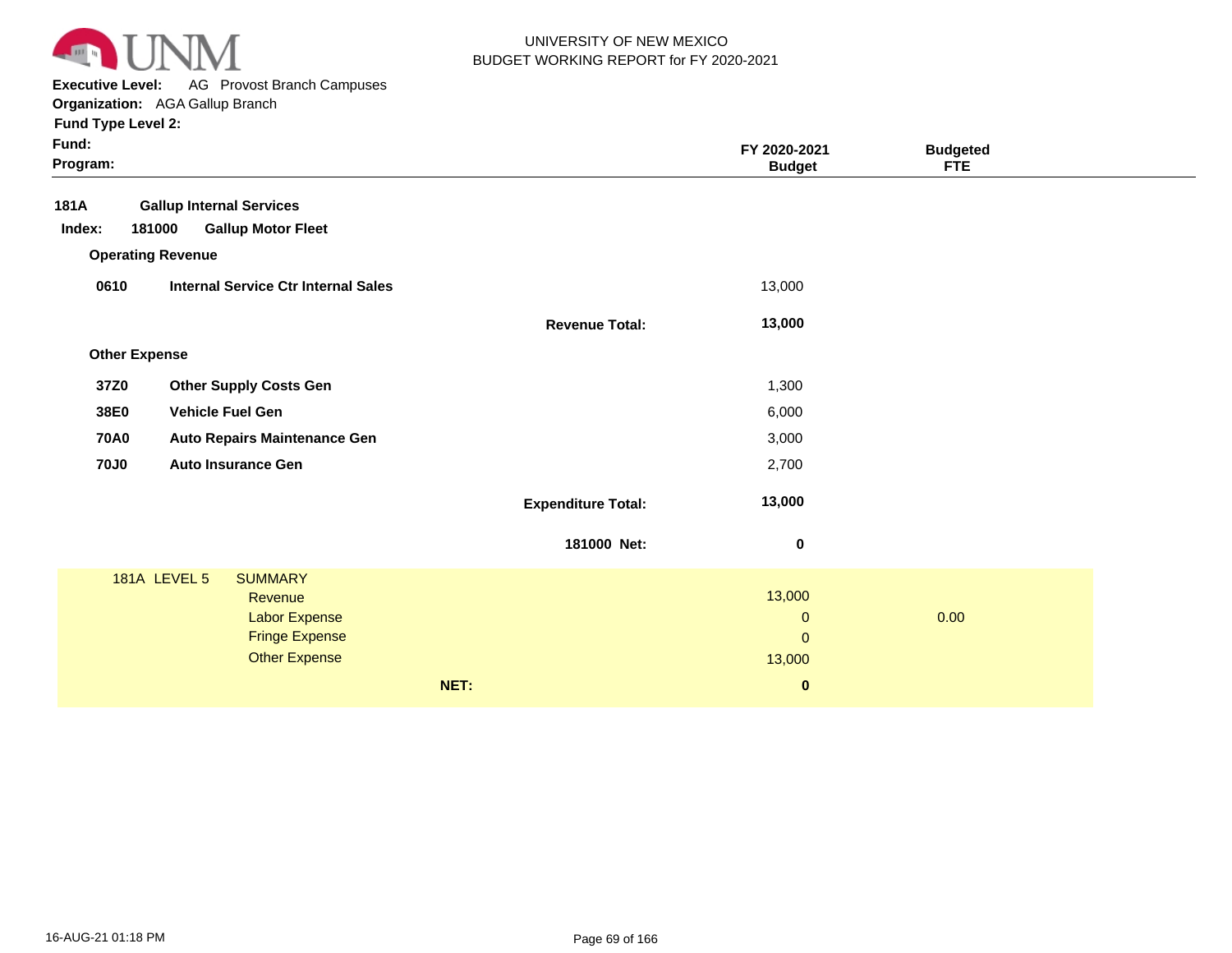

**Executive Level:** AG Provost Branch Campuses

**Organization:**  AGA Gallup Branch

| Fund:<br>Program:                                 |                           | FY 2020-2021<br><b>Budget</b> | <b>Budgeted</b><br><b>FTE</b> |  |
|---------------------------------------------------|---------------------------|-------------------------------|-------------------------------|--|
| <b>Gallup Academic Services</b><br>261A           |                           |                               |                               |  |
| 261000<br><b>Academic Services</b><br>Index:      |                           |                               |                               |  |
| <b>Allocations</b>                                |                           |                               |                               |  |
| <b>Allocations Pooled Allocation Gen</b><br>1640  |                           | 79,026                        |                               |  |
|                                                   | <b>Revenue Total:</b>     | 79,026                        |                               |  |
| <b>Labor Expense</b>                              |                           |                               |                               |  |
| 2000<br><b>Faculty Salary Detail Gen</b>          |                           | 75,987                        | 1.00                          |  |
| <b>20FA</b><br><b>Pooled Faculty Compensation</b> |                           | 3,039                         | 0.00                          |  |
|                                                   | <b>Expenditure Total:</b> | 79,026                        |                               |  |
|                                                   | 261000 Net:               | $\bf{0}$                      |                               |  |
| <b>261A LEVEL 5</b><br><b>SUMMARY</b>             |                           |                               |                               |  |
| Revenue                                           |                           | 79,026                        | 1.00                          |  |
| Labor Expense<br><b>Fringe Expense</b>            |                           | 79,026<br>$\mathbf{0}$        |                               |  |
| <b>Other Expense</b>                              |                           | $\mathbf{0}$                  |                               |  |
|                                                   |                           |                               |                               |  |
| NET:                                              |                           | $\pmb{0}$                     |                               |  |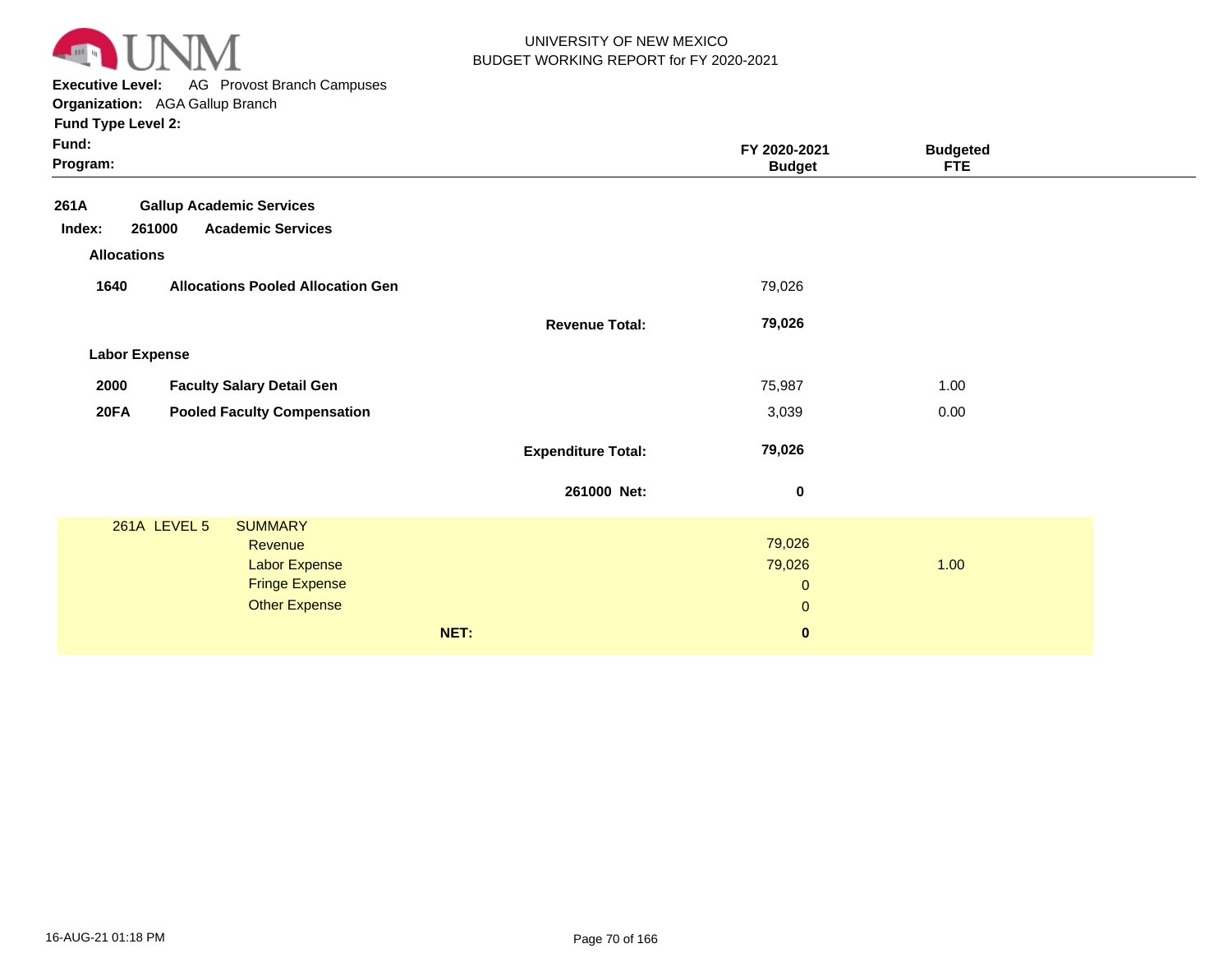

**Executive Level:** AG Provost Branch Campuses

|          | <b>Fund Type Level 2:</b> |                                               |                 |               |                 |
|----------|---------------------------|-----------------------------------------------|-----------------|---------------|-----------------|
| Fund:    |                           |                                               |                 | FY 2020-2021  | <b>Budgeted</b> |
| Program: |                           |                                               |                 | <b>Budget</b> | <b>FTE</b>      |
| 262A     |                           | <b>Gallup Education Health &amp; Human Sv</b> |                 |               |                 |
| Index:   | 262000                    | <b>Education, Health &amp; Human Services</b> |                 |               |                 |
|          | <b>Allocations</b>        |                                               |                 |               |                 |
| 1640     |                           | <b>Allocations Pooled Allocation Gen</b>      |                 | 93,600        |                 |
|          |                           |                                               | Barramos Tatall | na chn        |                 |

| und:<br>rogram:      |                                               |                           | FY 2020-2021<br><b>Budget</b> | <b>Budgeted</b><br><b>FTE</b> |  |
|----------------------|-----------------------------------------------|---------------------------|-------------------------------|-------------------------------|--|
| 82A                  | <b>Gallup Education Health &amp; Human Sv</b> |                           |                               |                               |  |
| 262000<br>Index:     | <b>Education, Health &amp; Human Services</b> |                           |                               |                               |  |
| <b>Allocations</b>   |                                               |                           |                               |                               |  |
| 1640                 | <b>Allocations Pooled Allocation Gen</b>      |                           | 93,600                        |                               |  |
|                      |                                               | <b>Revenue Total:</b>     | 93,600                        |                               |  |
| <b>Labor Expense</b> |                                               |                           |                               |                               |  |
| 2000                 | <b>Faculty Salary Detail Gen</b>              |                           | 93,600                        | 1.00                          |  |
|                      |                                               | <b>Expenditure Total:</b> | 93,600                        |                               |  |
|                      |                                               | 262000 Net:               | $\bf{0}$                      |                               |  |
| 262A LEVEL 5         | <b>SUMMARY</b>                                |                           |                               |                               |  |
|                      | Revenue                                       |                           | 93,600                        |                               |  |
|                      | <b>Labor Expense</b>                          |                           | 93,600                        | 1.00                          |  |
|                      | <b>Fringe Expense</b>                         |                           | $\mathbf 0$                   |                               |  |
|                      | <b>Other Expense</b>                          |                           | $\mathbf{0}$                  |                               |  |
|                      | NET:                                          |                           | $\mathbf{0}$                  |                               |  |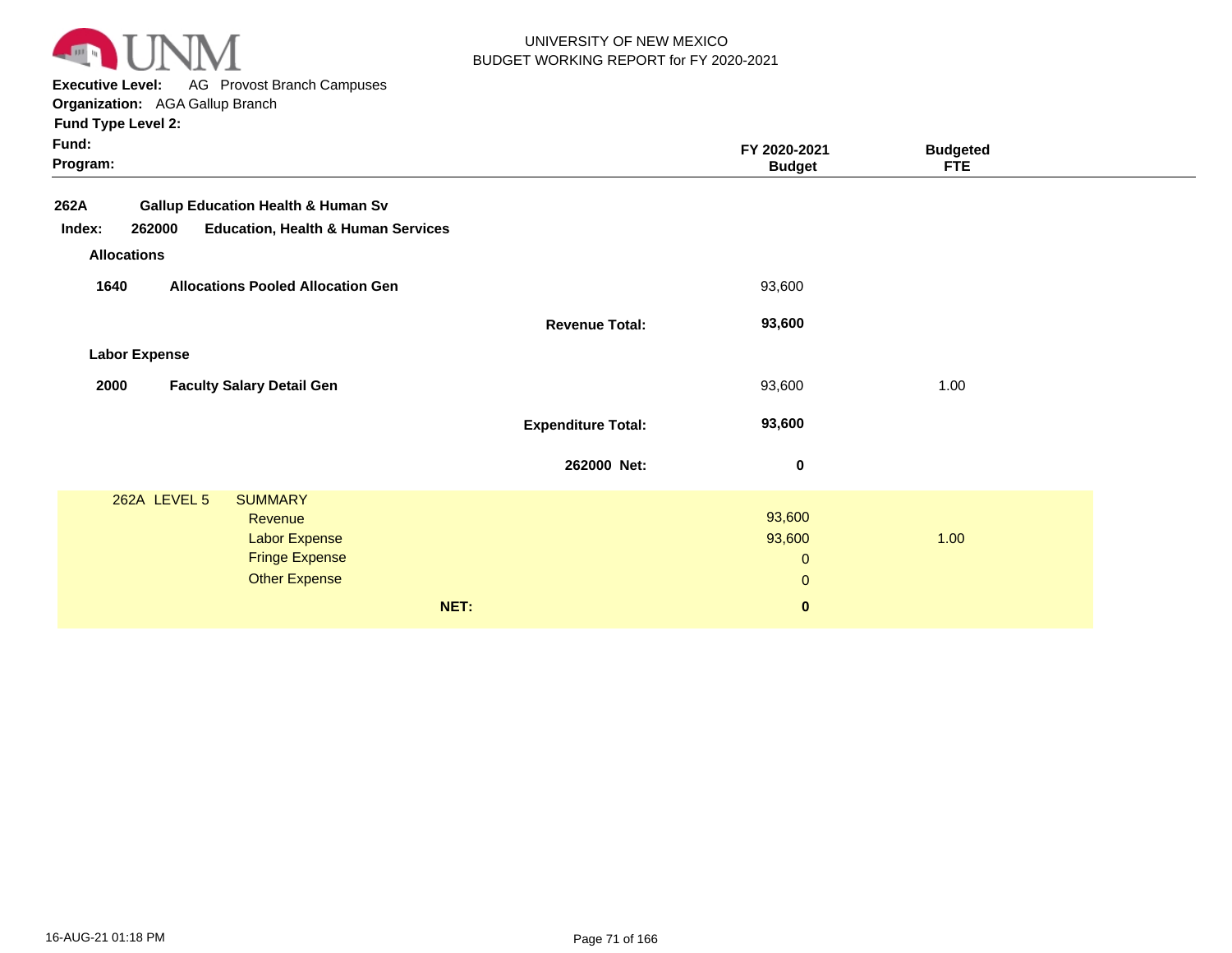

**Executive Level:** AG Provost Branch Campuses

**Organization:**  AGA Gallup Branch

|                           | Organization. AGA Galiup Dianuli             |                           |                               |                         |
|---------------------------|----------------------------------------------|---------------------------|-------------------------------|-------------------------|
| <b>Fund Type Level 2:</b> |                                              |                           |                               |                         |
| Fund:<br>Program:         |                                              |                           | FY 2020-2021<br><b>Budget</b> | <b>Budgeted</b><br>FTE. |
| 263A                      | <b>Gallup Applied Tech &amp; Business</b>    |                           |                               |                         |
| Index:                    | 263000<br><b>Applied Tech &amp; Business</b> |                           |                               |                         |
| <b>Allocations</b>        |                                              |                           |                               |                         |
| 1640                      | <b>Allocations Pooled Allocation Gen</b>     |                           | 97,344                        |                         |
|                           |                                              | <b>Revenue Total:</b>     | 97,344                        |                         |
| <b>Labor Expense</b>      |                                              |                           |                               |                         |
| 2000                      | <b>Faculty Salary Detail Gen</b>             |                           | 93,600                        | 1.00                    |
| <b>20FA</b>               | <b>Pooled Faculty Compensation</b>           |                           | 3,744                         | 0.00                    |
|                           |                                              | <b>Expenditure Total:</b> | 97,344                        |                         |
|                           |                                              | 263000 Net:               | $\pmb{0}$                     |                         |
|                           | 263A LEVEL 5<br><b>SUMMARY</b>               |                           |                               |                         |
|                           | Revenue                                      |                           | 97,344                        |                         |
|                           | <b>Labor Expense</b>                         |                           | 97,344                        | 1.00                    |
|                           | <b>Fringe Expense</b>                        |                           | $\mathbf{0}$                  |                         |
|                           | <b>Other Expense</b>                         |                           | $\mathbf{0}$                  |                         |

**NET: 0**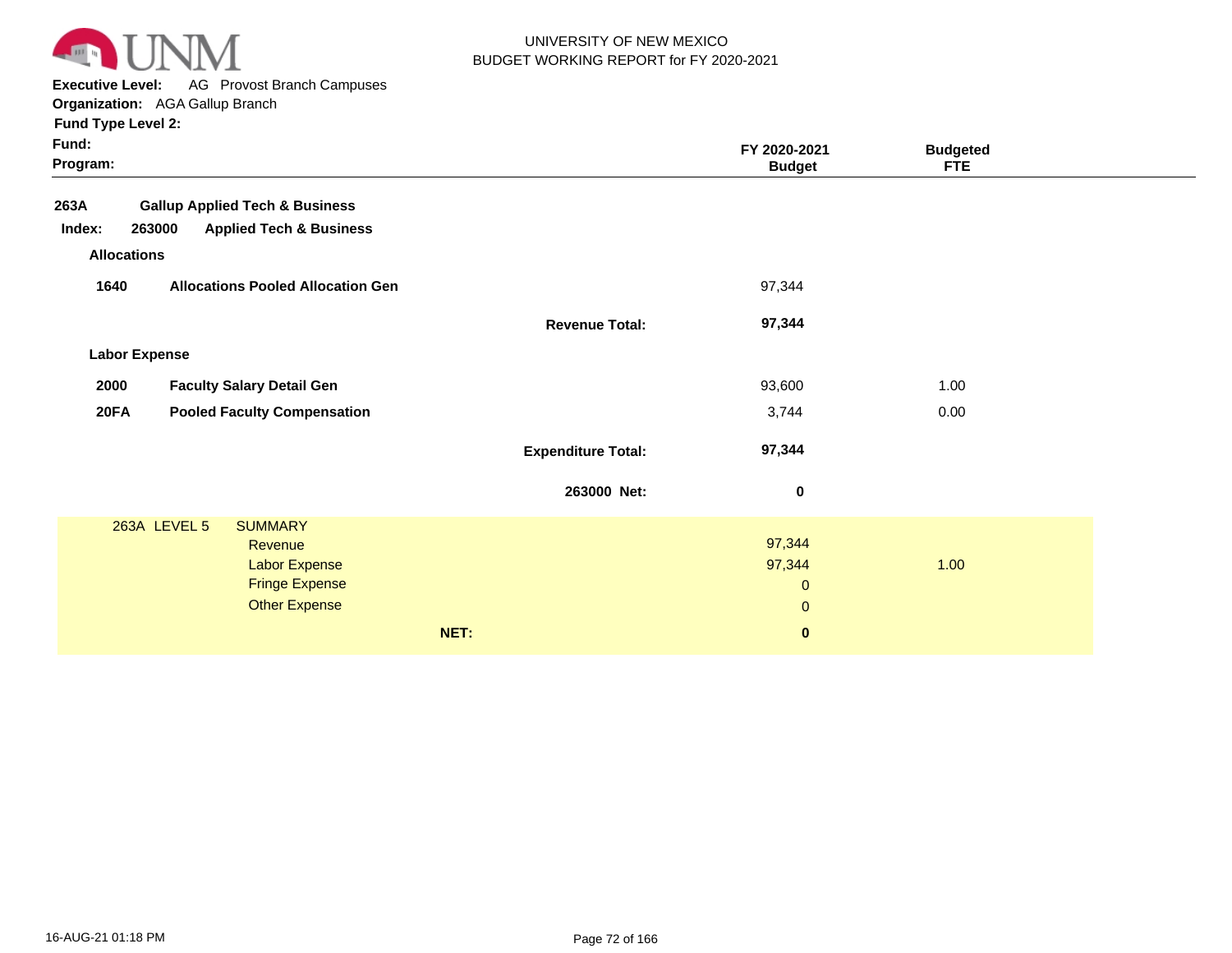

**Executive Level:** AG Provost Branch Campuses

**Organization:**  AGA Gallup Branch

| Fund:<br>Program:                                 |                                          |                           | FY 2020-2021<br><b>Budget</b> | <b>Budgeted</b><br><b>FTE</b> |  |
|---------------------------------------------------|------------------------------------------|---------------------------|-------------------------------|-------------------------------|--|
| 264A                                              | Gallup A & L - SS - M & S                |                           |                               |                               |  |
| Index:                                            | 264000<br>A&L-SS and M&S                 |                           |                               |                               |  |
| <b>Allocations</b>                                |                                          |                           |                               |                               |  |
| 1640                                              | <b>Allocations Pooled Allocation Gen</b> |                           | 197,927                       |                               |  |
|                                                   |                                          | <b>Revenue Total:</b>     | 197,927                       |                               |  |
| <b>Labor Expense</b>                              |                                          |                           |                               |                               |  |
| 2000                                              | <b>Faculty Salary Detail Gen</b>         |                           | 190,314                       | 1.00                          |  |
| <b>20FA</b><br><b>Pooled Faculty Compensation</b> |                                          |                           | 7,613                         | 0.00                          |  |
|                                                   |                                          | <b>Expenditure Total:</b> | 197,927                       |                               |  |
|                                                   |                                          | 264000 Net:               | 0                             |                               |  |
|                                                   | 264A LEVEL 5<br><b>SUMMARY</b>           |                           |                               |                               |  |
|                                                   | Revenue                                  |                           | 197,927                       | 1.00                          |  |
|                                                   | Labor Expense<br><b>Fringe Expense</b>   |                           | 197,927                       |                               |  |
|                                                   | <b>Other Expense</b>                     |                           | $\mathbf 0$                   |                               |  |
|                                                   |                                          |                           | $\mathbf 0$                   |                               |  |
|                                                   |                                          | NET:                      | $\bf{0}$                      |                               |  |
|                                                   |                                          |                           |                               |                               |  |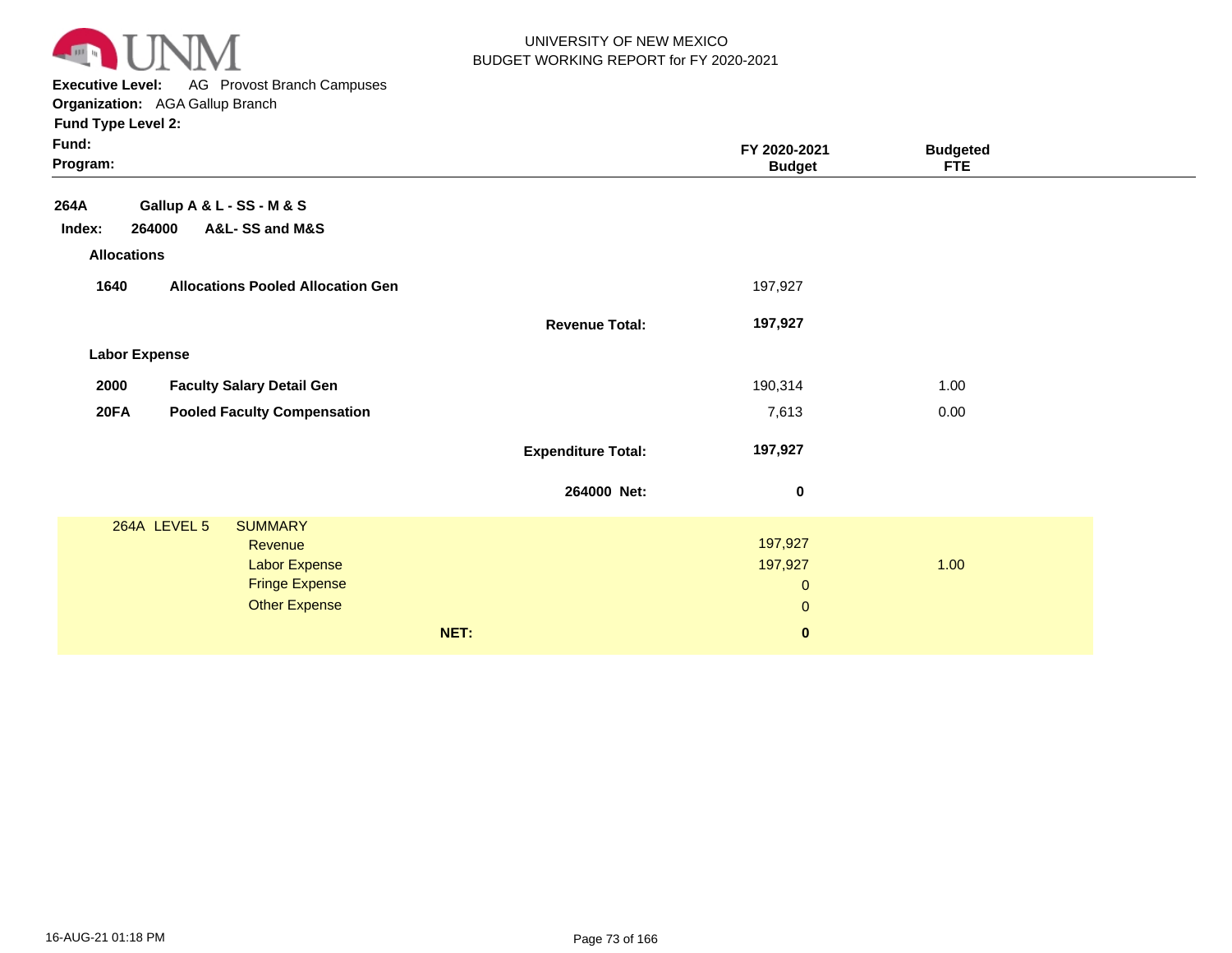

**Executive Level:** AG Provost Branch Campuses **Organization:**  AGA Gallup Branch

| Fund:<br>Program:                    |                                          |                           | FY 2020-2021<br><b>Budget</b> | <b>Budgeted</b><br><b>FTE</b> |  |
|--------------------------------------|------------------------------------------|---------------------------|-------------------------------|-------------------------------|--|
| 407A                                 | <b>Gallup B and F Monitoring</b>         |                           |                               |                               |  |
| 4U10<br>Index:<br><b>Allocations</b> | <b>P10 FB</b>                            |                           |                               |                               |  |
|                                      |                                          |                           |                               |                               |  |
| 1640                                 | <b>Allocations Pooled Allocation Gen</b> |                           | 1,530,465                     |                               |  |
|                                      |                                          | <b>Revenue Total:</b>     | 1,530,465                     |                               |  |
| <b>Fringe Expense</b>                |                                          |                           |                               |                               |  |
| 2110                                 | <b>Fica Gen</b>                          |                           | 354,835                       |                               |  |
| 2140                                 | <b>Retirement Gen</b>                    |                           | 655,261                       |                               |  |
| 2160                                 | <b>Group Insurance Gen</b>               |                           | 305,176                       |                               |  |
| 2180                                 | <b>Unemployment Compensation Gen</b>     |                           | 4,791                         |                               |  |
| <b>21A0</b>                          | <b>Workers Compensation Gen</b>          |                           | 4,594                         |                               |  |
| <b>21J0</b>                          | <b>Other Staff Benefits Gen</b>          |                           | 205,808                       |                               |  |
|                                      |                                          | <b>Expenditure Total:</b> | 1,530,465                     |                               |  |
|                                      |                                          | 4U10 Net:                 | 0                             |                               |  |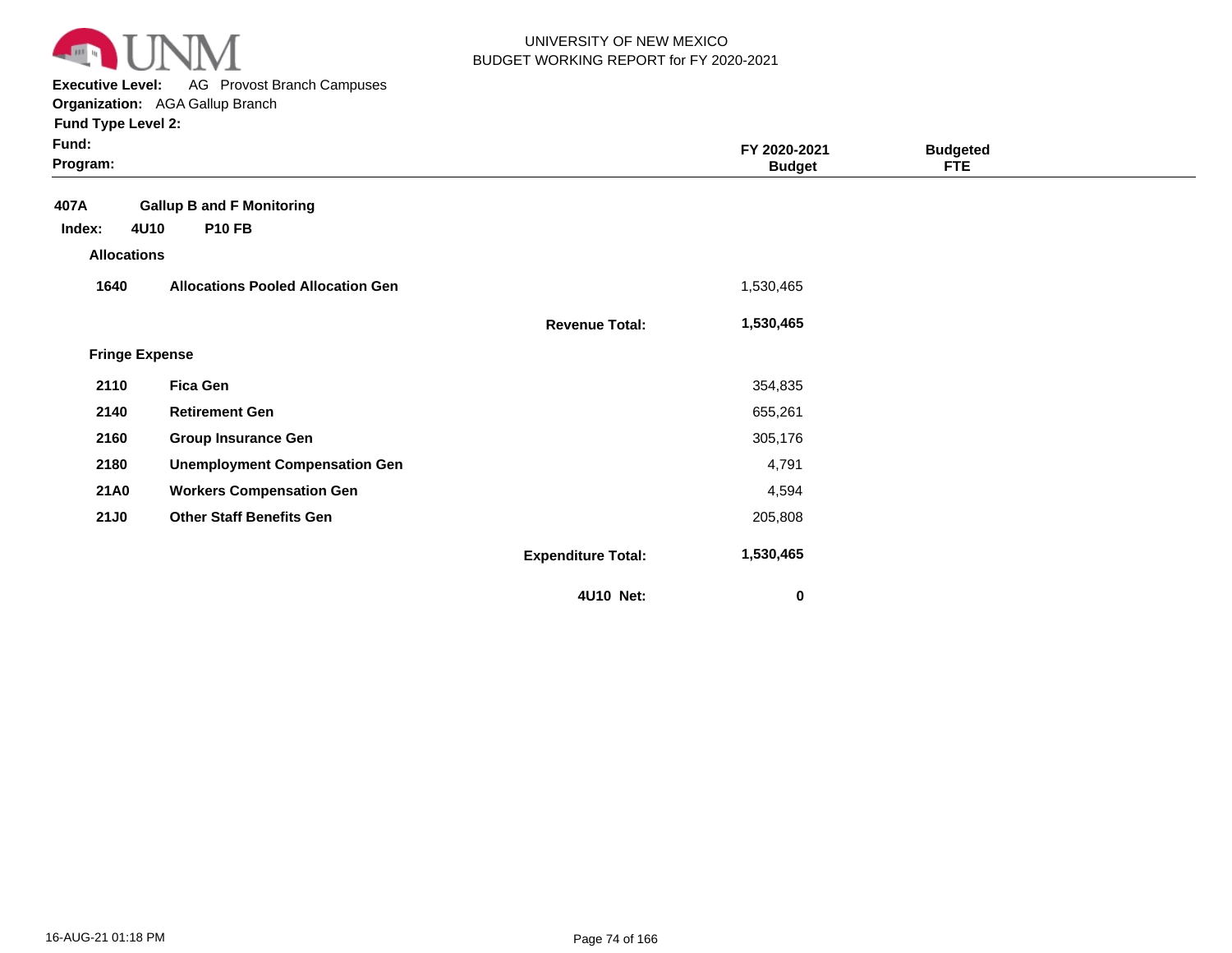

**Executive Level:** AG Provost Branch Campuses **Organization:**  AGA Gallup Branch

| Fund:<br>Program:     |                                          |                           | FY 2020-2021<br><b>Budget</b> | <b>Budgeted</b><br><b>FTE</b> |  |
|-----------------------|------------------------------------------|---------------------------|-------------------------------|-------------------------------|--|
| 407A                  | <b>Gallup B and F Monitoring</b>         |                           |                               |                               |  |
| 4U11<br>Index:        | <b>P11 FB</b>                            |                           |                               |                               |  |
| <b>Allocations</b>    |                                          |                           |                               |                               |  |
| 1640                  | <b>Allocations Pooled Allocation Gen</b> |                           | 295,892                       |                               |  |
|                       |                                          | <b>Revenue Total:</b>     | 295,892                       |                               |  |
| <b>Fringe Expense</b> |                                          |                           |                               |                               |  |
| 2110                  | <b>Fica Gen</b>                          |                           | 48,017                        |                               |  |
| 2140                  | <b>Retirement Gen</b>                    |                           | 94,903                        |                               |  |
| 2160                  | <b>Group Insurance Gen</b>               |                           | 77,292                        |                               |  |
| 2180                  | <b>Unemployment Compensation Gen</b>     |                           | 808                           |                               |  |
| <b>21A0</b>           | <b>Workers Compensation Gen</b>          |                           | 811                           |                               |  |
| <b>21J0</b>           | <b>Other Staff Benefits Gen</b>          |                           | 74,061                        |                               |  |
|                       |                                          | <b>Expenditure Total:</b> | 295,892                       |                               |  |
|                       |                                          | 4U11 Net:                 | 0                             |                               |  |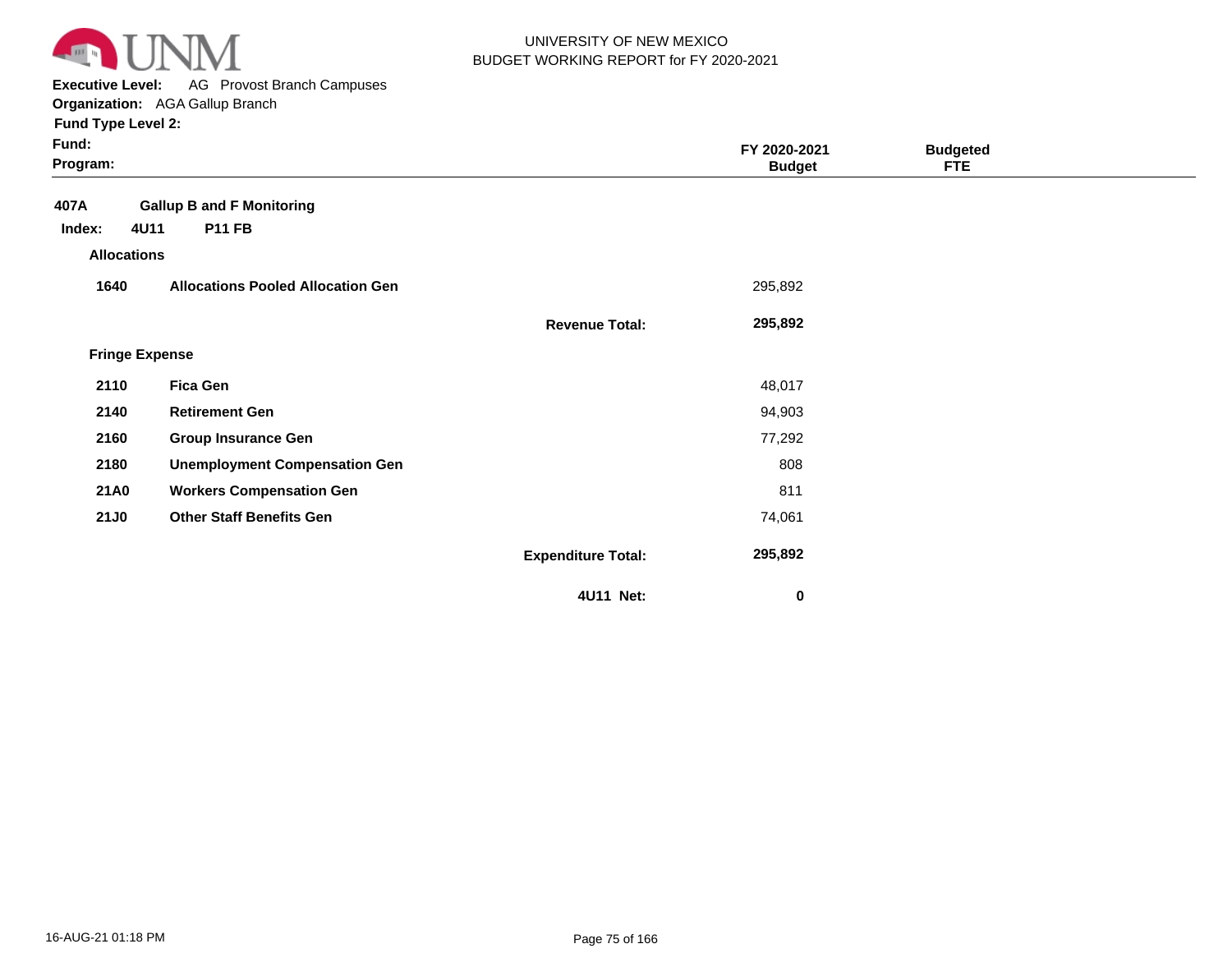

**Executive Level:** AG Provost Branch Campuses

**Organization:**  AGA Gallup Branch **Fund Type Level 2:**

| Fund:<br>Program:     |                                          |                           | FY 2020-2021<br><b>Budget</b> | <b>Budgeted</b><br><b>FTE</b> |  |
|-----------------------|------------------------------------------|---------------------------|-------------------------------|-------------------------------|--|
| 407A                  | <b>Gallup B and F Monitoring</b>         |                           |                               |                               |  |
| 4U12<br>Index:        | <b>P12 FB</b>                            |                           |                               |                               |  |
| <b>Allocations</b>    |                                          |                           |                               |                               |  |
| 1640                  | <b>Allocations Pooled Allocation Gen</b> |                           | 251,563                       |                               |  |
|                       |                                          | <b>Revenue Total:</b>     | 251,563                       |                               |  |
| <b>Fringe Expense</b> |                                          |                           |                               |                               |  |
| 2110                  | <b>Fica Gen</b>                          |                           | 55,177                        |                               |  |
| 2140                  | <b>Retirement Gen</b>                    |                           | 101,079                       |                               |  |
| 2160                  | <b>Group Insurance Gen</b>               |                           | 43,081                        |                               |  |
| 2180                  | <b>Unemployment Compensation Gen</b>     |                           | 1,621                         |                               |  |
| <b>21A0</b>           | <b>Workers Compensation Gen</b>          |                           | 1,059                         |                               |  |
| <b>21J0</b>           | <b>Other Staff Benefits Gen</b>          |                           | 49,546                        |                               |  |
|                       |                                          | <b>Expenditure Total:</b> | 251,563                       |                               |  |
|                       |                                          | 4U12 Net:                 | 0                             |                               |  |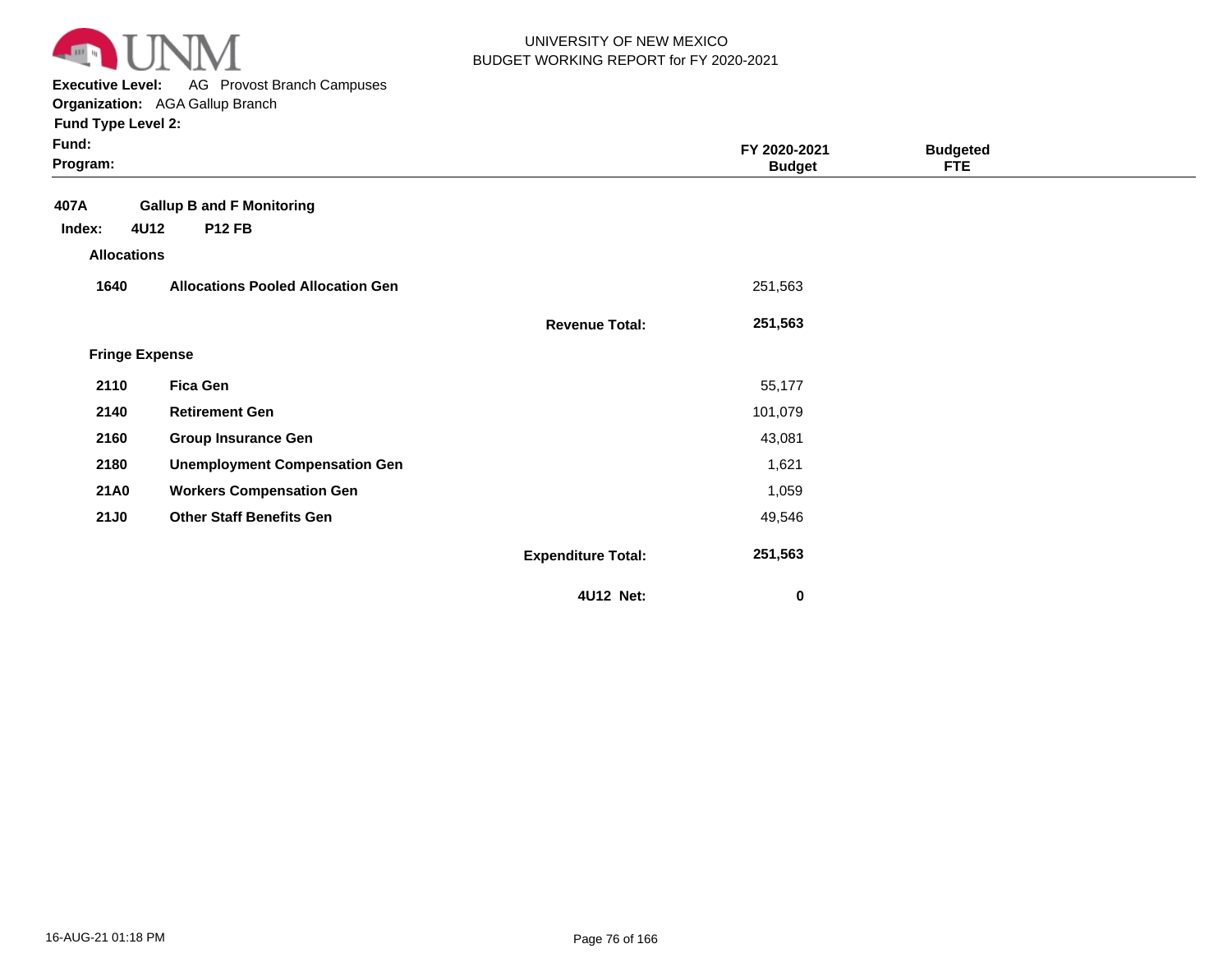

**Executive Level:** AG Provost Branch Campuses **Organization:**  AGA Gallup Branch

| Fund:<br>Program:     |                                          |                           | FY 2020-2021<br><b>Budget</b> | <b>Budgeted</b><br><b>FTE</b> |  |
|-----------------------|------------------------------------------|---------------------------|-------------------------------|-------------------------------|--|
| 407A                  | <b>Gallup B and F Monitoring</b>         |                           |                               |                               |  |
| 4U13<br>Index:        | <b>P13 FB</b>                            |                           |                               |                               |  |
| <b>Allocations</b>    |                                          |                           |                               |                               |  |
| 1640                  | <b>Allocations Pooled Allocation Gen</b> |                           | 446,671                       |                               |  |
|                       |                                          | <b>Revenue Total:</b>     | 446,671                       |                               |  |
| <b>Fringe Expense</b> |                                          |                           |                               |                               |  |
| 2110                  | <b>Fica Gen</b>                          |                           | 80,772                        |                               |  |
| 2140                  | <b>Retirement Gen</b>                    |                           | 162,242                       |                               |  |
| 2160                  | <b>Group Insurance Gen</b>               |                           | 109,259                       |                               |  |
| 2180                  | <b>Unemployment Compensation Gen</b>     |                           | 1,613                         |                               |  |
| <b>21A0</b>           | <b>Workers Compensation Gen</b>          |                           | 2,237                         |                               |  |
| <b>21J0</b>           | <b>Other Staff Benefits Gen</b>          |                           | 90,548                        |                               |  |
|                       |                                          | <b>Expenditure Total:</b> | 446,671                       |                               |  |
|                       |                                          | 4U13 Net:                 | $\bf{0}$                      |                               |  |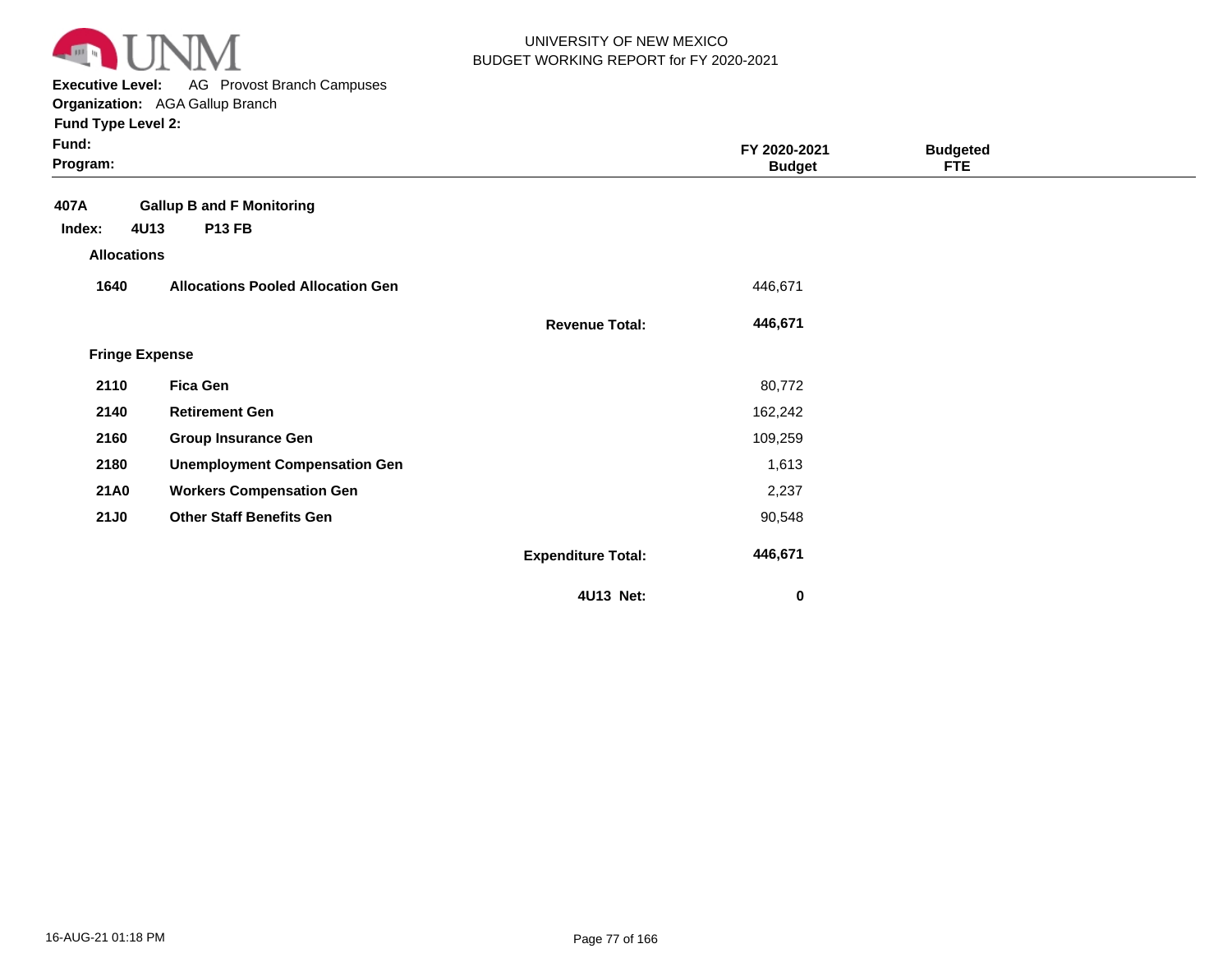

**Executive Level:** AG Provost Branch Campuses **Organization:**  AGA Gallup Branch

| Fund:<br>Program:     |                                          |                           | FY 2020-2021<br><b>Budget</b> | <b>Budgeted</b><br><b>FTE</b> |
|-----------------------|------------------------------------------|---------------------------|-------------------------------|-------------------------------|
| 407A                  | <b>Gallup B and F Monitoring</b>         |                           |                               |                               |
| 4U14<br>Index:        | <b>P14 FB</b>                            |                           |                               |                               |
| <b>Allocations</b>    |                                          |                           |                               |                               |
| 1640                  | <b>Allocations Pooled Allocation Gen</b> |                           | 300,335                       |                               |
|                       |                                          | <b>Revenue Total:</b>     | 300,335                       |                               |
| <b>Fringe Expense</b> |                                          |                           |                               |                               |
| 2110                  | <b>Fica Gen</b>                          |                           | 46,838                        |                               |
| 2140                  | <b>Retirement Gen</b>                    |                           | 87,612                        |                               |
| 2160                  | <b>Group Insurance Gen</b>               |                           | 87,824                        |                               |
| 2180                  | <b>Unemployment Compensation Gen</b>     |                           | 917                           |                               |
| <b>21A0</b>           | <b>Workers Compensation Gen</b>          |                           | 5,520                         |                               |
| <b>21J0</b>           | <b>Other Staff Benefits Gen</b>          |                           | 71,624                        |                               |
|                       |                                          | <b>Expenditure Total:</b> | 300,335                       |                               |
|                       |                                          | 4U14 Net:                 | $\pmb{0}$                     |                               |
|                       | 407A LEVEL 5<br><b>SUMMARY</b>           |                           |                               |                               |
|                       | Revenue                                  |                           | 2,824,926                     |                               |
|                       | <b>Labor Expense</b>                     |                           | $\mathbf{0}$                  | 0.00                          |
|                       | <b>Fringe Expense</b>                    |                           | 2,824,926                     |                               |
|                       | <b>Other Expense</b>                     |                           | $\mathbf 0$                   |                               |
|                       |                                          | NET:                      | $\bf{0}$                      |                               |
|                       |                                          |                           |                               |                               |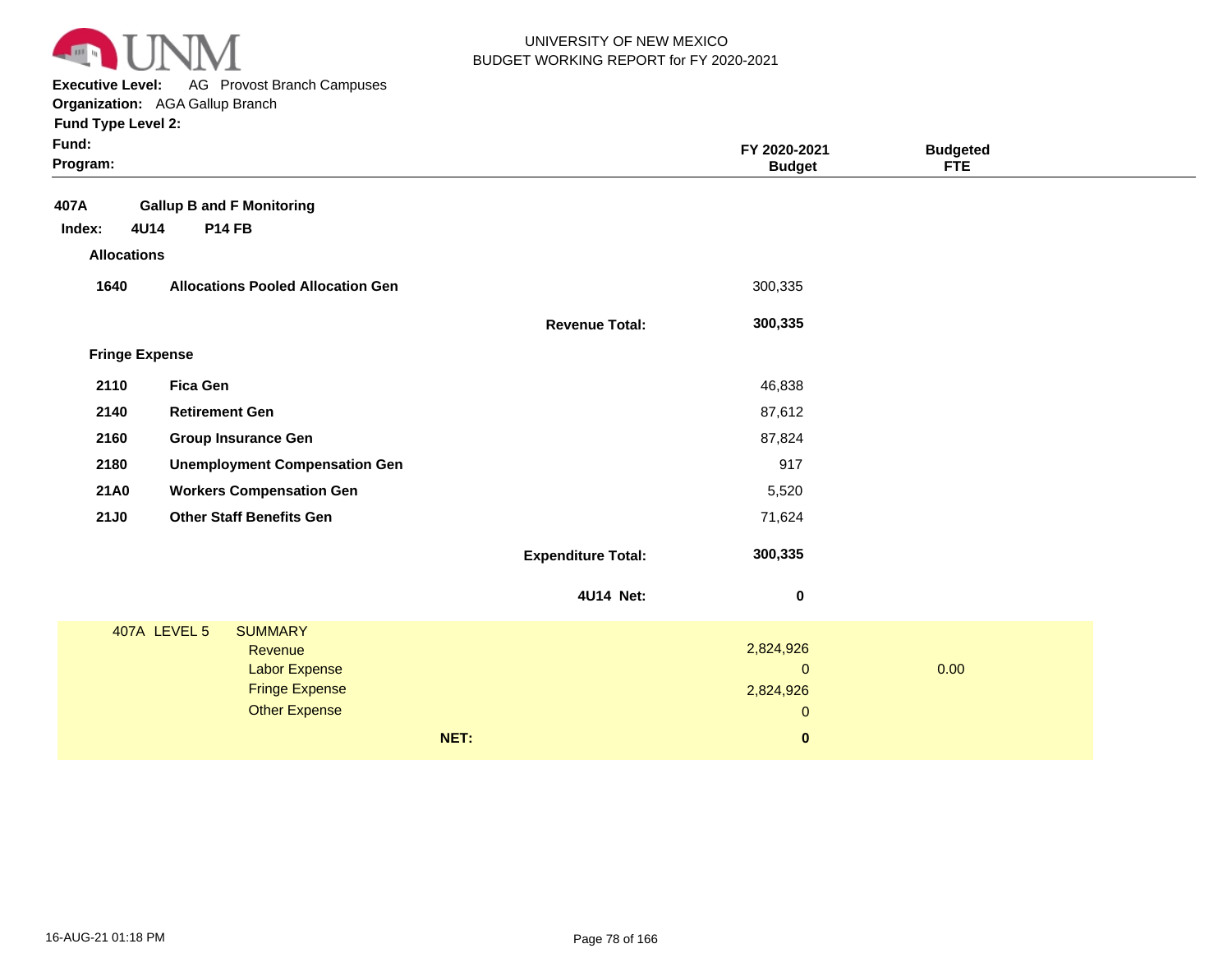

**Executive Level:** AG Provost Branch Campuses **Organization:**  AGA Gallup Branch

| Fund:<br>Program:    |                                                                           |                       | FY 2020-2021<br><b>Budget</b> | <b>Budgeted</b><br><b>FTE</b> |  |
|----------------------|---------------------------------------------------------------------------|-----------------------|-------------------------------|-------------------------------|--|
| 710A<br>Index:       | <b>Gallup Computer Service Instruction</b><br>710000<br><b>IT Support</b> |                       |                               |                               |  |
| <b>Allocations</b>   |                                                                           |                       |                               |                               |  |
| 1640                 | <b>Allocations Pooled Allocation Gen</b>                                  |                       | 405,125                       |                               |  |
|                      |                                                                           | <b>Revenue Total:</b> | 405,125                       |                               |  |
| <b>Labor Expense</b> |                                                                           |                       |                               |                               |  |
| 2020                 | <b>Administrative Professional Gen</b>                                    |                       | 63,440                        | 1.00                          |  |
| 2040                 | <b>Technician Salary Detail Gen</b>                                       |                       | 32,572                        | 1.00                          |  |
| <b>20J0</b>          | <b>Student Salaries Gen</b>                                               |                       | 3,000                         | 0.15                          |  |
| <b>20L0</b>          | <b>Federal Workstudy Gen</b>                                              |                       | 1,000                         | 0.05                          |  |
| <b>20NO</b>          | <b>State Workstudy Gen</b>                                                |                       | 1,500                         | 0.08                          |  |
| <b>Other Expense</b> |                                                                           |                       |                               |                               |  |
| 3100                 | <b>Office Supplies General</b>                                            |                       | 250                           |                               |  |
| 3140                 | <b>Computer Software Gen</b>                                              |                       | 3,000                         |                               |  |
| 3150                 | <b>Computer Supplies &lt;\$5,001</b>                                      |                       | 5,000                         |                               |  |
| 3180                 | Non Capital Equipment <\$5,001                                            |                       | 500                           |                               |  |
| 3189                 | Tagged Non-Capital Equipmnt <\$5,001                                      |                       | 26,891                        |                               |  |
| 31M1                 | <b>Staff Recruitment Expense Gen</b>                                      |                       | 500                           |                               |  |
| 37Z0                 | <b>Other Supply Costs Gen</b>                                             |                       | 500                           |                               |  |
| 3800                 | In State Travel Gen                                                       |                       | 500                           |                               |  |
| 38A0                 | <b>Motor Pool Rental Gen</b>                                              |                       | 500                           |                               |  |
| 6000                 | <b>Telecom Charges Gen</b>                                                |                       | 83,380                        |                               |  |
| 6020                 | <b>Long Distance Gen</b>                                                  |                       | 100                           |                               |  |
| 6040                 | <b>Telephone Line Spec Circuit Gen</b>                                    |                       | 15,000                        |                               |  |
| 6060                 | <b>Voice Mail Box Gen</b>                                                 |                       | 10,000                        |                               |  |
| 6080                 | <b>Cellular Charges Gen</b>                                               |                       | 600                           |                               |  |
| 60B0                 | <b>Data Networking Gen</b>                                                |                       | 144,000                       |                               |  |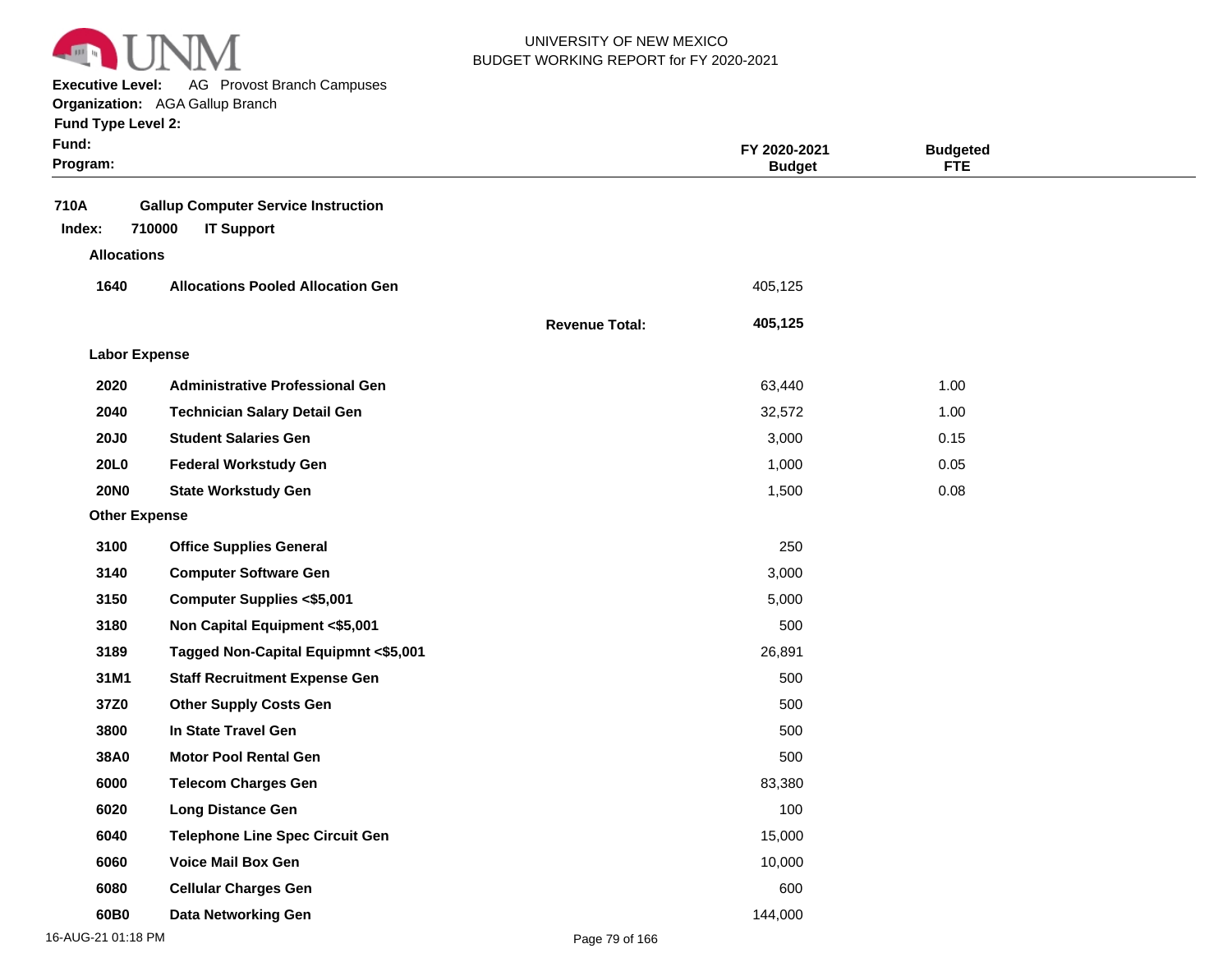

**Executive Level:** AG Provost Branch Campuses

**Organization:**  AGA Gallup Branch

| Fund:<br>Program: |                                                     |  |                                                                                                           |      |                           | FY 2020-2021<br><b>Budget</b>                | <b>Budgeted</b><br><b>FTE</b> |  |
|-------------------|-----------------------------------------------------|--|-----------------------------------------------------------------------------------------------------------|------|---------------------------|----------------------------------------------|-------------------------------|--|
| 710A              |                                                     |  | <b>Gallup Computer Service Instruction</b>                                                                |      |                           |                                              |                               |  |
| Index:            | 710000                                              |  | <b>IT Support</b>                                                                                         |      |                           |                                              |                               |  |
|                   | <b>Other Expense</b>                                |  |                                                                                                           |      |                           |                                              |                               |  |
| 62Z0              |                                                     |  | <b>Other Telephone Charges Gen</b>                                                                        |      |                           | 5,000                                        |                               |  |
| 6300              |                                                     |  | Alarm System Gen                                                                                          |      |                           | 2,000                                        |                               |  |
|                   | <b>Cable Television Gen</b><br>6380                 |  | 1,600                                                                                                     |      |                           |                                              |                               |  |
|                   | <b>70E0</b><br><b>Computer Hardware Maintenance</b> |  | 500                                                                                                       |      |                           |                                              |                               |  |
|                   | <b>Banner Tax</b><br><b>80K0</b>                    |  |                                                                                                           |      | 3,792                     |                                              |                               |  |
|                   |                                                     |  |                                                                                                           |      | <b>Expenditure Total:</b> | 405,125                                      |                               |  |
|                   |                                                     |  |                                                                                                           |      | 710000 Net:               | $\pmb{0}$                                    |                               |  |
|                   | <b>710A LEVEL 5</b>                                 |  | <b>SUMMARY</b><br><b>Revenue</b><br><b>Labor Expense</b><br><b>Fringe Expense</b><br><b>Other Expense</b> |      |                           | 405,125<br>101,512<br>$\mathbf 0$<br>303,613 | 2.28                          |  |
|                   |                                                     |  |                                                                                                           | NET: |                           | $\boldsymbol{0}$                             |                               |  |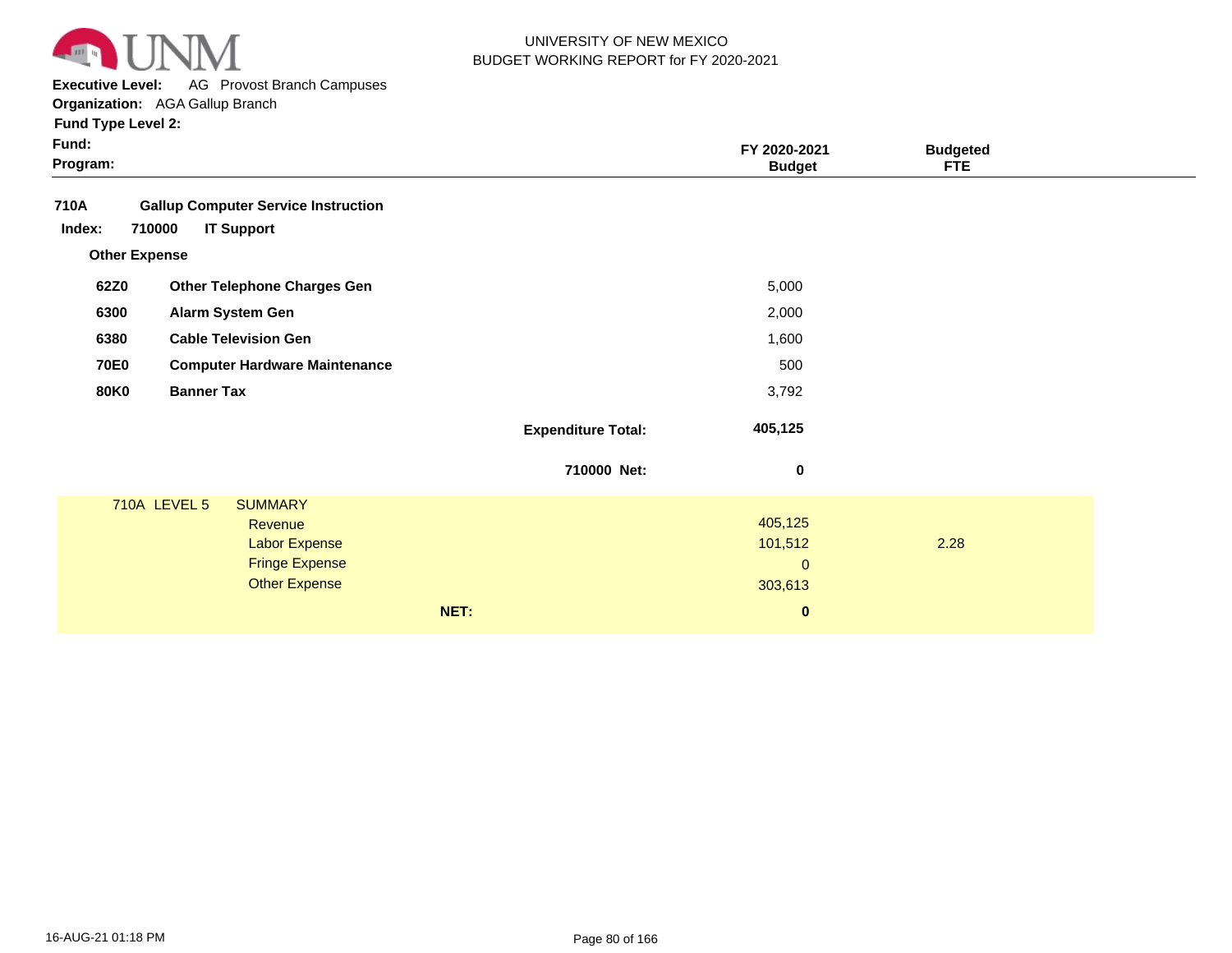

**Executive Level:** AG Provost Branch Campuses

**Organization:**  AGA Gallup Branch **Fund Type Level 2:**

| Fund:<br>Program:    |                                                                             |                           | FY 2020-2021<br><b>Budget</b> | <b>Budgeted</b><br><b>FTE</b> |  |
|----------------------|-----------------------------------------------------------------------------|---------------------------|-------------------------------|-------------------------------|--|
| 713B<br>Index:       | <b>Gallup Dental Assistant Program</b><br>713000<br><b>Dental Assisting</b> |                           |                               |                               |  |
| <b>Allocations</b>   |                                                                             |                           |                               |                               |  |
| 1640                 |                                                                             |                           |                               |                               |  |
|                      | <b>Allocations Pooled Allocation Gen</b>                                    |                           | 125,252                       |                               |  |
|                      |                                                                             | <b>Revenue Total:</b>     | 125,252                       |                               |  |
| <b>Labor Expense</b> |                                                                             |                           |                               |                               |  |
| 2000                 | <b>Faculty Salary Detail Gen</b>                                            |                           | 112,277                       | 2.00                          |  |
| <b>20FA</b>          | <b>Pooled Faculty Compensation</b>                                          |                           | 4,491                         | 0.00                          |  |
| <b>Other Expense</b> |                                                                             |                           |                               |                               |  |
| 3100                 | <b>Office Supplies General</b>                                              |                           | 50                            |                               |  |
| 3180                 | Non Capital Equipment <\$5,001                                              |                           | 500                           |                               |  |
| 31B0                 | Food F&A Unallowable Gen                                                    |                           | 700                           |                               |  |
| 31C0                 | <b>Dues Memberships Gen</b>                                                 |                           | 225                           |                               |  |
| 31P0                 | <b>Training Materials Supplies Gen</b>                                      |                           | 1,200                         |                               |  |
| 31P1                 | <b>Instructional Materials &amp; Supplies</b>                               |                           | 2,725                         |                               |  |
| 3800                 | In State Travel Gen                                                         |                           | 500                           |                               |  |
| 3820                 | Out Of State Travel Gen                                                     |                           | 2,000                         |                               |  |
| <b>70D0</b>          | <b>Equipment Repairs Maintenance Gen</b>                                    |                           | 500                           |                               |  |
| <b>80K0</b>          | <b>Banner Tax</b>                                                           |                           | 84                            |                               |  |
|                      |                                                                             | <b>Expenditure Total:</b> | 125,252                       |                               |  |
|                      |                                                                             | 713000 Net:               | 0                             |                               |  |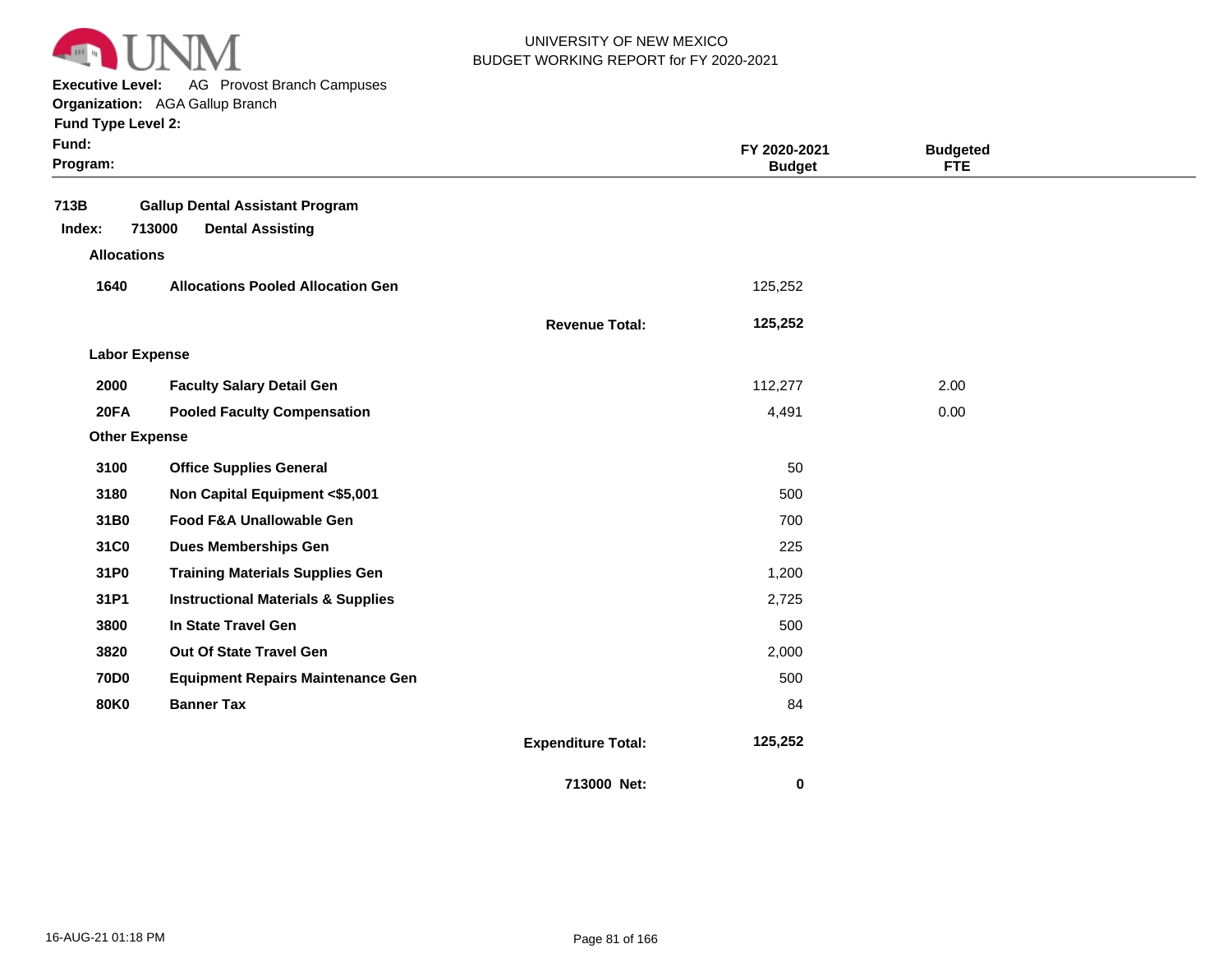

**Executive Level:** AG Provost Branch Campuses

**Organization:**  AGA Gallup Branch

**Fund Type Level 2:**

| Fund:    | 2020-2021     | <b>Ruddetec</b>  |  |
|----------|---------------|------------------|--|
| Program: | <b>Budget</b> | <b>CERS</b><br>. |  |

**713B Gallup Dental Assistant Program**

| . |              |                       |      |              |      |  |
|---|--------------|-----------------------|------|--------------|------|--|
|   | 713B LEVEL 6 | <b>SUMMARY</b>        |      |              |      |  |
|   |              | Revenue               |      | 125,252      |      |  |
|   |              | <b>Labor Expense</b>  |      | 116,768      | 2.00 |  |
|   |              | <b>Fringe Expense</b> |      | $\mathbf{0}$ |      |  |
|   |              | <b>Other Expense</b>  |      | 8,484        |      |  |
|   |              |                       | NET: | $\bf{0}$     |      |  |
|   |              |                       |      |              |      |  |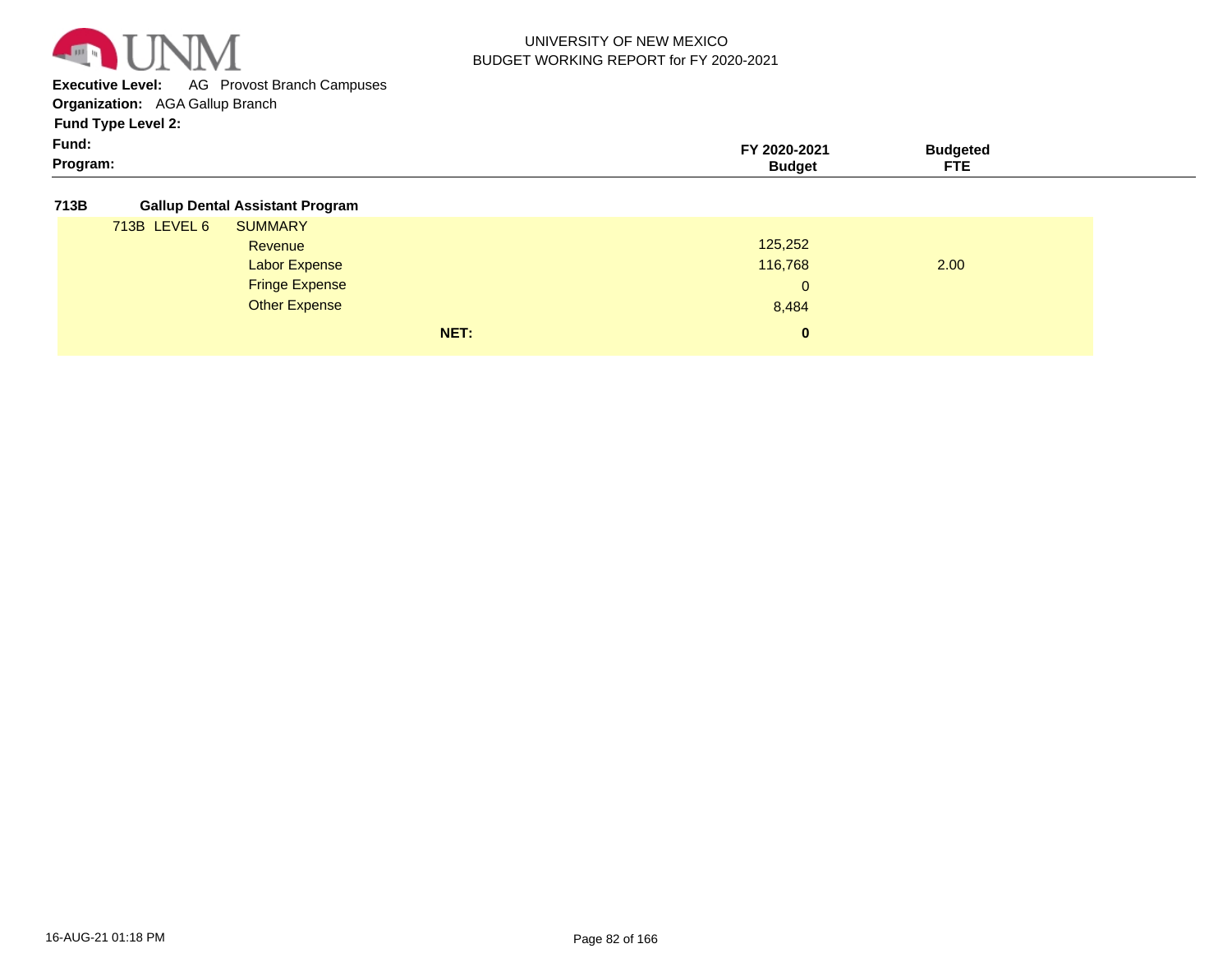

**Executive Level:** AG Provost Branch Campuses

**Organization:**  AGA Gallup Branch **Fund Type Level 2:**

| Funa Type Level 2: |  |
|--------------------|--|
|--------------------|--|

| Fund:<br>Program:    |                                                                         |                       | FY 2020-2021<br><b>Budget</b> | <b>Budgeted</b><br><b>FTE</b> |  |
|----------------------|-------------------------------------------------------------------------|-----------------------|-------------------------------|-------------------------------|--|
| 713C<br>Index:       | <b>Gallup General Administrative</b><br>713005<br><b>Health Careers</b> |                       |                               |                               |  |
| <b>Allocations</b>   |                                                                         |                       |                               |                               |  |
| 1640                 | <b>Allocations Pooled Allocation Gen</b>                                |                       | 55,144                        |                               |  |
|                      |                                                                         | <b>Revenue Total:</b> | 55,144                        |                               |  |
| <b>Labor Expense</b> |                                                                         |                       |                               |                               |  |
| 2060                 | <b>Support Staff Salary Detail Gen</b>                                  |                       | 38,551                        | 1.00                          |  |
| <b>Other Expense</b> |                                                                         |                       |                               |                               |  |
| 3100                 | <b>Office Supplies General</b>                                          |                       | 3,929                         |                               |  |
| 3150                 | <b>Computer Supplies &lt;\$5,001</b>                                    |                       | 1,000                         |                               |  |
| 3170                 | <b>Custodial Supplies Gen</b>                                           |                       | 100                           |                               |  |
| 3180                 | Non Capital Equipment <\$5,001                                          |                       | 2,848                         |                               |  |
| 31B0                 | Food F&A Unallowable Gen                                                |                       | 800                           |                               |  |
| 31D0                 | <b>Freight In-Bound</b>                                                 |                       | 20                            |                               |  |
| 31K0                 | <b>Postage Gen</b>                                                      |                       | 100                           |                               |  |
| 31L0                 | <b>Printing Supplies Gen</b>                                            |                       | 100                           |                               |  |
| 31M0                 | <b>Recruitment Expense Gen</b>                                          |                       | 150                           |                               |  |
| 31M1                 | <b>Staff Recruitment Expense Gen</b>                                    |                       | 500                           |                               |  |
| 31P1                 | <b>Instructional Materials &amp; Supplies</b>                           |                       | 3,000                         |                               |  |
| 3800                 | In State Travel Gen                                                     |                       | 500                           |                               |  |
| 6000                 | <b>Telecom Charges Gen</b>                                              |                       | 600                           |                               |  |
| 6020                 | <b>Long Distance Gen</b>                                                |                       | 600                           |                               |  |
| 63A0                 | <b>Conference Fees Gen</b>                                              |                       | 150                           |                               |  |
| 63B0                 | <b>Rental Fees Gen</b>                                                  |                       | 1,000                         |                               |  |
| 63C0                 | <b>Copying Gen</b>                                                      |                       | 1,000                         |                               |  |
| 80K0                 | <b>Banner Tax</b>                                                       |                       | 196                           |                               |  |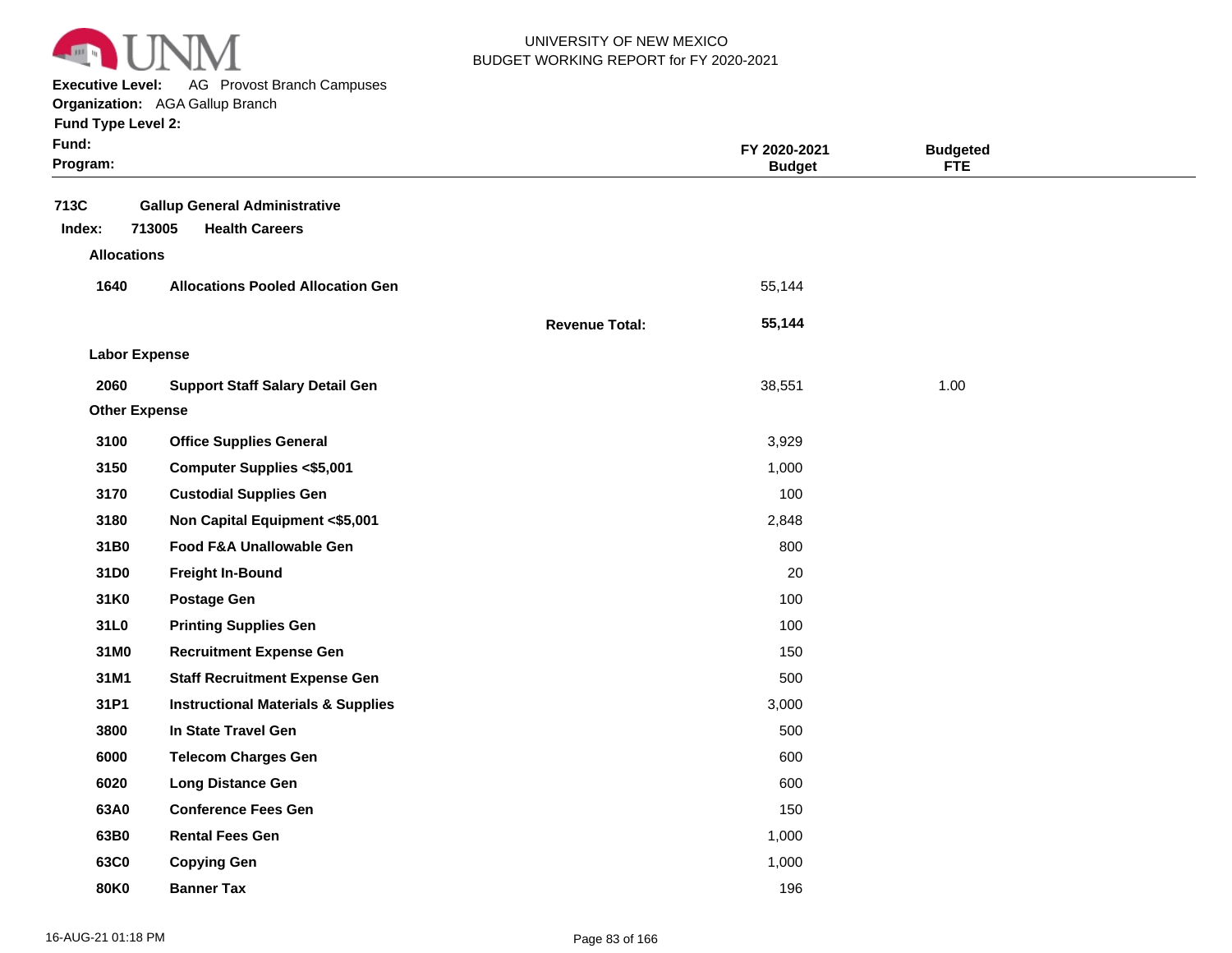

**Executive Level:** AG Provost Branch Campuses **Organization:**  AGA Gallup Branch

**Fund Type Level 2:**

| Fund:<br>Program: |        |                                                               |                           | FY 2020-2021<br><b>Budget</b> | <b>Budgeted</b><br>FTE. |  |
|-------------------|--------|---------------------------------------------------------------|---------------------------|-------------------------------|-------------------------|--|
| 713C<br>Index:    | 713005 | <b>Gallup General Administrative</b><br><b>Health Careers</b> | <b>Expenditure Total:</b> | 55,144                        |                         |  |

**713005 Net: 0**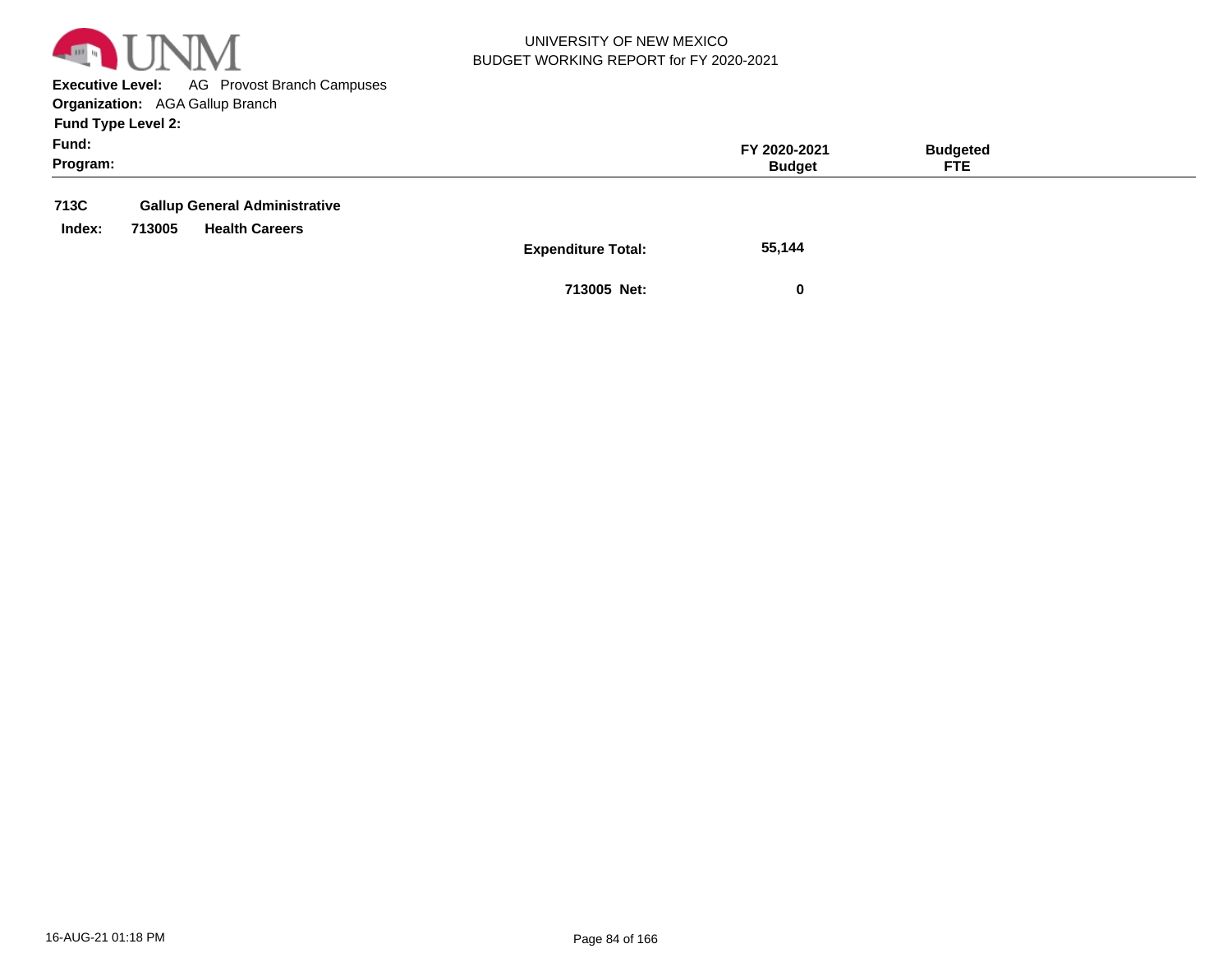

**Executive Level:** AG Provost Branch Campuses

| <b>Fund Type Level 2:</b> |  |  |  |
|---------------------------|--|--|--|
|---------------------------|--|--|--|

| Fund:<br>Program:    |                                                                             |                           | FY 2020-2021<br><b>Budget</b> | <b>Budgeted</b><br>FTE |
|----------------------|-----------------------------------------------------------------------------|---------------------------|-------------------------------|------------------------|
| 713C<br>Index:       | <b>Gallup General Administrative</b><br>713013<br><b>Gallup EMT Program</b> |                           |                               |                        |
| <b>Allocations</b>   |                                                                             |                           |                               |                        |
| 1640                 | <b>Allocations Pooled Allocation Gen</b>                                    |                           | 76,508                        |                        |
|                      |                                                                             | <b>Revenue Total:</b>     | 76,508                        |                        |
| <b>Labor Expense</b> |                                                                             |                           |                               |                        |
| 2000                 | <b>Faculty Salary Detail Gen</b>                                            |                           | 68,952                        | 1.00                   |
| 20FA                 | <b>Pooled Faculty Compensation</b>                                          |                           | 2,758                         | 0.00                   |
| <b>Other Expense</b> |                                                                             |                           |                               |                        |
| 3100                 | <b>Office Supplies General</b>                                              |                           | 300                           |                        |
| 3180                 | Non Capital Equipment <\$5,001                                              |                           | 300                           |                        |
| 31C0                 | <b>Dues Memberships Gen</b>                                                 |                           | 50                            |                        |
| 31D0                 | <b>Freight In-Bound</b>                                                     |                           | 50                            |                        |
| 31P1                 | <b>Instructional Materials &amp; Supplies</b>                               |                           | 1,750                         |                        |
| 3820                 | Out Of State Travel Gen                                                     |                           | 1,550                         |                        |
| 63E0                 | <b>Honoraria Gen</b>                                                        |                           | 750                           |                        |
| <b>80K0</b>          | <b>Banner Tax</b>                                                           |                           | 48                            |                        |
|                      |                                                                             | <b>Expenditure Total:</b> | 76,508                        |                        |
|                      |                                                                             | 713013 Net:               | $\pmb{0}$                     |                        |
|                      | 713C LEVEL 6<br><b>SUMMARY</b>                                              |                           |                               |                        |
|                      | Revenue<br><b>Labor Expense</b>                                             |                           | 131,652<br>110,261            | 2.00                   |
|                      | <b>Fringe Expense</b>                                                       |                           | $\mathbf 0$                   |                        |
|                      | <b>Other Expense</b>                                                        |                           | 21,391                        |                        |
|                      |                                                                             | NET:                      | $\pmb{0}$                     |                        |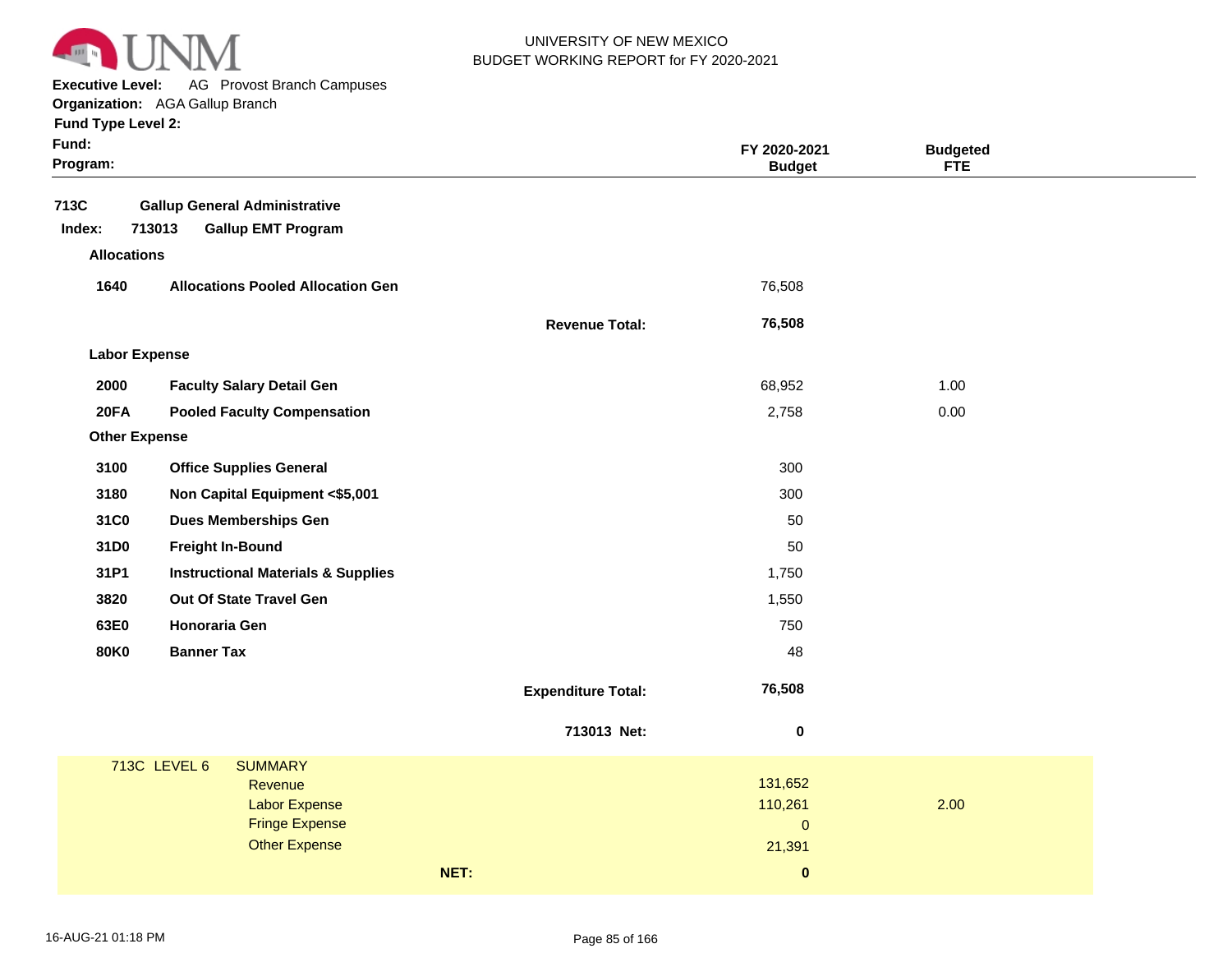

**Executive Level:** AG Provost Branch Campuses

| <b>Fund Type Level 2:</b> |  |  |  |
|---------------------------|--|--|--|
|---------------------------|--|--|--|

| Fund:<br>Program:    |                                                                                        |                           | FY 2020-2021<br><b>Budget</b> | <b>Budgeted</b><br><b>FTE</b> |  |
|----------------------|----------------------------------------------------------------------------------------|---------------------------|-------------------------------|-------------------------------|--|
| 713D                 |                                                                                        |                           |                               |                               |  |
| Index:               | <b>Gallup Health Careers Sunpath</b><br>713004<br><b>Gallup Health Info Technology</b> |                           |                               |                               |  |
| <b>Allocations</b>   |                                                                                        |                           |                               |                               |  |
|                      |                                                                                        |                           |                               |                               |  |
| 1640                 | <b>Allocations Pooled Allocation Gen</b>                                               |                           | 107,658                       |                               |  |
|                      |                                                                                        | <b>Revenue Total:</b>     | 107,658                       |                               |  |
| <b>Labor Expense</b> |                                                                                        |                           |                               |                               |  |
| 2000                 | <b>Faculty Salary Detail Gen</b>                                                       |                           | 98,125                        | 1.60                          |  |
| <b>20FA</b>          | <b>Pooled Faculty Compensation</b>                                                     |                           | 3,925                         | 0.00                          |  |
| <b>Other Expense</b> |                                                                                        |                           |                               |                               |  |
| 3140                 | <b>Computer Software Gen</b>                                                           |                           | 600                           |                               |  |
| 31B0                 | <b>Food F&amp;A Unallowable Gen</b>                                                    |                           | 150                           |                               |  |
| 31C0                 | <b>Dues Memberships Gen</b>                                                            |                           | 3,000                         |                               |  |
| 31C1                 | <b>Accreditation Fees</b>                                                              |                           | 250                           |                               |  |
| 31P1                 | <b>Instructional Materials &amp; Supplies</b>                                          |                           | 500                           |                               |  |
| 3800                 | In State Travel Gen                                                                    |                           | 300                           |                               |  |
| 3820                 | <b>Out Of State Travel Gen</b>                                                         |                           | 250                           |                               |  |
| 63A0                 | <b>Conference Fees Gen</b>                                                             |                           | 500                           |                               |  |
| <b>80K0</b>          | <b>Banner Tax</b>                                                                      |                           | 58                            |                               |  |
|                      |                                                                                        | <b>Expenditure Total:</b> | 107,658                       |                               |  |
|                      |                                                                                        | 713004 Net:               | $\pmb{0}$                     |                               |  |
|                      | 713D LEVEL 6<br><b>SUMMARY</b>                                                         |                           |                               |                               |  |
|                      | Revenue                                                                                |                           | 107,658                       |                               |  |
|                      | <b>Labor Expense</b><br><b>Fringe Expense</b>                                          |                           | 102,050<br>$\mathbf{0}$       | 1.60                          |  |
|                      | <b>Other Expense</b>                                                                   |                           | 5,608                         |                               |  |
|                      |                                                                                        | NET:                      | $\mathbf 0$                   |                               |  |
|                      |                                                                                        |                           |                               |                               |  |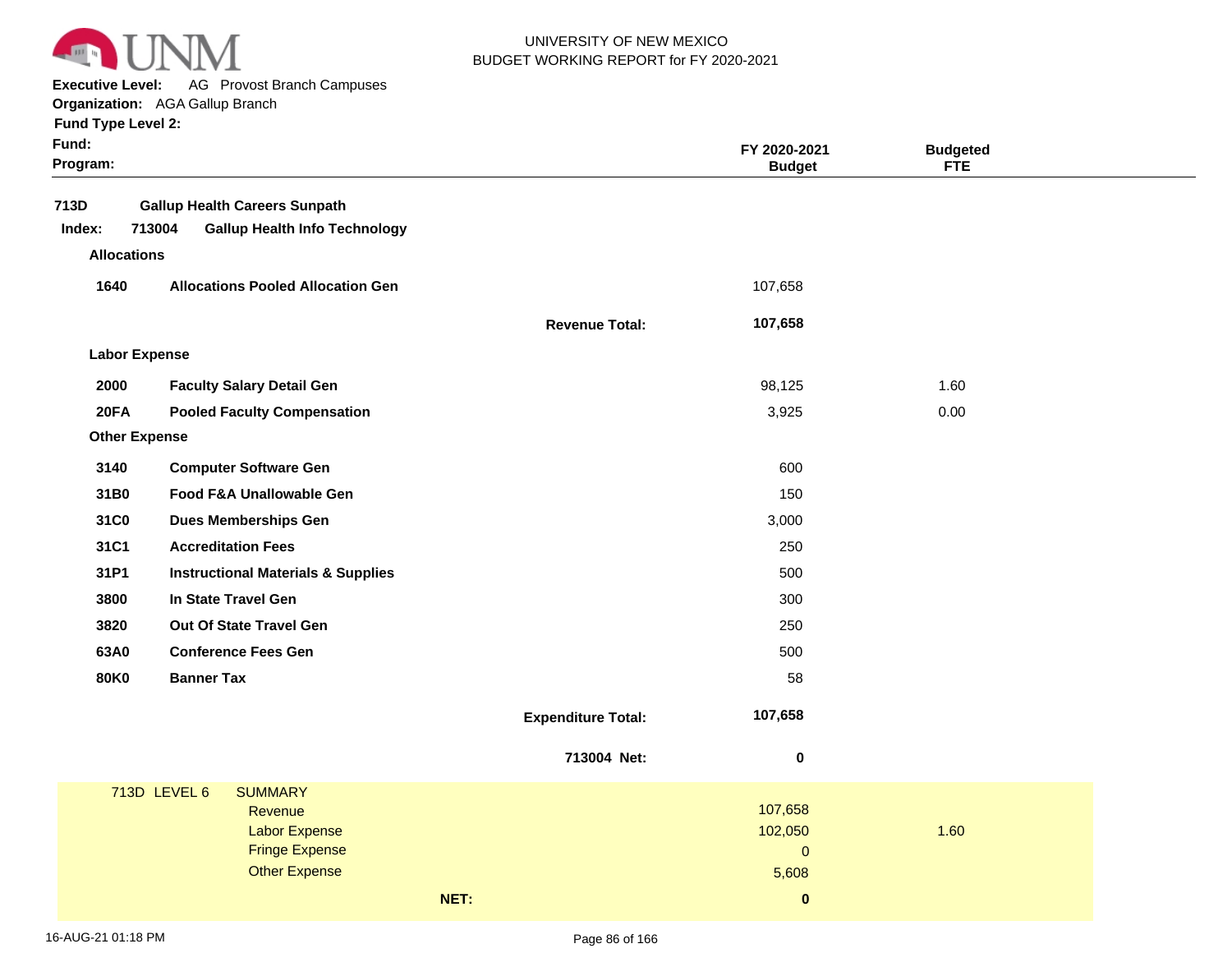

**Executive Level:** AG Provost Branch Campuses

| <b>Fund Type Level 2:</b> |  |  |  |
|---------------------------|--|--|--|
|---------------------------|--|--|--|

| Fund:<br>Program:    |                                                |                           | FY 2020-2021<br><b>Budget</b> | <b>Budgeted</b><br><b>FTE</b> |  |
|----------------------|------------------------------------------------|---------------------------|-------------------------------|-------------------------------|--|
| 713E                 | <b>Gallup Human Services</b>                   |                           |                               |                               |  |
| Index:               | 713001<br><b>Health Careers Human Services</b> |                           |                               |                               |  |
| <b>Allocations</b>   |                                                |                           |                               |                               |  |
| 1640                 | <b>Allocations Pooled Allocation Gen</b>       |                           | 199,164                       |                               |  |
|                      |                                                | <b>Revenue Total:</b>     | 199,164                       |                               |  |
| <b>Labor Expense</b> |                                                |                           |                               |                               |  |
| 2000                 | <b>Faculty Salary Detail Gen</b>               |                           | 189,950                       | 2.00                          |  |
| <b>20FA</b>          | <b>Pooled Faculty Compensation</b>             |                           | 7,598                         | 0.00                          |  |
| <b>Other Expense</b> |                                                |                           |                               |                               |  |
| 3180                 | Non Capital Equipment <\$5,001                 |                           | 400                           |                               |  |
| 31B0                 | Food F&A Unallowable Gen                       |                           | 50                            |                               |  |
| 31P1                 | <b>Instructional Materials &amp; Supplies</b>  |                           | 250                           |                               |  |
| 3800                 | In State Travel Gen                            |                           | 100                           |                               |  |
| 3820                 | Out Of State Travel Gen                        |                           | 800                           |                               |  |
| <b>80K0</b>          | <b>Banner Tax</b>                              |                           | 16                            |                               |  |
|                      |                                                | <b>Expenditure Total:</b> | 199,164                       |                               |  |
|                      |                                                | 713001 Net:               | $\pmb{0}$                     |                               |  |
|                      | 713E LEVEL 6<br><b>SUMMARY</b>                 |                           |                               |                               |  |
|                      | Revenue                                        |                           | 199,164                       |                               |  |
|                      | <b>Labor Expense</b><br><b>Fringe Expense</b>  |                           | 197,548<br>$\mathbf{0}$       | 2.00                          |  |
|                      | <b>Other Expense</b>                           |                           | 1,616                         |                               |  |
|                      |                                                | NET:                      | $\mathbf{0}$                  |                               |  |
|                      |                                                |                           |                               |                               |  |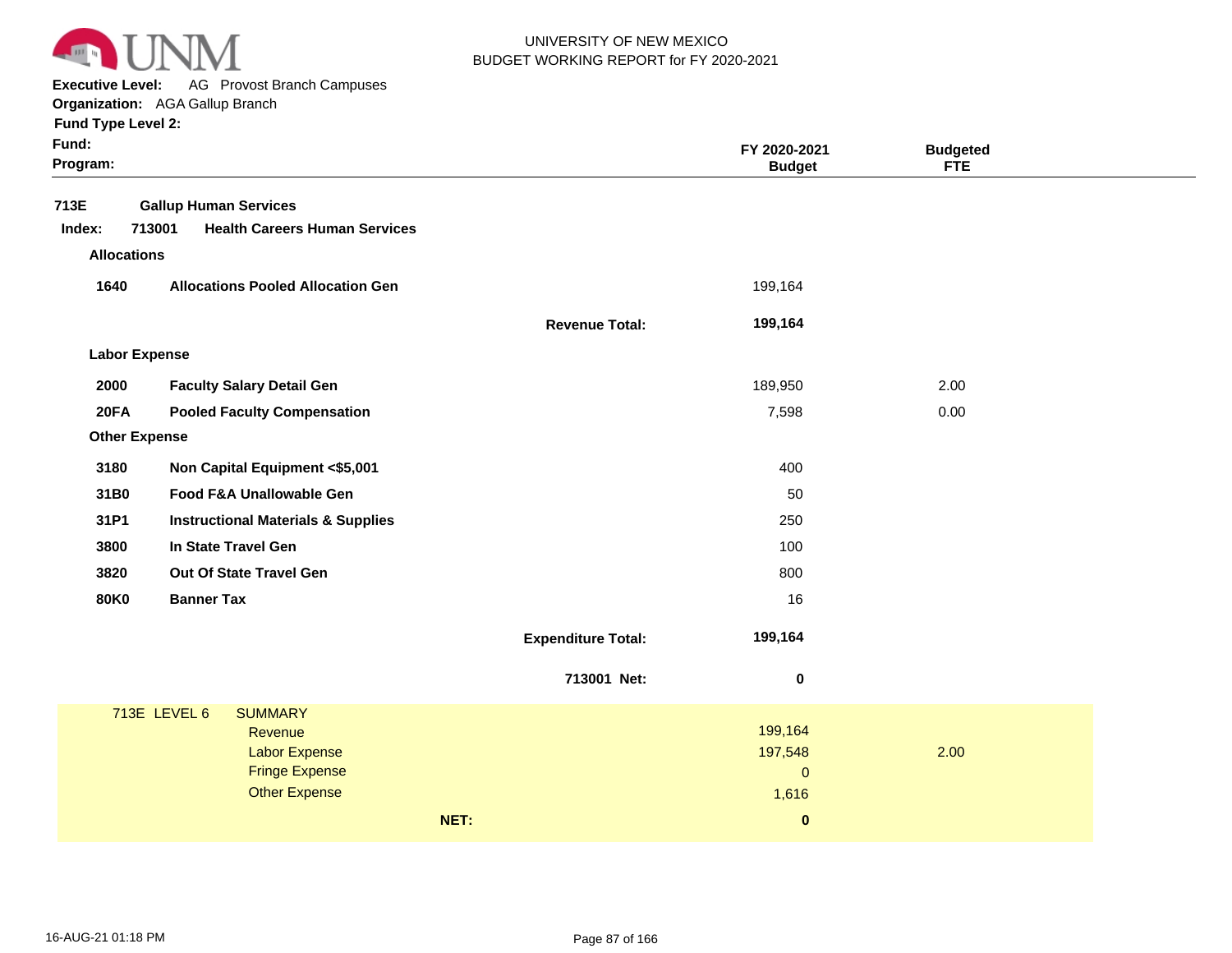

**Executive Level:** AG Provost Branch Campuses

**Organization:**  AGA Gallup Branch

| Fund:<br>Program:    |                                                  |                           | FY 2020-2021<br><b>Budget</b> | <b>Budgeted</b><br><b>FTE</b> |  |
|----------------------|--------------------------------------------------|---------------------------|-------------------------------|-------------------------------|--|
| 713F                 | <b>Gallup Medical Lab Tech</b>                   |                           |                               |                               |  |
| Index:               | 713002<br><b>Health Careers Medical Lab Tech</b> |                           |                               |                               |  |
| <b>Allocations</b>   |                                                  |                           |                               |                               |  |
| 1640                 | <b>Allocations Pooled Allocation Gen</b>         |                           | 83,674                        |                               |  |
|                      |                                                  | <b>Revenue Total:</b>     | 83,674                        |                               |  |
| <b>Labor Expense</b> |                                                  |                           |                               |                               |  |
| 2000                 | <b>Faculty Salary Detail Gen</b>                 |                           | 69,550                        | 1.00                          |  |
| 20FA                 | <b>Pooled Faculty Compensation</b>               |                           | 2,782                         | 0.00                          |  |
| <b>Other Expense</b> |                                                  |                           |                               |                               |  |
| 3180                 | Non Capital Equipment <\$5,001                   |                           | 1,000                         |                               |  |
| 31B0                 | Food F&A Unallowable Gen                         |                           | 500                           |                               |  |
| 31C1                 | <b>Accreditation Fees</b>                        |                           | 2,500                         |                               |  |
| 31P0                 | <b>Training Materials Supplies Gen</b>           |                           | 200                           |                               |  |
| 31P1                 | <b>Instructional Materials &amp; Supplies</b>    |                           | 4,000                         |                               |  |
| 3800                 | In State Travel Gen                              |                           | 500                           |                               |  |
| 3820                 | Out Of State Travel Gen                          |                           | 2,000                         |                               |  |
| <b>70D0</b>          | <b>Equipment Repairs Maintenance Gen</b>         |                           | 500                           |                               |  |
| <b>80K0</b>          | <b>Banner Tax</b>                                |                           | 142                           |                               |  |
|                      |                                                  | <b>Expenditure Total:</b> | 83,674                        |                               |  |
|                      |                                                  | 713002 Net:               | $\pmb{0}$                     |                               |  |
|                      | 713F LEVEL 6<br><b>SUMMARY</b>                   |                           |                               |                               |  |
|                      | Revenue                                          |                           | 83,674                        |                               |  |
|                      | <b>Labor Expense</b><br><b>Fringe Expense</b>    |                           | 72,332<br>$\overline{0}$      | 1.00                          |  |
|                      | <b>Other Expense</b>                             |                           | 11,342                        |                               |  |
|                      | NET:                                             |                           | $\pmb{0}$                     |                               |  |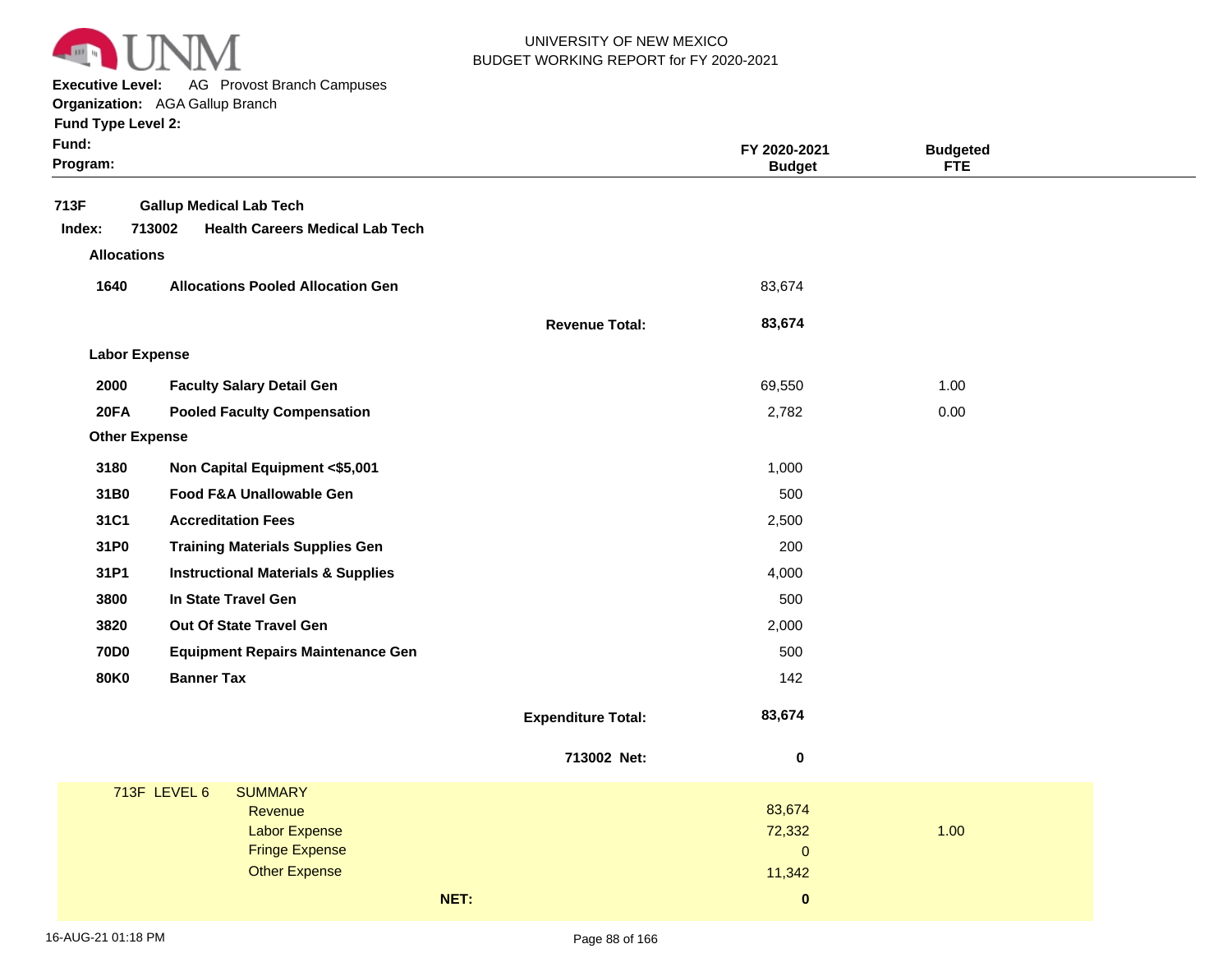

**Executive Level:** AG Provost Branch Campuses

**Organization:**  AGA Gallup Branch

| Fund:<br>Program:    |                                                      |                           | FY 2020-2021<br><b>Budget</b> | <b>Budgeted</b><br><b>FTE</b> |
|----------------------|------------------------------------------------------|---------------------------|-------------------------------|-------------------------------|
| 713H                 | <b>Gallup Physical Educ Health Educ</b>              |                           |                               |                               |
| Index:               | <b>Gallup Health Education Course Fees</b><br>713008 |                           |                               |                               |
|                      | <b>Operating Revenue</b>                             |                           |                               |                               |
| 0220                 | <b>Course Lab Fees Gen</b>                           |                           | 15,250                        |                               |
|                      |                                                      | <b>Revenue Total:</b>     | 15,250                        |                               |
| <b>Other Expense</b> |                                                      |                           |                               |                               |
| 31P1                 | <b>Instructional Materials &amp; Supplies</b>        |                           | 15,097                        |                               |
| <b>80K0</b>          | <b>Banner Tax</b>                                    |                           | 153                           |                               |
|                      |                                                      | <b>Expenditure Total:</b> | 15,250                        |                               |
|                      |                                                      | 713008 Net:               | $\bf{0}$                      |                               |
|                      | 713H LEVEL 6<br><b>SUMMARY</b>                       |                           |                               |                               |
|                      | Revenue                                              |                           | 15,250                        |                               |
|                      | <b>Labor Expense</b>                                 |                           | $\mathbf{0}$                  | 0.00                          |
|                      | <b>Fringe Expense</b>                                |                           | $\mathbf{0}$                  |                               |
|                      | <b>Other Expense</b>                                 |                           | 15,250                        |                               |
|                      | NET:                                                 |                           | $\bf{0}$                      |                               |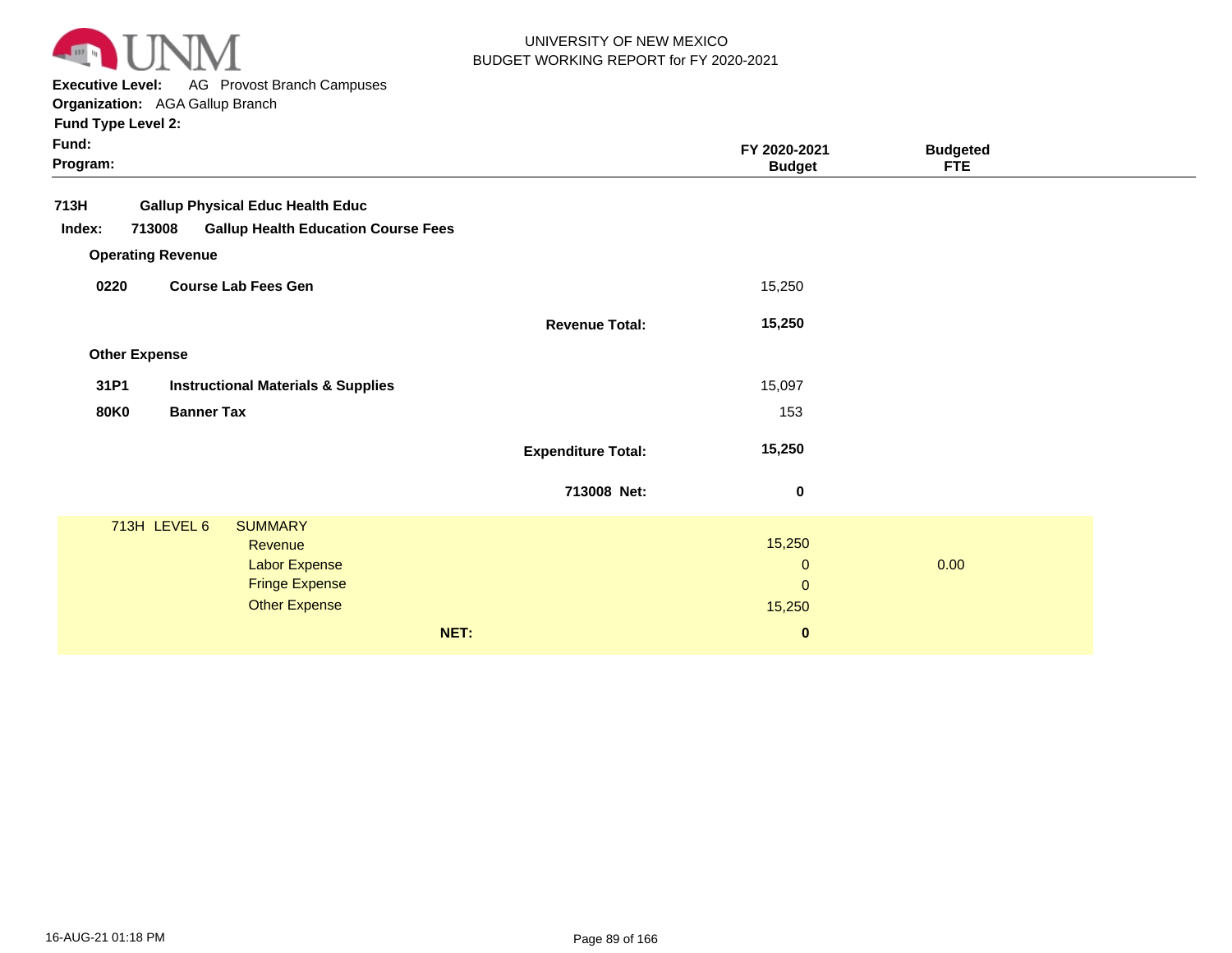

**Executive Level:** AG Provost Branch Campuses

#### **Organization:**  AGA Gallup Branch

| Fund:<br>Program:     |                                               |                           | FY 2020-2021<br><b>Budget</b> | <b>Budgeted</b><br><b>FTE</b> |  |
|-----------------------|-----------------------------------------------|---------------------------|-------------------------------|-------------------------------|--|
| 7140                  | <b>Gallup CCTE Health Careers</b>             |                           |                               |                               |  |
| Index:                | 714026<br><b>CCTE Health Careers - Gallup</b> |                           |                               |                               |  |
| <b>Allocations</b>    |                                               |                           |                               |                               |  |
| 1640                  | <b>Allocations Pooled Allocation Gen</b>      |                           | 30,566                        |                               |  |
|                       |                                               | <b>Revenue Total:</b>     | 30,566                        |                               |  |
| <b>Labor Expense</b>  |                                               |                           |                               |                               |  |
| 2000                  | <b>Faculty Salary Detail Gen</b>              |                           | 19,449                        | 0.40                          |  |
| <b>20FA</b>           | <b>Pooled Faculty Compensation</b>            |                           | 778                           | 0.00                          |  |
| <b>Fringe Expense</b> |                                               |                           |                               |                               |  |
| 2110                  | <b>Fica Gen</b>                               |                           | 1,481                         |                               |  |
| 2140                  | <b>Retirement Gen</b>                         |                           | 2,935                         |                               |  |
| 2160                  | <b>Group Insurance Gen</b>                    |                           | 1,402                         |                               |  |
| 2180                  | <b>Unemployment Compensation Gen</b>          |                           | 27                            |                               |  |
| 21A0                  | <b>Workers Compensation Gen</b>               |                           | 18                            |                               |  |
| 21J0                  | <b>Other Staff Benefits Gen</b>               |                           | 889                           |                               |  |
| <b>Other Expense</b>  |                                               |                           |                               |                               |  |
| 3100                  | <b>Office Supplies General</b>                |                           | 225                           |                               |  |
| 3110                  | <b>Books Periodicals Gen</b>                  |                           | 450                           |                               |  |
| 31P1                  | <b>Instructional Materials &amp; Supplies</b> |                           | 2,876                         |                               |  |
| <b>80K0</b>           | <b>Banner Tax</b>                             |                           | 36                            |                               |  |
|                       |                                               | <b>Expenditure Total:</b> | 30,566                        |                               |  |
|                       |                                               | 714026 Net:               | $\mathbf 0$                   |                               |  |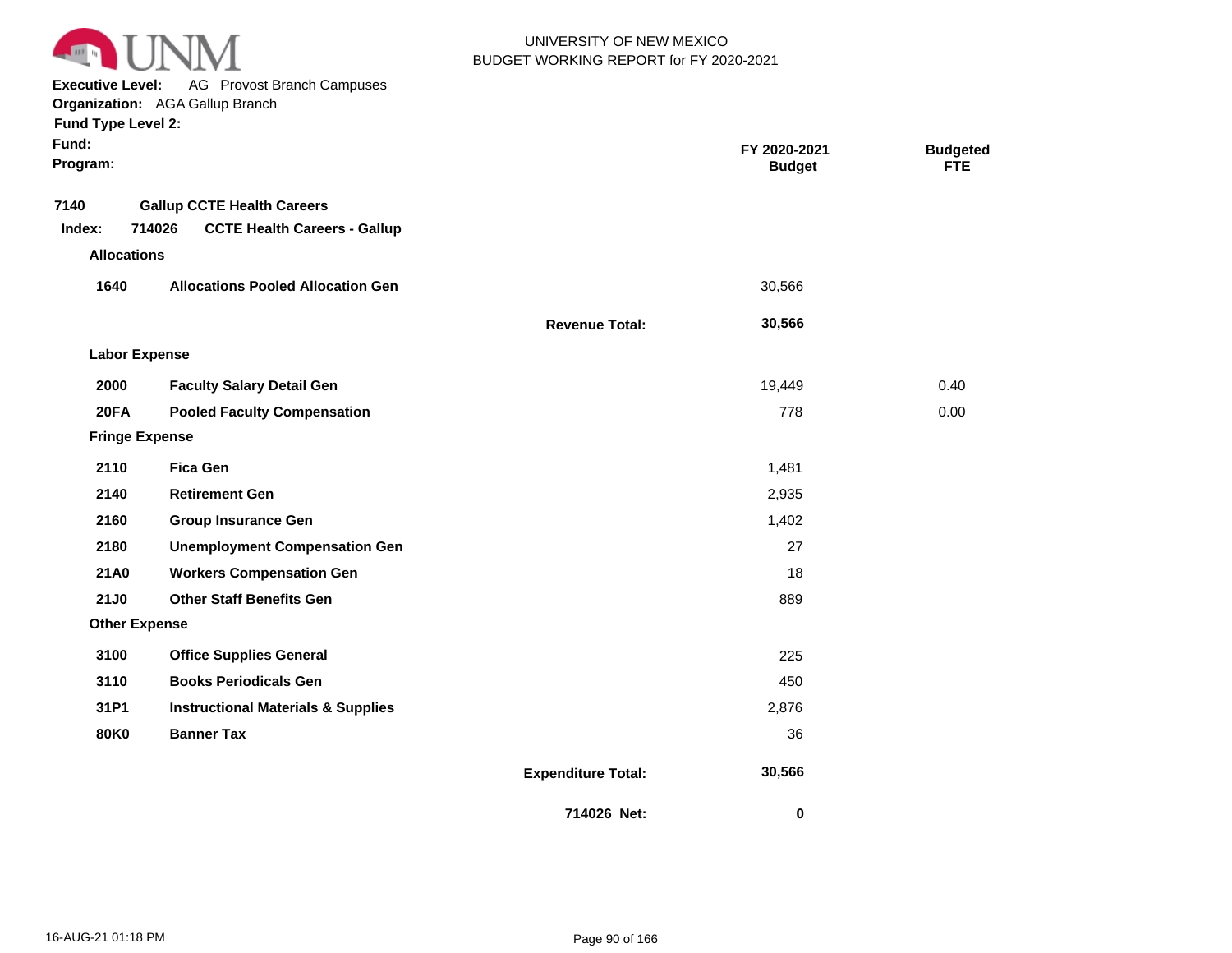

**Executive Level:** AG Provost Branch Campuses

**Organization:**  AGA Gallup Branch

**Fund Type Level 2:**

| - -<br>Fund: | 2020-2021     | 'udaeteo_ |  |
|--------------|---------------|-----------|--|
| Program:     | <b>Rudaet</b> | ---       |  |

#### **7140 Gallup CCTE Health Careers**

|              | NET:                  | 0      |      |
|--------------|-----------------------|--------|------|
|              | <b>Other Expense</b>  | 3,587  |      |
|              | <b>Fringe Expense</b> | 6,752  |      |
|              | <b>Labor Expense</b>  | 20,227 | 0.40 |
|              | Revenue               | 30,566 |      |
| 7140 LEVEL 6 | <b>SUMMARY</b>        |        |      |
|              | .                     |        |      |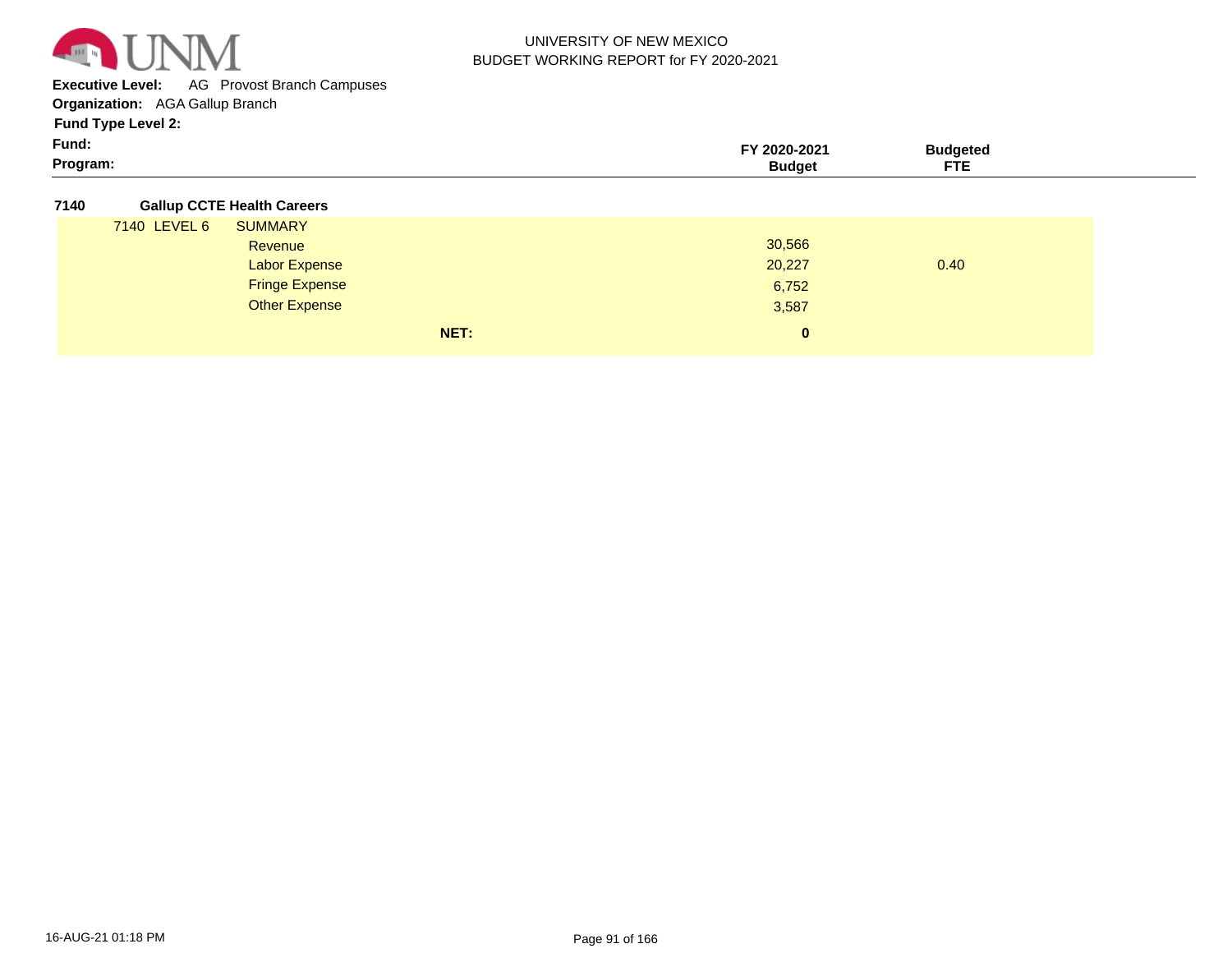

**Executive Level:** AG Provost Branch Campuses

|  |  | <b>Fund Type Level 2:</b> |  |
|--|--|---------------------------|--|
|--|--|---------------------------|--|

| Fund:<br>Program:                    |                                                                                    |                       | FY 2020-2021<br><b>Budget</b> | <b>Budgeted</b><br><b>FTE</b> |  |
|--------------------------------------|------------------------------------------------------------------------------------|-----------------------|-------------------------------|-------------------------------|--|
| 714B<br>Index:<br><b>Allocations</b> | <b>Gallup CCTE Administration</b><br>714016<br><b>CCTE Administration - Gallup</b> |                       |                               |                               |  |
| 1640                                 | <b>Allocations Pooled Allocation Gen</b>                                           |                       | 192,849                       |                               |  |
|                                      |                                                                                    | <b>Revenue Total:</b> | 192,849                       |                               |  |
| <b>Labor Expense</b>                 |                                                                                    |                       |                               |                               |  |
| 2000                                 | <b>Faculty Salary Detail Gen</b>                                                   |                       | 62,747                        | 1.00                          |  |
| 2060                                 | <b>Support Staff Salary Detail Gen</b>                                             |                       | 75,538                        | 2.00                          |  |
| 20FA                                 | <b>Pooled Faculty Compensation</b>                                                 |                       | 2,510                         | 0.00                          |  |
| <b>20J0</b>                          | <b>Student Salaries Gen</b>                                                        |                       | 8,100                         | 0.41                          |  |
| <b>Fringe Expense</b>                |                                                                                    |                       |                               |                               |  |
| 2110                                 | <b>Fica Gen</b>                                                                    |                       | 6,479                         |                               |  |
| 2140                                 | <b>Retirement Gen</b>                                                              |                       | 12,840                        |                               |  |
| 2160                                 | <b>Group Insurance Gen</b>                                                         |                       | 14,383                        |                               |  |
| 2180                                 | <b>Unemployment Compensation Gen</b>                                               |                       | 70                            |                               |  |
| <b>21A0</b>                          | <b>Workers Compensation Gen</b>                                                    |                       | 100                           |                               |  |
| <b>21J0</b>                          | <b>Other Staff Benefits Gen</b>                                                    |                       | 3,787                         |                               |  |
| <b>Other Expense</b>                 |                                                                                    |                       |                               |                               |  |
| 3100                                 | <b>Office Supplies General</b>                                                     |                       | 100                           |                               |  |
| 3160                                 | <b>Copier Supplies Gen</b>                                                         |                       | 500                           |                               |  |
| 3180                                 | Non Capital Equipment <\$5,001                                                     |                       | 1,450                         |                               |  |
| 31K0                                 | <b>Postage Gen</b>                                                                 |                       | 200                           |                               |  |
| 31M1                                 | <b>Staff Recruitment Expense Gen</b>                                               |                       | 500                           |                               |  |
| 37Z0                                 | <b>Other Supply Costs Gen</b>                                                      |                       | 532                           |                               |  |
| 3800                                 | In State Travel Gen                                                                |                       | 500                           |                               |  |
| 38A0                                 | <b>Motor Pool Rental Gen</b>                                                       |                       | 200                           |                               |  |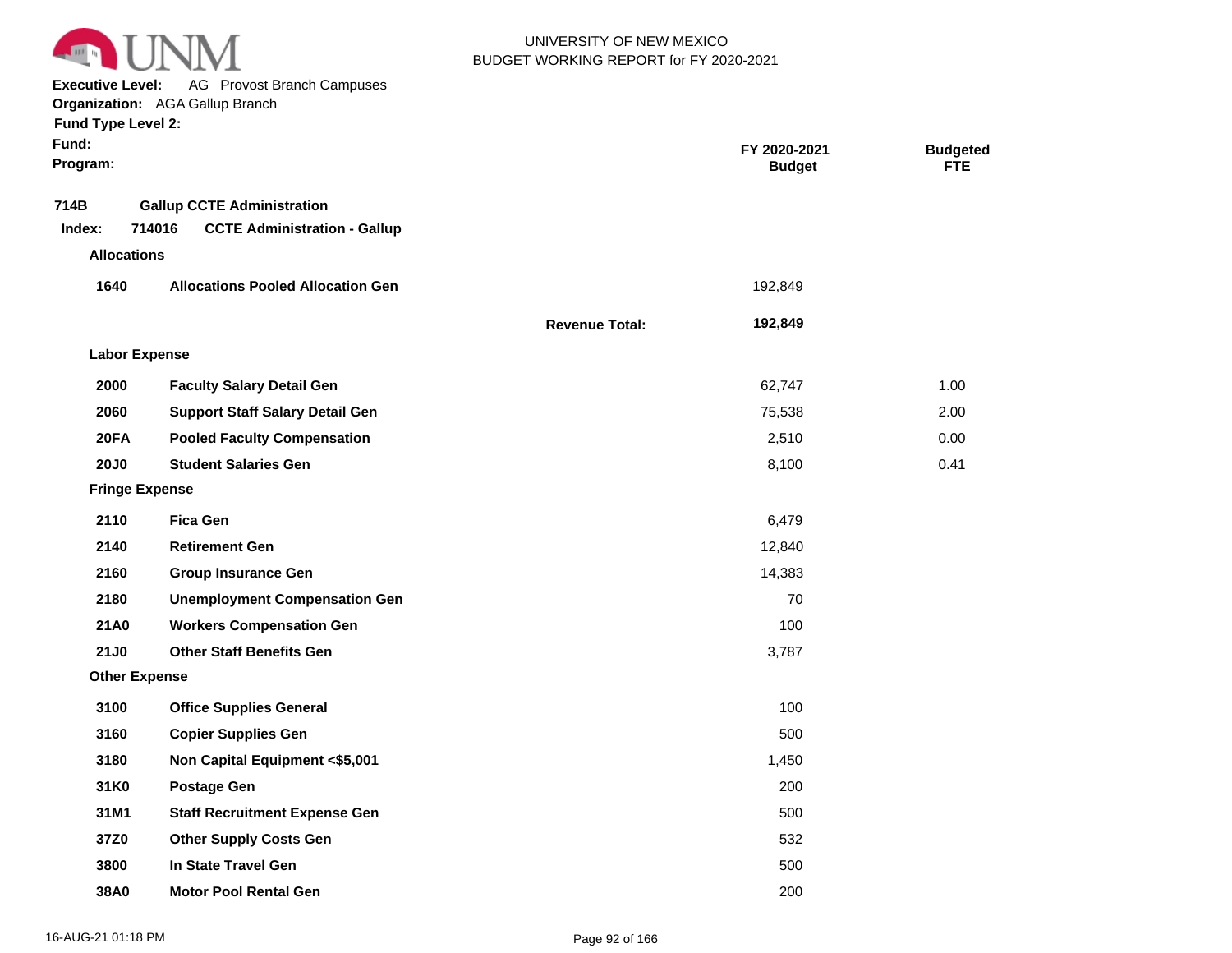

**Executive Level:** AG Provost Branch Campuses

**Organization:**  AGA Gallup Branch

|                                                                                                            | <b>Budgeted</b><br><b>FTE</b>            |                                                                                                                                      |
|------------------------------------------------------------------------------------------------------------|------------------------------------------|--------------------------------------------------------------------------------------------------------------------------------------|
| <b>Gallup CCTE Administration</b><br><b>CCTE Administration - Gallup</b>                                   |                                          |                                                                                                                                      |
| <b>Long Distance Gen</b>                                                                                   |                                          |                                                                                                                                      |
| <b>Other Professional Services Gen</b>                                                                     |                                          |                                                                                                                                      |
|                                                                                                            |                                          |                                                                                                                                      |
|                                                                                                            |                                          |                                                                                                                                      |
|                                                                                                            |                                          |                                                                                                                                      |
| <b>SUMMARY</b><br>Revenue<br><b>Labor Expense</b><br><b>Fringe Expense</b><br><b>Other Expense</b><br>NET: | 3.41                                     |                                                                                                                                      |
|                                                                                                            | <b>Expenditure Total:</b><br>714016 Net: | FY 2020-2021<br><b>Budget</b><br>500<br>750<br>1,063<br>192,849<br>$\mathbf 0$<br>192,849<br>148,895<br>37,659<br>6,295<br>$\pmb{0}$ |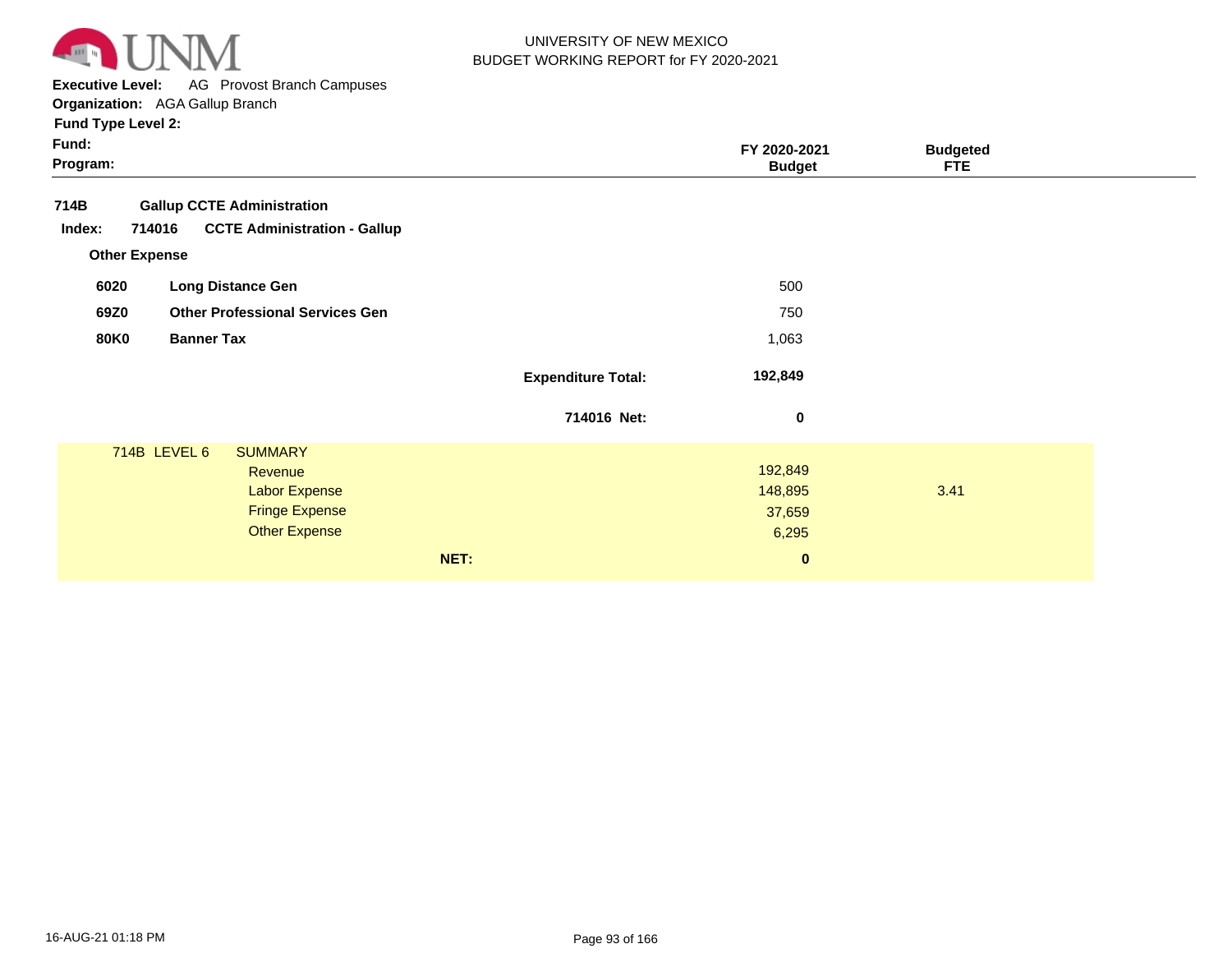

**Executive Level:** AG Provost Branch Campuses

#### **Organization:**  AGA Gallup Branch

| Fund:<br>Program:     |                                                      |                           | FY 2020-2021<br><b>Budget</b> | <b>Budgeted</b><br><b>FTE</b> |  |
|-----------------------|------------------------------------------------------|---------------------------|-------------------------------|-------------------------------|--|
| 714C0                 | <b>Gallup CCTE Collision Repair</b>                  |                           |                               |                               |  |
| Index:                | <b>CCTE Collision Repair Tech - Gallup</b><br>714023 |                           |                               |                               |  |
| <b>Allocations</b>    |                                                      |                           |                               |                               |  |
| 1640                  | <b>Allocations Pooled Allocation Gen</b>             |                           | 45,534                        |                               |  |
|                       |                                                      | <b>Revenue Total:</b>     | 45,534                        |                               |  |
| <b>Labor Expense</b>  |                                                      |                           |                               |                               |  |
| 2000                  | <b>Faculty Salary Detail Gen</b>                     |                           | 30,551                        | 0.60                          |  |
| 20FA                  | <b>Pooled Faculty Compensation</b>                   |                           | 1,222                         | 0.00                          |  |
| <b>Fringe Expense</b> |                                                      |                           |                               |                               |  |
| 2110                  | <b>Fica Gen</b>                                      |                           | 2,205                         |                               |  |
| 2140                  | <b>Retirement Gen</b>                                |                           | 4,611                         |                               |  |
| 2160                  | <b>Group Insurance Gen</b>                           |                           | 2,743                         |                               |  |
| 2180                  | <b>Unemployment Compensation Gen</b>                 |                           | 21                            |                               |  |
| <b>21A0</b>           | <b>Workers Compensation Gen</b>                      |                           | 27                            |                               |  |
| 21J0                  | <b>Other Staff Benefits Gen</b>                      |                           | 1,396                         |                               |  |
| <b>Other Expense</b>  |                                                      |                           |                               |                               |  |
| 3180                  | Non Capital Equipment <\$5,001                       |                           | 400                           |                               |  |
| 3182                  | Tools <\$5,001                                       |                           | 1,600                         |                               |  |
| 31N2                  | <b>Individual Safety Equipment</b>                   |                           | 630                           |                               |  |
| 63B0                  | <b>Rental Fees Gen</b>                               |                           | 100                           |                               |  |
| <b>80K0</b>           | <b>Banner Tax</b>                                    |                           | 28                            |                               |  |
|                       |                                                      | <b>Expenditure Total:</b> | 45,534                        |                               |  |
|                       |                                                      | 714023 Net:               | 0                             |                               |  |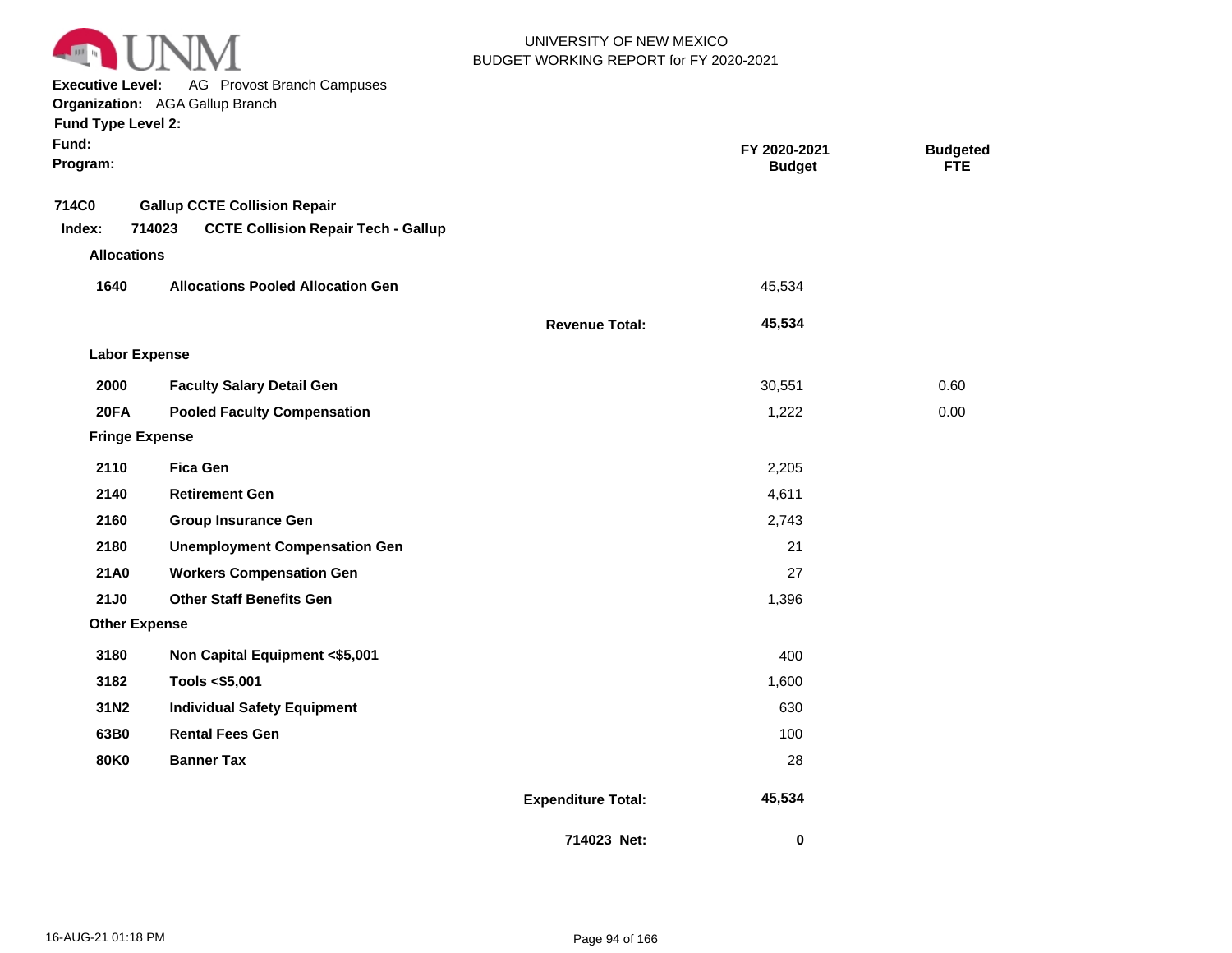

**Executive Level:** AG Provost Branch Campuses

**Organization:**  AGA Gallup Branch

**Fund Type Level 2:**

| Fund:    | -2021 | ™daeteu                              |  |
|----------|-------|--------------------------------------|--|
| Program: |       | $\sim$ $\sim$<br>---<br>$\mathbf{H}$ |  |

**714C0 Gallup CCTE Collision Repair**

| . |               |                       |      |        |      |
|---|---------------|-----------------------|------|--------|------|
|   | 714C0 LEVEL 7 | <b>SUMMARY</b>        |      |        |      |
|   |               | Revenue               |      | 45,534 |      |
|   |               | <b>Labor Expense</b>  |      | 31,773 | 0.60 |
|   |               | <b>Fringe Expense</b> |      | 11,003 |      |
|   |               | <b>Other Expense</b>  |      | 2,758  |      |
|   |               |                       | NET: | 0      |      |
|   |               |                       |      |        |      |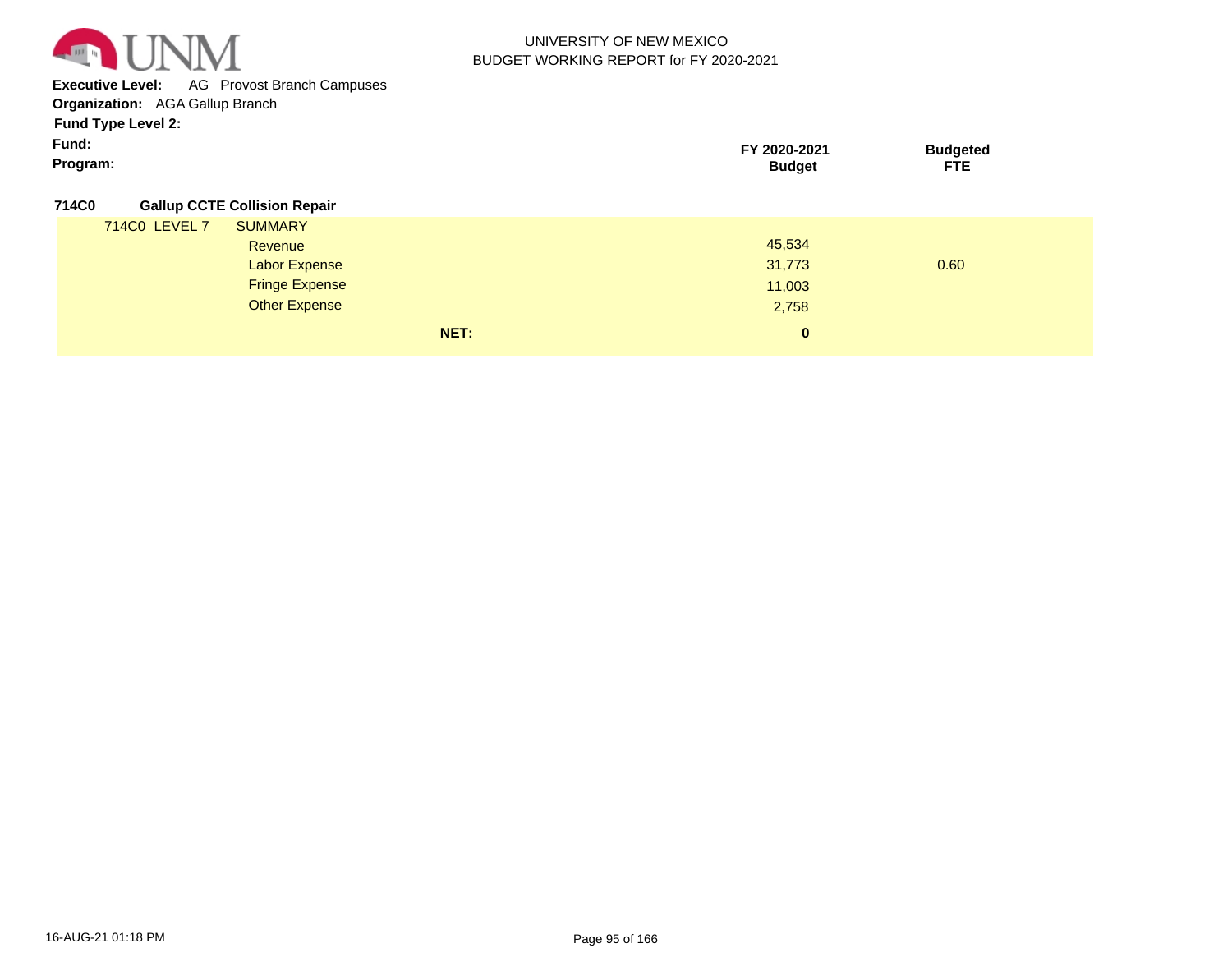

**Executive Level:** AG Provost Branch Campuses **Organization:**  AGA Gallup Branch

| Fund:<br>Program:                     |                                                                                 |                           | FY 2020-2021<br><b>Budget</b> | <b>Budgeted</b><br><b>FTE</b> |  |
|---------------------------------------|---------------------------------------------------------------------------------|---------------------------|-------------------------------|-------------------------------|--|
| 714C1<br>Index:<br><b>Allocations</b> | <b>Gallup CCTE Auto</b><br>714024<br><b>CCTE Automotive Technology - Gallup</b> |                           |                               |                               |  |
| 1640                                  | <b>Allocations Pooled Allocation Gen</b>                                        |                           | 34,670                        |                               |  |
|                                       |                                                                                 | <b>Revenue Total:</b>     | 34,670                        |                               |  |
| <b>Labor Expense</b>                  |                                                                                 |                           |                               |                               |  |
| 2000                                  | <b>Faculty Salary Detail Gen</b>                                                |                           | 25,200                        | 0.00                          |  |
| <b>Other Expense</b>                  |                                                                                 |                           |                               |                               |  |
| 31N0                                  | <b>Uniforms Apparel Gen</b>                                                     |                           | 750                           |                               |  |
| 31N2                                  | <b>Individual Safety Equipment</b>                                              |                           | 750                           |                               |  |
| 31P1                                  | <b>Instructional Materials &amp; Supplies</b>                                   |                           | 3,758                         |                               |  |
| 37Z0                                  | <b>Other Supply Costs Gen</b>                                                   |                           | 1,218                         |                               |  |
| 45Z0                                  | <b>Student Costs Other Gen</b>                                                  |                           | 2,250                         |                               |  |
| 63X0                                  | <b>Technical Services Gen</b>                                                   |                           | 650                           |                               |  |
| <b>80K0</b>                           | <b>Banner Tax</b>                                                               |                           | 94                            |                               |  |
|                                       |                                                                                 | <b>Expenditure Total:</b> | 34,670                        |                               |  |
|                                       |                                                                                 | 714024 Net:               | $\pmb{0}$                     |                               |  |
|                                       | 714C1 LEVEL 7<br><b>SUMMARY</b>                                                 |                           |                               |                               |  |
|                                       | Revenue<br><b>Labor Expense</b>                                                 |                           | 34,670<br>25,200              | 0.00                          |  |
|                                       | <b>Fringe Expense</b>                                                           |                           | $\mathbf{0}$                  |                               |  |
|                                       | <b>Other Expense</b>                                                            |                           | 9,470                         |                               |  |
|                                       |                                                                                 | NET:                      | $\bf{0}$                      |                               |  |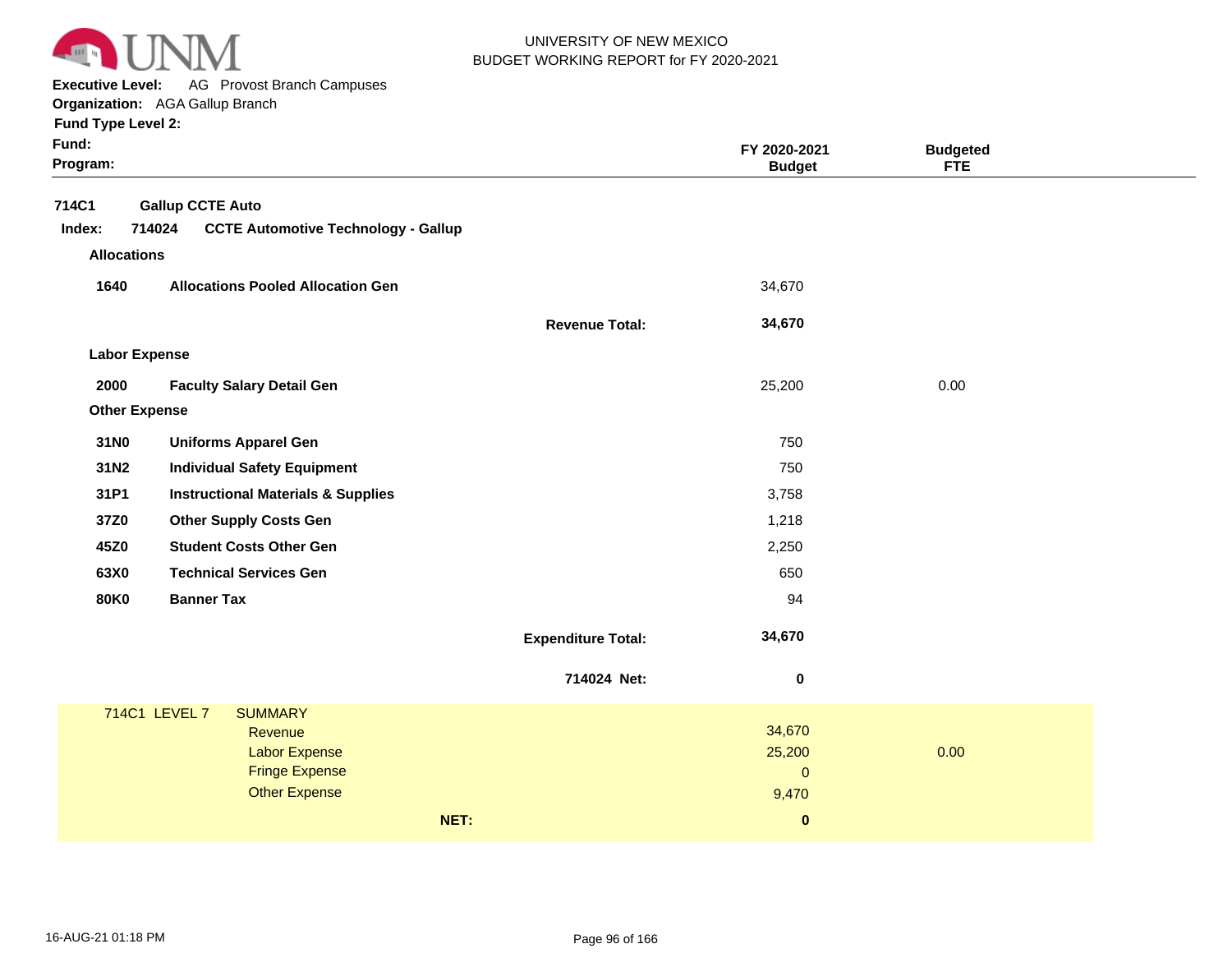

**Executive Level:** AG Provost Branch Campuses

|  | <b>Fund Type Level 2:</b> |  |
|--|---------------------------|--|
|  |                           |  |

| Fund:<br>Program:  |                      |                                            |      |                           | FY 2020-2021<br><b>Budget</b> | <b>Budgeted</b><br><b>FTE</b> |  |
|--------------------|----------------------|--------------------------------------------|------|---------------------------|-------------------------------|-------------------------------|--|
| 714D               |                      | <b>Gallup CCTE Bus Management Tech</b>     |      |                           |                               |                               |  |
| Index:             | 714029               | <b>CCTE Business Management Tech Gallu</b> |      |                           |                               |                               |  |
| <b>Allocations</b> |                      |                                            |      |                           |                               |                               |  |
| 1640               |                      | <b>Allocations Pooled Allocation Gen</b>   |      |                           | 354                           |                               |  |
|                    |                      |                                            |      | <b>Revenue Total:</b>     | 354                           |                               |  |
|                    | <b>Other Expense</b> |                                            |      |                           |                               |                               |  |
| 3100               |                      | <b>Office Supplies General</b>             |      |                           | 50                            |                               |  |
| 3180               |                      | Non Capital Equipment <\$5,001             |      |                           | 300                           |                               |  |
| <b>80K0</b>        | <b>Banner Tax</b>    |                                            |      |                           | $\overline{4}$                |                               |  |
|                    |                      |                                            |      | <b>Expenditure Total:</b> | 354                           |                               |  |
|                    |                      |                                            |      | 714029 Net:               | $\boldsymbol{0}$              |                               |  |
|                    | 714D LEVEL 6         | <b>SUMMARY</b>                             |      |                           |                               |                               |  |
|                    |                      | Revenue                                    |      |                           | 354                           | 0.00                          |  |
|                    |                      | Labor Expense<br><b>Fringe Expense</b>     |      |                           | $\mathbf 0$<br>$\mathbf{0}$   |                               |  |
|                    |                      | <b>Other Expense</b>                       |      |                           | 354                           |                               |  |
|                    |                      |                                            | NET: |                           | $\bf{0}$                      |                               |  |
|                    |                      |                                            |      |                           |                               |                               |  |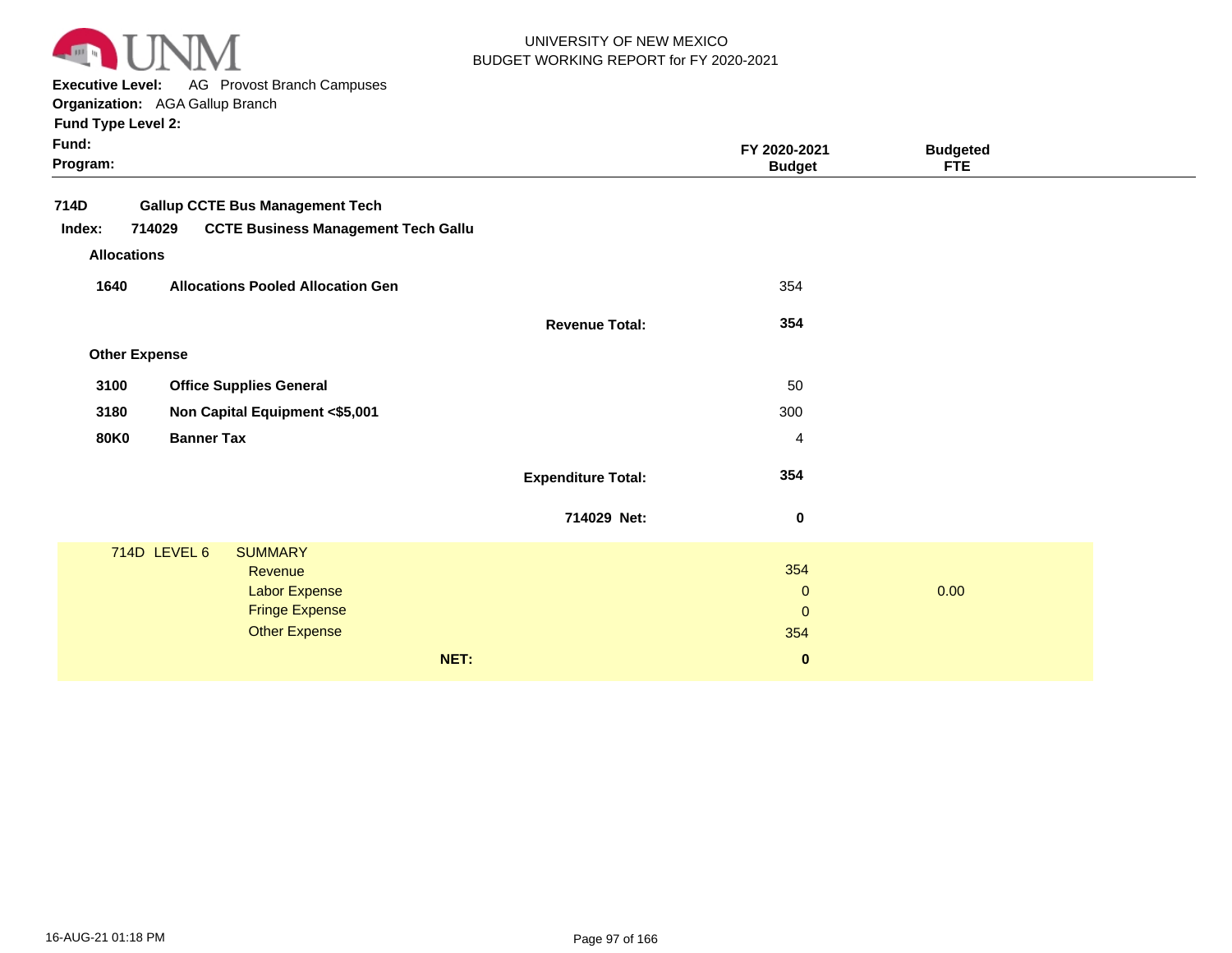

**Executive Level:** AG Provost Branch Campuses

**Organization:**  AGA Gallup Branch

| Fund:<br>Program: |                       |                                                                                        |                           | FY 2020-2021<br><b>Budget</b> | <b>Budgeted</b><br><b>FTE</b> |  |
|-------------------|-----------------------|----------------------------------------------------------------------------------------|---------------------------|-------------------------------|-------------------------------|--|
| 714E1<br>Index:   | 714025                | <b>Gallup CCTE Construction Tech Gal</b><br><b>CCTE Construction Technology Gallup</b> |                           |                               |                               |  |
|                   | <b>Allocations</b>    |                                                                                        |                           |                               |                               |  |
| 1640              |                       | <b>Allocations Pooled Allocation Gen</b>                                               |                           | 46,136                        |                               |  |
|                   |                       |                                                                                        | <b>Revenue Total:</b>     | 46,136                        |                               |  |
|                   | <b>Labor Expense</b>  |                                                                                        |                           |                               |                               |  |
| 2000              |                       | <b>Faculty Salary Detail Gen</b>                                                       |                           | 29,211                        | 0.60                          |  |
| <b>20FA</b>       |                       | <b>Pooled Faculty Compensation</b>                                                     |                           | 1,168                         | 0.00                          |  |
|                   | <b>Fringe Expense</b> |                                                                                        |                           |                               |                               |  |
| 2110              |                       | <b>Fica Gen</b>                                                                        |                           | 2,138                         |                               |  |
| 2140              |                       | <b>Retirement Gen</b>                                                                  |                           | 4,109                         |                               |  |
| 2160              |                       | <b>Group Insurance Gen</b>                                                             |                           | 2,890                         |                               |  |
| 2180              |                       | <b>Unemployment Compensation Gen</b>                                                   |                           | 20                            |                               |  |
| <b>21A0</b>       |                       | <b>Workers Compensation Gen</b>                                                        |                           | 27                            |                               |  |
| 21J0              |                       | <b>Other Staff Benefits Gen</b>                                                        |                           | 1,335                         |                               |  |
|                   | <b>Other Expense</b>  |                                                                                        |                           |                               |                               |  |
| 31P1              |                       | <b>Instructional Materials &amp; Supplies</b>                                          |                           | 4,158                         |                               |  |
| 37Z0              |                       | <b>Other Supply Costs Gen</b>                                                          |                           | 1,027                         |                               |  |
| <b>80K0</b>       |                       | <b>Banner Tax</b>                                                                      |                           | 53                            |                               |  |
|                   |                       |                                                                                        | <b>Expenditure Total:</b> | 46,136                        |                               |  |
|                   |                       |                                                                                        | 714025 Net:               | $\bf{0}$                      |                               |  |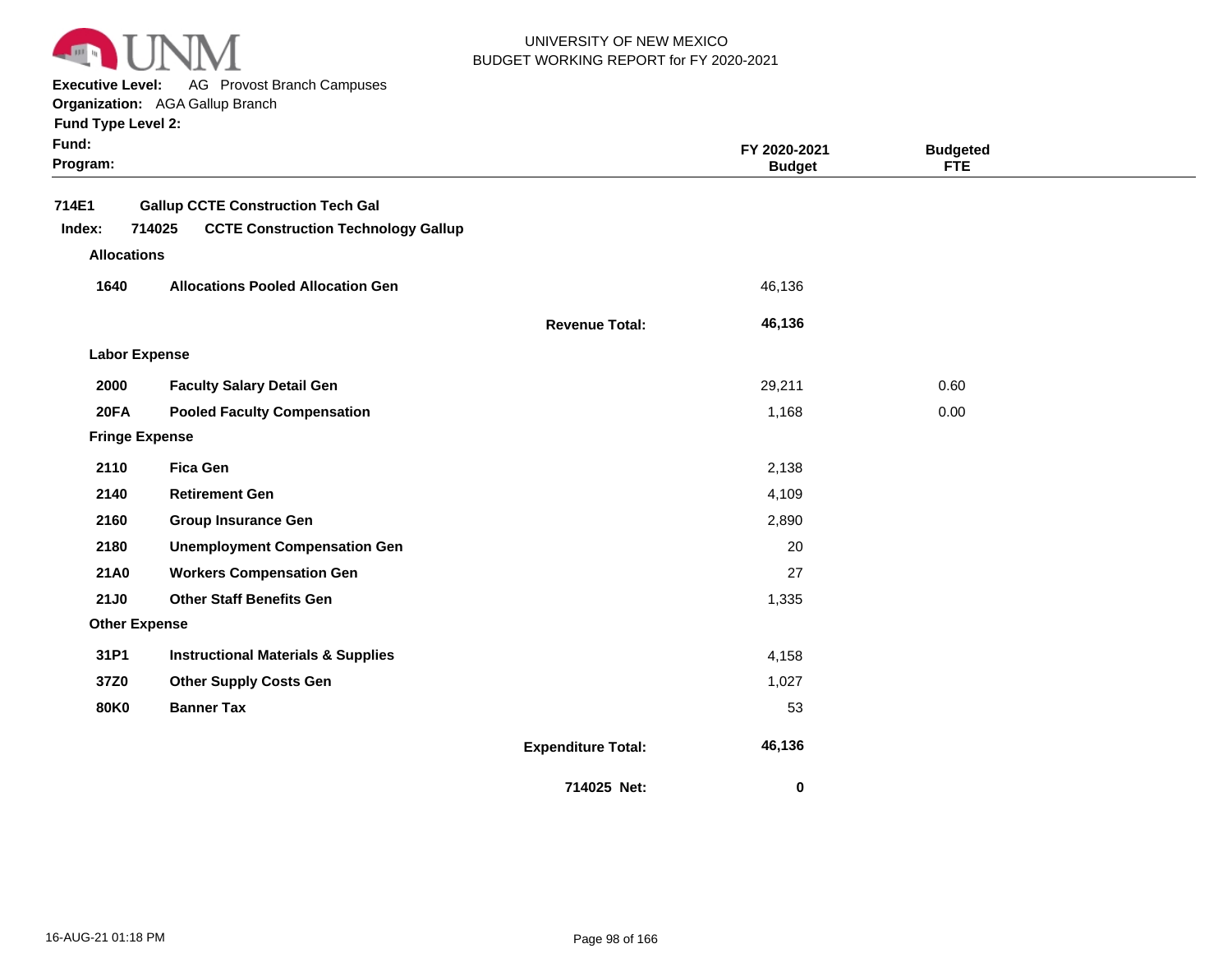

**Executive Level:** AG Provost Branch Campuses

**Organization:**  AGA Gallup Branch

|  | <b>Fund Type Level 2:</b> |  |
|--|---------------------------|--|

| Fund:        |                                           | FY 2020-2021  | <b>Budgeted</b> |  |
|--------------|-------------------------------------------|---------------|-----------------|--|
| Program:     |                                           | <b>Budget</b> | <b>FTE</b>      |  |
| <b>714F1</b> | <b>Gallun CCTE Construction Tech Gall</b> |               |                 |  |

**714E1 Gallup CCTE Construction Tech Gal**

| <b>SUMMARY</b><br>714E1 LEVEL 7 |      |          |      |
|---------------------------------|------|----------|------|
| Revenue                         |      | 46,136   |      |
| <b>Labor Expense</b>            |      | 30,379   | 0.60 |
| <b>Fringe Expense</b>           |      | 10,519   |      |
| <b>Other Expense</b>            |      | 5,238    |      |
|                                 | NET: | $\bf{0}$ |      |

**Revenue Total:**

 **33,254** 

#### **714F Gallup CCTE Culinary Arts**

| Index: | 714021 | <b>CCTE Culinary Arts - Gallup</b> |
|--------|--------|------------------------------------|
|--------|--------|------------------------------------|

# **Revenue Allocations**

| 1640 | <b>Allocations Pooled Allocation Gen</b> | 33.254 |
|------|------------------------------------------|--------|
|      |                                          |        |

# **Other Expense**

| 31F0 | <b>Kitchen Supplies Gen</b>                   | 883    |
|------|-----------------------------------------------|--------|
| 31P1 | <b>Instructional Materials &amp; Supplies</b> | 4,300  |
| 37Z0 | <b>Other Supply Costs Gen</b>                 | 450    |
| 69Z0 | <b>Other Professional Services Gen</b>        | 27,292 |
| 80K0 | <b>Banner Tax</b>                             | 329    |
|      |                                               |        |

# **Expenditure Total: 33,254**

|              |                                                                                                    | 714021 Net: | 0                                                |      |  |
|--------------|----------------------------------------------------------------------------------------------------|-------------|--------------------------------------------------|------|--|
| 714F LEVEL 6 | <b>SUMMARY</b><br>Revenue<br><b>Labor Expense</b><br><b>Fringe Expense</b><br><b>Other Expense</b> |             | 33,254<br>$\mathbf{0}$<br>$\mathbf{0}$<br>33,254 | 0.00 |  |
|              | NET:                                                                                               |             | $\bf{0}$                                         |      |  |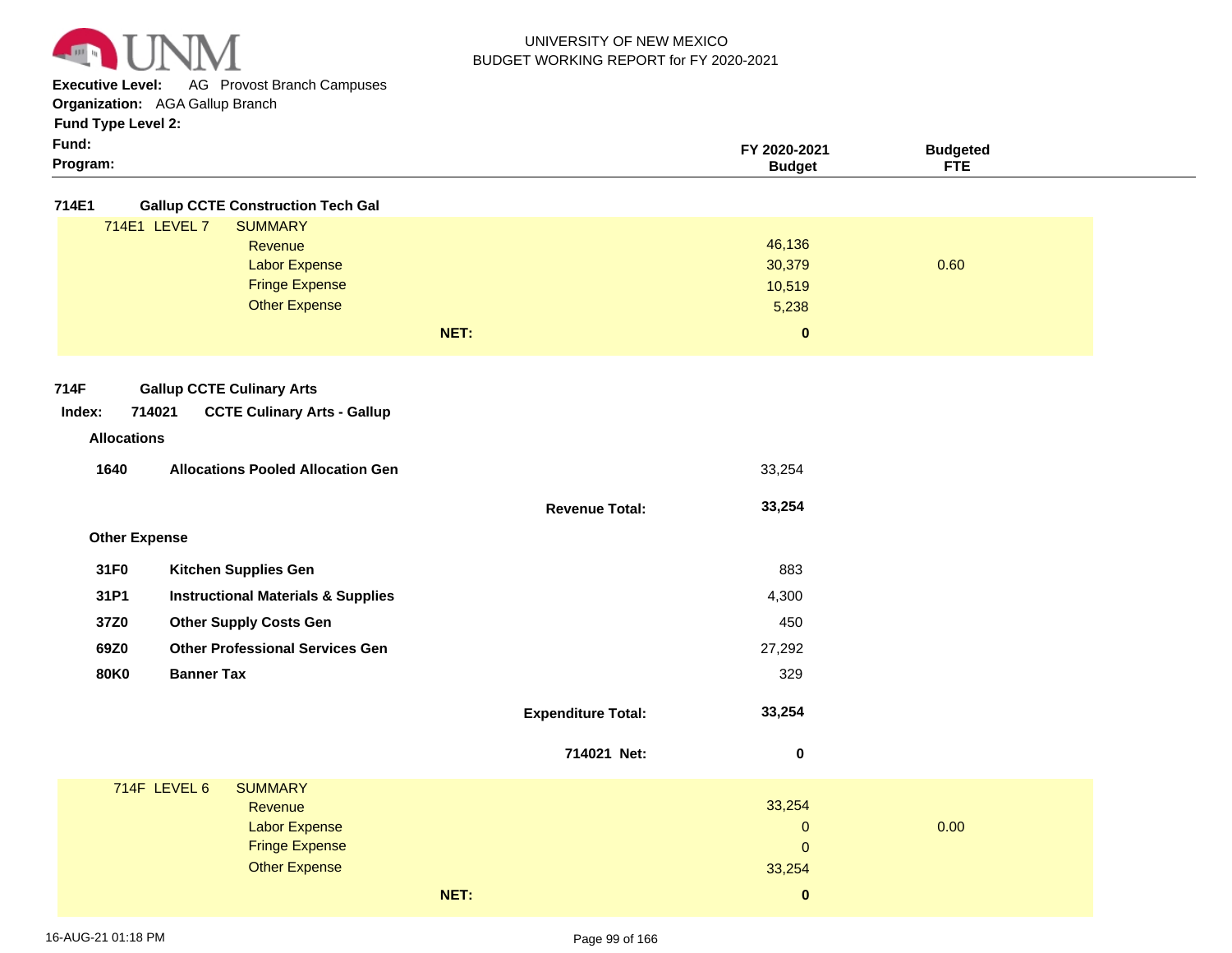

**Executive Level:** AG Provost Branch Campuses

**Organization:**  AGA Gallup Branch

|  | <b>Fund Type Level 2:</b> |
|--|---------------------------|
|--|---------------------------|

| Fund:<br>Program:     |                                                 |                           | FY 2020-2021<br><b>Budget</b> | <b>Budgeted</b><br><b>FTE</b> |
|-----------------------|-------------------------------------------------|---------------------------|-------------------------------|-------------------------------|
| 714G                  | <b>Gallup CCTE Criminal Justice</b>             |                           |                               |                               |
| Index:                | 714019<br><b>CCTE Criminal Justice - Gallup</b> |                           |                               |                               |
| <b>Allocations</b>    |                                                 |                           |                               |                               |
| 1640                  | <b>Allocations Pooled Allocation Gen</b>        |                           | 41,825                        |                               |
|                       |                                                 | <b>Revenue Total:</b>     | 41,825                        |                               |
| <b>Labor Expense</b>  |                                                 |                           |                               |                               |
| 2000                  | <b>Faculty Salary Detail Gen</b>                |                           | 29,154                        | 0.40                          |
| 20FA                  | <b>Pooled Faculty Compensation</b>              |                           | 1,166                         | 0.00                          |
| <b>Fringe Expense</b> |                                                 |                           |                               |                               |
| 2110                  | <b>Fica Gen</b>                                 |                           | 2,221                         |                               |
| 2140                  | <b>Retirement Gen</b>                           |                           | 4,400                         |                               |
| 2160                  | <b>Group Insurance Gen</b>                      |                           | 1,631                         |                               |
| 2180                  | <b>Unemployment Compensation Gen</b>            |                           | 21                            |                               |
| 21A0                  | <b>Workers Compensation Gen</b>                 |                           | 27                            |                               |
| <b>21J0</b>           | <b>Other Staff Benefits Gen</b>                 |                           | 1,332                         |                               |
| <b>Other Expense</b>  |                                                 |                           |                               |                               |
| 3100                  | <b>Office Supplies General</b>                  |                           | 100                           |                               |
| 31D0                  | <b>Freight In-Bound</b>                         |                           | 175                           |                               |
| 31P1                  | <b>Instructional Materials &amp; Supplies</b>   |                           | 1,000                         |                               |
| 37Z0                  | <b>Other Supply Costs Gen</b>                   |                           | 578                           |                               |
| <b>80K0</b>           | <b>Banner Tax</b>                               |                           | 20                            |                               |
|                       |                                                 | <b>Expenditure Total:</b> | 41,825                        |                               |

 **0**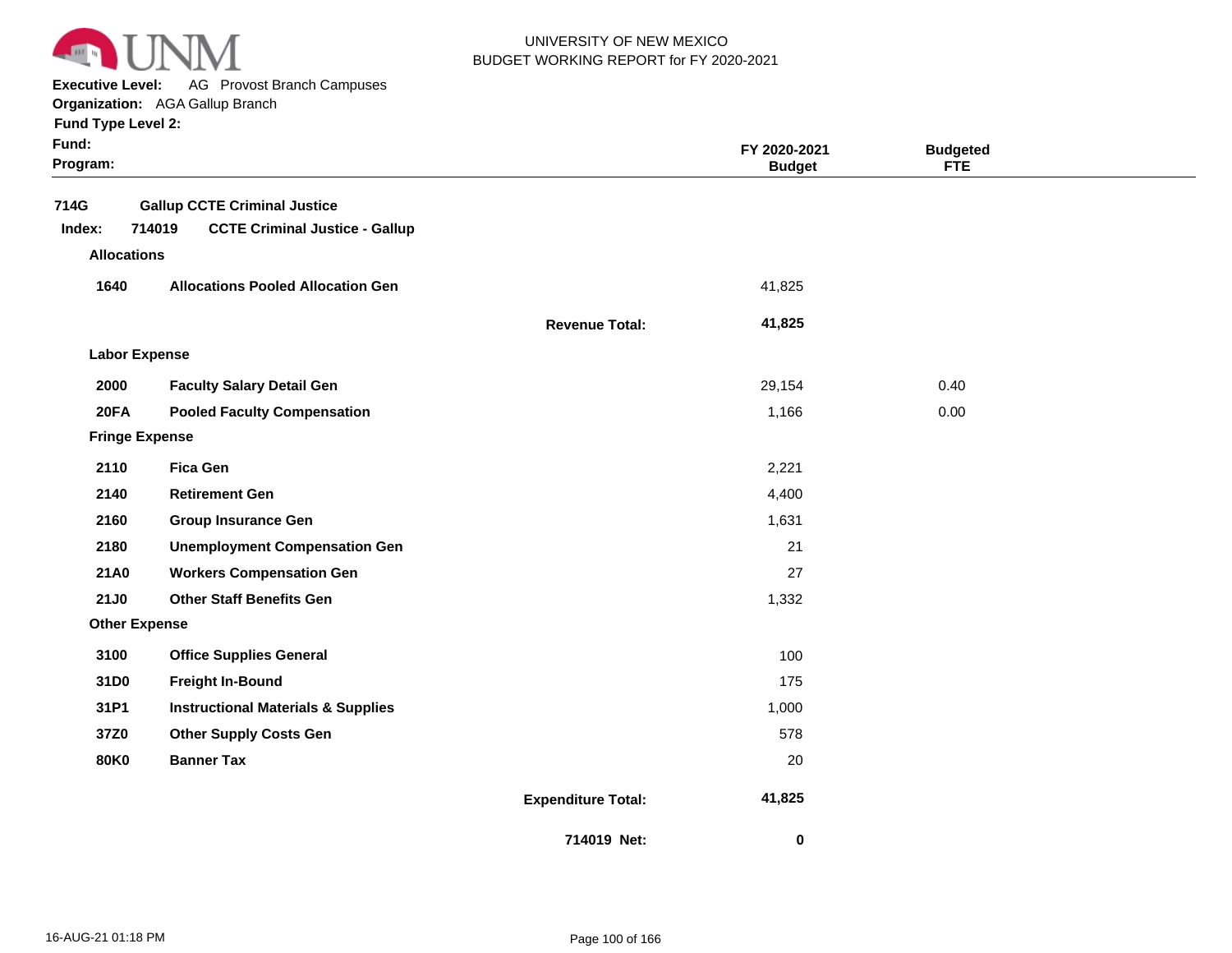

**Executive Level:** AG Provost Branch Campuses

**Organization:**  AGA Gallup Branch

**Fund Type Level 2:**

| Fund:    | 2020-202 | 'udaetec          |  |
|----------|----------|-------------------|--|
| Program: | udaet    | ___<br>---<br>. . |  |

**714G Gallup CCTE Criminal Justice**

| . |              |                       |      |              |      |
|---|--------------|-----------------------|------|--------------|------|
|   | 714G LEVEL 6 | <b>SUMMARY</b>        |      |              |      |
|   |              | Revenue               |      | 41,825       |      |
|   |              | <b>Labor Expense</b>  |      | 30,320       | 0.40 |
|   |              | <b>Fringe Expense</b> |      | 9,632        |      |
|   |              | <b>Other Expense</b>  |      | 1,873        |      |
|   |              |                       | NET: | $\mathbf{0}$ |      |
|   |              |                       |      |              |      |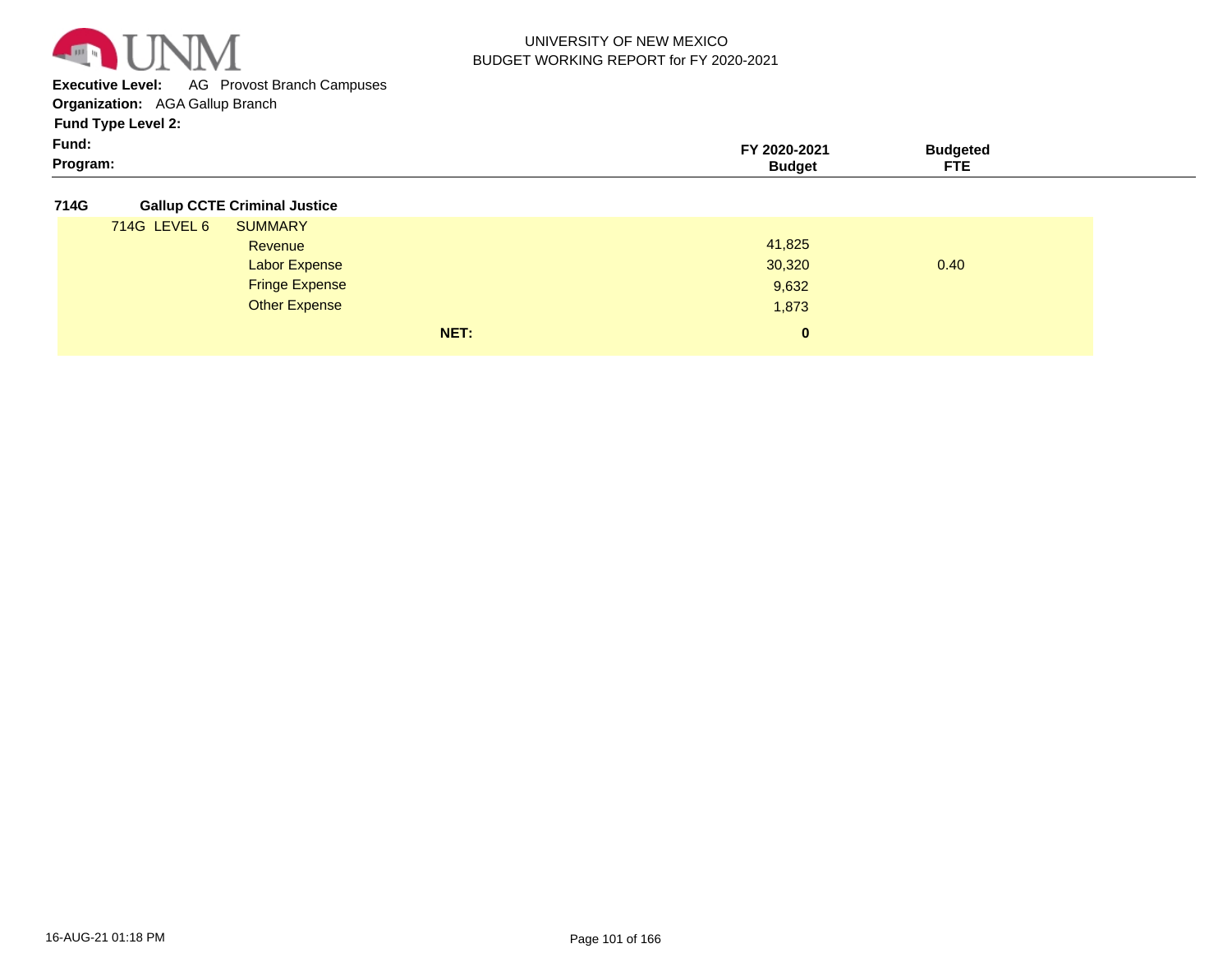

**Executive Level:** AG Provost Branch Campuses

| <b>Fund Type Level 2:</b> |  |  |  |
|---------------------------|--|--|--|
|---------------------------|--|--|--|

| Fund:<br>Program:     |                                               |                           | FY 2020-2021<br><b>Budget</b> | <b>Budgeted</b><br><b>FTE</b> |  |
|-----------------------|-----------------------------------------------|---------------------------|-------------------------------|-------------------------------|--|
| 714H                  | <b>Gallup CCTE Cosmetology</b>                |                           |                               |                               |  |
| Index:                | 714017<br><b>CCTE Cosmetology - Gallup</b>    |                           |                               |                               |  |
| <b>Allocations</b>    |                                               |                           |                               |                               |  |
| 1640                  | <b>Allocations Pooled Allocation Gen</b>      |                           | 43,721                        |                               |  |
|                       |                                               | <b>Revenue Total:</b>     | 43,721                        |                               |  |
| <b>Labor Expense</b>  |                                               |                           |                               |                               |  |
| 2000                  | <b>Faculty Salary Detail Gen</b>              |                           | 29,211                        | 0.60                          |  |
| 20FA                  | <b>Pooled Faculty Compensation</b>            |                           | 1,168                         | 0.00                          |  |
| <b>Fringe Expense</b> |                                               |                           |                               |                               |  |
| 2110                  | <b>Fica Gen</b>                               |                           | 1,706                         |                               |  |
| 2140                  | <b>Retirement Gen</b>                         |                           | 3,674                         |                               |  |
| 2160                  | <b>Group Insurance Gen</b>                    |                           | 4,652                         |                               |  |
| 2180                  | <b>Unemployment Compensation Gen</b>          |                           | 17                            |                               |  |
| <b>21A0</b>           | <b>Workers Compensation Gen</b>               |                           | 23                            |                               |  |
| 21J0                  | <b>Other Staff Benefits Gen</b>               |                           | 1,113                         |                               |  |
| <b>Other Expense</b>  |                                               |                           |                               |                               |  |
| 3100                  | <b>Office Supplies General</b>                |                           | 400                           |                               |  |
| 31C0                  | <b>Dues Memberships Gen</b>                   |                           | 625                           |                               |  |
| 31N0                  | <b>Uniforms Apparel Gen</b>                   |                           | 100                           |                               |  |
| 31P1                  | <b>Instructional Materials &amp; Supplies</b> |                           | 1,000                         |                               |  |
| <b>80K0</b>           | <b>Banner Tax</b>                             |                           | 32                            |                               |  |
|                       |                                               | <b>Expenditure Total:</b> | 43,721                        |                               |  |
|                       |                                               | 714017 Net:               | $\bf{0}$                      |                               |  |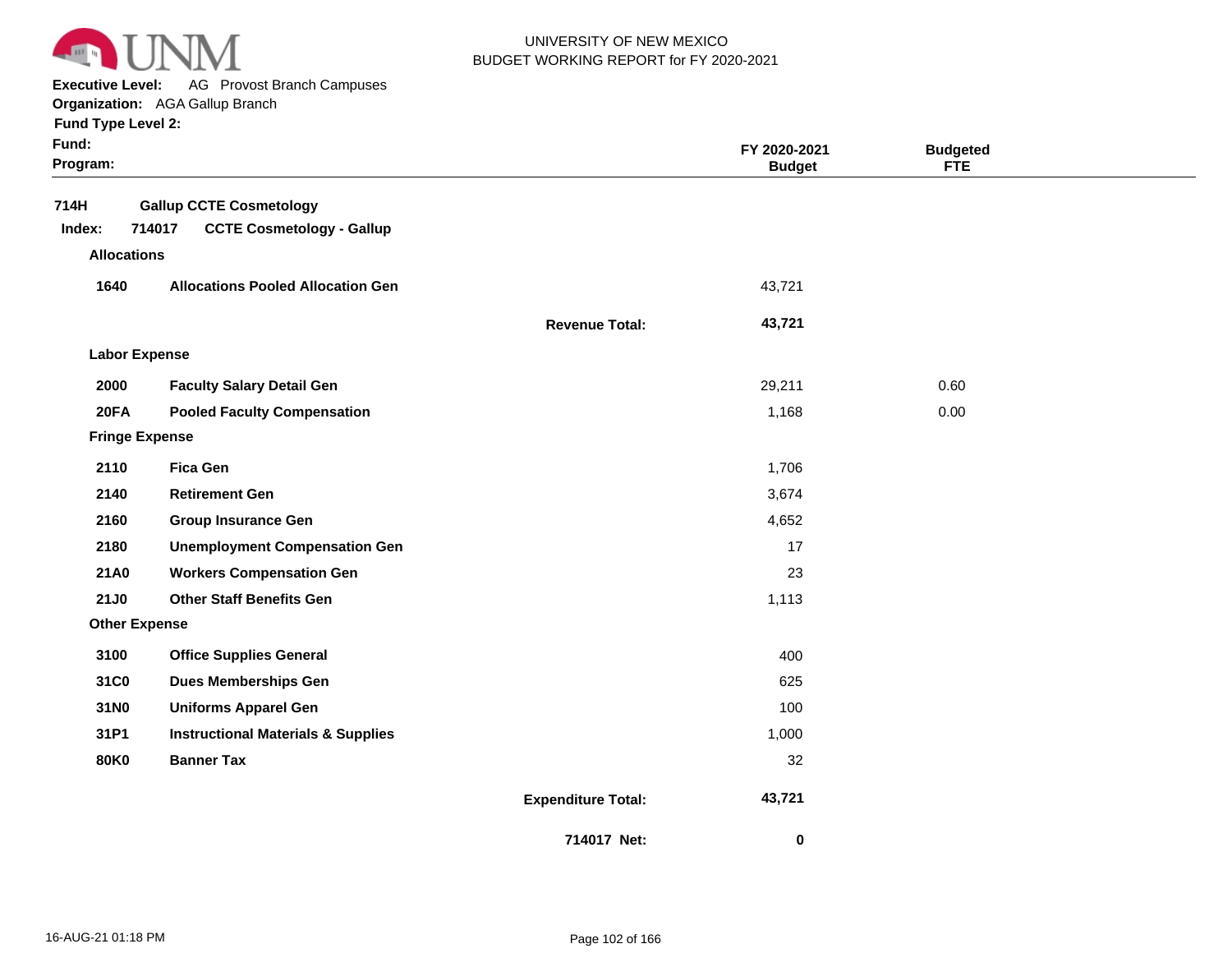

**Executive Level:** AG Provost Branch Campuses

**Organization:**  AGA Gallup Branch

| Program:            | <b>Budget</b> | <b>FTE</b> |  |
|---------------------|---------------|------------|--|
| Fund:               | FY 2020-2021  | 3udaeted   |  |
| $\cdots$ . $\cdots$ |               |            |  |

| 714H<br><b>Gallup CCTE Cosmetology</b>                                                                                         |                           |                                                    |      |
|--------------------------------------------------------------------------------------------------------------------------------|---------------------------|----------------------------------------------------|------|
| 714H LEVEL 6<br><b>SUMMARY</b><br>Revenue<br><b>Labor Expense</b><br><b>Fringe Expense</b><br><b>Other Expense</b><br>NET:     |                           | 43,721<br>30,379<br>11,185<br>2,157<br>$\mathbf 0$ | 0.60 |
| <b>7141</b><br><b>Gallup CCTE Electronic Publish Tech</b><br>714018<br><b>CCTE Design &amp; Digital Media Gallup</b><br>Index: |                           |                                                    |      |
| <b>Allocations</b><br>1640<br><b>Allocations Pooled Allocation Gen</b>                                                         |                           | 2,401                                              |      |
|                                                                                                                                | <b>Revenue Total:</b>     | 2,401                                              |      |
| <b>Other Expense</b>                                                                                                           |                           |                                                    |      |
| 3140<br><b>Computer Software Gen</b>                                                                                           |                           | 1,700                                              |      |
| 31D0<br><b>Freight In-Bound</b>                                                                                                |                           | 40                                                 |      |
| 31P1<br><b>Instructional Materials &amp; Supplies</b>                                                                          |                           | 637                                                |      |
| <b>Banner Tax</b><br><b>80K0</b>                                                                                               |                           | 24                                                 |      |
|                                                                                                                                | <b>Expenditure Total:</b> | 2,401                                              |      |
|                                                                                                                                | 714018 Net:               | $\pmb{0}$                                          |      |
| 7141 LEVEL 6<br><b>SUMMARY</b>                                                                                                 |                           |                                                    |      |
| Revenue                                                                                                                        |                           | 2,401<br>$\pmb{0}$                                 |      |
| <b>Labor Expense</b><br><b>Fringe Expense</b>                                                                                  |                           |                                                    | 0.00 |
|                                                                                                                                |                           |                                                    |      |
| <b>Other Expense</b>                                                                                                           |                           | $\mathbf{0}$<br>2,401                              |      |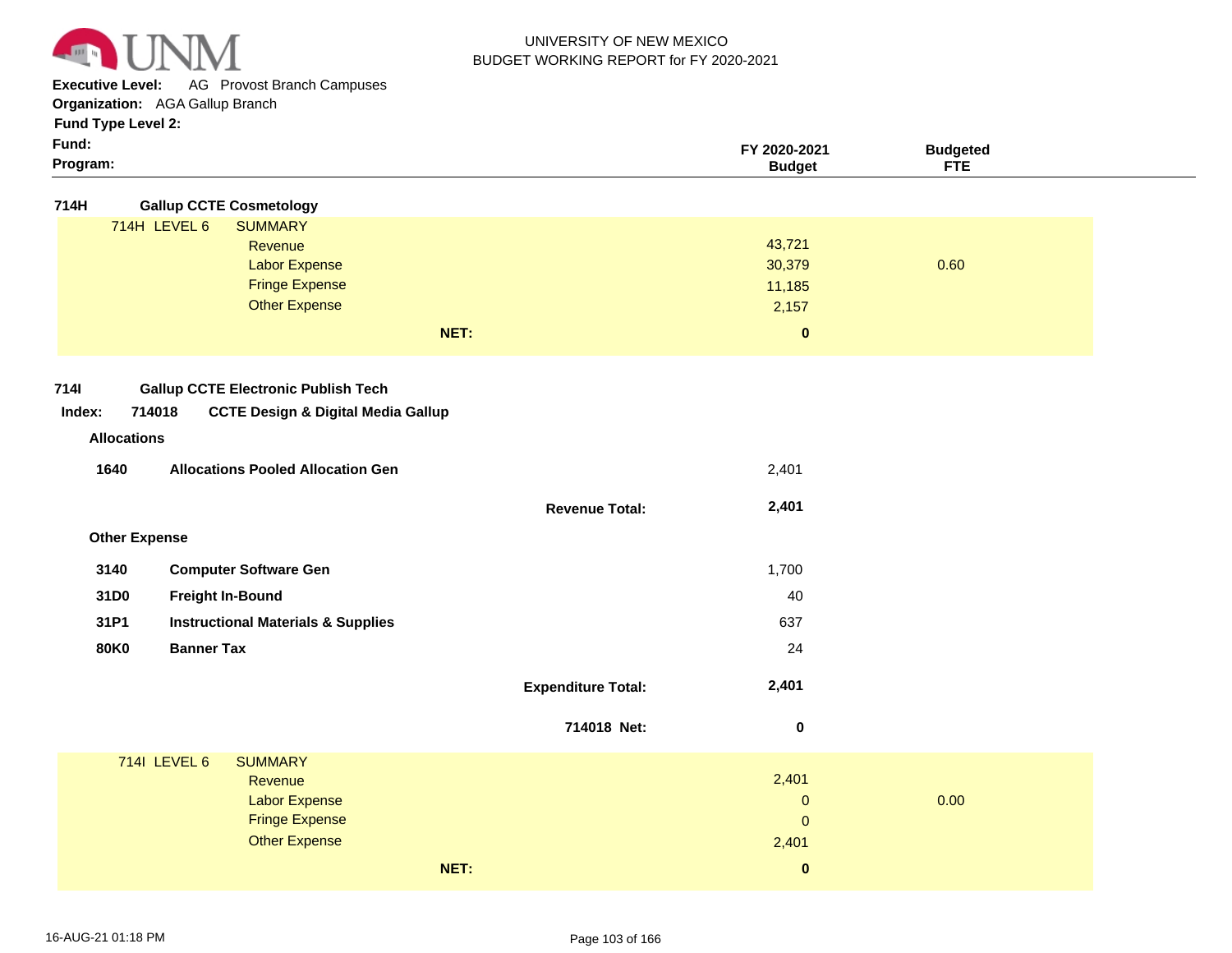

**Executive Level:** AG Provost Branch Campuses

#### **Organization:**  AGA Gallup Branch

| Fund:<br>Program:     |                                                                          |                       | FY 2020-2021<br><b>Budget</b> | <b>Budgeted</b><br><b>FTE</b> |  |
|-----------------------|--------------------------------------------------------------------------|-----------------------|-------------------------------|-------------------------------|--|
| 714J<br>Index:        | <b>Gallup CCTE MVSO SAND</b><br>714020<br><b>CCTE MVSO SAND - Gallup</b> |                       |                               |                               |  |
| <b>Allocations</b>    |                                                                          |                       |                               |                               |  |
| 1640                  | <b>Allocations Pooled Allocation Gen</b>                                 |                       | 137,547                       |                               |  |
|                       |                                                                          | <b>Revenue Total:</b> | 137,547                       |                               |  |
| <b>Labor Expense</b>  |                                                                          |                       |                               |                               |  |
| 2000                  | <b>Faculty Salary Detail Gen</b>                                         |                       | 54,393                        | 1.00                          |  |
| 2040                  | <b>Technician Salary Detail Gen</b>                                      |                       | 44,747                        | 1.00                          |  |
| 20FA                  | <b>Pooled Faculty Compensation</b>                                       |                       | 2,176                         | 0.00                          |  |
| <b>Fringe Expense</b> |                                                                          |                       |                               |                               |  |
| 2110                  | <b>Fica Gen</b>                                                          |                       | 6,216                         |                               |  |
| 2140                  | <b>Retirement Gen</b>                                                    |                       | 12,289                        |                               |  |
| 2160                  | <b>Group Insurance Gen</b>                                               |                       | 8,031                         |                               |  |
| 2180                  | <b>Unemployment Compensation Gen</b>                                     |                       | 133                           |                               |  |
| 21A0                  | <b>Workers Compensation Gen</b>                                          |                       | 88                            |                               |  |
| 21J0                  | <b>Other Staff Benefits Gen</b>                                          |                       | 3,625                         |                               |  |
| <b>Other Expense</b>  |                                                                          |                       |                               |                               |  |
| 3100                  | <b>Office Supplies General</b>                                           |                       | 295                           |                               |  |
| 3110                  | <b>Books Periodicals Gen</b>                                             |                       | 75                            |                               |  |
| 3150                  | <b>Computer Supplies &lt;\$5,001</b>                                     |                       | 200                           |                               |  |
| 3180                  | Non Capital Equipment <\$5,001                                           |                       | 500                           |                               |  |
| 31N0                  | <b>Uniforms Apparel Gen</b>                                              |                       | 300                           |                               |  |
| 31P0                  | <b>Training Materials Supplies Gen</b>                                   |                       | 2,146                         |                               |  |
| 3800                  | In State Travel Gen                                                      |                       | 500                           |                               |  |
| <b>70E1</b>           | <b>Computer Software Maintenance</b>                                     |                       | 1,000                         |                               |  |
| 80E0                  | <b>Contingency Budget Gen</b>                                            |                       | 772                           |                               |  |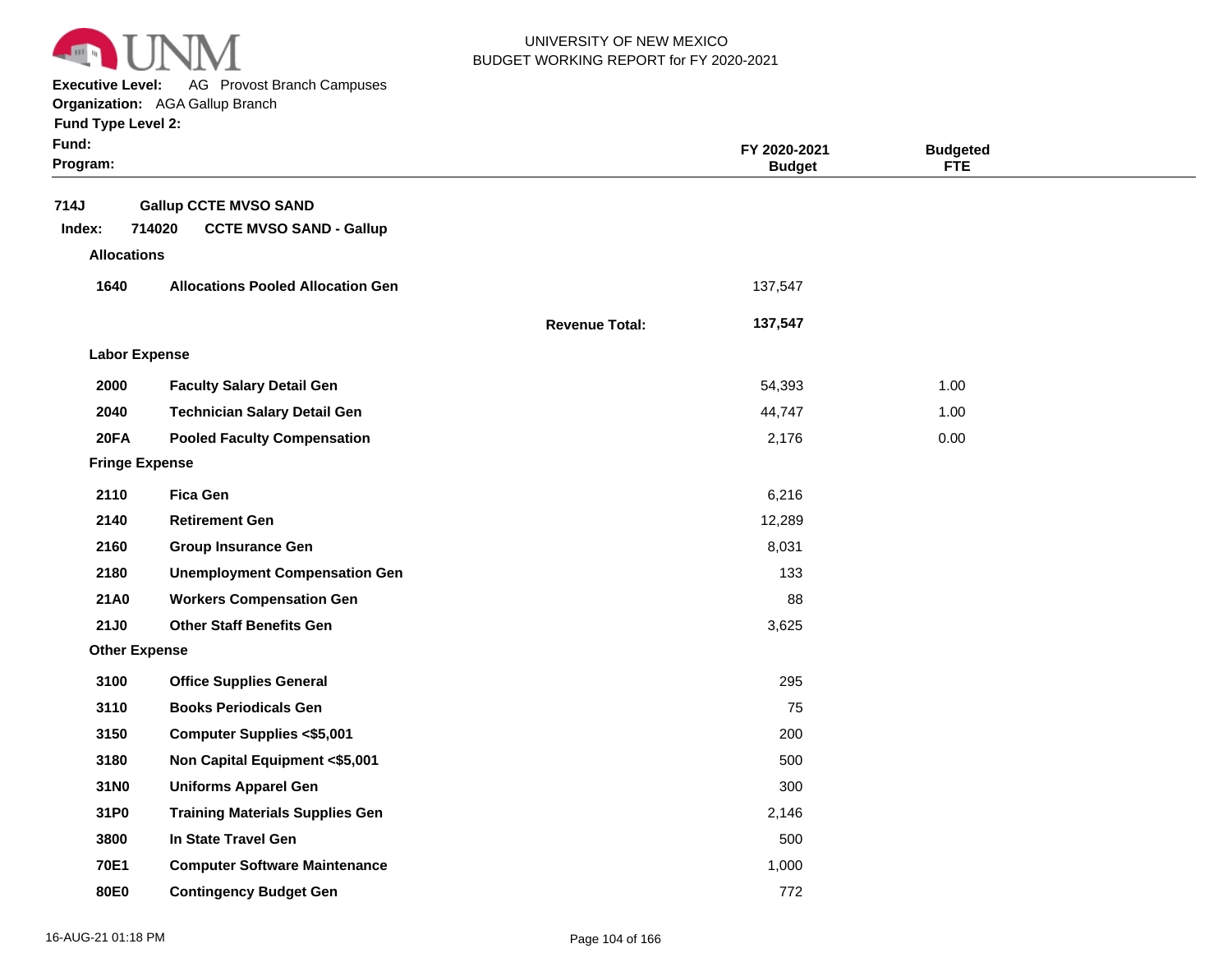

**Executive Level:** AG Provost Branch Campuses

#### **Organization:**  AGA Gallup Branch **Fund Type Level 2:**

| . .<br>Fund:<br>Program:                                                                                           |                           | FY 2020-2021<br><b>Budget</b>         | <b>Budgeted</b><br><b>FTE</b> |
|--------------------------------------------------------------------------------------------------------------------|---------------------------|---------------------------------------|-------------------------------|
| 714J<br><b>Gallup CCTE MVSO SAND</b><br><b>CCTE MVSO SAND - Gallup</b><br>714020<br>Index:<br><b>Other Expense</b> |                           |                                       |                               |
| <b>80K0</b><br><b>Banner Tax</b>                                                                                   |                           | 61                                    |                               |
|                                                                                                                    | <b>Expenditure Total:</b> | 137,547                               |                               |
|                                                                                                                    | 714020 Net:               | $\bf{0}$                              |                               |
| 714J LEVEL 6<br><b>SUMMARY</b><br>Revenue<br><b>Labor Expense</b><br><b>Fringe Expense</b><br><b>Other Expense</b> |                           | 137,547<br>101,316<br>30,382<br>5,849 | 2.00                          |
|                                                                                                                    | NET:                      | $\bf{0}$                              |                               |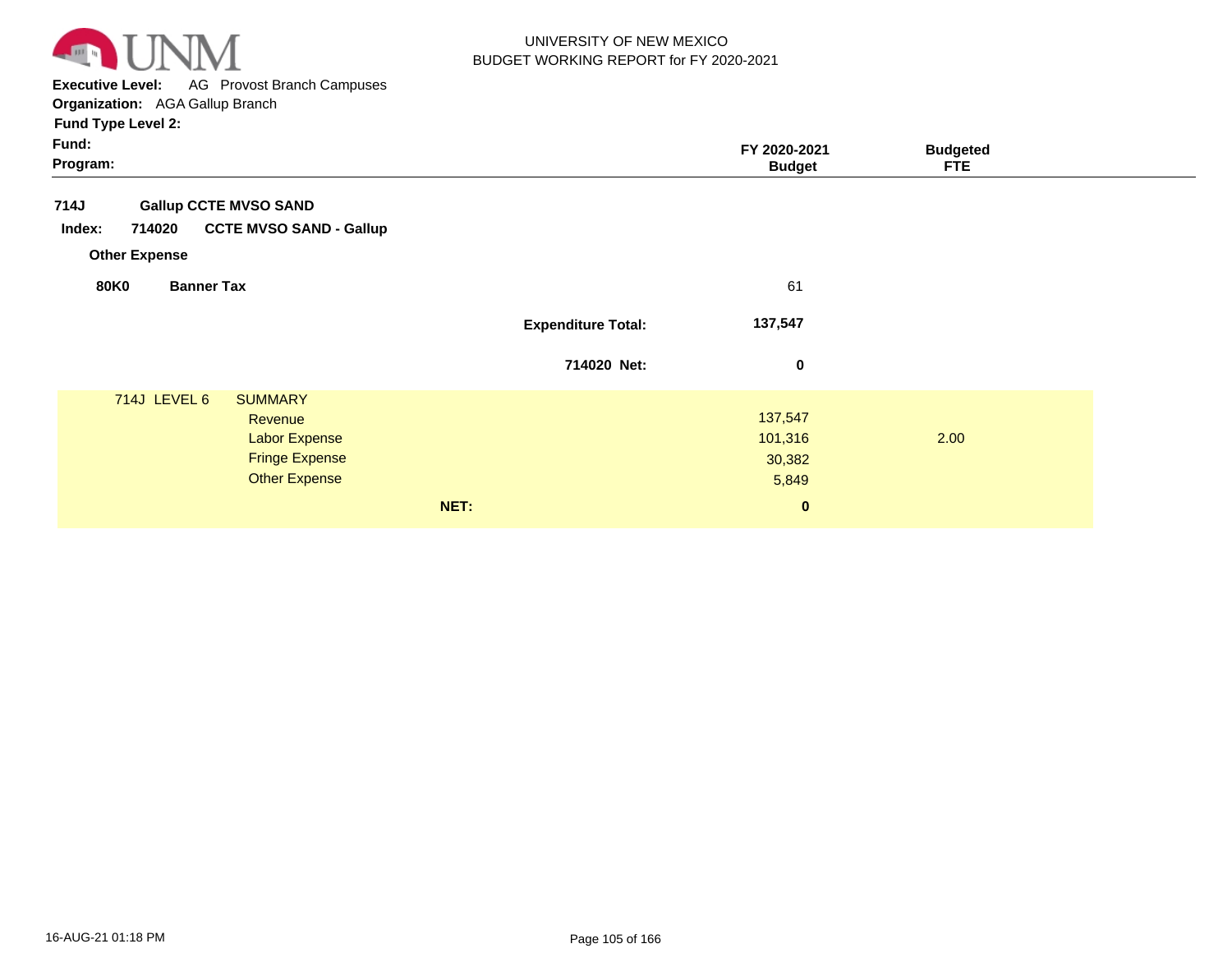

**Executive Level:** AG Provost Branch Campuses

|  |  | <b>Fund Type Level 2:</b> |  |
|--|--|---------------------------|--|
|--|--|---------------------------|--|

| Fund:<br>Program:     |                                                                      |                           | FY 2020-2021<br><b>Budget</b> | <b>Budgeted</b><br><b>FTE</b> |  |
|-----------------------|----------------------------------------------------------------------|---------------------------|-------------------------------|-------------------------------|--|
| 714L<br>Index:        | <b>Gallup CCTE Welding</b><br>714022<br><b>CCTE Welding - Gallup</b> |                           |                               |                               |  |
| <b>Allocations</b>    |                                                                      |                           |                               |                               |  |
| 1640                  | <b>Allocations Pooled Allocation Gen</b>                             |                           | 49,087                        |                               |  |
|                       |                                                                      | <b>Revenue Total:</b>     | 49,087                        |                               |  |
| <b>Labor Expense</b>  |                                                                      |                           |                               |                               |  |
| 2000                  | <b>Faculty Salary Detail Gen</b>                                     |                           | 31,120                        | 0.60                          |  |
| <b>20FA</b>           | <b>Pooled Faculty Compensation</b>                                   |                           | 1,245                         | 0.00                          |  |
| <b>Fringe Expense</b> |                                                                      |                           |                               |                               |  |
| 2110                  | <b>Fica Gen</b>                                                      |                           | 2,268                         |                               |  |
| 2140                  | <b>Retirement Gen</b>                                                |                           | 4,697                         |                               |  |
| 2160                  | <b>Group Insurance Gen</b>                                           |                           | 2,438                         |                               |  |
| 2180                  | <b>Unemployment Compensation Gen</b>                                 |                           | 40                            |                               |  |
| 21A0                  | <b>Workers Compensation Gen</b>                                      |                           | 27                            |                               |  |
| <b>21J0</b>           | <b>Other Staff Benefits Gen</b>                                      |                           | 1,422                         |                               |  |
| <b>Other Expense</b>  |                                                                      |                           |                               |                               |  |
| 31N2                  | <b>Individual Safety Equipment</b>                                   |                           | 915                           |                               |  |
| 31P1                  | <b>Instructional Materials &amp; Supplies</b>                        |                           | 3,058                         |                               |  |
| 63B0                  | <b>Rental Fees Gen</b>                                               |                           | 1,000                         |                               |  |
| 63X0                  | <b>Technical Services Gen</b>                                        |                           | 800                           |                               |  |
| <b>80K0</b>           | <b>Banner Tax</b>                                                    |                           | 57                            |                               |  |
|                       |                                                                      | <b>Expenditure Total:</b> | 49,087                        |                               |  |
|                       |                                                                      | 714022 Net:               | 0                             |                               |  |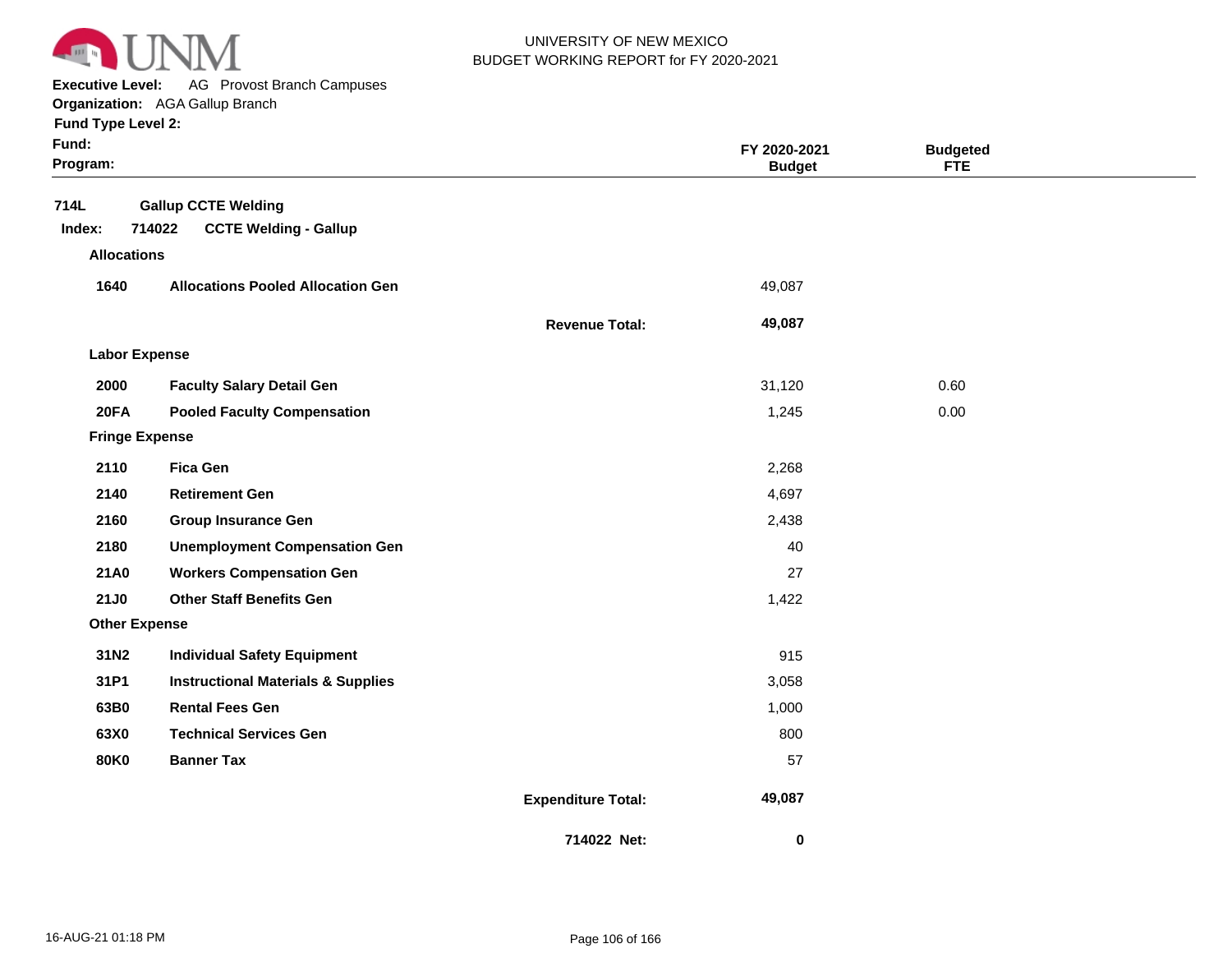

**Executive Level:** AG Provost Branch Campuses

**Organization:**  AGA Gallup Branch

**Fund Type Level 2:**

| × | × |  |
|---|---|--|
|   |   |  |

| Fund:<br>Program:    |                                                      |                           | FY 2020-2021<br><b>Budget</b> | <b>Budgeted</b><br><b>FTE</b> |  |
|----------------------|------------------------------------------------------|---------------------------|-------------------------------|-------------------------------|--|
|                      |                                                      |                           |                               |                               |  |
| 714L                 | <b>Gallup CCTE Welding</b>                           |                           |                               |                               |  |
|                      | 714L LEVEL 6<br><b>SUMMARY</b>                       |                           | 49,087                        |                               |  |
|                      | Revenue                                              |                           | 32,365                        | 0.60                          |  |
|                      | <b>Labor Expense</b><br><b>Fringe Expense</b>        |                           |                               |                               |  |
|                      | <b>Other Expense</b>                                 |                           | 10,892                        |                               |  |
|                      |                                                      |                           | 5,830                         |                               |  |
|                      | NET:                                                 |                           | $\pmb{0}$                     |                               |  |
|                      |                                                      |                           |                               |                               |  |
| 714P                 | <b>Gallup CCTE Fire Science Tech</b>                 |                           |                               |                               |  |
| Index:               | 714027<br><b>CCTE Fire Science Technology Gallup</b> |                           |                               |                               |  |
| <b>Allocations</b>   |                                                      |                           |                               |                               |  |
| 1640                 | <b>Allocations Pooled Allocation Gen</b>             |                           | 4,076                         |                               |  |
|                      |                                                      |                           |                               |                               |  |
|                      |                                                      | <b>Revenue Total:</b>     | 4,076                         |                               |  |
| <b>Other Expense</b> |                                                      |                           |                               |                               |  |
| 31P0                 | <b>Training Materials Supplies Gen</b>               |                           | 250                           |                               |  |
| 31P1                 | <b>Instructional Materials &amp; Supplies</b>        |                           | 1,886                         |                               |  |
| 37Z0                 | <b>Other Supply Costs Gen</b>                        |                           | 300                           |                               |  |
| 45Z0                 | <b>Student Costs Other Gen</b>                       |                           | 1,600                         |                               |  |
| <b>80K0</b>          | <b>Banner Tax</b>                                    |                           | 40                            |                               |  |
|                      |                                                      | <b>Expenditure Total:</b> | 4,076                         |                               |  |
|                      |                                                      | 714027 Net:               | $\pmb{0}$                     |                               |  |
|                      | 714P LEVEL 6<br><b>SUMMARY</b>                       |                           |                               |                               |  |
|                      | Revenue                                              |                           | 4,076                         |                               |  |
|                      | <b>Labor Expense</b>                                 |                           | $\mathbf 0$                   | 0.00                          |  |
|                      | <b>Fringe Expense</b>                                |                           | $\mathbf 0$                   |                               |  |
|                      | <b>Other Expense</b>                                 |                           | 4,076                         |                               |  |

**NET:**

 **0**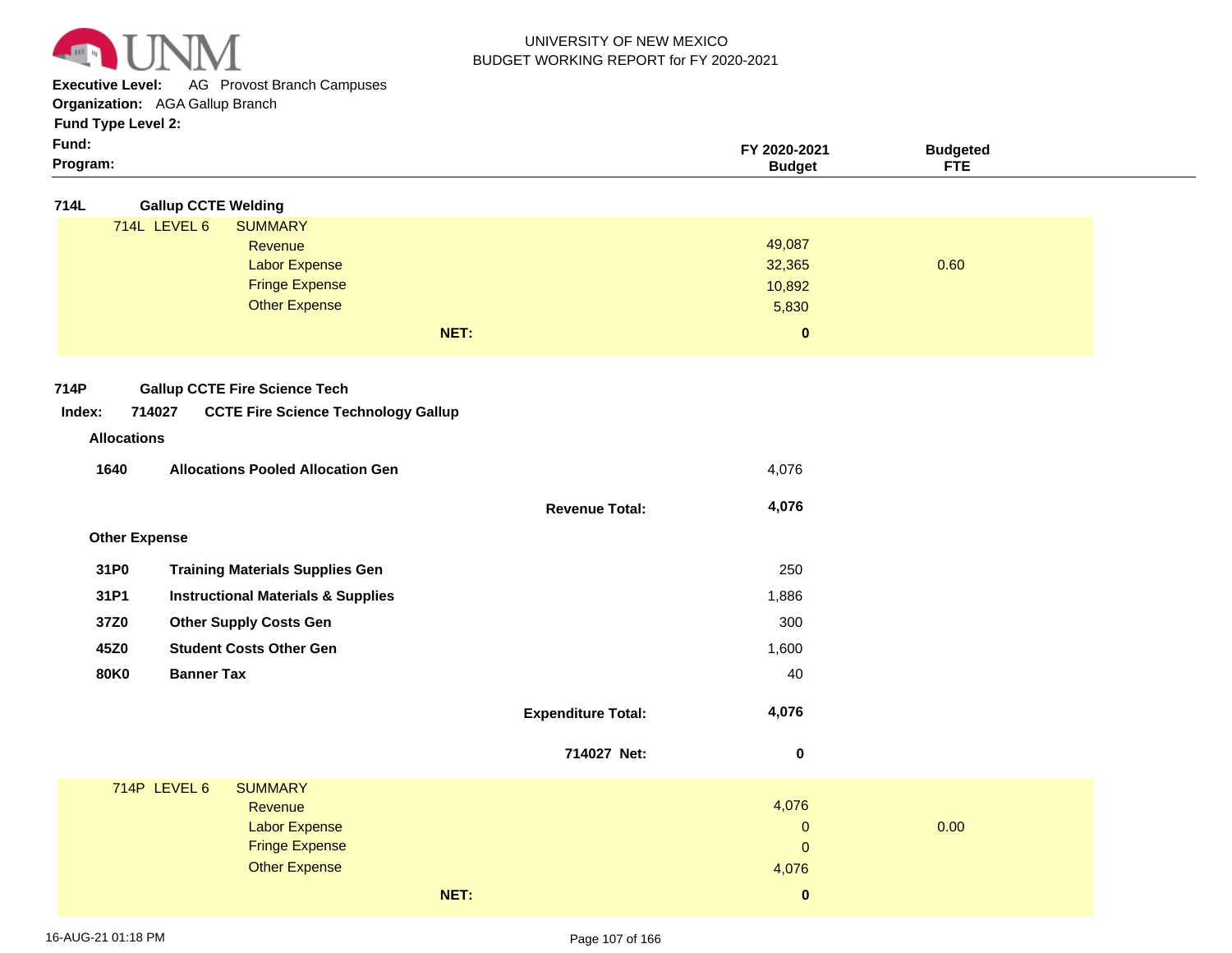

**Executive Level:** AG Provost Branch Campuses

**Organization:**  AGA Gallup Branch

| Fund:<br>Program:     |                                                   |                           | FY 2020-2021<br><b>Budget</b> | <b>Budgeted</b><br><b>FTE</b> |  |
|-----------------------|---------------------------------------------------|---------------------------|-------------------------------|-------------------------------|--|
| 714Q                  | <b>Gallup CCTE ECME</b>                           |                           |                               |                               |  |
| Index:                | <b>CCTE Early Child Multi Ed (ECME)</b><br>714028 |                           |                               |                               |  |
| <b>Allocations</b>    |                                                   |                           |                               |                               |  |
| 1640                  | <b>Allocations Pooled Allocation Gen</b>          |                           | 75,362                        |                               |  |
|                       |                                                   | <b>Revenue Total:</b>     | 75,362                        |                               |  |
| <b>Labor Expense</b>  |                                                   |                           |                               |                               |  |
| 2000                  | <b>Faculty Salary Detail Gen</b>                  |                           | 55,092                        | 1.00                          |  |
| 20FA                  | <b>Pooled Faculty Compensation</b>                |                           | 2,204                         | 0.00                          |  |
| <b>Fringe Expense</b> |                                                   |                           |                               |                               |  |
| 2110                  | <b>Fica Gen</b>                                   |                           | 3,780                         |                               |  |
| 2140                  | <b>Retirement Gen</b>                             |                           | 7,613                         |                               |  |
| 2160                  | <b>Group Insurance Gen</b>                        |                           | 4,289                         |                               |  |
| 2180                  | <b>Unemployment Compensation Gen</b>              |                           | 83                            |                               |  |
| 21A0                  | <b>Workers Compensation Gen</b>                   |                           | 55                            |                               |  |
| <b>21J0</b>           | <b>Other Staff Benefits Gen</b>                   |                           | 2,246                         |                               |  |
|                       |                                                   | <b>Expenditure Total:</b> | 75,362                        |                               |  |
|                       |                                                   | 714028 Net:               | $\pmb{0}$                     |                               |  |
|                       | <b>714Q LEVEL 6</b><br><b>SUMMARY</b>             |                           |                               |                               |  |
|                       | <b>Revenue</b>                                    |                           | 75,362                        |                               |  |
|                       | <b>Labor Expense</b><br><b>Fringe Expense</b>     |                           | 57,296<br>18,066              | 1.00                          |  |
|                       | <b>Other Expense</b>                              |                           | $\overline{0}$                |                               |  |
|                       | NET:                                              |                           | $\pmb{0}$                     |                               |  |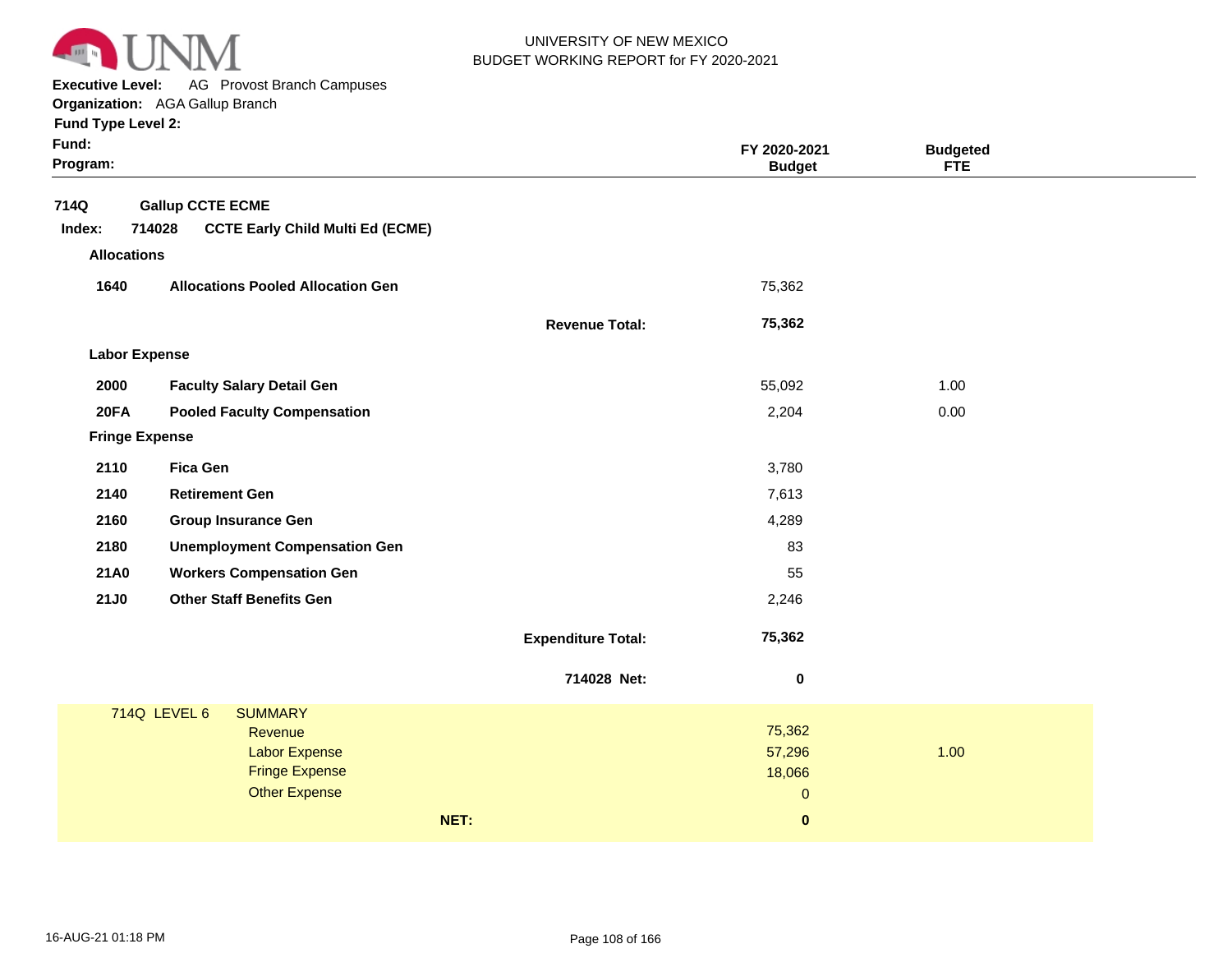

**Executive Level:** AG Provost Branch Campuses

**Organization:**  AGA Gallup Branch **Fund Type Level 2:**

| Fund:<br>Program:            |                                               |                           | FY 2020-2021<br><b>Budget</b> | <b>Budgeted</b><br><b>FTE</b> |  |
|------------------------------|-----------------------------------------------|---------------------------|-------------------------------|-------------------------------|--|
| 715C                         | <b>Gallup CASA Operations</b><br>715014       |                           |                               |                               |  |
| Index:<br><b>Allocations</b> | <b>CASA Student Tutoring</b>                  |                           |                               |                               |  |
|                              |                                               |                           |                               |                               |  |
| 1640                         | <b>Allocations Pooled Allocation Gen</b>      |                           | 180,640                       |                               |  |
|                              |                                               | <b>Revenue Total:</b>     | 180,640                       |                               |  |
| <b>Labor Expense</b>         |                                               |                           |                               |                               |  |
| 2020                         | <b>Administrative Professional Gen</b>        |                           | 130,939                       | 3.00                          |  |
| <b>20J0</b>                  | <b>Student Salaries Gen</b>                   |                           | 28,623                        | 1.45                          |  |
| 20L0                         | <b>Federal Workstudy Gen</b>                  |                           | 1,950                         | 0.10                          |  |
| <b>20NO</b>                  | <b>State Workstudy Gen</b>                    |                           | 600                           | 0.03                          |  |
| <b>Other Expense</b>         |                                               |                           |                               |                               |  |
| 3100                         | <b>Office Supplies General</b>                |                           | 200                           |                               |  |
| 31D0                         | <b>Freight In-Bound</b>                       |                           | 25                            |                               |  |
| 31K0                         | <b>Postage Gen</b>                            |                           | 20                            |                               |  |
| 31M0                         | <b>Recruitment Expense Gen</b>                |                           | 1,000                         |                               |  |
| 31M1                         | <b>Staff Recruitment Expense Gen</b>          |                           | 500                           |                               |  |
| 31P1                         | <b>Instructional Materials &amp; Supplies</b> |                           | 12,500                        |                               |  |
| 3800                         | In State Travel Gen                           |                           | 500                           |                               |  |
| 63C0                         | <b>Copying Gen</b>                            |                           | 3,600                         |                               |  |
| <b>80K0</b>                  | <b>Banner Tax</b>                             |                           | 183                           |                               |  |
|                              |                                               | <b>Expenditure Total:</b> | 180,640                       |                               |  |
|                              |                                               | 715014 Net:               | 0                             |                               |  |

Page 109 of 166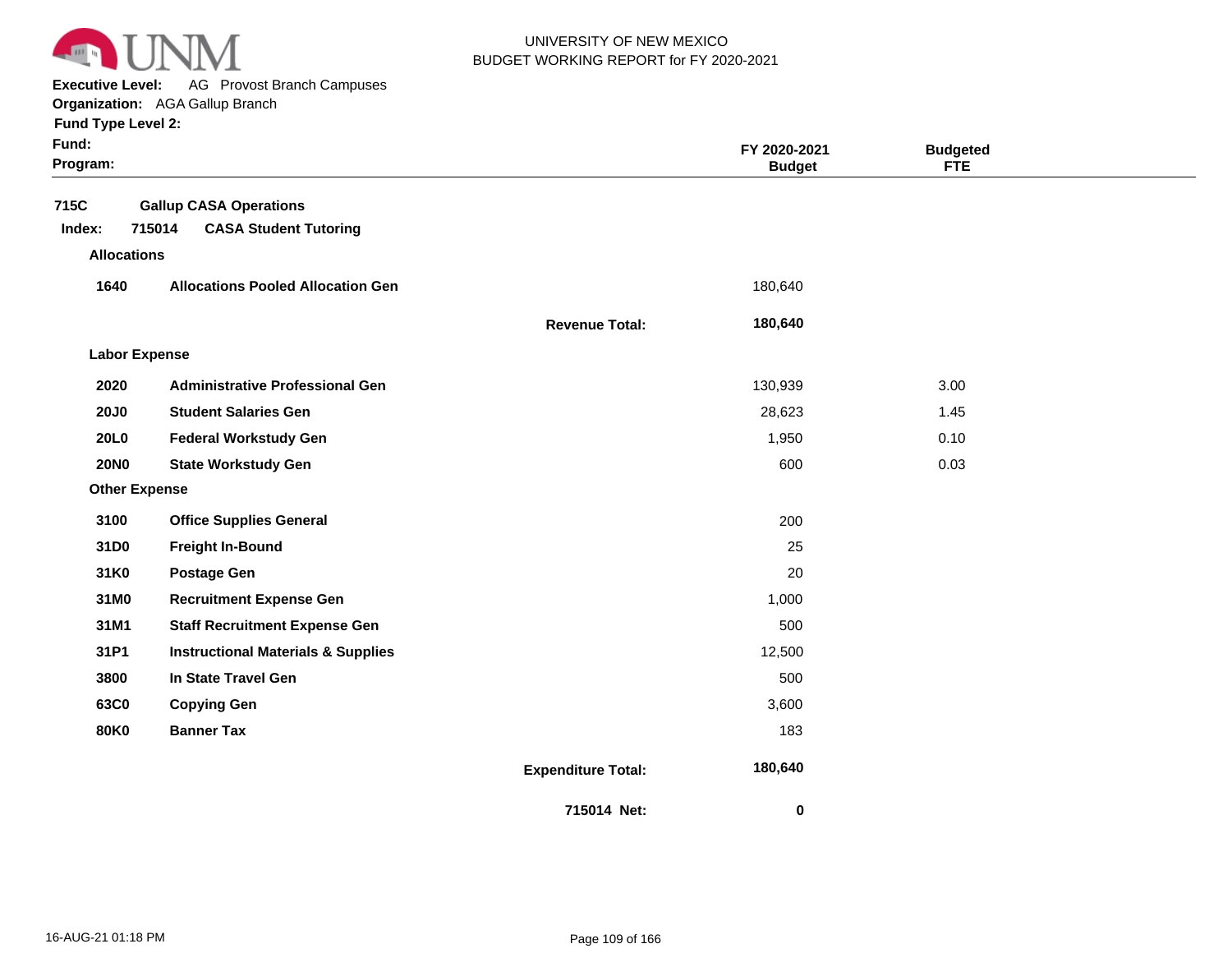

**Executive Level:** AG Provost Branch Campuses

**Organization:**  AGA Gallup Branch

**Fund Type Level 2:**

| Fund:    | 2020-2021 | `'Idaeteo |  |
|----------|-----------|-----------|--|
| Program: | 3udaet    | ---<br>.  |  |

#### **715C Gallup CASA Operations**

|              | NET:                  | $\mathbf{0}$ |      |
|--------------|-----------------------|--------------|------|
|              | <b>Other Expense</b>  | 18,528       |      |
|              | <b>Fringe Expense</b> | $\mathbf{0}$ |      |
|              | <b>Labor Expense</b>  | 162,112      | 4.58 |
|              | Revenue               | 180,640      |      |
| 715C LEVEL 6 | <b>SUMMARY</b>        |              |      |
|              |                       |              |      |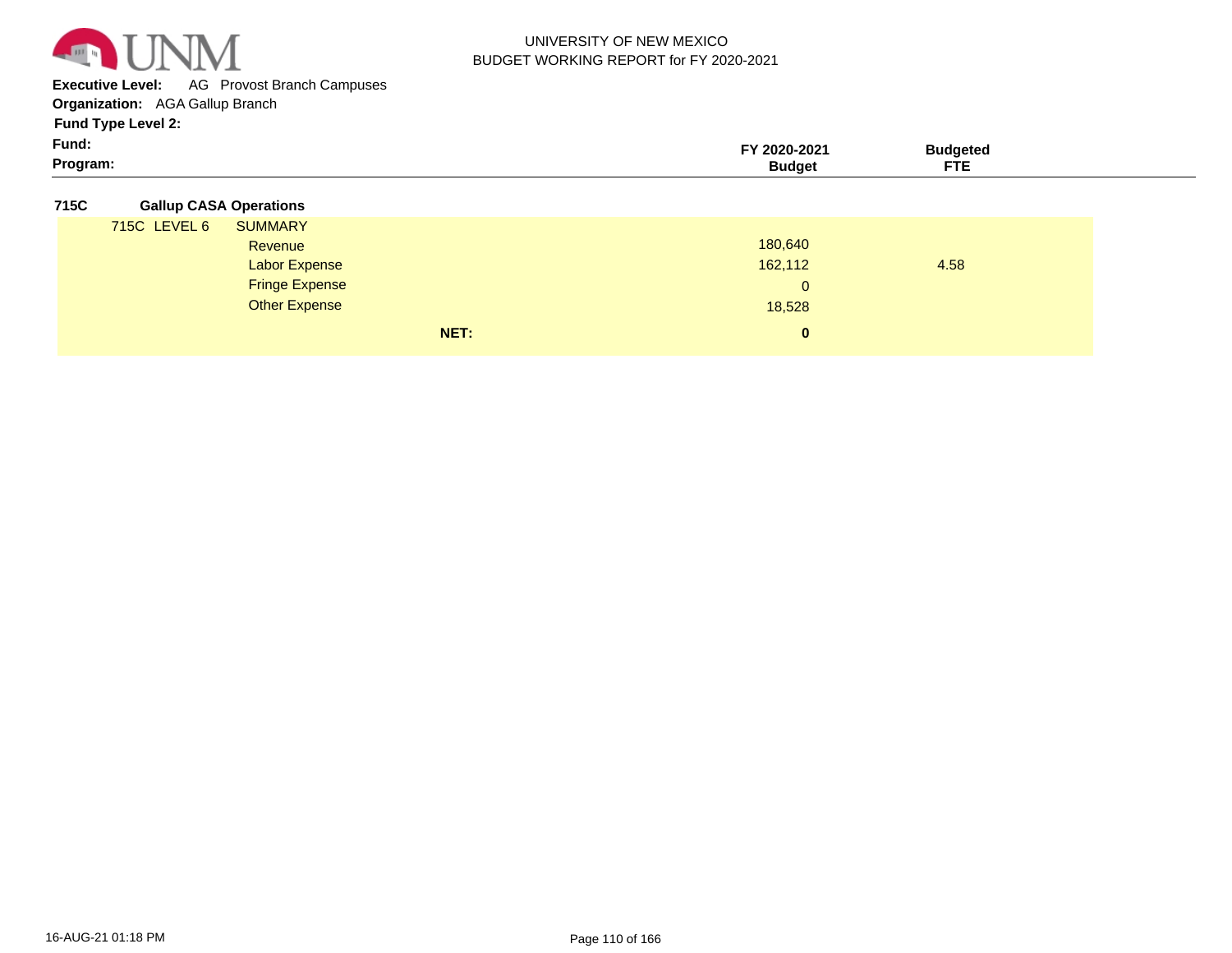

**Executive Level:** AG Provost Branch Campuses

**Organization:**  AGA Gallup Branch

| <b>Fund Type Level 2:</b> |                                               |                           |                               |                               |  |
|---------------------------|-----------------------------------------------|---------------------------|-------------------------------|-------------------------------|--|
| Fund:<br>Program:         |                                               |                           | FY 2020-2021<br><b>Budget</b> | <b>Budgeted</b><br><b>FTE</b> |  |
| 717B                      | <b>Gallup Math/Sci Administrative</b>         |                           |                               |                               |  |
| Index:                    | 717006<br><b>Math/Science Admin</b>           |                           |                               |                               |  |
| <b>Allocations</b>        |                                               |                           |                               |                               |  |
| 1640                      | <b>Allocations Pooled Allocation Gen</b>      |                           | 554,076                       |                               |  |
|                           |                                               | <b>Revenue Total:</b>     | 554,076                       |                               |  |
| <b>Labor Expense</b>      |                                               |                           |                               |                               |  |
| 2000                      | <b>Faculty Salary Detail Gen</b>              |                           | 452,839                       | 6.93                          |  |
| 2040                      | <b>Technician Salary Detail Gen</b>           |                           | 35,821                        | 1.00                          |  |
| 2060                      | <b>Support Staff Salary Detail Gen</b>        |                           | 35,040                        | 1.00                          |  |
| 20FA                      | <b>Pooled Faculty Compensation</b>            |                           | 18,114                        | 0.00                          |  |
| <b>20NO</b>               | <b>State Workstudy Gen</b>                    |                           | 3,400                         | 0.17                          |  |
| <b>Other Expense</b>      |                                               |                           |                               |                               |  |
| 3100                      | <b>Office Supplies General</b>                |                           | 2,250                         |                               |  |
| 3140                      | <b>Computer Software Gen</b>                  |                           | 250                           |                               |  |
| 3150                      | <b>Computer Supplies &lt;\$5,001</b>          |                           | 250                           |                               |  |
| 31K0                      | <b>Postage Gen</b>                            |                           | 50                            |                               |  |
| 31P1                      | <b>Instructional Materials &amp; Supplies</b> |                           | 175                           |                               |  |
| 37Z0                      | <b>Other Supply Costs Gen</b>                 |                           | 410                           |                               |  |
| 3800                      | In State Travel Gen                           |                           | 500                           |                               |  |
| 6020                      | <b>Long Distance Gen</b>                      |                           | 120                           |                               |  |
| 63C0                      | <b>Copying Gen</b>                            |                           | 4,776                         |                               |  |
| <b>80K0</b>               | <b>Banner Tax</b>                             |                           | 81                            |                               |  |
|                           |                                               | <b>Expenditure Total:</b> | 554,076                       |                               |  |

**717006 Net:**

 **0**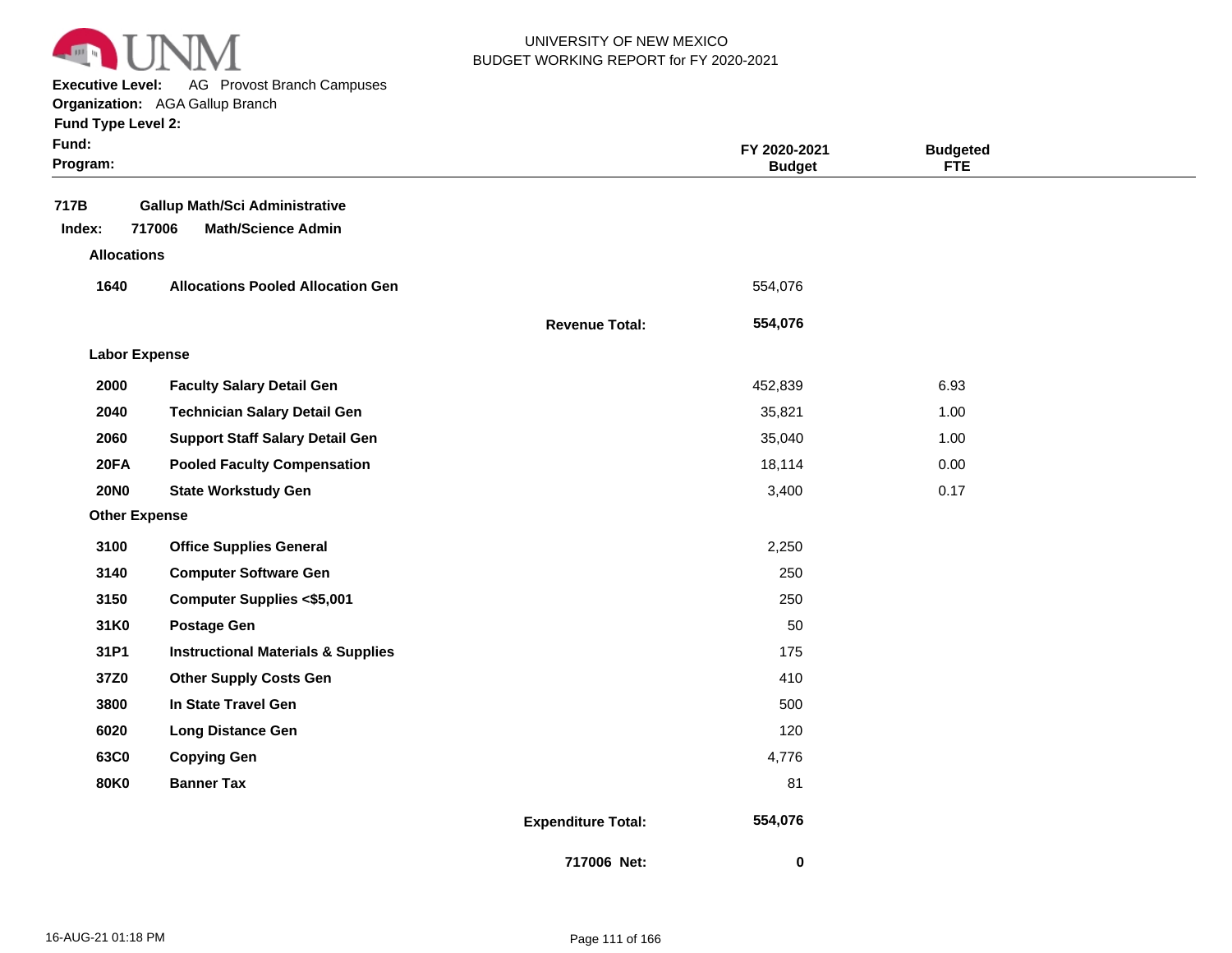

**Executive Level:** AG Provost Branch Campuses

| Fund:<br>Program: |                          |                                               |      |                           | FY 2020-2021<br><b>Budget</b> | <b>Budgeted</b><br>FTE. |  |
|-------------------|--------------------------|-----------------------------------------------|------|---------------------------|-------------------------------|-------------------------|--|
| 717B              |                          | <b>Gallup Math/Sci Administrative</b>         |      |                           |                               |                         |  |
| Index:            | 717045                   | <b>Gallup Sciences Course Fee General</b>     |      |                           |                               |                         |  |
|                   | <b>Operating Revenue</b> |                                               |      |                           |                               |                         |  |
| 0220              |                          | <b>Course Lab Fees Gen</b>                    |      |                           | 18,000                        |                         |  |
|                   |                          |                                               |      | <b>Revenue Total:</b>     | 18,000                        |                         |  |
|                   | <b>Other Expense</b>     |                                               |      |                           |                               |                         |  |
| 31P1              |                          | <b>Instructional Materials &amp; Supplies</b> |      |                           | 15,320                        |                         |  |
| 31S0              |                          | Lab Supplies Gen                              |      |                           | 2,500                         |                         |  |
| <b>80K0</b>       | <b>Banner Tax</b>        |                                               |      |                           | 180                           |                         |  |
|                   |                          |                                               |      | <b>Expenditure Total:</b> | 18,000                        |                         |  |
|                   |                          |                                               |      | 717045 Net:               | $\bf{0}$                      |                         |  |
|                   | 717B LEVEL 6             | <b>SUMMARY</b>                                |      |                           |                               |                         |  |
|                   |                          | Revenue                                       |      |                           | 572,076                       |                         |  |
|                   |                          | <b>Labor Expense</b>                          |      |                           | 545,214                       | 9.10                    |  |
|                   |                          | <b>Fringe Expense</b><br><b>Other Expense</b> |      |                           | $\mathbf 0$                   |                         |  |
|                   |                          |                                               |      |                           | 26,862                        |                         |  |
|                   |                          |                                               | NET: |                           | $\pmb{0}$                     |                         |  |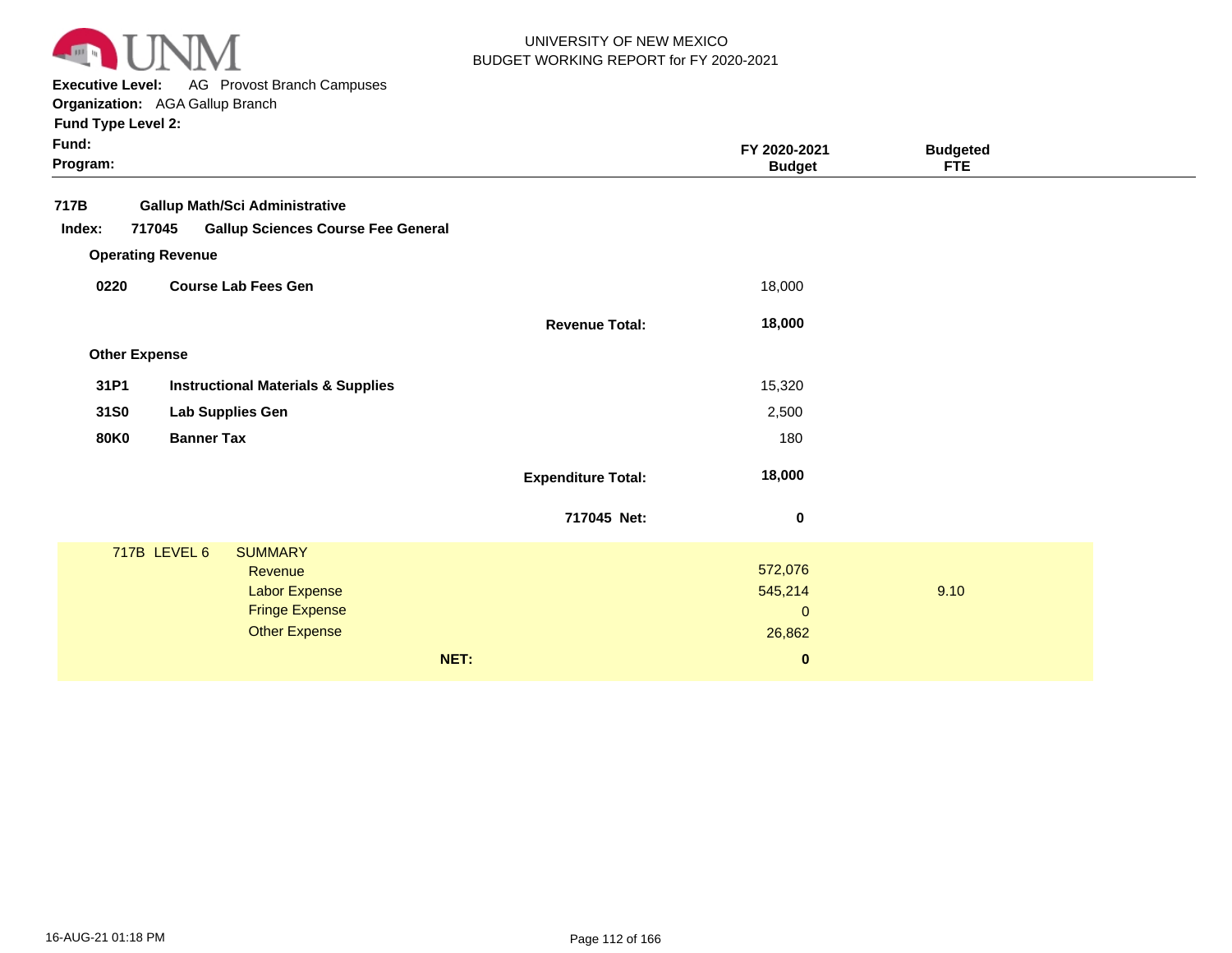

**Executive Level:** AG Provost Branch Campuses

| Fund:<br>Program:                    |                                                                                                                    |                           | FY 2020-2021<br><b>Budget</b>                            | <b>Budgeted</b><br><b>FTE</b> |  |
|--------------------------------------|--------------------------------------------------------------------------------------------------------------------|---------------------------|----------------------------------------------------------|-------------------------------|--|
| 717D<br>Index:<br><b>Allocations</b> | <b>Gallup Biology Unit</b><br>717009<br><b>Biology</b>                                                             |                           |                                                          |                               |  |
| 1640                                 | <b>Allocations Pooled Allocation Gen</b>                                                                           |                           | 185,696                                                  |                               |  |
|                                      |                                                                                                                    | <b>Revenue Total:</b>     | 185,696                                                  |                               |  |
| <b>Labor Expense</b>                 |                                                                                                                    |                           |                                                          |                               |  |
| 2000                                 | <b>Faculty Salary Detail Gen</b>                                                                                   |                           | 172,630                                                  | 3.00                          |  |
| 20FA                                 | <b>Pooled Faculty Compensation</b>                                                                                 |                           | 6,905                                                    | 0.00                          |  |
| <b>Other Expense</b>                 |                                                                                                                    |                           |                                                          |                               |  |
| 3100                                 | <b>Office Supplies General</b>                                                                                     |                           | 100                                                      |                               |  |
| 3180                                 | Non Capital Equipment <\$5,001                                                                                     |                           | 250                                                      |                               |  |
| 31D0                                 | <b>Freight In-Bound</b>                                                                                            |                           | 50                                                       |                               |  |
| 31P1                                 | <b>Instructional Materials &amp; Supplies</b>                                                                      |                           | 5,700                                                    |                               |  |
| <b>80K0</b>                          | <b>Banner Tax</b>                                                                                                  |                           | 61                                                       |                               |  |
|                                      |                                                                                                                    | <b>Expenditure Total:</b> | 185,696                                                  |                               |  |
|                                      |                                                                                                                    | 717009 Net:               | $\pmb{0}$                                                |                               |  |
|                                      | 717D LEVEL 6<br><b>SUMMARY</b><br>Revenue<br><b>Labor Expense</b><br><b>Fringe Expense</b><br><b>Other Expense</b> | NET:                      | 185,696<br>179,535<br>$\mathbf{0}$<br>6,161<br>$\pmb{0}$ | 3.00                          |  |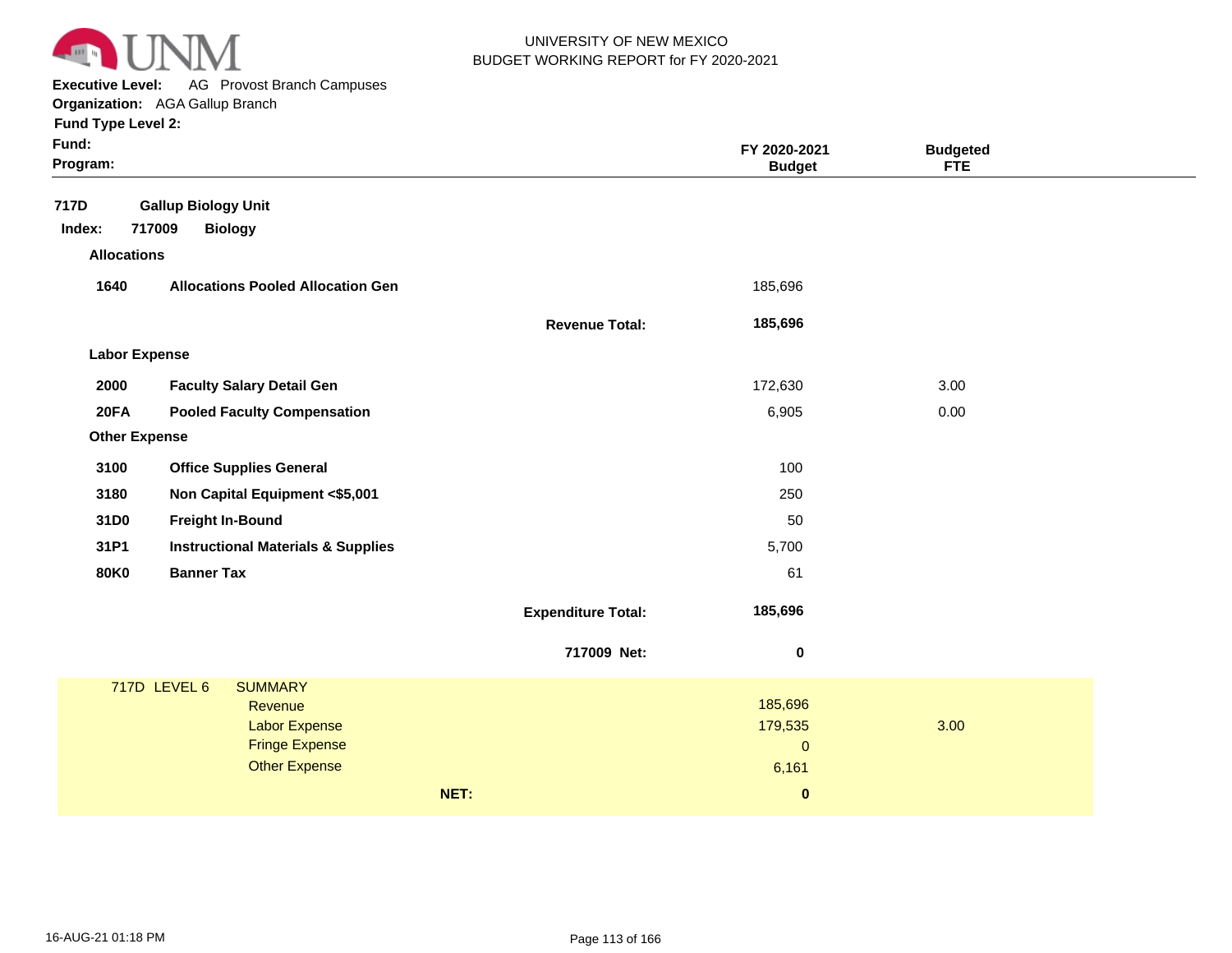

**Executive Level:** AG Provost Branch Campuses

| Fund:<br>Program:                    |                                                       |                           | FY 2020-2021<br><b>Budget</b> | <b>Budgeted</b><br><b>FTE</b> |  |
|--------------------------------------|-------------------------------------------------------|---------------------------|-------------------------------|-------------------------------|--|
| 717E<br>Index:<br><b>Allocations</b> | <b>Gallup Chemistry</b><br>717007<br><b>Chemistry</b> |                           |                               |                               |  |
| 1640                                 | <b>Allocations Pooled Allocation Gen</b>              |                           | 190,661                       |                               |  |
|                                      |                                                       | <b>Revenue Total:</b>     | 190,661                       |                               |  |
| <b>Labor Expense</b>                 |                                                       |                           |                               |                               |  |
| 2000                                 | <b>Faculty Salary Detail Gen</b>                      |                           | 179,404                       | 3.00                          |  |
| <b>20FA</b>                          | <b>Pooled Faculty Compensation</b>                    |                           | 7,176                         | 0.00                          |  |
| <b>Other Expense</b>                 |                                                       |                           |                               |                               |  |
| 3100                                 | <b>Office Supplies General</b>                        |                           | 1,050                         |                               |  |
| 3120                                 | <b>Chemicals Gen</b>                                  |                           | 250                           |                               |  |
| 3150                                 | <b>Computer Supplies &lt;\$5,001</b>                  |                           | 100                           |                               |  |
| 3180                                 | Non Capital Equipment <\$5,001                        |                           | 250                           |                               |  |
| 31C0                                 | <b>Dues Memberships Gen</b>                           |                           | 200                           |                               |  |
| 31D0                                 | <b>Freight In-Bound</b>                               |                           | 100                           |                               |  |
| 31P1                                 | <b>Instructional Materials &amp; Supplies</b>         |                           | 100                           |                               |  |
| 31S0                                 | Lab Supplies Gen                                      |                           | 950                           |                               |  |
| 3800                                 | In State Travel Gen                                   |                           | 500                           |                               |  |
| 6020                                 | <b>Long Distance Gen</b>                              |                           | 50                            |                               |  |
| <b>70D0</b>                          | <b>Equipment Repairs Maintenance Gen</b>              |                           | 500                           |                               |  |
| <b>80K0</b>                          | <b>Banner Tax</b>                                     |                           | 31                            |                               |  |
|                                      |                                                       | <b>Expenditure Total:</b> | 190,661                       |                               |  |
|                                      |                                                       | 717007 Net:               | 0                             |                               |  |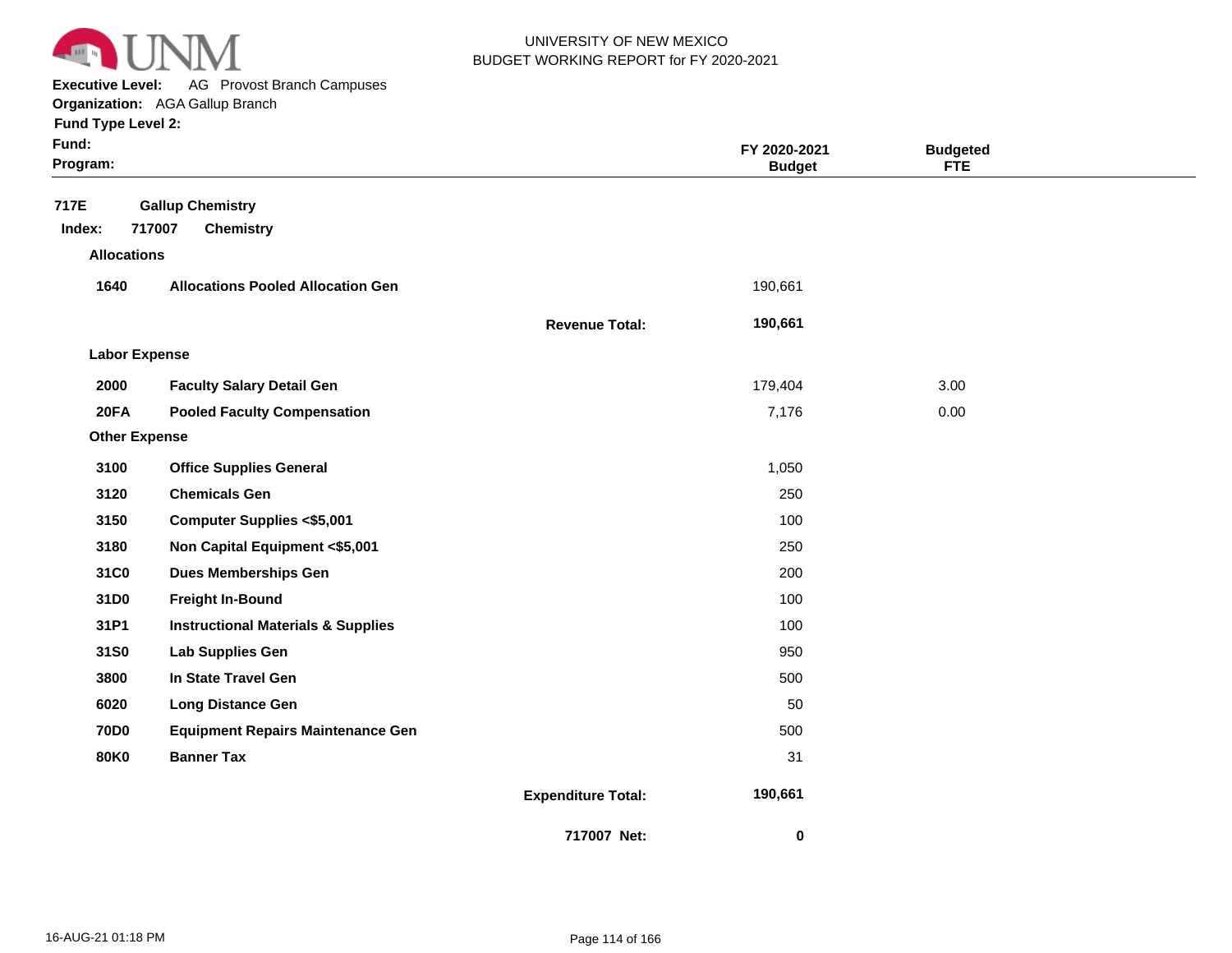

**Executive Level:** AG Provost Branch Campuses

**Organization:**  AGA Gallup Branch

**Fund Type Level 2:**

| Fund:    | -2021<br>70Z | 'Iddeter |  |
|----------|--------------|----------|--|
| Program: | sudaet       | ---      |  |

#### **717E Gallup Chemistry**

| 190,661<br>186,580<br>$\mathbf{0}$ | 3.00         |
|------------------------------------|--------------|
|                                    |              |
|                                    |              |
|                                    |              |
|                                    |              |
| 4,081                              |              |
|                                    |              |
|                                    | $\mathbf{0}$ |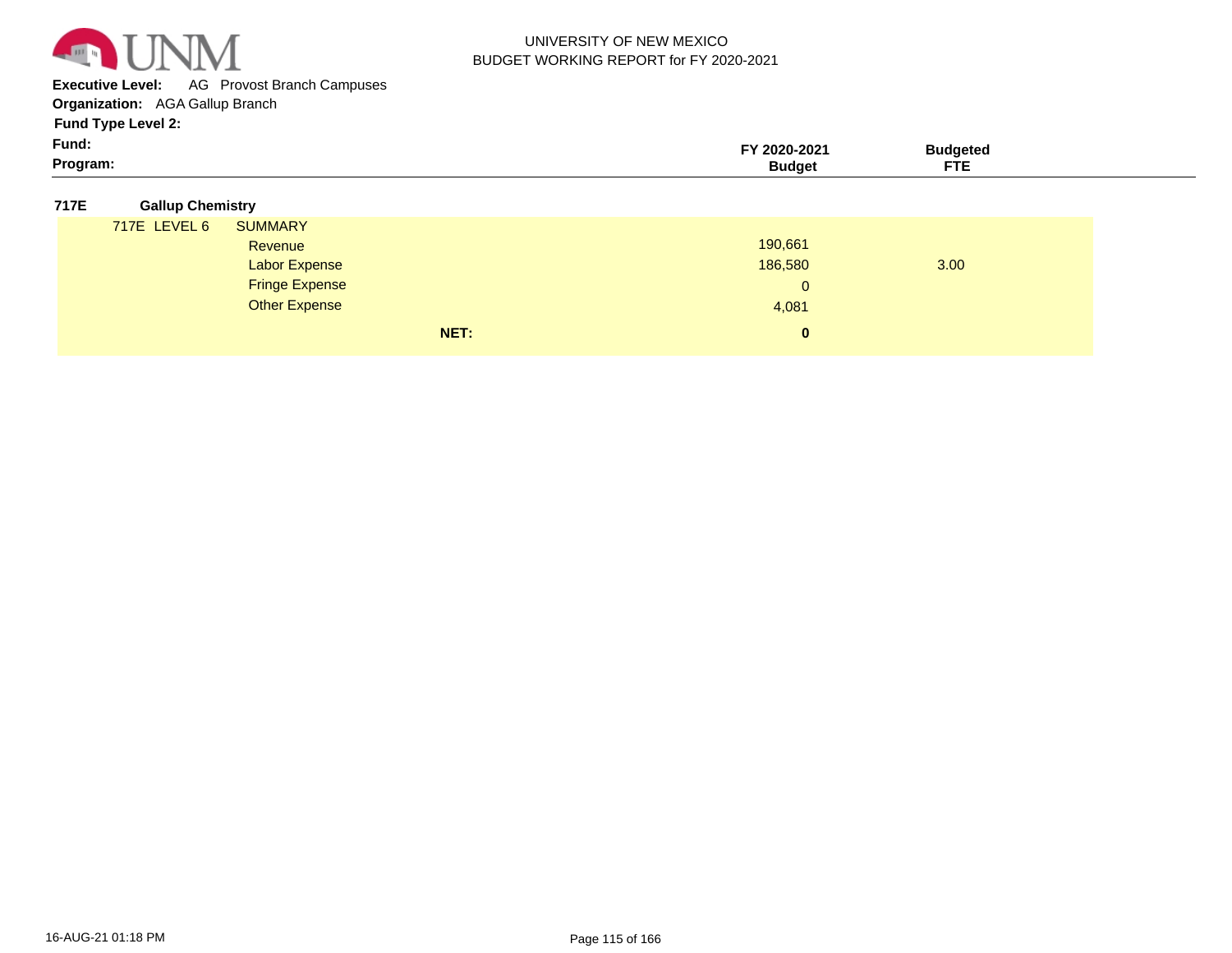

**Executive Level:** AG Provost Branch Campuses **Organization:**  AGA Gallup Branch

| Fund:<br>Program:                                     |                           | FY 2020-2021<br><b>Budget</b> | <b>Budgeted</b><br><b>FTE</b> |
|-------------------------------------------------------|---------------------------|-------------------------------|-------------------------------|
| 717G<br><b>Gallup Geology</b>                         |                           |                               |                               |
| 717005<br>Index:<br>Geology                           |                           |                               |                               |
| <b>Allocations</b>                                    |                           |                               |                               |
| 1640<br><b>Allocations Pooled Allocation Gen</b>      |                           | 71,067                        |                               |
|                                                       | <b>Revenue Total:</b>     | 71,067                        |                               |
| <b>Labor Expense</b>                                  |                           |                               |                               |
| 2000<br><b>Faculty Salary Detail Gen</b>              |                           | 59,129                        | 1.00                          |
| <b>20FA</b><br><b>Pooled Faculty Compensation</b>     |                           | 2,365                         | 0.00                          |
| <b>Other Expense</b>                                  |                           |                               |                               |
| 3100<br><b>Office Supplies General</b>                |                           | 7,357                         |                               |
| 3180<br>Non Capital Equipment <\$5,001                |                           | 750                           |                               |
| 31P1<br><b>Instructional Materials &amp; Supplies</b> |                           | 606                           |                               |
| 31S0<br><b>Lab Supplies Gen</b>                       |                           | 600                           |                               |
| 3800<br>In State Travel Gen                           |                           | 100                           |                               |
| 38A0<br><b>Motor Pool Rental Gen</b>                  |                           | 150                           |                               |
| <b>80K0</b><br><b>Banner Tax</b>                      |                           | 10                            |                               |
|                                                       | <b>Expenditure Total:</b> | 71,067                        |                               |
|                                                       | 717005 Net:               | $\bf{0}$                      |                               |
| 717G LEVEL 6<br><b>SUMMARY</b>                        |                           |                               |                               |
| Revenue                                               |                           | 71,067                        |                               |
| <b>Labor Expense</b><br><b>Fringe Expense</b>         |                           | 61,494<br>$\pmb{0}$           | 1.00                          |
| <b>Other Expense</b>                                  |                           | 9,573                         |                               |
| NET:                                                  |                           | $\pmb{0}$                     |                               |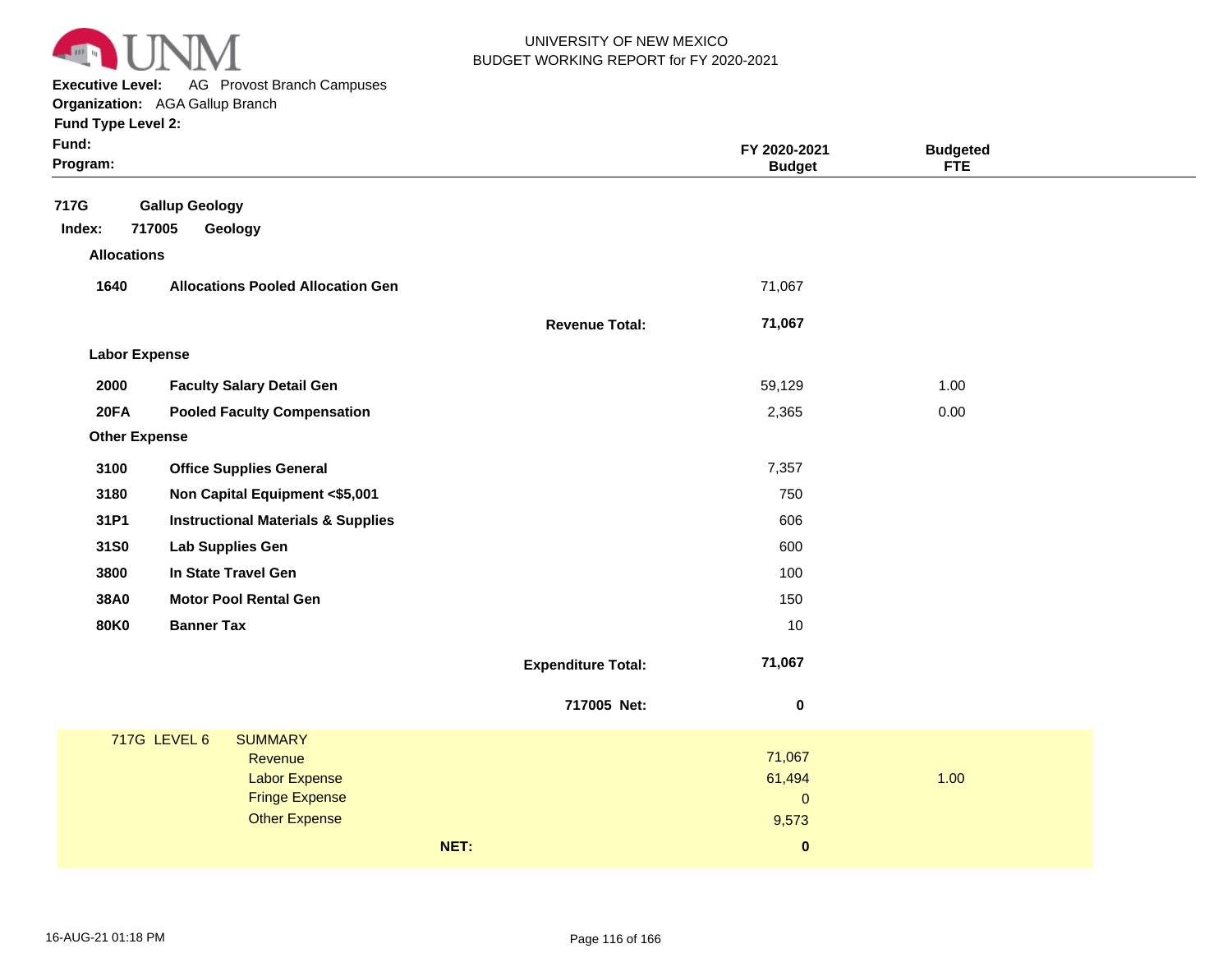

**Executive Level:** AG Provost Branch Campuses **Organization:**  AGA Gallup Branch

| Fund Type Level 2:   |                                                                                                             |                           |                                             |                 |  |
|----------------------|-------------------------------------------------------------------------------------------------------------|---------------------------|---------------------------------------------|-----------------|--|
| Fund:                |                                                                                                             |                           | FY 2020-2021                                | <b>Budgeted</b> |  |
| Program:             |                                                                                                             |                           | <b>Budget</b>                               | <b>FTE</b>      |  |
| 717H                 | <b>Gallup Math</b>                                                                                          |                           |                                             |                 |  |
| Index:               | 717039<br><b>Math</b>                                                                                       |                           |                                             |                 |  |
| <b>Allocations</b>   |                                                                                                             |                           |                                             |                 |  |
| 1640                 | <b>Allocations Pooled Allocation Gen</b>                                                                    |                           | 1,111                                       |                 |  |
|                      |                                                                                                             | <b>Revenue Total:</b>     | 1,111                                       |                 |  |
| <b>Other Expense</b> |                                                                                                             |                           |                                             |                 |  |
| 3100                 | <b>Office Supplies General</b>                                                                              |                           | 200                                         |                 |  |
| 31C0                 | <b>Dues Memberships Gen</b>                                                                                 |                           | 50                                          |                 |  |
| 31M1                 | <b>Staff Recruitment Expense Gen</b>                                                                        |                           | 150                                         |                 |  |
| 31P1                 | <b>Instructional Materials &amp; Supplies</b>                                                               |                           | 400                                         |                 |  |
| 3800                 | In State Travel Gen                                                                                         |                           | 300                                         |                 |  |
| <b>80K0</b>          | <b>Banner Tax</b>                                                                                           |                           | 11                                          |                 |  |
|                      |                                                                                                             | <b>Expenditure Total:</b> | 1,111                                       |                 |  |
|                      |                                                                                                             | 717039 Net:               | $\boldsymbol{0}$                            |                 |  |
|                      | 717H LEVEL 6<br><b>SUMMARY</b><br>Revenue<br>Labor Expense<br><b>Fringe Expense</b><br><b>Other Expense</b> |                           | 1,111<br>$\pmb{0}$<br>$\mathbf{0}$<br>1,111 | 0.00            |  |
|                      |                                                                                                             | NET:                      | $\pmb{0}$                                   |                 |  |
|                      |                                                                                                             |                           |                                             |                 |  |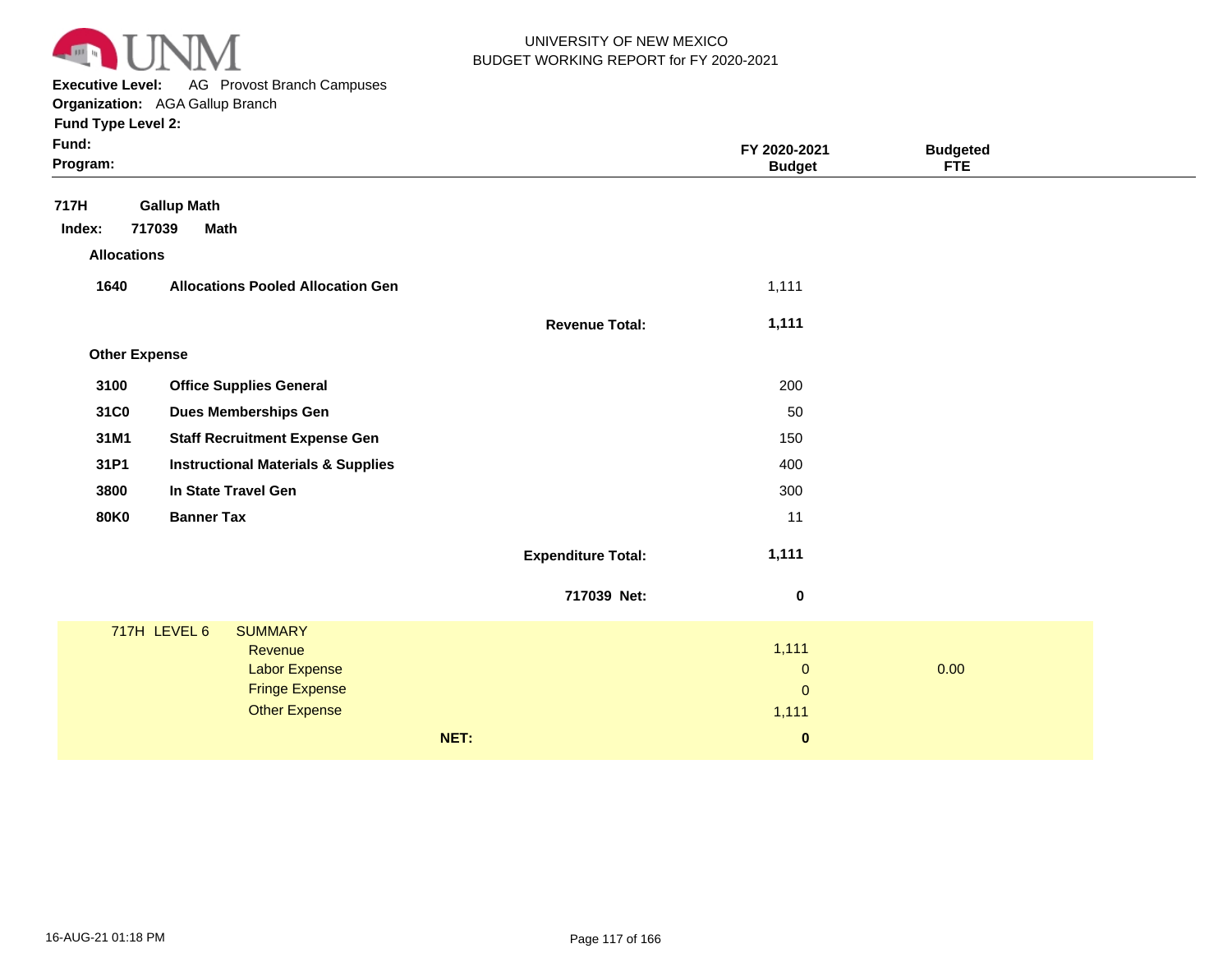

**Executive Level:** AG Provost Branch Campuses **Organization:**  AGA Gallup Branch

| Fund:<br>Program:    |                                               |                           | FY 2020-2021<br><b>Budget</b> | <b>Budgeted</b><br><b>FTE</b> |  |
|----------------------|-----------------------------------------------|---------------------------|-------------------------------|-------------------------------|--|
| <b>7171</b>          | <b>Gallup Physics</b>                         |                           |                               |                               |  |
| Index:               | 717040<br><b>Physics</b>                      |                           |                               |                               |  |
| <b>Allocations</b>   |                                               |                           |                               |                               |  |
| 1640                 | <b>Allocations Pooled Allocation Gen</b>      |                           | 1,798                         |                               |  |
|                      |                                               | <b>Revenue Total:</b>     | 1,798                         |                               |  |
| <b>Other Expense</b> |                                               |                           |                               |                               |  |
| 3100                 | <b>Office Supplies General</b>                |                           | 180                           |                               |  |
| 31P1                 | <b>Instructional Materials &amp; Supplies</b> |                           | 800                           |                               |  |
| 31S0                 | <b>Lab Supplies Gen</b>                       |                           | 600                           |                               |  |
| 3800                 | In State Travel Gen                           |                           | 200                           |                               |  |
| <b>80K0</b>          | <b>Banner Tax</b>                             |                           | 18                            |                               |  |
|                      |                                               | <b>Expenditure Total:</b> | 1,798                         |                               |  |
|                      |                                               | 717040 Net:               | $\pmb{0}$                     |                               |  |
|                      | <b>717I LEVEL 6</b><br><b>SUMMARY</b>         |                           |                               |                               |  |
|                      | Revenue                                       |                           | 1,798                         |                               |  |
|                      | <b>Labor Expense</b>                          |                           | $\mathbf 0$                   | 0.00                          |  |
|                      | <b>Fringe Expense</b>                         |                           | $\mathbf{0}$                  |                               |  |
|                      | <b>Other Expense</b>                          |                           | 1,798                         |                               |  |
|                      |                                               | NET:                      | $\bf{0}$                      |                               |  |
|                      |                                               |                           |                               |                               |  |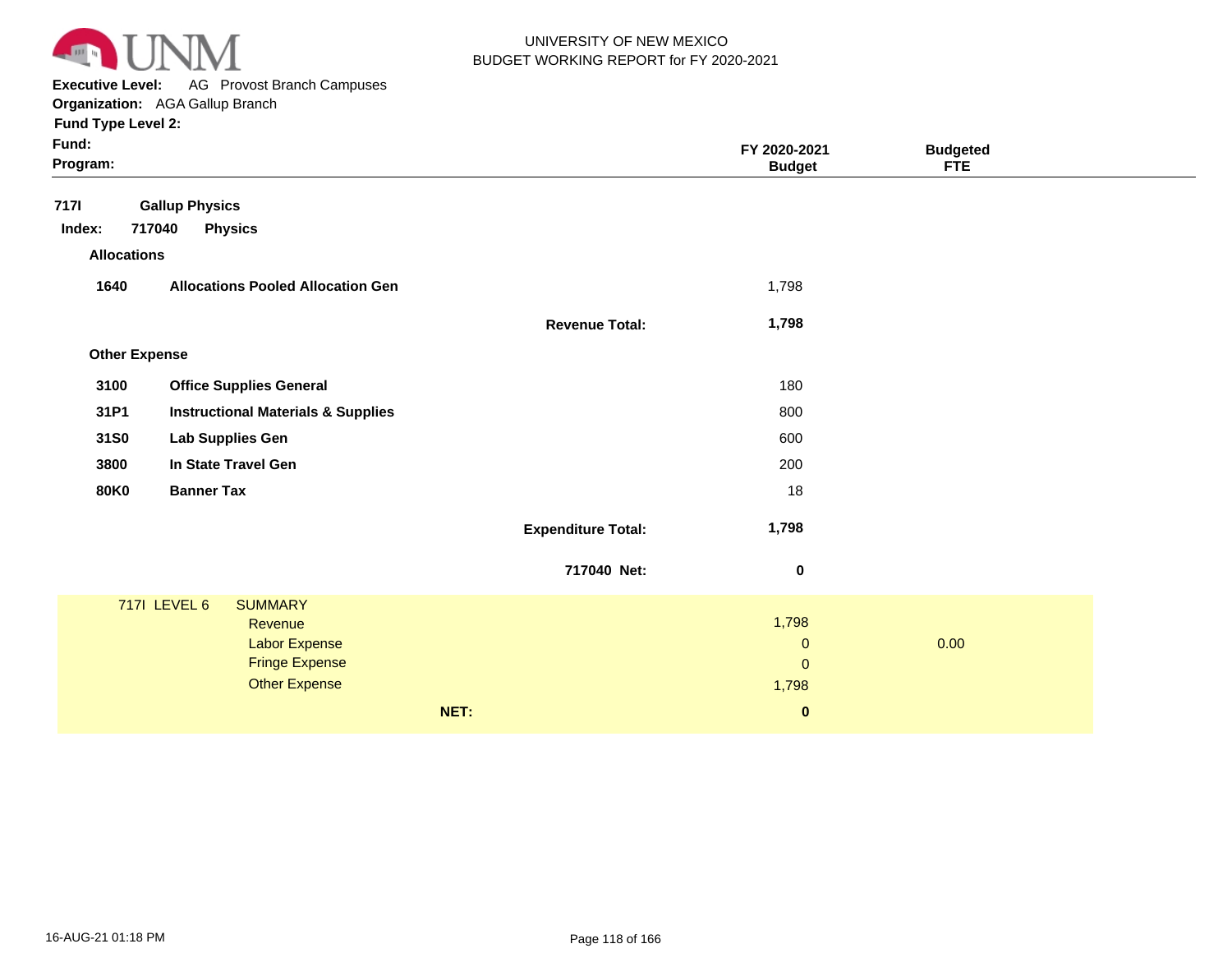

 7.92 1.00 0.00 0.13 0.07

 **612,330** 

**Executive Level:** AG Provost Branch Campuses

#### **Organization:**  AGA Gallup Branch

|                       | <b>Budget</b> | <b>FTE</b> |
|-----------------------|---------------|------------|
|                       |               |            |
|                       | 612,330       |            |
| <b>Revenue Total:</b> | 612,330       |            |
|                       |               |            |

#### **Other Expense 2000 2060 20FA 20J0 20N0 3100 3110 3131 3140 3150 31K0 31P1 3800 6020 63C0 80E0 80K0 Faculty Salary Detail Gen Support Staff Salary Detail Gen Pooled Faculty Compensation Student Salaries Gen State Workstudy Gen Office Supplies General Books Periodicals Gen Video Tapes Computer Software Gen Computer Supplies <\$5,001 Postage Gen Instructional Materials & Supplies In State Travel Gen Long Distance Gen Copying Gen Contingency Budget Gen Banner Tax** 544,320 35,046 21,773 2,500 1,440 900 100 100 100 300 50 100 500 100 4,300 635 66

**Expenditure Total:**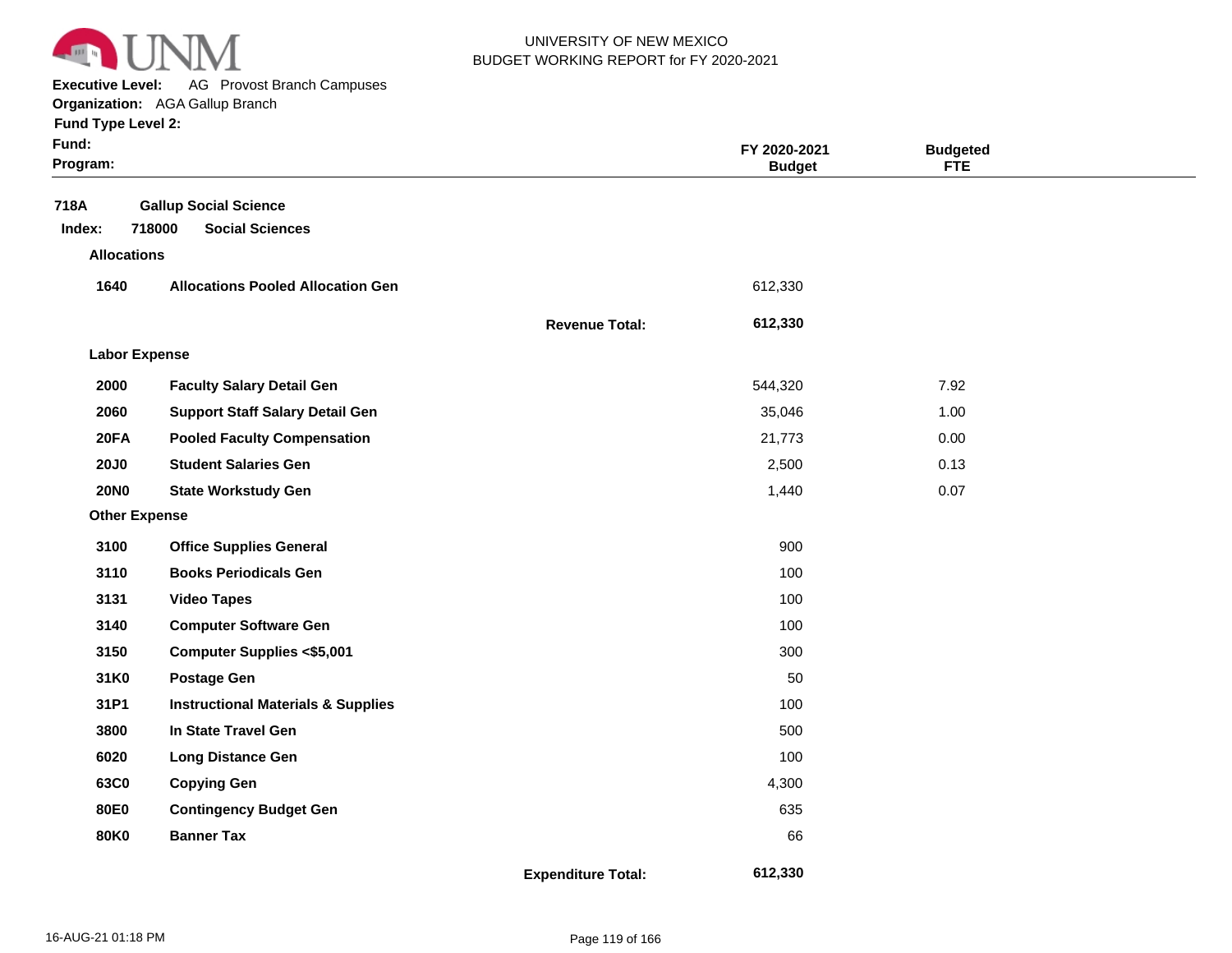

**Executive Level:** AG Provost Branch Campuses **Organization:**  AGA Gallup Branch

| Fund:<br>Program:                          |                                                                       |             | FY 2020-2021<br><b>Budget</b>               | <b>Budgeted</b><br><b>FTE</b> |
|--------------------------------------------|-----------------------------------------------------------------------|-------------|---------------------------------------------|-------------------------------|
| 718A<br><b>Gallup Social Science</b>       |                                                                       |             |                                             |                               |
| <b>Social Sciences</b><br>Index:<br>718000 |                                                                       | 718000 Net: | 0                                           |                               |
| 718A LEVEL 5<br><b>SUMMARY</b><br>Revenue  | <b>Labor Expense</b><br><b>Fringe Expense</b><br><b>Other Expense</b> |             | 612,330<br>605,079<br>$\mathbf{0}$<br>7,251 | 9.12                          |
|                                            | NET:                                                                  |             | $\mathbf{0}$                                |                               |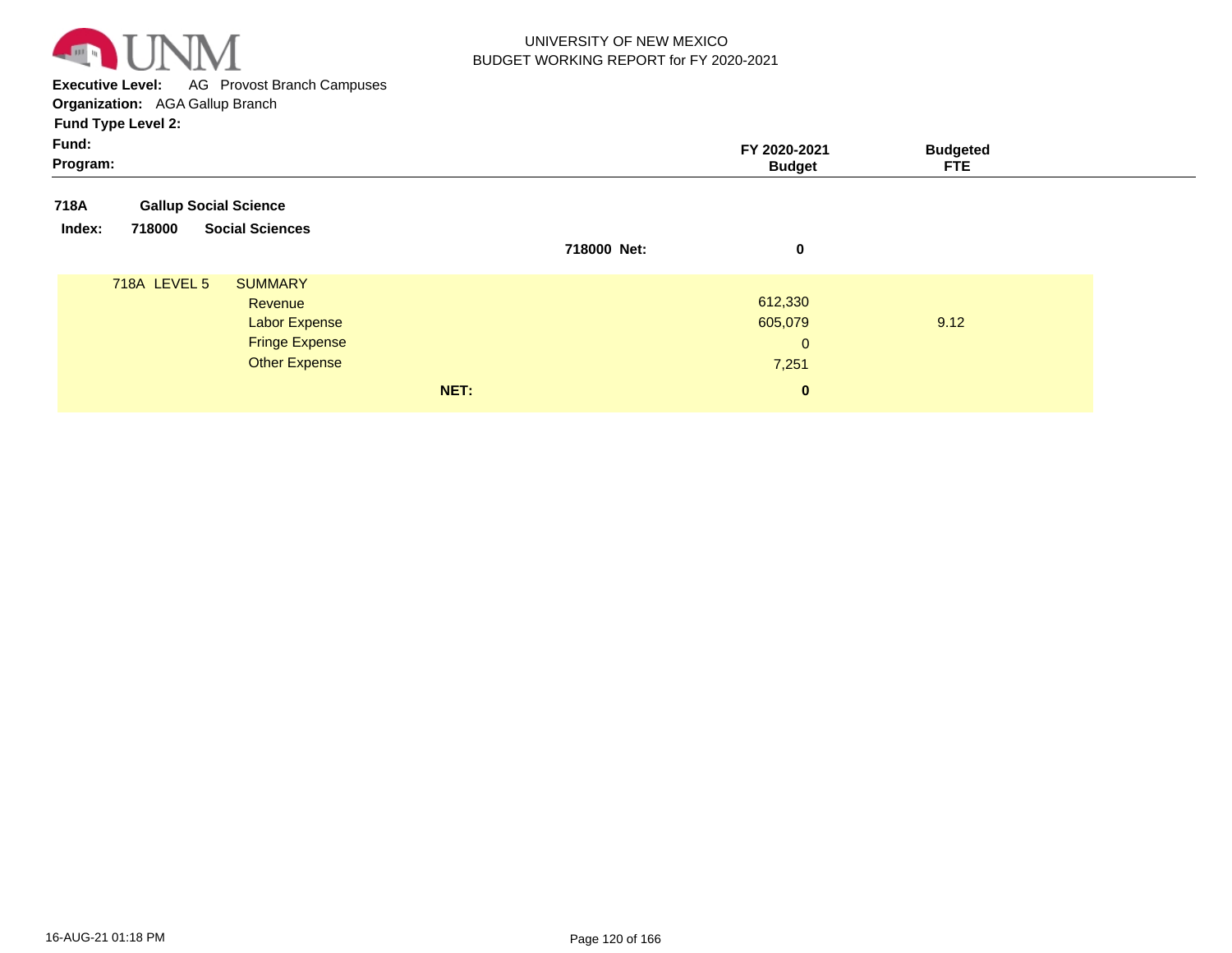

**Executive Level:** AG Provost Branch Campuses

**Organization:**  AGA Gallup Branch

|  |  | <b>Fund Type Level 2:</b> |  |
|--|--|---------------------------|--|
|--|--|---------------------------|--|

| Fund:<br>Program:    |                                                                                  |                           | FY 2020-2021<br><b>Budget</b> | <b>Budgeted</b><br>FTE |  |
|----------------------|----------------------------------------------------------------------------------|---------------------------|-------------------------------|------------------------|--|
| 722B<br>Index:       | <b>Gallup Applied Tech Administration</b><br>722002<br><b>Applied Tech Admin</b> |                           |                               |                        |  |
| <b>Allocations</b>   |                                                                                  |                           |                               |                        |  |
| 1640                 | <b>Allocations Pooled Allocation Gen</b>                                         |                           | 11,552                        |                        |  |
|                      |                                                                                  | <b>Revenue Total:</b>     | 11,552                        |                        |  |
| <b>Labor Expense</b> |                                                                                  |                           |                               |                        |  |
| <b>20L0</b>          | <b>Federal Workstudy Gen</b>                                                     |                           | 2,595                         | 0.13                   |  |
| <b>Other Expense</b> |                                                                                  |                           |                               |                        |  |
| 3100                 | <b>Office Supplies General</b>                                                   |                           | 1,770                         |                        |  |
| 3150                 | <b>Computer Supplies &lt;\$5,001</b>                                             |                           | 1,800                         |                        |  |
| 31K0                 | <b>Postage Gen</b>                                                               |                           | 100                           |                        |  |
| 3800                 | In State Travel Gen                                                              |                           | 500                           |                        |  |
| 6020                 | <b>Long Distance Gen</b>                                                         |                           | 63                            |                        |  |
| 6080                 | <b>Cellular Charges Gen</b>                                                      |                           | 662                           |                        |  |
| 6370                 | <b>Printing/Copying/Binding Gen</b>                                              |                           | 500                           |                        |  |
| 63C0                 | <b>Copying Gen</b>                                                               |                           | 3,480                         |                        |  |
| <b>80K0</b>          | <b>Banner Tax</b>                                                                |                           | 82                            |                        |  |
|                      |                                                                                  | <b>Expenditure Total:</b> | 11,552                        |                        |  |
|                      |                                                                                  | 722002 Net:               | $\bf{0}$                      |                        |  |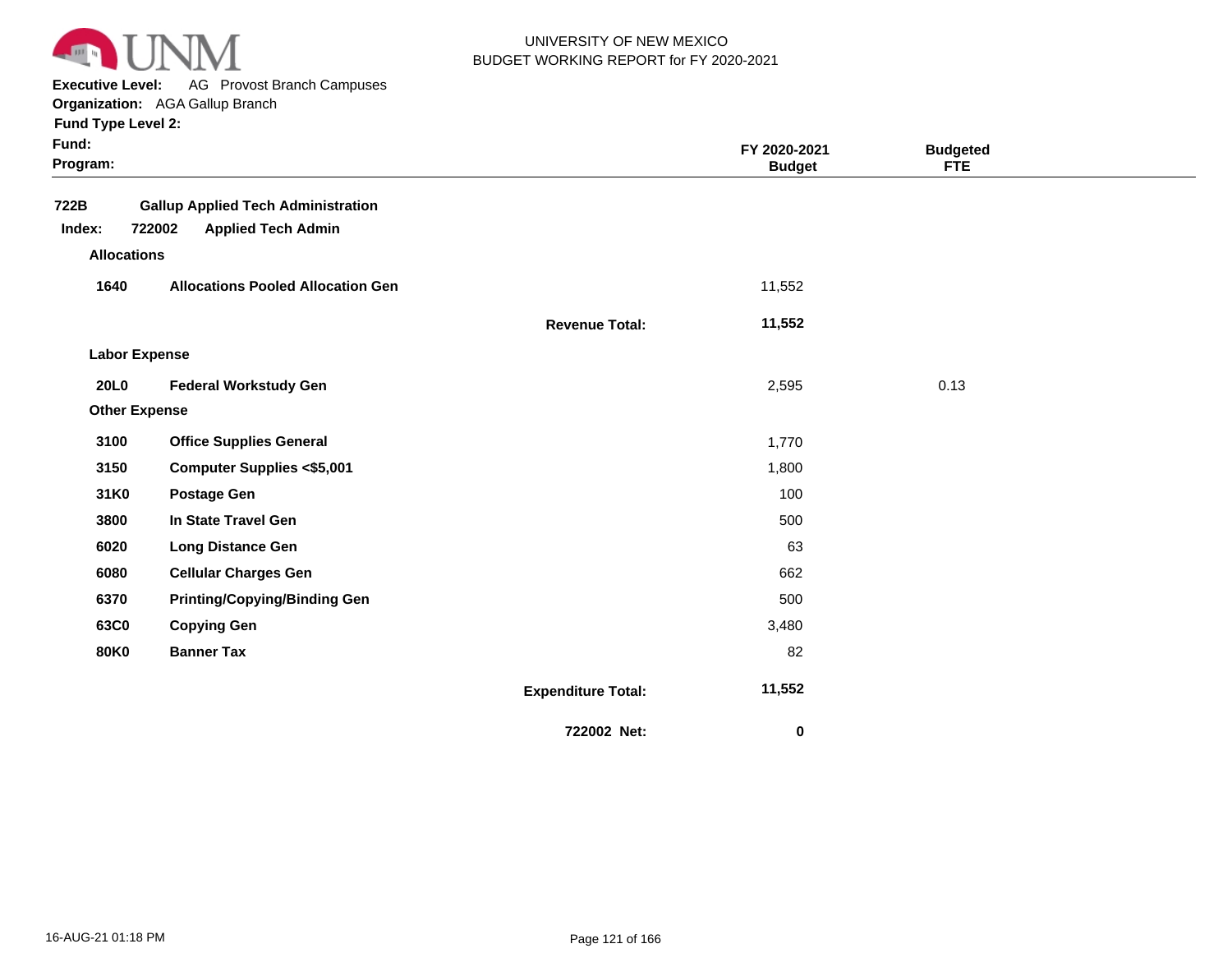

**Executive Level:** AG Provost Branch Campuses

**Organization:**  AGA Gallup Branch **Fund Type Level 2:**

| Fund:<br>Program:    |                                                                                 |                           | FY 2020-2021<br><b>Budget</b> | <b>Budgeted</b><br><b>FTE</b> |  |
|----------------------|---------------------------------------------------------------------------------|---------------------------|-------------------------------|-------------------------------|--|
| 722B                 | <b>Gallup Applied Tech Administration</b>                                       |                           |                               |                               |  |
| Index:               | <b>Gallup Applied Sciences Course Fee</b><br>722011<br><b>Operating Revenue</b> |                           |                               |                               |  |
| 0220                 | <b>Course Lab Fees Gen</b>                                                      |                           | 10,650                        |                               |  |
|                      |                                                                                 | <b>Revenue Total:</b>     | 10,650                        |                               |  |
| <b>Other Expense</b> |                                                                                 |                           |                               |                               |  |
| 31P1                 | <b>Instructional Materials &amp; Supplies</b>                                   |                           | 10,544                        |                               |  |
| <b>80K0</b>          | <b>Banner Tax</b>                                                               |                           | 106                           |                               |  |
|                      |                                                                                 | <b>Expenditure Total:</b> | 10,650                        |                               |  |

**722011 Net:**

 **0**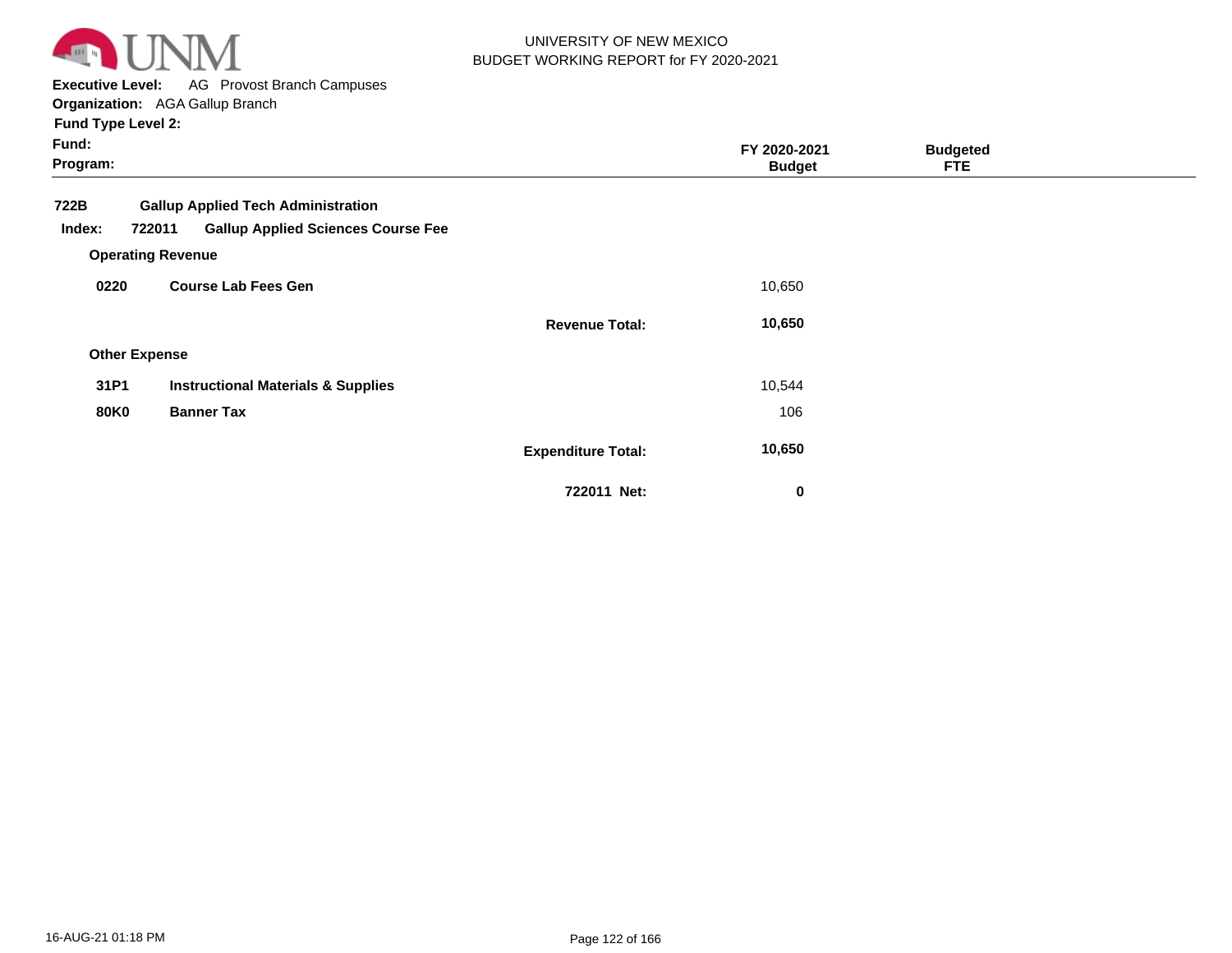

**Executive Level:** AG Provost Branch Campuses

| Fund:<br>Program:    |                                                               |                           | FY 2020-2021<br><b>Budget</b> | <b>Budgeted</b><br><b>FTE</b> |
|----------------------|---------------------------------------------------------------|---------------------------|-------------------------------|-------------------------------|
| 722B                 | <b>Gallup Applied Tech Administration</b>                     |                           |                               |                               |
| Index:               | 722019<br><b>Gallup Workforce Appropriation</b>               |                           |                               |                               |
| <b>Allocations</b>   |                                                               |                           |                               |                               |
| 1640                 | <b>Allocations Pooled Allocation Gen</b>                      |                           | 200,000                       |                               |
|                      |                                                               | <b>Revenue Total:</b>     | 200,000                       |                               |
| <b>Labor Expense</b> |                                                               |                           |                               |                               |
| 2000                 | <b>Faculty Salary Detail Gen</b>                              |                           | 70,000                        | 1.00                          |
| 20FA                 | <b>Pooled Faculty Compensation</b>                            |                           | 2,800                         | 0.00                          |
| <b>Other Expense</b> |                                                               |                           |                               |                               |
| <b>80E0</b>          | <b>Contingency Budget Gen</b>                                 |                           | 127,200                       |                               |
|                      |                                                               | <b>Expenditure Total:</b> | 200,000                       |                               |
|                      |                                                               | 722019 Net:               | 0                             |                               |
|                      | Account: 1640 Workforce Appropriation, 164024-0720, \$200,000 |                           |                               |                               |
|                      | 722B LEVEL 6<br><b>SUMMARY</b>                                |                           |                               |                               |
|                      | Revenue                                                       |                           | 222,202                       |                               |
|                      | <b>Labor Expense</b>                                          |                           | 75,395                        | 1.13                          |
|                      | <b>Fringe Expense</b>                                         |                           | $\mathbf{0}$                  |                               |
|                      | <b>Other Expense</b>                                          |                           | 146,807                       |                               |
|                      | NET:                                                          |                           | $\bf{0}$                      |                               |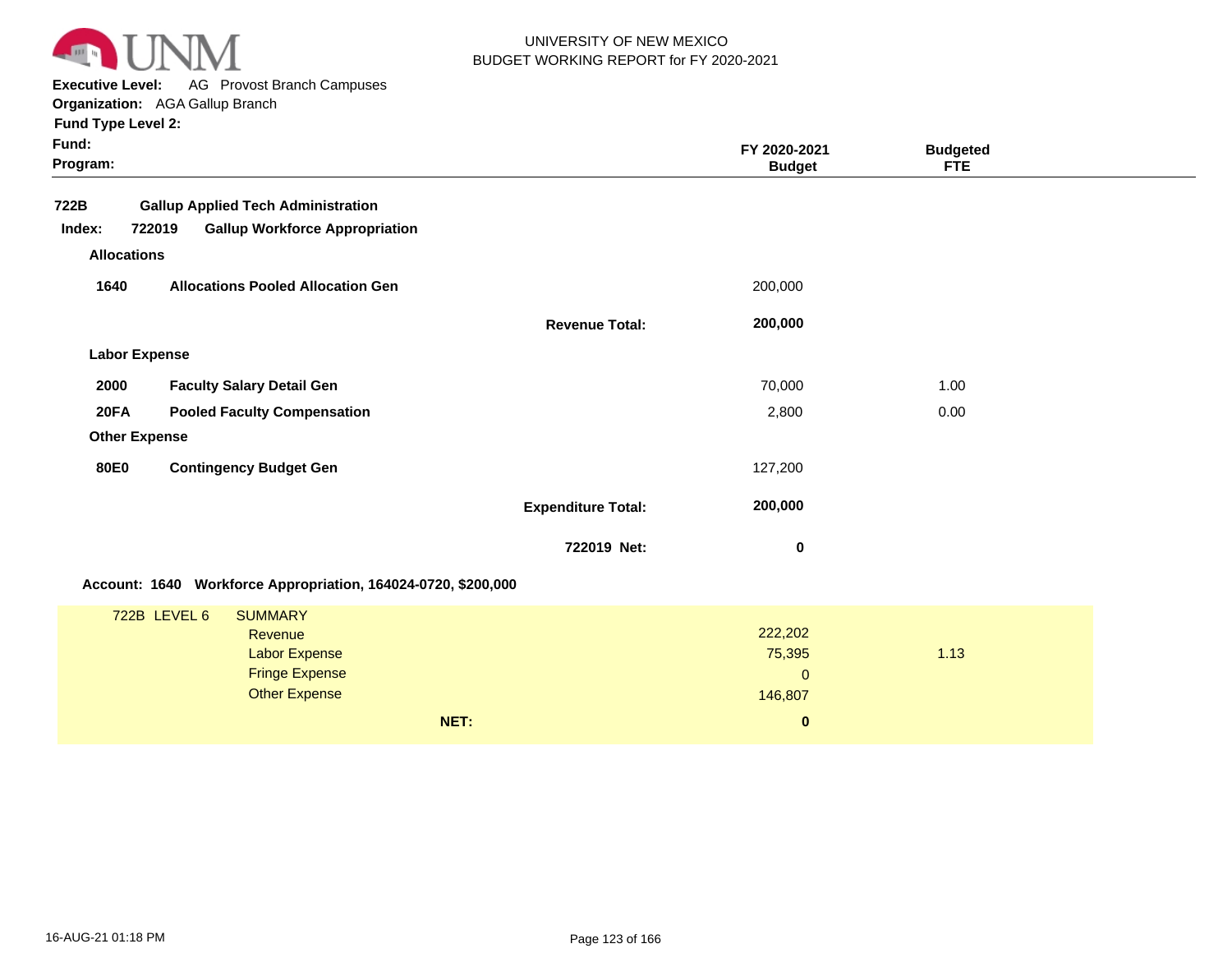

**Executive Level:** AG Provost Branch Campuses

**Organization:**  AGA Gallup Branch

|  | <b>Fund Type Level 2:</b> |  |  |
|--|---------------------------|--|--|
|  |                           |  |  |

| Fund:<br>Program:                            |                                                                         |                           | FY 2020-2021<br><b>Budget</b> | <b>Budgeted</b><br><b>FTE</b> |  |
|----------------------------------------------|-------------------------------------------------------------------------|---------------------------|-------------------------------|-------------------------------|--|
| <b>722C0</b><br>Index:<br><b>Allocations</b> | <b>Gallup Auto Repair Non Collision</b><br>722004<br><b>Auto Repair</b> |                           |                               |                               |  |
|                                              | <b>Allocations Pooled Allocation Gen</b>                                |                           |                               |                               |  |
| 1640                                         |                                                                         |                           | 72,520                        |                               |  |
|                                              |                                                                         | <b>Revenue Total:</b>     | 72,520                        |                               |  |
| <b>Labor Expense</b>                         |                                                                         |                           |                               |                               |  |
| 2000                                         | <b>Faculty Salary Detail Gen</b>                                        |                           | 58,570                        | 1.00                          |  |
| 20FA                                         | <b>Pooled Faculty Compensation</b>                                      |                           | 2,343                         | 0.00                          |  |
| <b>Other Expense</b>                         |                                                                         |                           |                               |                               |  |
| 3100                                         | <b>Office Supplies General</b>                                          |                           | 200                           |                               |  |
| 3110                                         | <b>Books Periodicals Gen</b>                                            |                           | 200                           |                               |  |
| 3150                                         | <b>Computer Supplies &lt;\$5,001</b>                                    |                           | 100                           |                               |  |
| 3182                                         | Tools <\$5,001                                                          |                           | 1,000                         |                               |  |
| 31B0                                         | Food F&A Unallowable Gen                                                |                           | 500                           |                               |  |
| 31N2                                         | <b>Individual Safety Equipment</b>                                      |                           | 200                           |                               |  |
| 31P1                                         | <b>Instructional Materials &amp; Supplies</b>                           |                           | 4,571                         |                               |  |
| 37Z0                                         | <b>Other Supply Costs Gen</b>                                           |                           | 500                           |                               |  |
| 3800                                         | In State Travel Gen                                                     |                           | 500                           |                               |  |
| 6020                                         | <b>Long Distance Gen</b>                                                |                           | 21                            |                               |  |
| 63A2                                         | <b>Seminars/Training Fees</b>                                           |                           | 300                           |                               |  |
| 63X0                                         | <b>Technical Services Gen</b>                                           |                           | 1,400                         |                               |  |
| 69Z0                                         | <b>Other Professional Services Gen</b>                                  |                           | 1,500                         |                               |  |
| <b>70J0</b>                                  | <b>Auto Insurance Gen</b>                                               |                           | 500                           |                               |  |
| <b>80K0</b>                                  | <b>Banner Tax</b>                                                       |                           | 115                           |                               |  |
|                                              |                                                                         | <b>Expenditure Total:</b> | 72,520                        |                               |  |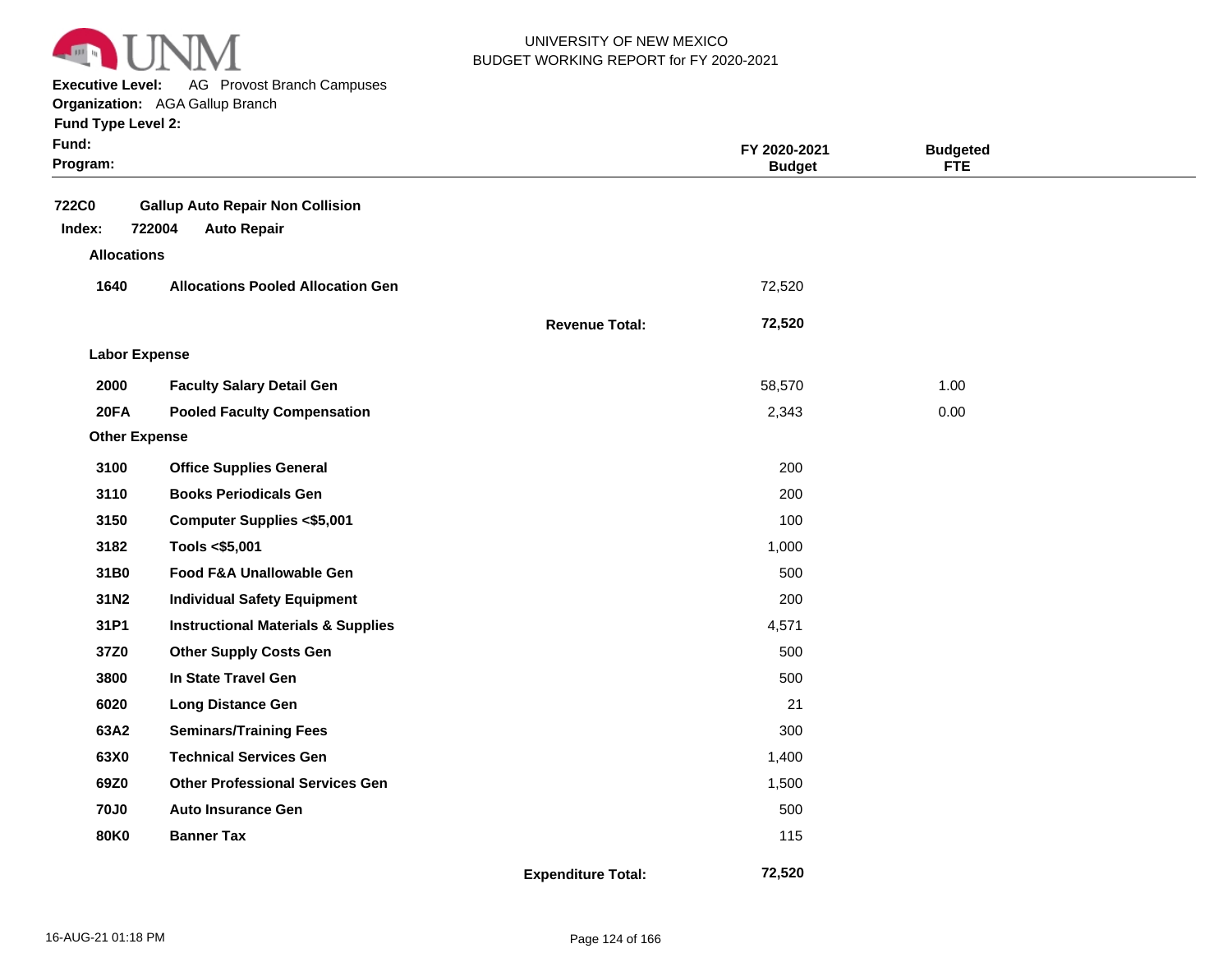

**Executive Level:** AG Provost Branch Campuses **Organization:**  AGA Gallup Branch

| <b>Fund Type Level 2:</b>                               |             |                               |                               |
|---------------------------------------------------------|-------------|-------------------------------|-------------------------------|
| Fund:<br>Program:                                       |             | FY 2020-2021<br><b>Budget</b> | <b>Budgeted</b><br><b>FTE</b> |
| <b>Gallup Auto Repair Non Collision</b><br><b>722C0</b> |             |                               |                               |
| 722004<br><b>Auto Repair</b><br>Index:                  | 722004 Net: | 0                             |                               |
| 722C0 LEVEL 7<br><b>SUMMARY</b>                         |             |                               |                               |
| Revenue                                                 |             | 72,520                        |                               |
| <b>Labor Expense</b>                                    |             | 60,913                        | 1.00                          |
| <b>Fringe Expense</b>                                   |             | $\mathbf{0}$                  |                               |
| <b>Other Expense</b>                                    |             | 11,607                        |                               |
|                                                         | NET:        | $\bf{0}$                      |                               |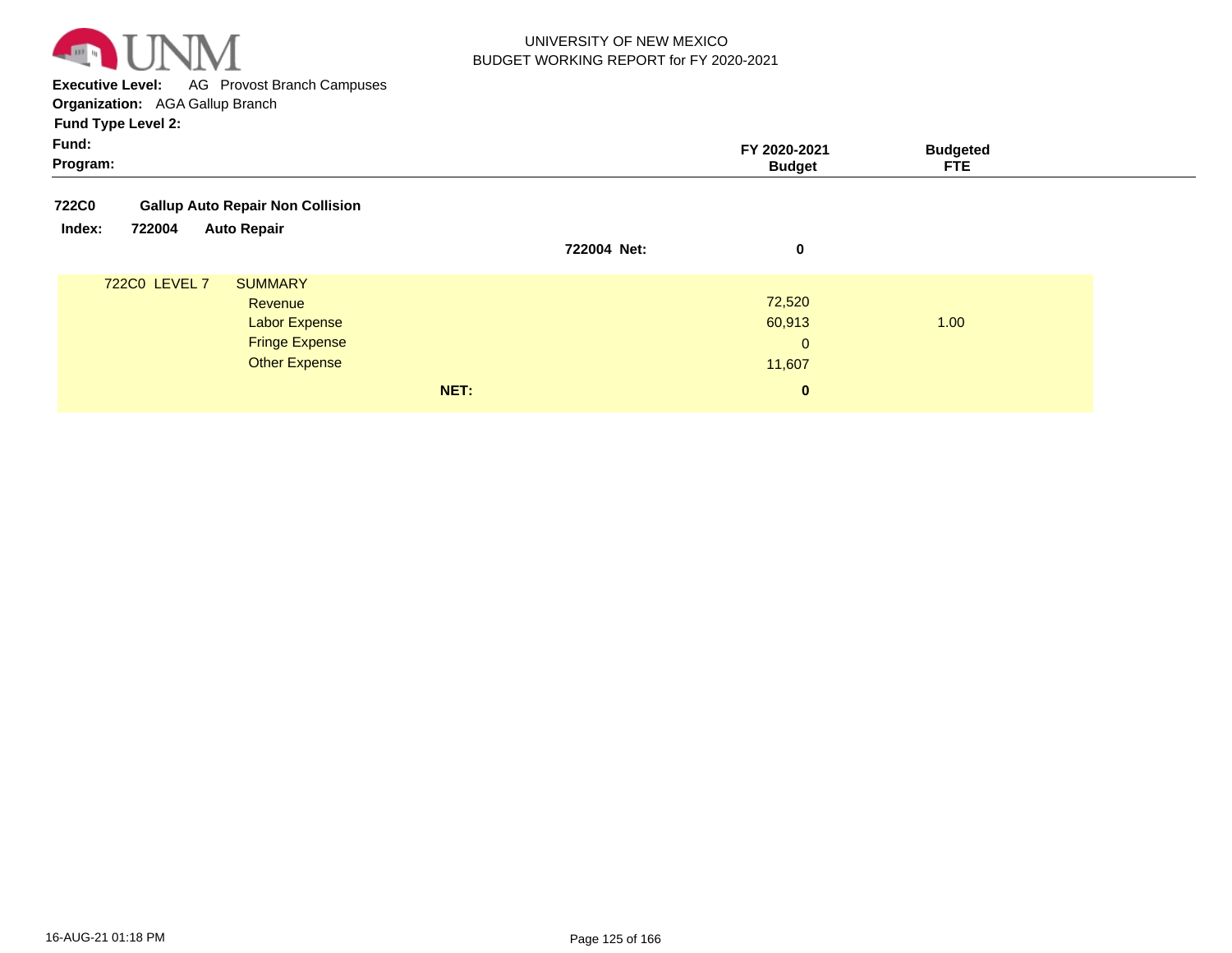

**Executive Level:** AG Provost Branch Campuses

**Organization:**  AGA Gallup Branch

| <b>Fund Type Level 2:</b> |  |  |  |
|---------------------------|--|--|--|
|---------------------------|--|--|--|

| Fund:<br>Program:    |                                               |                           | FY 2020-2021<br><b>Budget</b> | <b>Budgeted</b><br>FTE |
|----------------------|-----------------------------------------------|---------------------------|-------------------------------|------------------------|
| <b>722C1</b>         | <b>Gallup Collision Repair</b>                |                           |                               |                        |
| Index:               | 722001<br><b>Collision Repair</b>             |                           |                               |                        |
| <b>Allocations</b>   |                                               |                           |                               |                        |
| 1640                 | <b>Allocations Pooled Allocation Gen</b>      |                           | 29,185                        |                        |
|                      |                                               | <b>Revenue Total:</b>     | 29,185                        |                        |
| <b>Labor Expense</b> |                                               |                           |                               |                        |
| 2000                 | <b>Faculty Salary Detail Gen</b>              |                           | 20,367                        | 0.40                   |
| 20FA                 | <b>Pooled Faculty Compensation</b>            |                           | 815                           | 0.00                   |
| <b>Other Expense</b> |                                               |                           |                               |                        |
| 3100                 | <b>Office Supplies General</b>                |                           | 100                           |                        |
| 3182                 | Tools <\$5,001                                |                           | 1,500                         |                        |
| 31A0                 | <b>Business Food - Local</b>                  |                           | 100                           |                        |
| 31N2                 | <b>Individual Safety Equipment</b>            |                           | 300                           |                        |
| 31P1                 | <b>Instructional Materials &amp; Supplies</b> |                           | 3,204                         |                        |
| 37Z0                 | <b>Other Supply Costs Gen</b>                 |                           | 1,200                         |                        |
| 6020                 | <b>Long Distance Gen</b>                      |                           | 20                            |                        |
| 63X0                 | <b>Technical Services Gen</b>                 |                           | 1,500                         |                        |
| <b>80K0</b>          | <b>Banner Tax</b>                             |                           | 79                            |                        |
|                      |                                               | <b>Expenditure Total:</b> | 29,185                        |                        |
|                      |                                               | 722001 Net:               | $\pmb{0}$                     |                        |
|                      | 722C1 LEVEL 7<br><b>SUMMARY</b>               |                           |                               |                        |
|                      | Revenue                                       |                           | 29,185                        |                        |
|                      | <b>Labor Expense</b><br><b>Fringe Expense</b> |                           | 21,182<br>$\mathsf{O}\xspace$ | 0.40                   |
|                      | <b>Other Expense</b>                          |                           | 8,003                         |                        |
|                      |                                               | NET:                      | $\mathbf 0$                   |                        |
|                      |                                               |                           |                               |                        |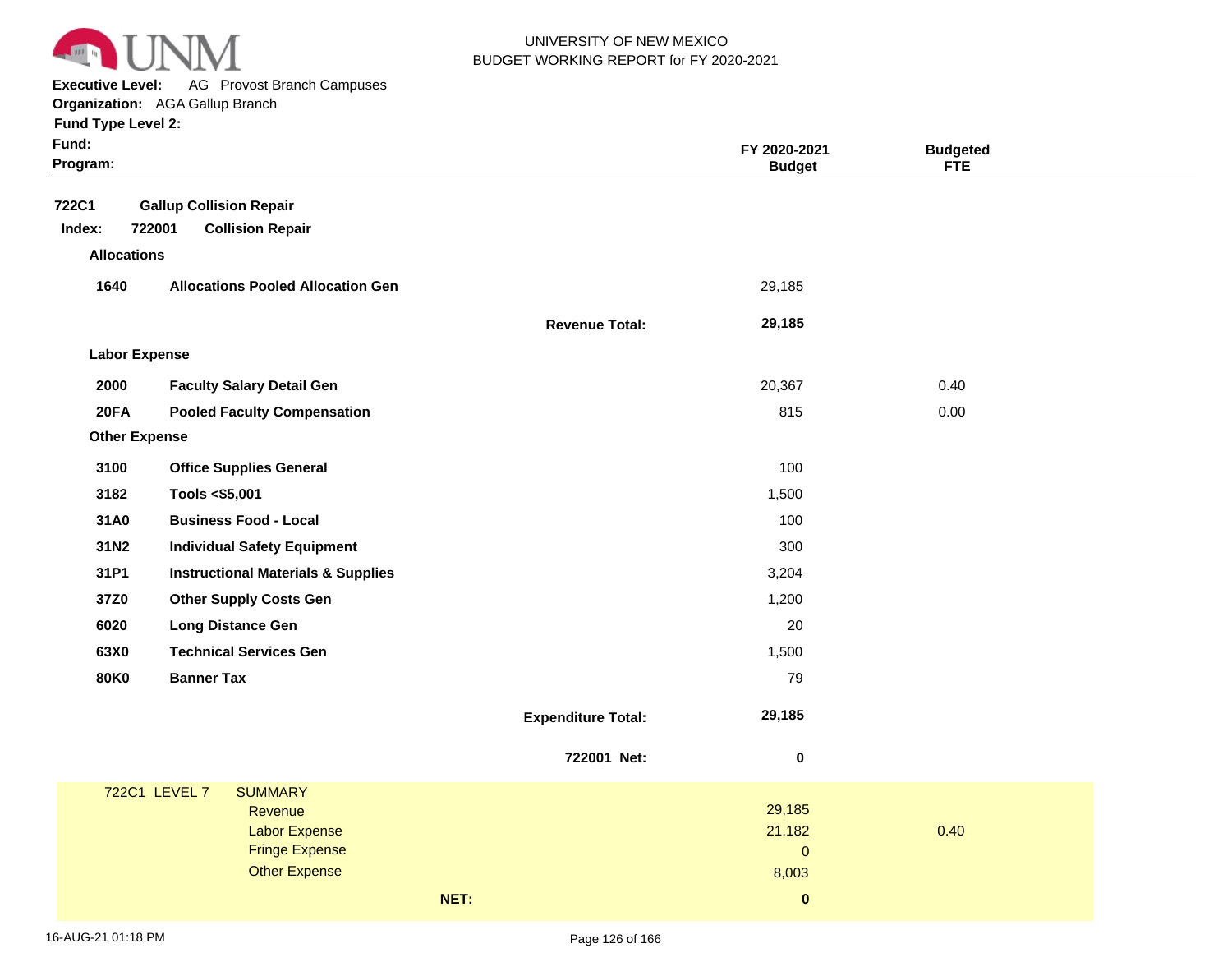

**Executive Level:** AG Provost Branch Campuses

#### **Organization:**  AGA Gallup Branch

| <b>Fund Type Level 2:</b> |  |  |  |
|---------------------------|--|--|--|
|---------------------------|--|--|--|

| Fund:<br>Program:    |                                                    |                           | FY 2020-2021<br><b>Budget</b> | <b>Budgeted</b><br><b>FTE</b> |  |
|----------------------|----------------------------------------------------|---------------------------|-------------------------------|-------------------------------|--|
| 722D<br>Index:       | <b>Gallup Cosmetology</b><br>722008<br>Cosmetology |                           |                               |                               |  |
| <b>Allocations</b>   |                                                    |                           |                               |                               |  |
| 1640                 | <b>Allocations Pooled Allocation Gen</b>           |                           | 78,948                        |                               |  |
|                      |                                                    | <b>Revenue Total:</b>     | 78,948                        |                               |  |
| <b>Labor Expense</b> |                                                    |                           |                               |                               |  |
| 2000                 | <b>Faculty Salary Detail Gen</b>                   |                           | 68,159                        | 1.40                          |  |
| 20FA                 | <b>Pooled Faculty Compensation</b>                 |                           | 2,726                         | 0.00                          |  |
| <b>Other Expense</b> |                                                    |                           |                               |                               |  |
| 3100                 | <b>Office Supplies General</b>                     |                           | 500                           |                               |  |
| 3140                 | <b>Computer Software Gen</b>                       |                           | 1,000                         |                               |  |
| 3180                 | Non Capital Equipment <\$5,001                     |                           | 500                           |                               |  |
| 31B0                 | Food F&A Unallowable Gen                           |                           | 250                           |                               |  |
| 31C0                 | <b>Dues Memberships Gen</b>                        |                           | 500                           |                               |  |
| 31D0                 | <b>Freight In-Bound</b>                            |                           | 250                           |                               |  |
| 31P1                 | <b>Instructional Materials &amp; Supplies</b>      |                           | 3,900                         |                               |  |
| 37Z0                 | <b>Other Supply Costs Gen</b>                      |                           | 500                           |                               |  |
| 3800                 | In State Travel Gen                                |                           | 500                           |                               |  |
| 6020                 | <b>Long Distance Gen</b>                           |                           | 83                            |                               |  |
| <b>80K0</b>          | <b>Banner Tax</b>                                  |                           | 80                            |                               |  |
|                      |                                                    | <b>Expenditure Total:</b> | 78,948                        |                               |  |
|                      |                                                    | 722008 Net:               | 0                             |                               |  |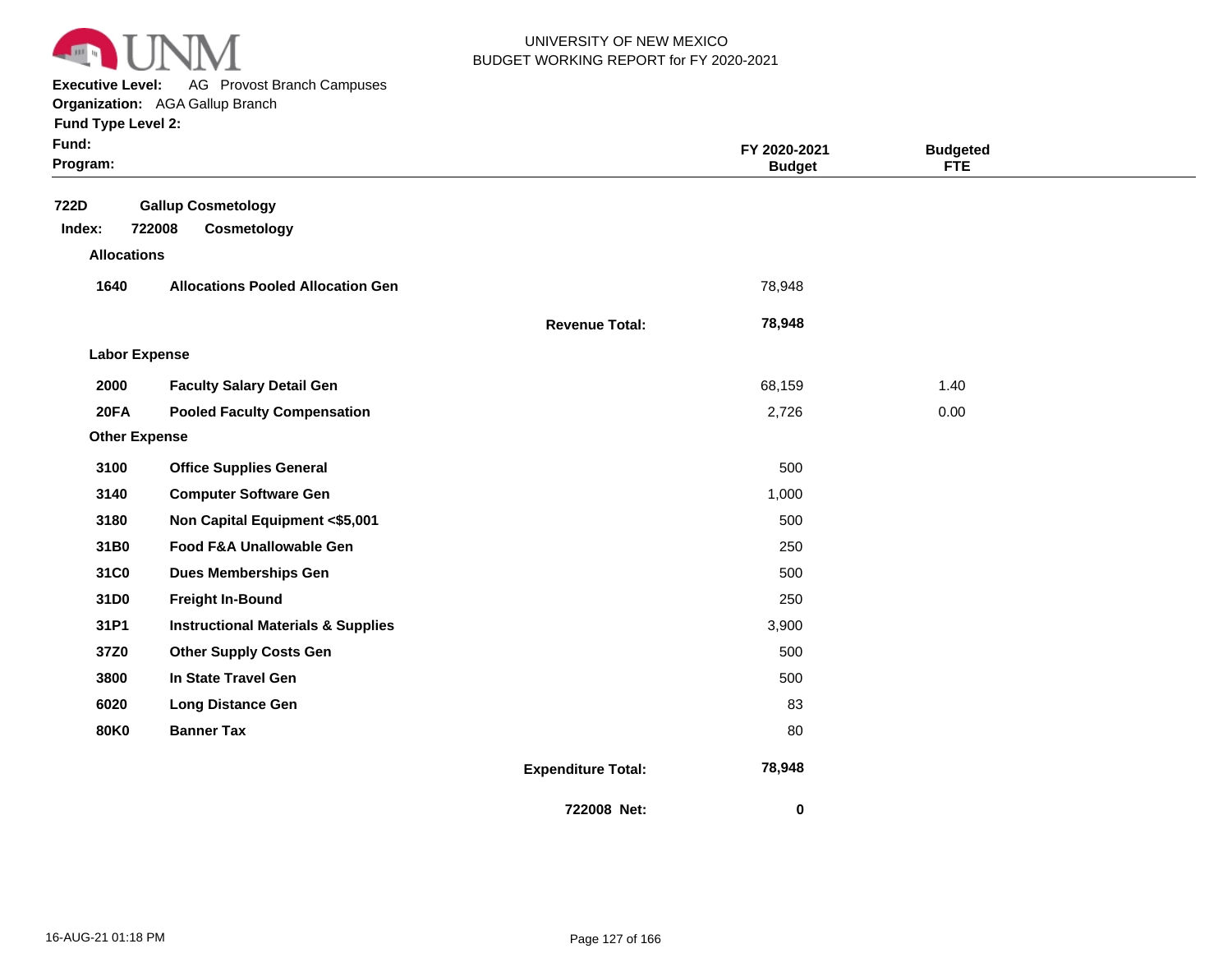

**Executive Level:** AG Provost Branch Campuses

**Organization:**  AGA Gallup Branch

| Program: | <b>Budget</b> | <b>FTE</b>      |  |
|----------|---------------|-----------------|--|
| Fund:    | 2020-2021     | <b>Budaetea</b> |  |
| ___      |               |                 |  |

|  | 722D | <b>Gallup Cosmetology</b> |
|--|------|---------------------------|
|--|------|---------------------------|

| 722D LEVEL 6 | <b>SUMMARY</b>        |      |              |      |  |
|--------------|-----------------------|------|--------------|------|--|
|              | Revenue               |      | 78,948       |      |  |
|              | <b>Labor Expense</b>  |      | 70,885       | 1.40 |  |
|              | <b>Fringe Expense</b> |      | $\Omega$     |      |  |
|              | <b>Other Expense</b>  |      | 8,063        |      |  |
|              |                       | NET: | $\mathbf{0}$ |      |  |
|              |                       |      |              |      |  |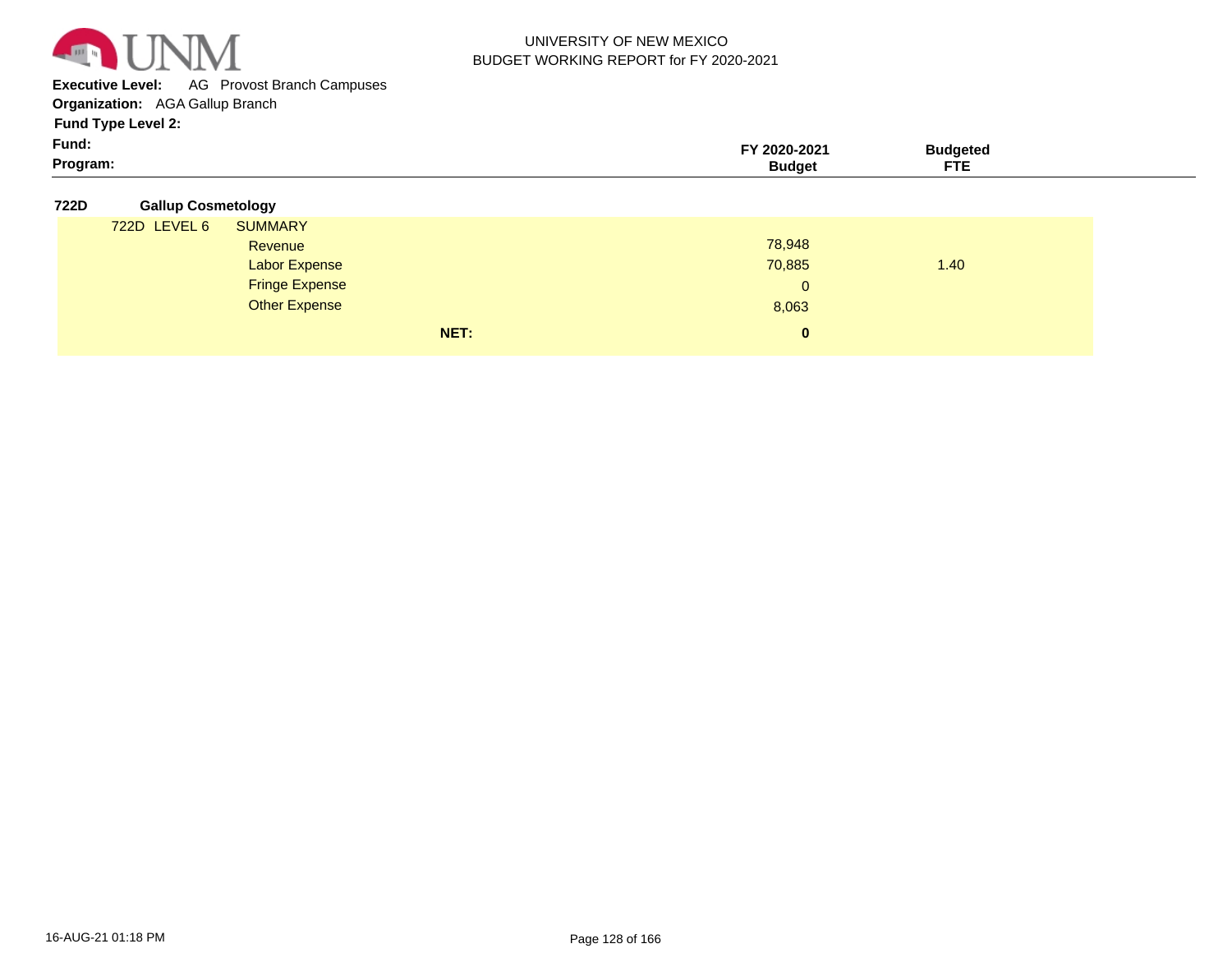

**Executive Level:** AG Provost Branch Campuses

#### **Organization:**  AGA Gallup Branch

|  | <b>Fund Type Level 2:</b> |  |
|--|---------------------------|--|
|--|---------------------------|--|

| ×<br>× |
|--------|
|--------|

| Fund:<br>Program:    |                                               |                           | FY 2020-2021<br><b>Budget</b> | <b>Budgeted</b><br><b>FTE</b> |  |
|----------------------|-----------------------------------------------|---------------------------|-------------------------------|-------------------------------|--|
| 722E0                | <b>Gallup Construction Tech</b>               |                           |                               |                               |  |
| Index:               | 722005<br><b>Construction Tech</b>            |                           |                               |                               |  |
| <b>Allocations</b>   |                                               |                           |                               |                               |  |
| 1640                 | <b>Allocations Pooled Allocation Gen</b>      |                           | 126,039                       |                               |  |
|                      |                                               | <b>Revenue Total:</b>     | 126,039                       |                               |  |
| <b>Labor Expense</b> |                                               |                           |                               |                               |  |
| 2000                 | <b>Faculty Salary Detail Gen</b>              |                           | 108,752                       | 2.40                          |  |
| 20FA                 | <b>Pooled Faculty Compensation</b>            |                           | 4,350                         | 0.00                          |  |
| <b>Other Expense</b> |                                               |                           |                               |                               |  |
| 3100                 | <b>Office Supplies General</b>                |                           | 300                           |                               |  |
| 3110                 | <b>Books Periodicals Gen</b>                  |                           | 200                           |                               |  |
| 3180                 | Non Capital Equipment <\$5,001                |                           | 1,700                         |                               |  |
| 3182                 | Tools <\$5,001                                |                           | 1,650                         |                               |  |
| 31B0                 | Food F&A Unallowable Gen                      |                           | 500                           |                               |  |
| 31C0                 | <b>Dues Memberships Gen</b>                   |                           | 300                           |                               |  |
| 31D0                 | <b>Freight In-Bound</b>                       |                           | 50                            |                               |  |
| 31P1                 | <b>Instructional Materials &amp; Supplies</b> |                           | 6,571                         |                               |  |
| 37Z0                 | <b>Other Supply Costs Gen</b>                 |                           | 1,500                         |                               |  |
| 6020                 | <b>Long Distance Gen</b>                      |                           | 40                            |                               |  |
| <b>80K0</b>          | <b>Banner Tax</b>                             |                           | 126                           |                               |  |
|                      |                                               | <b>Expenditure Total:</b> | 126,039                       |                               |  |
|                      |                                               | 722005 Net:               | 0                             |                               |  |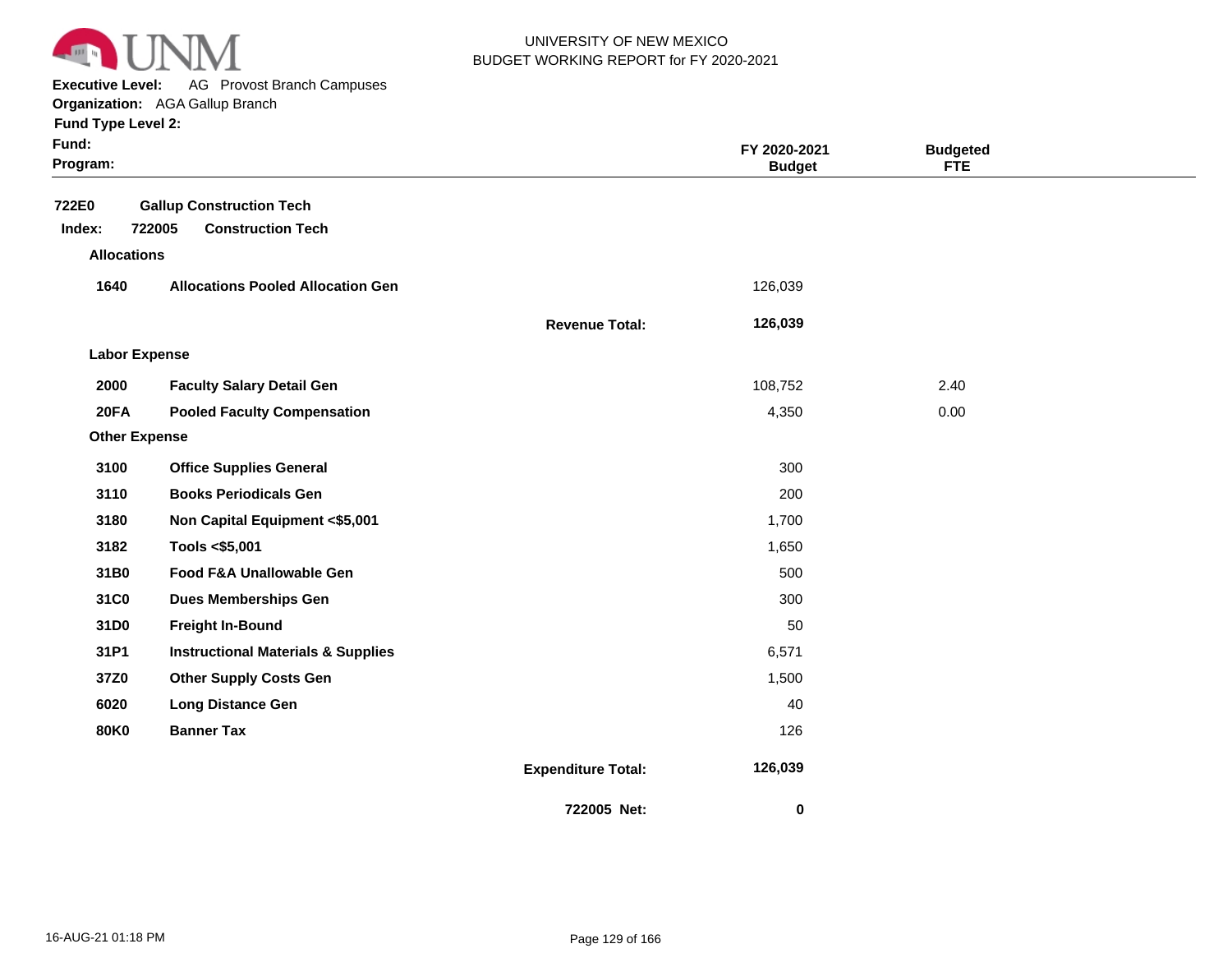

**Executive Level:** AG Provost Branch Campuses

**Organization:**  AGA Gallup Branch

**Fund Type Level 2:**

| Program:<br>ETE<br>3udaet | Fund: | 2020-2021 | 'daete⊾ |  |
|---------------------------|-------|-----------|---------|--|
|                           |       |           |         |  |

#### **722E0 Gallup Construction Tech**

| ----- |               |                       |      |              |      |  |
|-------|---------------|-----------------------|------|--------------|------|--|
|       | 722E0 LEVEL 7 | <b>SUMMARY</b>        |      |              |      |  |
|       |               | Revenue               |      | 126,039      |      |  |
|       |               | <b>Labor Expense</b>  |      | 113,102      | 2.40 |  |
|       |               | <b>Fringe Expense</b> |      | $\mathbf{0}$ |      |  |
|       |               | <b>Other Expense</b>  |      | 12,937       |      |  |
|       |               |                       | NET: | $\mathbf{0}$ |      |  |
|       |               |                       |      |              |      |  |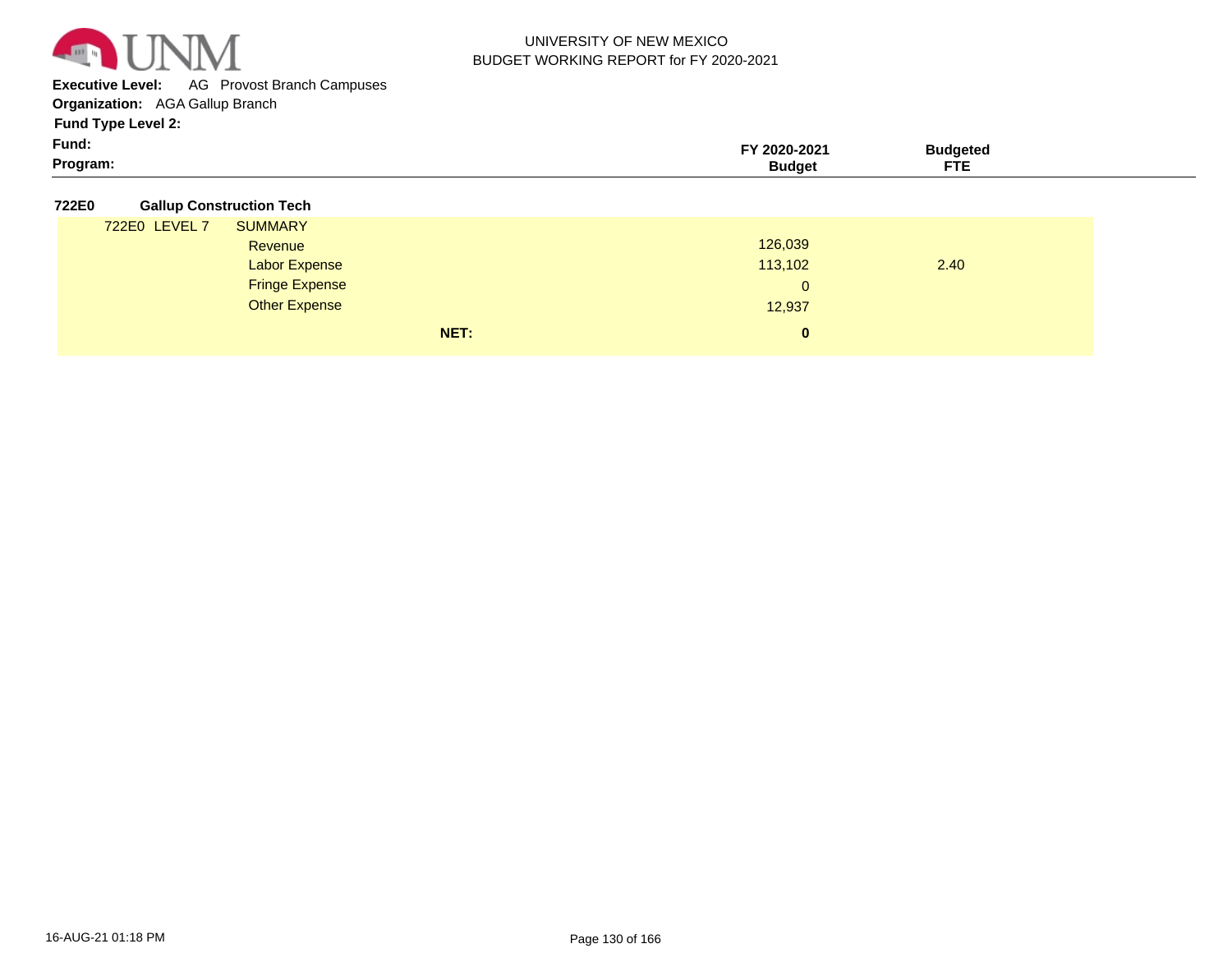

**Executive Level:** AG Provost Branch Campuses

| Funa Type Level 2: |  |  |  |
|--------------------|--|--|--|
|                    |  |  |  |

| Fund:<br>Program:                    |                                               |                           | FY 2020-2021<br><b>Budget</b> | <b>Budgeted</b><br><b>FTE</b> |  |
|--------------------------------------|-----------------------------------------------|---------------------------|-------------------------------|-------------------------------|--|
| 722F<br>Index:<br><b>Allocations</b> | <b>Gallup Welding</b><br>722006<br>Welding    |                           |                               |                               |  |
| 1640                                 | <b>Allocations Pooled Allocation Gen</b>      |                           | 87,190                        |                               |  |
|                                      |                                               | <b>Revenue Total:</b>     | 87,190                        |                               |  |
| <b>Labor Expense</b>                 |                                               |                           |                               |                               |  |
| 2000                                 | <b>Faculty Salary Detail Gen</b>              |                           | 70,667                        | 1.40                          |  |
| 20FA                                 | <b>Pooled Faculty Compensation</b>            |                           | 2,827                         | 0.00                          |  |
| <b>Other Expense</b>                 |                                               |                           |                               |                               |  |
| 3100                                 | <b>Office Supplies General</b>                |                           | 100                           |                               |  |
| 3180                                 | Non Capital Equipment <\$5,001                |                           | 500                           |                               |  |
| 3182                                 | Tools <\$5,001                                |                           | 1,125                         |                               |  |
| 31B0                                 | Food F&A Unallowable Gen                      |                           | 500                           |                               |  |
| 31D0                                 | <b>Freight In-Bound</b>                       |                           | 300                           |                               |  |
| 31N2                                 | <b>Individual Safety Equipment</b>            |                           | 500                           |                               |  |
| 31P1                                 | <b>Instructional Materials &amp; Supplies</b> |                           | 7,441                         |                               |  |
| 37Z0                                 | <b>Other Supply Costs Gen</b>                 |                           | 3,000                         |                               |  |
| 6020                                 | <b>Long Distance Gen</b>                      |                           | 20                            |                               |  |
| <b>70J0</b>                          | <b>Auto Insurance Gen</b>                     |                           | 75                            |                               |  |
| <b>80K0</b>                          | <b>Banner Tax</b>                             |                           | 135                           |                               |  |
|                                      |                                               | <b>Expenditure Total:</b> | 87,190                        |                               |  |
|                                      |                                               | 722006 Net:               | 0                             |                               |  |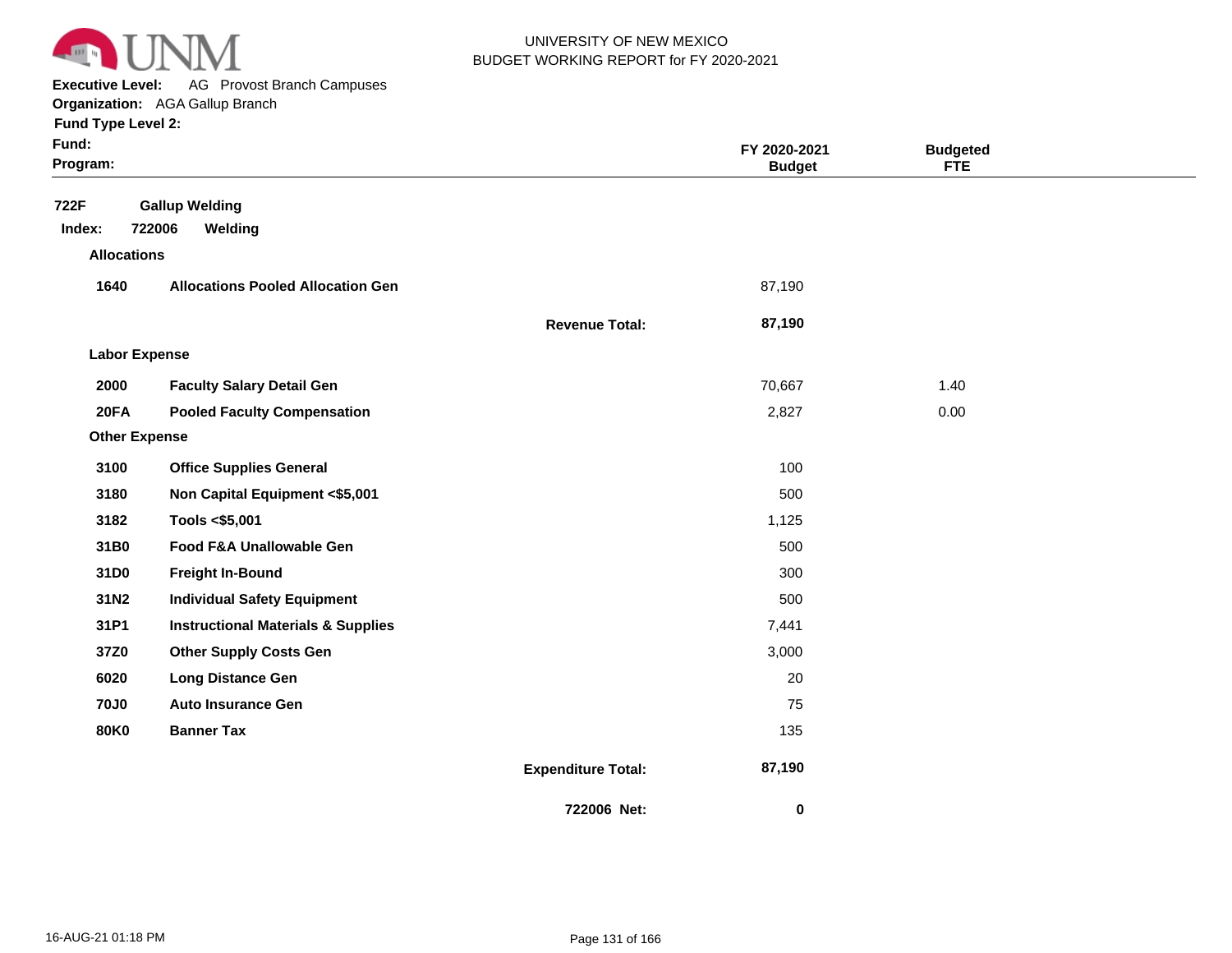

**Executive Level:** AG Provost Branch Campuses

**Organization:**  AGA Gallup Branch

| Program: | ____<br>---<br>1 E |
|----------|--------------------|

| 722F | <b>Gallup Welding</b> |
|------|-----------------------|
|      |                       |

|              | __                    |      |              |      |  |
|--------------|-----------------------|------|--------------|------|--|
| 722F LEVEL 6 | <b>SUMMARY</b>        |      |              |      |  |
|              | Revenue               |      | 87,190       |      |  |
|              | <b>Labor Expense</b>  |      | 73,494       | 1.40 |  |
|              | <b>Fringe Expense</b> |      | $\mathbf{0}$ |      |  |
|              | <b>Other Expense</b>  |      | 13,696       |      |  |
|              |                       | NET: | $\mathbf{0}$ |      |  |
|              |                       |      |              |      |  |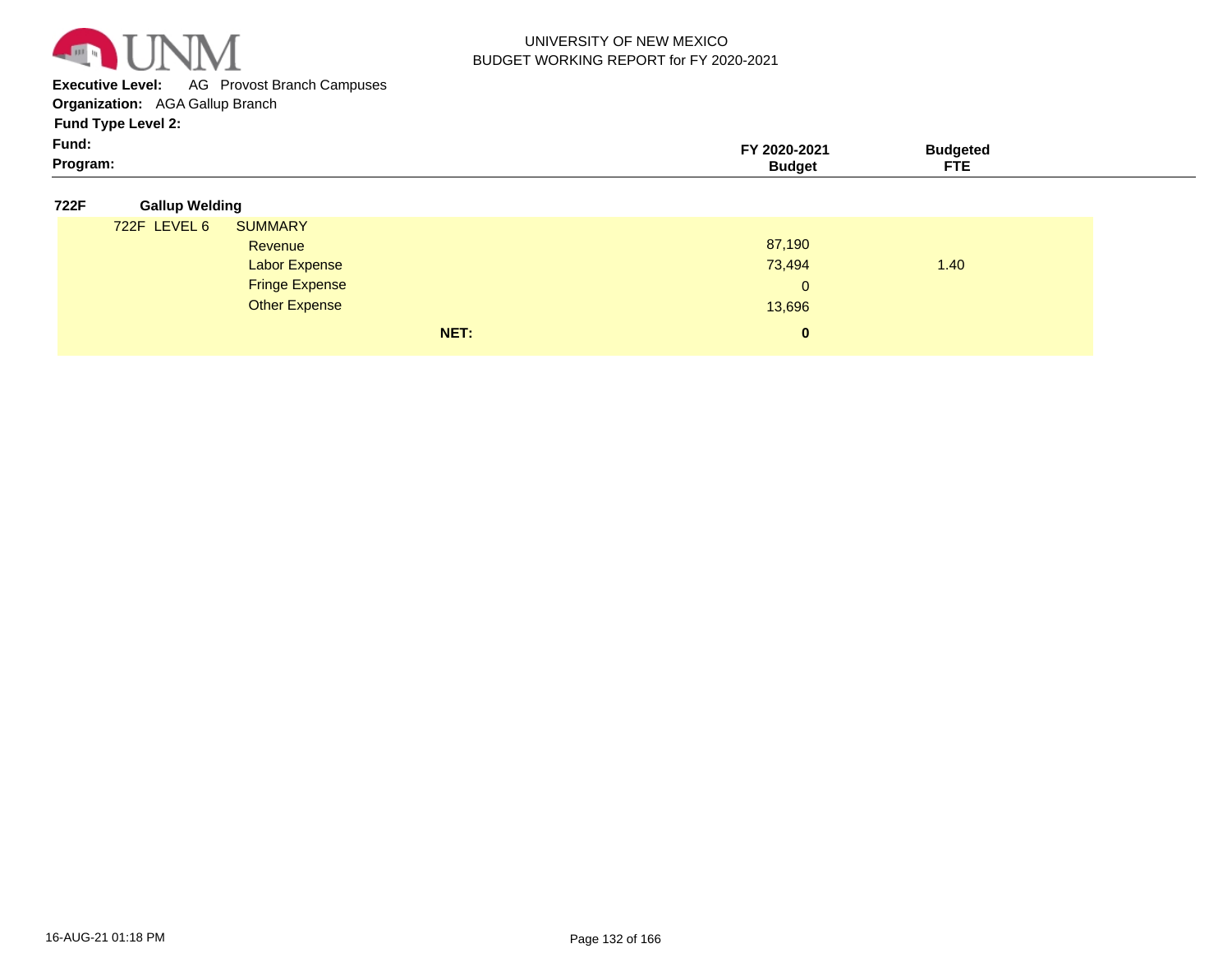

**Executive Level:** AG Provost Branch Campuses

**Organization:**  AGA Gallup Branch

|  | <b>Fund Type Level 2:</b> |  |  |
|--|---------------------------|--|--|
|--|---------------------------|--|--|

| Fund:<br>Program:     |                                                                                          |                       | FY 2020-2021<br><b>Budget</b> | <b>Budgeted</b><br><b>FTE</b> |  |
|-----------------------|------------------------------------------------------------------------------------------|-----------------------|-------------------------------|-------------------------------|--|
| 723B<br>Index:        | <b>Gallup Community Ed Administration</b><br>723000<br><b>Continuing Education Admin</b> |                       |                               |                               |  |
|                       | <b>Operating Revenue</b>                                                                 |                       |                               |                               |  |
| 01P0                  | <b>Community Education Gen</b>                                                           |                       | 89,021                        |                               |  |
|                       |                                                                                          | <b>Revenue Total:</b> | 89,021                        |                               |  |
| <b>Labor Expense</b>  |                                                                                          |                       |                               |                               |  |
| 2008                  | <b>Teaching - Non-credit Instructors</b>                                                 |                       | 10,007                        | 0.42                          |  |
| 2060                  | <b>Support Staff Salary Detail Gen</b>                                                   |                       | 40,181                        | 1.00                          |  |
| <b>Fringe Expense</b> |                                                                                          |                       |                               |                               |  |
| 2110                  | <b>Fica Gen</b>                                                                          |                       | 3,768                         |                               |  |
| 2140                  | <b>Retirement Gen</b>                                                                    |                       | 6,633                         |                               |  |
| 2160                  | <b>Group Insurance Gen</b>                                                               |                       | 828                           |                               |  |
| 2180                  | <b>Unemployment Compensation Gen</b>                                                     |                       | 91                            |                               |  |
| <b>21A0</b>           | <b>Workers Compensation Gen</b>                                                          |                       | 61                            |                               |  |
| 21J0                  | <b>Other Staff Benefits Gen</b>                                                          |                       | 1,714                         |                               |  |
| <b>Other Expense</b>  |                                                                                          |                       |                               |                               |  |
| 3100                  | <b>Office Supplies General</b>                                                           |                       | 800                           |                               |  |
| 31A0                  | <b>Business Food - Local</b>                                                             |                       | 800                           |                               |  |
| 31K0                  | <b>Postage Gen</b>                                                                       |                       | 150                           |                               |  |
| 37Z0                  | <b>Other Supply Costs Gen</b>                                                            |                       | 926                           |                               |  |
| 3800                  | In State Travel Gen                                                                      |                       | 500                           |                               |  |
| 6020                  | <b>Long Distance Gen</b>                                                                 |                       | 80                            |                               |  |
| 6350                  | Promotional Exp F&A Unallowable Gen                                                      |                       | 2,000                         |                               |  |
| 63T0                  | <b>Contract Services Gen</b>                                                             |                       | 20,000                        |                               |  |
| <b>70J0</b>           | <b>Auto Insurance Gen</b>                                                                |                       | 150                           |                               |  |
| <b>80K0</b>           | <b>Banner Tax</b>                                                                        |                       | 332                           |                               |  |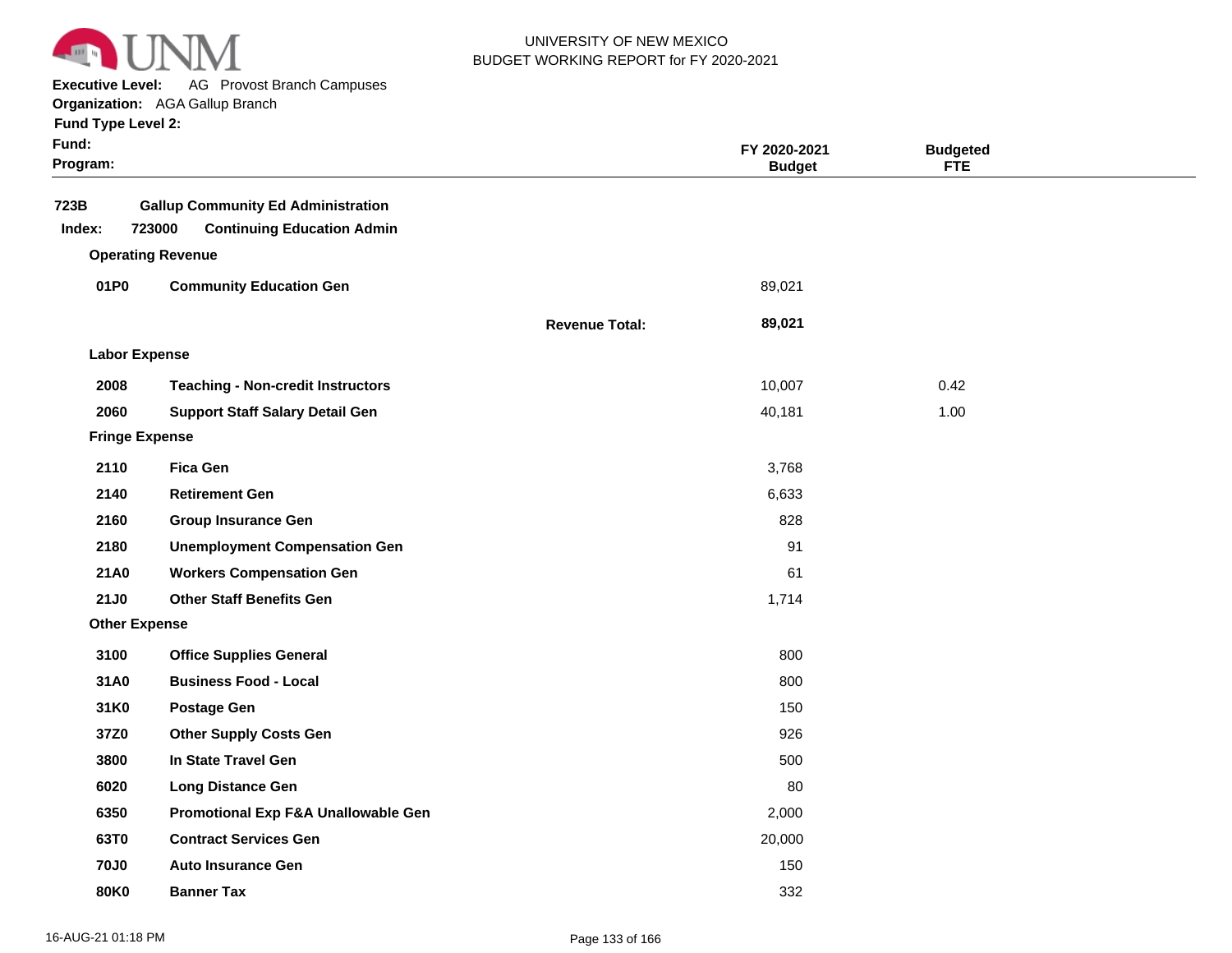

**Executive Level:** AG Provost Branch Campuses **Organization:**  AGA Gallup Branch

| Fund:<br>Program: |                                             |                           | FY 2020-2021<br><b>Budget</b> | <b>Budgeted</b><br>FTE. |
|-------------------|---------------------------------------------|---------------------------|-------------------------------|-------------------------|
| 723B              | <b>Gallup Community Ed Administration</b>   |                           |                               |                         |
| Index:            | <b>Continuing Education Admin</b><br>723000 | <b>Expenditure Total:</b> | 89,021                        |                         |
|                   |                                             | 723000 Net:               | 0                             |                         |
|                   | 723B LEVEL 6<br><b>SUMMARY</b><br>Revenue   |                           | 89,021                        |                         |
|                   | <b>Labor Expense</b>                        |                           | 50,188                        | 1.42                    |
|                   | <b>Fringe Expense</b>                       |                           | 13,095                        |                         |
|                   | <b>Other Expense</b>                        |                           | 25,738                        |                         |
|                   |                                             | NET:                      | $\mathbf{0}$                  |                         |
|                   |                                             |                           |                               |                         |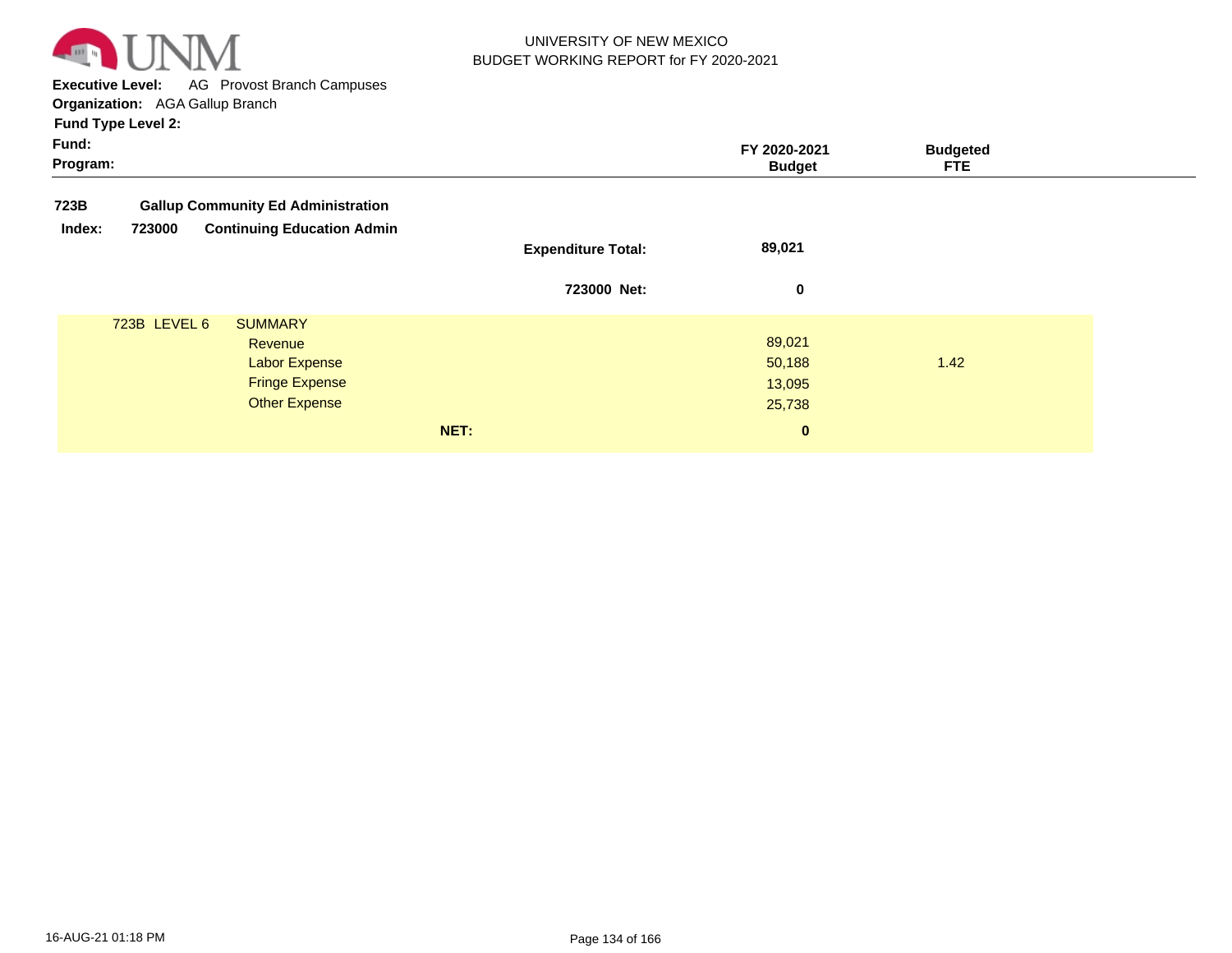

**Executive Level:** AG Provost Branch Campuses

| Fund:<br>Program:    |                                               |                           | FY 2020-2021<br><b>Budget</b> | <b>Budgeted</b><br><b>FTE</b> |  |
|----------------------|-----------------------------------------------|---------------------------|-------------------------------|-------------------------------|--|
| 723D                 | <b>Gallup Work Force Training Rev Exp</b>     |                           |                               |                               |  |
| Index:               | 723002<br><b>Workforce Training</b>           |                           |                               |                               |  |
|                      | <b>Operating Revenue</b>                      |                           |                               |                               |  |
| 01P0                 | <b>Community Education Gen</b>                |                           | 124,397                       |                               |  |
|                      |                                               | <b>Revenue Total:</b>     | 124,397                       |                               |  |
| <b>Other Expense</b> |                                               |                           |                               |                               |  |
| 3100                 | <b>Office Supplies General</b>                |                           | 1,500                         |                               |  |
| 3110                 | <b>Books Periodicals Gen</b>                  |                           | 2,500                         |                               |  |
| 31A0                 | <b>Business Food - Local</b>                  |                           | 3,000                         |                               |  |
| 31K0                 | <b>Postage Gen</b>                            |                           | 200                           |                               |  |
| 31P0                 | <b>Training Materials Supplies Gen</b>        |                           | 1,400                         |                               |  |
| 31P1                 | <b>Instructional Materials &amp; Supplies</b> |                           | 400                           |                               |  |
| 37Z0                 | <b>Other Supply Costs Gen</b>                 |                           | 900                           |                               |  |
| 3800                 | In State Travel Gen                           |                           | 2,500                         |                               |  |
| 3820                 | Out Of State Travel Gen                       |                           | 3,000                         |                               |  |
| 38A0                 | <b>Motor Pool Rental Gen</b>                  |                           | 1,000                         |                               |  |
| 6020                 | <b>Long Distance Gen</b>                      |                           | 192                           |                               |  |
| 6080                 | <b>Cellular Charges Gen</b>                   |                           | 1,200                         |                               |  |
| 63C0                 | <b>Copying Gen</b>                            |                           | 4,908                         |                               |  |
| 63T0                 | <b>Contract Services Gen</b>                  |                           | 100,000                       |                               |  |
| <b>80K0</b>          | <b>Banner Tax</b>                             |                           | 1,697                         |                               |  |
|                      |                                               | <b>Expenditure Total:</b> | 124,397                       |                               |  |
|                      |                                               | 723002 Net:               | $\bf{0}$                      |                               |  |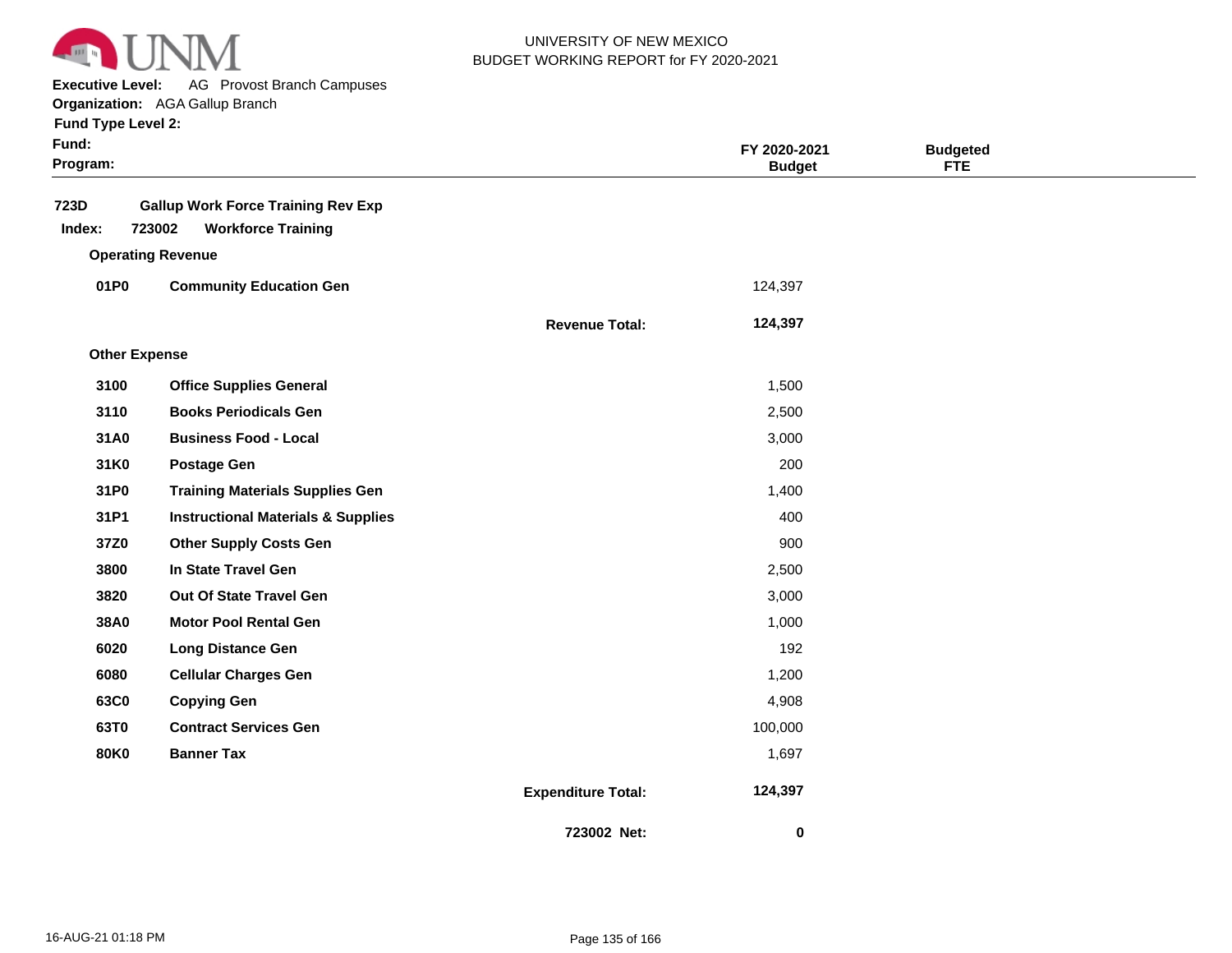

**Executive Level:** AG Provost Branch Campuses

**Organization:**  AGA Gallup Branch

**Fund Type Level 2:**

| Fund:    | FY 2020-2021 | sudaeted |
|----------|--------------|----------|
| Program: | sudaet       | ---      |

#### **723D Gallup Work Force Training Rev Exp**

| 723D LEVEL 6 | <b>SUMMARY</b>        |              |      |
|--------------|-----------------------|--------------|------|
|              | Revenue               | 124,397      |      |
|              | <b>Labor Expense</b>  | $\Omega$     | 0.00 |
|              | <b>Fringe Expense</b> | $\mathbf{0}$ |      |
|              | <b>Other Expense</b>  | 124,397      |      |
|              | NET:                  | $\bf{0}$     |      |
|              |                       |              |      |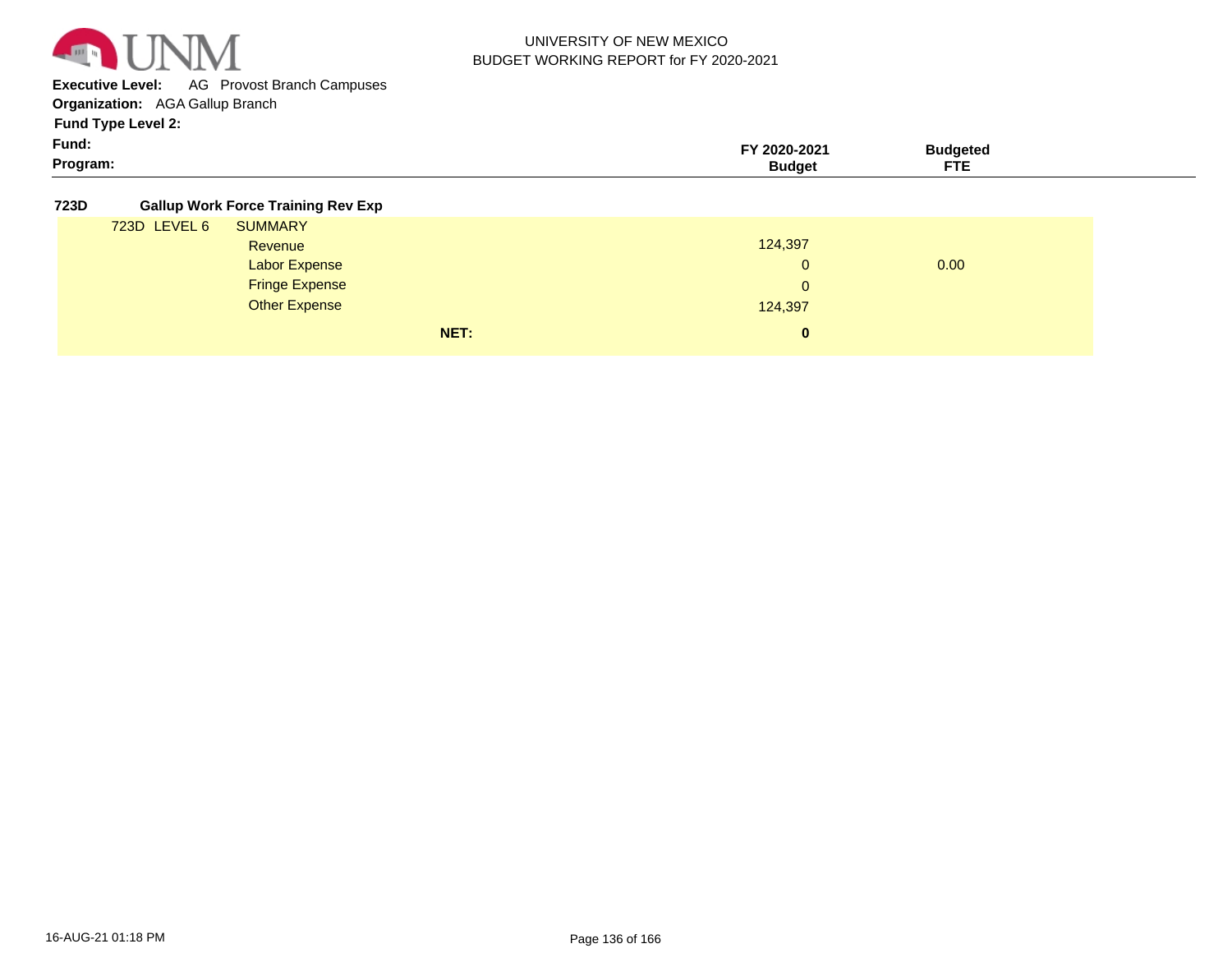

**Executive Level:** AG Provost Branch Campuses

**Organization:**  AGA Gallup Branch

| Fund:<br>Program:    |                                                                  |                       | FY 2020-2021<br><b>Budget</b> | <b>Budgeted</b><br><b>FTE</b> |  |
|----------------------|------------------------------------------------------------------|-----------------------|-------------------------------|-------------------------------|--|
| 724A00<br>Index:     | <b>Gallup Student Svcs PI #1</b><br>724004<br><b>Recruitment</b> |                       |                               |                               |  |
| <b>Allocations</b>   |                                                                  |                       |                               |                               |  |
| 1640                 | <b>Allocations Pooled Allocation Gen</b>                         |                       | 27,657                        |                               |  |
|                      |                                                                  | <b>Revenue Total:</b> | 27,657                        |                               |  |
| <b>Labor Expense</b> |                                                                  |                       |                               |                               |  |
| <b>20J0</b>          | <b>Student Salaries Gen</b>                                      |                       | 3,800                         | 19.00                         |  |
| <b>20NO</b>          | <b>State Workstudy Gen</b>                                       |                       | 2,000                         | 0.10                          |  |
| <b>Other Expense</b> |                                                                  |                       |                               |                               |  |
| 3100                 | <b>Office Supplies General</b>                                   |                       | 650                           |                               |  |
| 3150                 | <b>Computer Supplies &lt;\$5,001</b>                             |                       | 500                           |                               |  |
| 3180                 | Non Capital Equipment <\$5,001                                   |                       | 450                           |                               |  |
| 31B0                 | Food F&A Unallowable Gen                                         |                       | 2,500                         |                               |  |
| 31K0                 | <b>Postage Gen</b>                                               |                       | 1,200                         |                               |  |
| 31L0                 | <b>Printing Supplies Gen</b>                                     |                       | 850                           |                               |  |
| 31M0                 | <b>Recruitment Expense Gen</b>                                   |                       | 5,000                         |                               |  |
| 31N0                 | <b>Uniforms Apparel Gen</b>                                      |                       | 500                           |                               |  |
| 37Y0                 | <b>Supply Costs F&amp;A Unallowable</b>                          |                       | 1,000                         |                               |  |
| 3800                 | In State Travel Gen                                              |                       | 500                           |                               |  |
| 3820                 | Out Of State Travel Gen                                          |                       | 750                           |                               |  |
| 38A0                 | <b>Motor Pool Rental Gen</b>                                     |                       | 500                           |                               |  |
| 6330                 | <b>Media Services Gen</b>                                        |                       | 1,000                         |                               |  |
| 6350                 | Promotional Exp F&A Unallowable Gen                              |                       | 4,000                         |                               |  |
| 6370                 | <b>Printing/Copying/Binding Gen</b>                              |                       | 1,200                         |                               |  |
| 63A1                 | <b>Event Fees</b>                                                |                       | 800                           |                               |  |
| 63N0                 | <b>Laundry Dry Cleaning Gen</b>                                  |                       | 142                           |                               |  |
| <b>80K0</b>          | <b>Banner Tax</b>                                                |                       | 315                           |                               |  |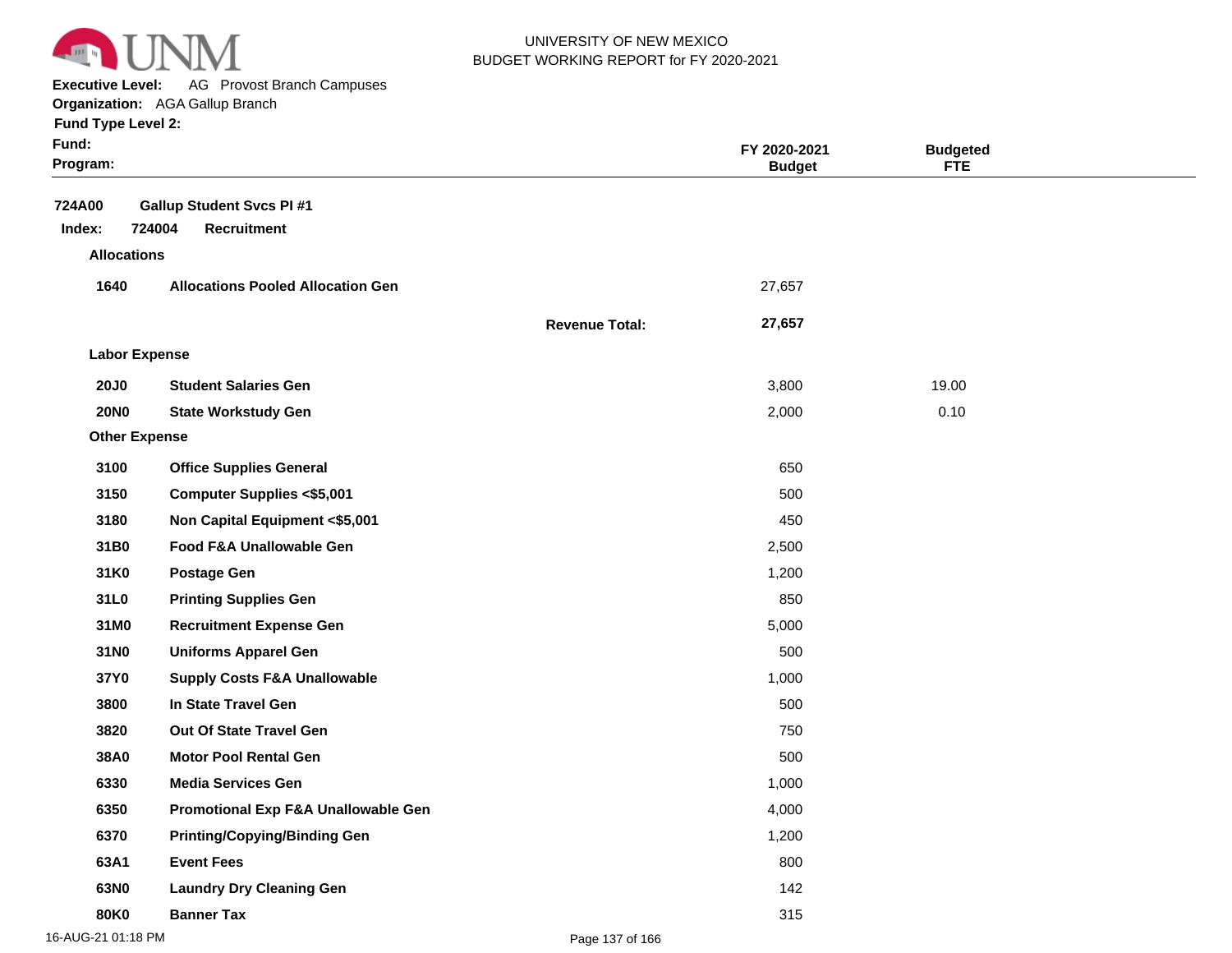

**Executive Level:** AG Provost Branch Campuses **Organization:**  AGA Gallup Branch

**Fund Type Level 2:**

| Fund:<br>Program: |        |                                                | FY 2020-2021<br><b>Budget</b>       | <b>Budgeted</b><br><b>FTE</b> |  |
|-------------------|--------|------------------------------------------------|-------------------------------------|-------------------------------|--|
| 724A00<br>Index:  | 724004 | <b>Gallup Student Svcs PI#1</b><br>Recruitment |                                     |                               |  |
|                   |        |                                                | 27,657<br><b>Expenditure Total:</b> |                               |  |

**724004 Net: 0**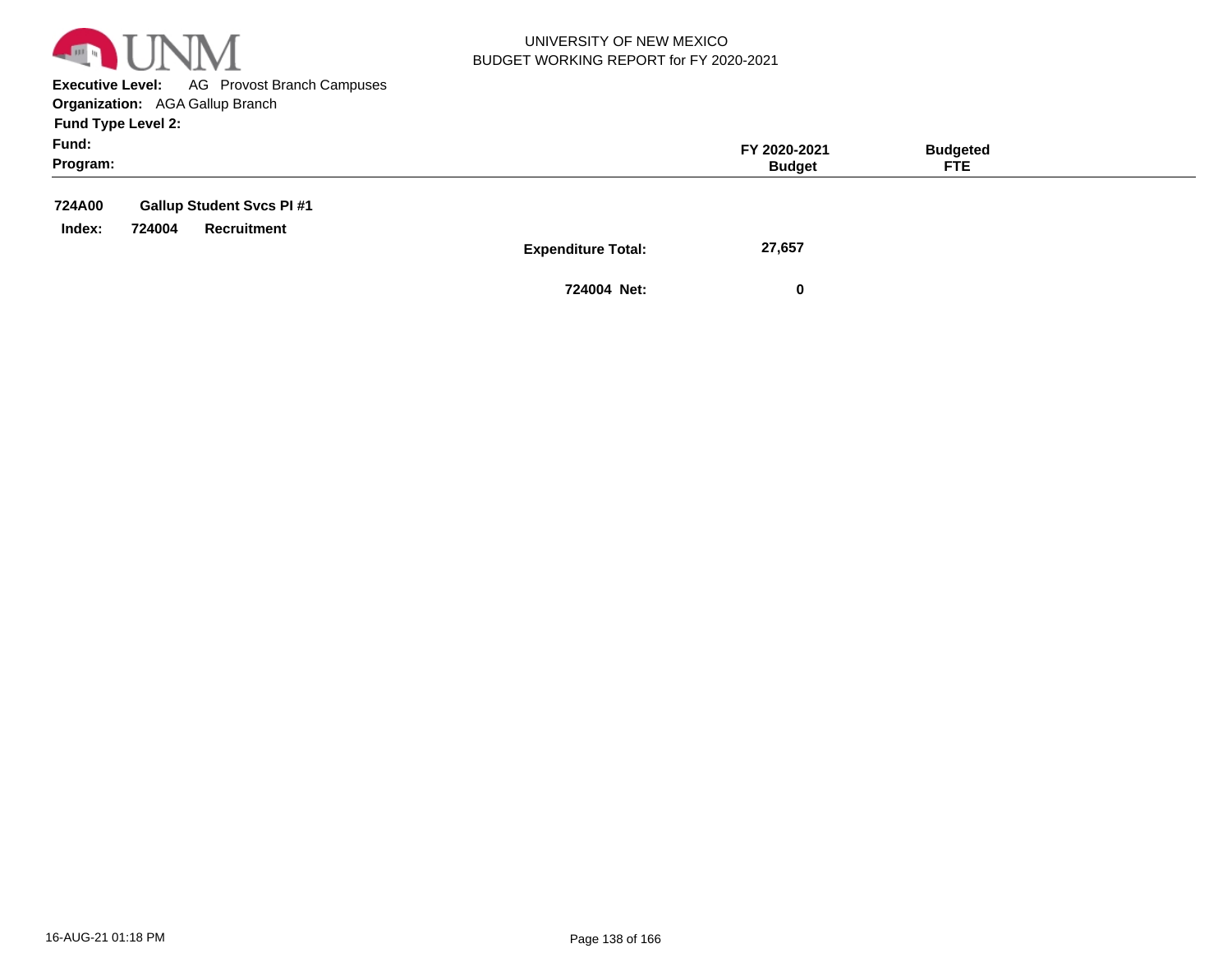

**Executive Level:** AG Provost Branch Campuses

**Organization:**  AGA Gallup Branch

|  |  | <b>Fund Type Level 2:</b> |  |
|--|--|---------------------------|--|
|--|--|---------------------------|--|

| Fund:<br><b>Budgeted</b><br>FY 2020-2021<br>Program:<br><b>Budget</b><br><b>FTE</b><br>724A00<br><b>Gallup Student Svcs PI#1</b><br>724009<br><b>Gallup Extended Services</b><br>Index:<br><b>Allocations</b><br><b>Allocations Pooled Allocation Gen</b><br>11,290<br>1640<br>11,290<br><b>Revenue Total:</b><br><b>Labor Expense</b><br>2040<br><b>Technician Salary Detail Gen</b><br>10,527<br>1.00<br><b>Other Expense</b><br><b>Long Distance Gen</b><br>50<br>6020<br>63M0<br><b>UNM Temp Services Gen</b><br>713<br>11,290<br><b>Expenditure Total:</b><br>724009 Net:<br>$\pmb{0}$ |
|---------------------------------------------------------------------------------------------------------------------------------------------------------------------------------------------------------------------------------------------------------------------------------------------------------------------------------------------------------------------------------------------------------------------------------------------------------------------------------------------------------------------------------------------------------------------------------------------|
|                                                                                                                                                                                                                                                                                                                                                                                                                                                                                                                                                                                             |
|                                                                                                                                                                                                                                                                                                                                                                                                                                                                                                                                                                                             |
|                                                                                                                                                                                                                                                                                                                                                                                                                                                                                                                                                                                             |
|                                                                                                                                                                                                                                                                                                                                                                                                                                                                                                                                                                                             |
|                                                                                                                                                                                                                                                                                                                                                                                                                                                                                                                                                                                             |
|                                                                                                                                                                                                                                                                                                                                                                                                                                                                                                                                                                                             |
|                                                                                                                                                                                                                                                                                                                                                                                                                                                                                                                                                                                             |
|                                                                                                                                                                                                                                                                                                                                                                                                                                                                                                                                                                                             |
|                                                                                                                                                                                                                                                                                                                                                                                                                                                                                                                                                                                             |
|                                                                                                                                                                                                                                                                                                                                                                                                                                                                                                                                                                                             |
|                                                                                                                                                                                                                                                                                                                                                                                                                                                                                                                                                                                             |
|                                                                                                                                                                                                                                                                                                                                                                                                                                                                                                                                                                                             |
|                                                                                                                                                                                                                                                                                                                                                                                                                                                                                                                                                                                             |
|                                                                                                                                                                                                                                                                                                                                                                                                                                                                                                                                                                                             |
| 724A00 LEVEL 6<br><b>SUMMARY</b>                                                                                                                                                                                                                                                                                                                                                                                                                                                                                                                                                            |
| 38,947<br>Revenue                                                                                                                                                                                                                                                                                                                                                                                                                                                                                                                                                                           |
| 16,327<br>20.10<br><b>Labor Expense</b>                                                                                                                                                                                                                                                                                                                                                                                                                                                                                                                                                     |
| <b>Fringe Expense</b><br>$\mathbf 0$                                                                                                                                                                                                                                                                                                                                                                                                                                                                                                                                                        |
| <b>Other Expense</b><br>22,620                                                                                                                                                                                                                                                                                                                                                                                                                                                                                                                                                              |

**NET: 0**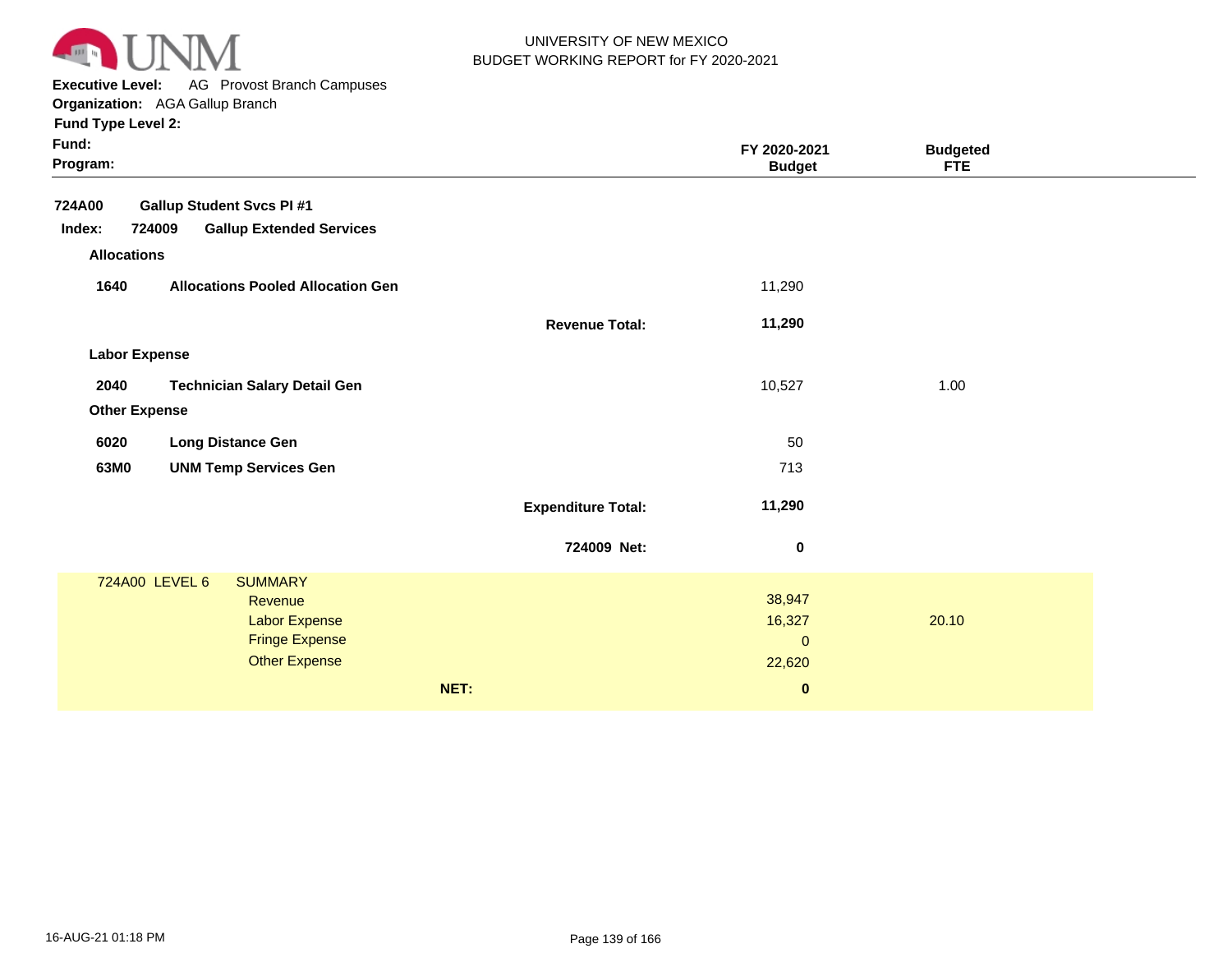

**Executive Level:** AG Provost Branch Campuses

#### **Organization:**  AGA Gallup Branch

|  |  | <b>Fund Type Level 2:</b> |  |
|--|--|---------------------------|--|
|--|--|---------------------------|--|

| Fund:<br>Program:    |                                               |                       | FY 2020-2021<br><b>Budget</b> | <b>Budgeted</b><br><b>FTE</b> |  |
|----------------------|-----------------------------------------------|-----------------------|-------------------------------|-------------------------------|--|
| 724B                 | <b>Gallup Student Svcs Gen Admin</b>          |                       |                               |                               |  |
| Index:               | 724001<br><b>Student Services Admin</b>       |                       |                               |                               |  |
| <b>Allocations</b>   |                                               |                       |                               |                               |  |
| 1640                 | <b>Allocations Pooled Allocation Gen</b>      |                       | 206,150                       |                               |  |
|                      |                                               | <b>Revenue Total:</b> | 206,150                       |                               |  |
| <b>Labor Expense</b> |                                               |                       |                               |                               |  |
| 2020                 | <b>Administrative Professional Gen</b>        |                       | 108,117                       | 1.00                          |  |
| 2060                 | <b>Support Staff Salary Detail Gen</b>        |                       | 37,820                        | 1.00                          |  |
| <b>Other Expense</b> |                                               |                       |                               |                               |  |
| 3100                 | <b>Office Supplies General</b>                |                       | 15,861                        |                               |  |
| 3130                 | <b>Media Supplies Gen</b>                     |                       | 2,000                         |                               |  |
| 3160                 | <b>Copier Supplies Gen</b>                    |                       | 1,000                         |                               |  |
| 3170                 | <b>Custodial Supplies Gen</b>                 |                       | 150                           |                               |  |
| 3180                 | Non Capital Equipment <\$5,001                |                       | 5,656                         |                               |  |
| 31B0                 | Food F&A Unallowable Gen                      |                       | 750                           |                               |  |
| 31C0                 | <b>Dues Memberships Gen</b>                   |                       | 2,200                         |                               |  |
| 31D0                 | <b>Freight In-Bound</b>                       |                       | 122                           |                               |  |
| 31K0                 | <b>Postage Gen</b>                            |                       | 500                           |                               |  |
| 31P0                 | <b>Training Materials Supplies Gen</b>        |                       | 200                           |                               |  |
| 31P1                 | <b>Instructional Materials &amp; Supplies</b> |                       | 200                           |                               |  |
| 37Y0                 | <b>Supply Costs F&amp;A Unallowable</b>       |                       | 50                            |                               |  |
| 3800                 | In State Travel Gen                           |                       | 6,000                         |                               |  |
| 3820                 | <b>Out Of State Travel Gen</b>                |                       | 10,000                        |                               |  |
| 38A0                 | <b>Motor Pool Rental Gen</b>                  |                       | 1,500                         |                               |  |
| 6020                 | <b>Long Distance Gen</b>                      |                       | 200                           |                               |  |
| 6350                 | Promotional Exp F&A Unallowable Gen           |                       | 5,000                         |                               |  |
| 63A0                 | <b>Conference Fees Gen</b>                    |                       | 500                           |                               |  |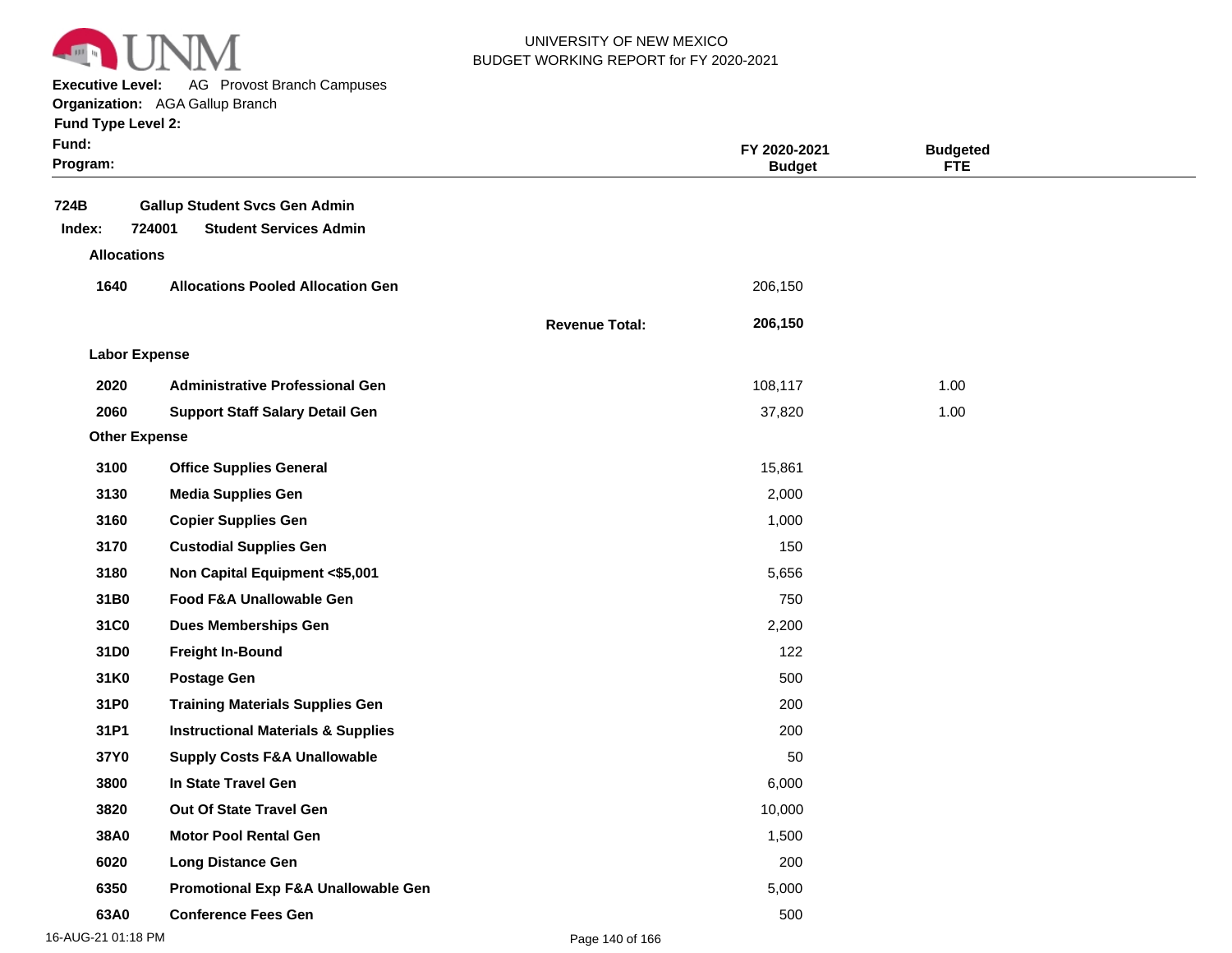

**Executive Level:** AG Provost Branch Campuses

**Organization:**  AGA Gallup Branch

| Fund:<br>Program:    |                                                                                 |                           | FY 2020-2021<br><b>Budget</b> | <b>Budgeted</b><br><b>FTE</b> |  |
|----------------------|---------------------------------------------------------------------------------|---------------------------|-------------------------------|-------------------------------|--|
| 724B<br>Index:       | <b>Gallup Student Svcs Gen Admin</b><br><b>Student Services Admin</b><br>724001 |                           |                               |                               |  |
| <b>Other Expense</b> |                                                                                 |                           |                               |                               |  |
| 63A2                 | <b>Seminars/Training Fees</b>                                                   |                           | 500                           |                               |  |
| <b>70D0</b>          | <b>Equipment Repairs Maintenance Gen</b>                                        |                           | 1,600                         |                               |  |
| 80K0                 | <b>Banner Tax</b>                                                               |                           | 589                           |                               |  |
| 9020                 | <b>Computer Hardware &gt;\$5,000</b>                                            |                           | 5,635                         |                               |  |
|                      |                                                                                 | <b>Expenditure Total:</b> | 206,150                       |                               |  |
|                      |                                                                                 | 724001 Net:               | 0                             |                               |  |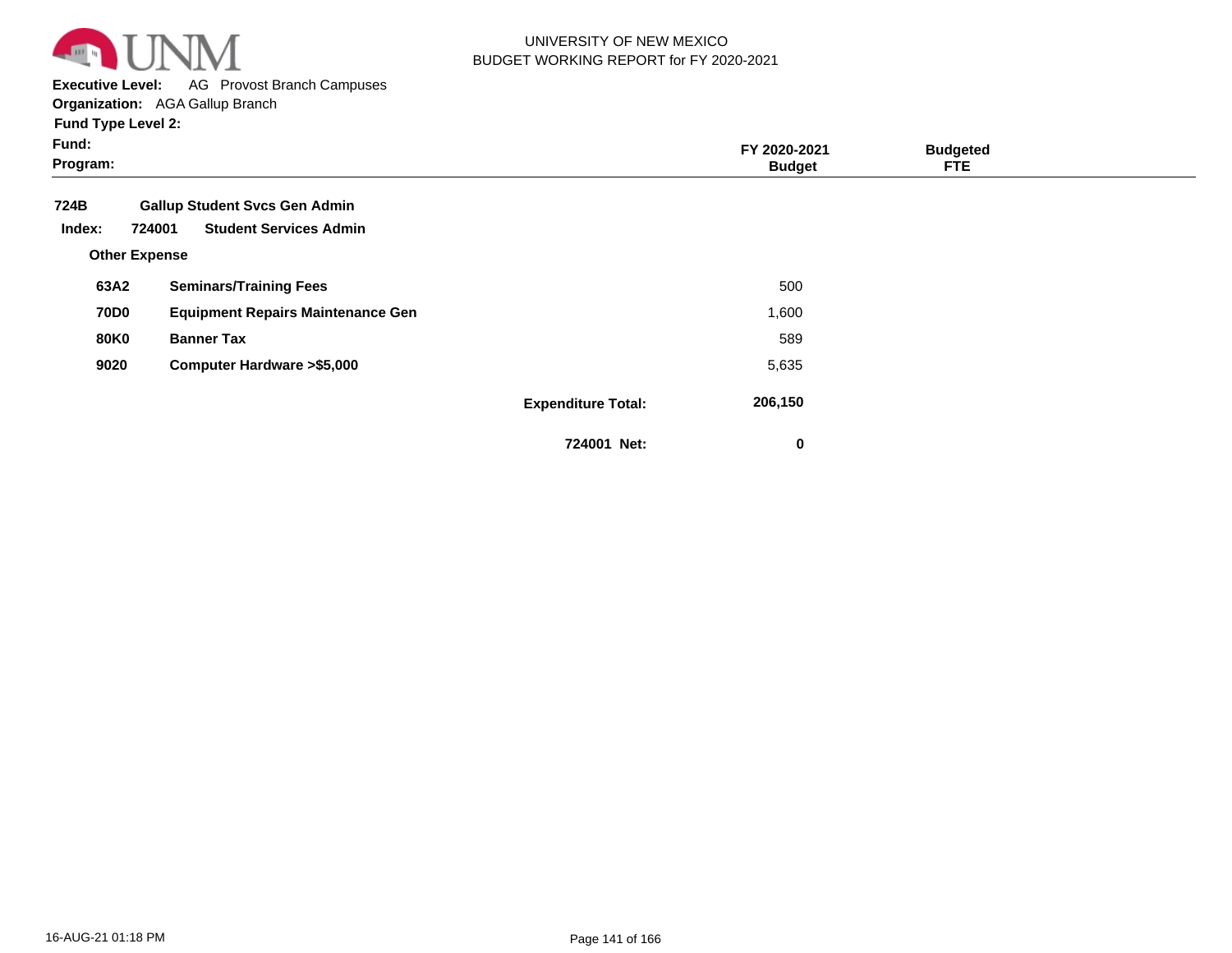

**Executive Level:** AG Provost Branch Campuses

**Organization:**  AGA Gallup Branch

| Fund:<br>Program:    |                                               |                           | FY 2020-2021<br><b>Budget</b> | <b>Budgeted</b><br><b>FTE</b> |  |
|----------------------|-----------------------------------------------|---------------------------|-------------------------------|-------------------------------|--|
| 724B                 | <b>Gallup Student Svcs Gen Admin</b>          |                           |                               |                               |  |
| Index:               | 724006<br><b>Gallup Gymnasium</b>             |                           |                               |                               |  |
| <b>Allocations</b>   |                                               |                           |                               |                               |  |
| 1640                 | <b>Allocations Pooled Allocation Gen</b>      |                           | 48,835                        |                               |  |
|                      |                                               | <b>Revenue Total:</b>     | 48,835                        |                               |  |
| <b>Labor Expense</b> |                                               |                           |                               |                               |  |
| 2060                 | <b>Support Staff Salary Detail Gen</b>        |                           | 42,613                        | 1.00                          |  |
| <b>Other Expense</b> |                                               |                           |                               |                               |  |
| 3170                 | <b>Custodial Supplies Gen</b>                 |                           | 100                           |                               |  |
| 31P0                 | <b>Training Materials Supplies Gen</b>        |                           | 200                           |                               |  |
| 31P1                 | <b>Instructional Materials &amp; Supplies</b> |                           | 196                           |                               |  |
| 6020                 | <b>Long Distance Gen</b>                      |                           | 10                            |                               |  |
| <b>70D0</b>          | <b>Equipment Repairs Maintenance Gen</b>      |                           | 4,890                         |                               |  |
| <b>80E0</b>          | <b>Contingency Budget Gen</b>                 |                           | 772                           |                               |  |
| <b>80K0</b>          | <b>Banner Tax</b>                             |                           | 54                            |                               |  |
|                      |                                               | <b>Expenditure Total:</b> | 48,835                        |                               |  |
|                      |                                               | 724006 Net:               | 0                             |                               |  |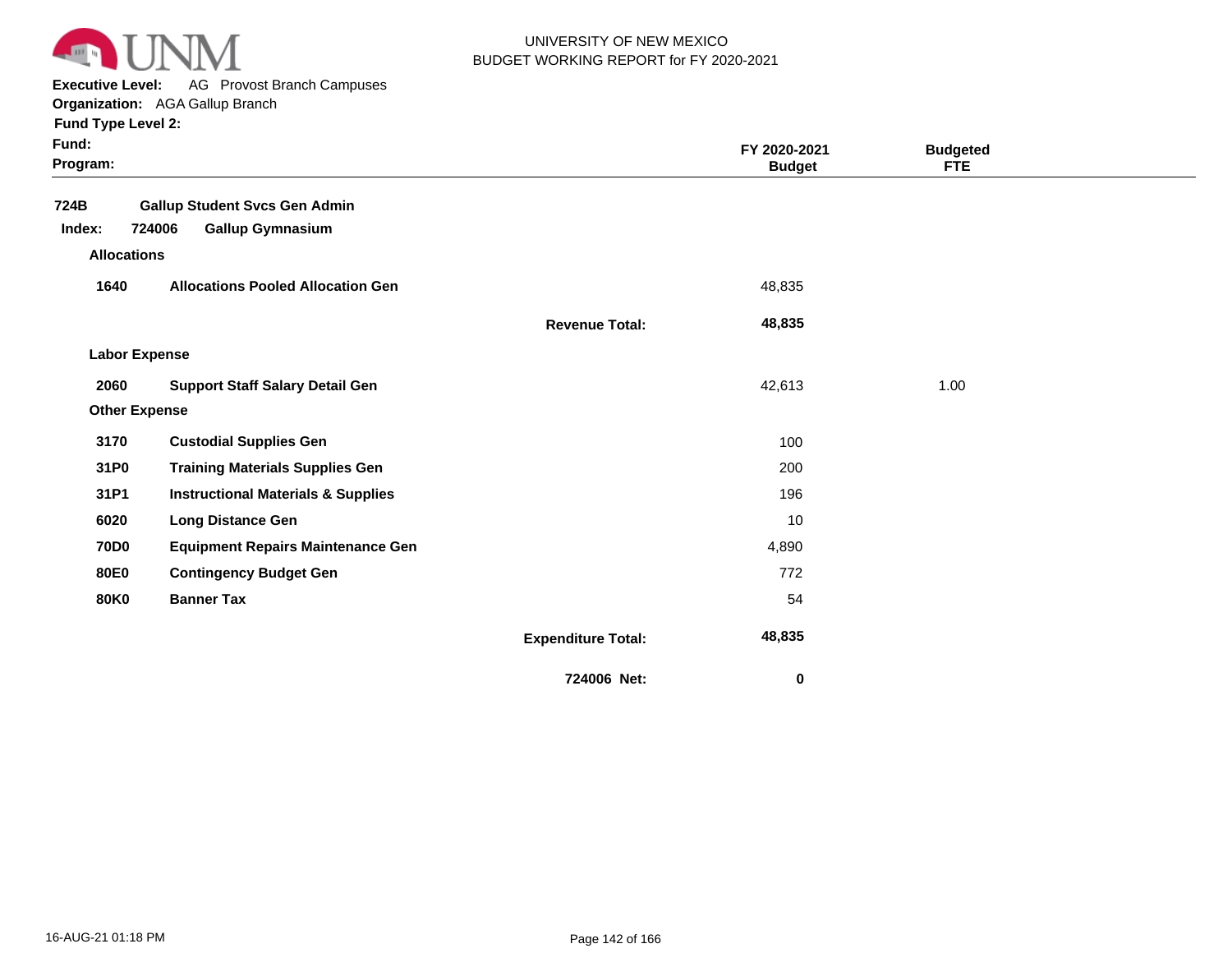

**Executive Level:** AG Provost Branch Campuses

**Organization:**  AGA Gallup Branch **Fund Type Level 2:**

| Fund Type Level 2:   |                                               |                           |                               |                               |
|----------------------|-----------------------------------------------|---------------------------|-------------------------------|-------------------------------|
| Fund:<br>Program:    |                                               |                           | FY 2020-2021<br><b>Budget</b> | <b>Budgeted</b><br><b>FTE</b> |
| 724B                 | <b>Gallup Student Svcs Gen Admin</b>          |                           |                               |                               |
| Index:               | 724007<br><b>Gallup Veterans Affairs</b>      |                           |                               |                               |
| <b>Allocations</b>   |                                               |                           |                               |                               |
| 1640                 | <b>Allocations Pooled Allocation Gen</b>      |                           | 65,805                        |                               |
|                      |                                               | <b>Revenue Total:</b>     | 65,805                        |                               |
| <b>Labor Expense</b> |                                               |                           |                               |                               |
| 2020                 | <b>Administrative Professional Gen</b>        |                           | 49,645                        | 1.00                          |
| <b>Other Expense</b> |                                               |                           |                               |                               |
| 3100                 | <b>Office Supplies General</b>                |                           | 300                           |                               |
| 3180                 | Non Capital Equipment <\$5,001                |                           | 200                           |                               |
| 31B0                 | Food F&A Unallowable Gen                      |                           | 250                           |                               |
| 31P1                 | <b>Instructional Materials &amp; Supplies</b> |                           | 300                           |                               |
| 37Y0                 | <b>Supply Costs F&amp;A Unallowable</b>       |                           | 150                           |                               |
| 37Z0                 | <b>Other Supply Costs Gen</b>                 |                           | 10                            |                               |
| 3800                 | In State Travel Gen                           |                           | 1,000                         |                               |
| 6350                 | Promotional Exp F&A Unallowable Gen           |                           | 13,590                        |                               |
| 6370                 | <b>Printing/Copying/Binding Gen</b>           |                           | 200                           |                               |
| <b>80K0</b>          | <b>Banner Tax</b>                             |                           | 160                           |                               |
|                      |                                               | <b>Expenditure Total:</b> | 65,805                        |                               |
|                      |                                               | 724007 Net:               | $\bf{0}$                      |                               |
|                      | <b>SUMMARY</b><br>724B LEVEL 6                |                           |                               |                               |
|                      | Revenue                                       |                           | 320,790                       |                               |
|                      | <b>Labor Expense</b><br><b>Fringe Expense</b> |                           | 238,195<br>$\Omega$           | 4.00                          |

Other Expense

**NET: 0** 

82,595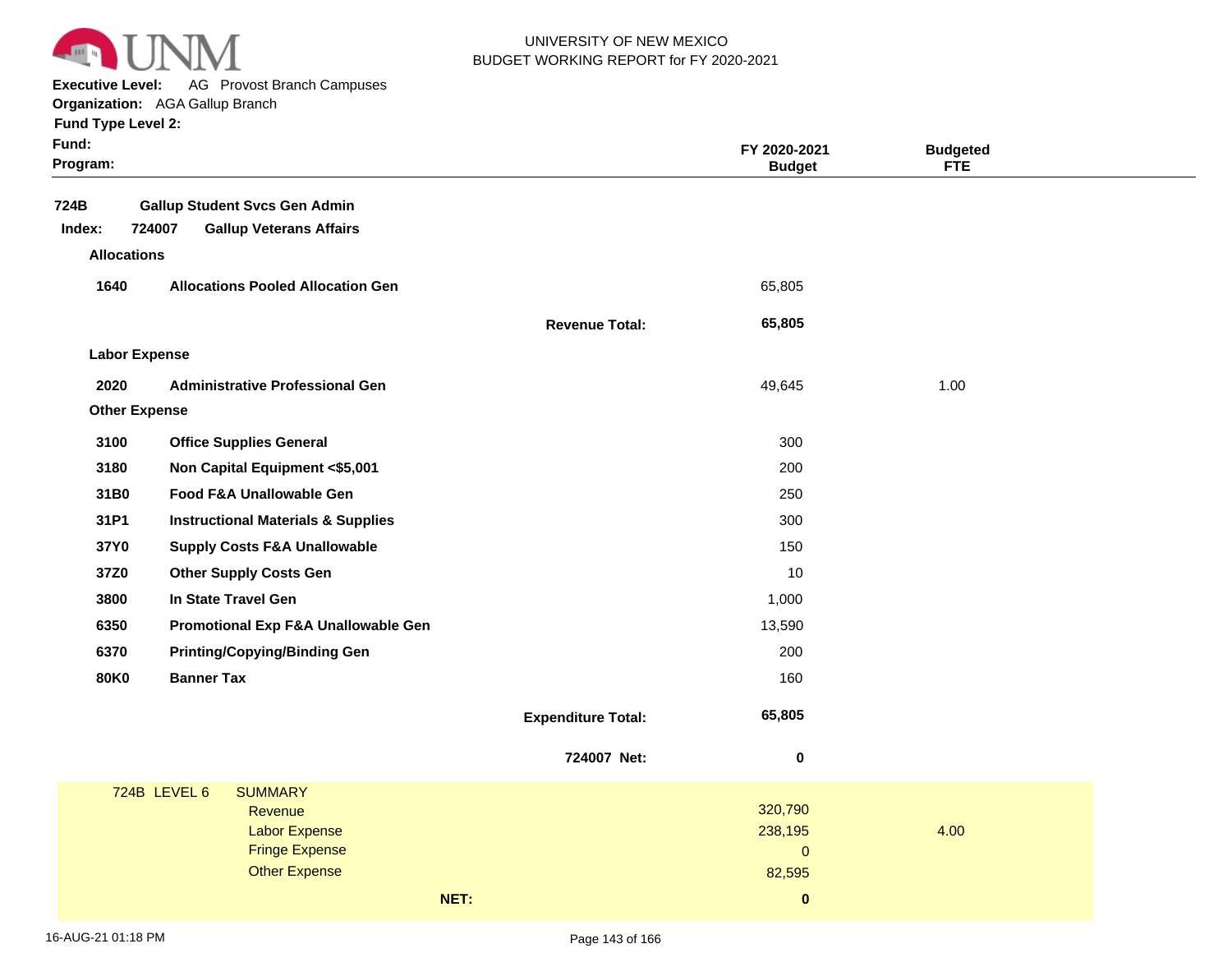

**Executive Level:** AG Provost Branch Campuses **Organization:**  AGA Gallup Branch

| Fund:<br>Program:    |                                                               |                           | FY 2020-2021<br><b>Budget</b> | <b>Budgeted</b><br><b>FTE</b> |  |
|----------------------|---------------------------------------------------------------|---------------------------|-------------------------------|-------------------------------|--|
| 725A<br>Index:       | <b>Gallup Records and Registration</b><br>725000<br>Registrar |                           |                               |                               |  |
| <b>Allocations</b>   | <b>Allocations Pooled Allocation Gen</b>                      |                           |                               |                               |  |
| 1640                 |                                                               |                           | 146,171                       |                               |  |
|                      |                                                               | <b>Revenue Total:</b>     | 146,171                       |                               |  |
| <b>Labor Expense</b> |                                                               |                           |                               |                               |  |
| 2020                 | <b>Administrative Professional Gen</b>                        |                           | 56,551                        | 1.00                          |  |
| 2040                 | <b>Technician Salary Detail Gen</b>                           |                           | 44,816                        | 1.00                          |  |
| 2060                 | <b>Support Staff Salary Detail Gen</b>                        |                           | 29,464                        | 1.00                          |  |
| <b>20J0</b>          | <b>Student Salaries Gen</b>                                   |                           | 500                           | 0.03                          |  |
| 20L0                 | <b>Federal Workstudy Gen</b>                                  |                           | 1,200                         | 0.06                          |  |
| <b>20NO</b>          | <b>State Workstudy Gen</b>                                    |                           | 1,000                         | 0.05                          |  |
| <b>Other Expense</b> |                                                               |                           |                               |                               |  |
| 3100                 | <b>Office Supplies General</b>                                |                           | 2,175                         |                               |  |
| 3140                 | <b>Computer Software Gen</b>                                  |                           | 600                           |                               |  |
| 3170                 | <b>Custodial Supplies Gen</b>                                 |                           | 50                            |                               |  |
| 3180                 | Non Capital Equipment <\$5,001                                |                           | 500                           |                               |  |
| 3189                 | Tagged Non-Capital Equipmnt <\$5,001                          |                           | 150                           |                               |  |
| 31C0                 | <b>Dues Memberships Gen</b>                                   |                           | 1,200                         |                               |  |
| 31K0                 | <b>Postage Gen</b>                                            |                           | 2,800                         |                               |  |
| 3800                 | In State Travel Gen                                           |                           | 1,200                         |                               |  |
| 38A0                 | <b>Motor Pool Rental Gen</b>                                  |                           | 75                            |                               |  |
| 6020                 | <b>Long Distance Gen</b>                                      |                           | 365                           |                               |  |
| 63C0                 | <b>Copying Gen</b>                                            |                           | 3,400                         |                               |  |
| <b>80K0</b>          | <b>Banner Tax</b>                                             |                           | 125                           |                               |  |
|                      |                                                               | <b>Expenditure Total:</b> | 146,171                       |                               |  |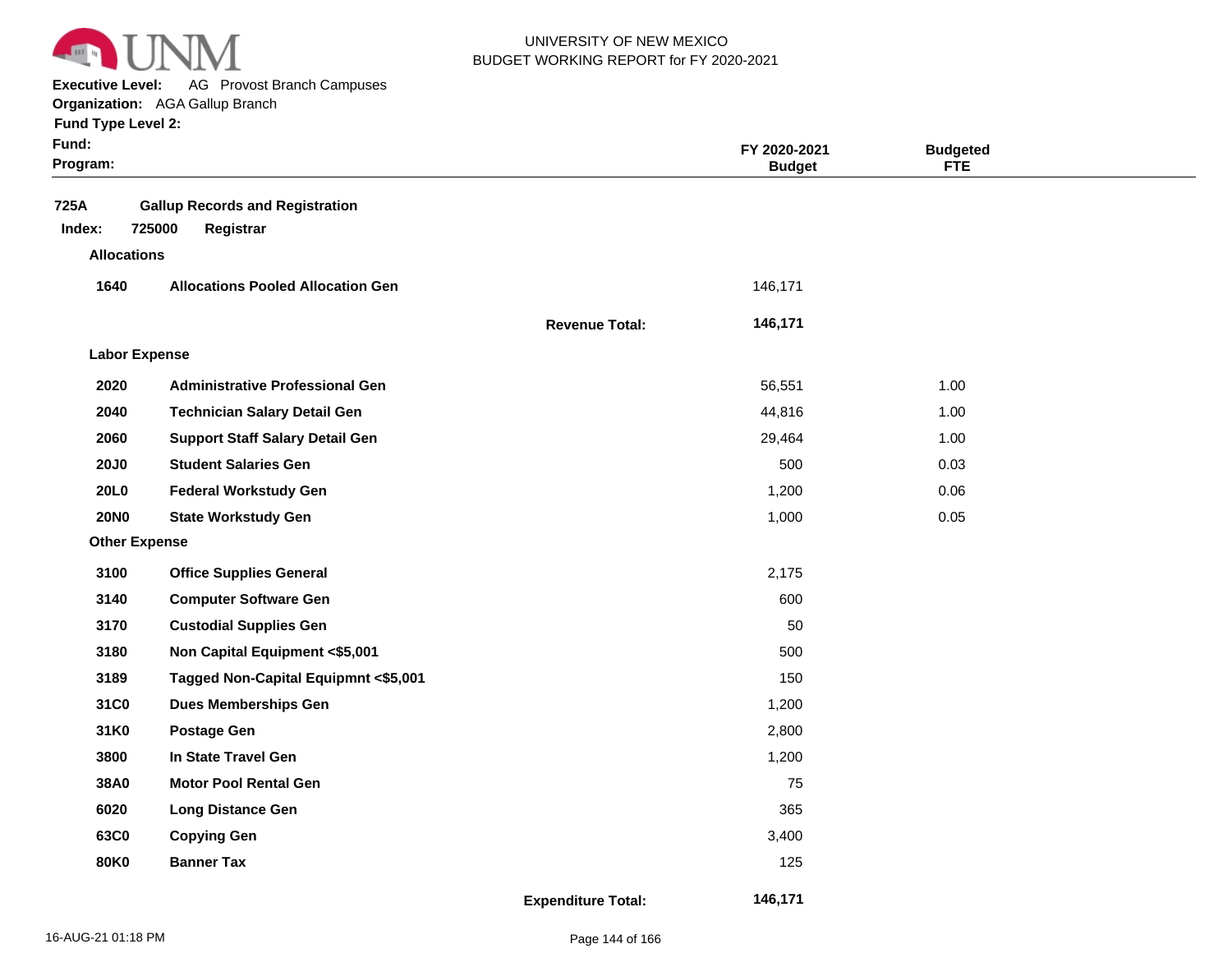

**Executive Level:** AG Provost Branch Campuses **Organization:**  AGA Gallup Branch

| Fund:<br>Program: |                                                                                                    |      |             | FY 2020-2021<br><b>Budget</b>                | <b>Budgeted</b><br><b>FTE</b> |  |
|-------------------|----------------------------------------------------------------------------------------------------|------|-------------|----------------------------------------------|-------------------------------|--|
| 725A              | <b>Gallup Records and Registration</b>                                                             |      |             |                                              |                               |  |
| Index:<br>725000  | Registrar                                                                                          |      | 725000 Net: | 0                                            |                               |  |
| 725A LEVEL 5      | <b>SUMMARY</b><br>Revenue<br><b>Labor Expense</b><br><b>Fringe Expense</b><br><b>Other Expense</b> |      |             | 146,171<br>133,531<br>$\mathbf{0}$<br>12,640 | 3.14                          |  |
|                   |                                                                                                    | NET: |             | $\mathbf{0}$                                 |                               |  |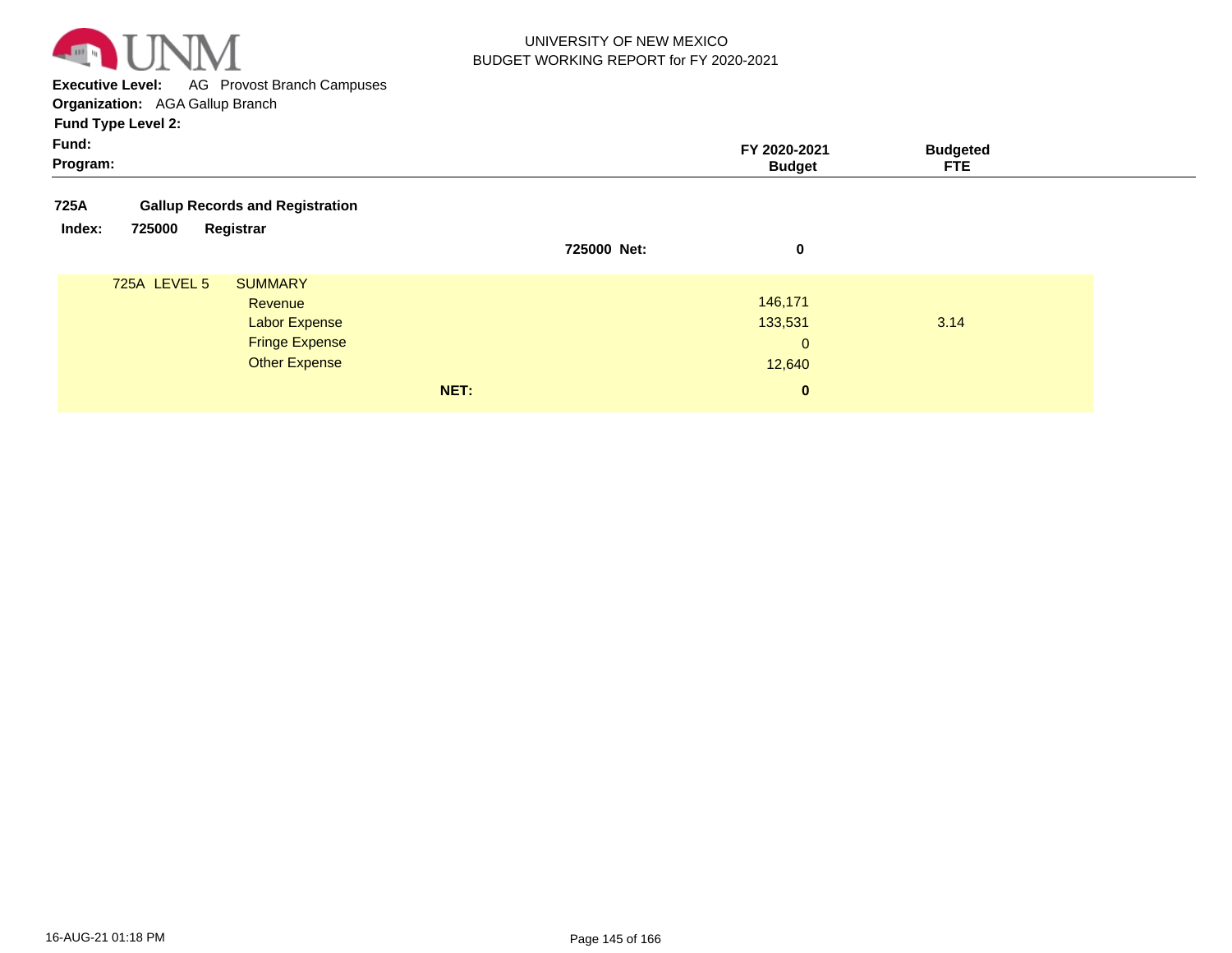

**Executive Level:** AG Provost Branch Campuses

**Organization:**  AGA Gallup Branch

| Fund:<br>Program:    |                                                             |                           | FY 2020-2021<br><b>Budget</b> | <b>Budgeted</b><br><b>FTE</b> |  |
|----------------------|-------------------------------------------------------------|---------------------------|-------------------------------|-------------------------------|--|
| 728A<br>Index:       | <b>Gallup Personnel</b><br>728000<br><b>Human resources</b> |                           |                               |                               |  |
| <b>Allocations</b>   |                                                             |                           |                               |                               |  |
| 1640                 | <b>Allocations Pooled Allocation Gen</b>                    |                           | 197,986                       |                               |  |
|                      |                                                             | <b>Revenue Total:</b>     | 197,986                       |                               |  |
| <b>Labor Expense</b> |                                                             |                           |                               |                               |  |
| 2020                 | <b>Administrative Professional Gen</b>                      |                           | 78,817                        | 1.00                          |  |
| 2040                 | <b>Technician Salary Detail Gen</b>                         |                           | 95,807                        | 2.00                          |  |
| <b>Other Expense</b> |                                                             |                           |                               |                               |  |
| 3100                 | <b>Office Supplies General</b>                              |                           | 500                           |                               |  |
| 3150                 | <b>Computer Supplies &lt;\$5,001</b>                        |                           | 250                           |                               |  |
| 3170                 | <b>Custodial Supplies Gen</b>                               |                           | 250                           |                               |  |
| 31A0                 | <b>Business Food - Local</b>                                |                           | 500                           |                               |  |
| 31C0                 | <b>Dues Memberships Gen</b>                                 |                           | 400                           |                               |  |
| 31D0                 | Freight In-Bound                                            |                           | 100                           |                               |  |
| 31K0                 | <b>Postage Gen</b>                                          |                           | 250                           |                               |  |
| 31K1                 | <b>Overnight Delivery</b>                                   |                           | 1,000                         |                               |  |
| 3820                 | Out Of State Travel Gen                                     |                           | 250                           |                               |  |
| 38A0                 | <b>Motor Pool Rental Gen</b>                                |                           | 1,000                         |                               |  |
| 38N0                 | <b>Travel Recruiting Gen</b>                                |                           | 1,000                         |                               |  |
| 6020                 | <b>Long Distance Gen</b>                                    |                           | 500                           |                               |  |
| 63A0                 | <b>Conference Fees Gen</b>                                  |                           | 1,000                         |                               |  |
| 63C0                 | <b>Copying Gen</b>                                          |                           | 6,032                         |                               |  |
| 63K0                 | <b>Medical Dental Services Gen</b>                          |                           | 10,000                        |                               |  |
| <b>80K0</b>          | <b>Banner Tax</b>                                           |                           | 330                           |                               |  |
|                      |                                                             | <b>Expenditure Total:</b> | 197,986                       |                               |  |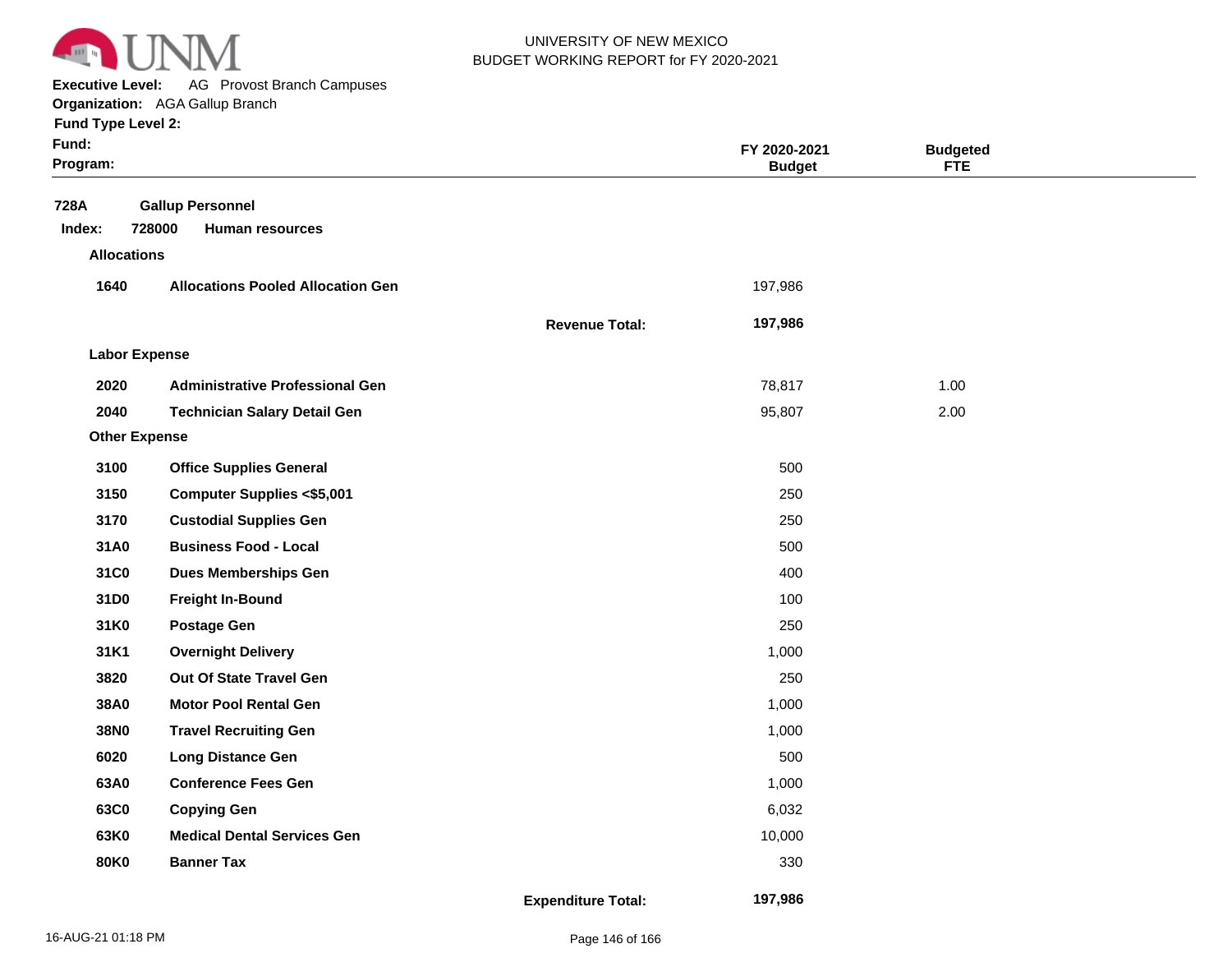

**Executive Level:** AG Provost Branch Campuses **Organization:**  AGA Gallup Branch

| Fund:<br>Program: |                         |                                 |      |             | FY 2020-2021<br><b>Budget</b> | <b>Budgeted</b><br><b>FTE</b> |  |
|-------------------|-------------------------|---------------------------------|------|-------------|-------------------------------|-------------------------------|--|
| 728A              | <b>Gallup Personnel</b> |                                 |      |             |                               |                               |  |
| Index:            | 728000                  | <b>Human resources</b>          |      | 728000 Net: |                               |                               |  |
|                   |                         |                                 |      |             | 0                             |                               |  |
|                   | 728A LEVEL 5            | <b>SUMMARY</b>                  |      |             | 197,986                       |                               |  |
|                   |                         | Revenue<br><b>Labor Expense</b> |      |             | 174,624                       | 3.00                          |  |
|                   |                         | <b>Fringe Expense</b>           |      |             | $\mathbf{0}$                  |                               |  |
|                   |                         | Other Expense                   |      |             | 23,362                        |                               |  |
|                   |                         |                                 | NET: |             | $\bf{0}$                      |                               |  |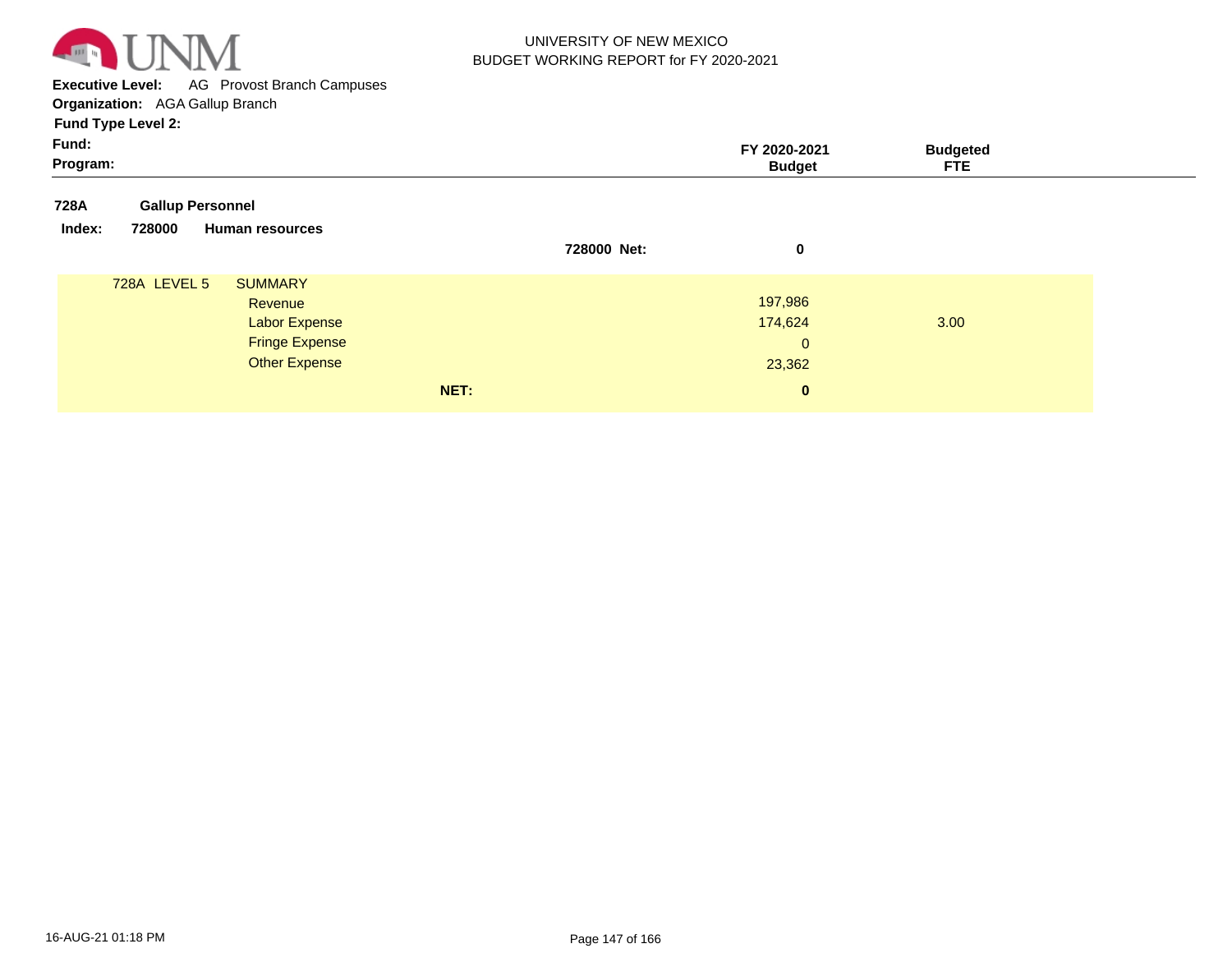

**Executive Level:** AG Provost Branch Campuses

**Organization:**  AGA Gallup Branch

|  |  | <b>Fund Type Level 2:</b> |  |
|--|--|---------------------------|--|
|--|--|---------------------------|--|

| Fund:<br>Program:     |                                                                      |                       | FY 2020-2021<br><b>Budget</b> | <b>Budgeted</b><br><b>FTE</b> |
|-----------------------|----------------------------------------------------------------------|-----------------------|-------------------------------|-------------------------------|
| 729B<br>Index:        | <b>Gallup Bookstore</b><br>729000<br>192001-BOOKSTORE-General Activi |                       |                               |                               |
|                       | <b>Operating Revenue</b>                                             |                       |                               |                               |
| 0560                  | <b>Textbook Sales Gen</b>                                            |                       | 1,123,303                     |                               |
| 05N0                  | <b>Commissions Revenue Gen</b>                                       |                       | 1,000                         |                               |
| 0619                  | <b>Auxiliary Sales</b>                                               |                       | 6,000                         |                               |
| 08Z0                  | <b>Miscellaneous Gen</b>                                             |                       | 100,000                       |                               |
| <b>Transfers</b>      |                                                                      |                       |                               |                               |
| 1100                  | <b>Trsfr To I G Gen</b>                                              |                       | (40,000)                      |                               |
|                       |                                                                      | <b>Revenue Total:</b> | 1,190,303                     |                               |
| <b>Labor Expense</b>  |                                                                      |                       |                               |                               |
| 2020                  | <b>Administrative Professional Gen</b>                               |                       | 53,680                        | 1.00                          |
| 2060                  | <b>Support Staff Salary Detail Gen</b>                               |                       | 65,504                        | 3.00                          |
| <b>Fringe Expense</b> |                                                                      |                       |                               |                               |
| 2110                  | <b>Fica Gen</b>                                                      |                       | 7,839                         |                               |
| 2140                  | <b>Retirement Gen</b>                                                |                       | 15,134                        |                               |
| 2160                  | <b>Group Insurance Gen</b>                                           |                       | 11,649                        |                               |
| 2180                  | <b>Unemployment Compensation Gen</b>                                 |                       | 163                           |                               |
| 21A0                  | <b>Workers Compensation Gen</b>                                      |                       | 110                           |                               |
| 21J0                  | <b>Other Staff Benefits Gen</b>                                      |                       | 10,853                        |                               |
| <b>Other Expense</b>  |                                                                      |                       |                               |                               |
| 3100                  | <b>Office Supplies General</b>                                       |                       | 2,000                         |                               |
| 3180                  | Non Capital Equipment <\$5,001                                       |                       | 750                           |                               |
| 3189                  | Tagged Non-Capital Equipmnt <\$5,001                                 |                       | 750                           |                               |
| 31C0                  | <b>Dues Memberships Gen</b>                                          |                       | 1,350                         |                               |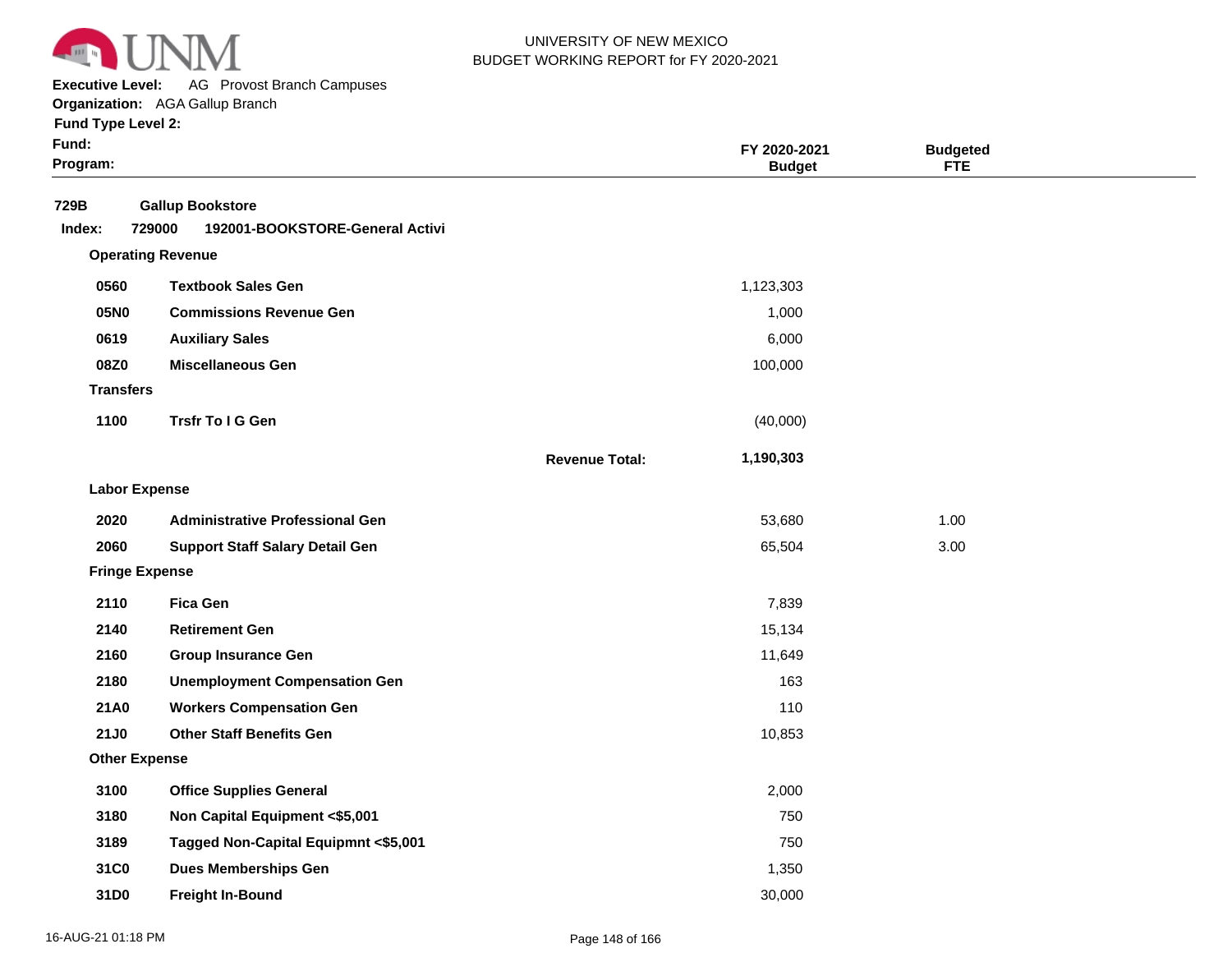

**Executive Level:** AG Provost Branch Campuses

**Organization:**  AGA Gallup Branch

**Fund Type Level 2:**

| Fund:<br>Program:    |                                                                      |                           | FY 2020-2021<br><b>Budget</b> | <b>Budgeted</b><br><b>FTE</b> |  |
|----------------------|----------------------------------------------------------------------|---------------------------|-------------------------------|-------------------------------|--|
| 729B<br>Index:       | <b>Gallup Bookstore</b><br>729000<br>192001-BOOKSTORE-General Activi |                           |                               |                               |  |
| <b>Other Expense</b> |                                                                      |                           |                               |                               |  |
| 31D1                 | <b>Freight Out-Bound</b>                                             |                           | 4,839                         |                               |  |
| 31K0                 | <b>Postage Gen</b>                                                   |                           | 50                            |                               |  |
| 31P1                 | <b>Instructional Materials &amp; Supplies</b>                        |                           | 300                           |                               |  |
| 37Z0                 | <b>Other Supply Costs Gen</b>                                        |                           | 200                           |                               |  |
| 3800                 | In State Travel Gen                                                  |                           | 1,000                         |                               |  |
| 38A0                 | <b>Motor Pool Rental Gen</b>                                         |                           | 950                           |                               |  |
| 6020                 | <b>Long Distance Gen</b>                                             |                           | 25                            |                               |  |
| 6350                 | Promotional Exp F&A Unallowable Gen                                  |                           | 500                           |                               |  |
| 63A0                 | <b>Conference Fees Gen</b>                                           |                           | 300                           |                               |  |
| 63A2                 | <b>Seminars/Training Fees</b>                                        |                           | 600                           |                               |  |
| 69Z0                 | <b>Other Professional Services Gen</b>                               |                           | 2,000                         |                               |  |
| <b>70E1</b>          | <b>Computer Software Maintenance</b>                                 |                           | 17,000                        |                               |  |
| 8000                 | <b>Banking Fees Gen</b>                                              |                           | 11,704                        |                               |  |
| 8040                 | <b>Cost of Goods Sold Gen</b>                                        |                           | 923,878                       |                               |  |
| 8049                 | <b>Writedown Obsolete Inventory</b>                                  |                           | 3,500                         |                               |  |
| <b>80K0</b>          | <b>Banner Tax</b>                                                    |                           | 10,525                        |                               |  |
| 80K1                 | <b>Admin Fee</b>                                                     |                           | 300                           |                               |  |
| 8102                 | <b>NM Govt Gross Receipts Tax Expense</b>                            |                           | 12,500                        |                               |  |
| 98B0                 | <b>Cash Over or Short General</b>                                    |                           | 350                           |                               |  |
|                      |                                                                      | <b>Expenditure Total:</b> | 1,190,303                     |                               |  |
|                      |                                                                      | 729000 Net:               | $\mathbf 0$                   |                               |  |

**Account: 1100 164033-11RO (\$40K) from Bookstore to I&G**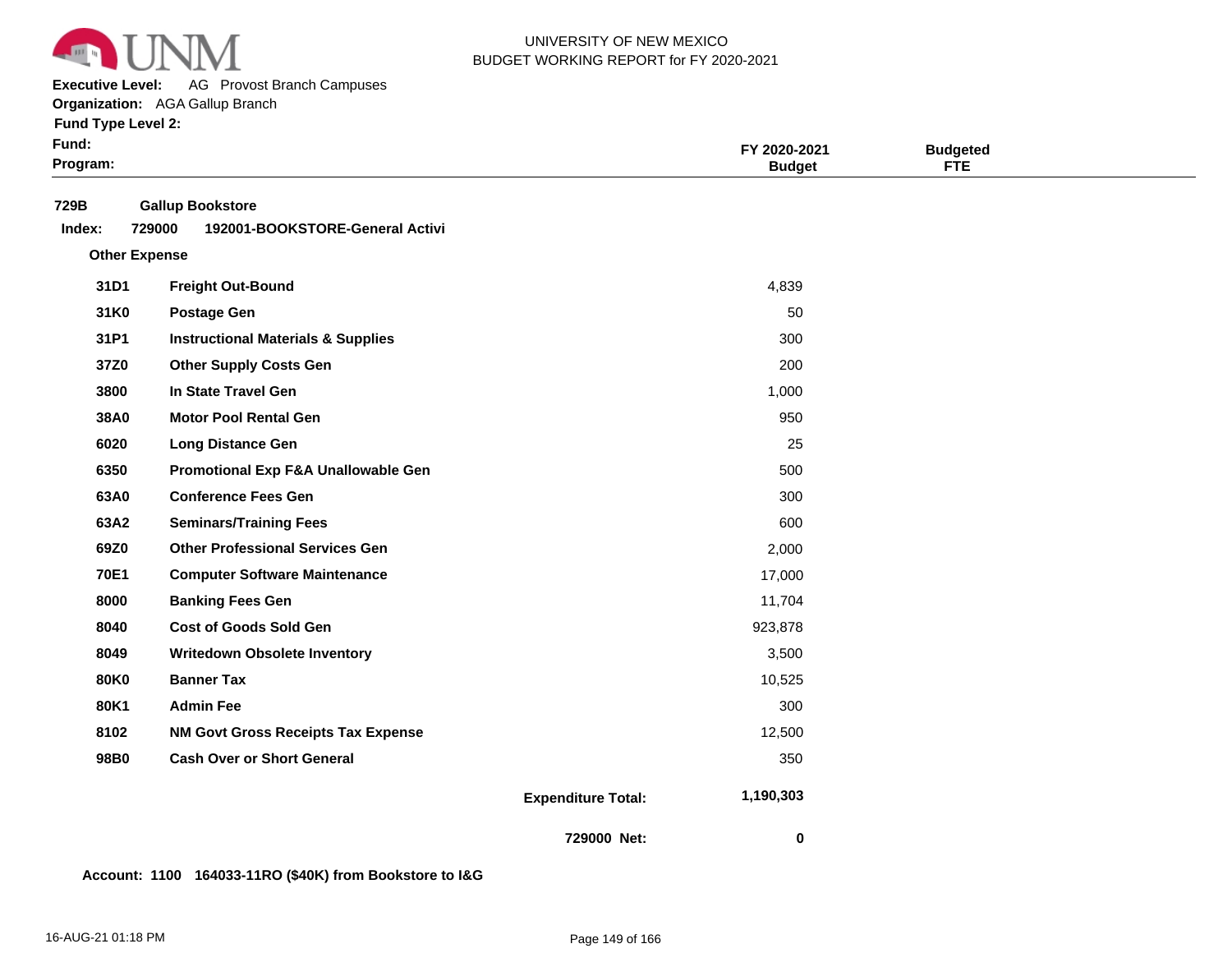

**Executive Level:** AG Provost Branch Campuses

**Organization:**  AGA Gallup Branch

| Program: |        | --- |  |
|----------|--------|-----|--|
| Fund:    | ירים ה |     |  |
| . .      |        |     |  |

| 729B | <b>Gallup Bookstore</b> |
|------|-------------------------|

| 729B LEVEL 6 | <b>SUMMARY</b>        |      |           |      |
|--------------|-----------------------|------|-----------|------|
|              | Revenue               |      | 1,190,303 |      |
|              | <b>Labor Expense</b>  |      | 119,184   | 4.00 |
|              | <b>Fringe Expense</b> |      | 45,748    |      |
|              | <b>Other Expense</b>  |      | 1,025,371 |      |
|              |                       | NET: | $\bf{0}$  |      |
|              |                       |      |           |      |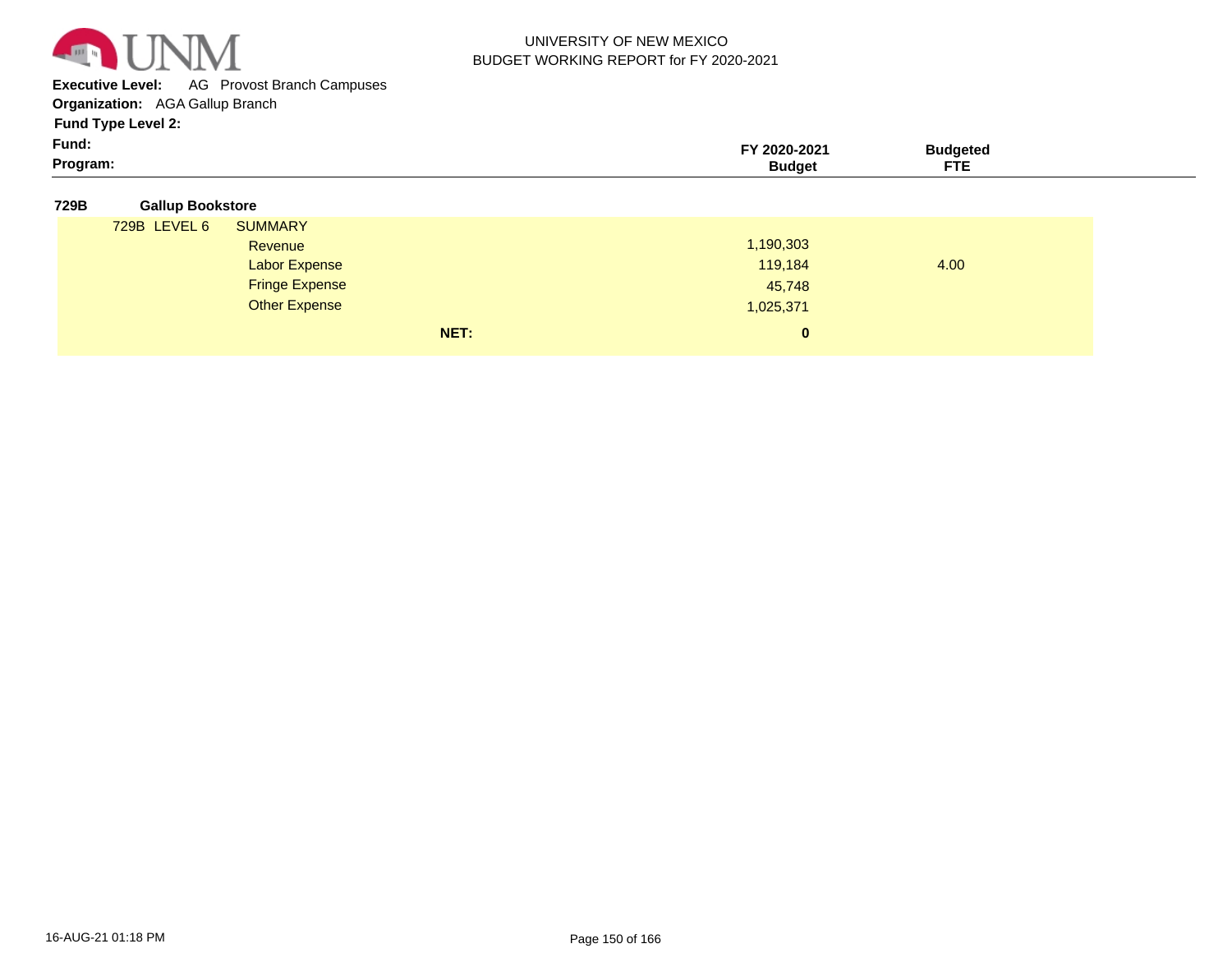

**Executive Level:** AG Provost Branch Campuses

#### **Organization:**  AGA Gallup Branch **Fund Type Level 2:**

| Fund:<br>Program:    |                                              |                           | FY 2020-2021<br><b>Budget</b> | <b>Budgeted</b><br><b>FTE</b> |  |
|----------------------|----------------------------------------------|---------------------------|-------------------------------|-------------------------------|--|
| 735A                 | <b>Gallup Public Relations</b>               |                           |                               |                               |  |
| Index:               | 735001<br><b>Public Relations</b>            |                           |                               |                               |  |
| <b>Allocations</b>   |                                              |                           |                               |                               |  |
| 1640                 | <b>Allocations Pooled Allocation Gen</b>     |                           | 59,903                        |                               |  |
|                      |                                              | <b>Revenue Total:</b>     | 59,903                        |                               |  |
| <b>Other Expense</b> |                                              |                           |                               |                               |  |
| 3100                 | <b>Office Supplies General</b>               |                           | 500                           |                               |  |
| 31B0                 | Food F&A Unallowable Gen                     |                           | 3,000                         |                               |  |
| 3800                 | In State Travel Gen                          |                           | 1,200                         |                               |  |
| 6020                 | <b>Long Distance Gen</b>                     |                           | 170                           |                               |  |
| 6040                 | <b>Telephone Line Spec Circuit Gen</b>       |                           | 2,000                         |                               |  |
| 6080                 | <b>Cellular Charges Gen</b>                  |                           | 500                           |                               |  |
| 6350                 | Promotional Exp F&A Unallowable Gen          |                           | 44,000                        |                               |  |
| 6370                 | <b>Printing/Copying/Binding Gen</b>          |                           | 6,150                         |                               |  |
| 63V0                 | <b>Consultant Fees Gen</b>                   |                           | 1,000                         |                               |  |
| 69Y0                 | <b>Professional Svcs F&amp;A Unallowable</b> |                           | 800                           |                               |  |
| <b>80K0</b>          | <b>Banner Tax</b>                            |                           | 583                           |                               |  |
|                      |                                              | <b>Expenditure Total:</b> | 59,903                        |                               |  |
|                      |                                              | 735001 Net:               | 0                             |                               |  |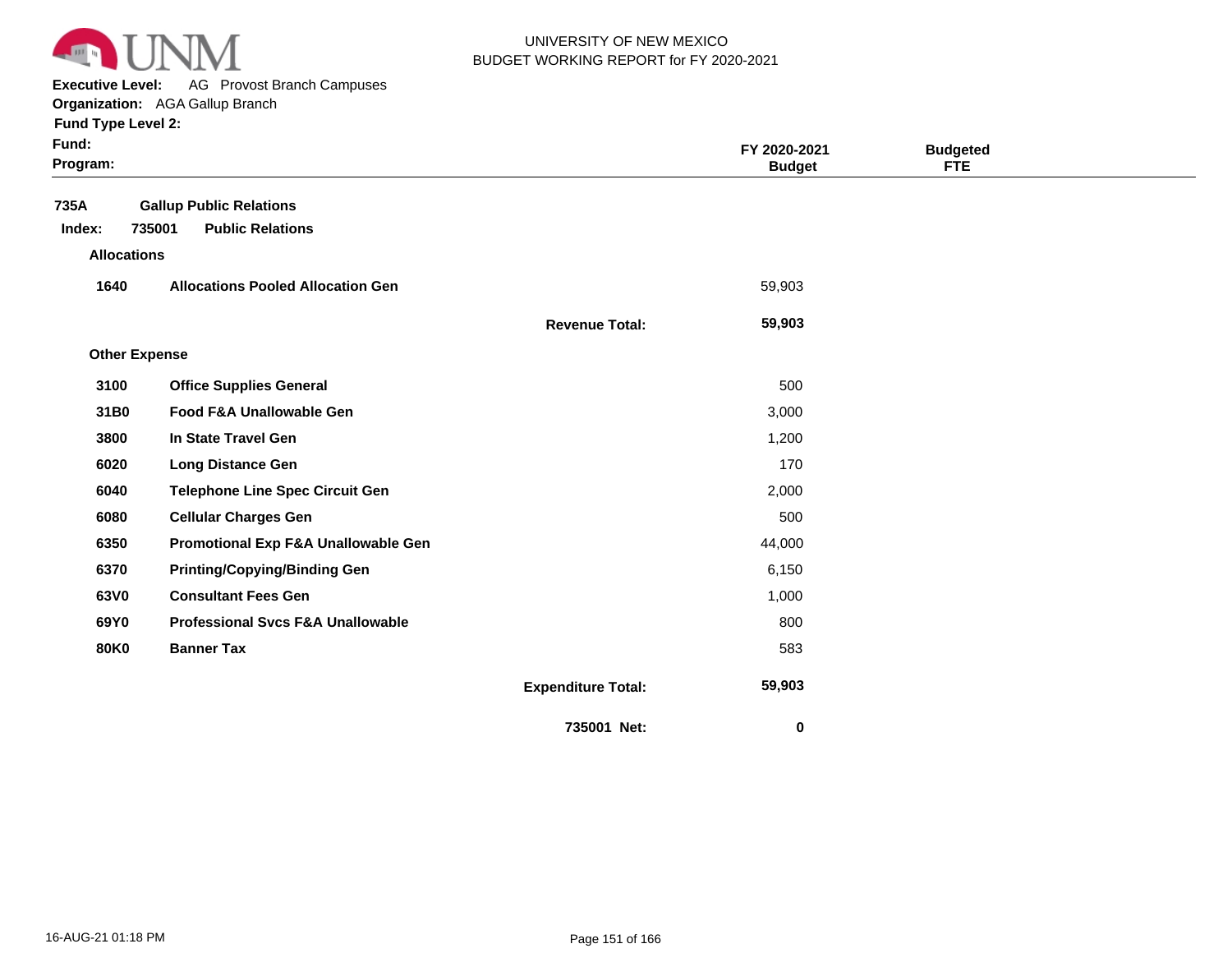

**Executive Level:** AG Provost Branch Campuses

**Organization:**  AGA Gallup Branch **Fund Type Level 2:**

| Fund:<br>Program:    |                                                |                           | FY 2020-2021<br><b>Budget</b> | <b>Budgeted</b><br>FTE |  |
|----------------------|------------------------------------------------|---------------------------|-------------------------------|------------------------|--|
| 735A                 | <b>Gallup Public Relations</b>                 |                           |                               |                        |  |
| Index:               | 735002<br>Convocation                          |                           |                               |                        |  |
| <b>Allocations</b>   |                                                |                           |                               |                        |  |
| 1640                 | <b>Allocations Pooled Allocation Gen</b>       |                           | 15,676                        |                        |  |
|                      |                                                | <b>Revenue Total:</b>     | 15,676                        |                        |  |
| <b>Other Expense</b> |                                                |                           |                               |                        |  |
| 3170                 | <b>Custodial Supplies Gen</b>                  |                           | 500                           |                        |  |
| 31B0                 | <b>Food F&amp;A Unallowable Gen</b>            |                           | 2,000                         |                        |  |
| 31K0                 | <b>Postage Gen</b>                             |                           | 50                            |                        |  |
| 31L0                 | <b>Printing Supplies Gen</b>                   |                           | 500                           |                        |  |
| 37Y0                 | <b>Supply Costs F&amp;A Unallowable</b>        |                           | 2,150                         |                        |  |
| 6350                 | <b>Promotional Exp F&amp;A Unallowable Gen</b> |                           | 1,600                         |                        |  |
| 6370                 | <b>Printing/Copying/Binding Gen</b>            |                           | 2,620                         |                        |  |
| 63A1                 | <b>Event Fees</b>                              |                           | 3,400                         |                        |  |
| 69Y0                 | <b>Professional Svcs F&amp;A Unallowable</b>   |                           | 1,600                         |                        |  |
| 69Z0                 | <b>Other Professional Services Gen</b>         |                           | 100                           |                        |  |
| 8060                 | <b>Other Operating Costs Gen</b>               |                           | 1,000                         |                        |  |
| <b>80K0</b>          | <b>Banner Tax</b>                              |                           | 156                           |                        |  |
|                      |                                                | <b>Expenditure Total:</b> | 15,676                        |                        |  |
|                      |                                                | 735002 Net:               | 0                             |                        |  |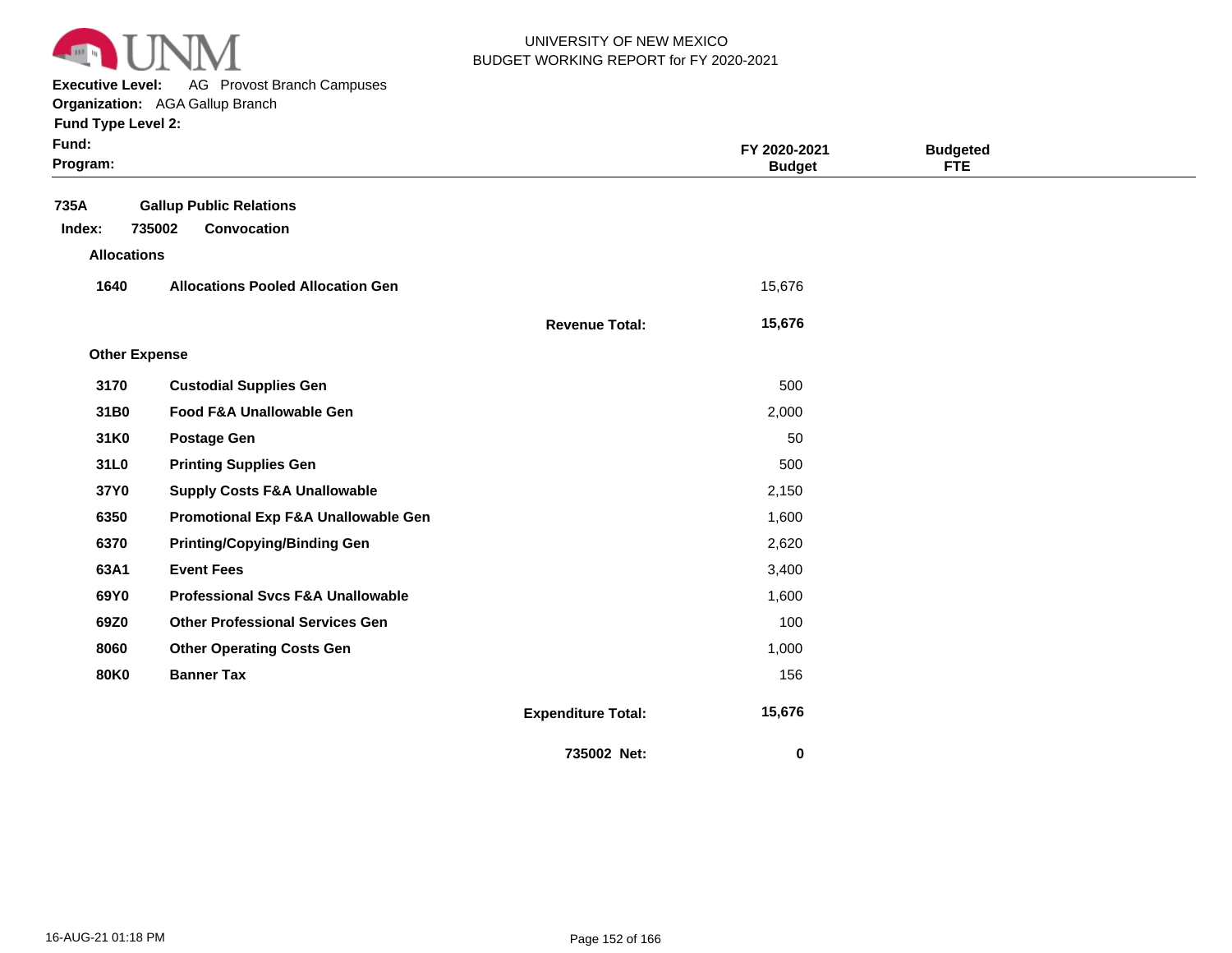

**Executive Level:** AG Provost Branch Campuses

#### **Organization:**  AGA Gallup Branch

| Fund:<br>Program:                    |                                                                                 |                       | FY 2020-2021<br><b>Budget</b> | <b>Budgeted</b><br><b>FTE</b> |  |
|--------------------------------------|---------------------------------------------------------------------------------|-----------------------|-------------------------------|-------------------------------|--|
| 735A<br>Index:<br><b>Allocations</b> | <b>Gallup Public Relations</b><br>735003<br>191361-PUBLIC RELATIO-General Activ |                       |                               |                               |  |
| 1640                                 | <b>Allocations Pooled Allocation Gen</b>                                        |                       | 127,179                       |                               |  |
|                                      |                                                                                 | <b>Revenue Total:</b> | 127,179                       |                               |  |
| <b>Labor Expense</b>                 |                                                                                 |                       |                               |                               |  |
| 2020                                 | <b>Administrative Professional Gen</b>                                          |                       | 61,818                        | 1.00                          |  |
| 2040                                 | <b>Technician Salary Detail Gen</b>                                             |                       | 51,425                        | 1.00                          |  |
| <b>Other Expense</b>                 |                                                                                 |                       |                               |                               |  |
| 3100                                 | <b>Office Supplies General</b>                                                  |                       | 3,284                         |                               |  |
| 3110                                 | <b>Books Periodicals Gen</b>                                                    |                       | 340                           |                               |  |
| 3140                                 | <b>Computer Software Gen</b>                                                    |                       | 500                           |                               |  |
| 3150                                 | <b>Computer Supplies &lt;\$5,001</b>                                            |                       | 500                           |                               |  |
| 3180                                 | Non Capital Equipment <\$5,001                                                  |                       | 500                           |                               |  |
| 3189                                 | Tagged Non-Capital Equipmnt <\$5,001                                            |                       | 1,000                         |                               |  |
| 31K0                                 | <b>Postage Gen</b>                                                              |                       | 1,200                         |                               |  |
| 31L0                                 | <b>Printing Supplies Gen</b>                                                    |                       | 1,200                         |                               |  |
| 37Z0                                 | <b>Other Supply Costs Gen</b>                                                   |                       | 1,500                         |                               |  |
| 3800                                 | In State Travel Gen                                                             |                       | 500                           |                               |  |
| 6020                                 | <b>Long Distance Gen</b>                                                        |                       | 70                            |                               |  |
| 63N0                                 | <b>Laundry Dry Cleaning Gen</b>                                                 |                       | 250                           |                               |  |
| 63X0                                 | <b>Technical Services Gen</b>                                                   |                       | 100                           |                               |  |
| 69Z0                                 | <b>Other Professional Services Gen</b>                                          |                       | 200                           |                               |  |
| <b>70F0</b>                          | <b>Equipment Rent Expense Gen</b>                                               |                       | 1,688                         |                               |  |
| 8060                                 | <b>Other Operating Costs Gen</b>                                                |                       | 1,000                         |                               |  |
| <b>80K0</b>                          | <b>Banner Tax</b>                                                               |                       | 104                           |                               |  |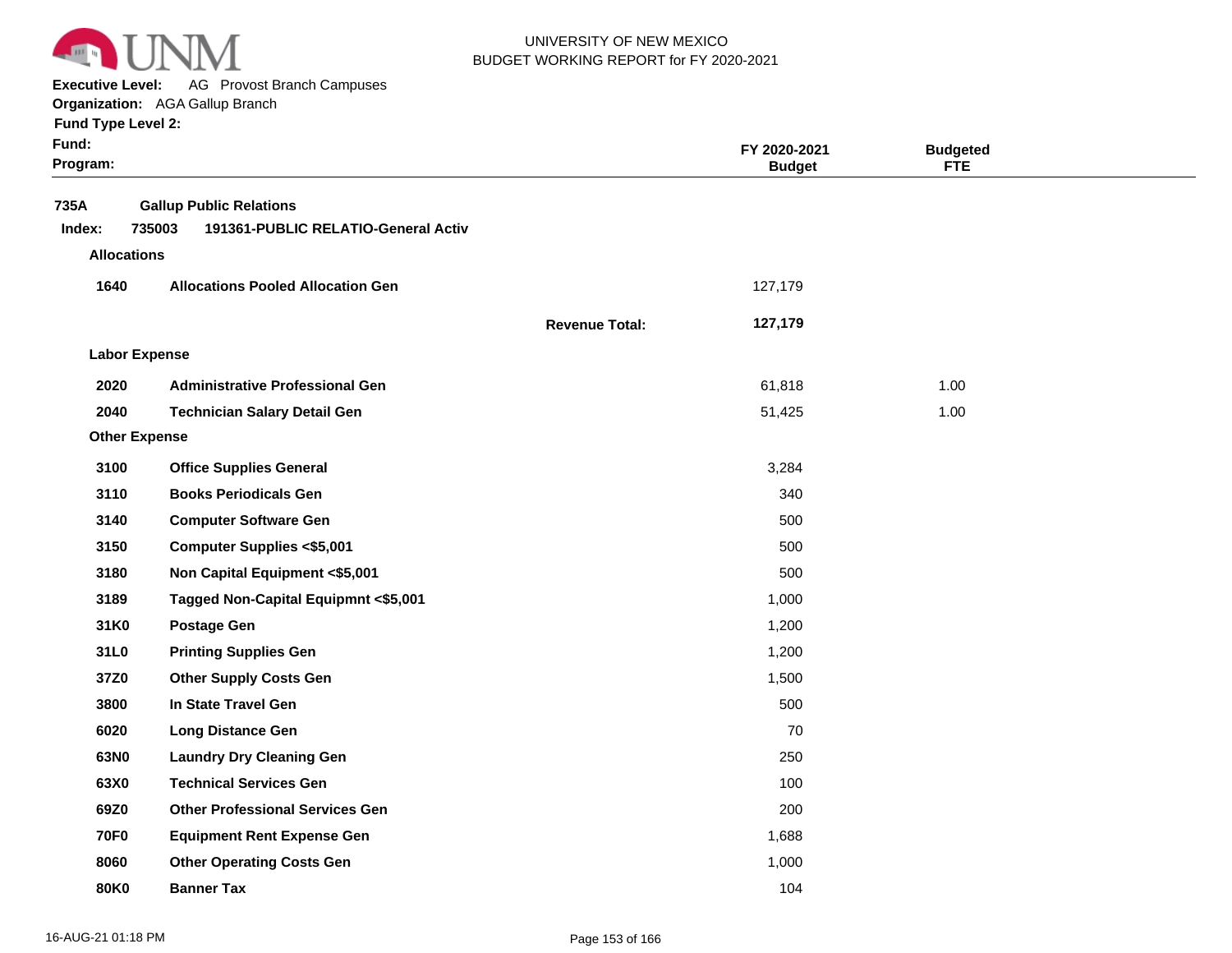

**Executive Level:** AG Provost Branch Campuses **Organization:**  AGA Gallup Branch

| Fund:<br>Program: |        |                                     |                           | FY 2020-2021<br><b>Budget</b> | <b>Budgeted</b><br><b>FTE</b> |  |
|-------------------|--------|-------------------------------------|---------------------------|-------------------------------|-------------------------------|--|
| 735A              |        | <b>Gallup Public Relations</b>      |                           |                               |                               |  |
| Index:            | 735003 | 191361-PUBLIC RELATIO-General Activ |                           |                               |                               |  |
|                   |        |                                     | <b>Expenditure Total:</b> | 127,179                       |                               |  |
|                   |        |                                     | 735003 Net:               | $\bf{0}$                      |                               |  |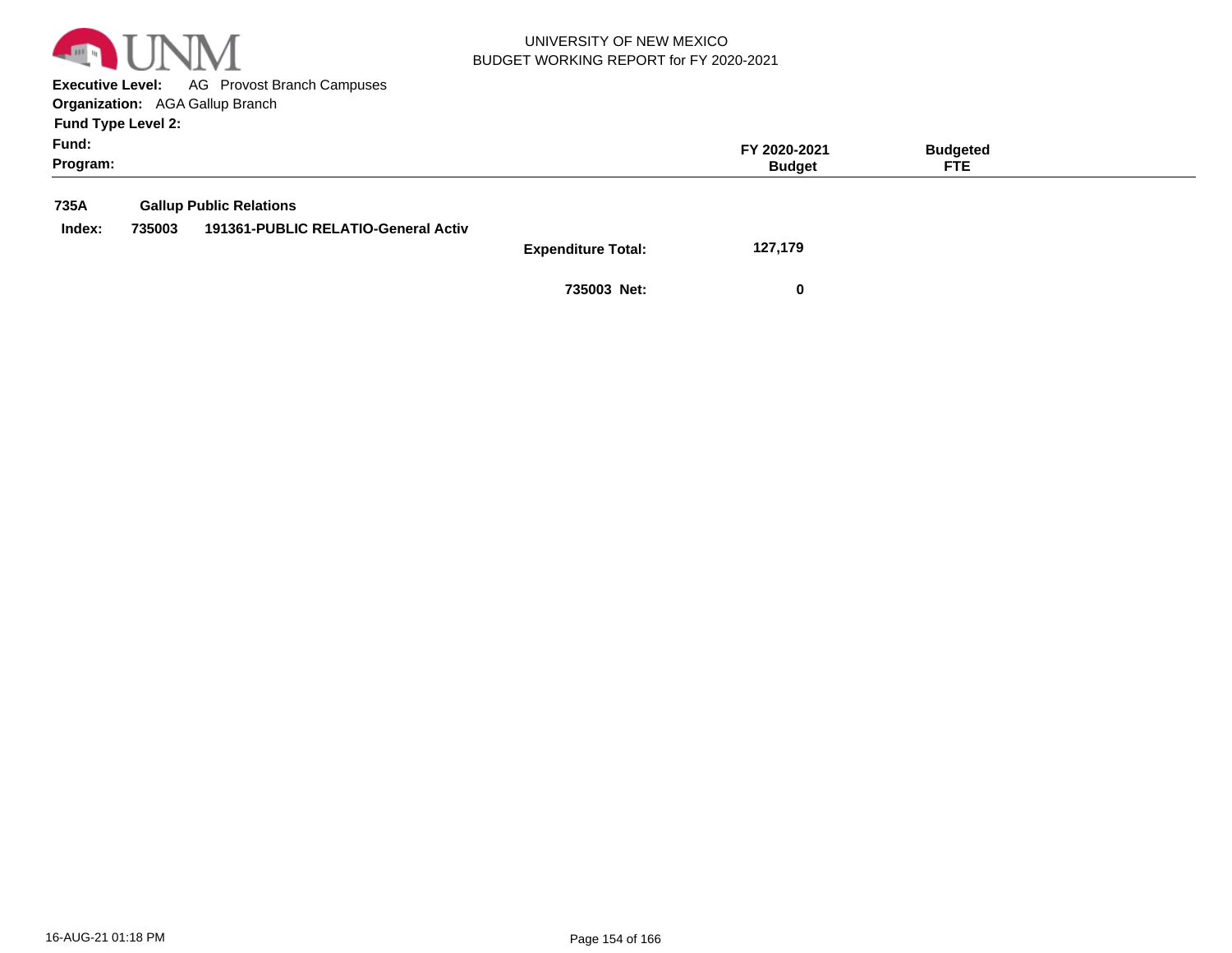

**Executive Level:** AG Provost Branch Campuses

#### **Organization:**  AGA Gallup Branch **Fund Type Level 2:**

| Fund:<br>Program:    |                                               |                           | FY 2020-2021<br><b>Budget</b> | <b>Budgeted</b><br><b>FTE</b> |  |
|----------------------|-----------------------------------------------|---------------------------|-------------------------------|-------------------------------|--|
| 735A                 | <b>Gallup Public Relations</b>                |                           |                               |                               |  |
| Index:               | 735004<br><b>Holiday Magic</b>                |                           |                               |                               |  |
| <b>Allocations</b>   |                                               |                           |                               |                               |  |
| 1640                 | <b>Allocations Pooled Allocation Gen</b>      |                           | 5,555                         |                               |  |
|                      |                                               | <b>Revenue Total:</b>     | 5,555                         |                               |  |
| <b>Other Expense</b> |                                               |                           |                               |                               |  |
| 31B0                 | Food F&A Unallowable Gen                      |                           | 1,300                         |                               |  |
| 37Y0                 | <b>Supply Costs F&amp;A Unallowable</b>       |                           | 1,200                         |                               |  |
| 37Z0                 | <b>Other Supply Costs Gen</b>                 |                           | 2,000                         |                               |  |
| 63A1                 | <b>Event Fees</b>                             |                           | 500                           |                               |  |
| 69Y0                 | <b>Professional Svcs F&amp;A Unallowable</b>  |                           | 500                           |                               |  |
| <b>80K0</b>          | <b>Banner Tax</b>                             |                           | 55                            |                               |  |
|                      |                                               | <b>Expenditure Total:</b> | 5,555                         |                               |  |
|                      |                                               | 735004 Net:               | $\pmb{0}$                     |                               |  |
|                      | <b>735A LEVEL 5</b><br><b>SUMMARY</b>         |                           |                               |                               |  |
|                      | Revenue                                       |                           | 208,313                       |                               |  |
|                      | <b>Labor Expense</b><br><b>Fringe Expense</b> |                           | 113,243<br>$\mathbf 0$        | 2.00                          |  |
|                      | <b>Other Expense</b>                          |                           | 95,070                        |                               |  |
|                      |                                               | NET:                      | $\pmb{0}$                     |                               |  |
|                      |                                               |                           |                               |                               |  |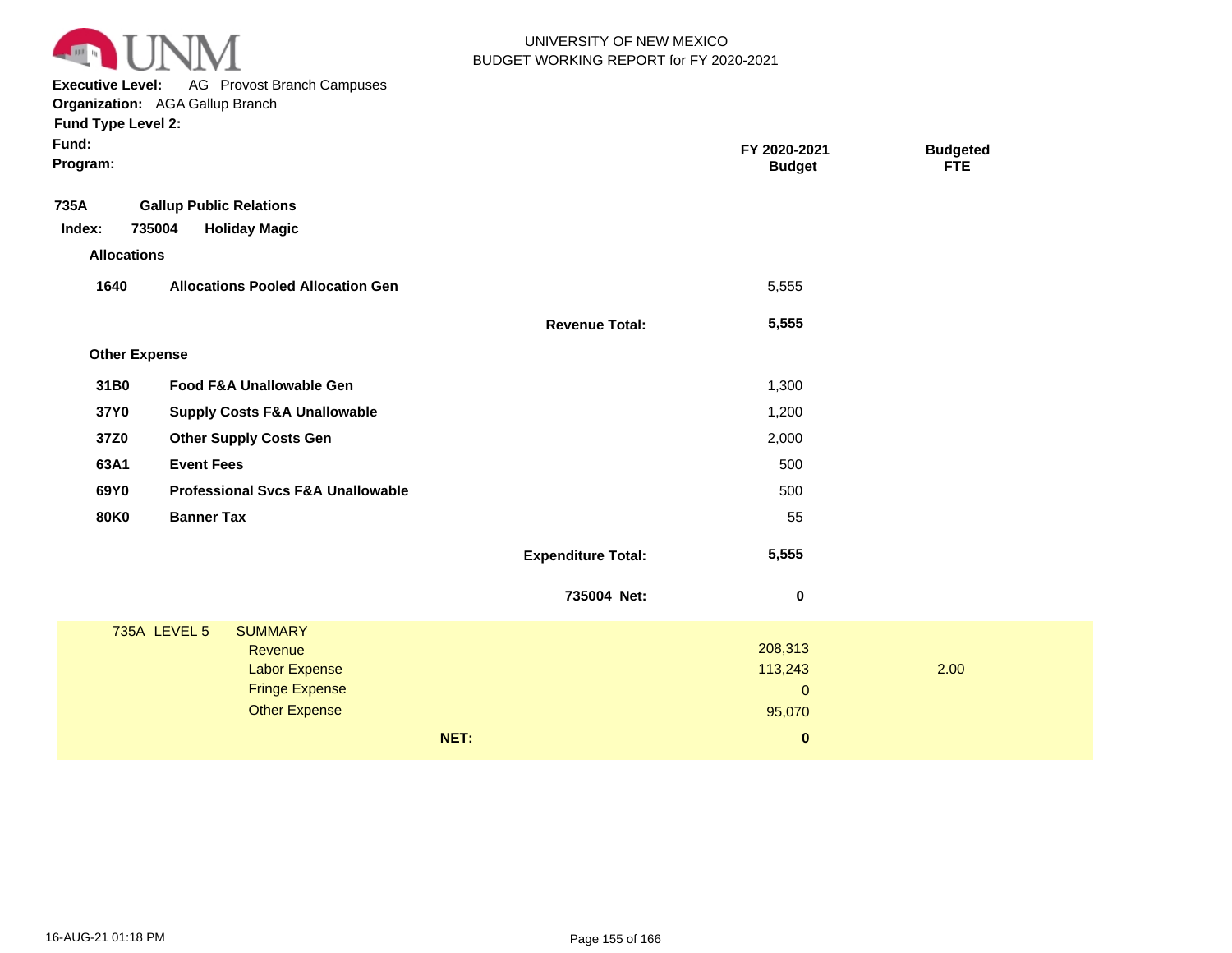

**Executive Level:** AG Provost Branch Campuses **Organization:**  AGA Gallup Branch

| Fund:<br>Program:    |                                          |                           | FY 2020-2021<br><b>Budget</b> | <b>Budgeted</b><br><b>FTE</b> |  |
|----------------------|------------------------------------------|---------------------------|-------------------------------|-------------------------------|--|
| 736C                 | <b>Campus Police</b><br>736003           |                           |                               |                               |  |
| Index:               | 191361 Campus Police                     |                           |                               |                               |  |
| <b>Allocations</b>   |                                          |                           |                               |                               |  |
| 1640                 | <b>Allocations Pooled Allocation Gen</b> |                           | 147,592                       |                               |  |
|                      |                                          | <b>Revenue Total:</b>     | 147,592                       |                               |  |
| <b>Labor Expense</b> |                                          |                           |                               |                               |  |
| 2040                 | <b>Technician Salary Detail Gen</b>      |                           | 138,542                       | 3.00                          |  |
| <b>Other Expense</b> |                                          |                           |                               |                               |  |
| 3100                 | <b>Office Supplies General</b>           |                           | 200                           |                               |  |
| 3180                 | Non Capital Equipment <\$5,001           |                           | 1,600                         |                               |  |
| 31K0                 | <b>Postage Gen</b>                       |                           | 110                           |                               |  |
| 31N0                 | <b>Uniforms Apparel Gen</b>              |                           | 1,200                         |                               |  |
| 31N2                 | <b>Individual Safety Equipment</b>       |                           | 1,000                         |                               |  |
| 6020                 | <b>Long Distance Gen</b>                 |                           | 100                           |                               |  |
| 6080                 | <b>Cellular Charges Gen</b>              |                           | 3,000                         |                               |  |
| 6370                 | <b>Printing/Copying/Binding Gen</b>      |                           | 1,000                         |                               |  |
| 63A2                 | <b>Seminars/Training Fees</b>            |                           | 250                           |                               |  |
| 63C0                 | <b>Copying Gen</b>                       |                           | 500                           |                               |  |
| <b>80K0</b>          | <b>Banner Tax</b>                        |                           | 90                            |                               |  |
|                      |                                          | <b>Expenditure Total:</b> | 147,592                       |                               |  |
|                      |                                          | 736003 Net:               | $\bf{0}$                      |                               |  |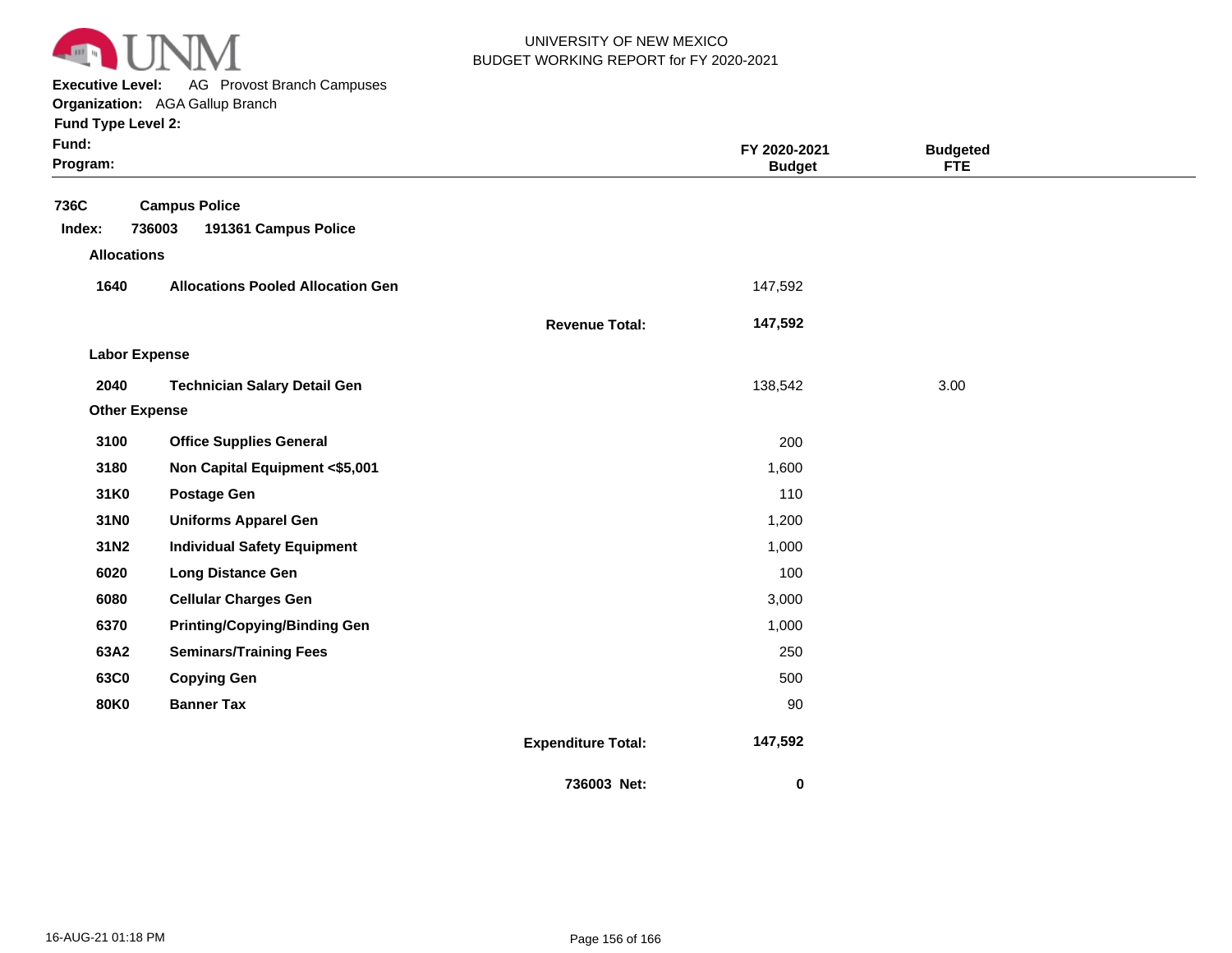

**Executive Level:** AG Provost Branch Campuses

**Organization:**  AGA Gallup Branch

**Fund Type Level 2:**

| Program: | Budaet    | ETE     |  |
|----------|-----------|---------|--|
| Fund:    | 2020-2021 | 'ddeter |  |
| - -      |           |         |  |

#### **736C Campus Police**

| Revenue               | 147,592                |              |
|-----------------------|------------------------|--------------|
| <b>Labor Expense</b>  | 138,542                | 3.00         |
| <b>Fringe Expense</b> | $\mathbf{0}$           |              |
| <b>Other Expense</b>  | 9,050                  |              |
|                       |                        |              |
|                       | <b>SUMMARY</b><br>NET: | $\mathbf{0}$ |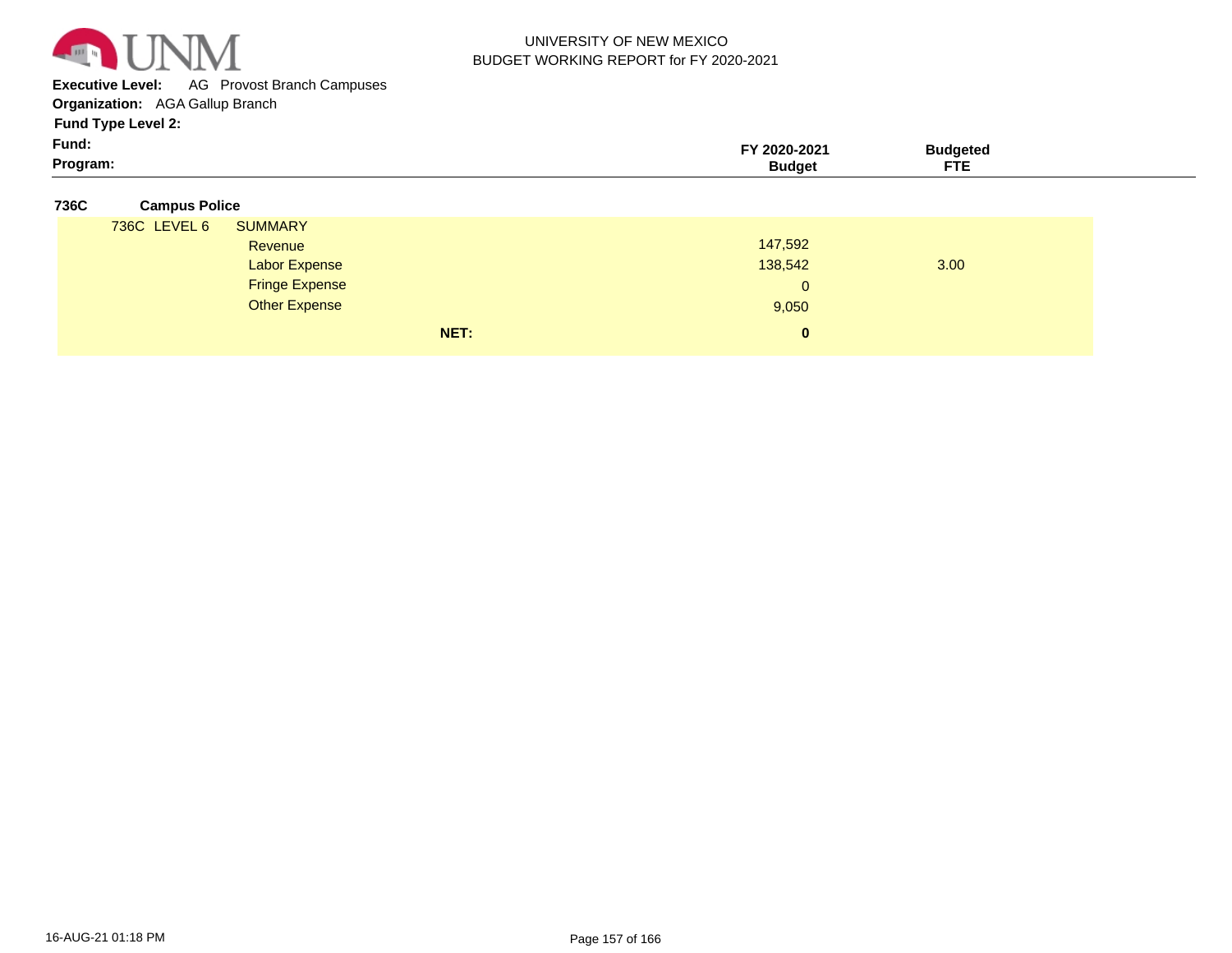

**Executive Level:** AG Provost Branch Campuses

#### **Organization:**  AGA Gallup Branch **Fund Type Level 2:**

| Fund Type Level 2: |  |
|--------------------|--|
|--------------------|--|

| Fund:<br>Program:    |                                                             |                       | FY 2020-2021<br><b>Budget</b> | <b>Budgeted</b><br><b>FTE</b> |  |
|----------------------|-------------------------------------------------------------|-----------------------|-------------------------------|-------------------------------|--|
| 737B<br>Index:       | <b>Gallup Physical Plant</b><br>737001<br><b>PPD-Gallup</b> |                       |                               |                               |  |
| <b>Allocations</b>   |                                                             |                       |                               |                               |  |
| 1640                 | <b>Allocations Pooled Allocation Gen</b>                    |                       | 849,041                       |                               |  |
|                      |                                                             | <b>Revenue Total:</b> | 849,041                       |                               |  |
| <b>Labor Expense</b> |                                                             |                       |                               |                               |  |
| 2020                 | <b>Administrative Professional Gen</b>                      |                       | 98,531                        | 1.00                          |  |
| 2040                 | <b>Technician Salary Detail Gen</b>                         |                       | 484,625                       | 17.00                         |  |
| 2060                 | <b>Support Staff Salary Detail Gen</b>                      |                       | 69,943                        | 2.00                          |  |
| <b>Other Expense</b> |                                                             |                       |                               |                               |  |
| 3100                 | <b>Office Supplies General</b>                              |                       | 500                           |                               |  |
| 3140                 | <b>Computer Software Gen</b>                                |                       | 300                           |                               |  |
| 3150                 | <b>Computer Supplies &lt;\$5,001</b>                        |                       | 500                           |                               |  |
| 3170                 | <b>Custodial Supplies Gen</b>                               |                       | 40,000                        |                               |  |
| 3180                 | Non Capital Equipment <\$5,001                              |                       | 1,200                         |                               |  |
| 31D0                 | <b>Freight In-Bound</b>                                     |                       | 100                           |                               |  |
| 31K0                 | <b>Postage Gen</b>                                          |                       | 100                           |                               |  |
| 31M1                 | <b>Staff Recruitment Expense Gen</b>                        |                       | 1,500                         |                               |  |
| 31N0                 | <b>Uniforms Apparel Gen</b>                                 |                       | 1,500                         |                               |  |
| 31N2                 | <b>Individual Safety Equipment</b>                          |                       | 2,100                         |                               |  |
| 37Z0                 | <b>Other Supply Costs Gen</b>                               |                       | 1,500                         |                               |  |
| 3800                 | In State Travel Gen                                         |                       | 750                           |                               |  |
| 38E0                 | <b>Vehicle Fuel Gen</b>                                     |                       | 100                           |                               |  |
| 39Z1                 | Travel Non UNM Emp-Non Foreign Natl                         |                       | 300                           |                               |  |
| 6020                 | <b>Long Distance Gen</b>                                    |                       | 500                           |                               |  |
| 6040                 | <b>Telephone Line Spec Circuit Gen</b>                      |                       | 650                           |                               |  |

**6080 Cellular Charges Gen** 4,160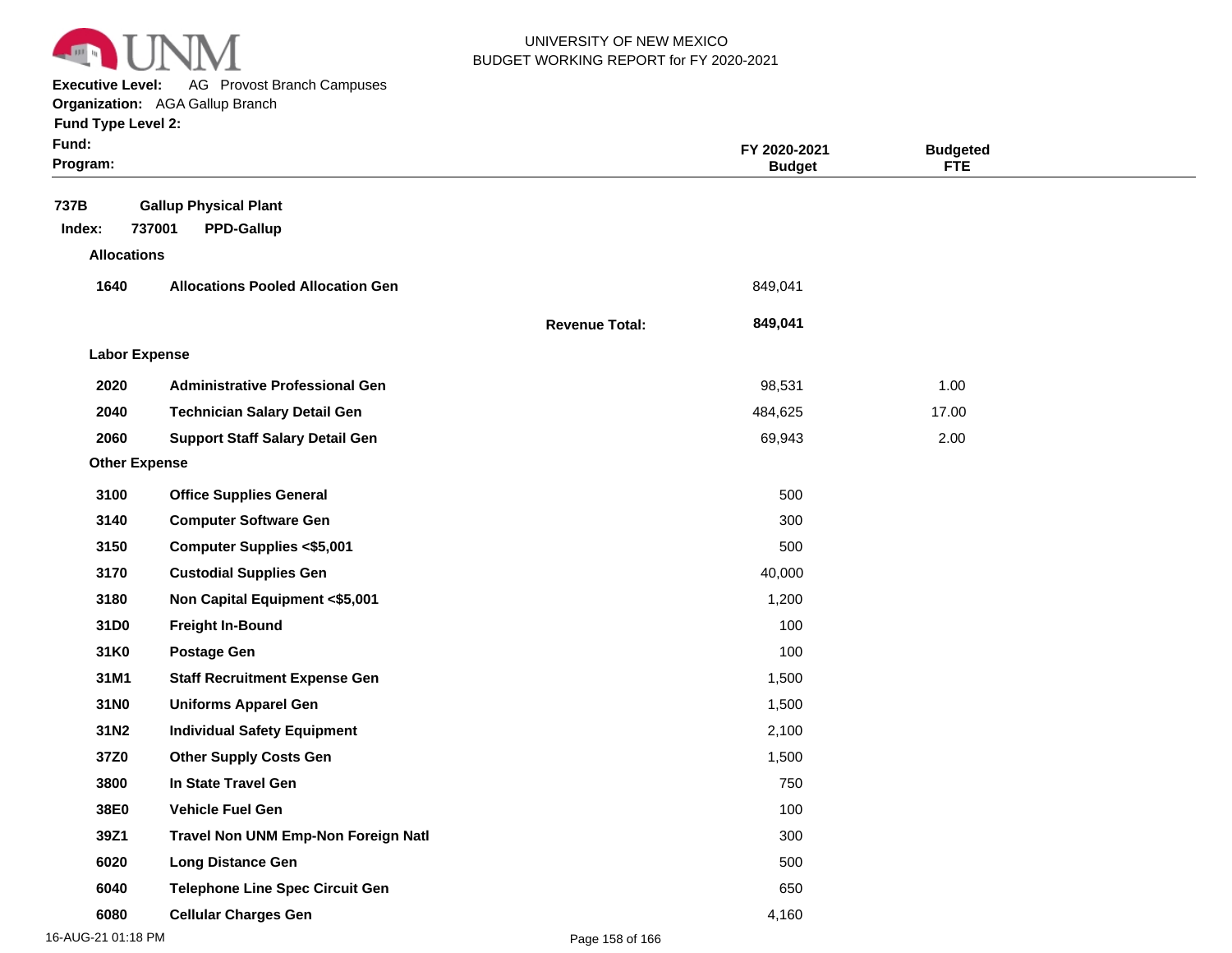

**Executive Level:** AG Provost Branch Campuses

#### **Organization:**  AGA Gallup Branch

|  |  | <b>Fund Type Level 2:</b> |  |
|--|--|---------------------------|--|
|--|--|---------------------------|--|

| Fund:<br>Program:                                                             |                           | FY 2020-2021<br><b>Budget</b> | <b>Budgeted</b><br><b>FTE</b> |
|-------------------------------------------------------------------------------|---------------------------|-------------------------------|-------------------------------|
| 737B<br><b>Gallup Physical Plant</b><br>737001<br><b>PPD-Gallup</b><br>Index: |                           |                               |                               |
| <b>Other Expense</b>                                                          |                           |                               |                               |
| 6300<br>Alarm System Gen                                                      |                           | 5,000                         |                               |
| 6311<br><b>Non-Perpetual Journals</b>                                         |                           | 3,700                         |                               |
| 63N0<br><b>Laundry Dry Cleaning Gen</b>                                       |                           | 4,000                         |                               |
| 69Z0<br><b>Other Professional Services Gen</b>                                |                           | 1,500                         |                               |
| 7000<br><b>Plant Repairs Maintenance Gen</b>                                  |                           | 10,000                        |                               |
| 7010<br><b>Bldg Structure Maintenance Gen</b>                                 |                           | 6,650                         |                               |
| 7020<br><b>HVAC Systems Maintenance Gen</b>                                   |                           | 51,500                        |                               |
| 7030<br><b>Electrical Repairs Maintenance Gen</b>                             |                           | 13,000                        |                               |
| 7050<br><b>Plumbing Repairs Maintenance Gen</b>                               |                           | 15,000                        |                               |
| 7080<br><b>Grounds Repairs Maintenance Gen</b>                                |                           | 6,000                         |                               |
| <b>70D0</b><br><b>Equipment Repairs Maintenance Gen</b>                       |                           | 7,000                         |                               |
| <b>70F0</b><br><b>Equipment Rent Expense Gen</b>                              |                           | 2,000                         |                               |
| <b>70K0</b><br><b>Lock Shop Gen</b>                                           |                           | 5,000                         |                               |
| <b>75Z0</b><br><b>Other Repairs Maintenance Gen</b>                           |                           | 2,000                         |                               |
| <b>80K0</b><br><b>Banner Tax</b>                                              |                           | 7,832                         |                               |
|                                                                               | <b>Expenditure Total:</b> | 849,041                       |                               |
|                                                                               | 737001 Net:               | $\pmb{0}$                     |                               |
| 737B LEVEL 6<br><b>SUMMARY</b>                                                |                           |                               |                               |
| Revenue<br><b>Labor Expense</b>                                               |                           | 849,041<br>653,099            | 20.00                         |
| <b>Fringe Expense</b>                                                         |                           | $\pmb{0}$                     |                               |
| <b>Other Expense</b>                                                          |                           | 195,942                       |                               |
|                                                                               | NET:                      | $\pmb{0}$                     |                               |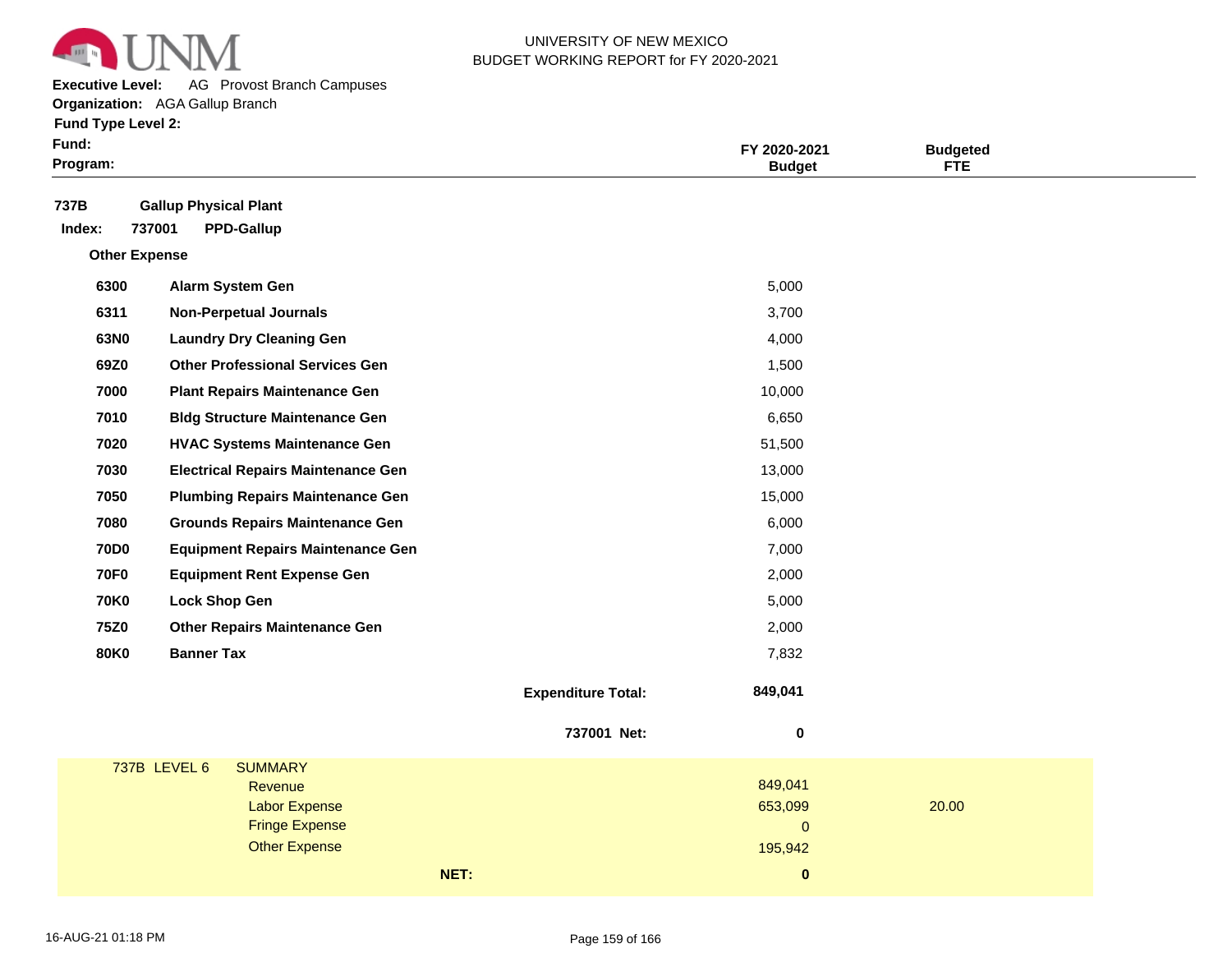

**Executive Level:** AG Provost Branch Campuses **Organization:**  AGA Gallup Branch

| 739A<br><b>Gallup Utilities</b><br><b>Utilities-Gallup</b><br>739000<br>Index:<br><b>Allocations</b><br>1640<br><b>Allocations Pooled Allocation Gen</b><br>491,011 |  |
|---------------------------------------------------------------------------------------------------------------------------------------------------------------------|--|
|                                                                                                                                                                     |  |
|                                                                                                                                                                     |  |
|                                                                                                                                                                     |  |
|                                                                                                                                                                     |  |
| 491,011<br><b>Revenue Total:</b>                                                                                                                                    |  |
| <b>Other Expense</b>                                                                                                                                                |  |
| 7600<br><b>Natural Gas Fuel Oil Gen</b><br>48,000                                                                                                                   |  |
| <b>Electricity Gen</b><br>364,500<br>7620                                                                                                                           |  |
| <b>Sewer Refuse Gen</b><br>7660<br>42,250                                                                                                                           |  |
| <b>Domestic Water Gen</b><br>31,400<br>7680                                                                                                                         |  |
| <b>Banner Tax</b><br><b>80K0</b><br>4,861                                                                                                                           |  |
| 491,011<br><b>Expenditure Total:</b>                                                                                                                                |  |
| 739000 Net:<br>$\boldsymbol{0}$                                                                                                                                     |  |
| <b>739A LEVEL 5</b><br><b>SUMMARY</b>                                                                                                                               |  |
| 491,011<br>Revenue<br>Labor Expense<br>0.00<br>$\mathbf 0$                                                                                                          |  |
| <b>Fringe Expense</b><br>$\mathbf{0}$                                                                                                                               |  |
| <b>Other Expense</b><br>491,011                                                                                                                                     |  |
| NET:<br>$\bf{0}$                                                                                                                                                    |  |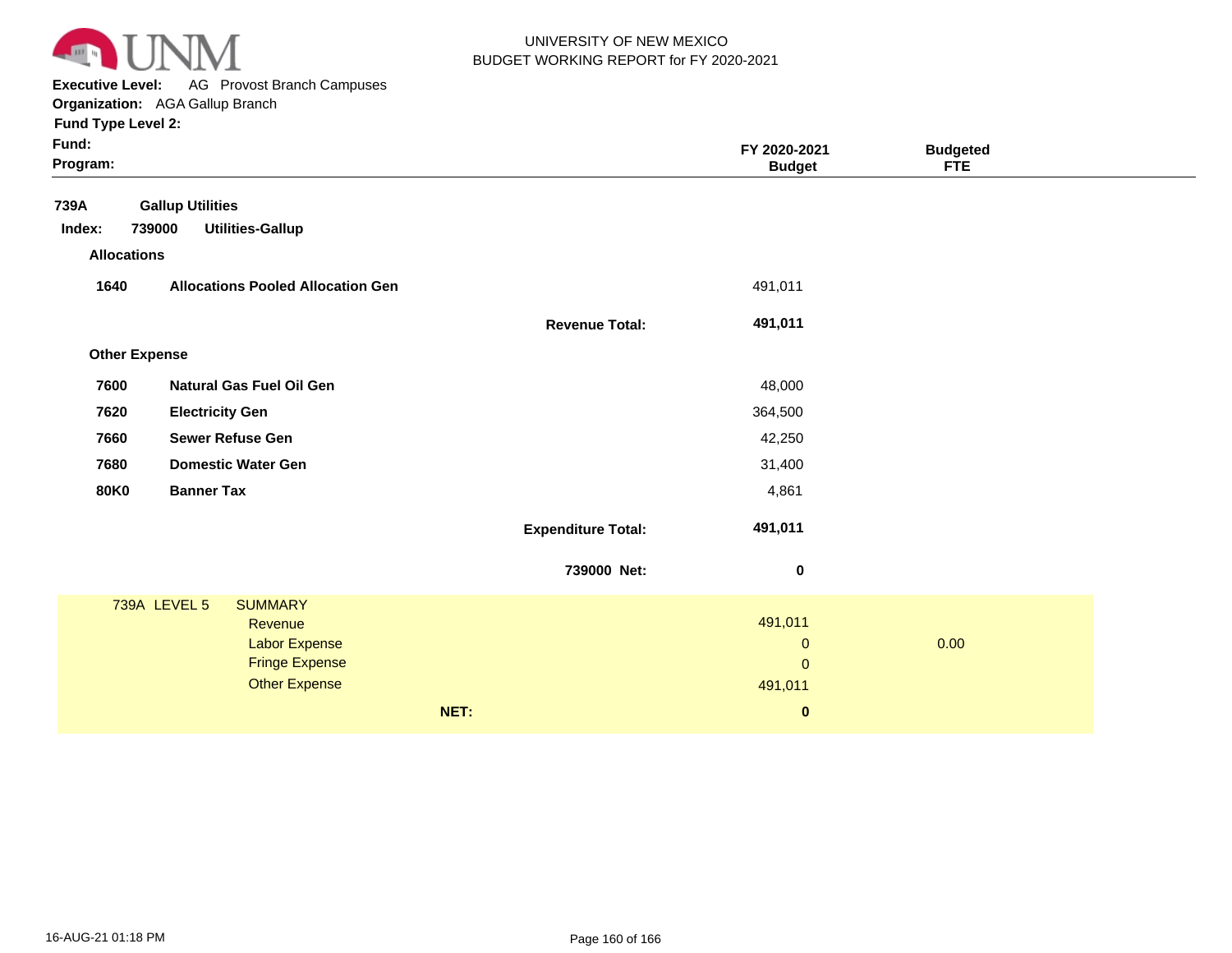

**Executive Level:** AG Provost Branch Campuses

#### **Organization:**  AGA Gallup Branch

| <b>Fund Type Level 2:</b> |  |  |  |
|---------------------------|--|--|--|
|---------------------------|--|--|--|

| Fund:<br>Program:    |                                                                      | FY 2020-2021<br><b>Budget</b> | <b>Budgeted</b><br><b>FTE</b> |      |  |
|----------------------|----------------------------------------------------------------------|-------------------------------|-------------------------------|------|--|
| 741A<br>Index:       | <b>Gallup Zollinger Library</b><br>741000<br><b>Library Services</b> |                               |                               |      |  |
| <b>Allocations</b>   |                                                                      |                               |                               |      |  |
| 1640                 | <b>Allocations Pooled Allocation Gen</b>                             |                               | 385,310                       |      |  |
|                      |                                                                      | <b>Revenue Total:</b>         | 385,310                       |      |  |
| <b>Labor Expense</b> |                                                                      |                               |                               |      |  |
| 2000                 | <b>Faculty Salary Detail Gen</b>                                     |                               | 151,363                       | 2.44 |  |
| 2040                 | <b>Technician Salary Detail Gen</b>                                  |                               | 93,996                        | 3.00 |  |
| 2060                 | <b>Support Staff Salary Detail Gen</b>                               |                               | 35,040                        | 1.00 |  |
| 20FA                 | <b>Pooled Faculty Compensation</b>                                   |                               | 6,055                         | 0.00 |  |
| <b>20L0</b>          | <b>Federal Workstudy Gen</b>                                         |                               | 1,200                         | 0.06 |  |
| <b>20NO</b>          | <b>State Workstudy Gen</b>                                           |                               | 4,000                         | 0.20 |  |
| <b>Other Expense</b> |                                                                      |                               |                               |      |  |
| 3100                 | <b>Office Supplies General</b>                                       |                               | 800                           |      |  |
| 3150                 | <b>Computer Supplies &lt;\$5,001</b>                                 |                               | 50                            |      |  |
| 3180                 | Non Capital Equipment <\$5,001                                       |                               | 5,000                         |      |  |
| 31D0                 | <b>Freight In-Bound</b>                                              |                               | 20                            |      |  |
| 31K0                 | <b>Postage Gen</b>                                                   |                               | 300                           |      |  |
| 37Z0                 | <b>Other Supply Costs Gen</b>                                        |                               | 2,500                         |      |  |
| 3800                 | In State Travel Gen                                                  |                               | 2,000                         |      |  |
| 38A0                 | <b>Motor Pool Rental Gen</b>                                         |                               | 500                           |      |  |
| 6020                 | <b>Long Distance Gen</b>                                             |                               | 50                            |      |  |
| 6040                 | <b>Telephone Line Spec Circuit Gen</b>                               |                               | 750                           |      |  |
| 6080                 | <b>Cellular Charges Gen</b>                                          |                               | 800                           |      |  |
| 6300                 | Alarm System Gen                                                     |                               | 2,700                         |      |  |
| 6311                 | <b>Non-Perpetual Journals</b>                                        |                               | 2,050                         |      |  |
| 6312                 | <b>Bibliographic Utilities</b>                                       |                               | 25,750                        |      |  |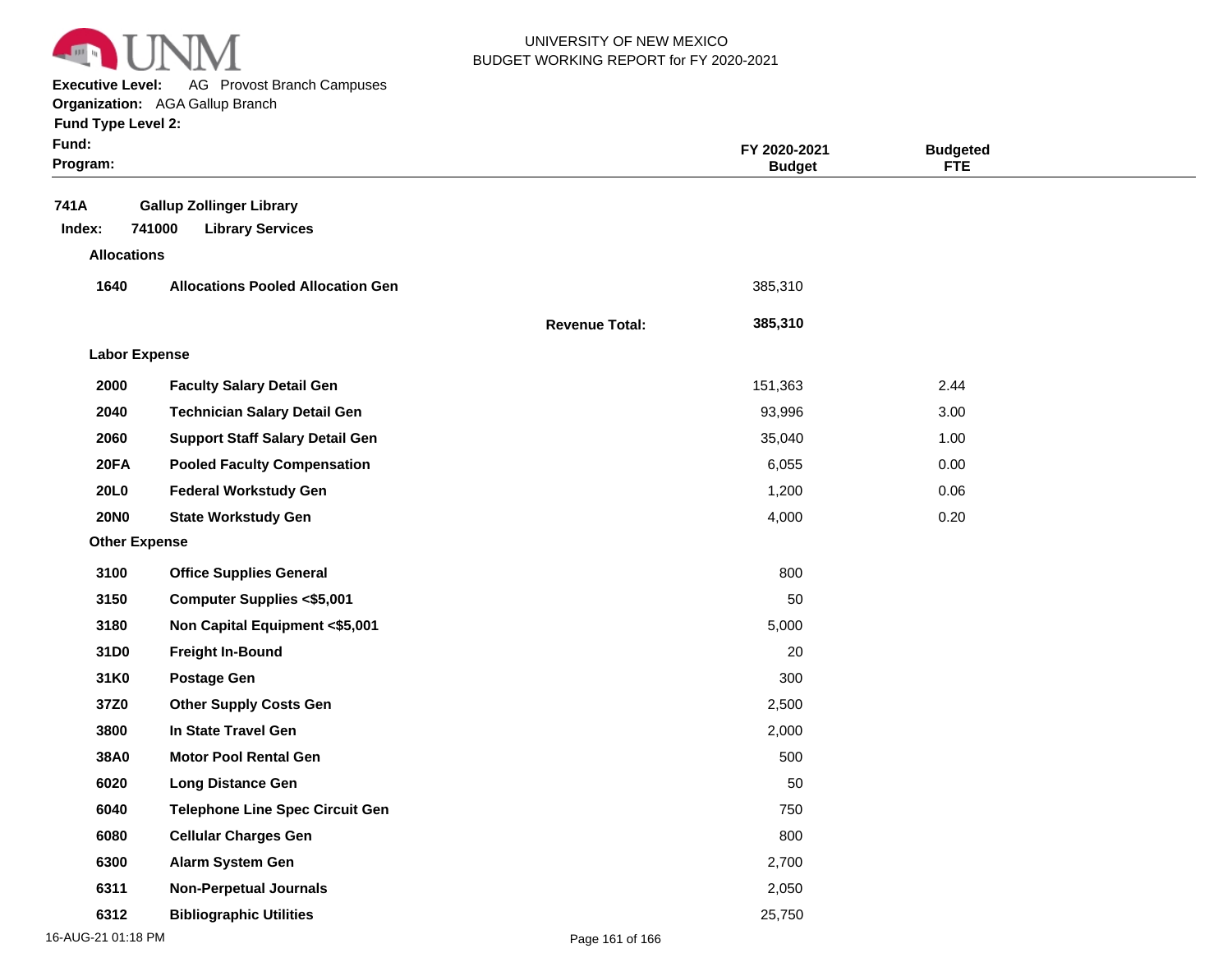

**Executive Level:** AG Provost Branch Campuses

**Organization:**  AGA Gallup Branch

| Fund:<br>Program:    |                                                                                                                           |                           | FY 2020-2021<br><b>Budget</b>                | <b>Budgeted</b><br><b>FTE</b> |
|----------------------|---------------------------------------------------------------------------------------------------------------------------|---------------------------|----------------------------------------------|-------------------------------|
| 741A<br>Index:       | <b>Gallup Zollinger Library</b><br>741000<br><b>Library Services</b>                                                      |                           |                                              |                               |
| <b>Other Expense</b> |                                                                                                                           |                           |                                              |                               |
| 6313                 | <b>Electronic Journals</b>                                                                                                |                           | 18,200                                       |                               |
| 6350                 | Promotional Exp F&A Unallowable Gen                                                                                       |                           | 1,500                                        |                               |
| 6370                 | <b>Printing/Copying/Binding Gen</b>                                                                                       |                           | 500                                          |                               |
| 63A0                 | <b>Conference Fees Gen</b>                                                                                                |                           | 500                                          |                               |
| 63A2                 | <b>Seminars/Training Fees</b>                                                                                             |                           | 400                                          |                               |
| 63B2                 | <b>Interlibrary Loans</b>                                                                                                 |                           | 100                                          |                               |
| <b>70D0</b>          | <b>Equipment Repairs Maintenance Gen</b>                                                                                  |                           | 3,500                                        |                               |
| <b>70F0</b>          | <b>Equipment Rent Expense Gen</b>                                                                                         |                           | 4,000                                        |                               |
| <b>80K0</b>          | <b>Banner Tax</b>                                                                                                         |                           | 910                                          |                               |
| 9100                 | <b>Library Acquisitions Gen</b>                                                                                           |                           | 7,246                                        |                               |
| 9140                 | <b>Library Acquisitions Serials Gen</b>                                                                                   |                           | 9,530                                        |                               |
| 9160                 | <b>Library Acquisitions Other Gen</b>                                                                                     |                           | 4,000                                        |                               |
|                      |                                                                                                                           | <b>Expenditure Total:</b> | 385,310                                      |                               |
|                      |                                                                                                                           | 741000 Net:               | $\bf{0}$                                     |                               |
|                      | <b>741A LEVEL 5</b><br><b>SUMMARY</b><br>Revenue<br><b>Labor Expense</b><br><b>Fringe Expense</b><br><b>Other Expense</b> |                           | 385,310<br>291,654<br>$\mathbf{0}$<br>93,656 | 6.70                          |
|                      |                                                                                                                           | NET:                      | $\bf{0}$                                     |                               |
|                      |                                                                                                                           |                           |                                              |                               |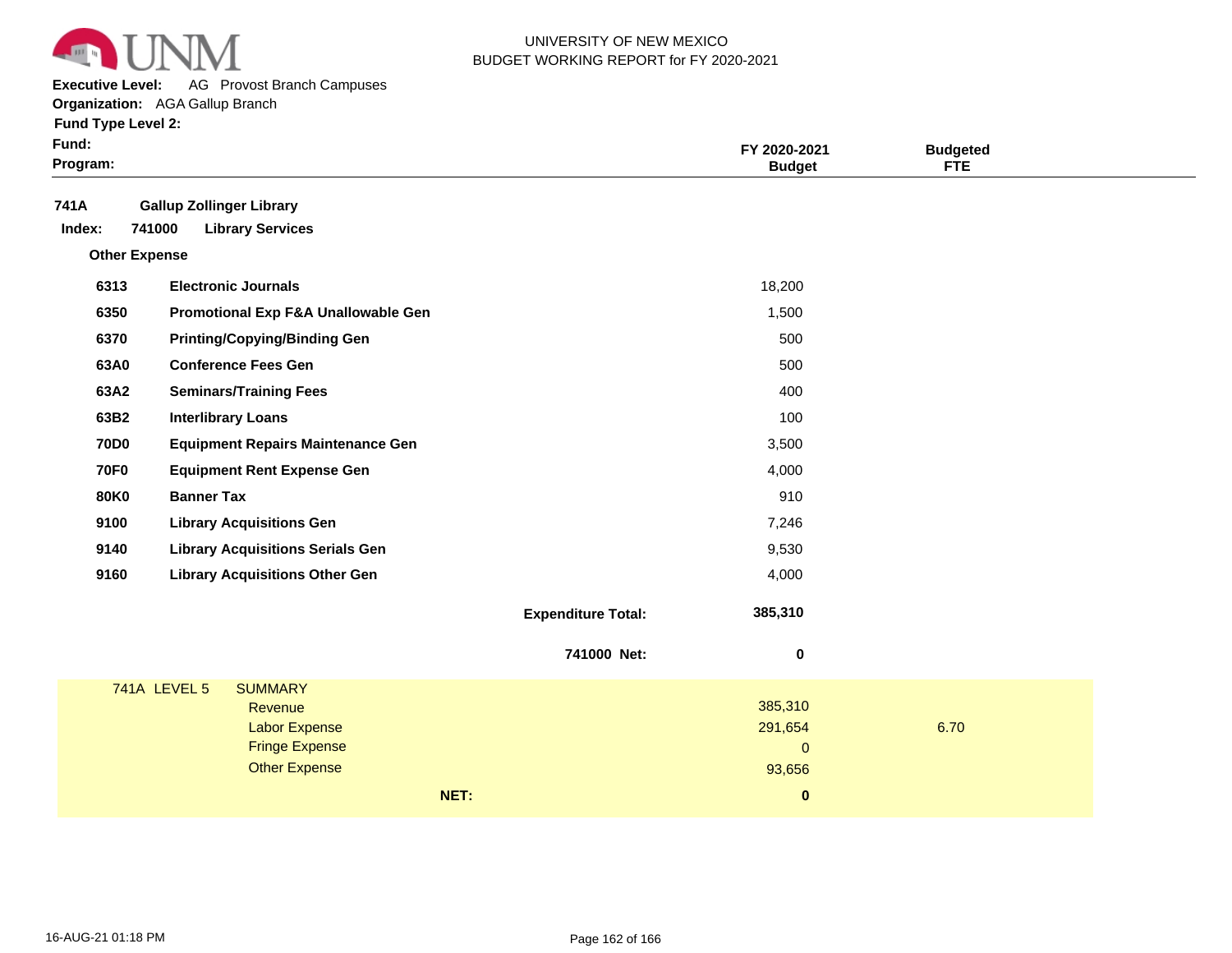

**Executive Level:** AG Provost Branch Campuses

**Organization:**  AGA Gallup Branch

|  | <b>Fund Type Level 2:</b> |  |  |
|--|---------------------------|--|--|
|  |                           |  |  |

| Fund:<br>Program:    |                                                                    |                       | FY 2020-2021<br><b>Budget</b> | <b>Budgeted</b><br><b>FTE</b> |  |
|----------------------|--------------------------------------------------------------------|-----------------------|-------------------------------|-------------------------------|--|
| 742A<br>Index:       | <b>Gallup Deans Office</b><br>742000<br><b>Gallup Deans Office</b> |                       |                               |                               |  |
| <b>Allocations</b>   |                                                                    |                       |                               |                               |  |
| 1640                 | <b>Allocations Pooled Allocation Gen</b>                           |                       | 194,639                       |                               |  |
|                      |                                                                    | <b>Revenue Total:</b> | 194,639                       |                               |  |
| <b>Labor Expense</b> |                                                                    |                       |                               |                               |  |
| 2000                 | <b>Faculty Salary Detail Gen</b>                                   |                       | 130,754                       | 1.32                          |  |
| 2060                 | <b>Support Staff Salary Detail Gen</b>                             |                       | 40,171                        | 1.00                          |  |
| 20FA                 | <b>Pooled Faculty Compensation</b>                                 |                       | 5,230                         | 0.00                          |  |
| <b>20P0</b>          | <b>Temporary Salary Gen</b>                                        |                       | 2,000                         | 0.10                          |  |
| <b>Other Expense</b> |                                                                    |                       |                               |                               |  |
| 3100                 | <b>Office Supplies General</b>                                     |                       | 500                           |                               |  |
| 3110                 | <b>Books Periodicals Gen</b>                                       |                       | 250                           |                               |  |
| 3150                 | <b>Computer Supplies &lt;\$5,001</b>                               |                       | 500                           |                               |  |
| 31A0                 | <b>Business Food - Local</b>                                       |                       | 1,000                         |                               |  |
| 31B0                 | <b>Food F&amp;A Unallowable Gen</b>                                |                       | 2,340                         |                               |  |
| 31C0                 | <b>Dues Memberships Gen</b>                                        |                       | 500                           |                               |  |
| 31K0                 | <b>Postage Gen</b>                                                 |                       | 400                           |                               |  |
| 31L0                 | <b>Printing Supplies Gen</b>                                       |                       | 500                           |                               |  |
| 31P1                 | <b>Instructional Materials &amp; Supplies</b>                      |                       | 100                           |                               |  |
| 37Z0                 | <b>Other Supply Costs Gen</b>                                      |                       | 500                           |                               |  |
| 3800                 | In State Travel Gen                                                |                       | 3,000                         |                               |  |
| 3820                 | Out Of State Travel Gen                                            |                       | 1,000                         |                               |  |
| 38A0                 | <b>Motor Pool Rental Gen</b>                                       |                       | 1,000                         |                               |  |
| 45Z0                 | <b>Student Costs Other Gen</b>                                     |                       | 2,000                         |                               |  |
| 6020                 | <b>Long Distance Gen</b>                                           |                       | 50                            |                               |  |
| 6080                 | <b>Cellular Charges Gen</b>                                        |                       | 1,200                         |                               |  |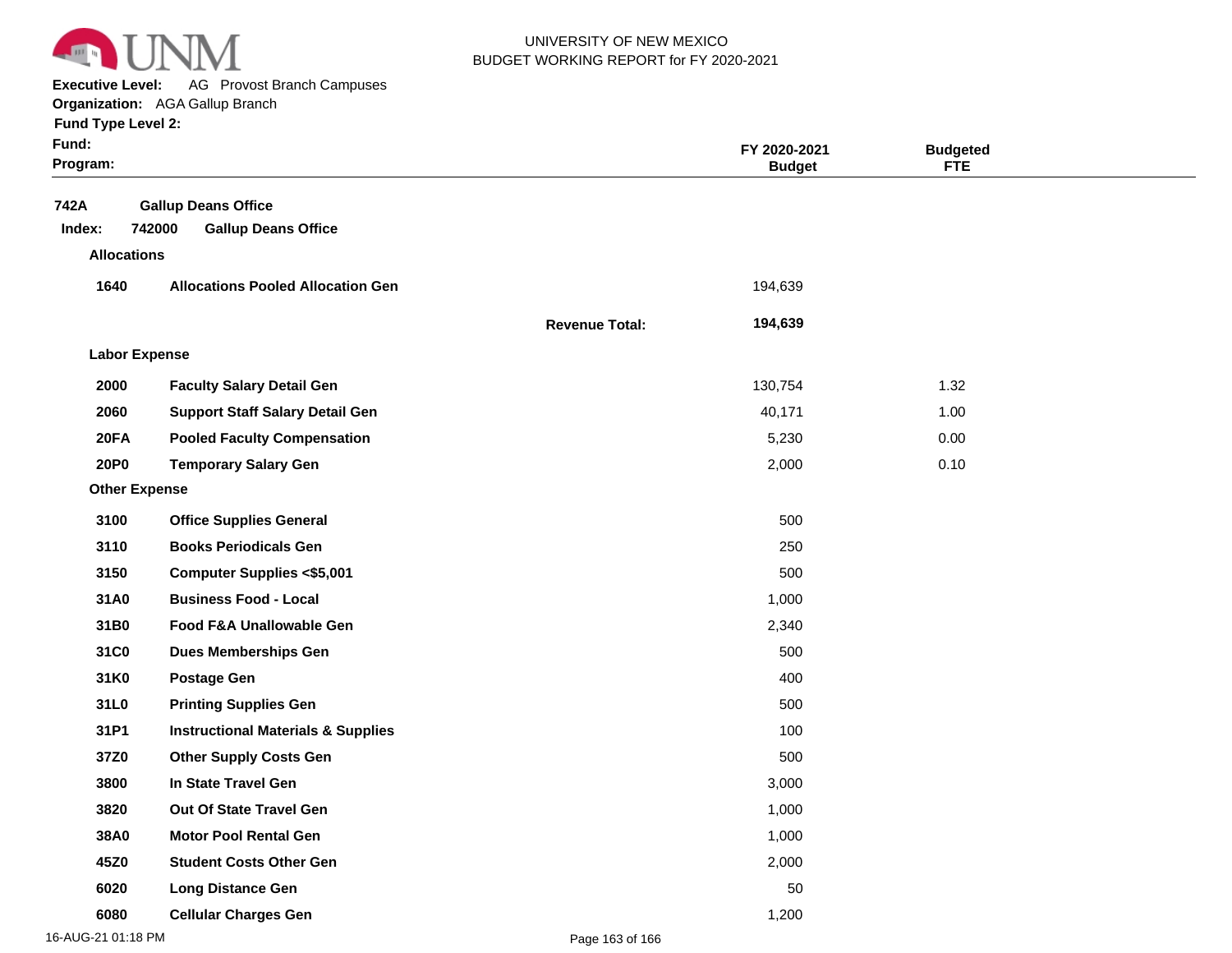

**Executive Level:** AG Provost Branch Campuses

**Organization:**  AGA Gallup Branch

| Fund:<br>Program:    |                                                                    |                           | FY 2020-2021<br><b>Budget</b> | <b>Budgeted</b><br><b>FTE</b> |  |
|----------------------|--------------------------------------------------------------------|---------------------------|-------------------------------|-------------------------------|--|
| 742A<br>Index:       | <b>Gallup Deans Office</b><br><b>Gallup Deans Office</b><br>742000 |                           |                               |                               |  |
| <b>Other Expense</b> |                                                                    |                           |                               |                               |  |
| 63C0                 | <b>Copying Gen</b>                                                 |                           | 970                           |                               |  |
| 63E0                 | <b>Honoraria Gen</b>                                               |                           | 510                           |                               |  |
| <b>80K0</b>          | <b>Banner Tax</b>                                                  |                           | 164                           |                               |  |
|                      |                                                                    | <b>Expenditure Total:</b> | 194,639                       |                               |  |
|                      |                                                                    | 742000 Net:               | 0                             |                               |  |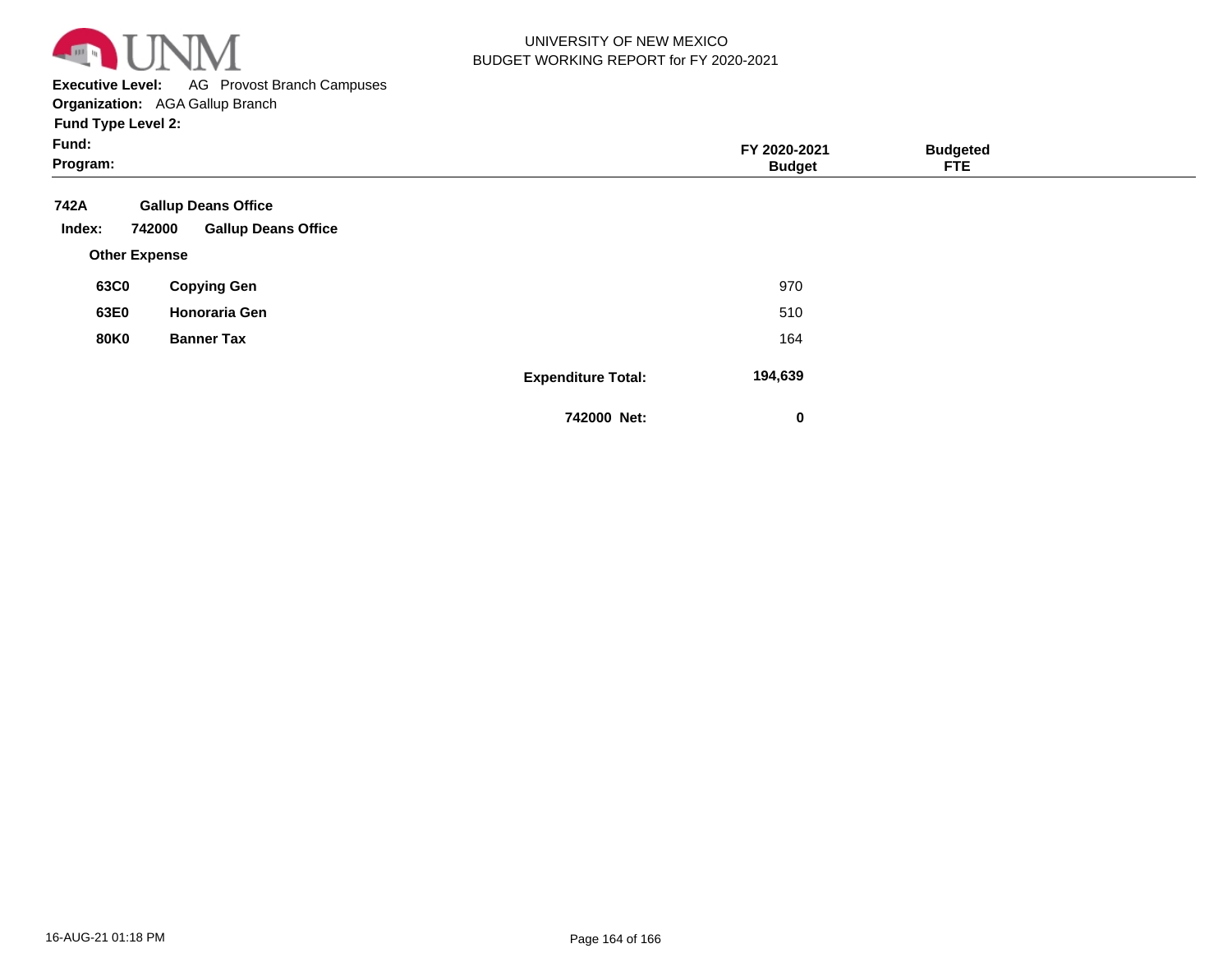

**Executive Level:** AG Provost Branch Campuses

**Organization:**  AGA Gallup Branch

| Fund:<br>Program: |                      |                              |                                                                                                    |      |                           | FY 2020-2021<br><b>Budget</b>               | <b>Budgeted</b><br><b>FTE</b> |  |
|-------------------|----------------------|------------------------------|----------------------------------------------------------------------------------------------------|------|---------------------------|---------------------------------------------|-------------------------------|--|
| 742A<br>Index:    | 742007               | <b>Gallup Deans Office</b>   | <b>Gallup Faculty Development</b>                                                                  |      |                           |                                             |                               |  |
|                   | <b>Allocations</b>   |                              |                                                                                                    |      |                           |                                             |                               |  |
| 1640              |                      |                              | <b>Allocations Pooled Allocation Gen</b>                                                           |      |                           | 29,987                                      |                               |  |
|                   |                      |                              |                                                                                                    |      | <b>Revenue Total:</b>     | 29,987                                      |                               |  |
|                   | <b>Other Expense</b> |                              |                                                                                                    |      |                           |                                             |                               |  |
| 31C0              |                      |                              | <b>Dues Memberships Gen</b>                                                                        |      |                           | 100                                         |                               |  |
| 3800              |                      |                              | In State Travel Gen                                                                                |      |                           | 16,087                                      |                               |  |
| 3820              |                      | Out Of State Travel Gen      |                                                                                                    |      |                           | 9,000                                       |                               |  |
| 3840              |                      | <b>Foreign Travel Gen</b>    |                                                                                                    |      |                           | 2,000                                       |                               |  |
| 38A0              |                      | <b>Motor Pool Rental Gen</b> |                                                                                                    |      |                           | 500                                         |                               |  |
| 63A0              |                      |                              | <b>Conference Fees Gen</b>                                                                         |      |                           | 2,000                                       |                               |  |
| <b>80K0</b>       |                      | <b>Banner Tax</b>            |                                                                                                    |      |                           | 300                                         |                               |  |
|                   |                      |                              |                                                                                                    |      | <b>Expenditure Total:</b> | 29,987                                      |                               |  |
|                   |                      |                              |                                                                                                    |      | 742007 Net:               | $\mathbf 0$                                 |                               |  |
|                   | 742A LEVEL 5         |                              | <b>SUMMARY</b><br>Revenue<br><b>Labor Expense</b><br><b>Fringe Expense</b><br><b>Other Expense</b> |      |                           | 224,626<br>178,155<br>$\mathbf 0$<br>46,471 | 2.42                          |  |
|                   |                      |                              |                                                                                                    | NET: |                           | $\pmb{0}$                                   |                               |  |
|                   |                      |                              |                                                                                                    |      |                           |                                             |                               |  |